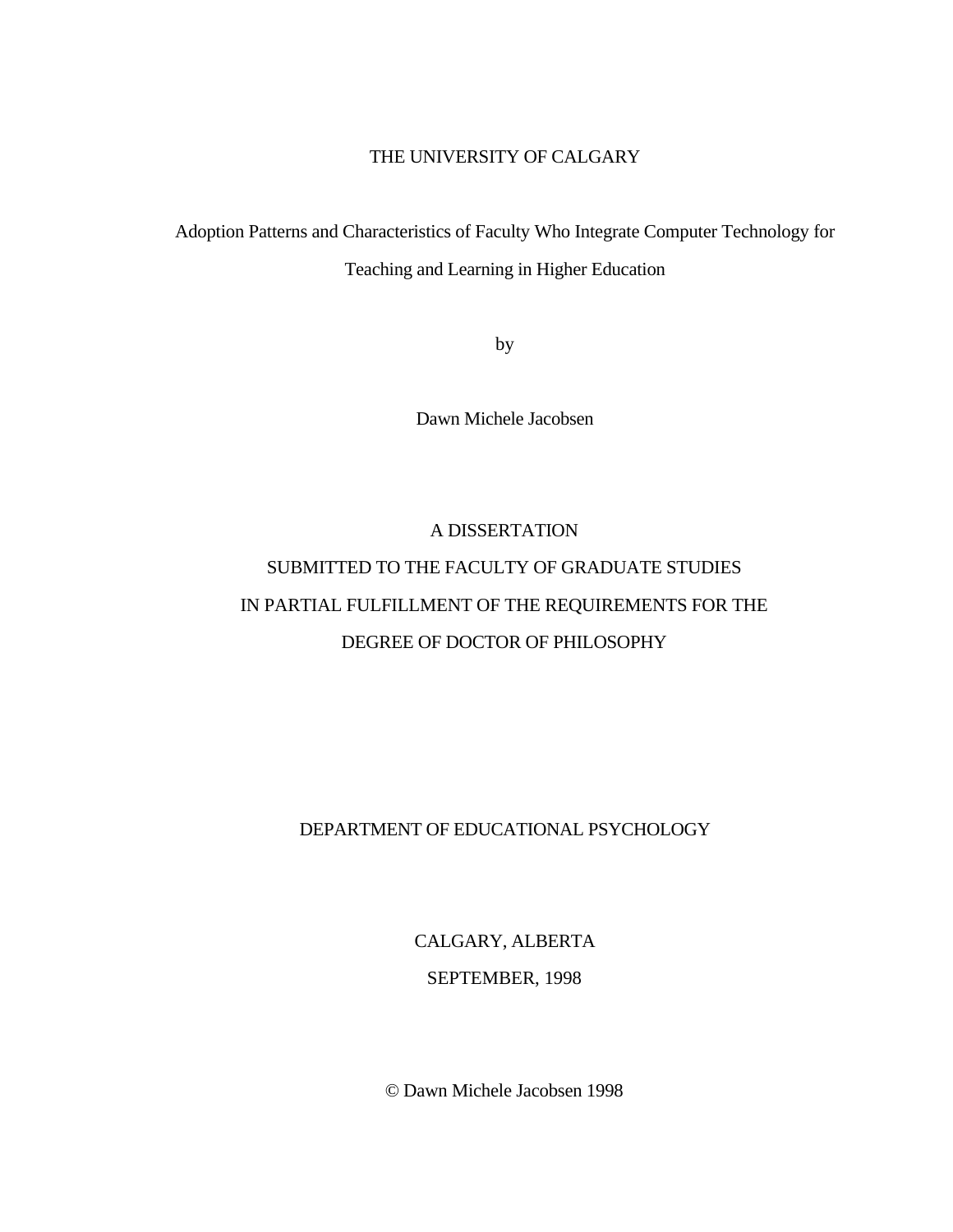## THE UNIVERSITY OF CALGARY FACULTY OF GRADUATE STUDIES

The undersigned certify that they have read, and recommend to the Faculty of Graduate Studies for acceptance, a dissertation entitled "Adoption Patterns and Characteristics of Faculty Who Integrate Computer Technology for Teaching and Learning in Higher Education" submitted by Dawn Michele Jacobsen in partial fulfillment of the requirements for the degree of Doctor of Philosophy.

> Supervisor, Dr. John Mueller Educational Psychology

Dr. Anthony Marini Faculty of Education

Dr. William Hunter Faculty of Education

Dr. Jeffrey Caird Department of Psychology

External Examiner, Dr. Terry Anderson University of Alberta

Date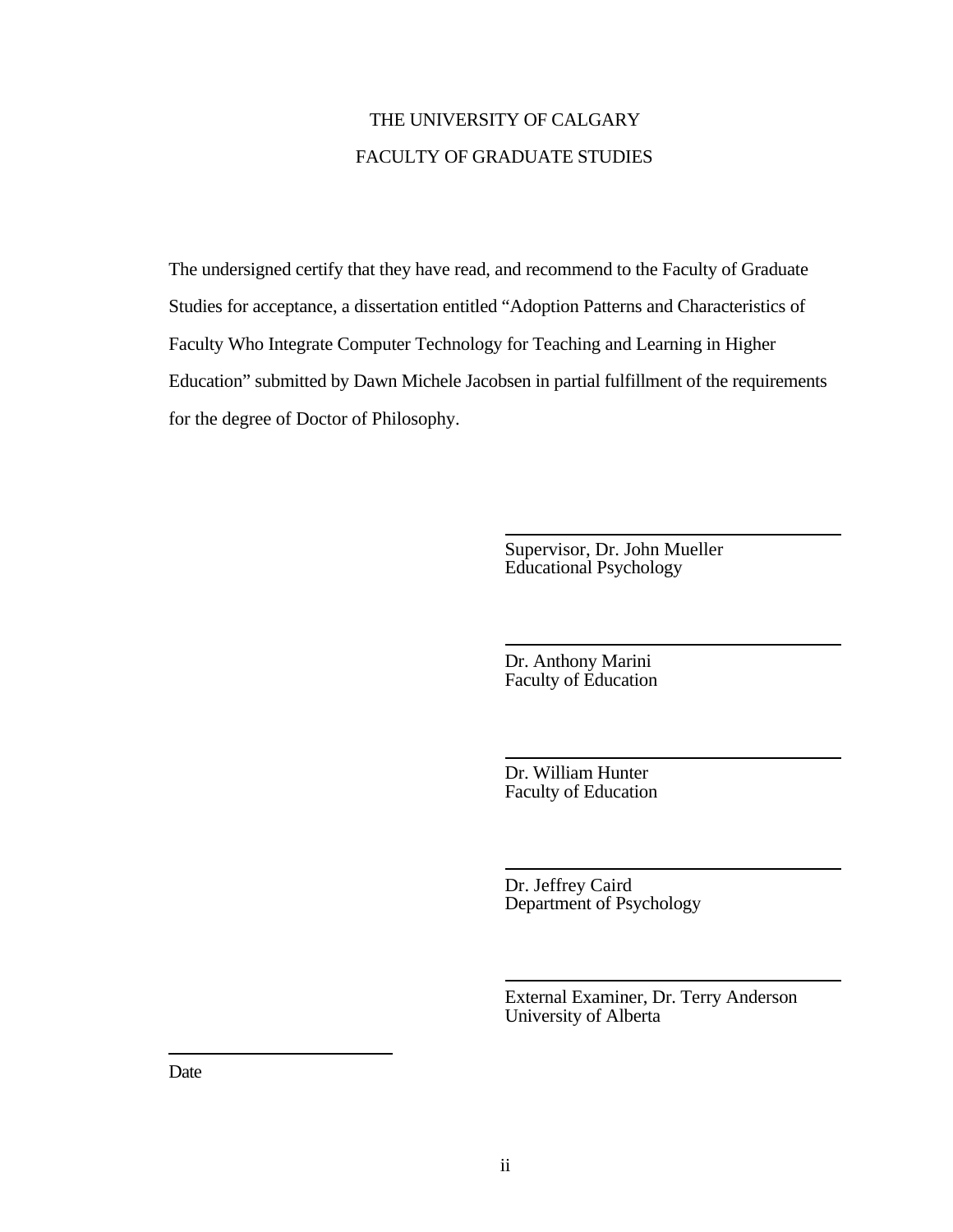#### ABSTRACT

The integration of technology for teaching and learning appeals to some faculty in higher education, and not to others. This exploratory investigation builds and extends upon Rogers' (1995) theory of the diffusion of innovations and adopter categories in order to describe current faculty innovativeness, as well as to explore the differences between early adopting faculty and mainstream faculty. A mixed-method research design, using both quantitative and qualitative methodologies, was employed to investigate the difference between those who readily adopt technology for teaching and learning, and those who do not. This study employed a new method for conducting educational and psychological research; an on-line, World Wide Web-based version of the survey instrument was designed and piloted for this investigation. Collecting data using the Internet is a relatively new research methodology. As such, data collected using this procedure was compared to that collected using conventional methods to determine whether equivalent results can be obtained.

Seventy-six faculty from across disciplines at two large North American universities completed a 195-item survey about computer use patterns, self-rated expertise, technology adoption patterns, generalized self-efficacy, changes to classroom environments, incentives and barriers, preferred methods for learning about technology, and methods for integrating technology and evaluating the outcomes. In-depth interviews were conducted with faculty who have adopted technology for teaching and learning. Survey results were used to establish baseline data for future comparisons, to identify trends, issues, and concerns unique to post-secondary instructors, to differentiate between two adopting groups, and as a source of demographic and attitudinal data used in descriptive and exploratory statistical analyses. Qualitative data was analyzed for emergent categories and themes, and was used to explore faculty member's innovation-decision processes.

As expected, some differences were found between early adopters and mainstream faculty for self-rated computer expertise and total adoption of technology for teaching and learning. Some differences were found between faculty who used the web-based and paper-based survey. Recommendations are made for campus-wide technology integration plans based upon findings that early adopter and mainstream faculty prefer different methods for learning about technology, different types of support and training, and report different motivators and impediments to integrating computer technology.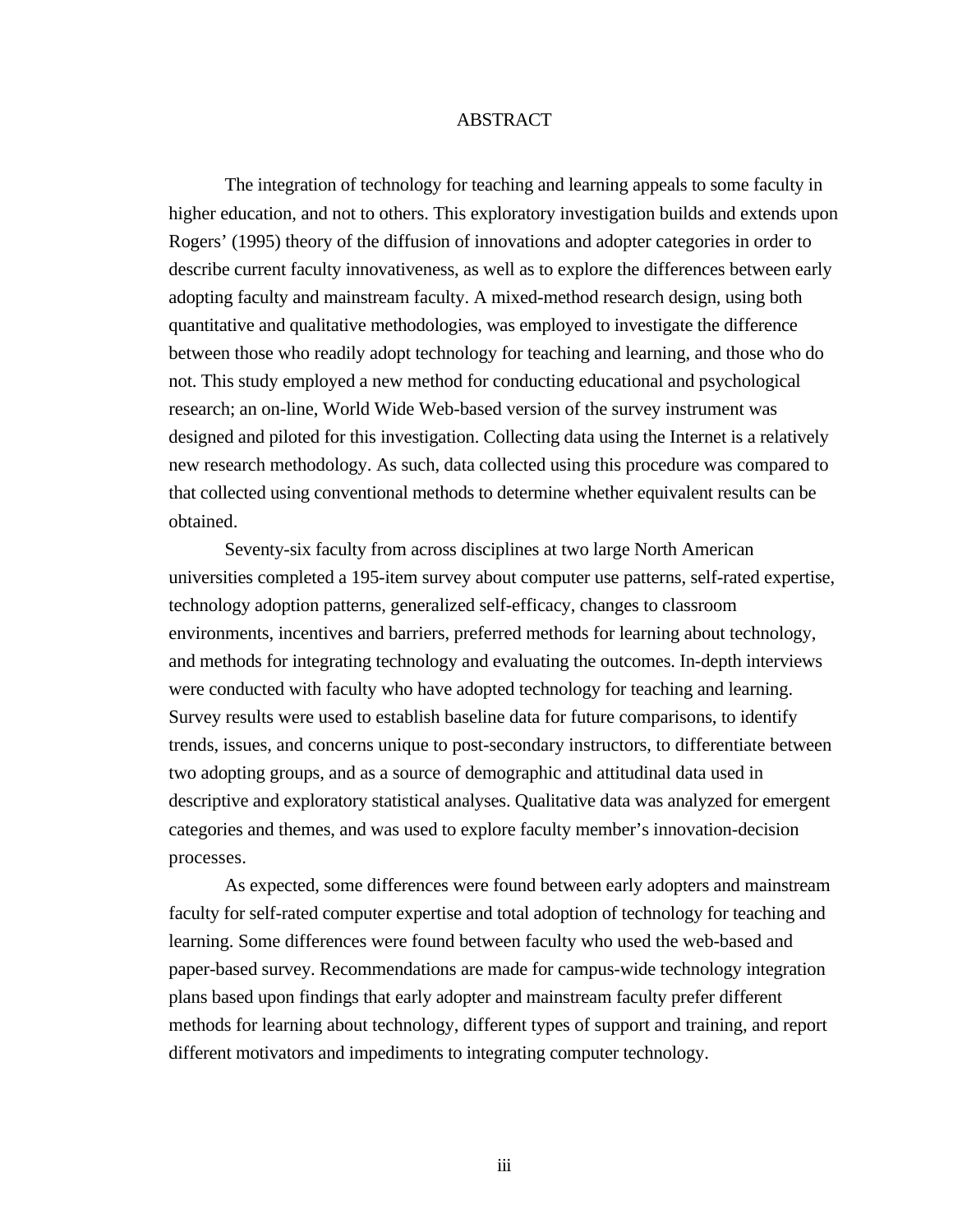#### ACKNOWLEDGMENTS

This dissertation is the result of the collective efforts of a number of important and valued people who have directly or indirectly assisted and supported me during doctoral studies and in this present endeavor. To these people, I owe my gratitude and thanks.

I would like to thank Terry Thoresen, my soul mate and best friend, for his love, understanding, unselfish support, constant encouragement and for providing the needed balance and perspective on life outside of graduate school. I would like to thank Bonnie Vandenberg and Karen Maniaci, my sisters, and Michael Vandenberg, my nephew, for their cheerleading, constant support, faith and love.

I would like to thank my supervisor and mentor, Dr. John Mueller, for facilitating and joining my journey, for his wisdom and caring, and for being a cherished friend who shares the adventure spirit. I would like to thank Anthony Marini, for providing inspiration, encouragement, guidance and support throughout my graduate experience. I would like to thank Bill Hunter and Jeff Caird, for supporting and encouraging my writing, and for challenging me to strive for excellence. I would like to thank Terry Anderson, who shares an interest in early adopters, for agreeing to be on my dissertation committee and for providing valuable advice and support. I would like to thank Mildred Shaw, for providing pertinent and valuable advice, coaching, and inspiration. I am also grateful to Dagmar Walker, for her unconditional friendship and support, and to Brad Johnson for his assistance with data conversion and analysis.

I would like to thank the Change Agents in Galileo Centre at Banded Peak School, Brant Parker, Pat Clifford, Sharon Friesen, Jeff Stockton, and Brenda Gladstone, who work heroically on the edge, for opening a space for me to witness and take part in images of excellence in teaching and learning with technology.

I am grateful to the participating faculty members who gave their time and provided information through the survey and interviews, and to Don Kozak and other staff of The University of Calgary Faculty Association for their assistance with this research.

Finally, I would like to thank the Social Sciences and Humanities Research Council for their financial support of my doctoral research.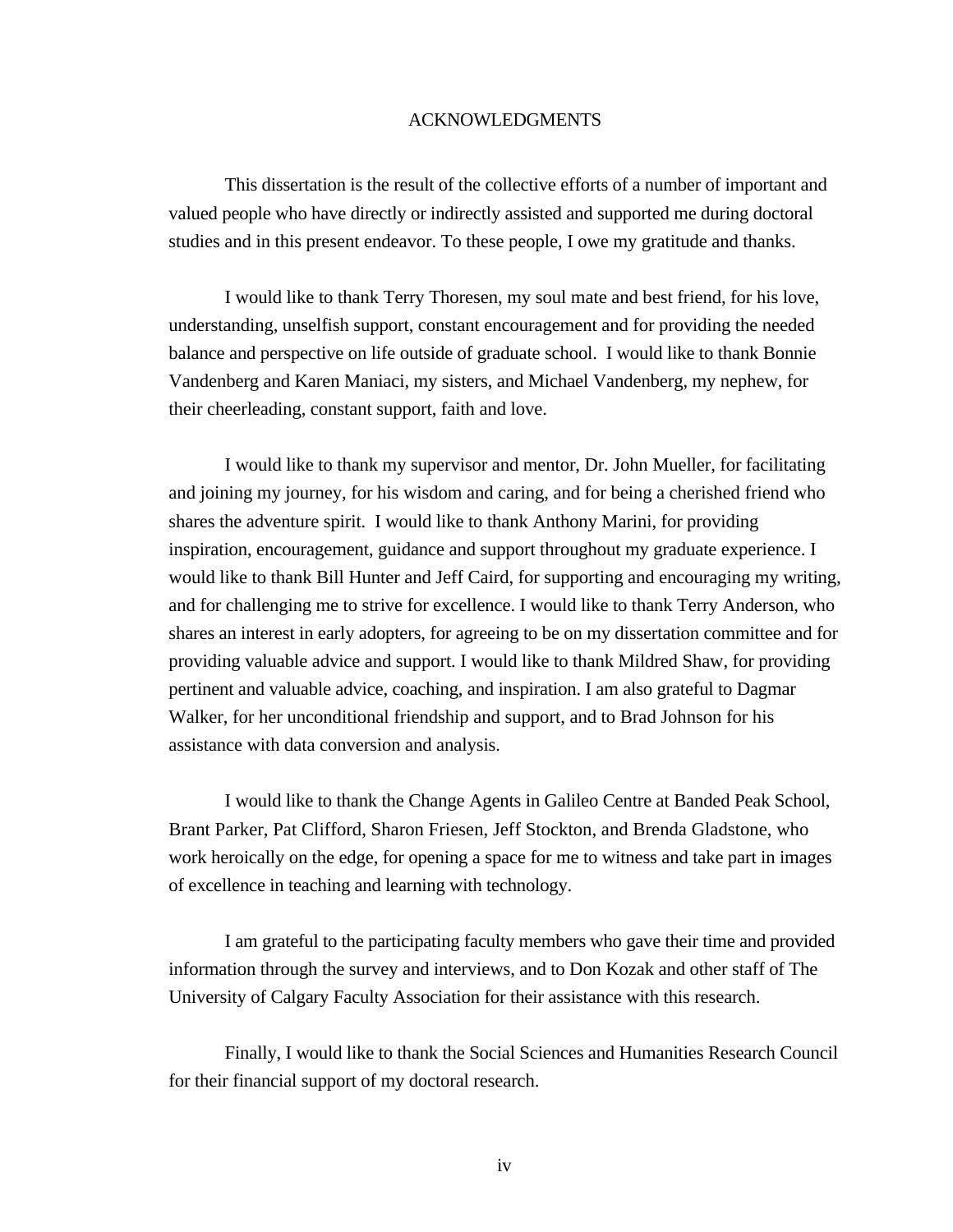# Dedicated

to

My Parents

ú

*Michael Anton Jacobsen*

*Agnes Fern (Keller) Jacobsen*

ú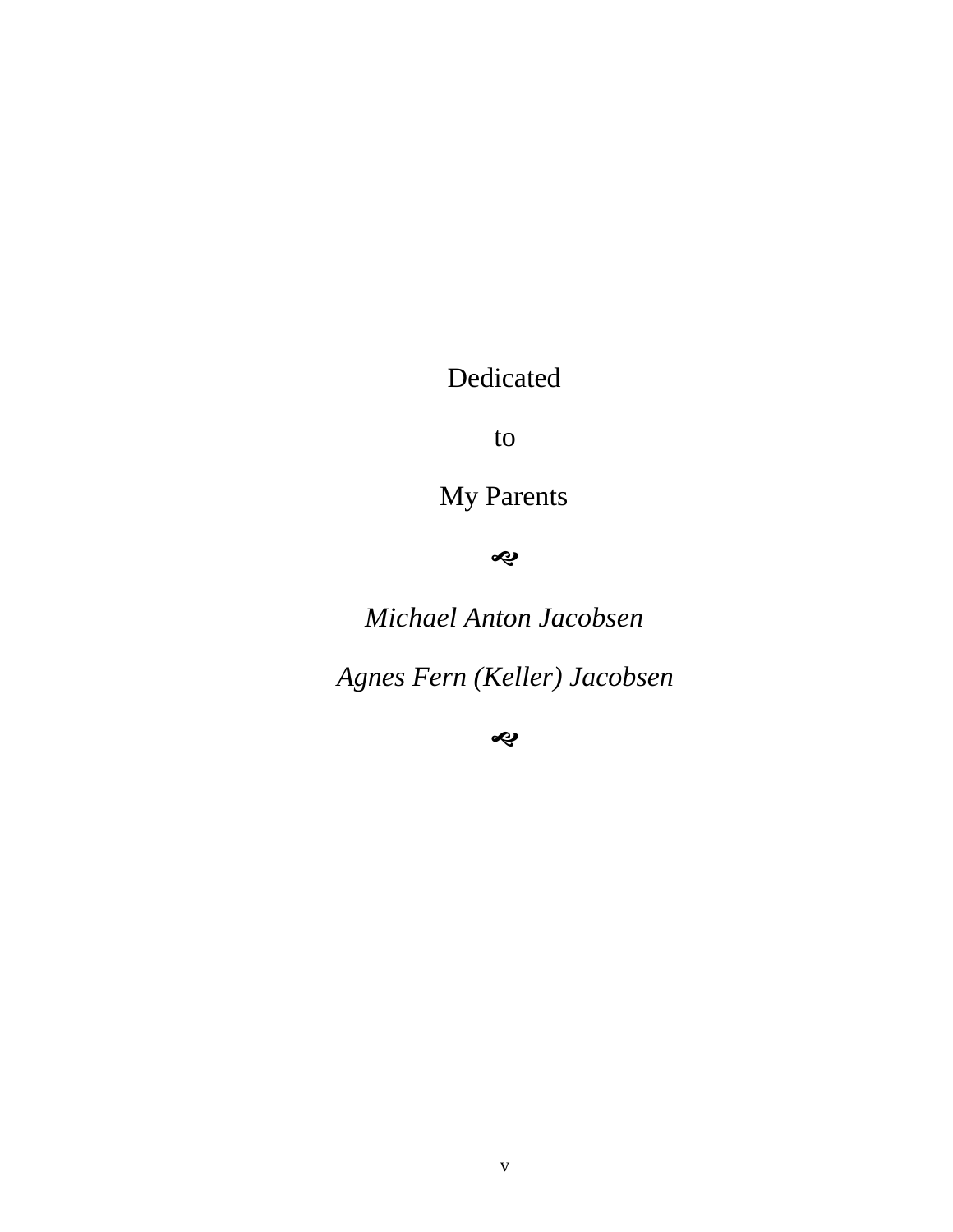## TABLE OF CONTENTS

| Addressing a Gap in Rogers' (1995) Theoretical Framework 23 |  |
|-------------------------------------------------------------|--|
|                                                             |  |
|                                                             |  |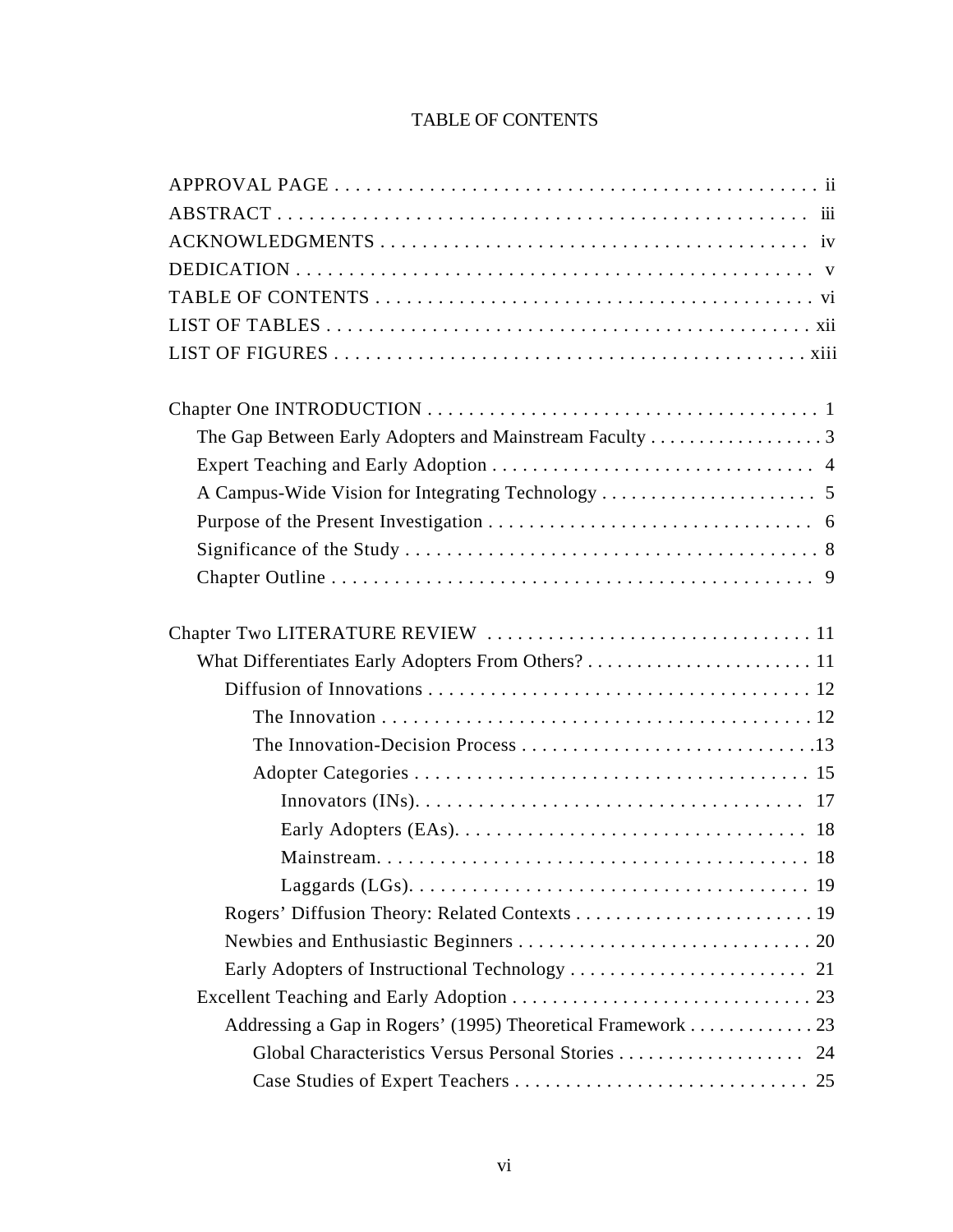| Motivation To Become Expert at Integrating Technology 26                          |  |
|-----------------------------------------------------------------------------------|--|
| Links Between Diffusion Research and the Present Investigation 28                 |  |
| Developing Long-Term Plans for Campus-wide Diffusion 29                           |  |
| Critical Mass and the Chasm Between Early Adopters and Mainstream 29              |  |
|                                                                                   |  |
| An Application of Rogers' Innovation-Decision Process 31                          |  |
| (1) Knowledge of an Innovation and (2) Persuasion to Adopt 32                     |  |
| (3) Making a Decision to Adopt or Reject, and (4) Implementation $\dots \dots 35$ |  |
|                                                                                   |  |
| Alternatives to Campus-Wide Plans That Build From Pioneers 37                     |  |
|                                                                                   |  |
|                                                                                   |  |
|                                                                                   |  |
|                                                                                   |  |
|                                                                                   |  |
|                                                                                   |  |
|                                                                                   |  |
|                                                                                   |  |
|                                                                                   |  |
| Subscale 3: Generalized Self-Efficacy 42                                          |  |
|                                                                                   |  |
|                                                                                   |  |
|                                                                                   |  |
| Subscale 7: Barriers to Integrating Technology  44                                |  |
|                                                                                   |  |
| Section 9: Methods For Using and Integrating Technology 45                        |  |
|                                                                                   |  |
|                                                                                   |  |
|                                                                                   |  |
|                                                                                   |  |
|                                                                                   |  |
|                                                                                   |  |
|                                                                                   |  |
|                                                                                   |  |
|                                                                                   |  |
|                                                                                   |  |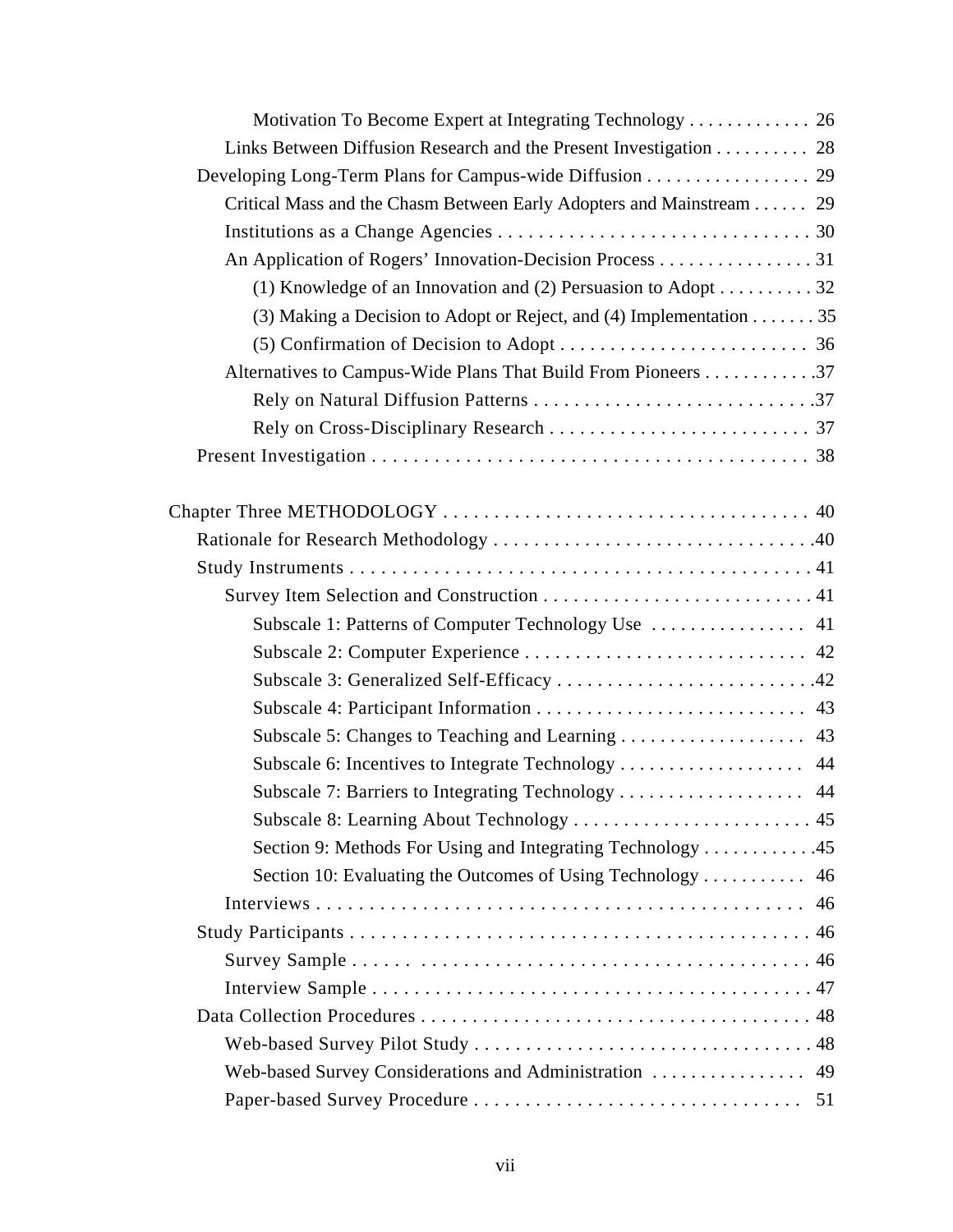| Chapter Four ANALYSIS AND INTERPRETATION OF RESULTS                        | 53 |
|----------------------------------------------------------------------------|----|
|                                                                            |    |
|                                                                            |    |
|                                                                            |    |
|                                                                            |    |
|                                                                            |    |
|                                                                            |    |
|                                                                            |    |
|                                                                            |    |
|                                                                            |    |
|                                                                            | 73 |
|                                                                            |    |
| Adoption of the World Wide Web in Teaching for Searching and Browsing 74   |    |
|                                                                            |    |
|                                                                            |    |
|                                                                            |    |
|                                                                            |    |
|                                                                            |    |
|                                                                            |    |
|                                                                            |    |
|                                                                            |    |
|                                                                            |    |
|                                                                            |    |
|                                                                            |    |
|                                                                            |    |
|                                                                            |    |
|                                                                            |    |
|                                                                            |    |
| Methods for Using and Integrating Technology in Teaching and Learning  99  |    |
| Evaluating the Outcomes of Using Technology for Teaching and Learning  101 |    |
|                                                                            |    |
|                                                                            |    |
|                                                                            |    |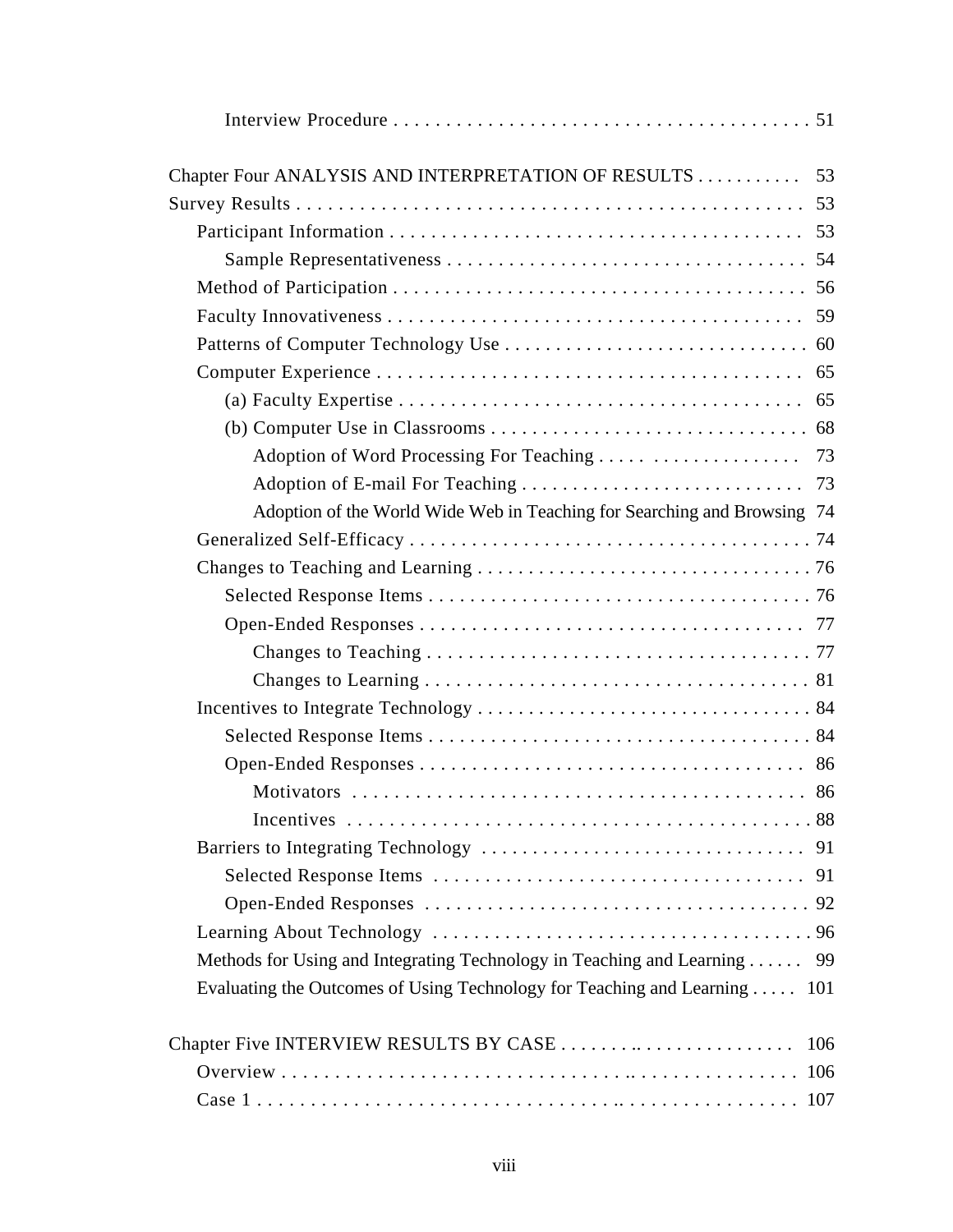|                 | 118 |
|-----------------|-----|
|                 |     |
|                 |     |
|                 |     |
|                 |     |
|                 |     |
|                 |     |
|                 |     |
|                 |     |
|                 |     |
|                 |     |
|                 |     |
|                 |     |
|                 |     |
|                 |     |
|                 |     |
|                 |     |
|                 |     |
|                 |     |
|                 |     |
|                 |     |
|                 |     |
|                 |     |
|                 |     |
|                 |     |
|                 |     |
|                 | 150 |
| Case $7 \ldots$ | 151 |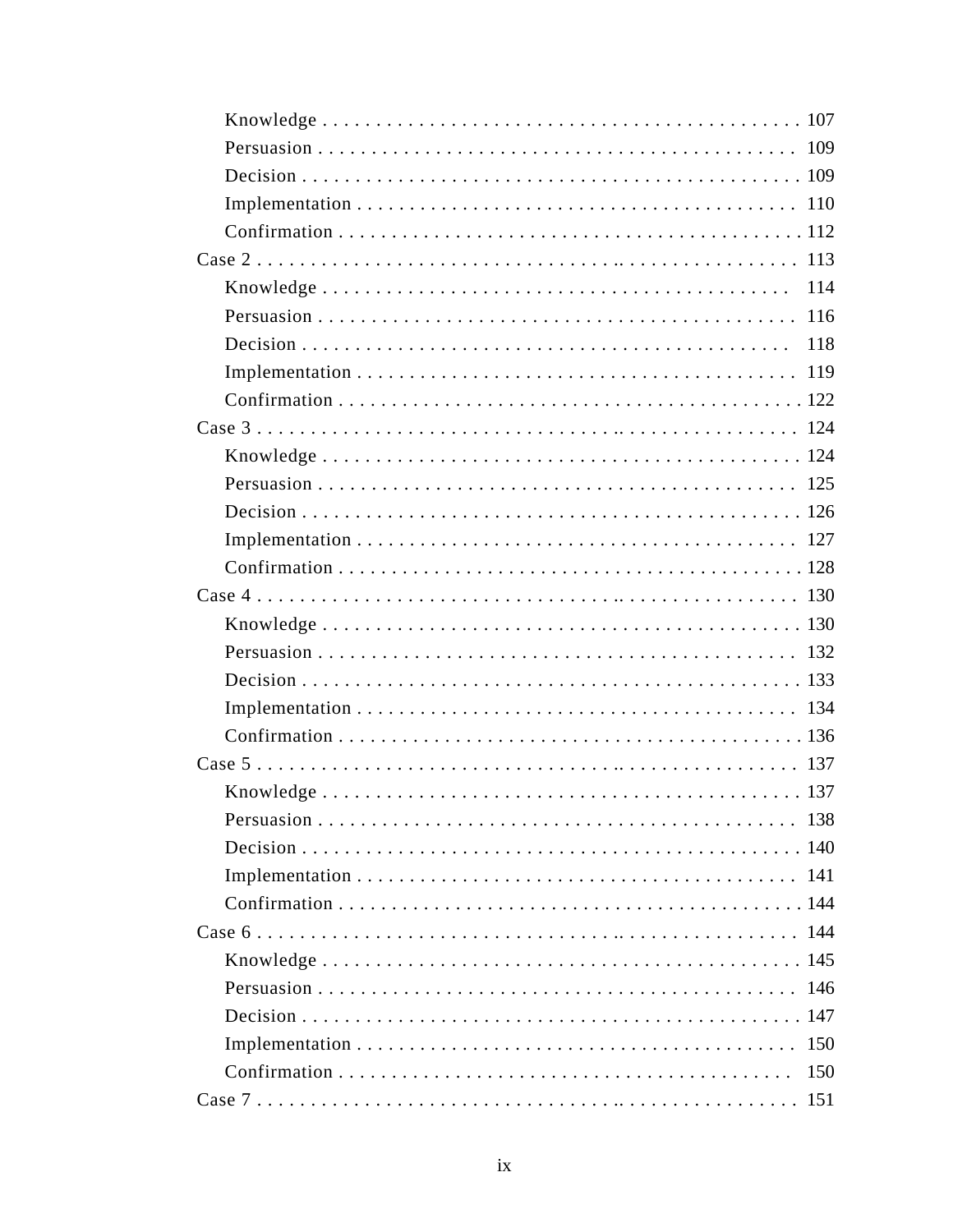| Chapter Six DISCUSSION, CONCLUSIONS, AND RECOMMENDATIONS  162       |
|---------------------------------------------------------------------|
|                                                                     |
|                                                                     |
|                                                                     |
|                                                                     |
|                                                                     |
|                                                                     |
|                                                                     |
|                                                                     |
|                                                                     |
|                                                                     |
|                                                                     |
|                                                                     |
|                                                                     |
|                                                                     |
|                                                                     |
|                                                                     |
|                                                                     |
| Bridging the Gap Between Early Adopters and Mainstream Faculty  182 |
|                                                                     |
| 183                                                                 |
|                                                                     |
|                                                                     |
|                                                                     |
|                                                                     |
| 198                                                                 |
|                                                                     |
|                                                                     |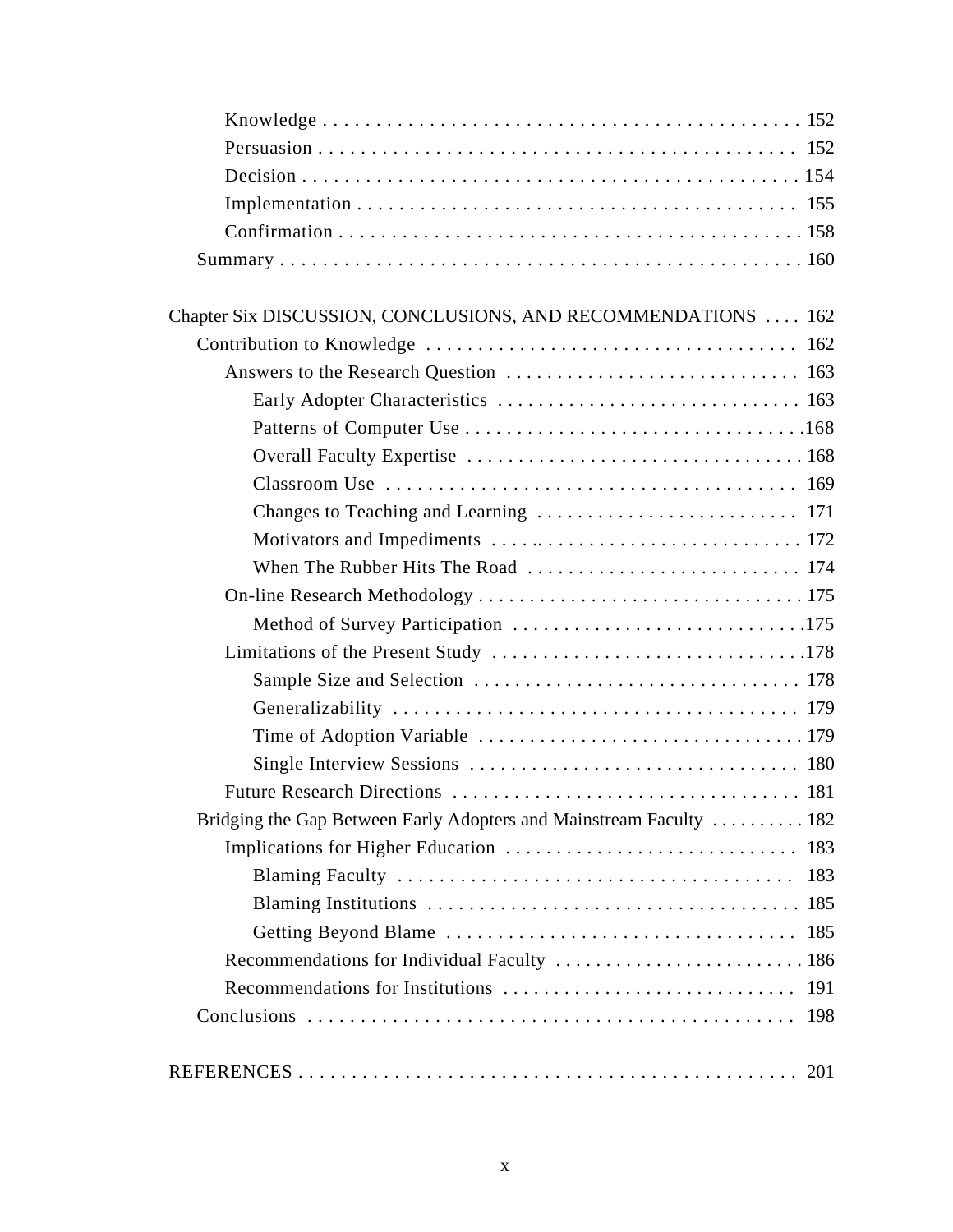## APPENDICES

|             | Appendix B. Letter to University of Calgary Departments 220                       |
|-------------|-----------------------------------------------------------------------------------|
|             | Appendix C. Letter to University of Calgary Faculty 221                           |
|             |                                                                                   |
|             | Appendix E. E-mail Letter to Educational Listserv at the University of Alberta223 |
|             | Appendix F. Frequency Data for First Computer Purchase 224                        |
|             | Appendix G. 27 Statistically Significant Differences For Year First Used 44       |
|             | Types Of Computer Software And Tools For Early Adopters                           |
|             | Versus Mainstream Faculty 225                                                     |
| Appendix H. | A Sample of On-line Research Projects at the University of Calgary                |
|             |                                                                                   |
| Appendix I  | University of Calgary Assessment Criteria Pertaining To Teaching                  |
|             | and Research Performance And Computer-Assisted Learning                           |
|             |                                                                                   |
|             |                                                                                   |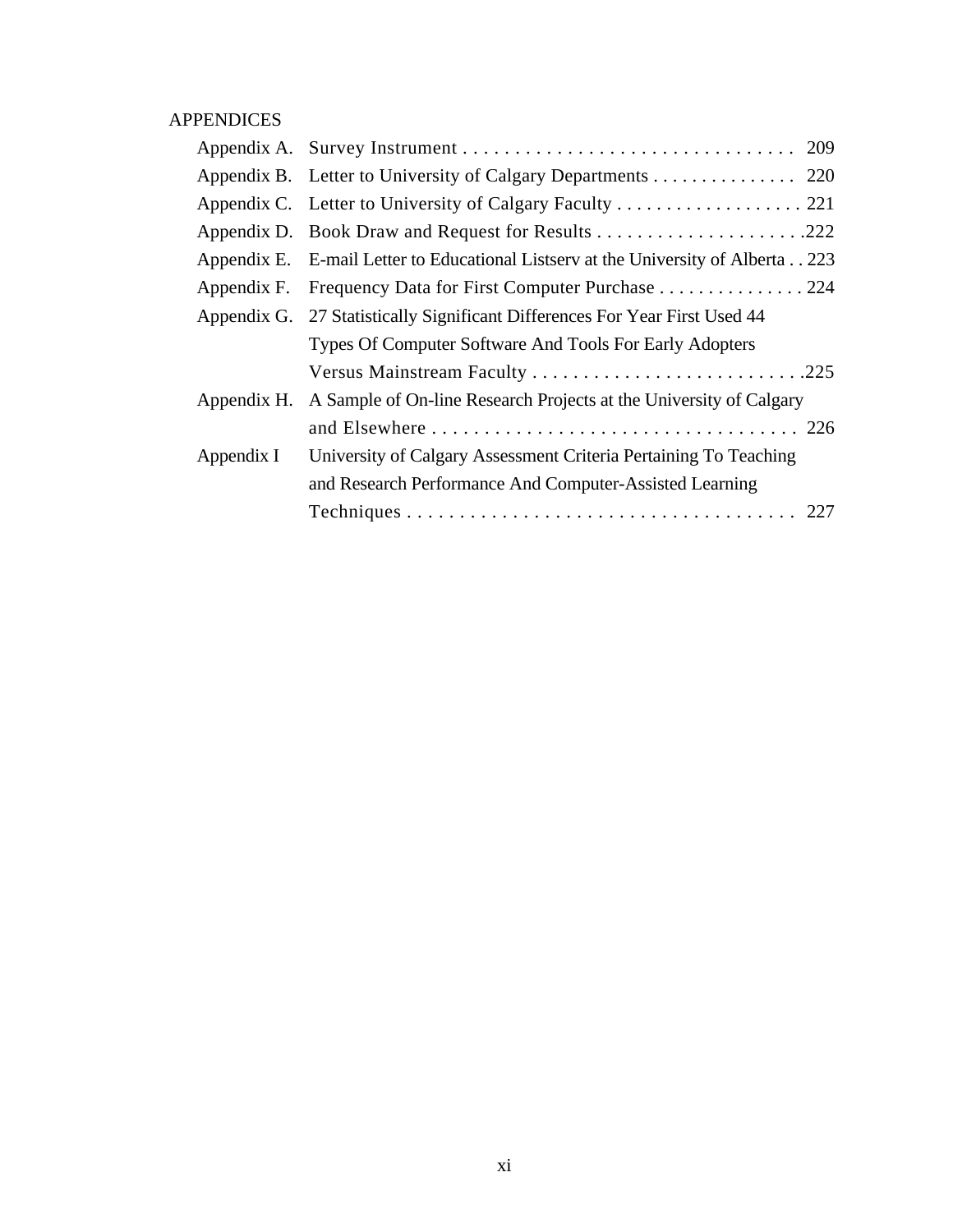## LIST OF TABLES

| Table 1. | Years of Experience as a Member of an Academic Staff $(n = 76)$ 53                     |    |
|----------|----------------------------------------------------------------------------------------|----|
| Table 2. | Average Number of Students Taught by Faculty Per Semester                              | 54 |
| Table 3. | Significant Differences on Incentives for Electronic Respondents                       |    |
|          |                                                                                        |    |
| Table 4. | Significant Differences on Barriers for Electronic Respondents                         |    |
|          |                                                                                        |    |
| Table 5. | Percentage of Faculty by Year First Used a Computer For                                |    |
|          |                                                                                        |    |
| Table 6. | Percentage of Faculty by Year First Purchased a Computer for                           |    |
|          |                                                                                        |    |
| Table 7. | Means and Standard Deviations for Faculty Satisfaction with Support,                   |    |
|          |                                                                                        |    |
| Table 8. | Percentage of Diffusion by Level of Expertise, Percentage of Total                     |    |
|          | Adoption into the Early Majority, and Means and Standard Deviations                    |    |
|          |                                                                                        |    |
| Table 9. | Percentage of Diffusion by Level of Expertise, Percentage of Total                     |    |
|          | Adoption into the Late Majority, and Means and Standard Deviations                     |    |
|          |                                                                                        |    |
|          | Table 10. Percent of Total Adoption of 44 Types of Software/Tools by Individual        |    |
|          |                                                                                        |    |
|          | Table 11. Frequency Data for Year Word Processing First Used By Faculty for            |    |
|          |                                                                                        |    |
|          | Table 12. Frequency Data for Year E-mail First Used By Faculty for Teaching 72         |    |
|          | Table 13. Frequency Data for Year WWW (Searching and Browsing) First Used              |    |
|          |                                                                                        |    |
|          | Table 14. Self-Efficacy Item Means and Standard Deviations 75                          |    |
|          | Table 15. Means and Standard Deviations by Changes to Teaching and                     |    |
|          |                                                                                        | 76 |
|          | Table 16. Means and Standard Deviations for Incentive Items 85                         |    |
|          | Table 17. Means and Standard Deviations for Barrier Items 91                           |    |
|          | Table 18. Means and Standard Deviations for Media and Method Items 97                  |    |
|          | Table 19. Means and Standard Deviations for Help and Assistance Items. 97              |    |
|          | Table 20. Means and Standard Deviations for Information Items rated as "Important". 98 |    |
|          | Table 21. Means and Standard Deviations for Information Items Rated as "Neutral". 98   |    |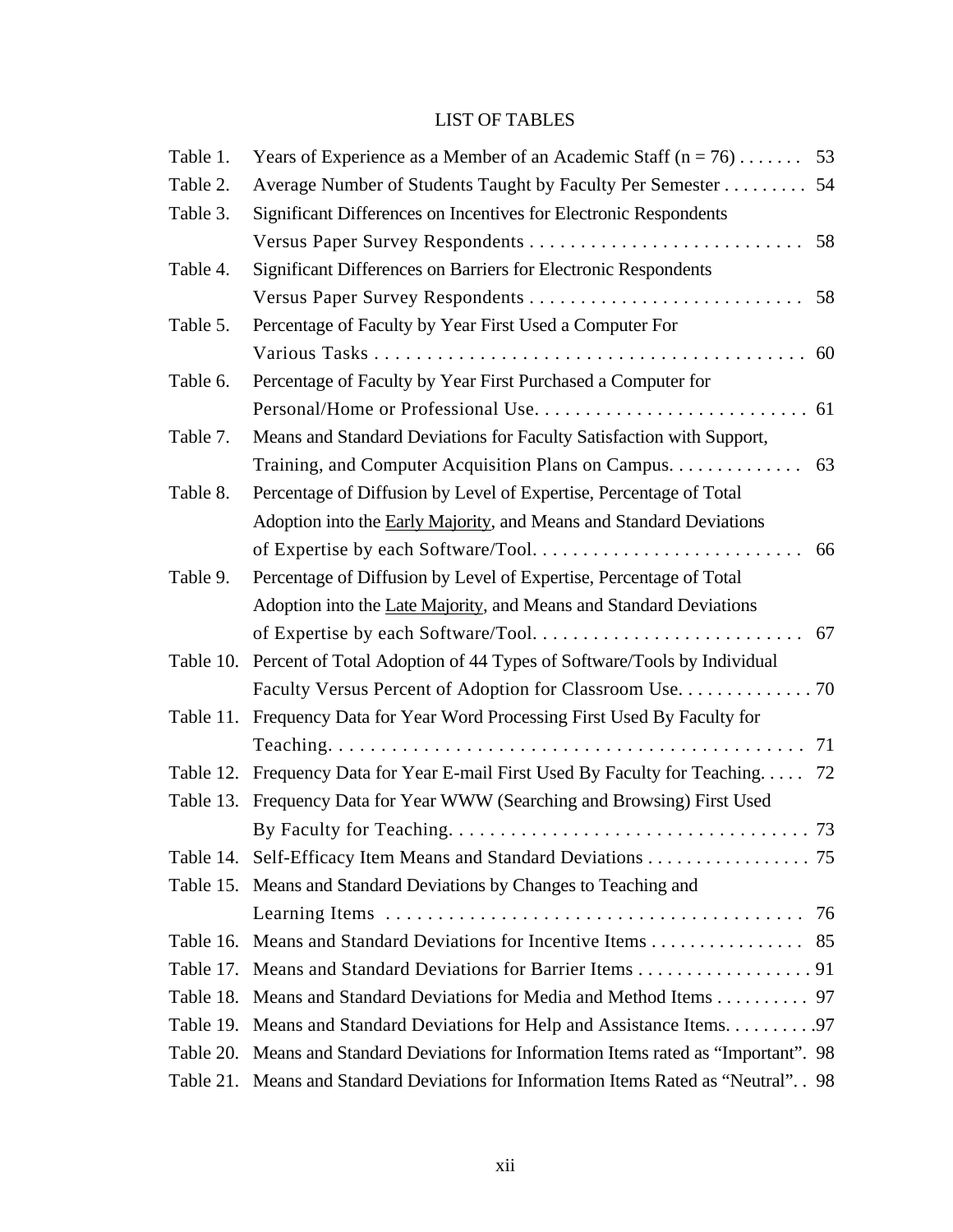## LIST OF FIGURES

|           | Figure 1. A Model of Stages in the Innovation-Decision Process (Rogers, 1995)  14 |
|-----------|-----------------------------------------------------------------------------------|
| Figure 2. | Adopter Categorization on the Basis of Innovativeness (Rogers, 1995) 16           |
|           | Figure 3. Academic Staff by Rank (University of Calgary, as of December 1997) 55  |
|           | Figure 4. Academic Staff Distribution by Gender (University of Calgary, as of     |
|           |                                                                                   |
|           | Figure 5. Academic Staff Distribution by Age (University of Calgary, as of        |
|           |                                                                                   |
| Figure 6. | Adoptions Curves of Faculty's First Computer Use for Various Tasks 61             |
| Figure 7. | Number of Computers Owned by Faculty Since Purchasing First One 62                |
| Figure 8. |                                                                                   |
| Figure 9. | Adoption of Word Processing by Percent of Faculty for Teaching by                 |
|           |                                                                                   |
|           | Figure 10. Adoption of E-mail by Percent of Faculty for Teaching by Year and by   |
|           |                                                                                   |
|           | Figure 11. Adoption of the WWW for Searching and Browsing by Percent of           |
|           | Faculty for Teaching by Year and by Cumulative Percent. 73                        |
|           |                                                                                   |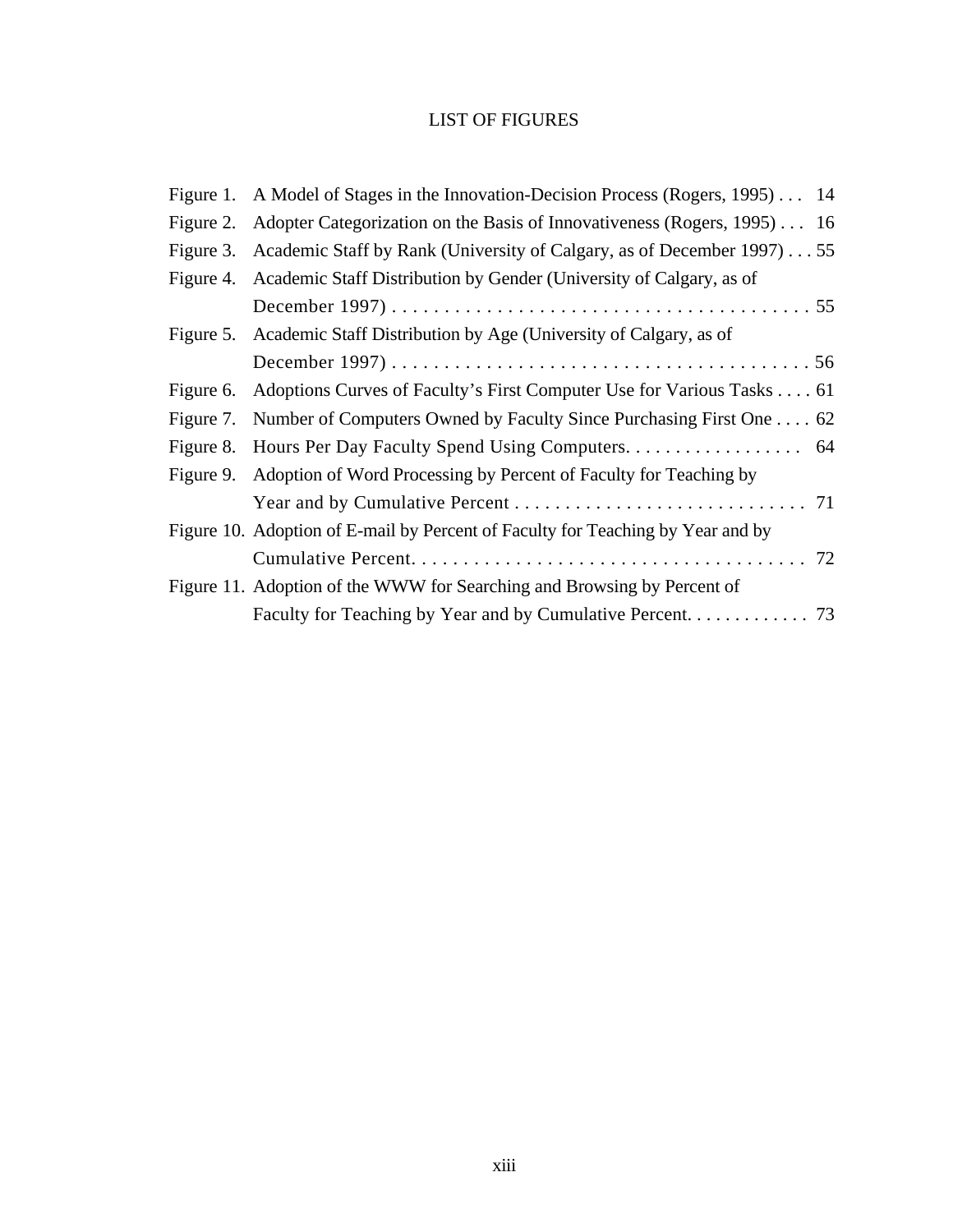## Chapter One **INTRODUCTION**

Information technology is no longer the novelty it was a number of years ago. No longer the exclusive domain of a small "technological priesthood" (Sabelli, 1998), computers have become an integral part of our daily lives, and in many ways, we cannot seem to function without them. Individuals use computers to book flights as well as to fly them. Computers are used to manage and direct the flow of information and currency by governments, banks, and stock markets. There has been exponential growth of the Internet and personal connectivity in the last decade. The proliferation of increasingly sophisticated technology at home and in the workplace has spawned unprecedented use of machines by men, women, and children (Weil & Rosen, 1997).

Computers are also becoming standard equipment in education, as basic to teaching and learning as libraries, books, and pencils, and as essential to communication as telephones (Brown, Burg, & Dominick, 1998). Information rich institutions of higher education use technology for administrative management, information access and delivery in libraries, research and development, as a medium of communication, and for teaching and learning. However, it should be stressed from the outset that information technology (IT) has no aim in itself (Bull, Dalinga-Hunter, Epelboin, Frackmann, & Jennings, 1994) and is not an end in itself. The changing, increasing or even overwhelming role and importance of information is an underlying and driving force for the development and adoption of IT. It is safe to say that advances in computing technology and the communications infrastructure are significantly changing the potential and use of information on campuses. Those involved in higher education direct their efforts towards collecting, using, processing and delivering information. Research information is the 'raw material' and 'final product' of research processes. Research findings need to be communicated, and IT supports, influences and changes this dissemination process. Teaching and learning rely on the transfer and processing of information, and IT may facilitate this exchange.

Higher education contributes to new knowledge and provides the ever-changing qualifications required by industry and society. Computer technology is becoming ubiquitous in society, and after years of sustained experimentation, has emerged as an increasingly essential component of the college experience (Green, 1996). Brown, Burg, Dominick (1988) believe that a relevant post-secondary education in the 21st century must give students experience with the computer tools that will be an inevitable part of their work and lives. Universities take seriously their responsibility to include computer knowledge,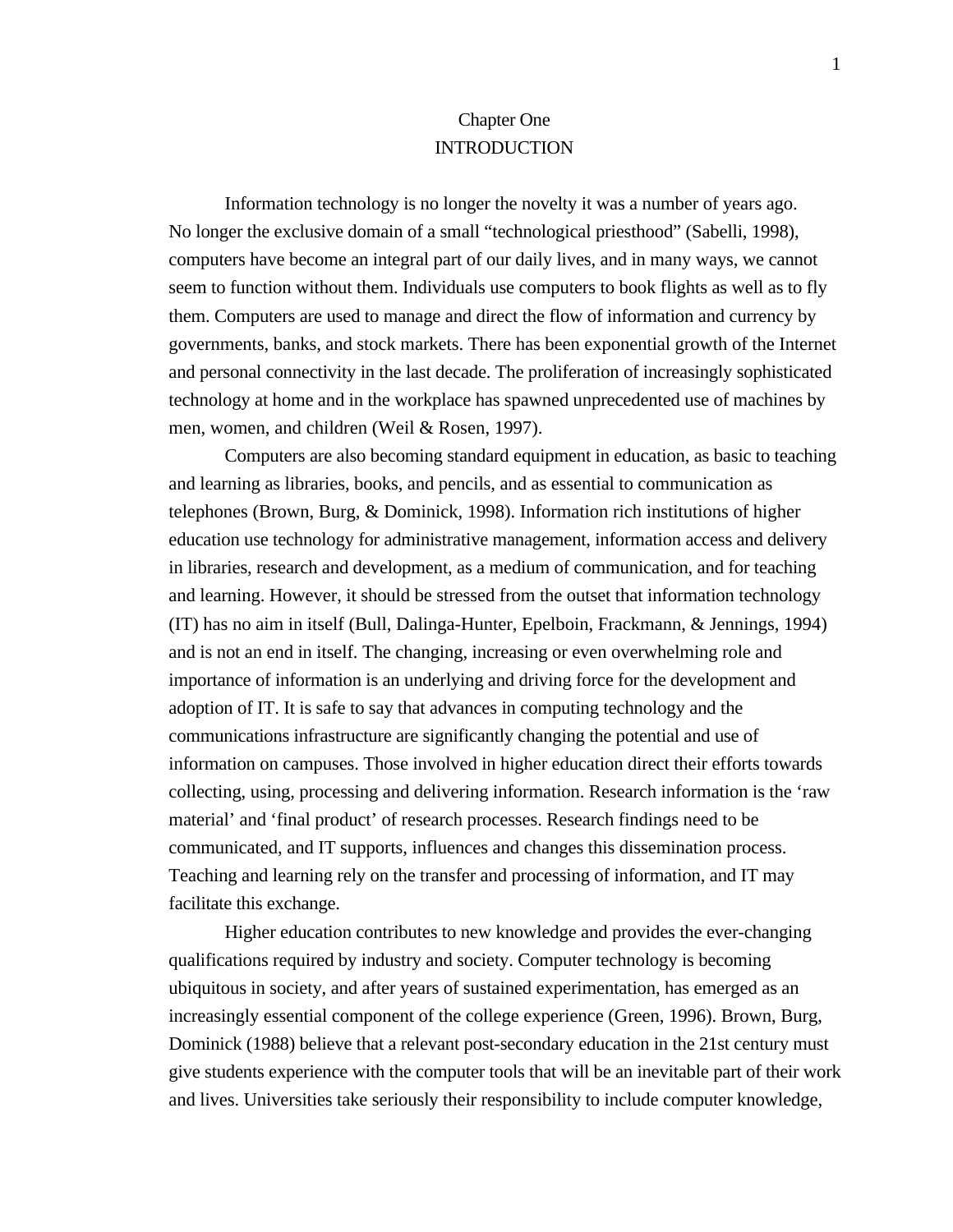skills and literacy in some form as part of a student's education, and therefore have invested large sums of money into acquiring and developing information technology.

Recent estimates indicate that North American colleges and universities invest billions of dollars per year for the acquisition of computer technology (Candiotti & Clark, 1998; Geoghegan, 1994). Formal evidence linking this investment to higher productivity (Schwalbe, 1996) and changes and improvements in the teaching and learning process is accumulating (Kulik & Kulik, 1980, 1987; Ehrmann, 1995), and new research approaches and methodologies are being developed to adequately study the complex issues involved in measuring the effects of educational technology (Bull, et al, 1994; Clark, 1989; Laurillard, 1993; Reigeluth, 1989). A wide range and variety of instructional uses of technology are being presented and discussed at international conferences (for a current review, see Ottmann & Tomek, 1998). Tool applications, such as word processors and spreadsheets, are widely used for writing and research tasks. Increased access to and use of the Internet is making a unique contribution to the teaching and learning process (Shaw, 1994).

Along with the changes to work and leisure that information technology seems to demand of society, current fiscal realities also influence the implementation of technology on campus. As a result of shrinking operating budgets, universities are looking for ways to increase tuition revenues without having to erect more buildings to accommodate students on site. Communications technology is becoming an important part of future strategies to provide distance education services, "anytime, anywhere" access (Daniel, 1997), to an increased number of students. Recently developed technological delivery mechanisms, such as video conferencing and the World Wide Web, seem to offer promising alternatives to same time, same place instruction. Alternative delivery mechanisms also appeal to many of today's returning students, many of whom are older, employed, and eager for university credentials to aid in current and future careers. These students often have different expectations for their post-secondary education, such as evening, weekend and distance access. Thus, information and communication technologies, like the Internet, appear to provide viable solutions for delivering educational services to a geographically and temporally dispersed student body.

Integrating technology into the teaching-learning transaction has been found to transform the teacher's role from being the traditional "sage on the stage" to *also* being a "guide on the side", and student roles can also change from being passive receivers of content to being more active participants and partners in the learning process (Alley, 1996; Repp, 1996; Roblyer, Edwards, & Havriluk, 1997). The transition from teacher-directed to more student-centered instruction has coincided with the shift from predominantly behaviorist to more constructivist approaches to learning. It was originally believed that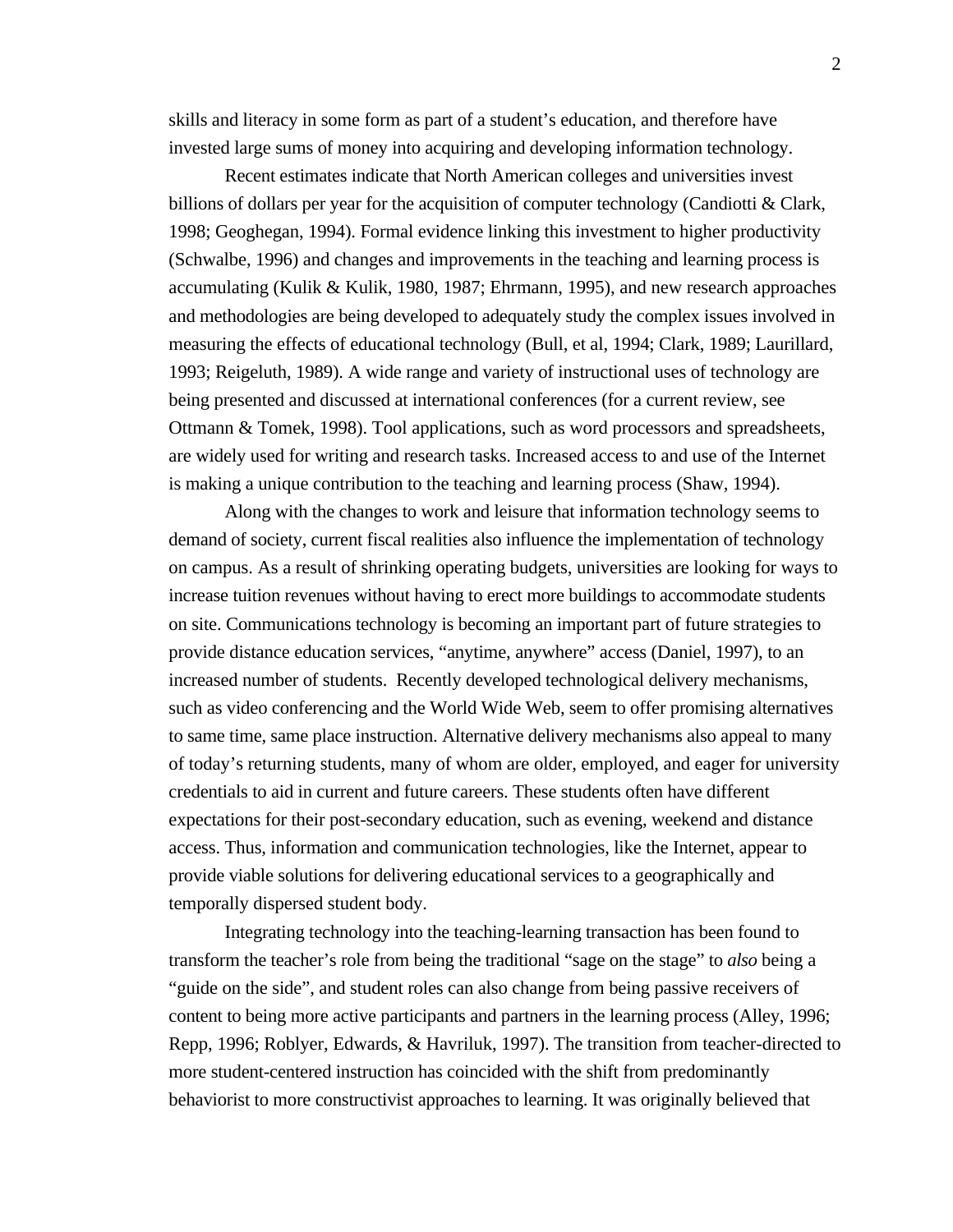technology would serve a behaviorist, "teaching-machine" role in the classroom (Skinner, 1954). However, the transition from a mass production, industrial model of the physical laborer, to a model of the knowledge worker in an information age, has been accompanied by a transition in education and psychology from a behaviorist, stimulus-responsefeedback model of the learner to a more constructivist, knowledge-building, informationprocessing model of the learner. Constructivists, like Seymour Papert (1980), envisioned a new role for the computer, that of partner in the active knowledge building and problem solving learning processes of the student. The changing roles of teacher and student do not necessarily rely on IT entirely, however, the integration of computer technology into education, and the proliferation of computers in society, appears to both demand and require changes in the teaching and learning process (Clifford, Friesen, & Jacobsen, 1998). Children of the "net generation" have grown up regarding technology as a part of the natural landscape; to them, digital technology is no more intimidating than a VCR or toaster (Tapscott, 1998). The younger generation has different expectations for education. For many adults, however, their initial encounters with technology can be characterized not by accommodation, but by confrontation, uncertainty, and frustration. "For the first time in history, children are more comfortable, knowledgeable and literate than their parents about an innovation central to society, and parents are unnerved," says Tapscott (1998, p. 1). Despite the growing wave of technology's penetration into education, it is clear that there are also a number of educators, the parent generation, who are unnerved.

#### **The Gap Between Early Adopters and Mainstream Faculty**

Despite research and testimony that technology is being used by more faculty (Green, 1996), the diffusion of technological innovations for teaching and learning has not been widespread, nor has it become deeply integrated into the curriculum (Geoghegan, 1994). Information technology has not been integrated into the curriculum, whether in terms of widespread use by departments and faculty for teaching, or in terms of the depth at which technology is meaningfully integrated into individual courses and into the curriculum as a whole (Geoghegan, 1994). Estimates suggest that no more than five to ten percent of faculty utilize information technology in their teaching as anything more than a "high tech" substitute for blackboard and chalk, overhead projectors, and photocopied handouts (Geoghegan, 1994; Reeves, 1991). Although there is a growing number of faculty who are very enthusiastic about adopting technology because of the potential of computer tools for their students, there is still a large number of mainstream faculty who seem hesitant or reluctant to adopt technology for their teaching tasks. As such, the evaluation of the success of educational technology still seems to depend largely on how well innovators and early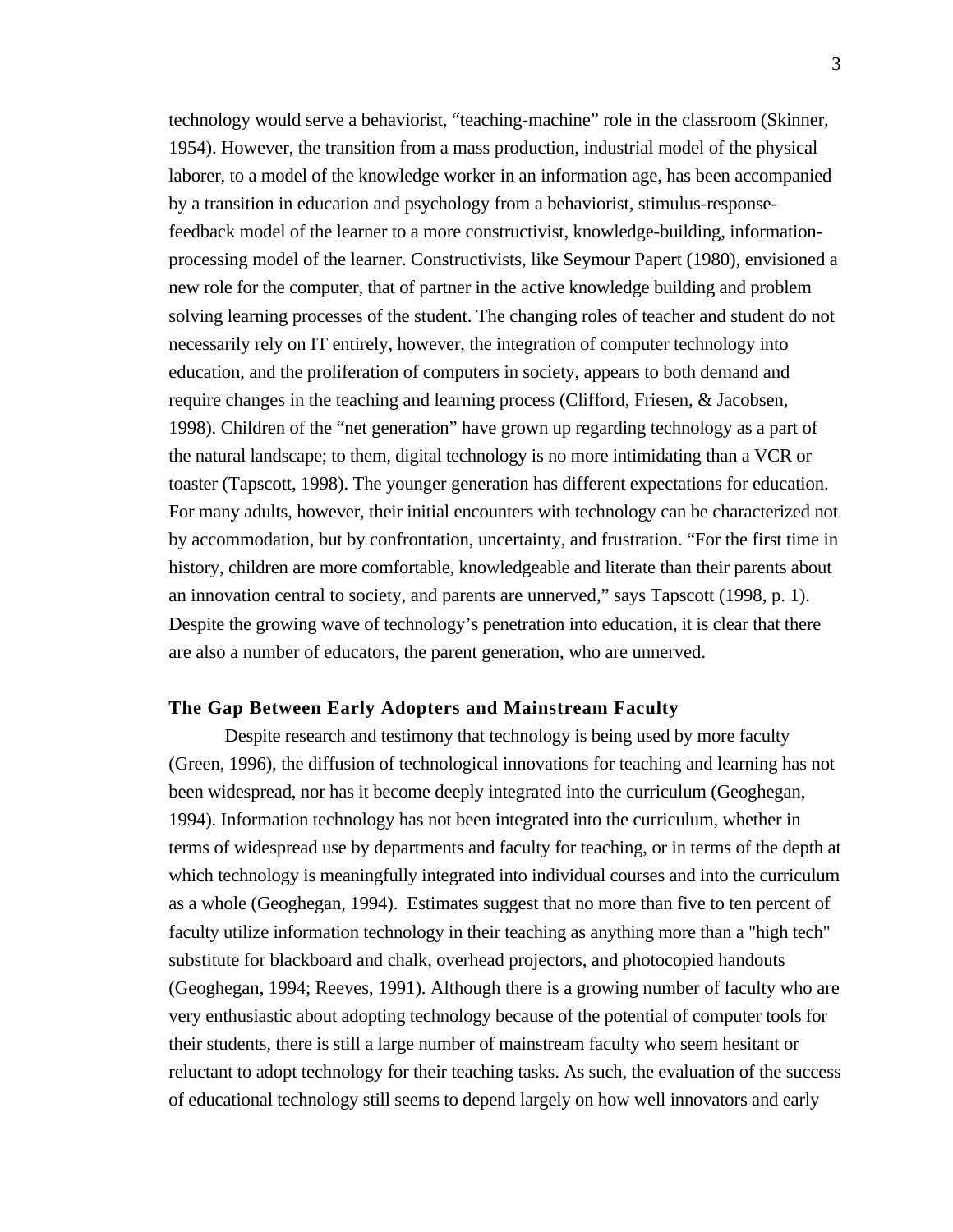adopters make it work. In order to take advantage of the benefits of information technology in higher education, we need to better understand what differentiates early adopters from mainstream faculty to predict how to encourage further adoption of information technology on campus. In addition to increasing our understanding of the current adoption patterns and characteristics of early adopters and mainstream faculty, we must also explore the relationship between technology integration and fundamental teaching and learning issues.

#### **Expert Teaching and Early Adoption**

A university's effectiveness is often judged by its most visible contribution to society: the quality of its teaching. University professors are considered experts in their disciplines, however, most begin their teaching careers with little or no pedagogical knowledge or training. In spite of beginning as untrained novices, the majority of professors somehow learn how to teach, some develop into competent and proficient teachers, and a small number become expert. The successful integration of technology for teaching and learning in higher education requires the development of two types of expertise: pedagogical and technological. It is likely that, with the possible exception of professors for whom computer technology is a primary area of research, most professors start out as relatively untrained novices at integrating technology in their teaching. Through a process of experimentation, modeling, and with other means of training, support and self-development, some professors develop into competent and proficient teachers with technology and a small number become experts at finding innovative ways to use technology with students. Not all professors who adopt technology integrate this innovation in meaningful ways to transform teaching and learning. The mere presence or use of computers in classrooms does not, in itself, change anything. Instead, it is the way that faculty think about teaching and learning, and their beliefs about what teachers and students can do differently with the technology that can fundamentally change education.

Analyzing faculty adoption patterns using Rogers' (1995) diffusion theory, in which almost every individual has the potential to become an adopter of an innovation, is qualitatively different from a consideration of the development of teaching expertise, in which only a very few individuals become experts. In addition to examining whether or not faculty have adopted technology for teaching, a consideration of the development of teaching expertise recognizes that even among adopters there are varying levels of interest, skill, and motivation for integrating technology into teaching and learning. A relevant question to ask is, "among those who adopt technology for teaching and learning, what is different about those who become expert at finding innovative ways to use computers with students?" Modified slightly, this question might be, "what is it that makes an expert an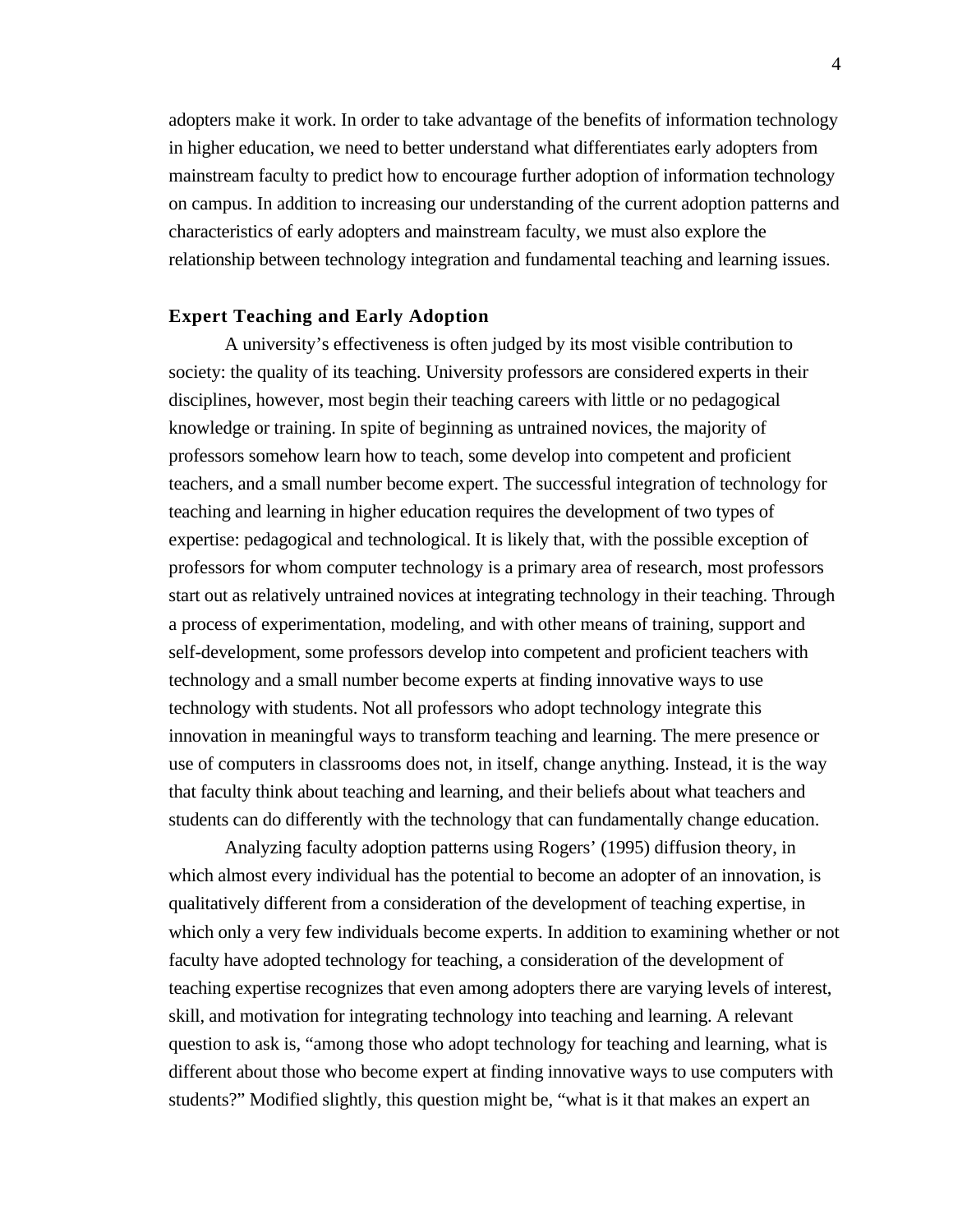expert?" Of particular interest in the present investigation is the relationship between early adoption of technology and expert teaching. This relationship will be explored using Bereiter and Scardamalia's (1993) research from cognitive psychology on the development of teaching expertise. An understanding of the characteristics of early adopting faculty who are also expert teachers can broaden our understanding of the differences among individuals in this category, and give us insight into what early adopters know and do in order to be successful at integrating technology into their teaching.

#### **A Campus-Wide Vision for Integrating Technology**

Instructional technology may support and increase the efficiency of the teachinglearning transaction or even modify educational processes on campus. However, when we consider the integration of technology in higher education, all of the stakeholders, including administration, faculty, students, and support staff, should share a similar vision about its use and the potential benefits. If the vision regards technology as a means to reshape and reform what we mean by teaching and learning, then the potential benefits of using new writing, communication, and research tools can be meaningfully explored. On the other hand, if technology is regarded as an "add-on" to existing teaching and learning methods, or only as a potential money-saving strategy, then the benefits will be harder to realize. Two examples will be used to illustrate the difference between the integration of technology for teaching, and using computers as an "add-on" to instruction.

In the first case, using technology to explore various means for crafting narratives, expositions, poetry, and such, can lead to new ways of considering text. For example, how do writers create text differently using various tools, such as word processors, PowerPoint, hypermedia, and through electronic exchanges using e-mail and the Internet? How do students of differing abilities use these tools, and are there different tools that "release" the writer within? Consider the following example of a grade 6 class using PowerPoint to craft research reports (Clifford, Friesen, & Jacobsen, 1998). Instead of using word processing to create a standard report about bears in the Kananaskis, the students were given the challenge of creating and presenting their research project using PowerPoint. A surprising result was that the students who were the "traditional" high achievers had some difficulty approaching this new medium where the space for text is smaller, and the environment lends itself to the "unpacking" of lengthy text. The students' previous model of creating a lengthy, unbroken stream of text (i.e., an essay or report) did not transfer easily to the screen-by-screen PowerPoint environment. However, the most surprising result was observed with the writers on the other end of the scale, the students who had previously experienced difficulty generating conventional essays or reports. The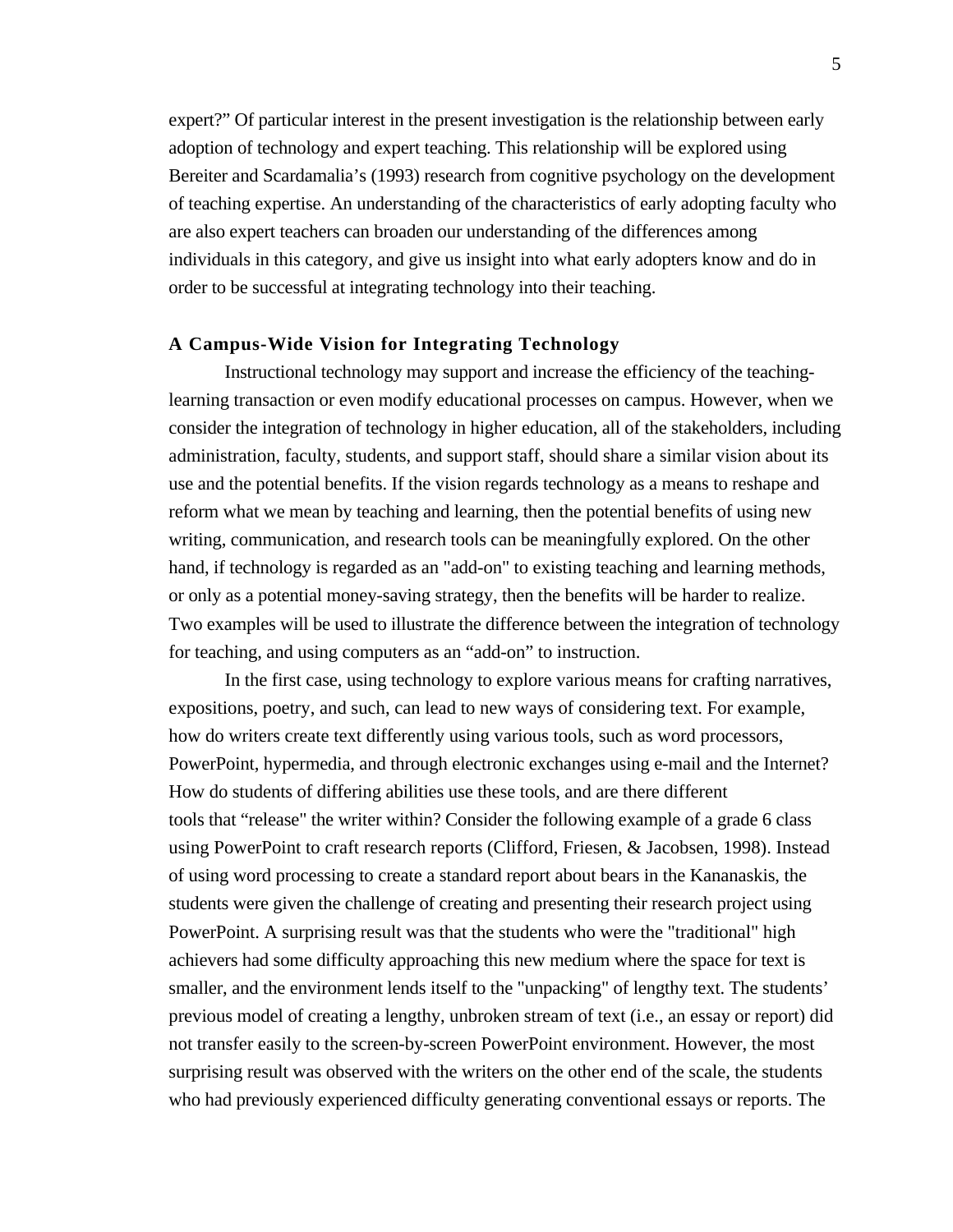"struggling writers" readily adapted to the screen-by screen-writing environment provided by PowerPoint, and crafted extensive research reports that included graphics, sound, animation, and color. For these students, PowerPoint provided a flexible environment which they could shape to express their knowledge about bears. In the end, both groups of students benefited from using this new tool; the entire class was exposed to new ways of shaping text and media, and the struggling writers experienced new success in expressing their ideas.

Consider a more typical use of computers in a modern classroom. Instead of using overheads on a projector, the professor uses an expensive workstation and liquid crystal display unit to present text-based PowerPoint slides during a lecture. Students listen and take notes. How is this different from conventional delivery methods? One advantage for the instructor is the ease with which these slides can be edited and modified for a future lecture. However, it is difficult to argue that using PowerPoint slides in this way for a lecture fundamentally changes how students participate in the learning process. Even if the students use PowerPoint to create neater, and perhaps more legible, slides for in-class presentations, it is hard to argue that this use of PowerPoint is fundamentally different from what could be done with an overhead projector. In the grade 6 example, the use of PowerPoint as a multimedia writing and presentation tool provided a malleable environment that enabled some students to express themselves in ways that made better sense to them. Although the differences are a matter of degree, these two examples contrast how the integration of technology can transform a learning task, or merely be used as a variation on conventional teaching and learning methods.

If a university's culture promotes (either implicitly or explicitly, intentionally or unintentionally) the use of technology as an expensive add-on, then the important questions about teaching and learning will remain unasked and unexplored. In this case, the investment in technology could probably be put to better use elsewhere. On the other hand, if administrators and faculty members are willing to fundamentally rethink teaching and learning, and question and explore new approaches to writing, communication, and research, then we may indeed realize some benefits of investing in technology.

#### **Purpose of the Present Investigation**

Given the size of investment in instructional technology in higher education, the anticipated increase in demand for distance education in the future, and the demonstrated effectiveness with some educational outcomes, it seems reasonable to investigate why the integration of technology for teaching and learning is so appealing to some faculty, and not to others.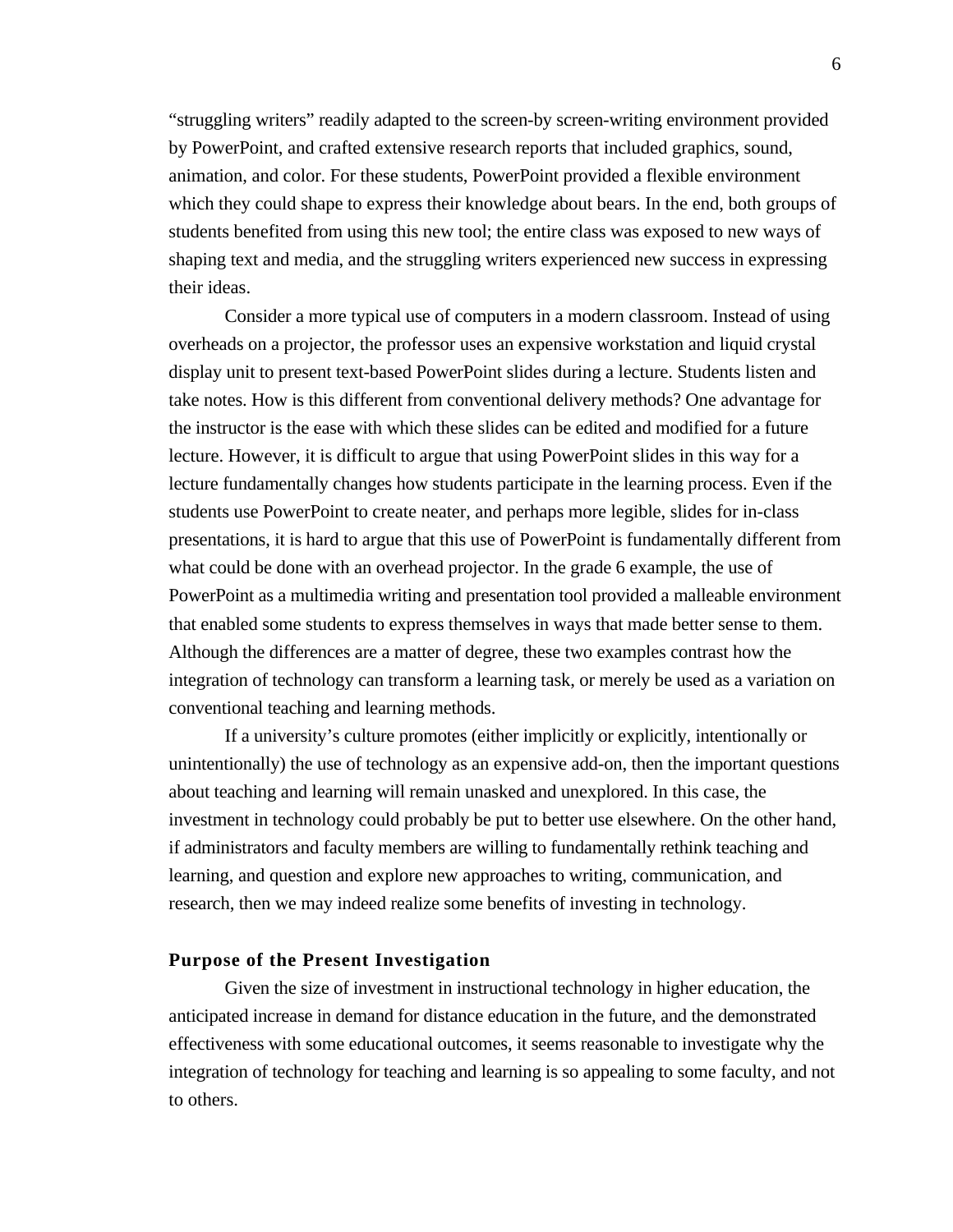The purpose of the present investigation is to explore the adoption patterns and characteristics of faculty who integrate computer technology for teaching and learning in higher education. The first task will be to examine the differences between faculty who readily adopt technology for their teaching tasks, and those who seem hesitant or reluctant to adopt technology for teaching and learning. Everett Rogers' (1995) adopter categories and innovation-decision process will be used to analyze the difference between early adopters and mainstream faculty, as well as to examine the issues surrounding the integration of technology for teaching and learning in higher education. The second task will be to examine the characteristics of early adopters who are excellent teachers to develop a better understanding of individual cases of adoption of technology for teaching and learning. The relationship between early adoption and excellent teaching will be explored in chapter two. Literature on the cognitive development processes of expert teachers will provide both a rationale and a research framework from which to infer some of the motivational processes of early adopters who integrate technology for teaching and learning in innovative and effective ways. Two assumptions underlying this line of research are: (1) that "attributed expertise" (Sternberg & Frensch, 1992), an individual is an expert if they are regarded as such by others, is a valid indicator of a teacher's knowledge and skill at integrating technology to transform teaching and learning, and (2) the integration of technology for teaching and learning results in desired and valuable learning outcomes.

A rationale for the research methodology is presented in Chapter Three. In brief, both quantitative (selected-response survey items) and qualitative methodologies (openended survey response items and semi-structured interviews), have been chosen to pursue this line of research. The choice of a methodological design was based upon the closeness of fit between the research question, prior research, and methods used to collect data. First, survey methods will provide quantitative data that will be used to build and extend upon Rogers' (1995) theory of the diffusion of innovations. Second, open-ended questions and interviews will provide rich qualitative data about the values, beliefs and characteristics of individual adopters and non-adopters of technology, which will complement the survey data. The qualitative data will also be used to explore the relationship between early adoption and excellent teaching. Both survey and interview methods are used to gather information about changes to teaching and learning as a result of integrating technology, the incentives and barriers to integration, and some of the outcomes of using technology. Excerpts from interviews and responses from faculty who have adopted technology for teaching tasks will also be used to examine why the potential of technology is often difficult to achieve in real life (Wilson, 1988).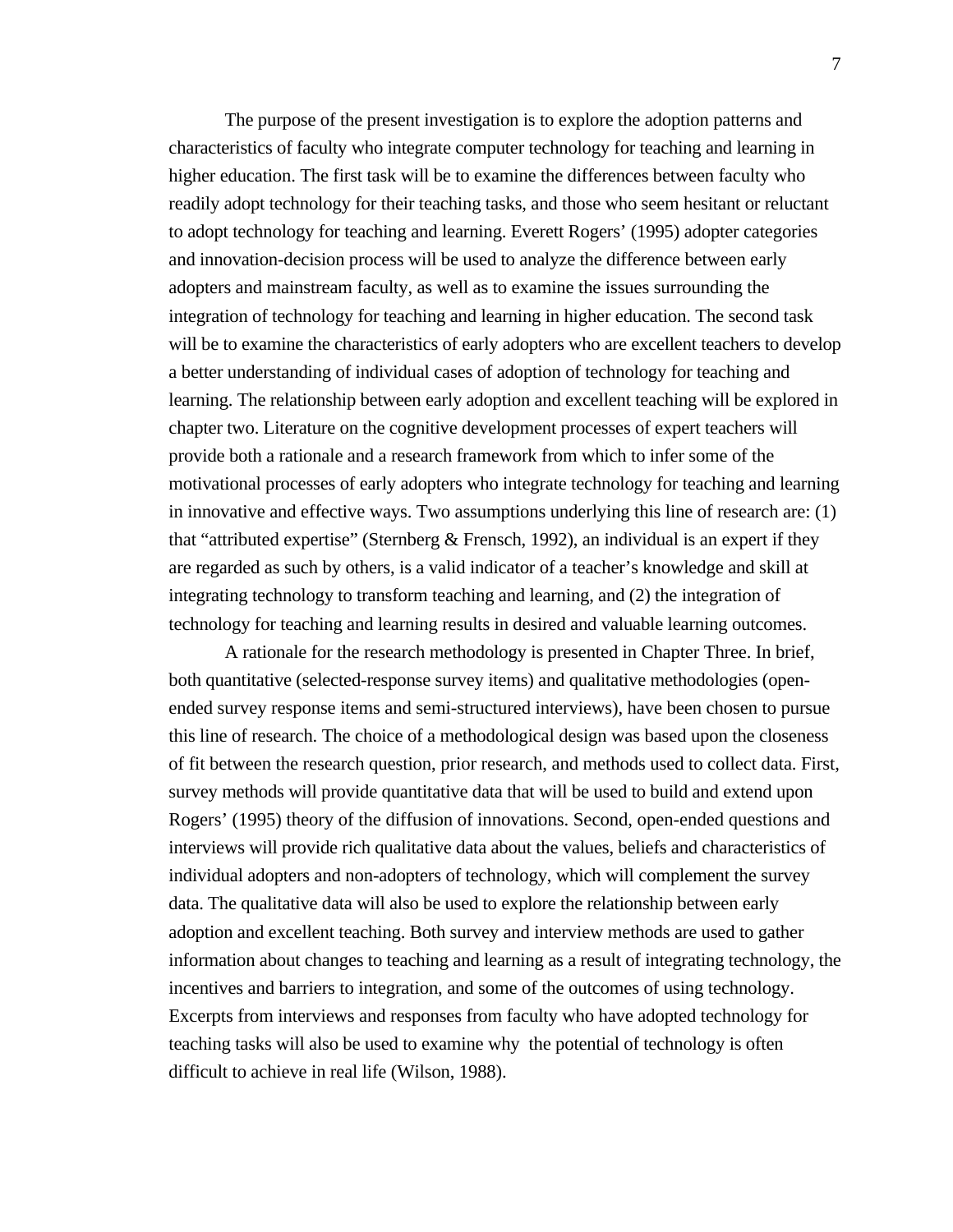This study also employs a new method for conducting educational and psychological research; an on-line, World Wide Web-based version of the survey instrument was designed and piloted for this investigation. The phenomena under investigation seemed to both suggest and support an exclusively electronic method of survey participation. However, a paper version of the survey was also used in order to include both adopters and non-adopters of technology in the study. Collecting data using the Internet is a relatively new research methodology. As such, data collected using this procedure was compared to that collected using conventional methods to determine whether equivalent results were obtained.

#### **Significance of the Study**

The present investigation grew out of a perceived need to broaden the base of current evidence about adoption patterns on campus and the characteristics of faculty who integrate technology in higher education. The choice to employ a relatively new research methodology for on-line survey research was based upon a desire to explore the feasibility of web-based methods for conducting educational and psychological research.

This dissertation contributes to knowledge in two ways: (1) new evidence is provided about the adoption and integration of technology for teaching and learning in higher education which corroborates Rogers' (1995) theoretical framework, and (2) a new methodology for conducting survey research is piloted and tested, and the results are compared to conventional methods. The outcomes of this investigation will be useful to different academic groups in higher education: (1) those in leadership positions, such as administrators, deans, and department heads, (2) individual faculty members who are interested in the further adoption of technology for teaching and learning on campus, and (3) individual faculty members who are interested in conducting educational or psychological research using the Internet. The following section discusses how the study outcomes will be useful to different stakeholders on campus.

First, the primary audience for the results of this investigation are campus leaders with decision-making power who are interested in finding ways to bridge the gap between early adopters of information technology and mainstream faculty who are yet to use technology to improve teaching and learning. This investigation yields a current description of campus-wide, faculty adoption patterns of information technology for both personal use and for teaching and learning in higher education. These results can be used to inform and educate the post-secondary community about the adoption of technology by academic staff, resulting changes to the teaching and learning process, the incentives and barriers to integrating technology, preferred methods for learning about technology, and methods for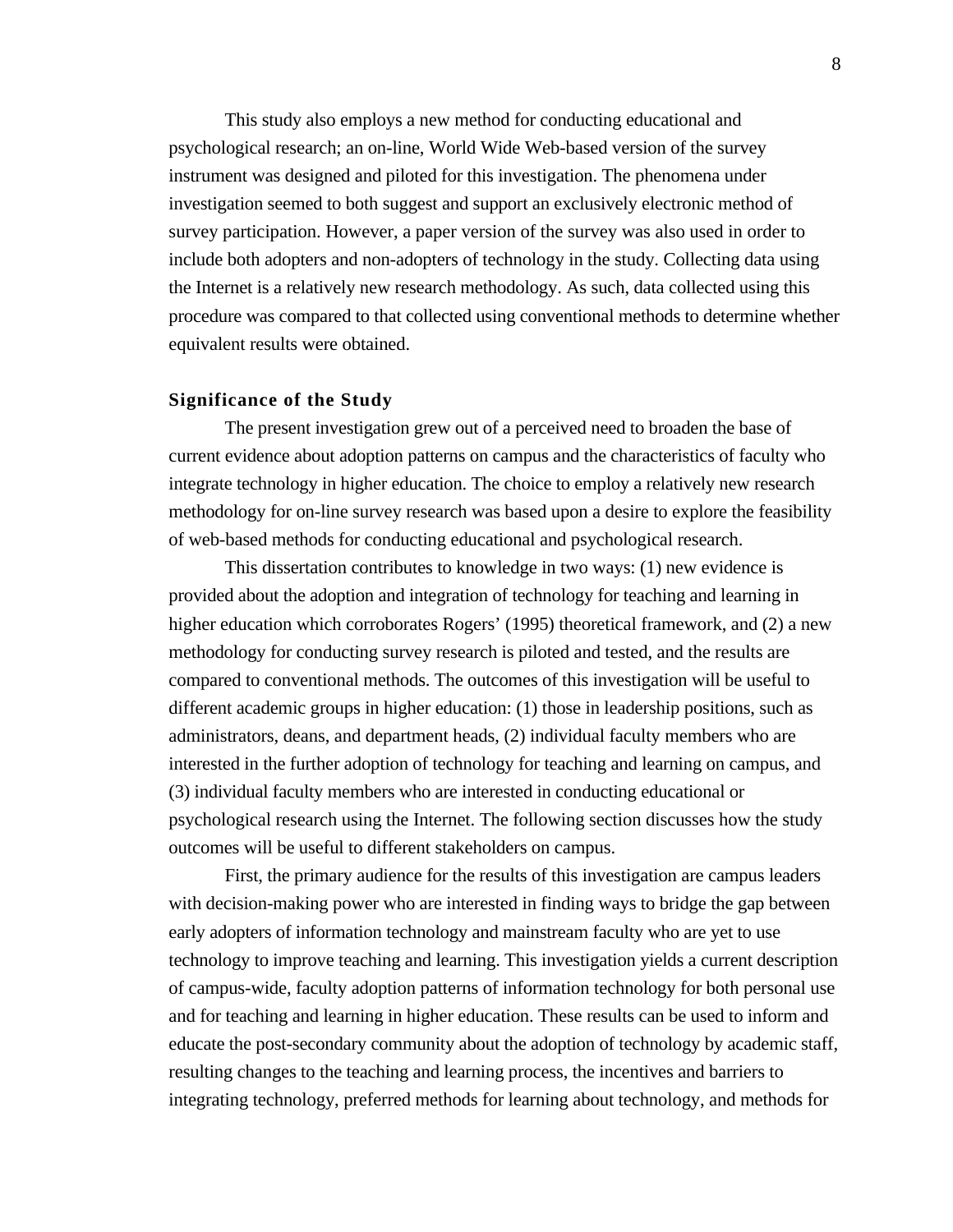evaluating the outcomes of integration. A better understanding of the difference between early adopters and mainstream faculty is needed in order to plan for more widespread adoption of technology for teaching and learning on campus. An outcome of the present research is a series of recommendations for practice, for both individual faculty and institutions, about training, support, and resource needs on campus. The suggestions also identify professional development opportunities and incentives that may encourage mainstream faculty to integrate computer technology into their post-secondary teaching.

A second audience for these results is the individual faculty member who is interested in facilitating efforts to encourage more widespread adoption, as well as faculty members who are new or potential adopters. This study explores the characteristics of earlier adopting faculty who integrate technology in teaching and learning on campus, and explores the relationship between excellent teaching and early adoption. The descriptive accounts of both shared and unique characteristics of early adopting faculty members who integrate technology for teaching and learning provides insight into the complex process of developing the necessary expertise to integrate technology for teaching and learning in higher education, and provide other faculty with a means of drawing parallels and contrasts between the experiences of others and their own practice. This information will be useful to faculty members who are interested in further developing their skills and knowledge about teaching and integrating technology, and may also provide a starting point for faculty who want to begin integrating technology in their classrooms.

Finally, the present investigation describes the methodology used to pilot and test an on-line, web-based interface for survey research. Researchers who are interested in conducting survey research using the Internet will be interested in the comparison between web-based and paper-based methods of participation, and the type of information that can be gathered using this relatively new methodology.

#### **Chapter Outline**

Chapter Two is a summary of the relevant research literature on the integration of technology for teaching and learning in higher education. The first topic to be examined in the literature review is the theoretical framework provided by Rogers' (1995) theory of the diffusion of innovations. The second major topic is an examination of the development of teaching expertise, and the potential relationship between early adoption and excellent teaching. The third major topic is an examination of the implications of developing a longterm plan for campus-wide integration of technology that is based on the characteristics of early adopters. Chapter Three describes the methodology, research instruments, and data collection procedures used to conduct this investigation. Chapter Four presents an analysis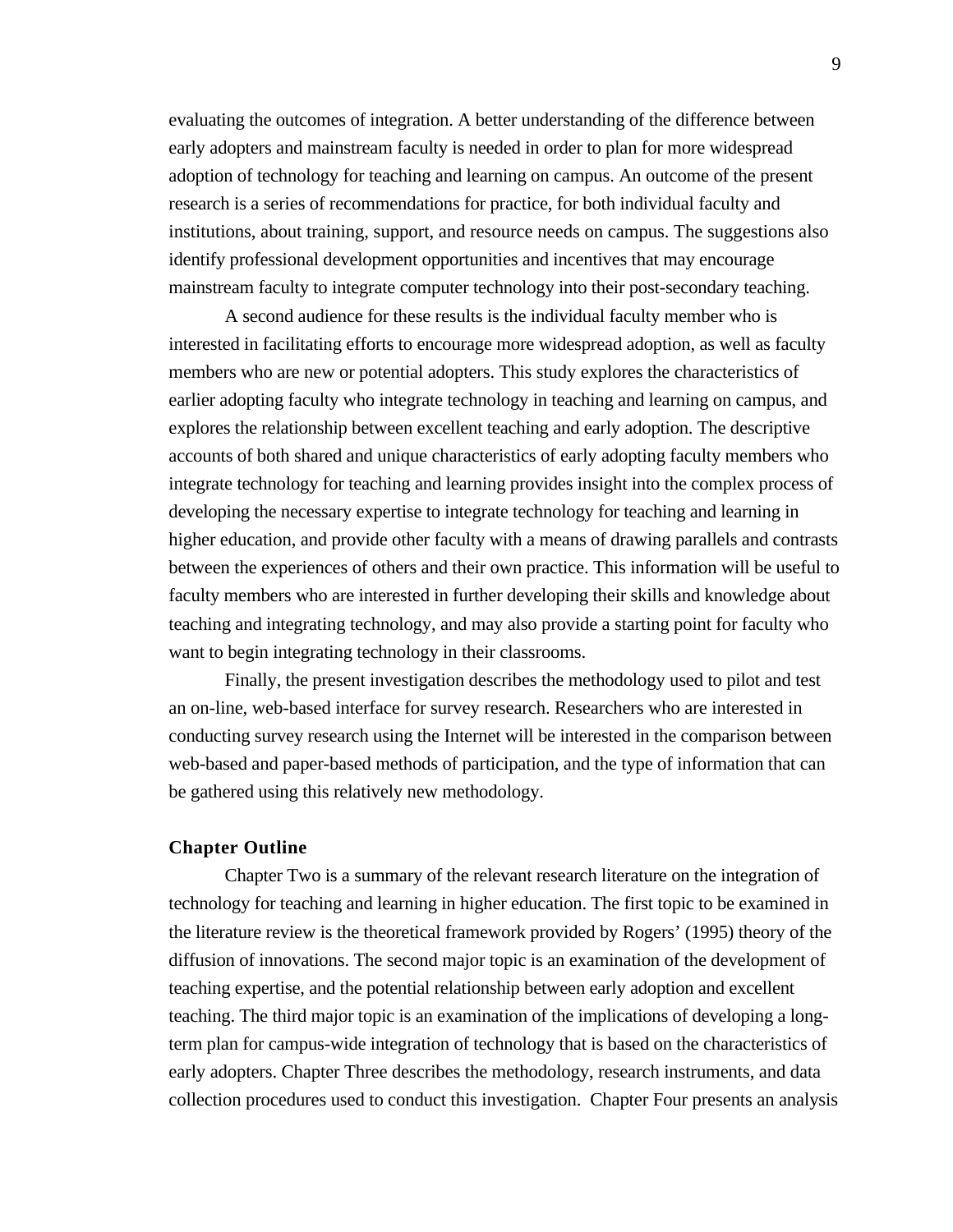and interpretation of survey results from the current investigation. Chapter Five presents the results of interviews case-by-case. Finally, Chapter Six discusses the results of this investigation in light of current published literature and trends, makes recommendations for technology integration plans, and identifies the implications for future research in this area.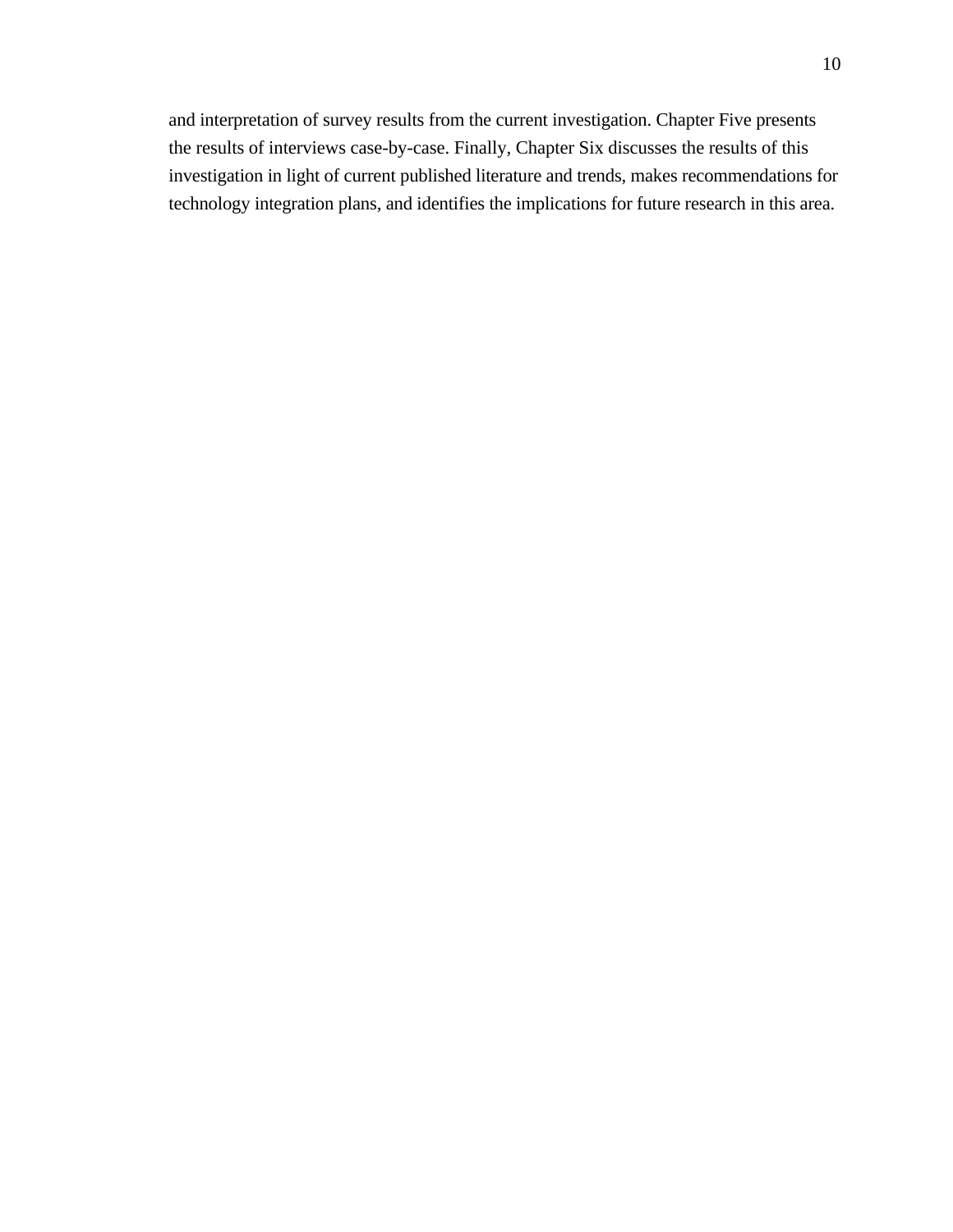## Chapter Two LITERATURE REVIEW

The academic literature related to using technology for teaching and learning is large and diverse. This section will review the literature on the adoption patterns and characteristics of faculty who integrate technology. The first topic to be examined is the framework provided by Rogers' (1995) theory of the diffusion of innovations. Focus will be on how adopter categories and the innovation-decision process are conceptualized, and how these concepts can be applied in an investigation of faculty adoption patterns. The second major topic is an examination of the development of teaching expertise, and the potential relationship between early adoption and excellent teaching. Rogers' (1995) theory and a consideration of the development of expertise provide a rationale for the chosen research methodology. The third major topic embodies a review of the literature on the implications of developing long-term plans for campus-wide adoption of technology that are based on the characteristics of early adopters. There is growing recognition of the need to provide a different support infrastructure for mainstream faculty than sufficed for early adopters of technology for teaching and learning. A number of system-wide initiatives have been implemented at various higher education institutions which provide models for encouraging wider diffusion of technology for teaching and learning, and bridging the gap between early adopter success and more mainstream adoption.

#### **What Differentiates Early Adopters From Others?**

Descriptions in the literature suggest that faculty who are innovators or early adopters of instructional technology for teaching and learning are intrinsically motivated, self-taught, "lone-wolves" and experimenters (Wertheimer & Zinga, 1997), who are confident and efficacious (Rogers, 1995), comfortable with constant change, attracted to the technology, risk takers (Gilbert, 1995), and excellent teachers whose use of technology appears to be a natural extension of their area of expertise (Hadley & Sheingold, 1993). Individuals in this group have often used technology to "reengineer" (Hammer & Champy, 1993), or transform the teaching-learning transaction, thus changing teacher and student roles (Roblyer, Edwards, & Havriluk, 1997). What differentiates the early adopter of instructional technology from other faculty members?

Diffusion of innovations theory (Rogers, 1995) provides an approach to discussing the differences between early adopters and others. The importance of a theoretical framework is rooted in the cycle of knowledge development: observations lead to theory to classify, explain, and predict observations (Davis & Parker, 1997). The theory leads to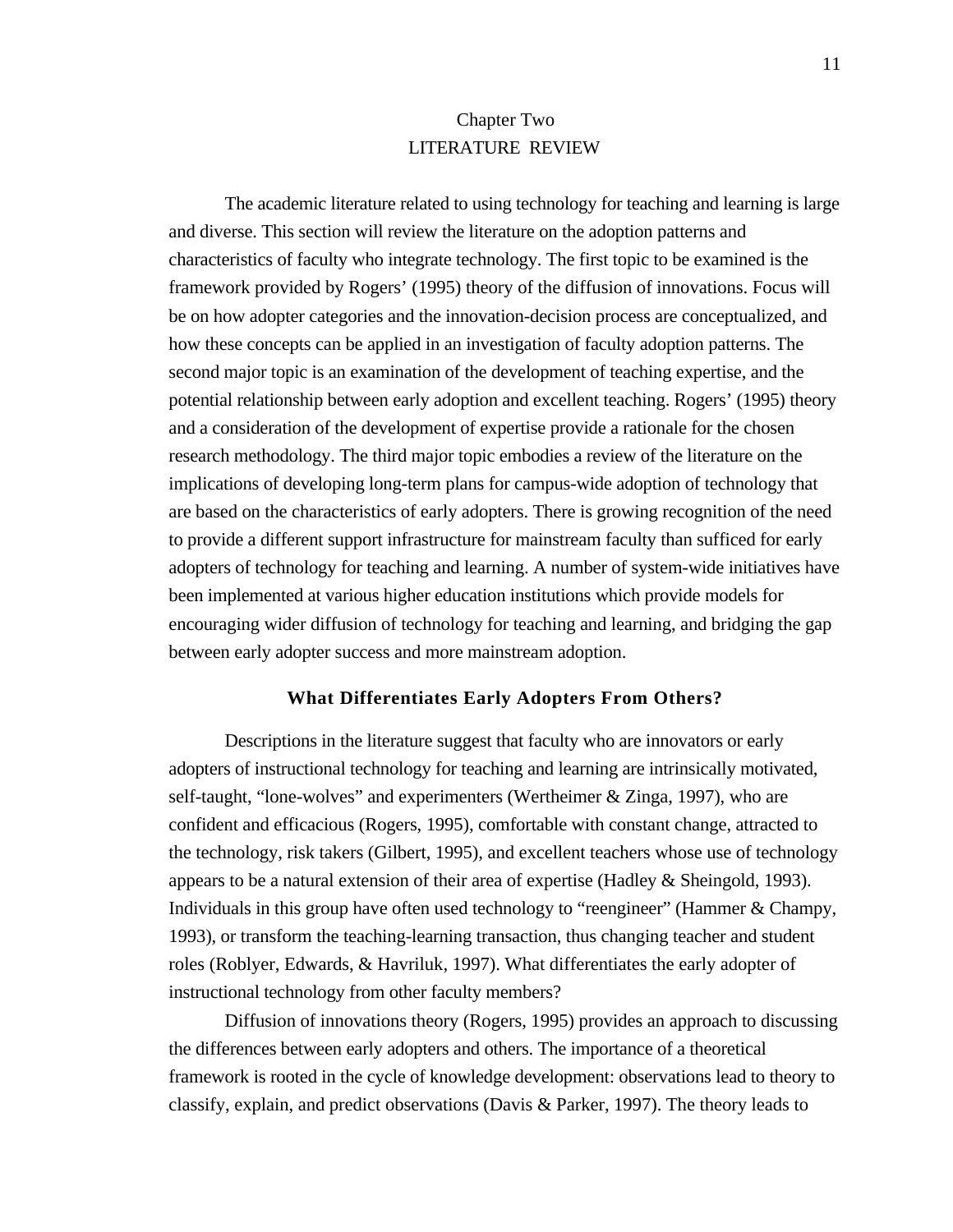questions about the behavior or actions being observed. Theory-based research defines expected outcomes and the variables associated with them, and provides a reason for expecting to find certain results. Research provides evidence for or against the theory-based expectations.

#### **Diffusion of Innovations**

A theoretical framework for analyzing of the characteristics of adopters is provided by Everett Rogers' (1995) theory of the diffusion of innovations. A majority of Rogers' (1995) studies have investigated discontinuous innovations, and technological innovations fall into this category. "A technological innovation usually has at least some degree of benefit for its potential adopters. This advantage is not always very clear-cut, at least not to the intended adopters. They are seldom certain that an innovation represents a superior alternative to the previous practice that it might replace" (Rogers, 1995, p. 13). Therefore, there is a good match between Rogers' (1995) theory of the diffusion of innovations and the specific innovation of interest in the present investigation. Rogers' (1995) defines diffusion as "the process by which an innovation is communicated through certain channels over time among the members of a social system" (p. 5). The four main elements are the innovation, communication channels, time, and the social system. The following sections elaborate upon these four elements with a focus on the innovation, the innovation-decision process, and adopter categories.

#### **The Innovation**

Rogers (1995) defines an innovation as an idea, practice or object that is perceived as new by the individual, and diffusion as the process by which an innovation makes its way through a social system. The characteristics of innovations, as perceived by individuals, tend to influence their rate of adoption and are associated with the persuasion stage of the innovation-decision process. Rogers (1995) lists five characteristics of innovations. Relative advantage describes the degree to which an innovation is perceived as better than that which it supersedes. Compatibility is the degree to which an innovation is consistent with the existing values, past experience, and needs of the potential adopter. Complexity is the degree to which an innovation is perceived as difficult to understand and use. Trialability is whether an innovation may be experimented with on a limited basis. Observability is the degree to which the results of an innovation are visible to others.

The innovation in the present investigation is instructional technology, and diffusion is the extent to which all faculty on campus have adopted this innovation for teaching and learning. An important conceptual and methodological issue is to determine the boundaries that define a technological innovation (Rogers, 1995). Therefore,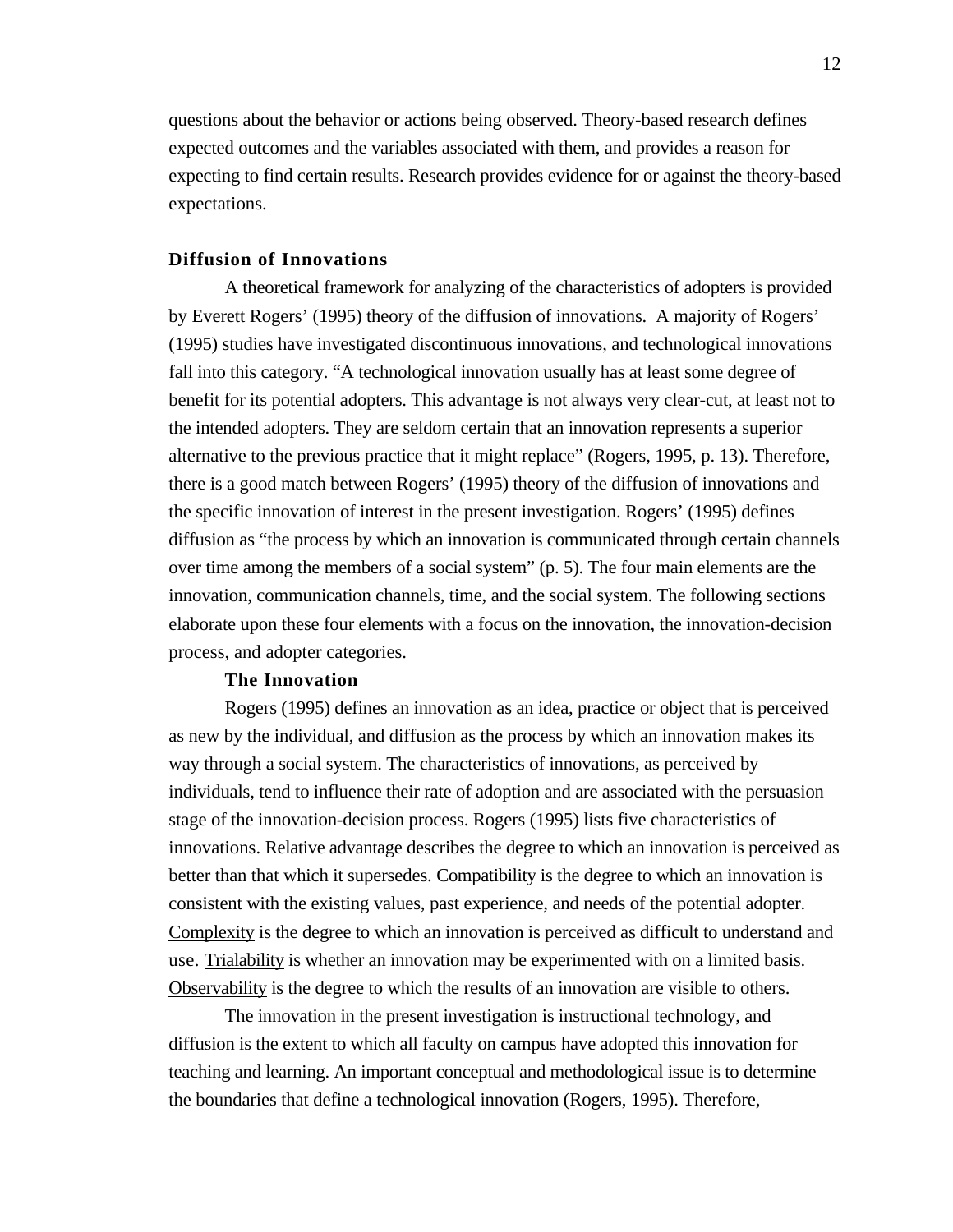instructional technology in this investigation includes 44 types of computer-based software and tools used for teaching and learning, and only implies the hardware on which these run, the peripherals needed for CD-ROM, laserdisk, an so on, and the network infrastructure for communications technology. Thus, presenting information available on the World Wide Web in the classroom using a projector would be considered using instructional technology, as would displaying PowerPoint slides using a projector.

An investigation into the adoption of computer technology must also consider the concepts of *interrelatedness* and *re-invention*. A technology cluster consists of one or more distinguishable elements of technology that are perceived as being closely *interrelated*. Rogers' (1995) asserts that an adopter's experience with one innovation influences that individual's perception of the next innovation in a technology cluster to diffuse through the individual's system. Thus, if an adopter has a negative first experience with one computer application, they may regard all computer applications through this perspective. Rogers' (1995) also describes how diffusion research has evolved from regarding an innovation as an invariant quality to the concept of *re-invention*, defined as "the degree to which an innovation is changed or modified by a user in the process of its adoption and implementation (p. 17)". Ram and Jung (1994) discuss the concept of "use innovativeness" in the context of adopting computers. A great deal of computer technology can be described as "model-less"; there are some inherent use characteristics, but there is also a wide margin for "invented" uses (Ram & Jung, 1994). Quantitative research methods are useful for gathering information about current diffusion patterns and rate of adoption of certain technologies on campus, while qualitative methods, such as open-ended questions and interviews are useful for exploring the concepts of interrelatedness and re-invention.

When an innovation has been adopted by most or all of the members in a social system, diffusion has reached the saturation point. Geoghegan (1994) suggests that this saturation point has been reached with early adopters of instructional technology. When new ideas are invented, diffused, and are adopted or rejected, leading to various consequences, social change occurs (Rogers, 1995). This social change can be planned or spontaneous, intended or unintended; for example, a physics department invents a new network interface and protocol for exchanging leading edge information among physicists versus the spontaneous and exponential demand for access to the Internet with the advent of the World Wide Web.

#### **The Innovation-Decision Process**

Rogers' (1995) asserts that an individual's decision to adopt an innovation is not an instantaneous act. Rather, it is a process that occurs over time, consisting of a series of actions and decisions. Rogers' model of the innovation-decision process, conceptualized as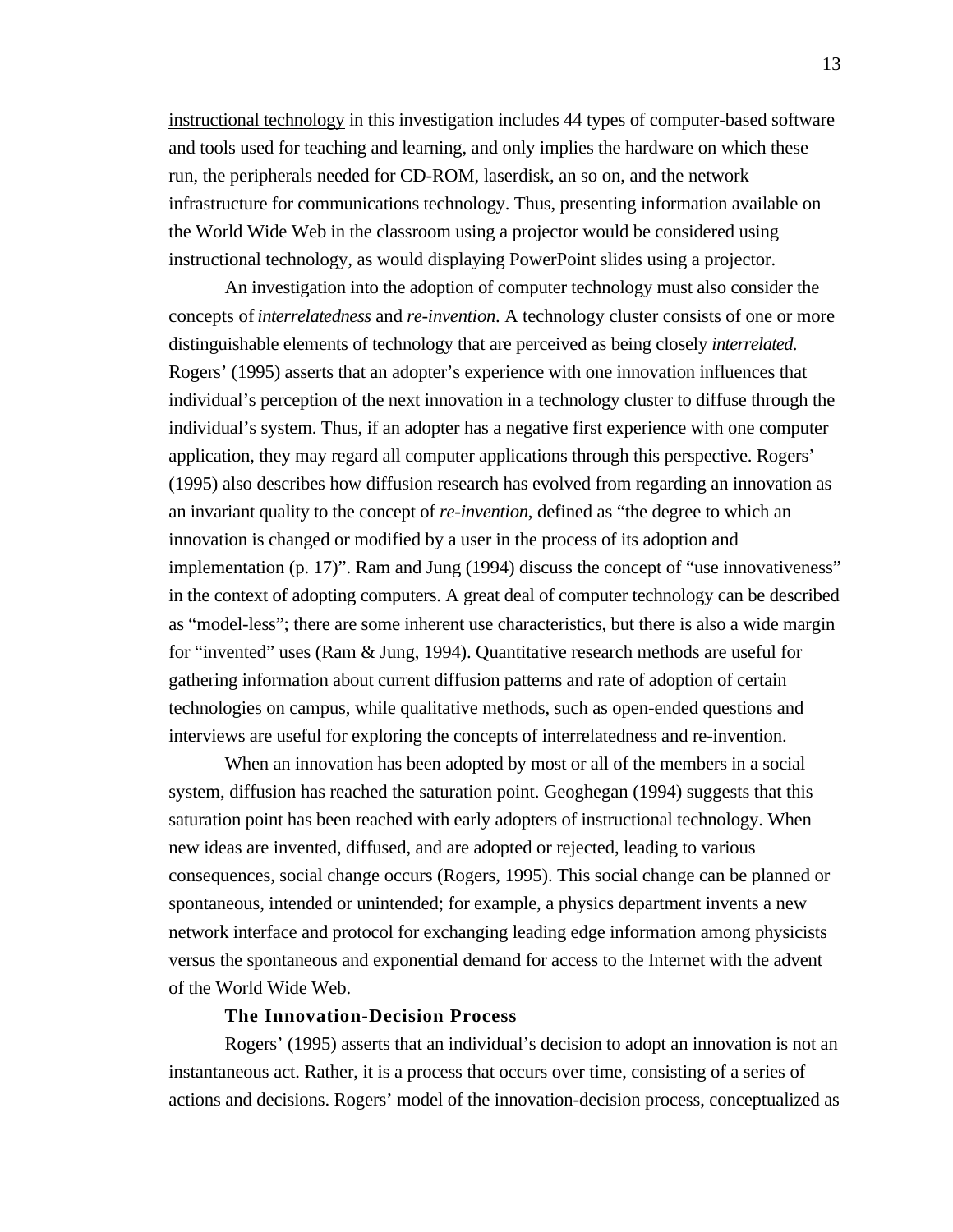consisting of five stages, is depicted in Figure 1. The *innovation-decision process* is "the process through which an individual (or other decision-making unit) passes from first knowledge of an innovation, to forming an attitude toward the innovation, to a decision to adopt or reject, to implementation of the new idea, and to confirmation of this decision" (Rogers, 1995, p. 163).



Figure 1. A Model of Stages in the Innovation-Decision Process (Rogers, 1995)

The innovation-decision process is essentially an information-seeking and information processing activity in which the individual is motivated to reduce uncertainly about the relative advantages and disadvantages of an innovation (Rogers, 1995). *Knowledge* occurs when an individual (or other decision-making unit, hereafter referred to as "an individual") is exposed to an innovation's existence and gains some understanding of how it functions. Types of knowledge range from awareness about the innovation, howto use an innovation properly, and principles-knowledge dealing with the functioning principles underlying how the innovation works. Predispositions such as selective exposure and selective perception may influence an individual's behavior toward communication messages about an innovation and the effects that such messages are likely to have. Hassinger (1959), cited in Rogers (1995), argues that even if individuals are exposed to innovation messages, such exposure will have little effect unless the innovation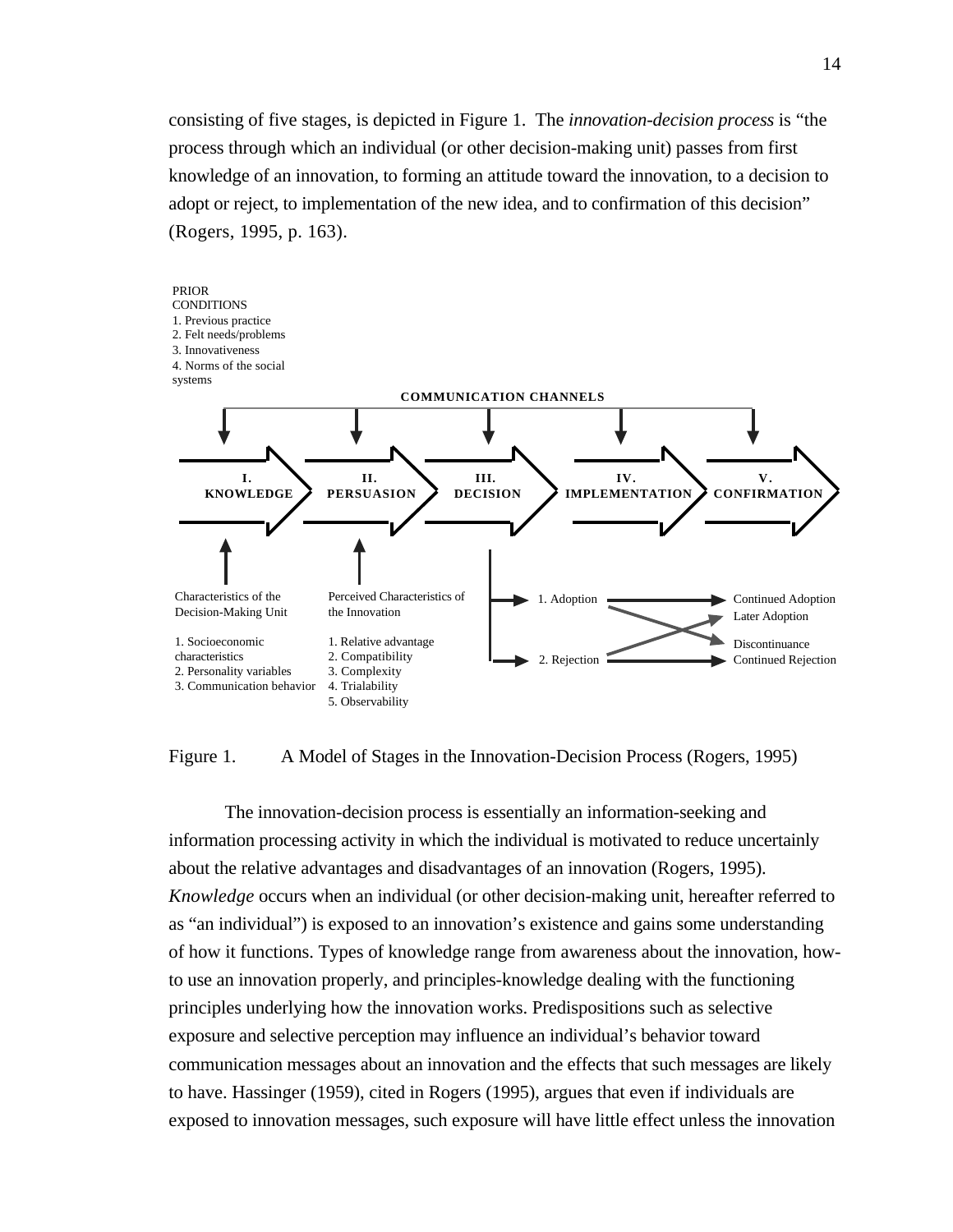is perceived as relevant to the individual's needs and as consistent with the individual's attitudes and beliefs.

*Persuasion* occurs when an individual forms a favorable or unfavorable attitude toward or opinion of the innovation based upon perceived characteristics of the innovation, such as relative advantage, complexity, and so on. Persuasion is also influenced by information sought from near-peers whose subjective opinion of the innovation is most convincing (Rogers, 1995). When someone who is like us shares a positive evaluation of the innovation, we are more motivated to adopt it. *Decision* occurs when an individual engages in activities that lead to a choice to adopt or reject the innovation. Adoption is a decision to make use of an innovation as the best course of action available. Active rejection means considering and trying the innovation out on a limited basis, and deciding not to adopt. Passive rejection, also called non-adoption, consists of never really considering the use of the innovation.

*Implementation* occurs when an individual puts the innovation into use. Until this stage, the process has been a mental exercise. Implementation involves an overt behavior change as the new idea is actually put into practice. This stage may continue for a lengthy period of time until the innovation finally loses its distinctive and noticeable quality as a new idea. Re-invention, the degree to which an innovation is changed or modified by the user, can also occur in this stage. *Confirmation* occurs when an individual seeks reinforcement of an innovation-decision already made, or reverses a previous decision to adopt or reject the innovation if exposed to conflicting messages about the innovation. Each stage in the innovation-decision process is a potential rejection point. One can gain awareness of an innovation in the knowledge stage, and then simply forget about it. Rejection can occur even after a prior decision to adopt, which is called discontinuance.

#### **Adopter Categories**

The time element of the diffusion process allows us to generate diffusion curves and to classify adopters into categories. Because individuals in a social system do not adopt an innovation at the same time, *innovativeness* is the degree to which an individual is relatively earlier or later in adopting new ideas than other members of a social system (Rogers, 1995). For example, word processing is becoming a ubiquitous technology on campuses; faculty who used text editors twenty years ago have a higher degree of innovativeness than faculty who started using word processing yesterday. According to Rogers' (1995) theory, the diffusion of an innovation usually follows a normal, bellshaped curve when adoption is plotted over time on a frequency basis (Figure 2). If the cumulative number of adopters is plotted, the result is an S-shaped curve. A diffusion curve allows us to compare the innovativeness of an individual or other unit of adoption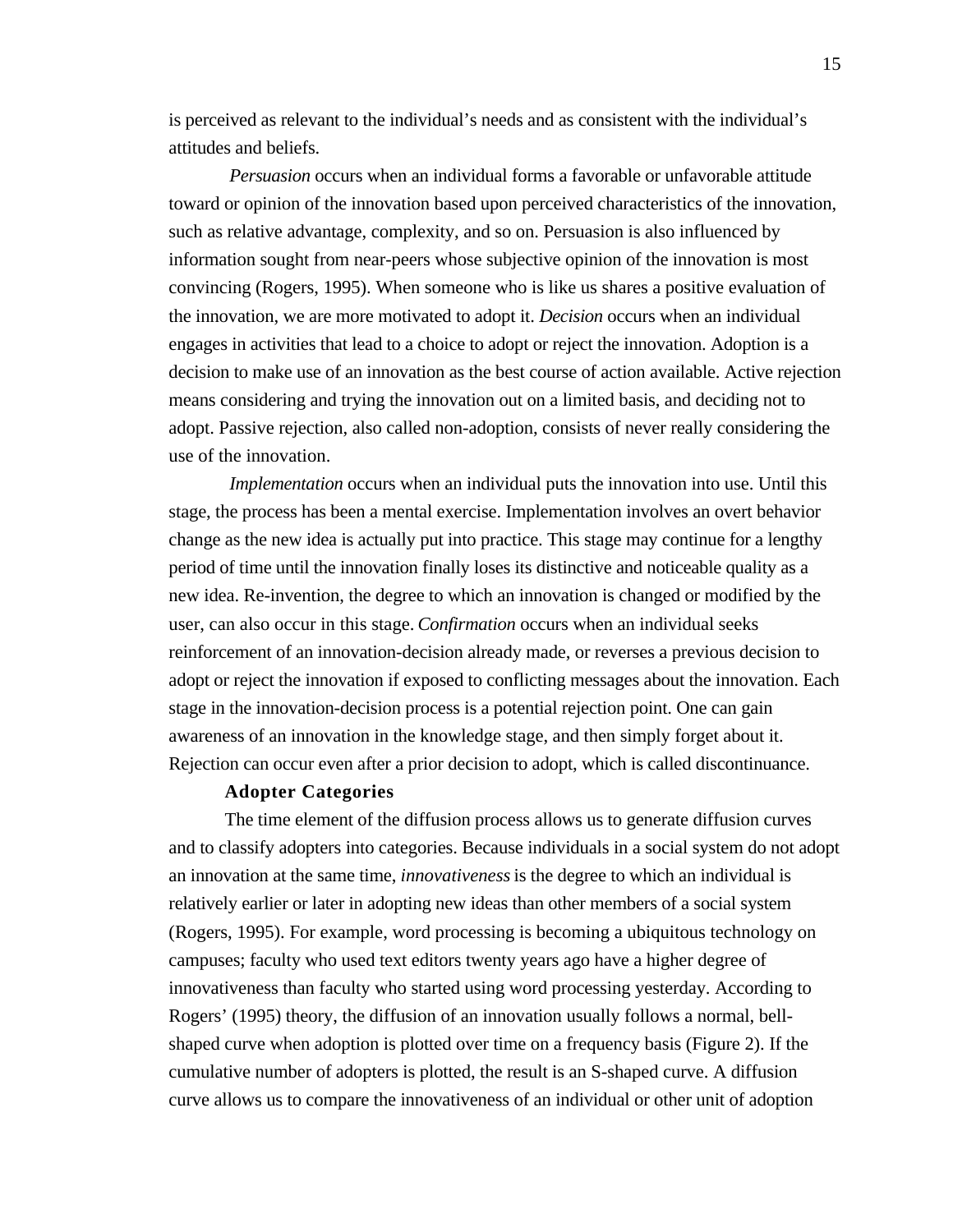with other members of a system, usually measured as the number of members in the system to adopt the innovation in a given time period. Many human traits are normally distributed; physical traits such as height or weight; behavioral traits such as intelligence or learning of information. Hence, Rogers (1995) reasons, a variable such as the degree of innovativeness is also expected to be normally distributed; decades of diffusion research on innovativeness from across disciplines has supported this expectation.

Mahajan, Muller, & Srivastava (1990) suggest that Rogers' classification model based on innovativeness offers several advantages for describing the adoption patterns of individuals in a group: (1) it is easy to use, (2) it offers mutually exclusive and exhaustive standardized categories, by which results can be compared, replicated, and generalized across studies, and (3) because the underlying distribution is assumed to be normal, continued acceptance of an innovation can be predicted and linked to the adopter categories.

Rogers (1995) suggests that the adoption of a new idea results from information exchange through interpersonal networks. The first adopter of an innovation discusses it with other members of the system, and each of these adopters pass the new idea along to other peers. The diffusion curve begins to level off after half of the individuals in a social system have adopted, because each new adopter finds it increasingly difficult to tell the new idea to a peer who has not yet adopted, for such non-knowers become increasingly scarce. The segment of the diffusion curve between 10 to 20 percent adoption is "critical mass" or the "heart of the diffusion process" (Rogers, 1995) and represents the transition from the "early adopter" level of innovativeness to the "early majority".



Figure 2. Adopter Categorization on the Basis of Innovativeness (Rogers, 1995)

Having been abstracted from empirical investigations and market research, the five adopter categories Rogers (1995) describes along the continuum of innovativeness (i.e.,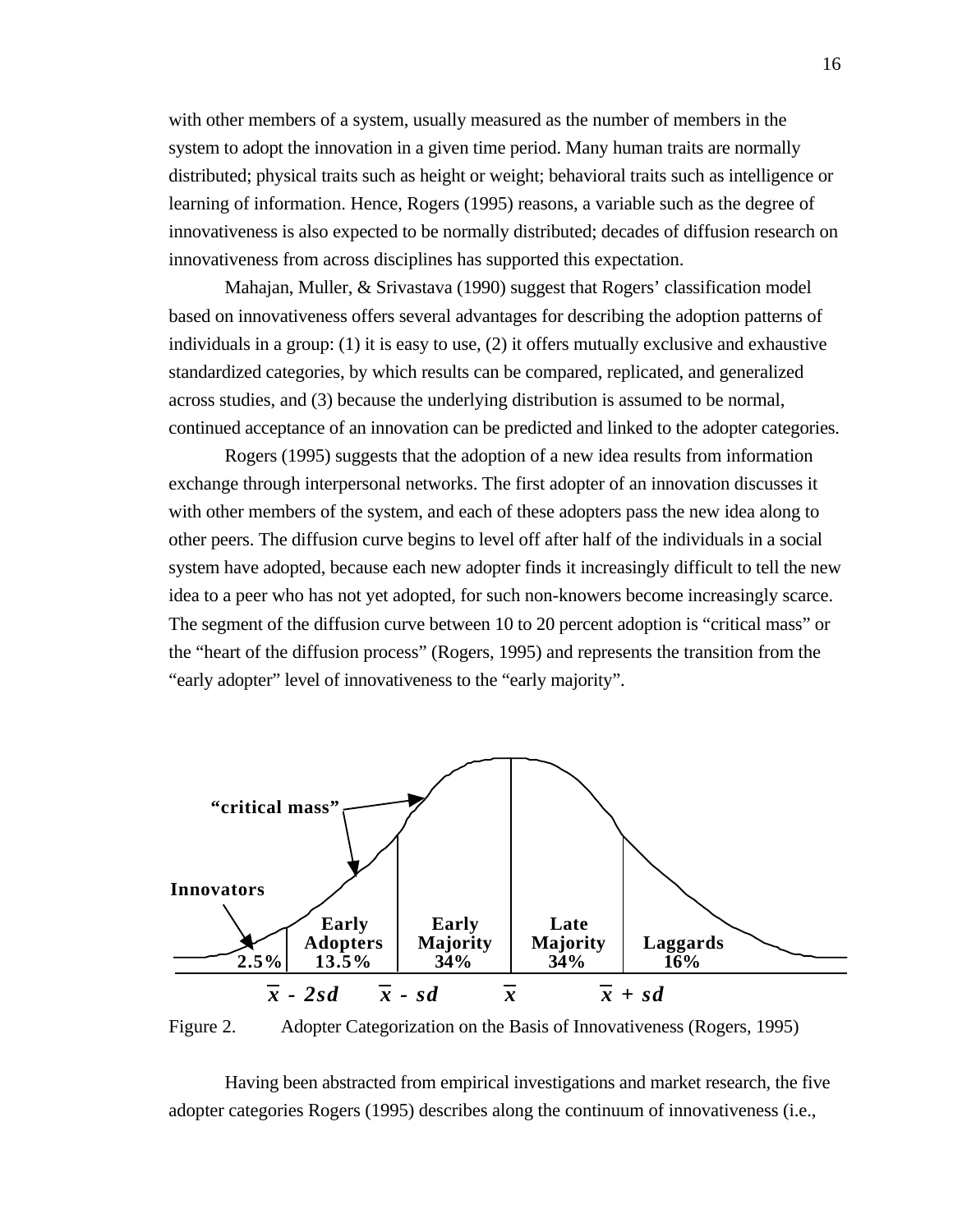innovators, early adopters, early majority, late majority, and laggards) are "ideal types" designed to make comparisons possible based on characteristics of the normal distribution and partitioned by the mean and standard deviation. Although the values of the mean and standard deviation differ for each sample of observations, Crocker and Algina (1986) describe three characteristics that all normal distributions share: 1) the mean, mode, and median are always the same value, 2) every normal distribution is symmetric; that is, the right and left halves of the curve are exact mirror images, and 3) approximately 68% of the scores lie in the interval between  $\mu$  and  $\mu$  +/- 1  $\alpha$ . Ideal types are not simply the average of all observations about an adopter category, that is, exceptions can be found, and pronounced breaks do not occur between each of the five categories.

A different diffusion curve can be generated for each type of computer application to compare percentage of diffusion. For example, personal use of word processing is described as almost completely diffused because it has been adopted by a majority (> 90%) of faculty (Geoghegan, 1994), whereas presentation software and email use in classrooms is just beyond "critical mass" at 20 percent adoption (Green, 1996). Levels of college student (33%) and home (40%) computer ownership have passed the early adopter stage, with faculty ownership (50%) diffusing into the late majority (Green, 1996). Research comparing both the adoption of various technologies and the extent to which they are used effectively by university faculty for teaching and learning would generate different diffusion curves. The following summary descriptions provide a useful starting point to differentiate between adopters using Rogers' (1995) categories.

Innovators (INs) . Characterized as the pioneers, innovators are venturers who identify and explore new frontiers without map or guide. Their interest in new ideas leads them out of local peer networks. Communication patterns and friendships among a clique of INs are common even if they are geographically separated. INs usually have control of substantial financial resources, or enjoy some form of career security, to absorb the possible loss from an unprofitable innovation. They have an ability to understand and apply complex technical knowledge in their field. For example, one might find a majority of computer technology innovators in faculties of engineering and computer science, both because technology is an area of basic research and because there are more resources allocated to the acquisition of technology. INs are able to cope with a high degree of uncertainty about an innovation at the time of adoption, and are willing to accept an occasional setback when a new idea proves unsuccessful. While an innovator may not always be respected or supported in their social system, they play an important promotional role in the diffusion process: that of launching a new idea in the system by importing the innovation from outside the system's boundaries.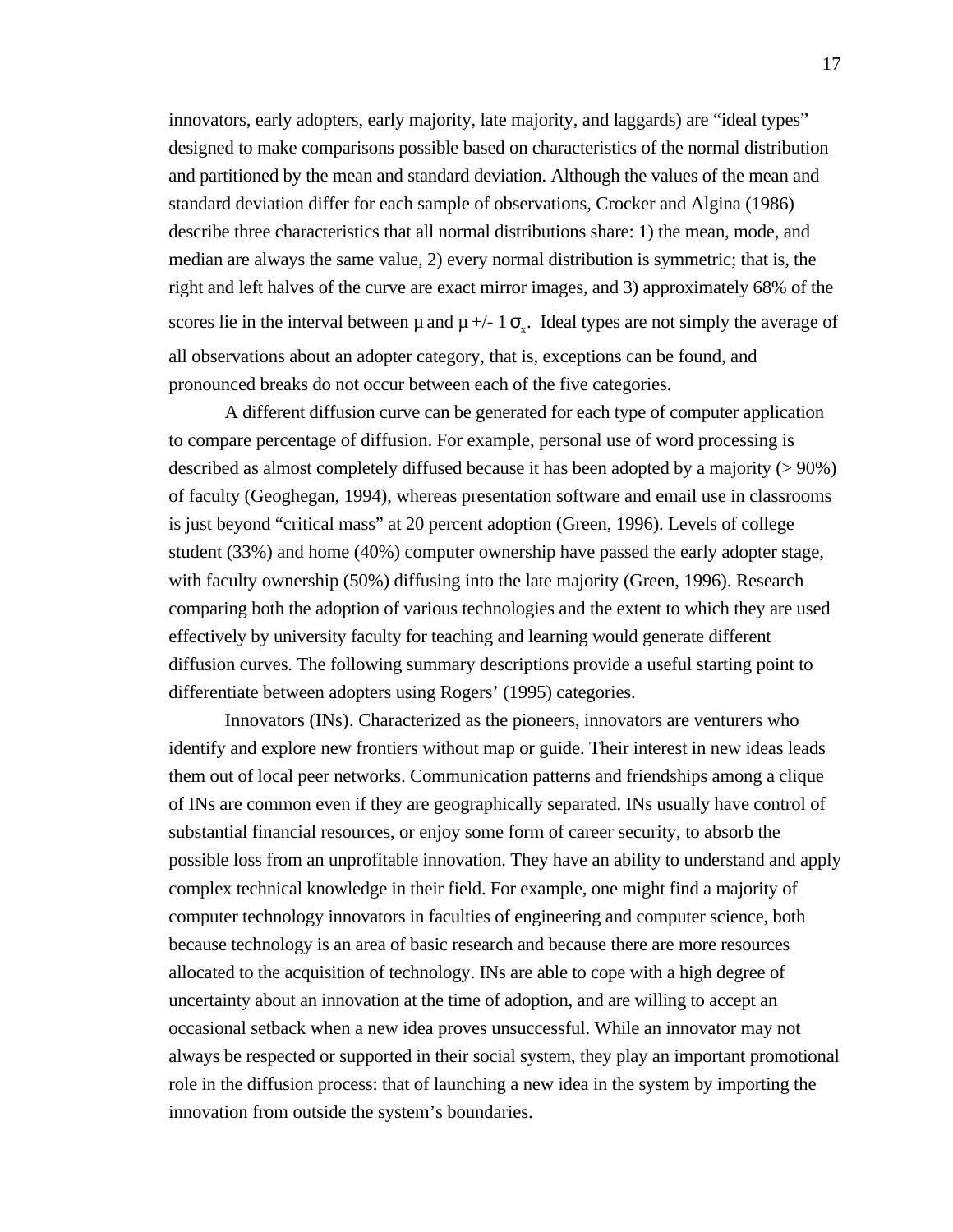Early Adopters (EAs) . Characterized as being a more integrated part of the local social system than innovators, early adopters are "localites" rather than "cosmopolites". EAs have the greatest degree of opinion leadership in most systems, and potential adopters look to them for advice and information about the innovation. The EA is considered the "individual to check with" before using a new idea, and are generally sought by change agents to serve as local evangelists for speeding the diffusion process. A change agent is an individual who influences potential adopters' in a direction deemed desirable by a change agency (Rogers, 1995). Because EAs are not too far ahead of the average individual in innovativeness, they serve as a role model for many other members of a social system. The EA is respected by peers, embodies successful, discrete uses of new ideas, and makes judicious innovation-decisions.

Rogers (1995) describes the EA as the "heart of the diffusion process" because they decrease uncertainty about a new idea by adopting it, and then convey a subjective (i.e., hunch or gut feeling) and or an objective evaluation of the innovation (i.e., empirical investigation of effectiveness) to peers through interpersonal networks. EAs have been found to differ from later adopters across a number of personality variables. EAs have more empathy, less dogmatism, a greater ability to deal with abstractions, greater rationality, greater intelligence, a more favorable attitude toward change, a better ability to cope with uncertainty and risk, a more favorable attitude toward science, less fatalism, and higher aspirations for formal education and occupations than do later adopters.

Mainstream. Taken together, the early majority (EM) and the late majority (LM) represent the "mainstream". The EM adopts new ideas just before 50% of the members of a system. They interact frequently with their peers, but seldom hold positions of leadership in a system. The EMs unique position between the very early and relatively late to adopt makes them an important link in the diffusion process. As one-third of the members in a system, they provide inter-connectedness in the system's interpersonal networks. The EM may deliberate for some time before completely adopting a new idea. Their innovationdecision period is relatively longer than that of the innovator and early adopter. They may follow with deliberate willingness in adopting innovations, but seldom do they lead.

The LM is a skeptical one-third of a social system, and adopts new ideas after the median (i.e., 50th percentile) member of a system. Adoption may be both an economic necessity and as a result of increasing network pressure from peers. Innovations are approached cautiously, the LM do not adopt until most others have done so, and system norms must definitely favor an innovation before they are convinced. Their relatively scarce resources mean that most of the uncertainty about a new idea must be removed before the LM feels that it is safe to adopt.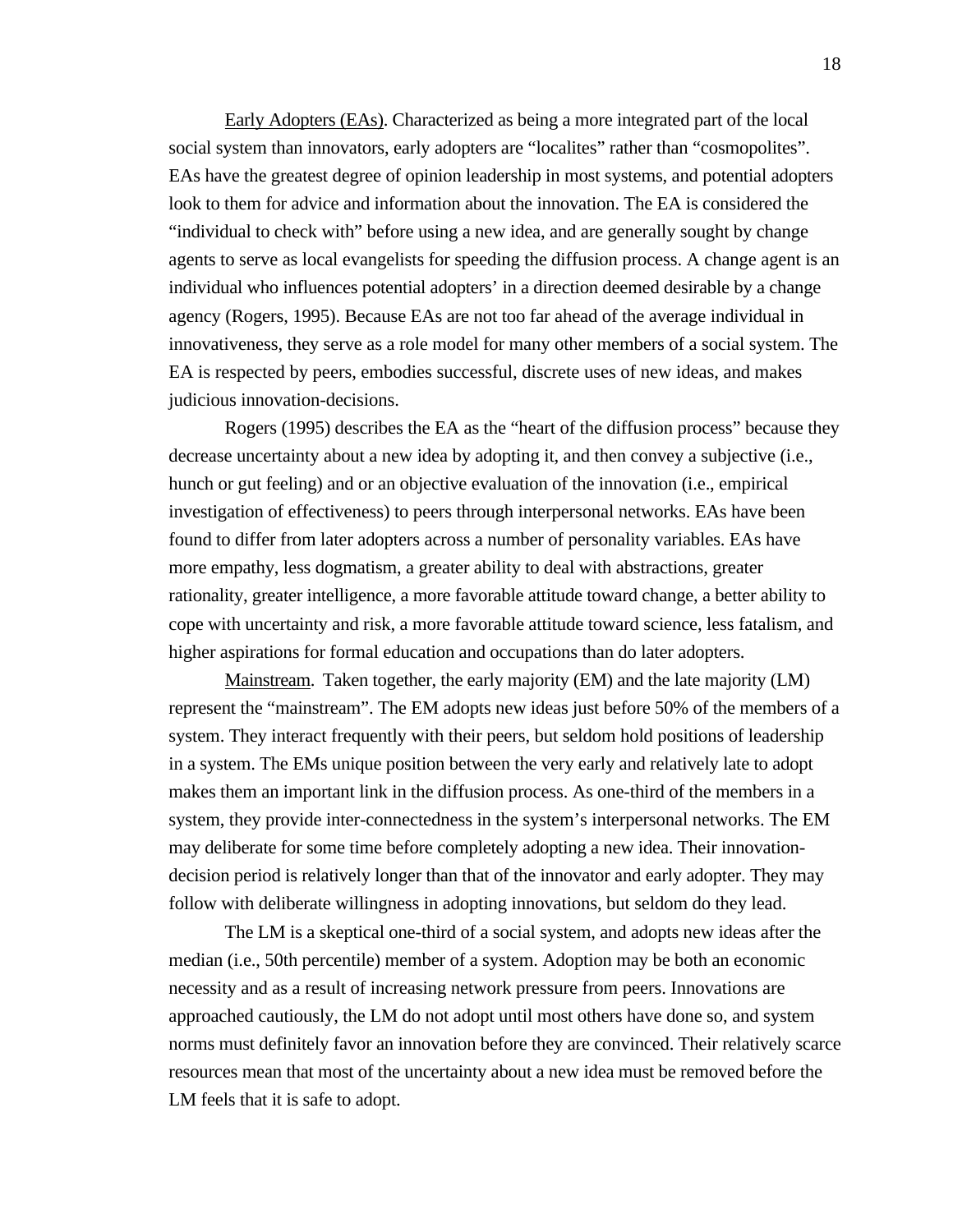Laggards (LGs). The last members in a social system to adopt an innovation are referred to as laggards. The point of reference for the LG is the past, that is, decisions are often made in terms of what has been done before, and these individuals interact primarily with others who also have relatively traditional values. LGs tend to be suspicious of innovations and change agents. Their innovation-decision process is relatively lengthy, with adoption and use lagging far behind awareness-knowledge of a new idea. Resistance to innovations on the part of LGs may be entirely rational from the LGs' viewpoint, as their resources and confidence may be limited and they must be sure that a new idea will not fail before they adopt. Often, the LGs' precarious economic position forces the individual to be extremely cautious in adopting innovations, and system-blame may more accurately describe the laggards' situation in many cases.

Information has been collected by researchers in an attempt to characterize individuals at the tail end of the distribution as a specific personality type. Rosen and Maguire (1990) conducted a meta-analysis to examine the personality characteristics of computerphobics, and found that none of the common beliefs characterizing the computerphobic (i.e., they are female rather than male, older rather than younger, and possess other types of anxiety) represent reality. However, with regard to the current discussion of EAs and innovation adoption patterns, it seems likely that computerphobics represent the tail-end of the distribution and are small in number. Rosen and Maguire (1990) state that the computerphobic group is actually quite small  $\left($ <10%). We might extrapolate this finding to the faculty population to predict that the number of faculty who resist technology because they are computerphobic is probably small.

#### **Rogers' Diffusion Theory: Related Contexts**

Researchers have provided evidence for Rogers' theory by examining the diffusion of various innovations. Dickerson and Gentry (1983) found that EAs of home computers displayed similar characteristics to adopters of other innovations: middle-aged, higher income, more education, an opinion leader and information seeker. They found that EAs of home computers have had more experience with a variety of technical products and services than non-adopters. Consistent with Rogers' proposition that the more compatible the innovation is with the adopter's background, the more likely it is to be adopted, the two experiences which best predicted adoption of the home computer are those related to functions (i.e., games, programming) superseded by the home computer. In a study of school counselors, Casey (1995) describes innovators as advanced, self-taught "power users" who are authoring programs using programming languages, and the laggards as "technophobes" who avoid computer technology at all costs. He believes most counselors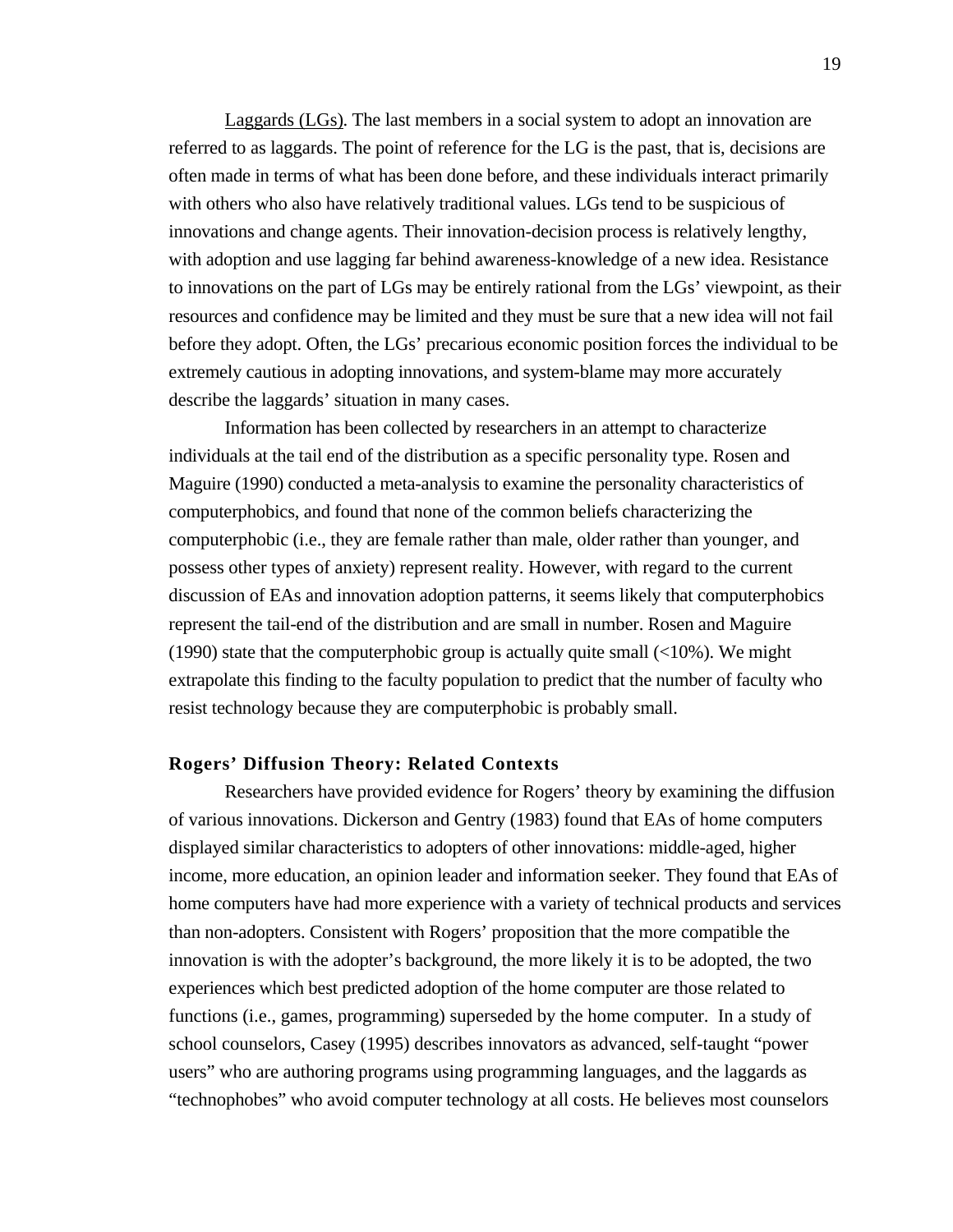fall somewhere between these two extremes. Casey's (1995) EAs were more mainstream than the innovators, effective at amplifying promising developments engineered by innovators, and eager leaders who provided workshops and publications for peers while struggling with the slow pace of mainstream acceptance.

Ram and Jung (1994) looked beyond diffusion patterns to investigate adopter characteristics with regards to *use innovativeness* with personal computers. *Use innovativeness* is the degree to which an adopter uses a previously adopted product to solve a novel consumption problem. EAs are found to have higher usage variety than do later adopters, which may be a result of their higher involvement with the innovation. In other words, EAs are likely to be more use innovative and capitalize on the wide variety of uses to which a computer can be put, be more aware of its various features and capabilities, and seek different uses for their computers than do later adopters. EAs, like expert computer users, use more options, features and software on their computers, whereas the early and late majority, like novice users, use fewer options to start with. Ram and Jung (1994) suggest that later adopters are more intimidated with new technology and need different kinds of support than EAs, such as additional training and user-friendly manuals. Another appropriate strategy may be product differentiation through simplification: create a no-frills computer for the later adopters, rather than trying to make them as diversely accomplished as the EAs are with the fully loaded model (Ram & Jung, 1994).

#### **Newbies and Enthusiastic Beginners**

There is a growing number of computer-using faculty who are not necessarily highly skilled, or computer literate in the traditional sense, but are very enthusiastic about adopting technology because they see the potential of newer tools, such as e-mail and the World Wide Web, for their students. Many observers agree that communication technologies may be what entices mainstream faculty to adopt other technologies for teaching and learning (Foa, 1993). Once they are intrigued by e-mail and the Web they may start asking questions about other technologies (Gilbert, 1996). These enthusiastic beginners see technology as a methodology for doing neat and exciting things with their students rather than being fascinated with the technology itself.

With the development of graphical interfaces, technology has become somewhat more transparent and user friendly. However, there are still barriers that may constrain use by enthusiastic beginners, and a fairly steep learning curve to climb before integration becomes effortless. User friendliness is a seductive term that does not accurately represent current technology reality. Computers are still not well-designed, fault-free, and easy to use. In fact, software manufacturers seem to be swinging from a "user friendly" simple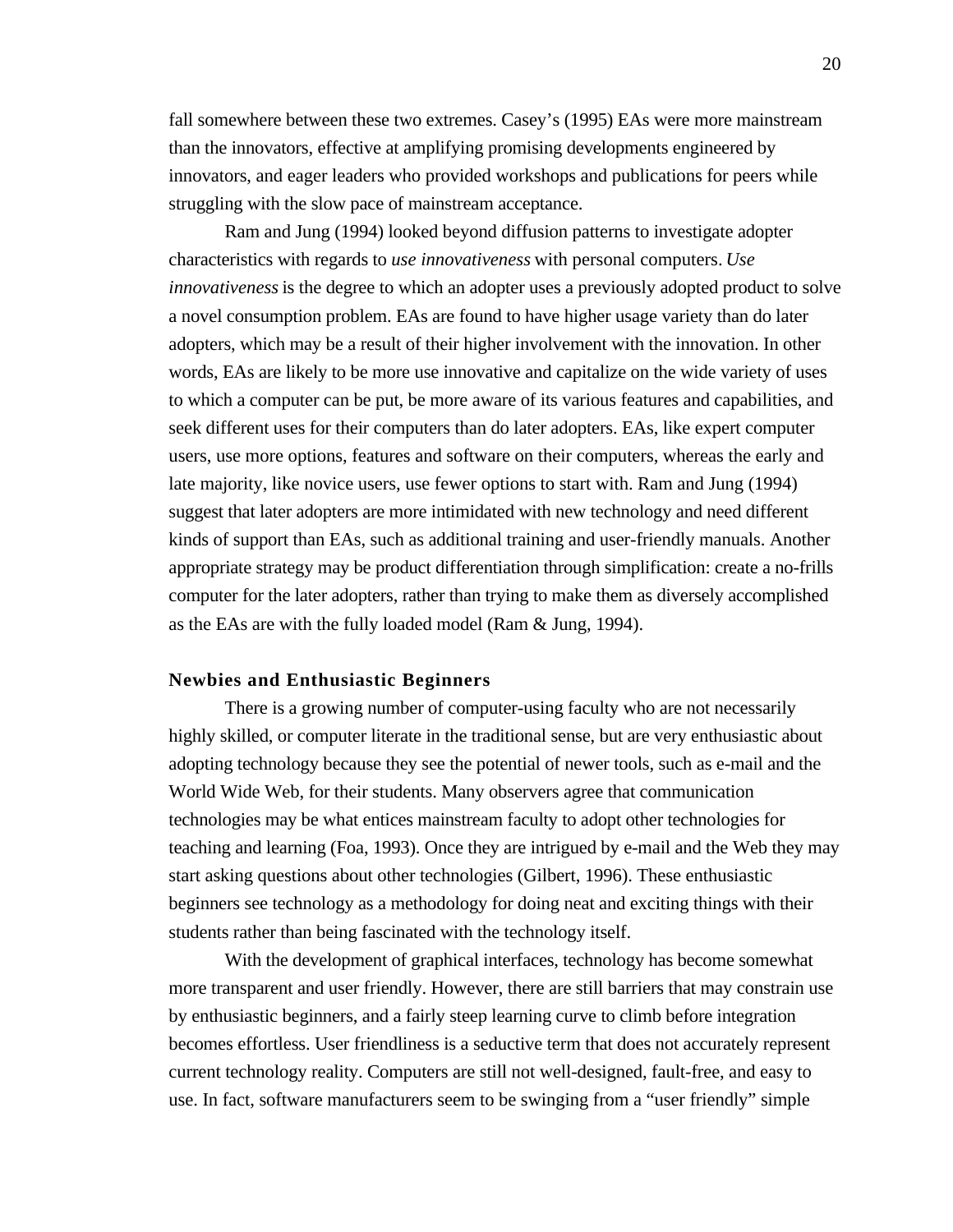design with few features but great functionality, to a more complicated, feature-rich design. Donald Norman (1993), a cognitive scientist who researches human-computer design, must be having a field day examining the thousands of new, and often poorly mapped, features and capabilities of current software! For example, Microsoft Word 6.0, a current market share leader, is a powerhouse 16 MB word processor with thousands of features that will probably never be used by the average user. Because of their use innovativeness, EAs might maximize their investment in such a program by utilizing many of its capabilities. However, later adopters may not need a feature-rich program to start with, and may be intimidated by all of the bells and whistles.

#### **Early Adopters of Instructional Technology**

Results from a faculty survey conducted 10 years ago (Jacobson & Weller, 1988) indicate that early adopters, with self-reported good-excellent computer skills, had different perceptions about obstacles than did later adopting, mainstream faculty with poor-fair computer skills. While a majority of faculty agreed that lack of funds for hardware and the lack of technical support were obstacles, a larger percentage of mainstream faculty viewed the lack of technical support as more problematic than early adopters. EAs were more selfsufficient with regards to support and wanted more access to hardware resources for experimentation. Although the EAs reported acquiring computer use mainly through selftraining and assistance from colleagues, both EAs and mainstream faculty felt that a lack of training was an obstacle to widespread use of computers. Jacobsen and Weller (1988) found that although the reported use of some computer applications was quite low, enthusiasm for adopting additional innovations was quite high across both groups.

These findings suggests three trends: (1) that the use of computers for one purpose may encourage enthusiasm for further computer use, (2) that mainstream faculty may be limited adopters because of the lack of technical support and training, and (3) that colleague supported training is a viable way to encourage diffusion of computer applications and use. There appears to be an opportunity to capitalize on the early adopter's knowledge and skill base, and somehow share this with mainstream faculty who have concerns about support and training.

Hamilton and Thompson (1992) provide a good summary of certain personality characteristics displayed by EAs in their study of the adoption of an electronic network for educators. A communications network was established to create an electronic link between student and practicing teachers and the education faculty at a college to: decrease the isolation often experienced by student and practicing teachers, to make faculty expertise readily available, and to increase faculty awareness of any problems in the field. EAs in this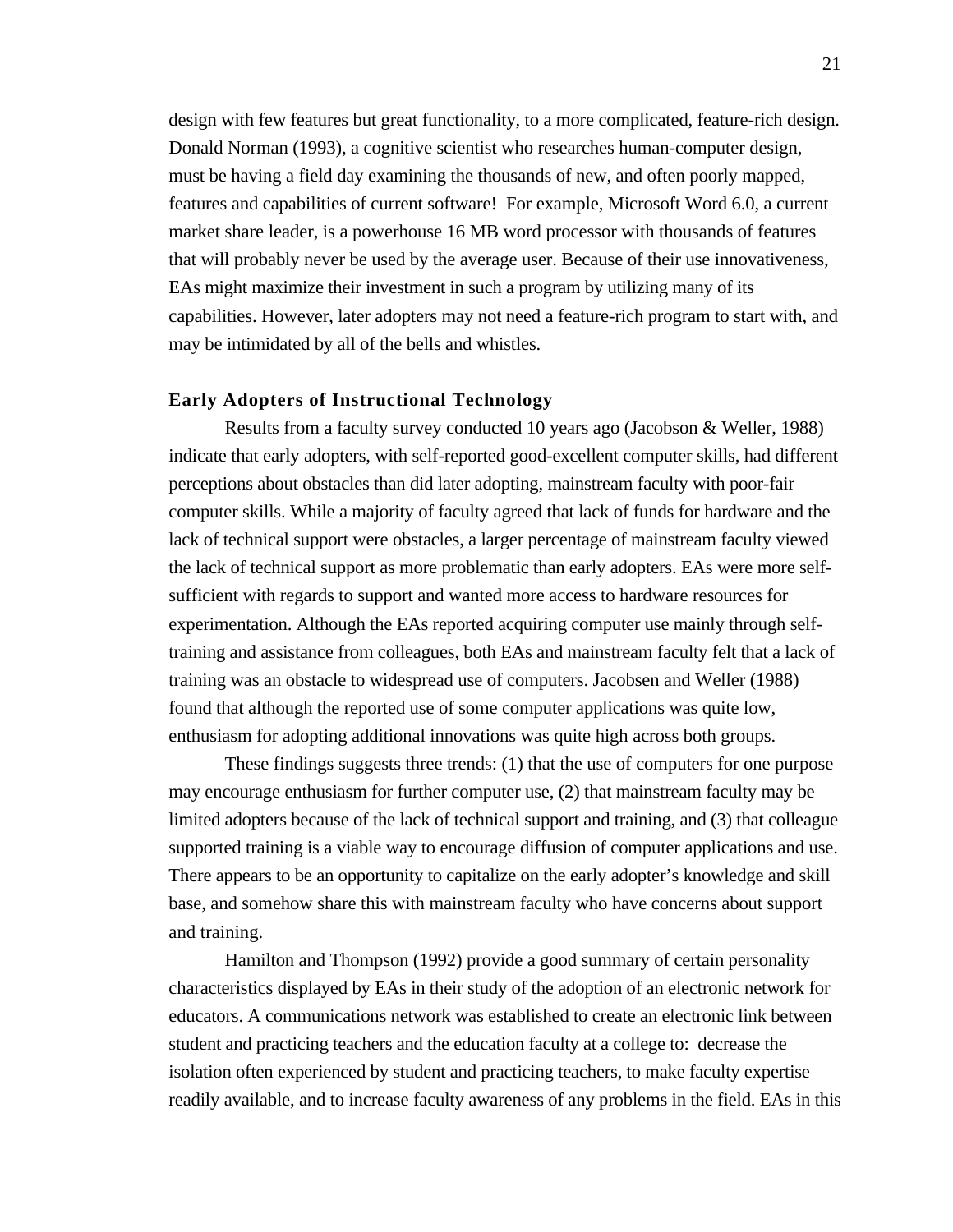study shared similar levels of education, social status, and social participation, had a cosmopolitan outlook, accessed information from mass media, belonged to wide interpersonal communication networks, displayed a high degree of innovation information seeking, possessed positive attitudes toward change and risk, and had similar aspirations and neutral attitudes toward fatalism. EAs played an important role in this diffusion process because their adoption was visible to the early majority and influenced their subsequent adoption. Hamilton and Thompson (1992) suggested that network developers should seek out EAs who will enhance the diffusion process.

The following study examined early adopters with respect to teaching methods. Philipp, Flores, and Sowder (1994) studied Kindergarten-to-Grade 12 (K-12) mathematics teachers who were identified as early adopters of innovative teaching methods, and found their characteristics to be similar to those summarized by Rogers (1995). EAs focused on problem solving, conceptual relationships and understanding, and communication in mathematics. These characteristics are similar to the "discrete and successful use of new ideas" described by Rogers (1995). Teachers had a comprehensive knowledge of the mathematics they were teaching, which is consistent with the alleged "higher rationality, higher intelligence" of EAs. These teachers participated in their own professional growth by attending conferences and inservice programs, completing graduate studies, and seeking encouragement and support for their reform from peers and administration, suggesting that these EAs were involved in and contributed to a rich interpersonal network.

Often, the individuals who have integrated technology for teaching and learning have done so in a university climate that has provided little or no external or explicit recognition or incentive for either excellent teaching or technology implementation (Sammons, 1993). There is no professional training requirement for university teachers as far as their teaching is concerned (Laurillard, 1993), faculty members receive little or no formal training on using computers for teaching and learning, and the annual review process often fails to recognize innovative teaching as part of the merit system (Sammons, 1993). Instead, faculty rely on colleague support and self-teaching.

A faculty member may combine teaching and research with technology. However, development time for computer-based teaching materials may extend over years, with little reward for the final product. In fact, many universities have a policy which requires the developer to share or give copyright of software products to the institution (Reeves, 1991). It appears that system-wide changes will be needed in the reward system and training for faculty members in order to encourage broader diffusion of instructional technology within the mainstream.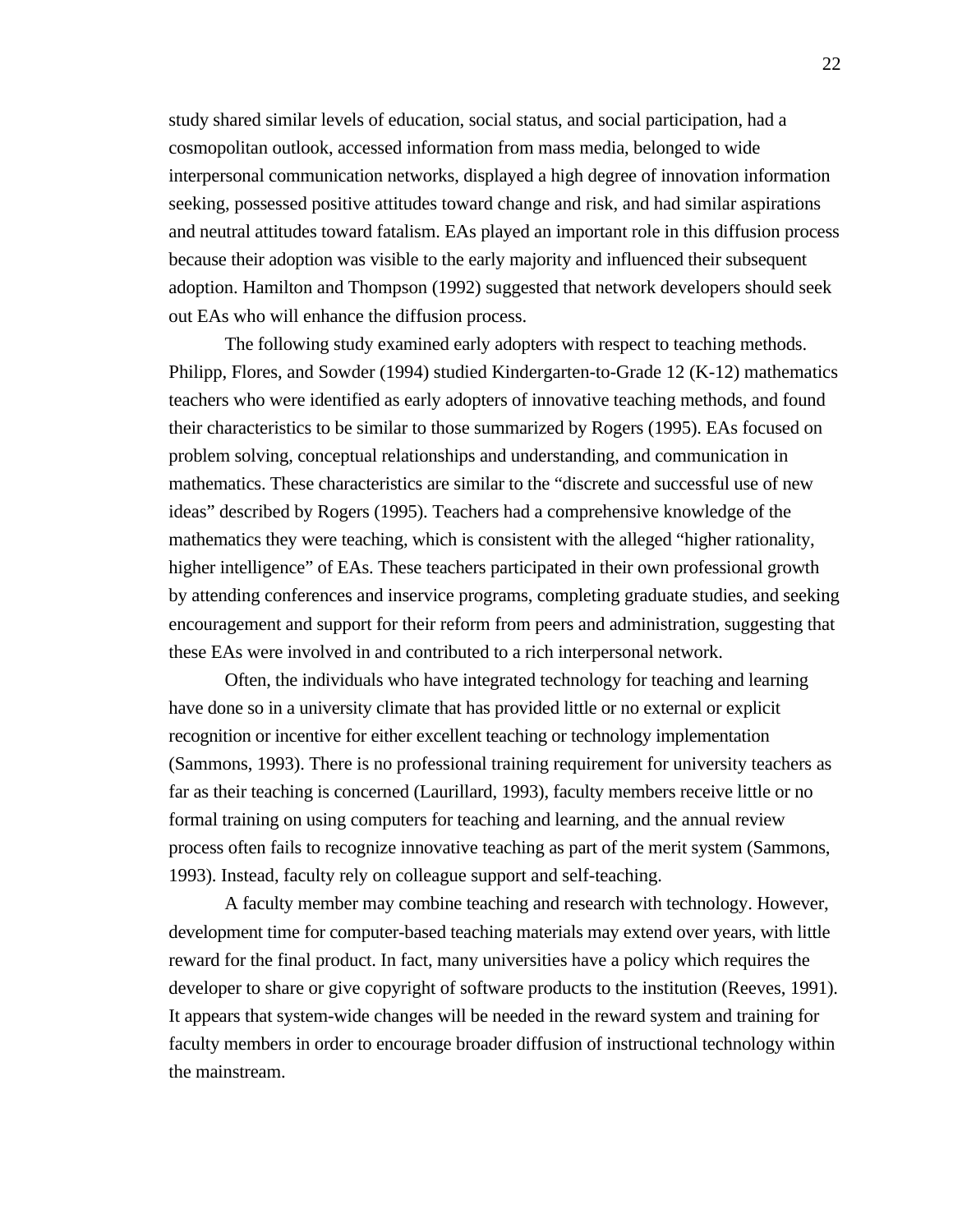#### **Excellent Teaching and Early Adoption**

Characteristics of exemplary teaching apply directly to the effective use of technology in undergraduate teaching. The integration of technology implies more than adopting computers for teaching and learning tasks. Integration implies a transformative or re-invention process where instructional strategies and outcomes are redefined by technology; the innovative capabilities and possibilities of technology are used to fundamentally change teaching and learning. Therefore, any attempt to understand the integration of technology using Rogers (1995) theoretical framework has to also include a consideration of the individual case, the teacher who has adopted technology and is figuring out ways to transform their classroom environments. Not all professors who adopt technology integrate this innovation in meaningful ways to transform teaching and learning.

#### **Addressing a Gap in Rogers' (1995) Theoretical Framework**

One of the potential limitations of considering the integration of technology using only Rogers' (1995) adopter categories lies in their very nature as summaries of global characteristics and time of adoption. While the innovation-decision process and adopter categories are useful for simplifying the complexity of adoption patterns in a social system by describing the central exemplar or summarization of the early adopter and other categories, these "defining characteristics" also understate the uniqueness of the individual member. It is worth remembering that early adopters are, at the same time, unique and variable individuals who may resemble each other much less than they resemble the general subgroup characteristics. For example, one can imagine that EAs possess various and different: levels of ability and skill, beliefs and visions about the value of technology, specific personality traits, levels of risk-taking behavior, motivations to learn about technology (internal, external, environmental, opportunity), development patterns (selftaught, peer teaching, courses), and have implemented computers in different environments, under different conditions (i.e., vendor, department and self support) and with different expectations. Indeed, an interesting question worth further investigation is whether early adoption depends on personality or environment. Although not a goal of the present investigation, it appears that there is a need to develop a model, similar in nature to Sternberg and Horvath's (1995) "Prototypical Model of the Expert Teacher" which allows for variability among experts, against which one can compare EAs of instructional technology to better understand their commonalities and differences.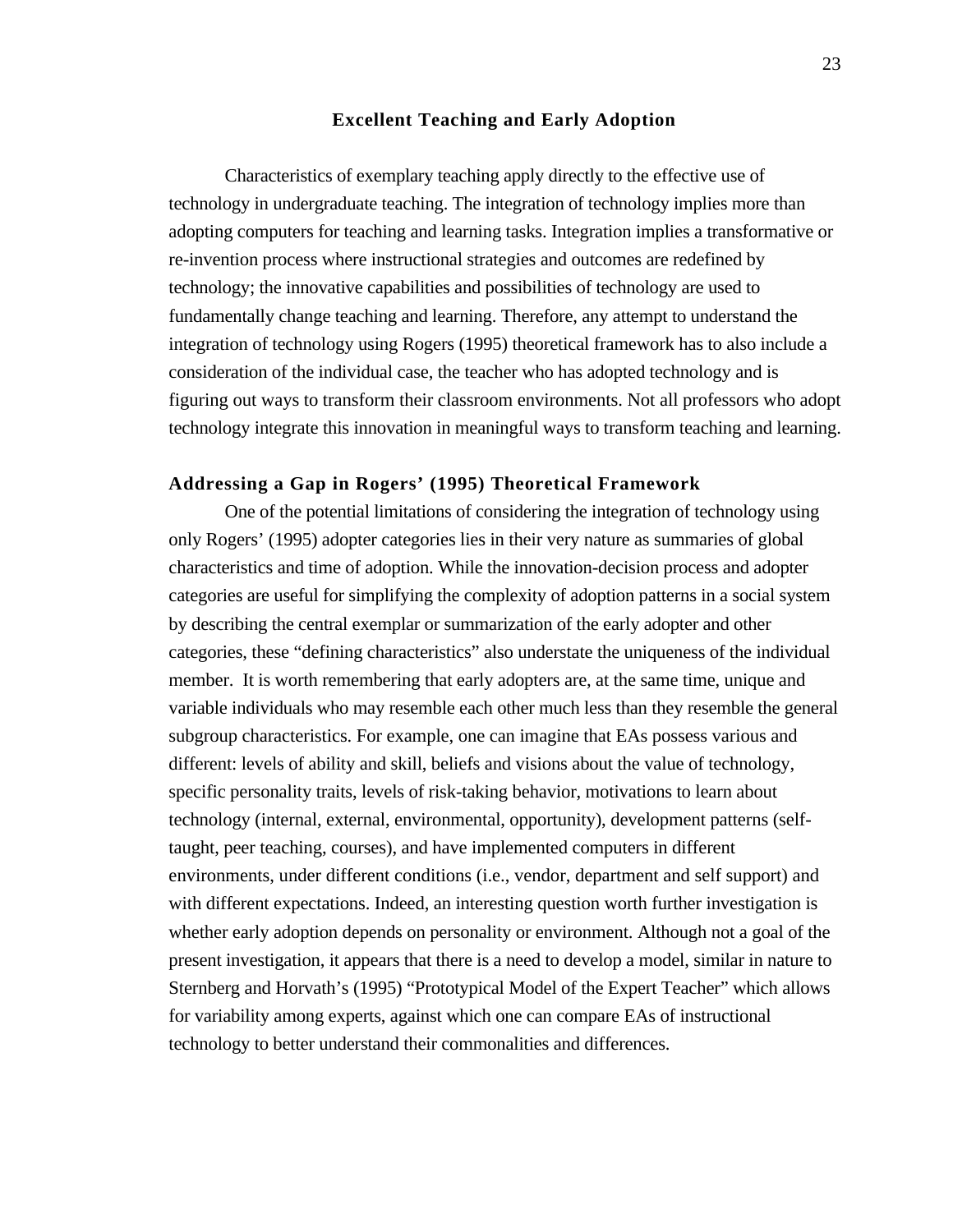## **Global Characteristics Versus Personal Stories**

Although early adopter categories are useful to describe general group characteristics and trends, there is a need for more focused and careful description of individuals within this category. Donald Norman (1993) eloquently describes this problem in his distinction between logical facts and the power of personal stories in decision making processes. The problem is that in an attempt to abstract the relevant from the irrelevant, logical analysis oversimplifies to the extreme and only applies to information that can be readily measured; however, what can be measured and what is important are not necessarily related (Norman, 1993). Subjective concepts, like value or beauty, moral good or evil, cannot be measured like number of classroom events or details identified, or types of planning and teaching strategies. These are all subjective concepts, and even though all may agree that morality and values are important, there is no simple way to translate these into a language of logic; no way without badly distorting their content (Norman, 1993).

Personal stories, or profiles, of experts are well suited to capturing exactly those elements or details that formal models, such as theories of diffusion, may leave out. A theoretical framework is an attempt to generalize and summarize the characteristics of adopters, to remove from the analysis subjective emotions and thought. Personal stories, such as the profiles of expert teachers (Sternberg, 1997), capture the subjective emotions, thoughts, and beliefs of the category members. Logic generalizes, stories particularize (Norman, 1993). Logic allows one to form a detached, global judgment; storytelling allows one to take the personal point of view, to understand the particular aspects of expertise and experience embodied by the individual. Stories are not better than logic; logic isn't better than stories (Norman, 1993). It is appropriate to use both in the attempt to characterize early adopters of technology on campus.

In their review of knowledge elicitation techniques for expert system design, Ford and Adams-Webber (1992) present a convincing argument for gathering data from multiple experts both case by case and within a model: "From a constructivist perspective we would expect experts to agree about the vast majority of their knowledge (i.e., widely shared consensual beliefs) and yet have major differences in their largely self-constructed expertise" (p. 131). They suggest that it is often preferable to build separate knowledge bases for each expert rather than attempting to incorporate their expertise into a single data base to avoid a homogenized, "averaged" opinion about an area of expertise. This view is consistent with the individual case studies presented in Sternberg's (1997) book about expert psychology teachers; although there are similarities, each expert is unique.

Rogers' (1995) theory of the diffusion of innovations and adopter categories are appropriate for capturing the global characteristics of early adopters, but a case by case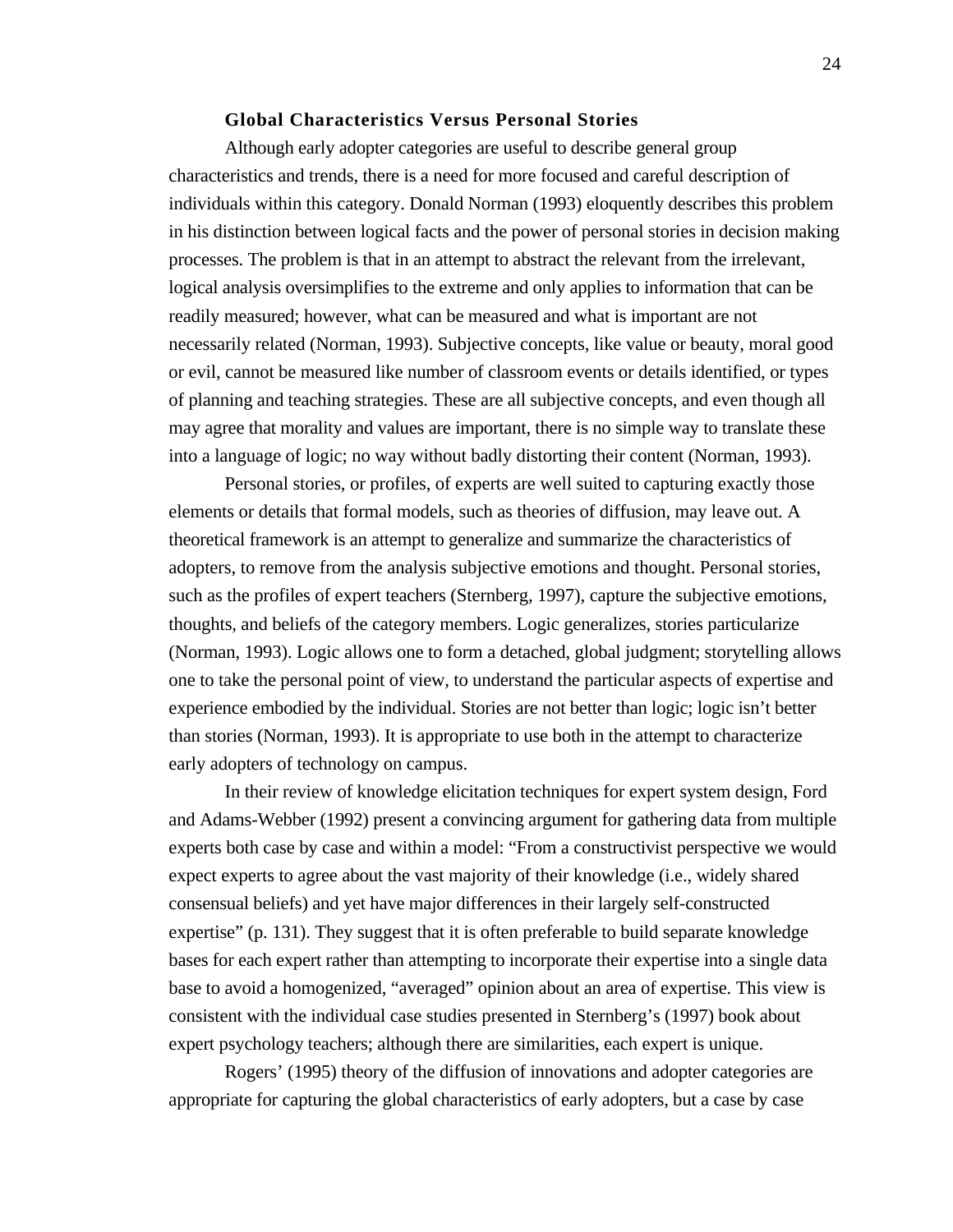description captures the self-constructed nature of the individual's expertise gained from years of personal experience "consisting of functional but fallible anticipations held with high confidence and uncertain validity" (Ford & Adams-Webber, 1992). Norman's (1993) summary on the value of both logic and storytelling for decision making captures best the process by which the present investigation of adoption patterns and characteristics of faculty who integrate technology in teaching and learning will follow in an attempt to characterize EAs: "First the data and the logical analysis, then the stories in order to let the personal, emotional side (of early adopters) have the last word" (p. 130).

# **Case Studies of Expert Teachers**

Let us consider the contribution of case study research to understanding the characteristics of expert teachers in higher education. Scardamalia and Bereiter (1993) write rich and detailed accounts of experts from various domains, including elementary teaching, and a number of books have been written that profile the individual experiences of expert higher education teachers (Cahn, 1978; Ellis, 1993; Jones, 1995; Sternberg, 1997), with many of the essays written by the expert teachers themselves. Captured in these accounts are the views and stories of individual faculty who have been identified (by various means) as expert teachers. Individual profiles fill in some of the gaps left by definitional models by describing the expert's approach to excellent teaching. For example, Sternberg's (1997) book profiles the views of expert psychology professors who have written textbooks for their course. Many of the expert professors concur that their mission is to "give psychology away", and describe a multitude of complex pedagogic means and strategies to encourage, teach, promote, and require critical thinking. Although each story conveys a rich and unique account of the expert's approach to teaching, there is also remarkable consistency across profiles in what the individual experts regard as important and valued instructional goals. Berliner (1992) has also found this consistency across experts, which suggests commonality, and both he and Sternberg (1997) suggest that expert teachers are the best mentors for beginning teachers.

Perhaps the greatest value of case studies which profile expert post-secondary teachers is to provide role models for junior faculty. The number of experts is small, and the case study may be the most efficient and practically feasible way to share and distribute their expertise with other faculty. Another potential contribution of the personal case study is its value as a textual protocol of the expert's reflection on what it means to be expert. Taken together, these case studies offer a variety of perspectives that give insight into the uniqueness and variability of the individual earlier adopters, as well as the commonalities between them.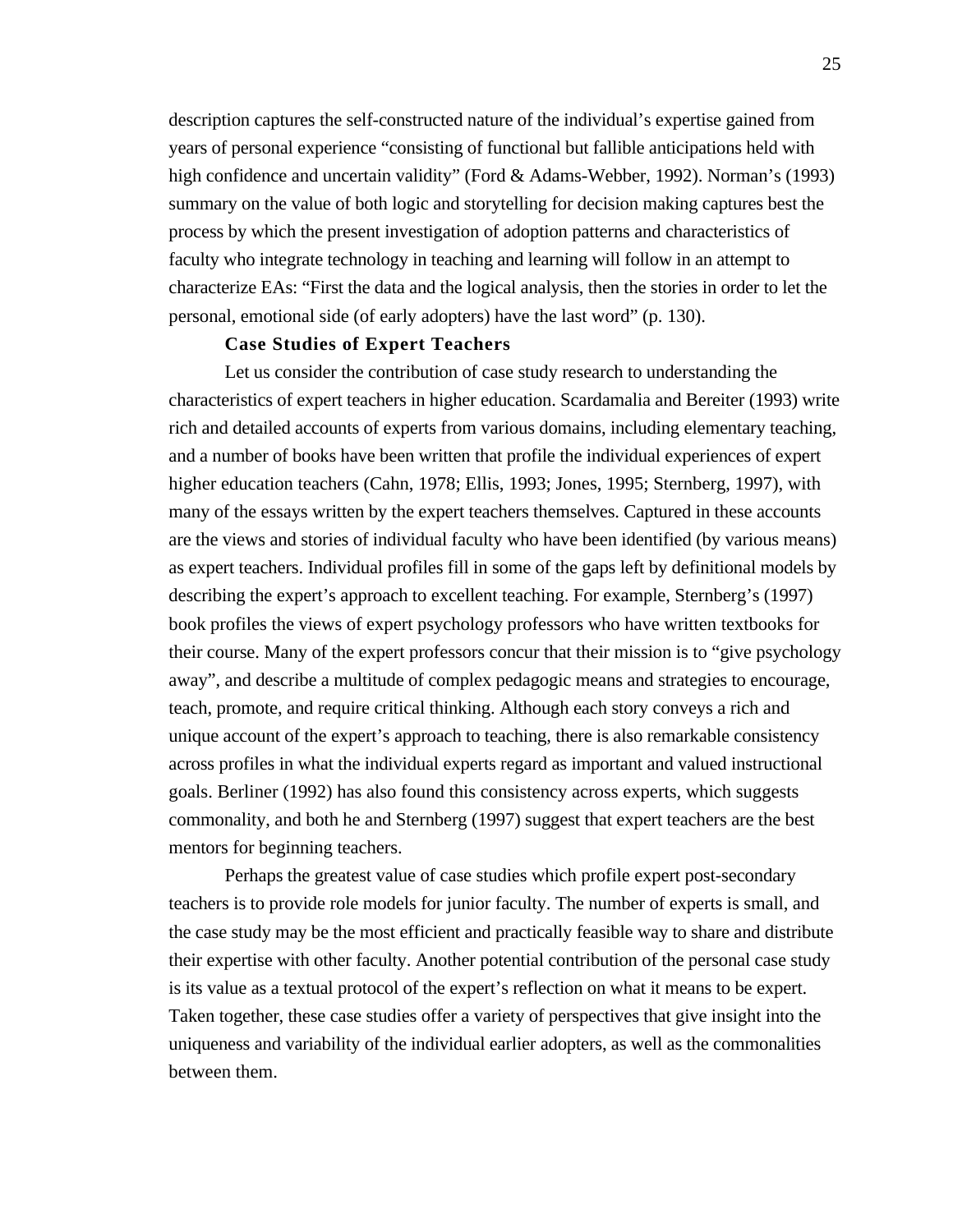# **Motivation To Become Expert at Integrating Technology**

Once a faculty member has adopted technology for teaching, what motivates them to move beyond competent use to further develop their technological and pedagogical expertise? Rogers' (1995) theory is very useful for understanding and prediction the diffusion of an innovation in a social system over time, and his adopter categories provide a logical way to summarize and characterize early adopters and others. Clearly, EAs share characteristics that differentiate them from the majority of mainstream faculty. A consideration of EAs who readily integrate technology for teaching and learning, leads quite naturally to questions about the difference between integrating technology for teaching and learning, and merely using technology as an add-on to instructional strategies.

Rogers (1995) calls for increased understanding of the motivation to adopt an innovation (p. 109), and diffusion research does not adequately address the motivational aspects of becoming expert at integrating an innovation. Bereiter & Scardamalia (1993) provide more insight into the motivation to develop expertise by highlighting three ideas from cognitive psychology: (1) *flow*, which suggests that individuals put effort into the process of expertise because it feels good, (2) *second-order environments*, which, unlike other social environments, provide support for the process of expertise, and (3) the *heroic element* of expertise, which acknowledges that the other explanations do not quite complete the motivational picture.

Flow requires a nice balance between ability and challenge; if challenge exceeds ability, the result is frustration and anxiety, and if ability exceeds challenge the result is boredom. Combined with the effects of learning, repetition of the same activity will eventually cease to produce the pleasurable flow experience, and something must be done to increase the level of challenge to bring it in harmony with the increased level of ability. Thus, there is a progressive element to maintaining flow.

Experts seldom exist in isolation, and instead are linked together by associations or informal networks. The expert subculture embodies ideals and goals which help direct the expert's development, and provide support, cooperation and recognition of success. In a second-order environment, or expert subculture, one of the requirements of adaptation is to participate in the pursuit of ideal goals of the group, and this necessitates progressive problem solving (Bereiter & Scardamalia, 1993). Conditions to which an individual must adapt change progressively as a result of successes of other people in the environment. Each expert's advance in technology, strategy, or contribution to knowledge, sets a new standard which others try to surpass. Individual experts do not merely adapt to constant change. Instead, one adapts to changes that keep raising the ante, by setting a higher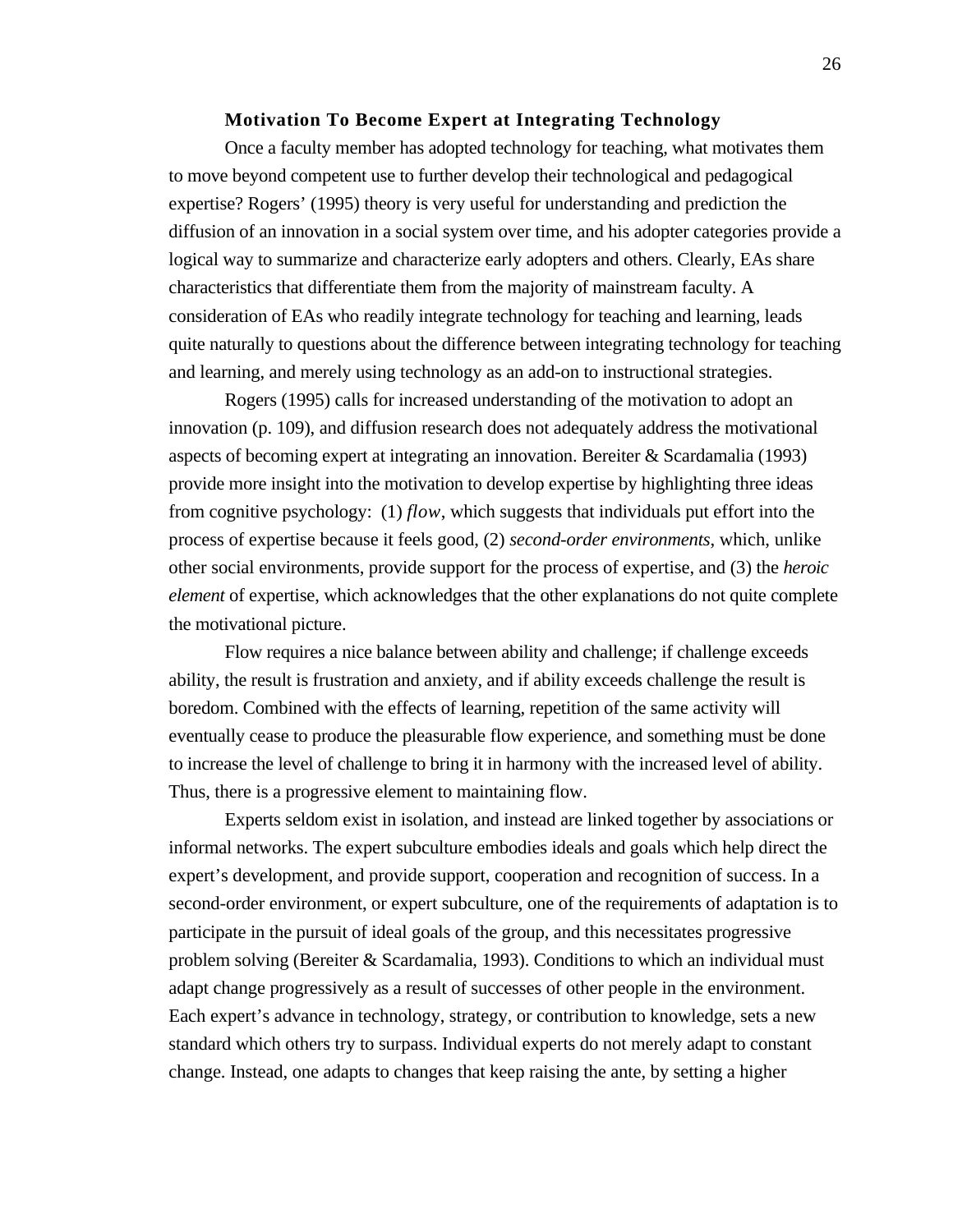standard of performance, by reformulating problems at more complex levels, or by increasing the knowledge that is presupposed (Bereiter & Scardamalia, 1993).

The heroic element of the process of expertise captures the development of individual experts who exist in first-order environments that do not necessarily support or reward the development of expertise. Heroic experts are found delivering mail, at home caring for children, or even teaching in a solitary university or college classroom. These experts reinvest mental resources in their work, elevating it or expanding its scope to take in a broader set of concerns-such as the concerns of their students. These experts exhibit professionalism in its most favorable sense, but often without the benefit of professional identification or a subculture to support them (Bereiter  $&$  Scardamalia, 1995). The intrinsic nature of flow may motivate them, but the nature of their work suggests that the benefits of flow may be few and far between. In such cases, pursuing high standards and continuing to advance requires an element of heroism in the sense that arduous efforts that benefit others are disproportionate to what others provide in the way of rewards and supports. The image of the heroic mail carrier braving storm and flood to deliver the mail reinforce the fact that the hero must go it alone; there are few social forces lending support. Athletes and performing artists also convey the heroic image of the expert by virtue of the arduous drill and training that they sustain to bring their performance up to that moment which we ignorantly applaud as a display of natural talent (Bereiter & Scardamalia, 1993). Even with experts who seem to achieve their status without arduous effort, there is an element of heroism. For if expertise involves progressive problem solving, and progressive problem solving entails working at the edge of one's competence, then at least a bit of daring is required; working at the edge risks failure and loss of esteem, but it also provides a certain excitement, which is probably addictive (Bereiter & Scardamalia, 1993).

It may not be the case that "early adoption of instructional technology" and "excellent teaching" are qualities that often exist in the same faculty member. Rob Chandhok, from Carnegie Mellon University, reminds us that "there are plenty of innovators in education that make no use of technology at all" (Gilbert, 1995, p. 33). Universities have to design technology integration plans that focus both on excellent teaching and integrating various technologies to support teaching and learning. Early adopters of technology who are also excellent teachers have much to contribute to this planning process. Kearsley (1996) suggests that excellent teaching should be our first priority, because adopting technology will not improve poor teaching, except temporarily. He argues that in the absence of knowledge about and enthusiasm for the discipline, student participation, explicit expectations, well-defined course structure, and an enjoyable learning environment, technology will not enhance learning to any appreciable degree. If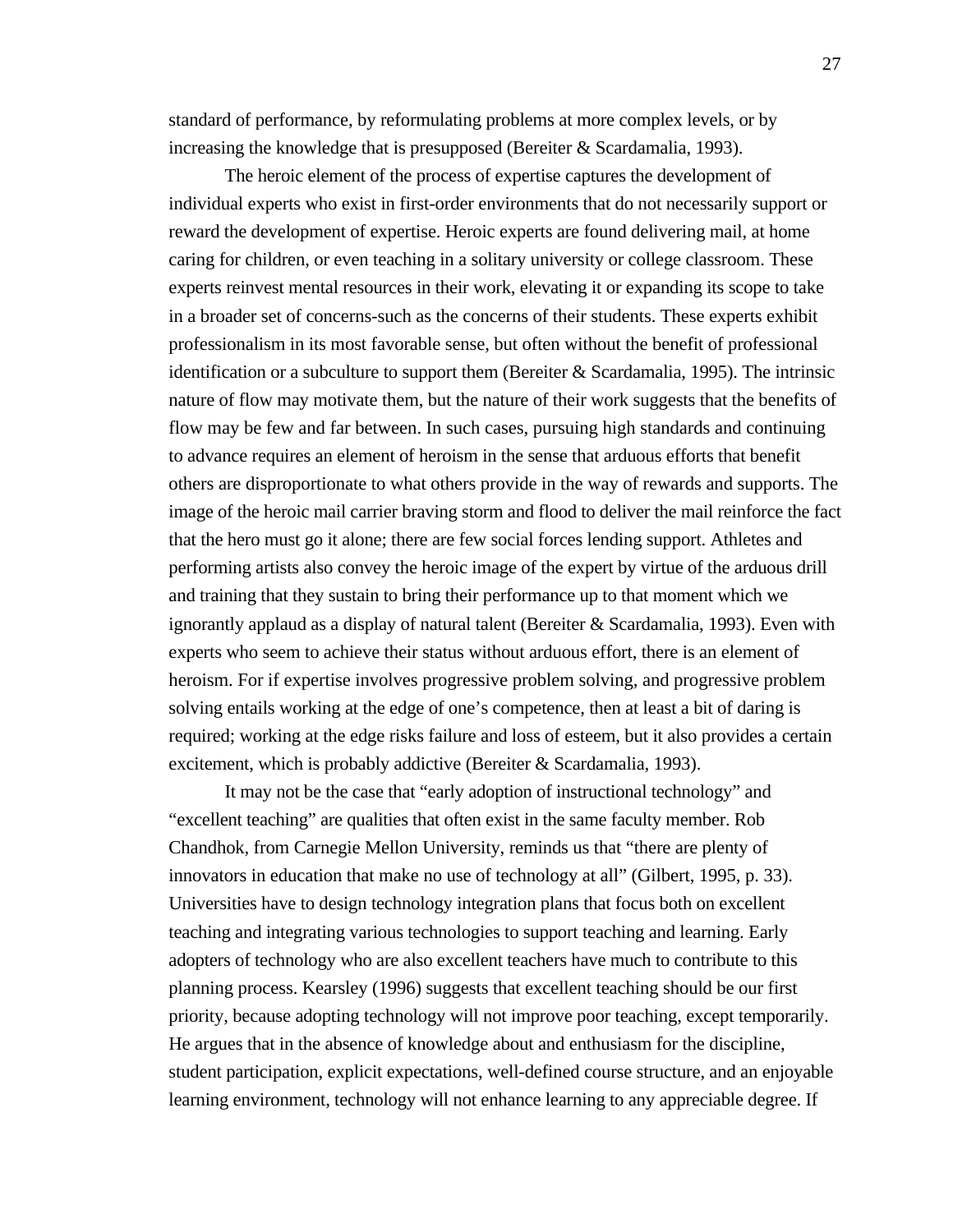cases are found where early adoption and excellent teaching exist in the same individual, then it is worth profiling this rare expertise for the benefit of other faculty members who wish to develop both their technology and teaching knowledge and skills. The present investigation begins this task by interviewing and profiling the characteristics of a small number of earlier adopters who are also excellent teachers.

#### **Links Between Diffusion Research and the Present Investigation**

Rogers (1995) identifies the *pro-innovation bias* as a potential shortcoming of diffusion research. The *pro-innovation bias* is the implication in diffusion research that an innovation should be diffused and adopted by all members of a social system, that it should be diffused more rapidly, and that the innovation should be neither re-invented nor rejected. The topic of interest in the present investigation is the integration of technology for teaching and learning. As such, a survey has been designed that measures time of adoption of technology for teaching and learning in order to plot the diffusion curves for this innovation. Aspects of the research methodology have also been designed to address a potential pro-innovation bias. For example, both early, later, and non-adopters are participants in this investigation in order to explore the different characteristics of early adopters and mainstream faculty. Also, different subscales have been chosen to gather information about changes to classrooms, incentives, and barriers to integrating technology. This information will help to increase understanding of both the motivators and impediments to adoption, as well as to begin to understand reasons for rejection and discontinuance. The recognition that the integration of technology implies more than just whether or not a faculty member uses computers, leads to a consideration of how and why this innovation is adopted. Motivations for adoption are a difficult issue to investigate (Rogers, 1995). Seldom are direct questions in a survey adequate for uncovering an adopter's reasons for using an innovation. However, diffusion research that attempts to see an innovation through the eyes of the adopters and non-adopters may result in a better understanding of why the innovation was adopted or rejected, and yield descriptions of what is good and bad about a technology. Hence, in addition to collecting quantitative data about time of adoption and experiences with the innovation, the present investigation includes both restricted-response and open-ended questions that gather qualitative data about the incentives and barriers to integrating technology for teaching and learning, and methods for using and evaluating technological applications. Additionally, interview methods have been chosen in order to gain insight into the innovation-decision processes and motivation of EAs who have also been identified as excellent teachers.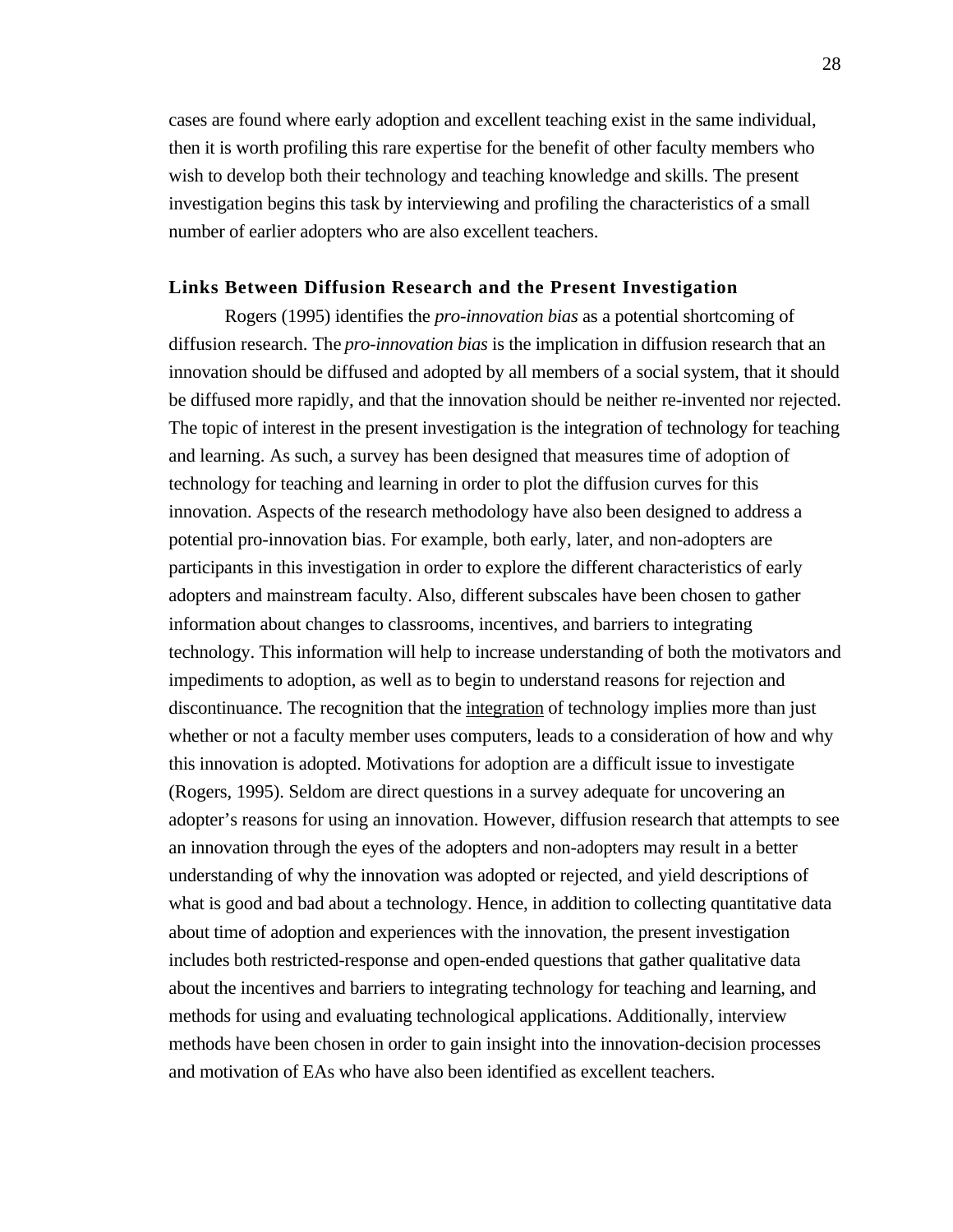#### **Developing Long-Term Plans for Campus-wide Diffusion**

Universities are in a situation where there is widespread adoption of instructional technology by innovators and early adopters, but limited adoption by mainstream faculty. It is apparent from descriptions of EAs and the "early-late majority" mainstream, that these two groups have different characteristics, motivations, and needs. Therefore, campus-wide integration plans cannot be developed on the assumption that mainstream faculty will naturally use computers as readily and easily as the early adopter. In the relatively short period of time that instructional technology has been used on campuses, many hard lessons have been learned and it is up to each and every "learner" to share those lessons (Lessons Learned Home, 1998; Reeves, 1991). This knowledge sharing process can be made more efficient and widespread through institution level commitment and support of IT.

#### **Critical Mass and the Chasm Between Early Adopters and Mainstream**

According to Green's (1996) annual Campus Computing Survey, adoption of technology for classroom use rose between 1994 and 1995. E-mail use doubled to 20 percent, use of presentation software was over 25 percent, and the use of multimedia resources and CD-ROM-based materials has risen to just under 10 percent. Green (1996) suggests that the use of information technology is approaching the "critical mass" level, described by Rogers (1995) as the point at which enough individuals have adopted an innovation so that the innovation's further rate of adoption becomes self-sustaining. However, Green (1996) also indicates that of all the issues surrounding the adoption of technology for teaching and learning, individual faculty rated "user support and training" as the most important. Unfortunately, the investment in instructional development (that is, providing assistance to faculty eager to use technology in their classrooms) has remained flat on some campuses over the last six years. Although infrastructure supports innovation, and many campuses have taken steps to replace obsolete equipment and provide access to multimedia capable computers, technical assistance and user support are still the more critical catalysts for adoption and integration of instructional technology (Green, 1996).

Geoghegan (1994) describes what he refers to as a "chasm" between early adopters and the early majority, such that the innovation is never adopted by the mainstream. He contrasts early adopters, who are risk takers, more willing to experiment, generally selfsufficient, and interested in the technology itself, with early majority faculty who are more concerned about the teaching content and learning problems being addressed than the technology used to address it, view ease of use as critical, and want proven applications with low risk of failure. Geoghegan (1994) suggests that critical mass is insufficient by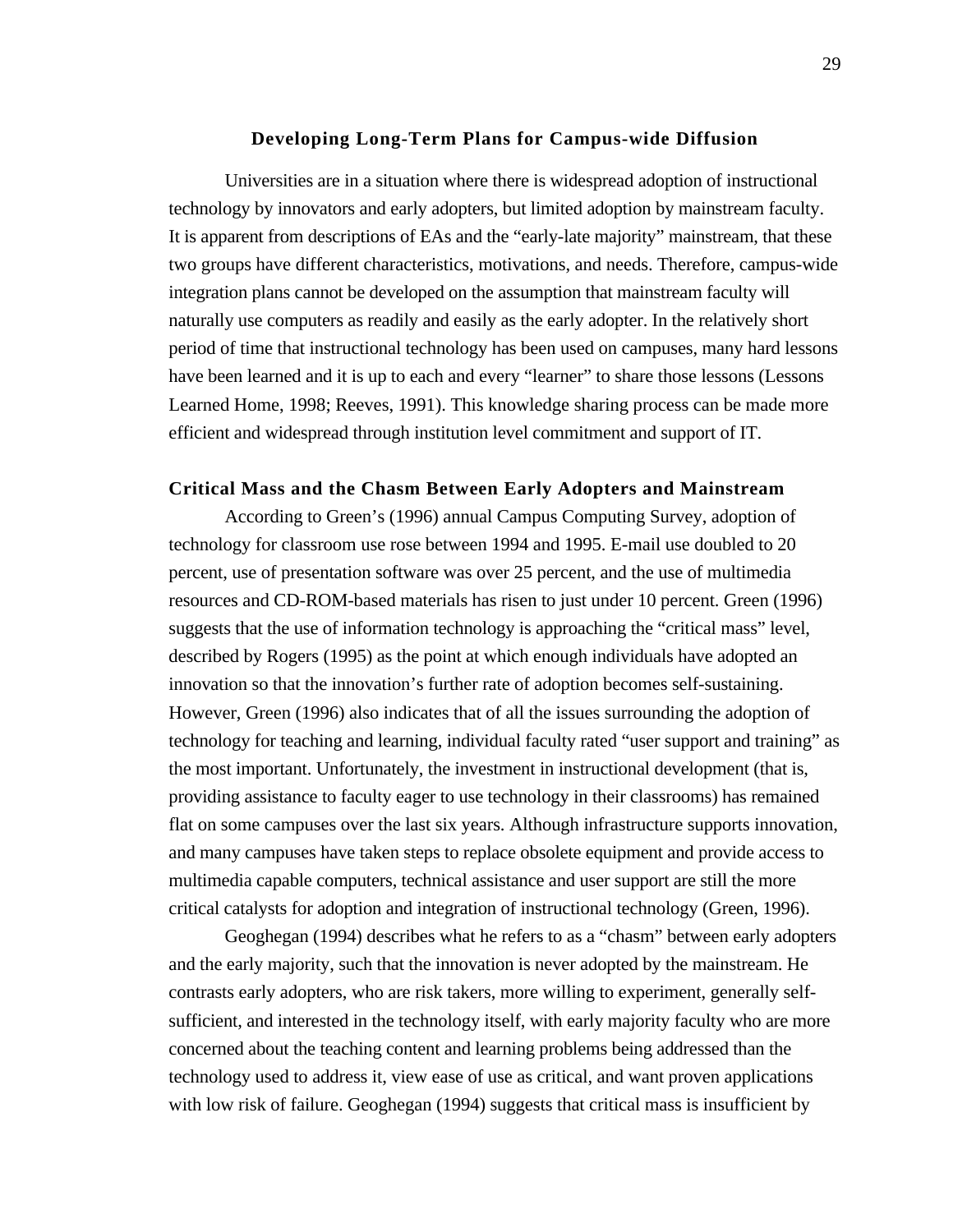itself to support continued diffusion because of the lack of institutional support for: (1) developing instructional software, (2) plans for further integration of computers into the curriculum, (3) shortages of equipment and facilities, and (4) unrealistic expectations by administration based on innovators' and early adopter's successes.

Early adopters make an innovation visible to the mainstream and decrease uncertainty about the innovation. EAs are more experienced with technology and have higher use innovativeness, thus capitalizing on technology's many features and options. They seek different uses of technology to solve novel problems and contribute to new and better uses of technology. However, by making adoption look relatively easy, they disguise the extensive knowledge and skills that mainstream faculty will need in order to adopt. Geoghegan (1994) believes that without wide-spread institutional support, the successes of EAs will not effectively and efficiently diffuse into the mainstream.

A survey conducted by Spotts and Bowman (1993) at Western Michigan University supports Geoghegan's (1994) view that mainstream faculty have different needs. Factors identified by more than half of the faculty as important in influencing their use of instructional technology were: availability of equipment, promise of improved student learning, funds to purchase materials, compatibility with subject matter, advantages over traditional (existing) methods, increased student interest, ease of use, information on materials in their discipline, compatibility with existing course materials, university training in technology use, time to learn the technology and comfort level with the technology.

An additional factor identified by Ehrmann (1995), "The medium is not the message", may also contribute to the mainstream's hesitance to adopt. Communications media and other technologies are so flexible that they do not dictate methods of teaching and learning. Ram and Jung (1994) also referred to the "model-less" nature of many computer applications. The mainstream needs direction on where to start with flexible technologies that can be integrated in any number of ways. However, administrators often assume that once faculty get access to technology they all will easily, automatically, and quickly change their teaching methods and course materials to take advantage of IT. The chief culprit for this belief is the varied and extensive use by EAs and basing expectations for mainstream faculty adoption on this use innovativeness.

## **Institutions as a Change Agencies**

The literature suggests one clear message: administration has to be convinced to let go of the infrastructure-driven, "if you build it, they will come" approach to technology integration on campus if they want to address the chasm between early adopters and mainstream faculty. Faculty and administration have a deep mutual dependency. The top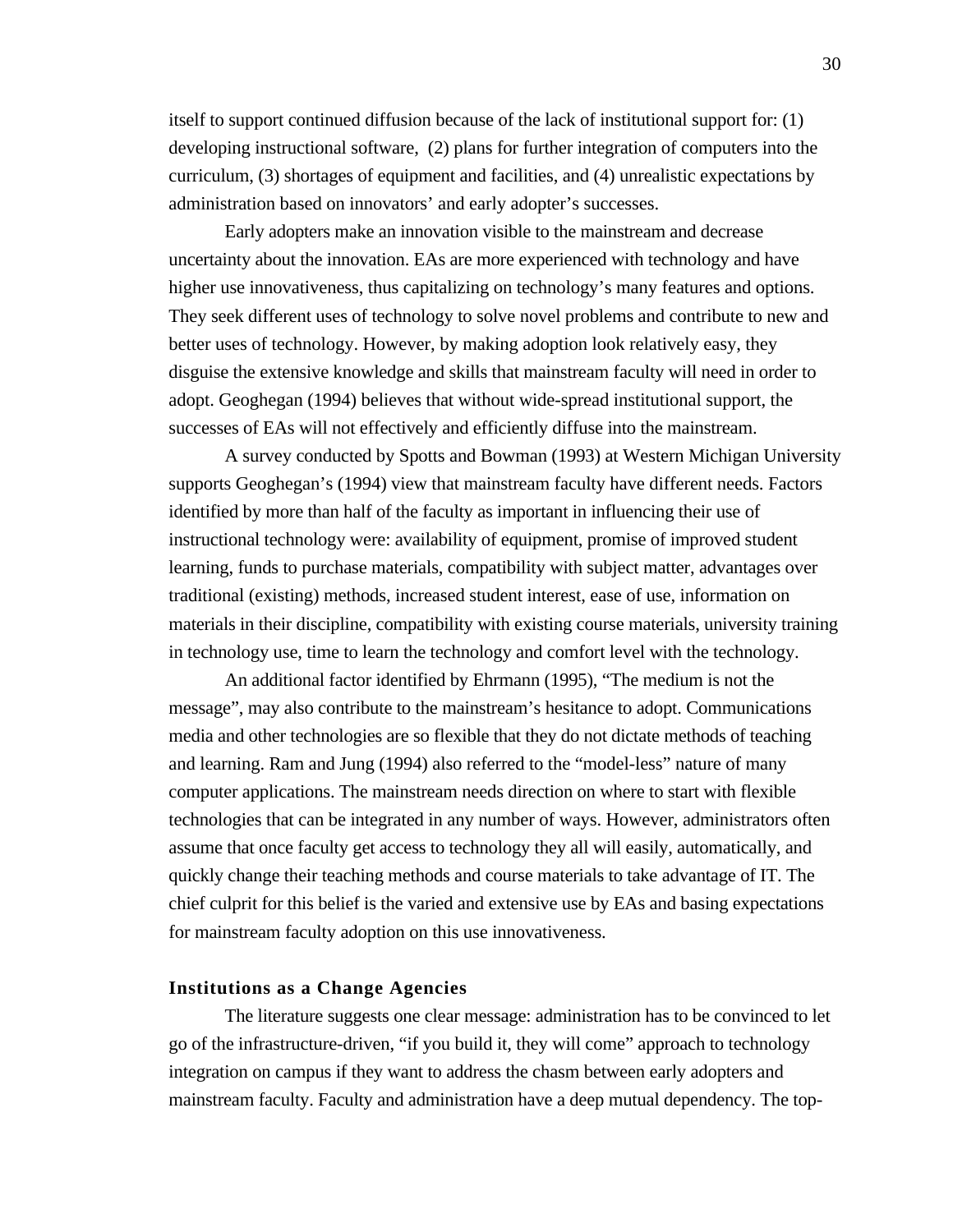down program advocate needs convincing exemplars to justify large investments in technology at a moment when funds are scarce, and the bottom-up project advocate and enthusiastic beginner needs a well-conceived and reliable working environment for successful implementation of innovative concepts (Noblitt, 1997). Change agents in the administration (i.e., the president, deans, and directors of service units), opinion leaders (i.e., early adopters), and mainstream faculty, need to find ways to discuss implementation strategies and develop technology integration plans for campus-wide adoption.

Universities traditionally have flatter organizational structures with loosely coupled organizational units to provide the primary services of higher education (Bull, et al., 1994) compared to the private sector. Initiatives for the innovative use of instructional technology (IT) in teaching and learning tend to come from early adopter individuals and research units. With the reduction in size and price of computing resources and the required investment, decision-making for IT investment more easily fits the traditional organizational structures of higher education with decentralization and local responsibility for decisions.

However, these individual initiatives and efforts, as well as decentralized investments in IT, scattered all over an institution, or scattered all over the institutions within one province or country, are insufficient by themselves to fully develop the potential of instructional technology for teaching and learning (Bull, et al., 1994). Critical mass is just not enough. Early adopters might be committed and enthusiastic in developing new technology-based teaching methods and computer assisted instructional software. However, to make these efforts more widespread and their results used more comprehensively, incentives, training, support and reward structures "from above" are needed to build a strong human infrastructure (Daigle & Jarmon, 1993), as well as providing the technological infrastructure (i.e., networks, hardware and software) to drive integration. IT investments for teaching have to be similar to the state of the art in the world of work, as higher education prepares graduates for the future. These ever-new investments cannot be left to uncoordinated departmental or individual initiatives, as they often exceed respective budgets (Bull, et al., 1994).

Administration needs to recognize that to cause change they will have to address the reward system and commit to system-wide investment in IT in order to address the needs of mainstream faculty; the key to diffusion will be training and support. Without investment in the human infrastructure, nothing of sustainable value will be achieved (Foa, 1993).

# **An Application of Rogers' Innovation-Decision Process**

Brace and Roberts (1996) describe a campus-wide approach to technology integration based on Rogers' (1995) innovation-decision process that targets mainstream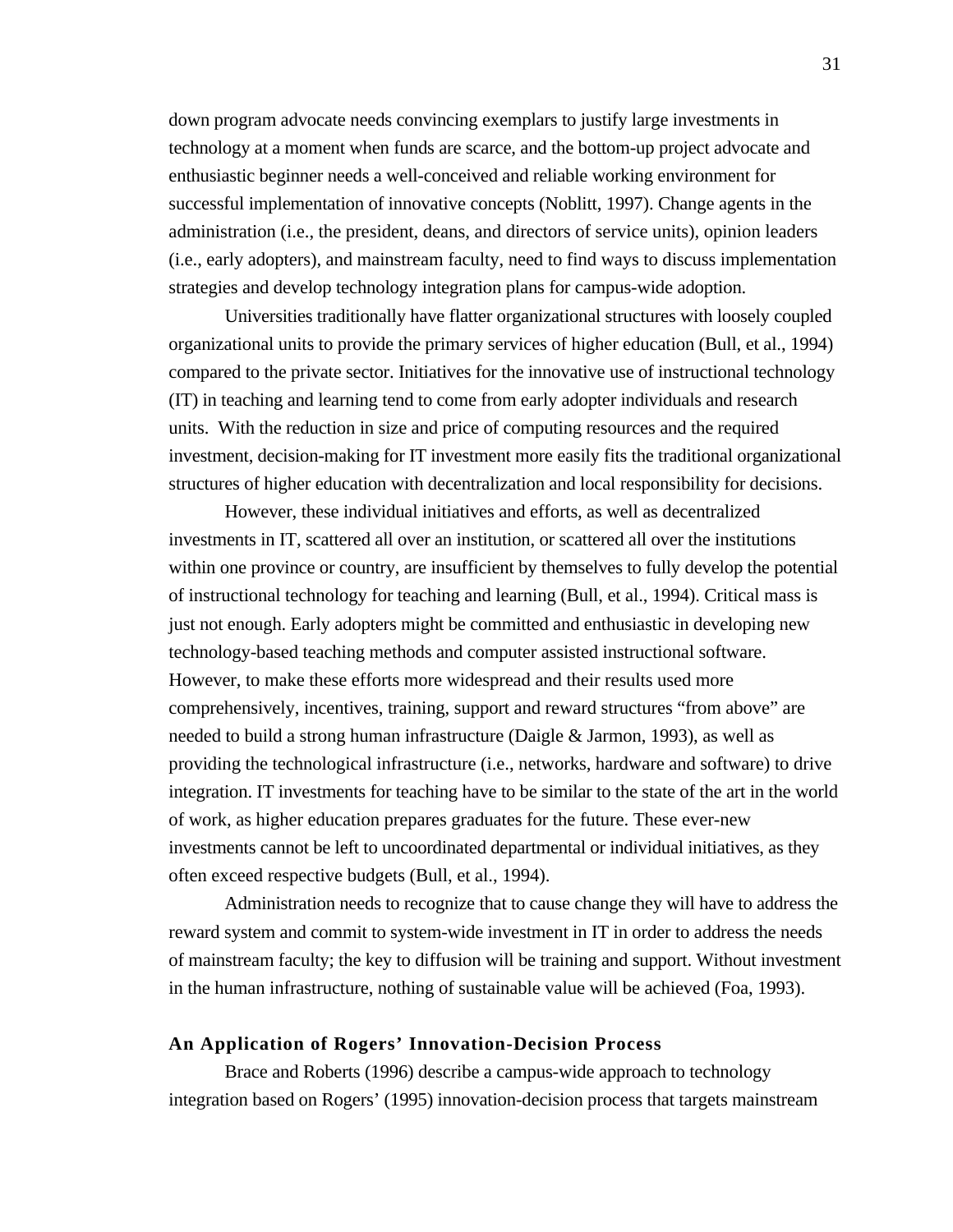faculty's needs. Innovations are likely to gain more rapid acceptance if they are perceived as having high relative advantage, or as being better than the idea they supersede (Rogers, 1995). Innovations with a high compatibility with existing values, past experiences and needs of potential adopters also have an advantage.

The campus-wide strategies described by Brace and Roberts (1996) are: (1) to build awareness of the possibilities and advantages of technology, EAs from various disciplines demonstrated how they developed multimedia applications and used them in their courses, and the university sponsored yearly technology conferences and symposia, (2) ready access was provided to up-to-date, stable and reliable technology, as well as providing each faculty member with a personal desktop computer, (3) training was made available through developmental workshops, orientations, and one-on-one sessions, (4) technical support for both hardware and software was provided by service units for acquisition, installation, information and implementation, and (5) funding was provided for release time and summer grants, and recognition was provided through incentives and encouragement. Although no data were provided to evaluate the outcomes and the success of this integration plan, the implications seem clear: instead of relying on "critical mass" and serendipitous diffusion to bridge the "chasm" between EAs and mainstream faculty, those who propose wide-scale adoption of a technology-based curriculum must find a way to combine innovation with a responsible, campus-wide plan for implementation (Noblitt, 1997). Rogers' (1995) innovation-decision process and stages of adoption will be used to frame the following discussion of the contribution that EAs can make to a campus-wide technology integration plan.

### **(1) Knowledge of an Innovation and (2) Persuasion to Adopt**

Visionaries who believe in the value of information and instructional technology are needed on campus. They need to be leaders who can effect real change by somehow increasing *how-to* and *principles-knowledge* among the mainstream. *How-to knowledge* consists of information and skills necessary to use an innovation properly (Rogers, 1995). In the case of complex innovations, such as computer technology, the amount of how-to knowledge needed for proper adoption is much greater than for less complex innovations. An inadequate level of how-to knowledge may lead to rejection and discontinuance because of the frustration likely to be encountered. Principles-knowledge consists of information dealing with the functioning principles underlying how the innovation works (i.e., research on the effects and outcomes of using certain technologies in teaching and learning). It is possible to adopt an innovation without principles-knowledge, but the danger of misusing the new ideas is greater, and discontinuance may result.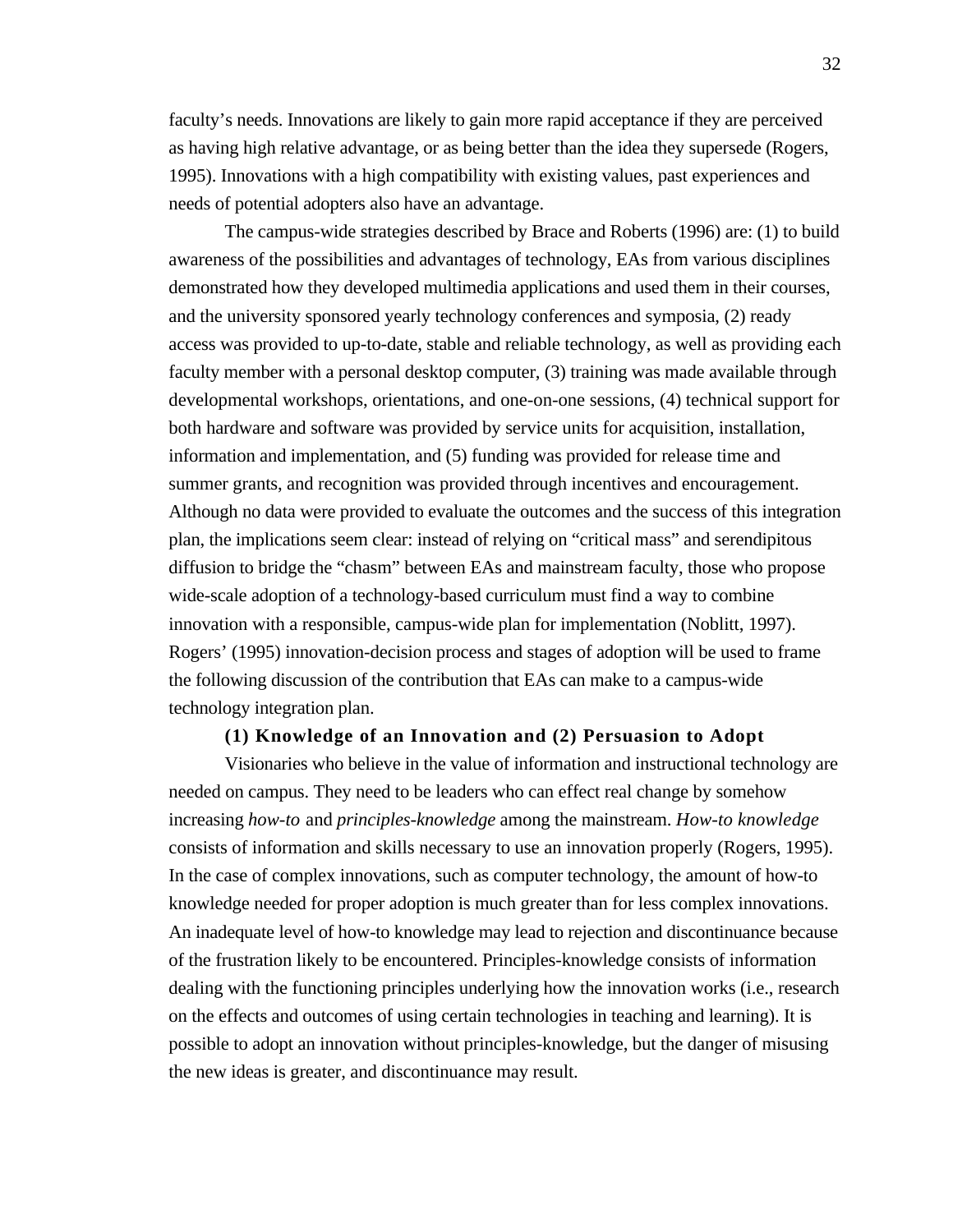A campus-wide culture that promotes adoption of technology can be developed by leaders at each level of the organizational structure. Those at the executive levels are the hardest to convince to take the lead in using technology, perhaps because many belong to the pre-computer generation (Foa, 1993). Characteristics that are beneficial to long-term planning are capturing the vision and enthusiasm for innovation displayed by EAs, and channeling this into system wide initiatives that benefit all faculty. The biggest challenge is cultural: in computing organizations and cliques, the "techies" are at the top of the pecking order and like to tinker with technology, while the "teachies" regard technology as a possible solution to a teaching and learning problem (Gilbert, 1995). What is needed is some way to get the "top-down" folks, the "techies", and the "teachies" to talk to one another. Starting with the president, and including vice-presidents, deans, and directors of each division, a technology-rich culture can start from changes to communication channels. For example, to promote e-mail use (and take advantage of the campus network) ensure that every faculty member, including the president, has a computer, network access, and thorough training in how to use the email system. Then, instead of using the paper-based, internal "snail-mail" system to distribute news and information, ensure that the president, deans, department heads, and directors put news or information on the system and nowhere else (Foa, 1993). This commitment will require management and administration to abandon the "real (wo)men don't type" approach to communication. When new ideas are adopted, leading to various consequences, social change occurs (Rogers, 1995). E-mail and the Internet are already attractive to mainstream faculty, and are fully diffused among EAs. If campus leaders demonstrate their commitment to information technology by adopting changed communication channels, they will start a ripple effect throughout the institution, and indeed, maybe within themselves. And, the use of computers for one purpose encourages future computer use and questions about other technologies (Broholm, 1993).

A role for EAs in the knowledge and persuasion stages of adoption is to share what they have learned about instructional technology with the mainstream through in-house and across discipline demonstrations, campus conferences and symposia. Rogers (1995) posits that mass media channels, as knowledge creators, are often most important for informing people about an innovation, while interpersonal channels are more important in persuading someone to adopt a new idea. EAs play an important role in further diffusion because of their role as opinion leaders in communication channels and social systems. The transfer of ideas in a social system is most effective when participants belong to the same groups or are drawn together by the same interests (Rogers, 1995). Shared meanings and mutual language mean communication is likely to result in greater knowledge gain, attitude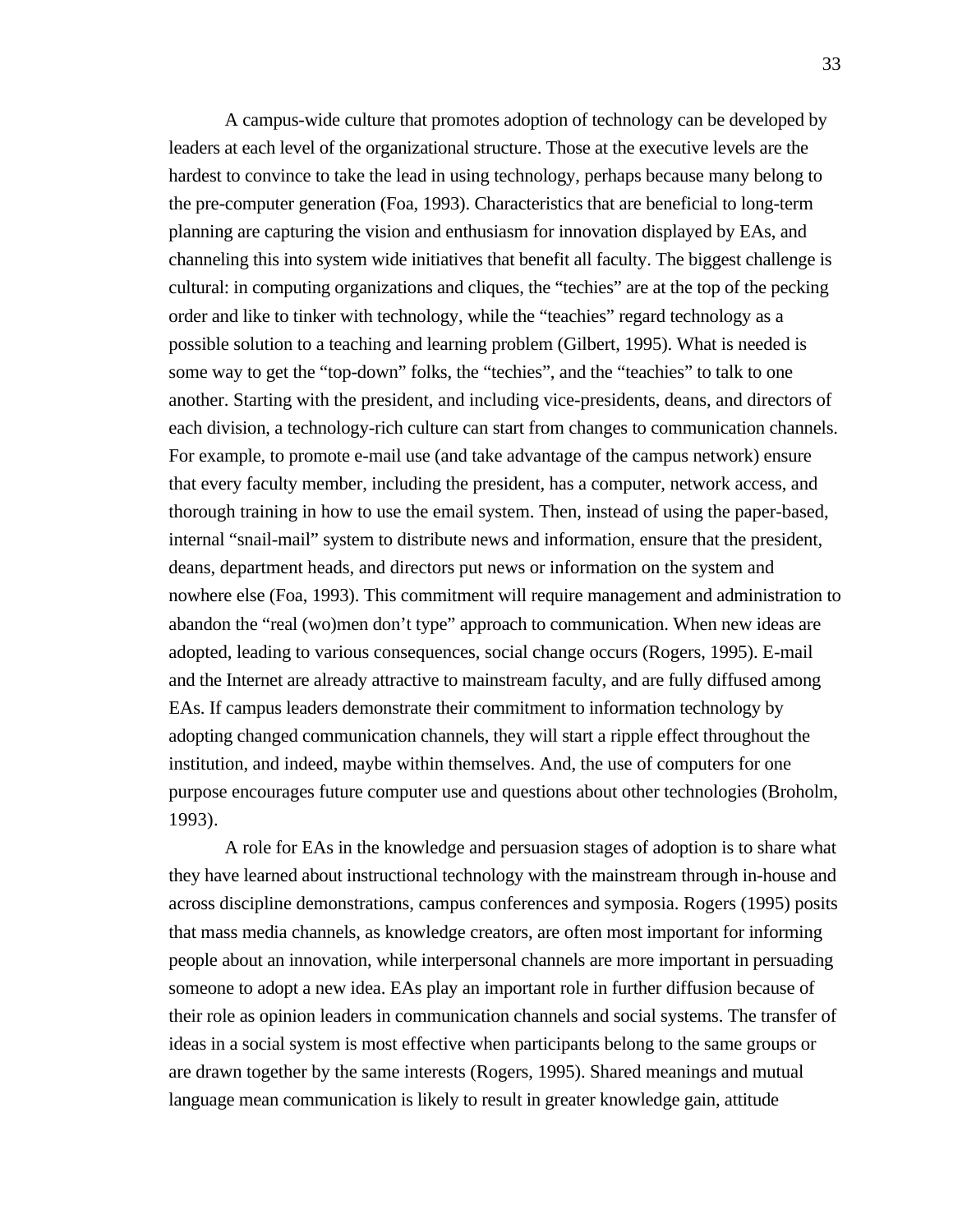formation and change, and overt behavior change. Generally, faculty who are homophilous (degree to which a pair of individuals who communicate are similar) develop stronger communication relationships with each other than those who are heterophilous (not alike on the categorical variable of interest) (Valente, 1996). The similarity may be in certain attributes, such as being in the same faculty or department, type of computer used, and the like. When two individuals share common meanings, beliefs, and mutual understandings, communication between them is more likely to be effective (Valente, 1996).

Change agents and later adopters may have difficulty developing trust and finding common ground if their beliefs about adoption are dissimilar. EAs share characteristics and attributes that make communication between EAs of instructional technology effective (i.e., informal networks composed of Mac users, web-course developers, interface designers, and so on). Interpersonal diffusion networks are mostly homophilous. However, in order for instructional technology to diffuse into the mainstream, interdisciplinary EAs and mainstreamers have to exchange knowledge. Heterophilous network links often connect two cliques, thus spanning two sets of socially dissimilar individuals in a system (Broholm, 1993). These heterophilous links are especially important for exchanging information about innovations, as is implied in Valente's (1996) description of the strength of "weak ties"; there is a higher information exchange potential in communication channels when the communicators are heterophilous (Valente, 1996). Homophilous diffusion patterns cause new ideas to spread horizontally, rather than vertically, within a system. For example, a computer science professor uses web-based publishing as a communication network in a senior class, or a computer engineer discovers a new algorithm to compress video images to a fraction of their current size. It is more likely that the computer science professor will tell other computer science professors, and the programmer will share knowledge of the new algorithm with other programmers who speak his/her language (i.e., horizontal), than either of these innovators immediately sharing their findings with an educator who is intrigued by using video segments and on-line journals on a class web page (i.e., vertical). Homophily therefore can act to slow down the rate of diffusion in a system, thus requiring the work of change agents with various opinion leaders in a system. New ways must be found to encourage more heterophilous communication in the current university structure of disciplines and specializations that encourage homophilous exchanges.

Gilbert (1996) promotes the development of institution wide, collaborative communication networks encourage and promote the diffusion of information technology. He provides guidelines for forming a local Teaching, Learning, and Technology Roundtable (TLTR) that would include two categories of faculty (both early adopters and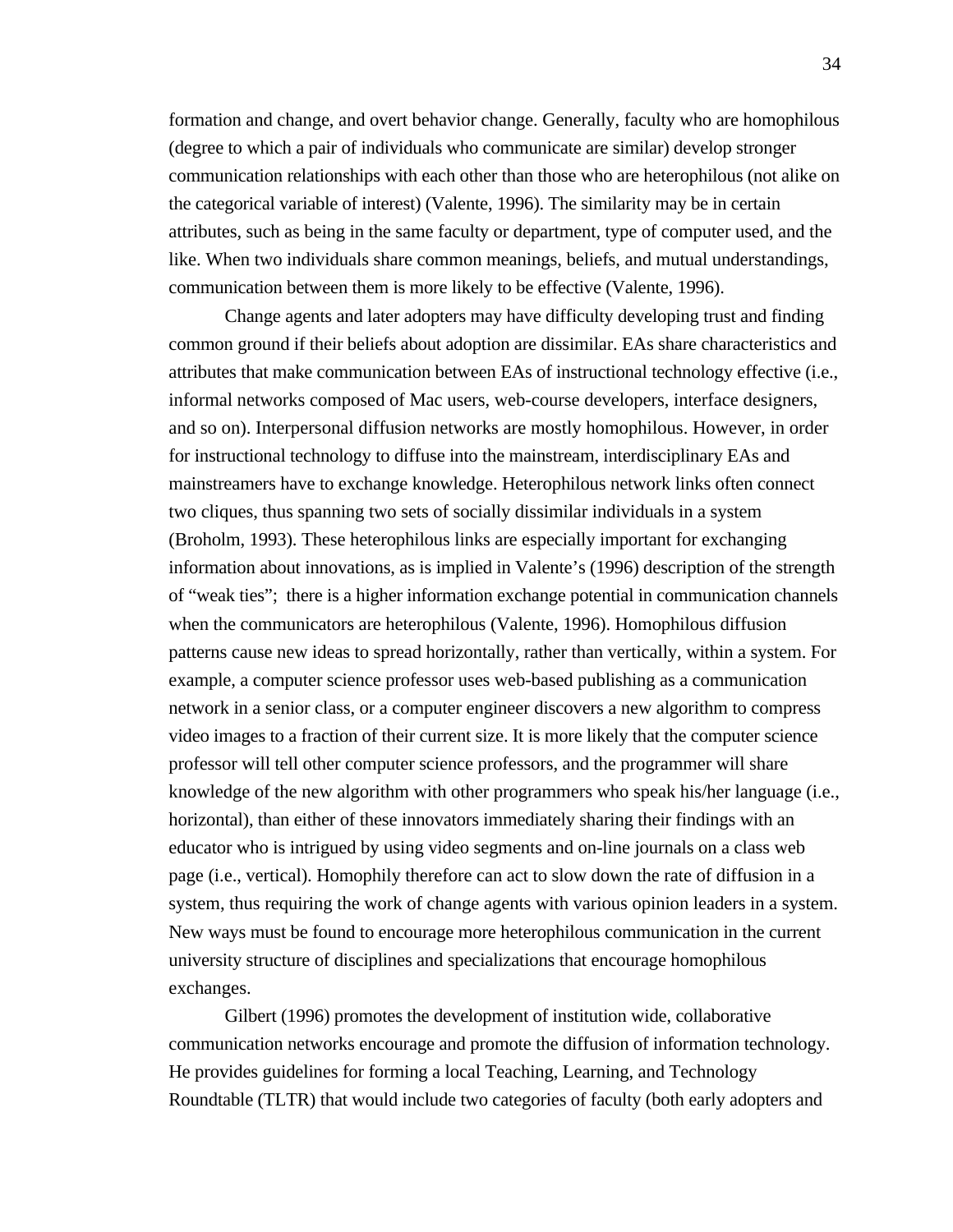mainstream), representatives from service organizations (such as library, computing centers, faculty teaching development office, student affairs, facilities management), the Chief Academic Officer and or President, student representation, and a TLT Roundtable Coordinator. The TLTR would be responsible for developing integration plans that address the needs of current, mainstream adopters, by capitalizing on the knowledge and skills of EAs, and the support structures of various campus organizations. No individual faculty member can find or know all teaching options using information technology that may be used for a particular course, much less across campus. Thus, mechanisms for sharing valuable information among faculty and others must be provided (Gilbert, 1996). Mainstream faculty have to contribute their point of view, different motivations, and needs so that a common ground can be reached between early adopter fluency and skill and campus-wide requirements. By organizing a TLTR, heterophilous communication would become part of the university's culture and technology implementation and integration strategy.

There is valuable information to be gained from the early adopter's knowledge and skill as a technology user and integrator and the mainstream's reaction to being new users. For example, from a human-computer interface (HCI) perspective, we can determine from EAs' experiences what obstacles or incentives within the computer systems themselves encouraged the development of their competence (Bannon, 1991; Weber, 1990). Bannon (1991) discuss the need for both novice and expert user input when designing computer systems. Valuable information can also be obtained from first time learner's experiences with computer systems or applications (Howard, 1994). Bannon (1991) also suggests there is much to be learned from an examination of how expert users became competent, skilled users of a system. They can provide information on the obstacles and incentives there are within a system to encourage the growth of competence. In the same way that designers should include both novice and expert users' perspectives and feedback when developing systems or applications, administration should include both early adopter and mainstream faculty in the development of technology integration plans and strategies.

#### **(3) Making a Decision to Adopt or Reject, and (4) Implementation**

As noted above, the main reasons that mainstream faculty hesitate to adopt are the lack of effective training and support. A number of different approaches to maximize the communication impact of early adopter knowledge and skill on training come from the literature. Brace and Roberts (1996) suggested developmental workshops, orientations, and one-on-one training sessions. However, integration plans have to take into account that EAs are faculty members with teaching, research, and service workloads much like other faculty. Thus, without release time for the EAs to instruct the mainstream, much of the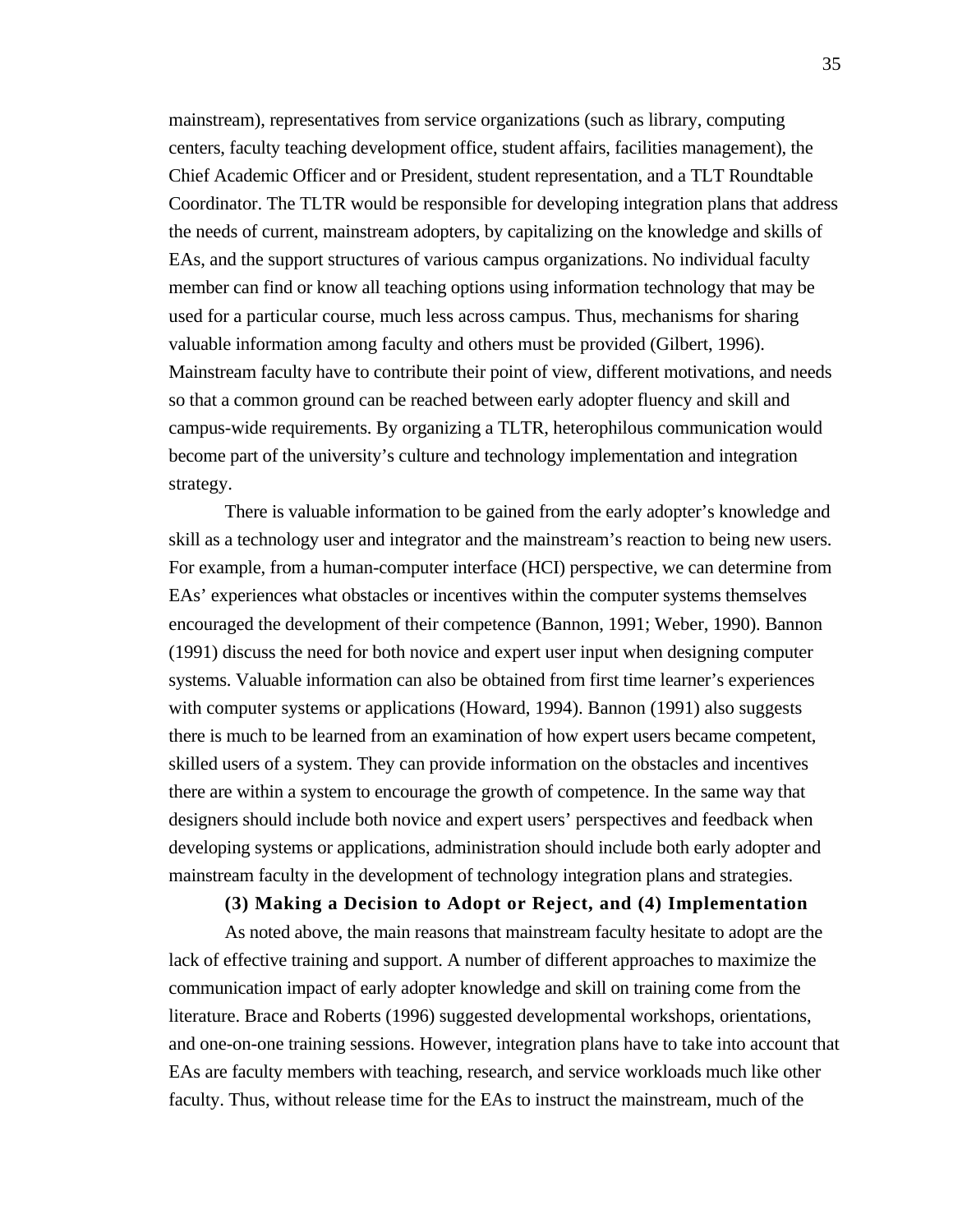training and daily support will have to come from other service units on campus. Most institutions did reasonably well in the past 10 years at developing support services appropriate to the character and needs of EAs. However, proportionally more support will be required because the mainstream is more numerous, and those providing it will need better and more varied interpersonal skills and sensitivity to deal with the easily bruised egos of faculty who lack the "special propensity for technology" (Gilbert, 1996) that characterizes the early adopter.

One way service units can capitalize on the knowledge of EAs is by including them in the development of training modules that can be used by service units for workshops (Foa, 1993). This approach must address release time and the merit system for EAs, and the increased financial and human resource needs of service units. Gilbert (1996) suggests involving undergraduate students in the mainstream faculty development plan. Many undergraduates have better skills and more current knowledge about information technology than most faculty and staff members (Gilbert, 1996). Student assistants can help increase the use of information technology for teaching and learning, and alleviate some of the financial and human resource costs of support units, resulting in a win-win situation for the institution, faculty, and students. Students benefit by developing both instructional and technological skills that increase their employment marketability. Another option for increasing the quality and availability of support services while holding down costs is to engage early adopter faculty as peer mentors (Gilbert, 1996) and thus increase the impact of their opinion leadership. Stipends, release time, and professional recognition through the merit system can be used to provide incentives for this type of knowledge sharing and interpersonal communication between heterophilous groups.

## **(5) Confirmation of Decision to Adopt**

Roundtable discussions between different representatives and stakeholders on campus must recognize the importance of on-going support and recognition of integration efforts by mainstream faculty. Integration takes time, there are a number of barriers and pitfalls, and progress often seems painfully slow. Faculty members and educational institutions are more likely to participate in gradual change rather than making a sudden, diametrically opposite choices (Gilbert, 1996). Smith (1996) summarizes an *iterative technology integration process*, which includes awareness and interest, planning and design, support and development, refinement and delivery, assessment, and research. Faculty will want to assess whether their uses of technology for teaching and learning are having any effect. Roundtable discussions have to focus on the successes and failures in order to make relevant changes to the process. It will take time to move through the iterative integration cycle, to implement and then assess the results of innovative efforts, and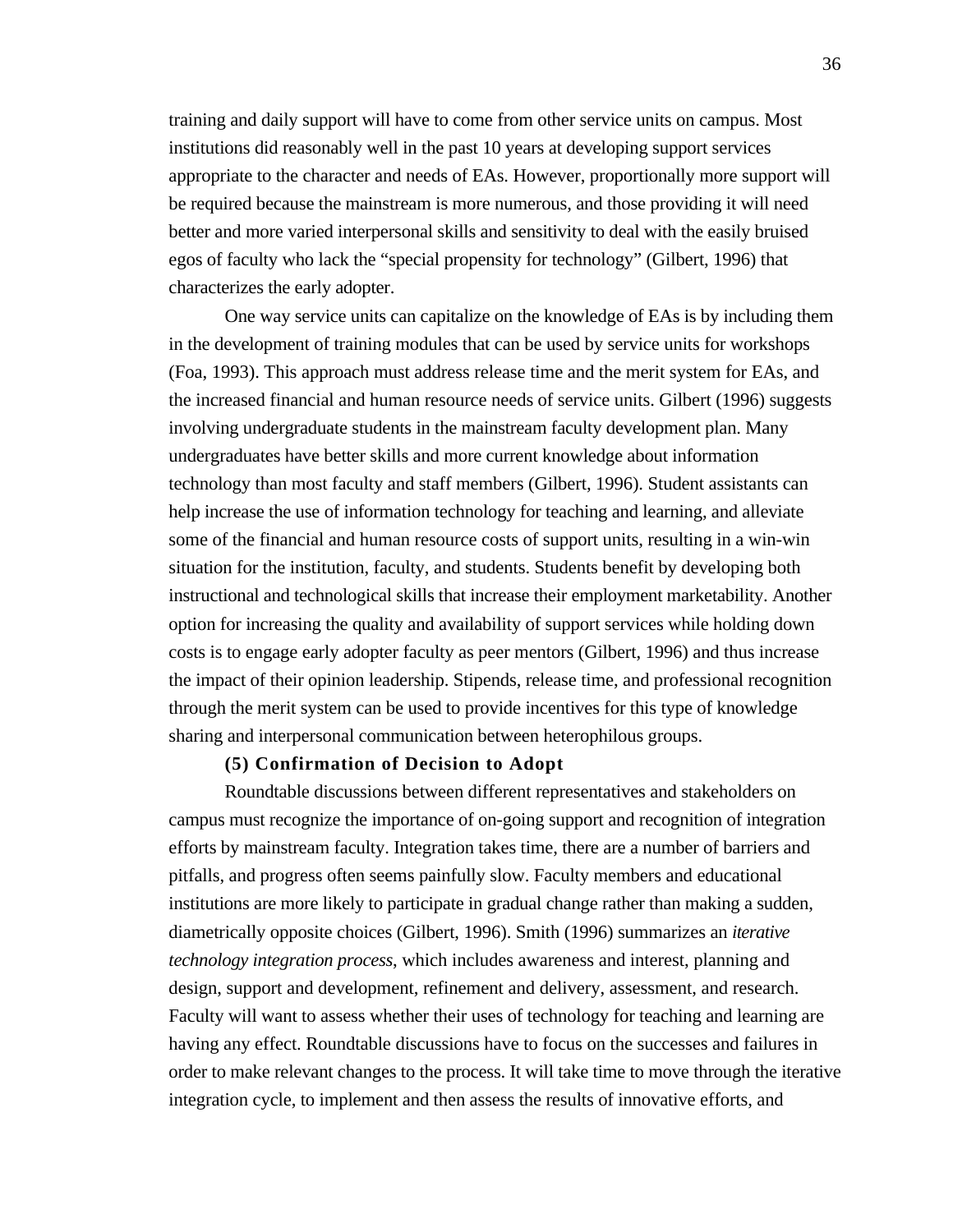conduct research on the relative benefits. During the confirmation stage, the individual wants supportive messages that will prevent dissonance from occurring (Rogers, 1995). Recognition for faculty efforts must be provided at each step through incentives and encouragement.

# **Alternatives to Campus-Wide Plans That Build From Pioneers Rely on Natural Diffusion Patterns**

It seems apparent that there is much we can learn from EAs about possible uses of technology. As opinion leaders, EAs can persuade other faculty to adopt. An alternative to learning from the experiences and characteristics of EAs is to maintain the status quo and rely on natural diffusion patterns of adoption based on critical mass. Individual efforts will continue to be scattered throughout an institution, and eventually these may be adopted by the mainstream. This is not a completely negative scenario for EAs. A collective administrative effort that is developed "top-down" may stifle creativity and initiative by imposing arbitrary and bureaucratic organizational constraints, such as defining policies about the "right-way" to integrate technology for teaching and learning. EAs will continue to flourish in a status quo model because of their interpersonal networks. Few instructional technology theories, laws, and principles have stood the test of time and rigorous validation. The field is still new and constantly evolving because of technological advancements and developments that present new challenges to researchers and educators. EAs will continue to exchange information and develop their knowledge and skills as they wrestle with these challenges. However, a status quo approach ignores the different needs and characteristics of the mainstream. Enthusiastic beginners may be discouraged by unexpected technological barriers, the lack of training and on-going support, and decide to actively reject technology. By not studying and learning from EAs we can continue with "business as usual" and attempt to maintain campuses as they exist now. Administration can focus mainly on technological infrastructure, and individual departments can continue to ignore faculty training and support. However, this strategy greatly impedes participation by the mainstream.

# **Rely on Cross-Disciplinary Research**

An alternative, which deserves additional research and more commentary than it will be given here, is to rely on the increased interrelatedness of various disciplines as they investigate common (but complex) questions to do with technology. Faculty, who are experts in their diverse fields, are often self-constrained by their homophilous, horizontal communication social systems. However, technology seems to be a catalyst for bringing the basic and applied research findings of different disciplines to bear on common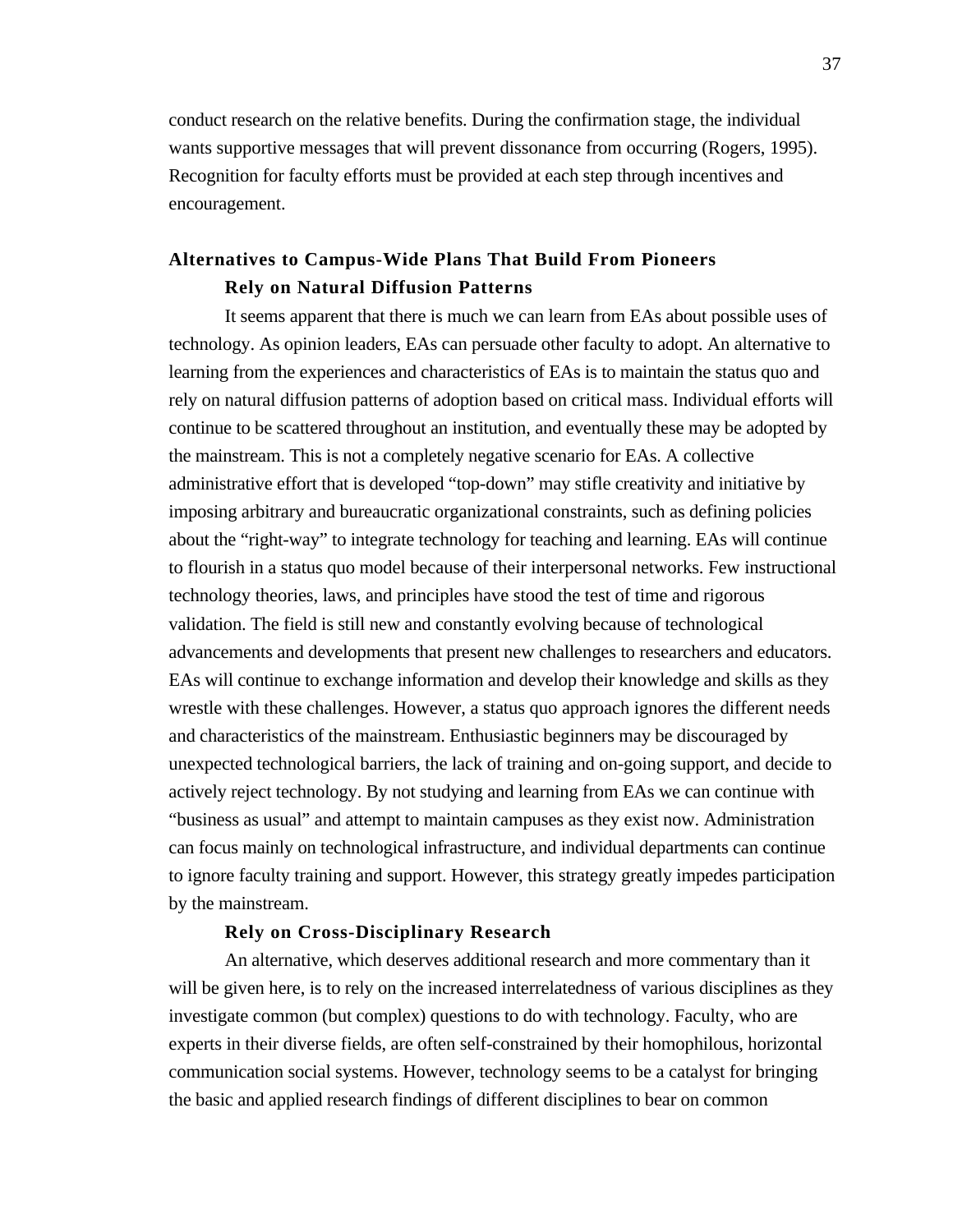questions that require contributions from each part of science in order to better understand the whole. Communication technology facilitates this interdisciplinary exchange. In a recent issue of the American Psychological Association Monitor, Beth Azar (1998) describes how interdisciplinary data pooling and sharing is becoming more common and easier in the social sciences using databases that are accessible using the Internet.

The technology itself also seems to demand and require multidisciplinary collaboration for research to progress. For example, computer scientists were pioneers in investigating the nature of artificial intelligence. Investigations into programming a machine to think, however, requires an understanding of the nature of thinking. Computer science has not traditionally focused its research efforts on teaching, learning, and human development, but an investigation of artificial intelligence demands a better understanding of the human mind, and results in the growth of such disciplines as cognitive science.

The multimedia design and development process is also collective effort requiring diverse individuals with graphics skills, video and audio design skills, content expertise, programming knowledge, and instructional design skills for software development (Liu, Jones, and Hemstreet, 1998). Faculty members who are interested in developing multimedia applications often need to draw upon the skills and capabilities of individuals outside their discipline.

Disciplines, although still distinct, are becoming more interrelated as they investigate common (but complex) questions related to technology. The increase in crossdisciplinary basic and applied research and development may play a role in increasing heterophilous communication about the applications and integration of technology, which may lead to more widespread diffusion of technological innovations on campus.

#### **Present Investigation**

In three main sections, this literature review discussed the characteristics that differentiate EAs from others, the implications of developing a long-term campus-wide plan based on the characteristics of EAs, and summarized some alternatives to building from such pioneers. Rogers' (1995) theory of the diffusion of innovations provides a theoretical framework for the present investigation. Survey and interview methods will be used to build and extend upon Rogers' (1995) theory with respect to current adoption patterns and characteristics of EAs and mainstream faculty. The guidelines for conducting on-line research will be discussed with respect to how they were applied in the present study in Chapter Three. Literature on the nature of teaching excellence and the development of teaching expertise was reviewed, and the relationship between early adoption and expert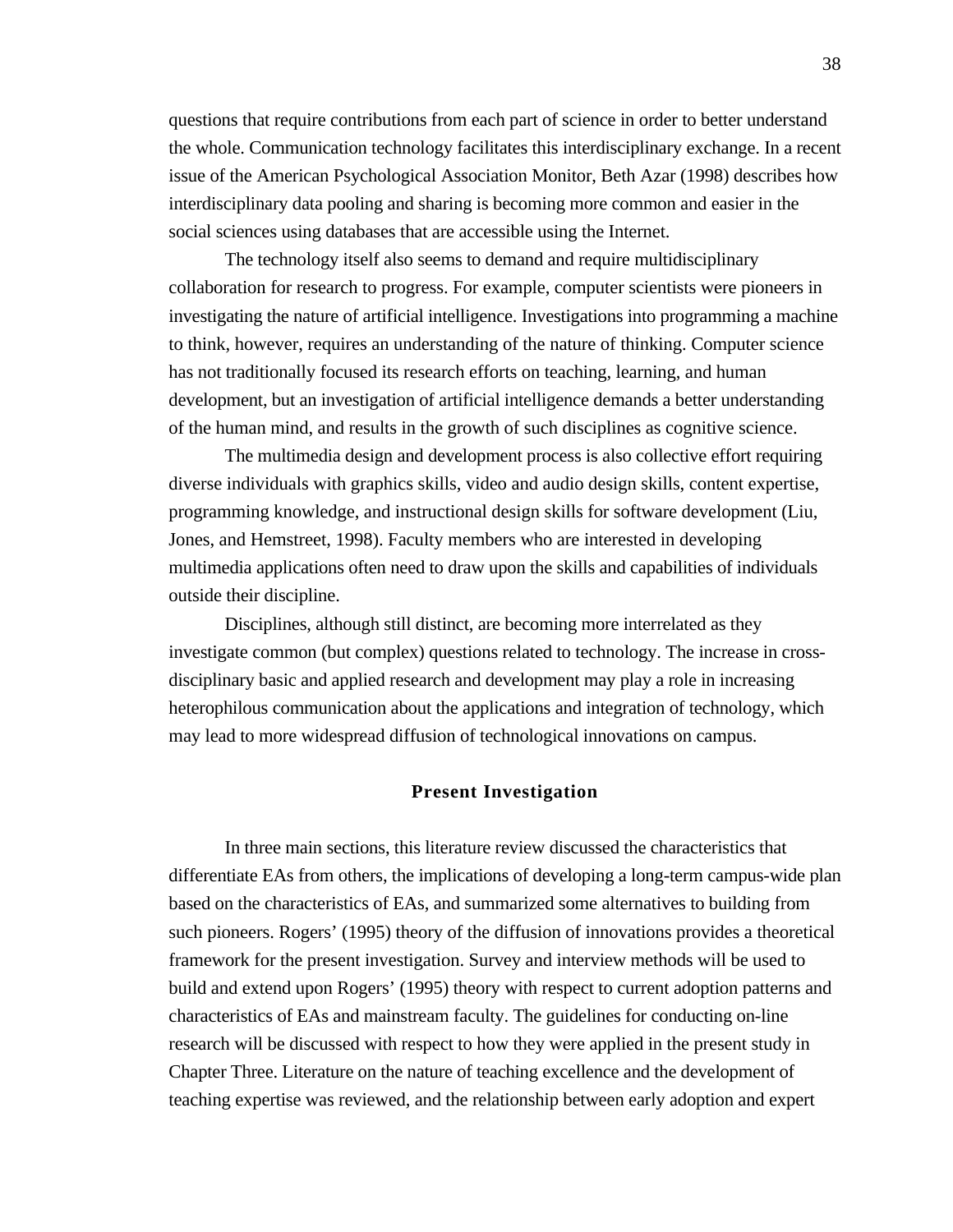teaching will be explored in this study using qualitative methods. Links between diffusion research and the design of the present investigation were identified. Finally, this review discussed some recommendations from the literature for developing long-term plans for campus-wide diffusion of technology for teaching and learning using Rogers' (1995) innovation-decision process, and alternatives to building from EAs. The results of the present investigation will used to discuss current adoption patterns and characteristics of faculty who integrate technology for teaching and learning, explore web-based research methods, and to develop recommendations for bridging the gap between EAs and mainstream faculty.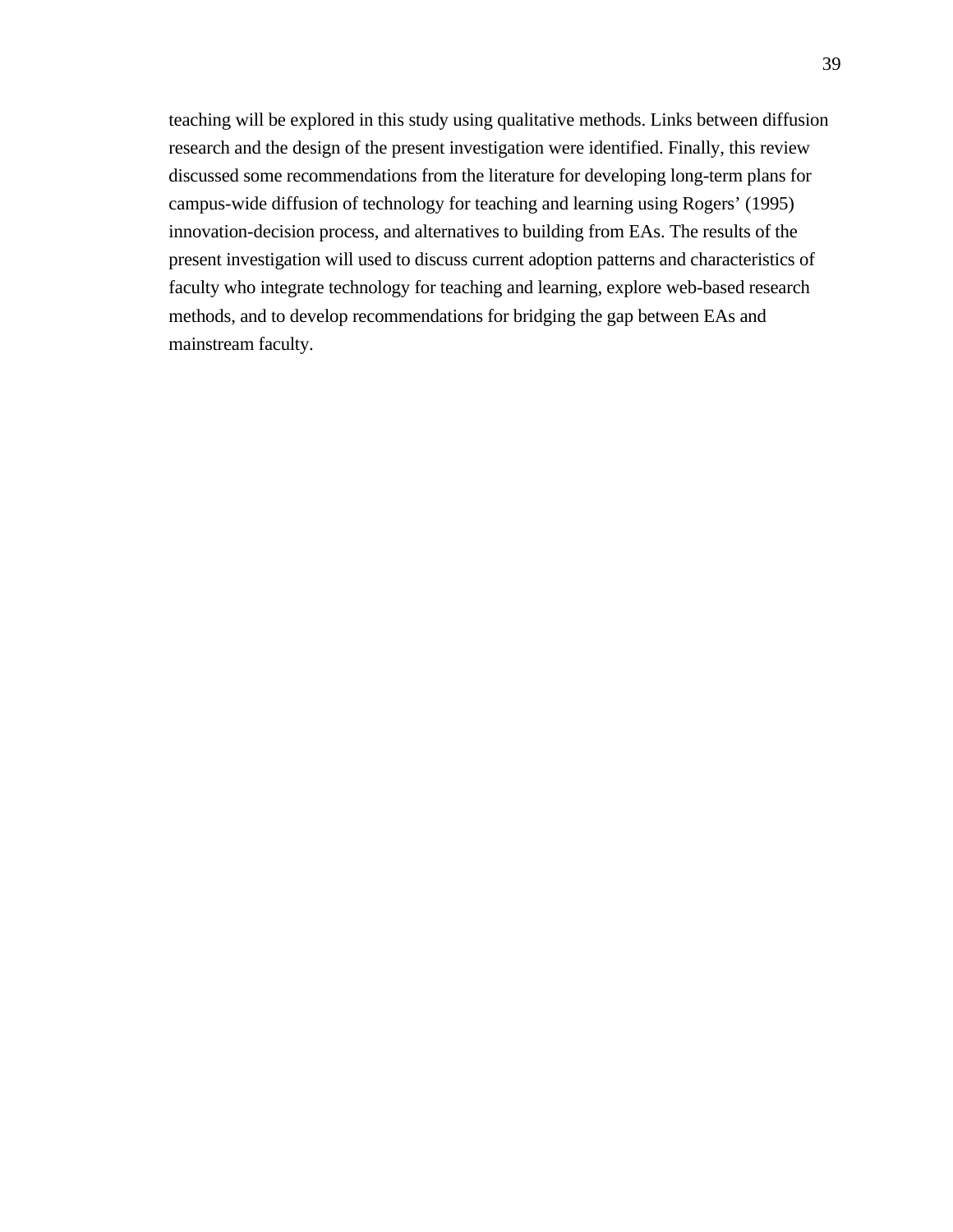# Chapter Three **METHODOLOGY**

This study is primarily an exploratory investigation designed to gather information from a multidisciplinary group of academic staff about integrating technology into teaching and learning. A mixed-method research design, which used a quantitative methodology (selected-response survey items) in conjunction with qualitative methodologies (openended survey response items and semi-structured interviews), was employed for the purpose of investigating the difference between those who readily adopt technology for teaching and learning in higher education, and those who do not. Prior diffusion research promotes the use of both survey and interview methods for gathering data about the time dimension and determining causality (Rogers, 1995). This study employed a new method for conducting educational and psychological research; an on-line, World Wide Web-based version of the survey instrument was designed and piloted for this investigation. The phenomena under investigation seemed to both suggest and support an exclusively electronic method of participation. However, a paper version of the survey was also used in order to include both adopters and non-adopters of technology in the study.

## **Rationale for Research Methodology**

The strength of a mixed-method, or "multi-instrument approach" (Pelto and Pelto, 1978) to educational and psychological research, lies in its "triangulation" of multiple sources of data (Jaeger, 1988; Lincoln & Guba, 1985). Anderson (1994) discusses several advantages which are realized from using a combination of different methodologies. First, educational and psychological research is concerned with both basic and theoretical knowledge, and with the application of findings in practice. Research that combines methodologies increases the potential of the investigation to address both of these ends. For example, qualitative research is often concerned with process as well as with outcomes; descriptive accounts provide practicing educators with a means of drawing parallels and contrasts between the phenomena being investigated and their own practice. Quantitative research seeks to measure and evaluate the phenomena or construct of interest, and provide a means for generalization and reproduction by other researchers. The use of both research methods enhances the value of the investigation as each can extend the usefulness to both practicing educators and theoretical or basic researchers. A second advantage is that each method can build upon the strengths of the other. Qualitative research, which emphasizes understanding, contextualizing, introspection and theory construction, can provide a strong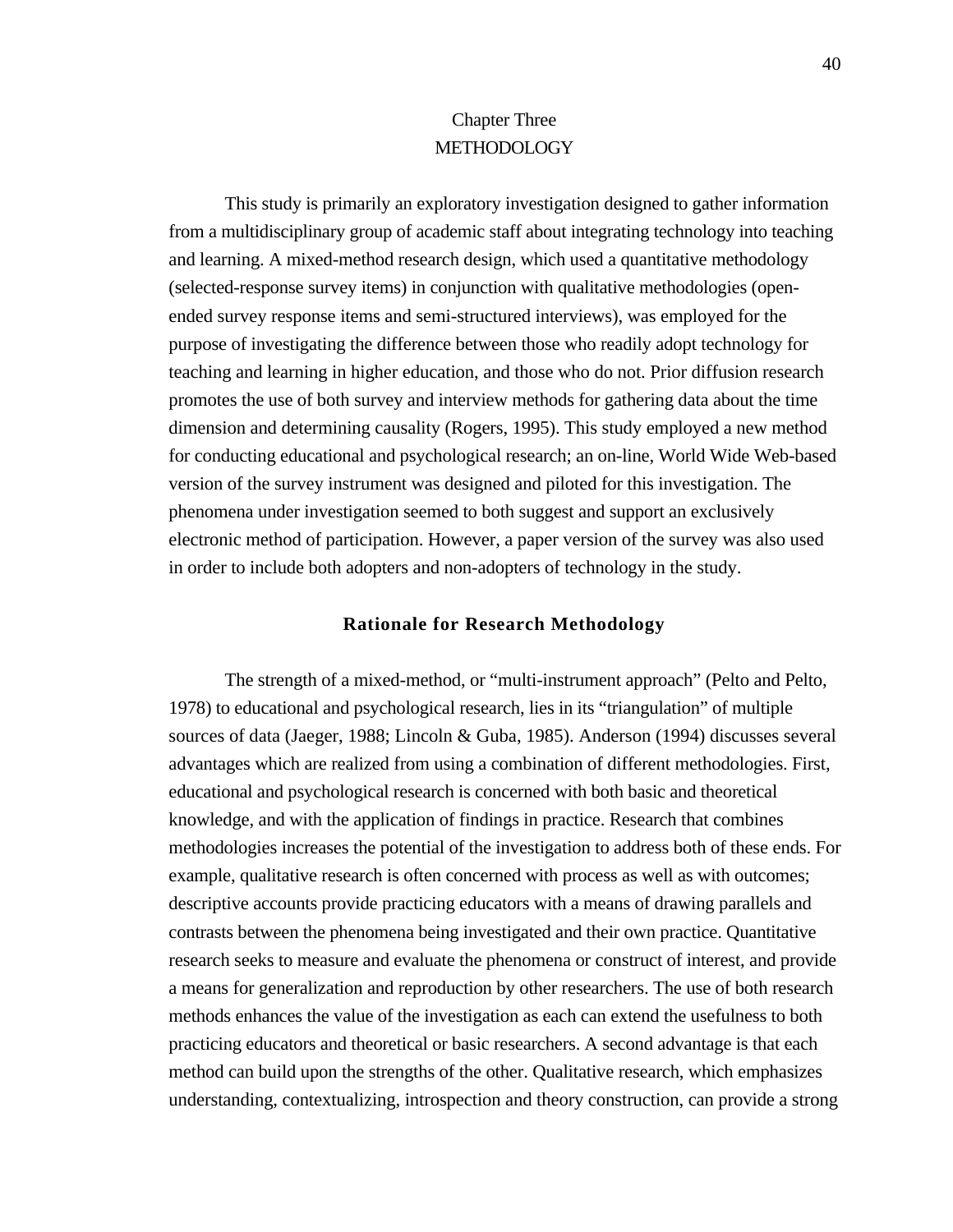base for wider quantitative measures, scaling, and generalization. Quantitative research, with its emphasis on large samples, can provide an overview of an area that can reveal relationships, patterns, inconsistencies, and so forth that can be further investigated with qualitative methods. Finally, qualitative and quantitative methods can provide distinct but complementary information about the phenomena of interest.

#### **Study Instruments**

# **Survey Item Selection and Construction**

The survey instrument was designed as an exploratory tool to gather a large data set of information relevant to faculty adoption and integration of technology for teaching and learning in higher education. The results from the survey were used to: (a) establish baseline data for future comparisons and to measure changes over time, (b) to identify trends, issues, and concerns unique to post-secondary instructors and for subsequent probing during interviews, (c) to differentiate between two distinct groups (i.e., early adopters and mainstream faculty), (d) to measure differences between on-line and conventional survey participation methods, and (e) as a source of demographic and attitudinal data used in descriptive and exploratory statistical analyses.

The 195 items of the "Teaching and Learning with Technology" survey instrument (Appendix A) are divided into eight subscales of selected-response and open-ended items followed by two sections that question participants using open-ended response items. A single standardized survey instrument was not currently available that served the varied purposes of the present investigation. Therefore, a systematic process for survey development, grounded in consideration of the basic purposes for which the test scores would be used (Crocker & Algina, 1986), was employed to develop the present survey instrument. The following section discusses the method by which items in each subscale were selected from prior research and/or constructed to gather information about attitudes, behaviors and psychological constructs relevant to understanding and predicting the integration of technology in teaching and learning in higher education.

# **Subscale 1: Patterns of Computer Technology Use**

The first section of the survey consists of 18 items that gather nominal and ordinal data about individual computer use and purchase patterns, access to technology, personal satisfaction, prior learning, and hours of use. The items in this subscale were developed and/or selected based upon a review of previous research and expert judgement (Crocker & Algina, 1986). Previous investigations of faculty adoption patterns (Anderson, Varnhagen, & Campbell, 1997), computer use by humanities faculty (Jacobson & Weller, 1988), and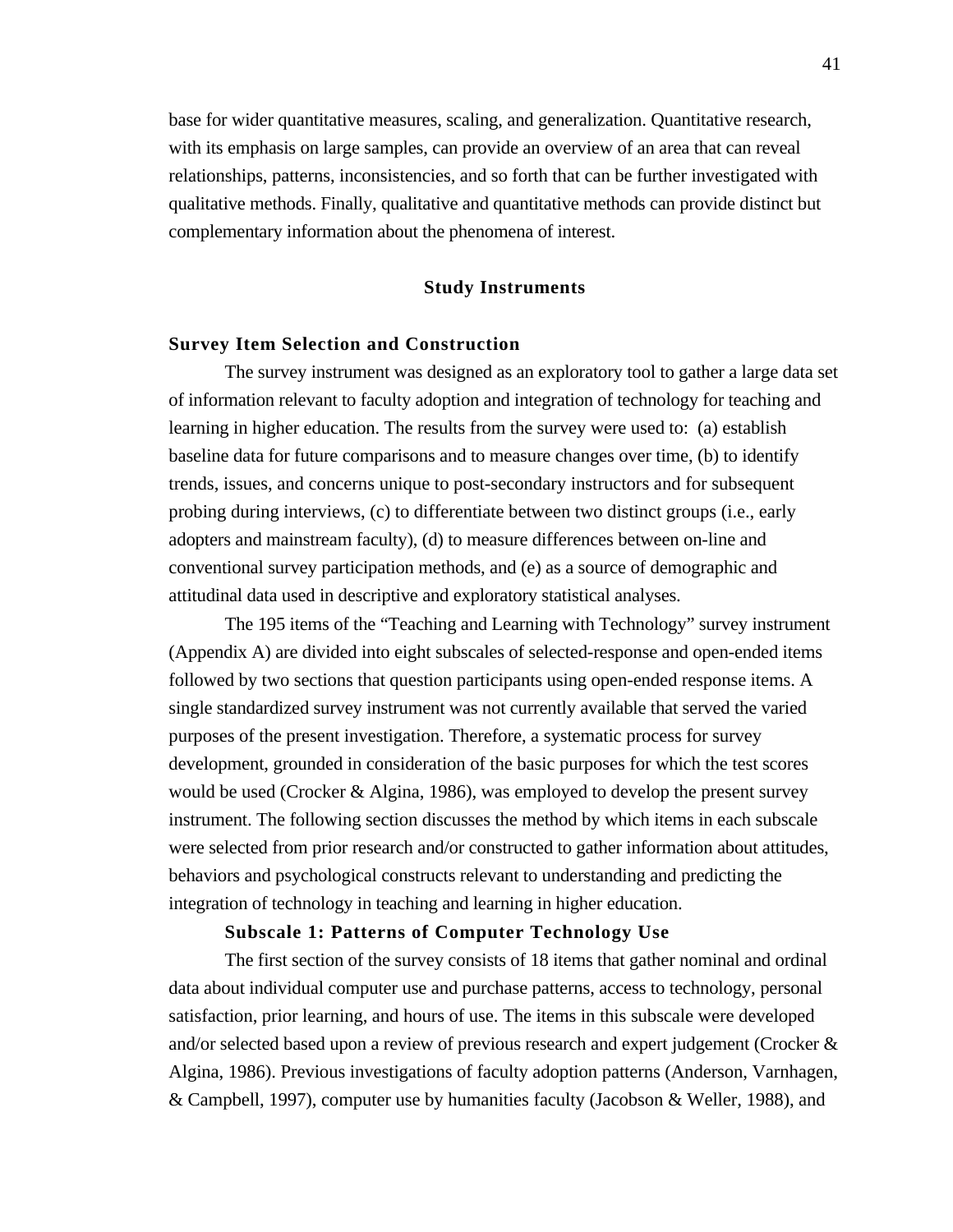computer experiences (Mueller, 1997a; Mueller & Jacobsen, 1997) provided items about university roles, access, satisfaction, prior learning, and hours of use. Two computer purchase items were included based upon prior research about adoption and non-adoption of home computers (Dickerson & Gentry, 1983). Three items about the year in which faculty used a computer for various tasks were constructed by the present researcher based upon Rogers' (1995) diffusion-of-innovations research. Results from this subscale will be used to build and extend upon prior research, to compare home and professional computer ownership, and to make recommendations for professional development plans and technology integration plans in academe.

# **Subscale 2: Computer Experience**

The 44 items in the second section of the survey were designed to gather two types of information, ordinal and interval, about a faculty member's experience with computers (i.e., Level of Expertise and Year First Used for Teaching). First, participants rated their current level of expertise with 44 types of computer software and tools using a five-point Likert-type scale (i.e.,  $0 = \text{None}$ ,  $1 = A$  little,  $2 = \text{Fair}$ ,  $3 = \text{Substantial}$ ,  $4 = \text{Extensive}$ ) previously used by Mueller and Jacobsen (1997) in a survey of computer experience. Second, participants indicated the year they first used any of 44 types of computer software and tools in a course they had taught. These items collect information that is useful for exploring Rogers' (1995) theory of the diffusion of innovations and for distinguishing between the early adopter and mainstream faculty groups. The results from this subscale will be used to determine when and whether various instructional technologies have been adopted for use in the classroom, convert self-rated expertise with various types of computer software and tools into a faculty innovativeness score, and to differentiate between early adopters and mainstream faculty. This information will be used to make recommendations for professional development plans and technology integration plans.

# **Subscale 3: Generalized Self-Efficacy**

The third section of the survey consisted of the Generalized Self-Efficacy Scale (GSES), a 10-item scale developed by Schwarzer and Jerusalem (1995) and used in prior on-line research (Schwarzer, Mueller, & Greenglass, 1998; Mueller & Jacobsen, 1997). Respondents use a 4-point scale (i.e.,  $1 = Not$  at all true,  $2 = Sometimes$  true,  $3 = Often$ true, and  $4 =$  Almost always true) to indicate how well they feel each statement describes them. Schwarzer and Jerusalem (1995) have found that the GSES displays high internal consistency ratings, with alphas ranging from 0.82 to 0.93. Concurrent validity of the GSES has been established on the basis of appropriate correlations with other tests. Expected positive correlations have been found with measures of self-esteem (0.52), internal control beliefs (0.40) and optimism (0.49). Mueller and Jacobsen (1997) found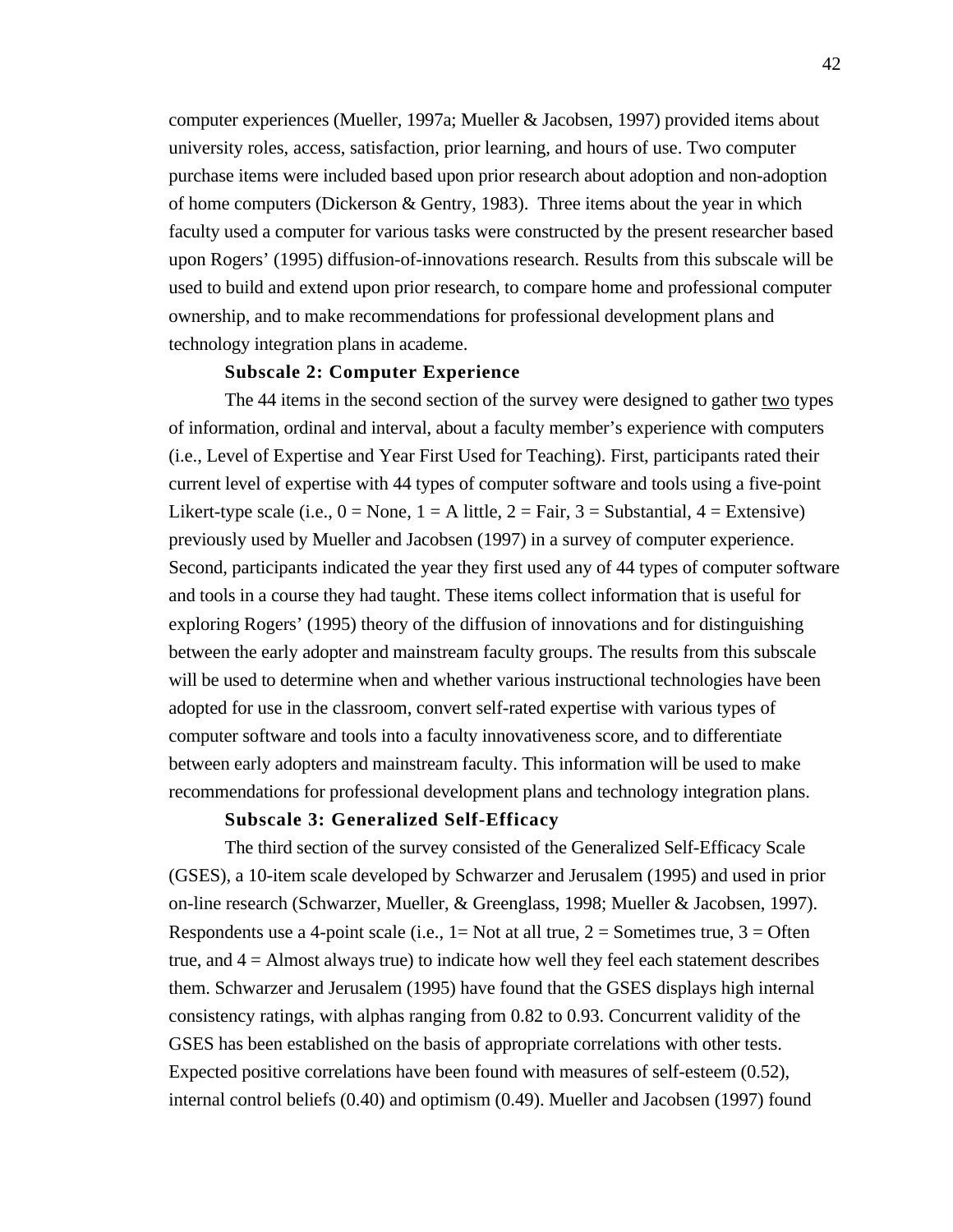efficacy to be negatively correlated with the test anxiety subscales of worry (-0.30) and emotionality (-0.26). Schwarzer, Mueller, and Greenglass (1998) found the GSES displayed an internal consistency of .87 based on 1,324 participants for data collected on the Internet, and compared to paper-pencil methods found the psychometric properties of the on-line instrument to be satisfactory and in line with previous findings. The GSES was included in the present survey to explore the potential relationship between self-efficacy and early adoption of computer technology for teaching and learning.

# **Subscale 4: Participant Information**

The fourth section consists of 10 items that collect nominal and interval data about the respondent's age, gender, academic rank, type of appointment, years of faculty experience, department affiliation, and number of undergraduate and graduate students taught. The tenth item only appeared on the web-based survey, and collected information about institution (i.e., University of Calgary versus University of Alberta). This item was also used by the researcher to identify results collected using the paper-based survey. The results from this section are to be used for descriptive and exploratory purposes.

# **Subscale 5: Changes to Teaching and Learning**

The fifth section of the survey consists of 10 selected-response items that collect ordinal data about changes to teaching and learning. The items in this subscale were selected from a survey developed by Hadley and Sheingold (1993), who investigated the integration of technology with a large sample of  $K-12$  teachers (n=608). They found that significant changes can take place as teachers integrate computers into instruction. Survey items were modified in order to be more specifically relevant to post-secondary academic staff. Participants used a five-point scale (i.e.,  $1 =$  Strongly Agree,  $2 =$  Agree,  $3 =$  Neutral,  $4 = Disagree, 5 = Strongly Disagree)$  to indicate their level of agreement with each statement about how the integration of technology may change the post-secondary teaching and learning environment. The data collected in this section will be used to build and extend upon Hadley and Sheingold's (1993) research using post-secondary participants, to examine the internal consistency and content validity of this subscale, and to make recommendations for professional development plans and technology integration plans in academe.

The fifth section of the survey also used two open-ended response questions to gather qualitative data about the nature of changes that occur when technology is used for post-secondary teaching and learning. The use of open-ended questions allowed participants to address, in their own words, the nature of changes they have observed in faculty teaching and in student learning as a result of integrating and using technology for instruction. The questions also provided an opportunity for participants to highlight any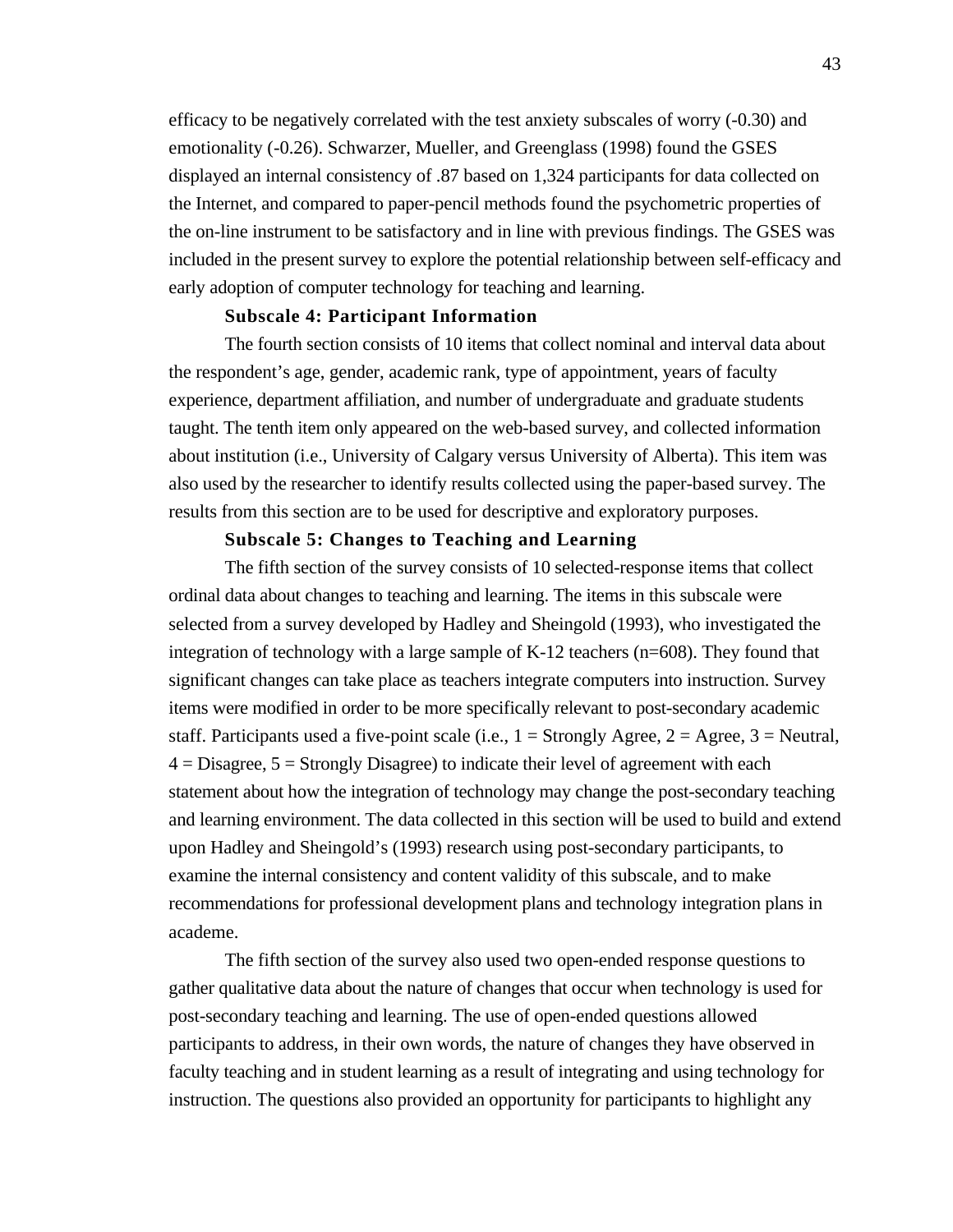ideas which they considered of relevance to teaching and learning with technology which were not dealt with in the 10 selected response items. Participant responses will be condensed to reflect emergent categories and themes, as well as to recommend unique selected-response items that should be included in future versions of this subscale.

# **Subscale 6: Incentives to Integrate Technology**

The sixth section of the survey consists of 12 selected response items that collect ordinal data about incentives to integrate technology for teaching and learning. The items in this subscale were also selected from Hadley and Sheingold's (1993) survey of K-12 teachers based upon their finding that some incentives are more important than others for encouraging teachers to integrate technology in their teaching tasks (Hadley & Sheingold, 1993). Survey items were modified to be used with post-secondary academic staff, and participants used a five-point scale (i.e.,  $1 =$  Strongly Agree, a major incentive,  $2 =$  Agree,  $3$  = Neutral,  $4$  = Disagree,  $5$  = Strongly Disagree, not an incentive) to rate each statement about important incentives and motivators. The data collected in this section will be used to build and extend upon Hadley and Sheingold's (1993) research using post-secondary participants, to examine the internal consistency and content validity of this subscale, and to make recommendations for professional development plans and technology integration plans in academe.

The sixth section also used two open-ended response questions to gather qualitative data about the intrinsic motivators, and extrinsic incentives, that may encourage faculty members to integrate and use technology in their teaching tasks. Participant responses will be condensed to reflect emergent categories and themes, as well as to recommend unique selected-response items that should be included in future versions of this subscale.

## **Subscale 7: Barriers to Integrating Technology**

The seventh section of the survey consists of 20 selected-response items that collect ordinal data about barriers to integrating technology for teaching and learning. Some of the items in this subscale were selected from Hadley and Sheingold's (1993) survey, and additional items were constructed by the present researcher based on a review of current literature which identifies a number of barriers that may discourage or prevent faculty from integrating computers for teaching and learning in the campus environment. Survey items were modified to be used with post-secondary academic staff, and participants used a fivepoint scale (i.e.,  $1 =$  Strongly Agree, a major barrier,  $2 =$  Agree,  $3 =$  Neutral,  $4 =$ Disagree,  $5 =$  Strongly Disagree, not a barrier) to rate each statement. The data collected in this section will be used to build and extend upon Hadley and Sheingold's (1993) research using post-secondary participants, to examine the internal consistency and content validity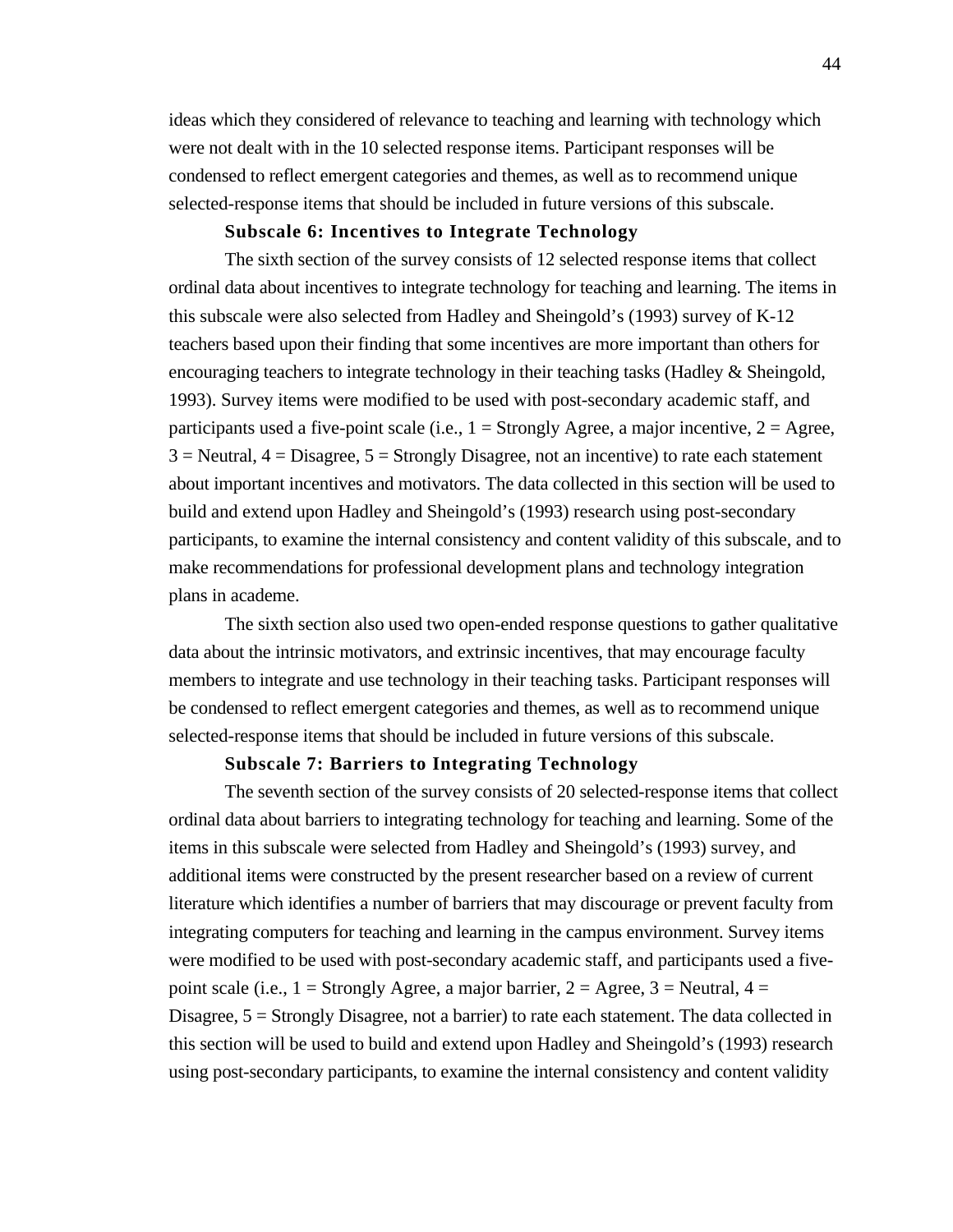of this subscale, and to make recommendations for professional development plans and technology integration plans in academe.

The seventh section also used one open-ended response question to gather qualitative data about barriers that may prevent faculty members from using and integrating technology into teaching and learning. Rejection and discontinuance frequently occur during the diffusion of an innovation, and this behavior may be rational and appropriate from the individual's point of view; diffusion research should attempt to understand the individual's perceptions of the innovation and his/her situation, problems, and needs. Responses will be condensed to reflect emergent categories and themes, may be useful for recommending unique selected-response items that should be included in future versions of this subscale, and along with responses to incentives and motivators, will provide insight into individual innovation-decisions.

#### **Subscale 8: Learning About Technology**

The 28 items in section eight collect ordinal data about an individual's preferred methods for learning about technology. These items are similar in nature to questions used in previous research with post-secondary instructors (Anderson, Varnhagen, & Campbell, 1997; Jacobson & Weller, 1988) and other populations (Mueller, 1997a; Mueller & Jacobsen, 1997). Items were modified in order to collect information related to Rogers' (1995) theory which examines the social environment and relationships of the adopter with other members in a social system, opinion leadership, and sources of information about innovations. Items were presented in three different parts. The first part questioned participants about the importance of various media and methods for acquiring new computer application skills and knowledge. The second part asked participants to rate the importance of various sources of support for help or assistance using computers. Finally, the third part asked participants to rate the importance of different sources of information for keeping abreast of changes/innovations in the area of computers. Participants ranked the importance of each item using a 4-point, Likert-type scale (i.e.,  $1 = \text{Very important}, 2 =$ Important,  $3$  = Neutral, and  $4$  = Not important). The data collected in this section will be used to build and extend upon Rogers' (1995) diffusion of innovation's research with a post-secondary population, and to make recommendations for professional development plans and technology integration plans in academe.

# **Section 9: Methods For Using and Integrating Technology**

This section of the survey used one open-ended response question to gather additional information about the "learned lessons" or methods that have been effective for post-secondary teaching and learning using technology. The purpose of this item was to gather a large amount of baseline qualitative data to explore the specific uses of technology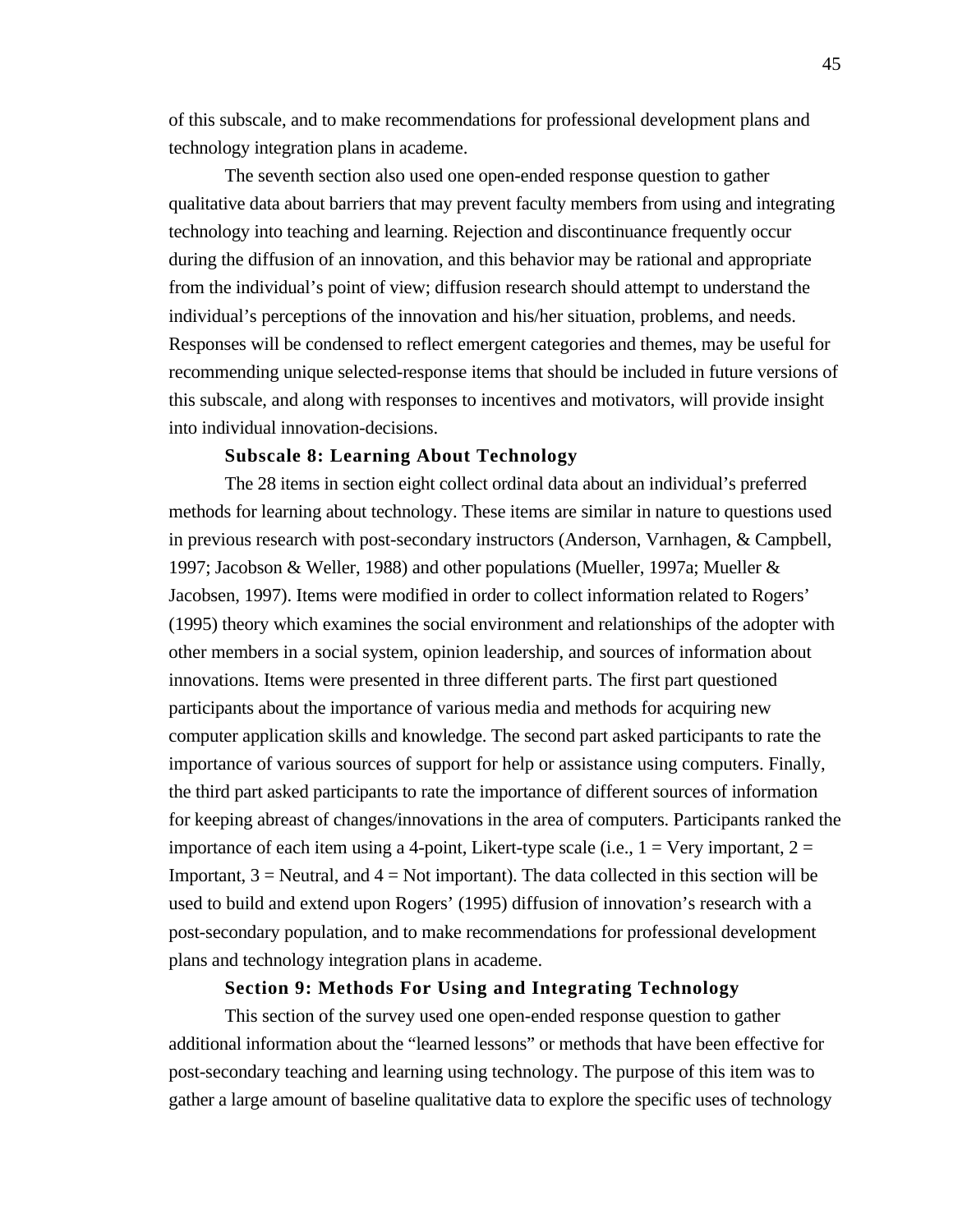by this group. Participant responses will be condensed to reflect emergent categories and themes.

#### **Section 10: Evaluating the Outcomes of Using Technology**

The final section of the survey used one open-ended response question to gather additional information about how individuals determine whether the use or integration of technology is having the intended or desired effects on teaching and learning. The purpose of this item was to gather a large amount of baseline qualitative data to explore how individuals "know" when using technology has "worked", and when it has not. Participant responses will be condensed to reflect emergent categories and themes.

#### **Interviews**

Semi-structured interviews were conducted with faculty to gather more in-depth and specific information about the integration of technology for teaching and learning. The primary objective of the interviews was to record, analyze and interpret the individual faculty member's experiences, opinions, and perspectives with regard to integrating technology for teaching and learning. While the interview procedure used a semi-structured format guided by specific topics, it was also open-ended in nature to be responsive to emergent topics and themes. Discussion questions were drawn from the categories of survey items as well as using the following topics as guides: (a) Perceptions of value of computing skills for self and students, (b) Computer use patterns and skill levels, (c) Training and staff development (if any) as well as modeling from mentors, (d) Motivations for using technology (instructional, personal, institutional mandate), (e) Personal experiences with technology (early positive or negative), (f) Degree to which teachers require the use of technology by their students, and (g) Changes in use, practices, and beliefs about computers over time.

#### **Study Participants**

# **Survey Sample**

The present investigation surveyed faculty members from across disciplines at two major North American universities ( $n = 76$ ). An anonymous, 195-item survey instrument was administered to participants using both an on-line, World Wide Web interface stored on a University of Calgary server (i.e., http://www.acs.ucalgary.ca/~dmjacobs/phd), and a near equivalent paper-based, or hardcopy, version of the instrument.

Advertising for the survey was accomplished using a variety of means. A complete list of academic staff at the University of Calgary, along with mailing labels, was obtained from The University of Calgary Faculty Association (TUCFA). Invitations to participate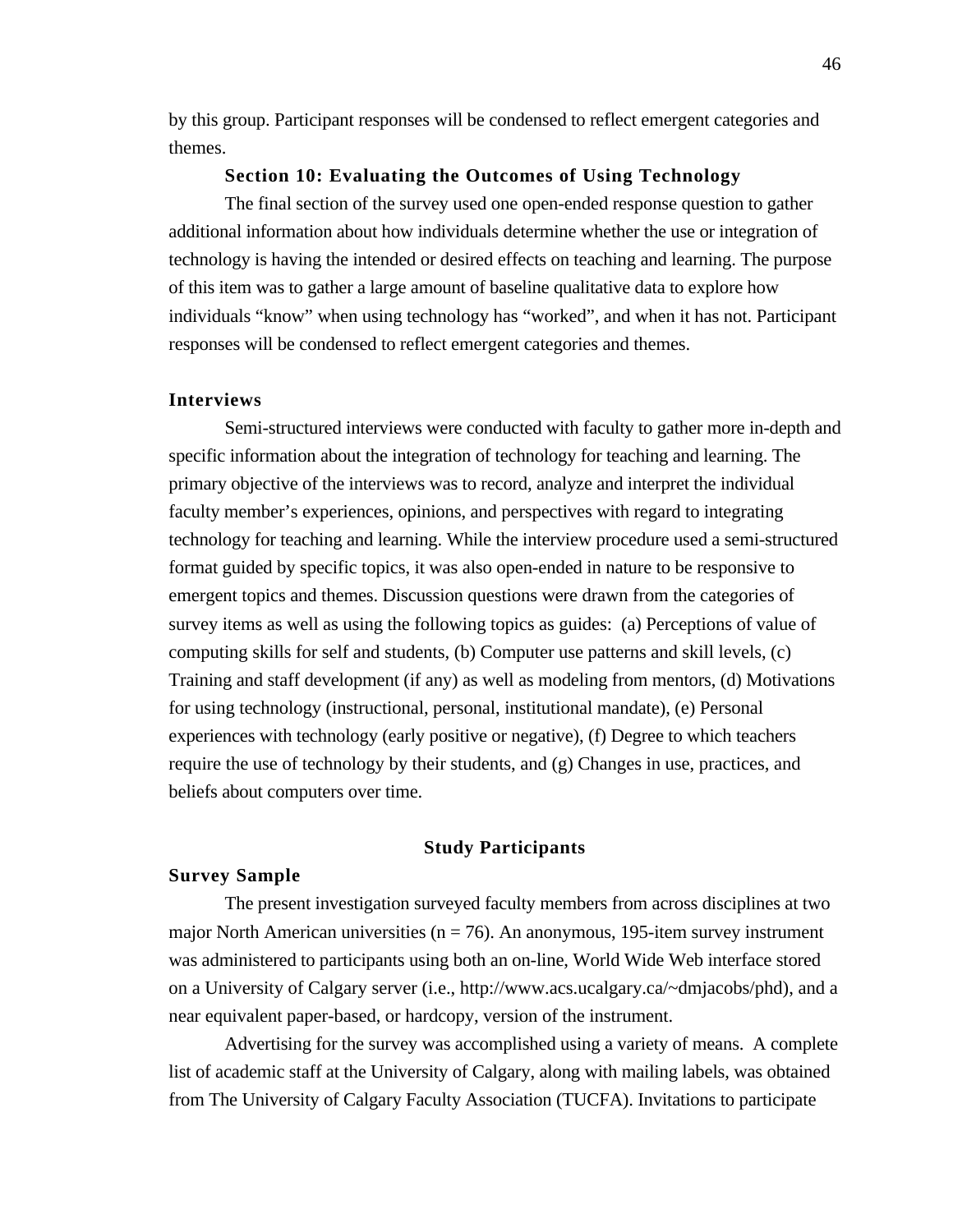were distributed to a stratified sample of 500 University of Calgary academic staff on January 14, 1998. Using the mailing labels, approximately every other individual from each department and faculty was selected to receive a letter (Appendices  $C \& D$ ) that described the nature of this investigation and invited them to participate in the study by February 18, 1998 using either the web-based interface or the paper form of the survey. 10 paper copies of the survey were distributed to each department and/or faculty with a letter (Appendix B) asking department staff to make the surveys available to academic staff. A second letter was sent to the University of Calgary sample on February 6, 1998 to remind faculty to participate in the study. Additional study participants were solicited for participation by means of an article published in a University of Calgary campus newspaper (Jacobsen, 1998). The campus newspaper article was published in early March, so the deadline for participating in the study was March 20, 1998.

Unfortunately, because access to faculty information constraints, the same sampling procedure for academic staff at the University of Alberta could not be arranged before data collection began in January. Therefore, a letter was sent by e-mail (Appendix E) to a convenience sample of 400 faculty members who subscribe to an educational technology listserv moderated by Dr. Terry Anderson at the University of Alberta. Listserv members were asked to participate in the study using the on-line survey, and did not have access to the paper version. The rationale for inviting listserv subscribers to participate in this investigation was based on the educational technology focus of their discussions as well as the desire to extend the study beyond the University of Calgary.

Despite the variety of means used to solicit participation in this study, a total of 64 out of 500 participants were obtained from the University of Calgary population (i.e., an estimated return rate of 12.8%), and 12 out of 400 from the University of Alberta listserv (i.e., an estimated return rate of 3%). Overall, 55 (72.3%) participants participated using the web-based survey, and 21 (27.6%) submitted results using the paper-based survey. Speculations about the limitations of the sampling procedure will be discussed in chapter 6.

#### **Interview Sample**

Previous successful research into the nature of teaching excellence (Andrews, Garrison, & Magnusson, 1996) sought rich and detailed input from a small number of participants. Because of the time commitment necessary for interviews, data transcription, and transcript validation, and the potentially rich data acquired by these methods, a small number of faculty were solicited to participate in this part of the study. Participants were invited to participate in an interview using one or a combination of the following methods: (1) faculty were asked to volunteer for an interview at the end of the campus-wide survey,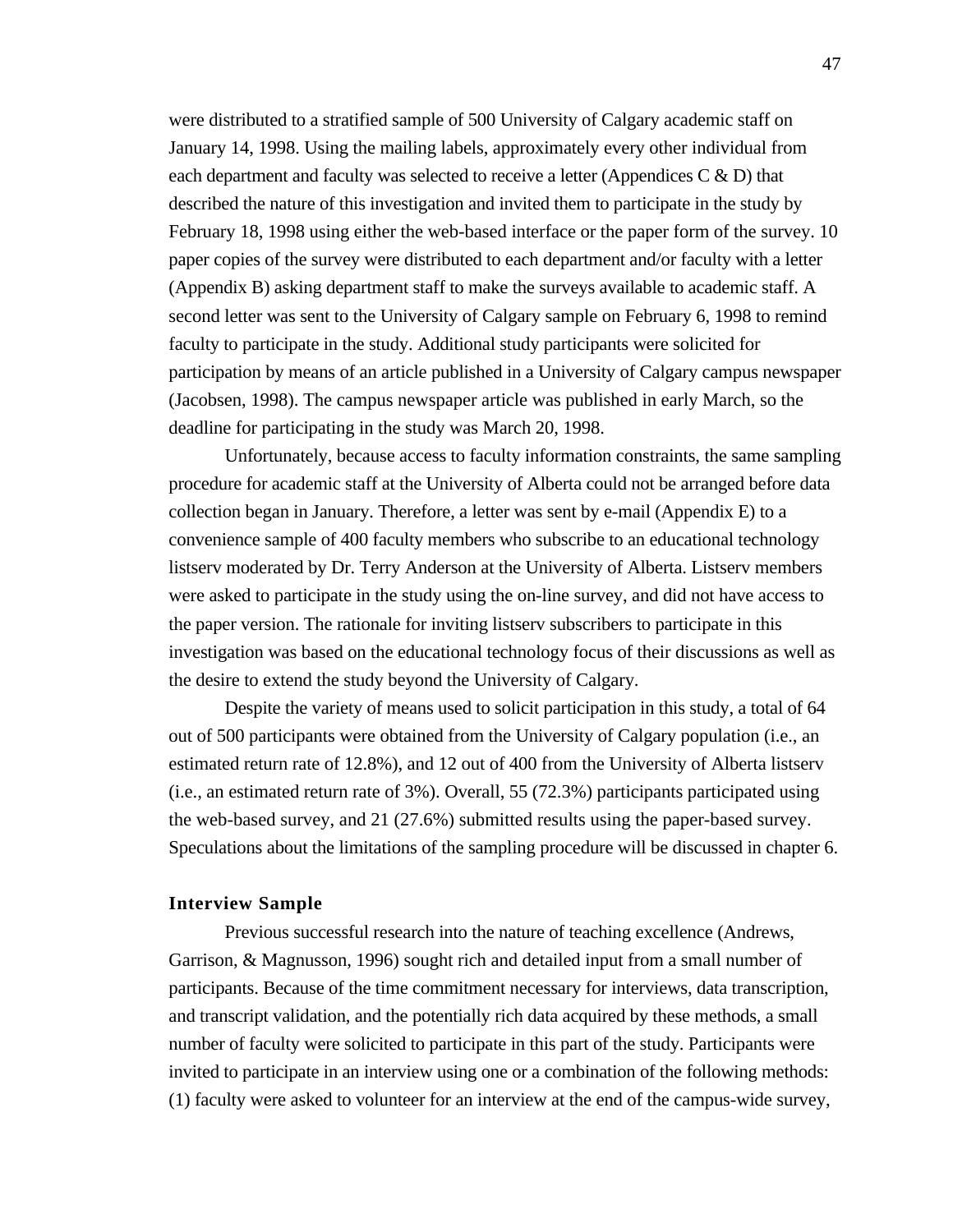(2) identification or nomination (i.e., attributed expertise, Sternberg & Frensch, 1992) by Deans, department heads, and colleagues of early adopters who integrate technology for teaching and learning, and have used computer technology to transform, or reengineer (Hammer & Champy, 1993) the teaching-learning transaction, (3) faculty who have been awarded "Excellence in Teaching" awards who also integrate technology as part of their teaching methods, and/or (4) by word of mouth. An "informal network", or second-order environment (Bereiter  $\&$  Scardamalia, 1993), exists that recognizes and supports expertlike individuals who possess both excellent teaching skills and who integrate technology to accomplish student learning goals in undergraduate education. Faculty who described using technology merely as an "add-on" to their teaching were not considered for inclusion in this part of the study. However, newer adopters were included in order to represent the mainstream. A total of 7 faculty participated in a semi-structured, face-to-face interview.

#### **Data Collection Procedures**

## **Web-based Survey Pilot Study**

The web-based survey instrument was created for on-line delivery by the present researcher using a cross-platform, hypertext markup language (HTML). The on-line survey was tested using multiple platforms (i.e., PC and Macintosh) and a variety of browsers to ensure that the web-based survey would display effectively using either Netscape Communicator or Microsoft Internet Explorer . The web-based survey instrument was subjected to a number of revisions and tests to improve both its design and validity. The web-based interface was reviewed by 7 faculty members at the University of Calgary, each of whom is actively using technology in either their research or their teaching tasks. Reviewers were regarded as representative of those for whom the survey was designed (Crocker & Algina, 1986). Reviewers were asked to provide feedback about the content validity of the instrument, as well as to make suggestions about how to improve the design of the on-line web interface. Revisions were made to the design and format of the on-line instrument with regard to loading time, ease of use, time to complete, screen design and item presentation. Revisions were also made to individual items and menu presentation for Likert-scales to improve their content validity as a result of feedback from faculty members. Pilot results were saved to a cumulative data file and were used to evaluate the efficacy of the chosen format for data presentation and naming variables.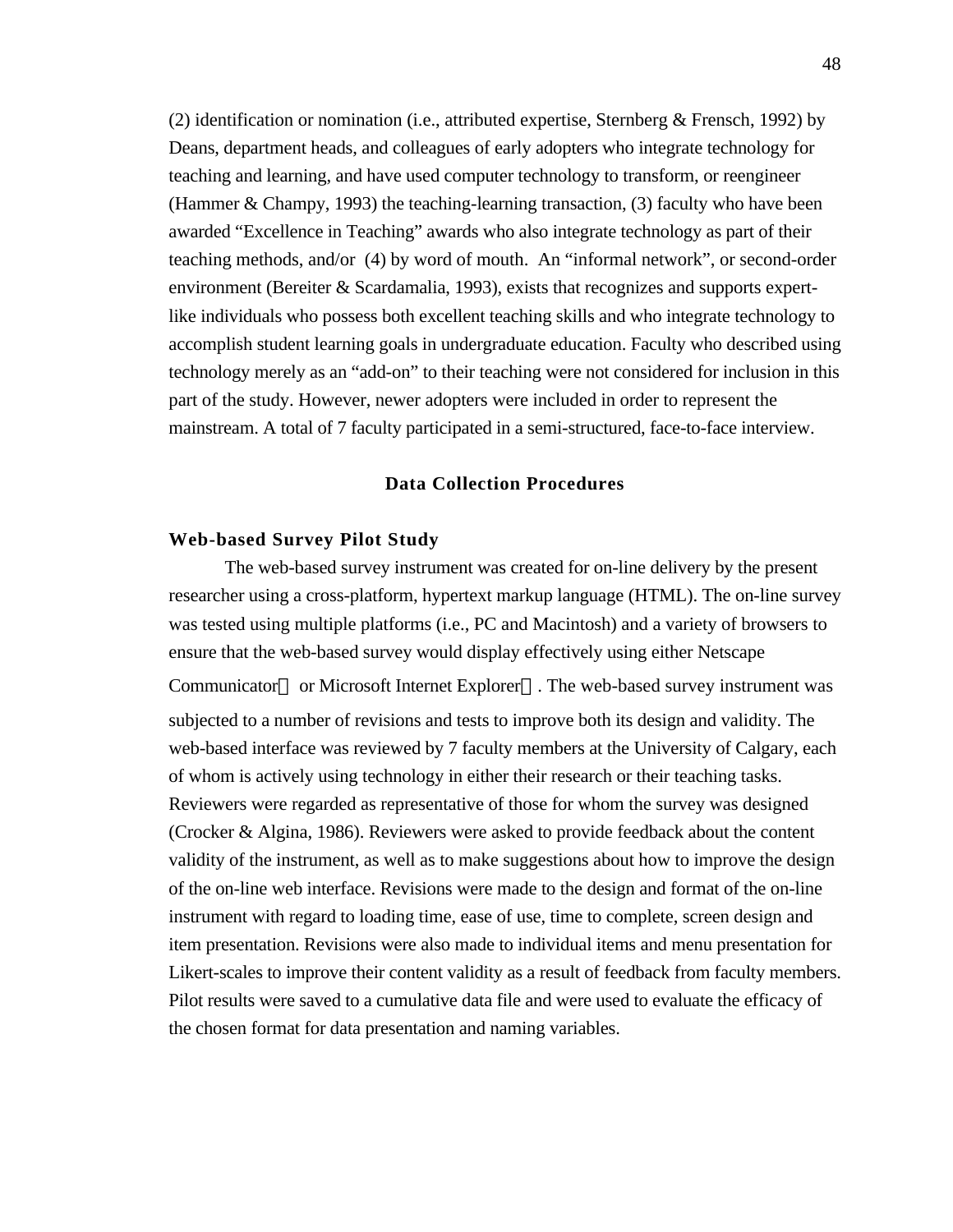## **Web-based Survey Considerations and Administration**

Many areas of inquiry can benefit by extending their data collection activities to take advantage of an Internet connection (Mueller, 1997b). The use of a web-based interface for survey research is a relatively new way to conduct psychological research, and offers several advantages over traditional methods. First, web-based surveys can gain access to a large cross-cultural and international sample, as well as save the expense and delay of regular postage and other distribution methods. If sampling error is a concern, researchers have the flexibility to collect data using a local area network configuration (LAN), rather than making the instrument available to "the world" on the Internet. In the present study, the survey was published on the World Wide Web and respondents were selected by conventional methods and referred to the on-line survey in order to complete the questionnaire. Second, instead of using manual or scantron methods for data entry, the data collected using a web-based interface are entered by participants and are stored in a cumulative data file that is ready for analysis with SPSS or SAS software. Third, because the Internet is available to anyone with a computer and a connection, at anytime and from anywhere, data can be collected 24 hours per day without the researcher having to be physically or temporally present and without having to procure laboratory space. Fourth, WWW surveys can benefit both the respondent and administrator through the use of dynamic and interactive forms that provide instant feedback tailored to the user's responses (Schmidt, 1997). Depending upon the survey content, it may be desirable to give feedback about the respondent's results, or to present them with a separate set of survey items. A number of investigations at the University of Calgary and elsewhere have been designed to take advantage of the web as part of their research methodology (Appendix H).

A set of preliminary guidelines have been developed that address some of the practical and ethical considerations regarding on-line research (Mueller, 1997b), and will be used to frame the following discussion about the present investigation. Informed consent was obtained by designing the on-line survey so that the first web page was an information and consent form rather than the first section of the survey. With a web-based survey, it currently is not feasible to get an actual signature, so the participants were instead presented with an on-screen button that said "I Agree", and by clicking on this link the participant implied acceptance of the terms of the consent form and proceeded to the first section of the survey. In fact, this method is considered legally binding by owners of current software install programs. Also included on this first page was mention of the "book draw" incentive (Appendix D), which participants could enter by submitting their e-mail address at the conclusion of the survey. In order to provide a convenient means of pre-survey communication, contact information was provided for the primary researcher and the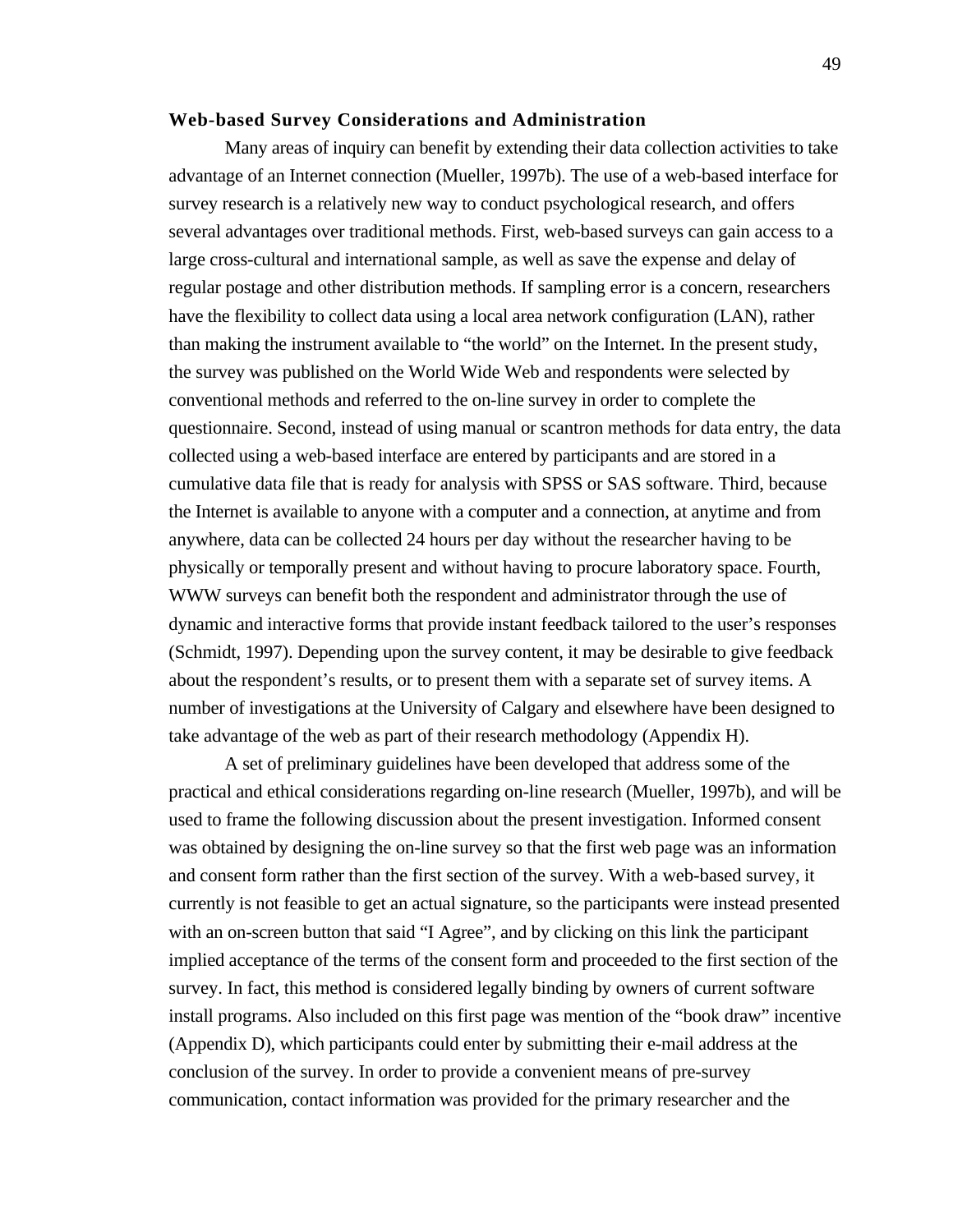dissertation supervisor (i.e., mailto: e-mail links in addition to phone numbers) on this first web page.

Voluntary participation was assured because participants had to consciously decide to link to the web-based survey site, then read and click on the "I Agree" button on the consent form before they reached the actual survey. Participants were free to quit the survey at any time. There was little direct pressure on individuals to participate, or even to continue once they started with the on-line (or paper-based) survey. One participant pointed out a limitation with the web-based interface; this individual wanted to scan the list of questions before making their decision to participate in the study. It is possible to provide a link to a web page that allows potential participants to preview the survey items before making the decision to take part in the investigation. Providing this information would make the on-line form more similar to paper version in that participants could scan the survey for length and item content using the scroll bars in a manner similar to flipping through pages.

Anonymous participation was important and was guaranteed to study participants. In general, when results are submitted using a web-based, HTML-generated response form, the cumulative data file lists the date and time the results were submitted and the IP address of the server from which the survey was completed in a header. This information was used only to confirm that participants who submitted results used a University of Calgary or University of Alberta IP address, as well as to check for multiple responses. Because of the length of the survey, the entire survey was published as two separate files to speed loading times. The header information was also used to match parts 1 and 2 for each respondent, and to discard incomplete responses (i.e., from those respondents that completed part 1 but not part 2). Participants were not required to provide any identifying information as a part of the survey proper. However, for those study participants who wanted to receive a report on the results of the investigation, or participate in the book draw, a separate "Thank-you" web page was presented at the conclusion of the survey which asked participants to provide their e-mail or office address if they wanted to receive feedback. Overall, 42 participants entered the book draw, and 44 requested feedback about the study. This information was saved to a third data file which was separate from survey results. This information was only used to respond with preliminary results from the survey and to select a winner for the book draw. No attempt was made to link this identifying information with the data provided in the study.

An additional advantage of the web-based survey instrument is that a researcher can provide links to additional materials on-line with little danger of biasing the outcomes of the study. For example, as a result of feedback from a pilot survey reviewer, a decision was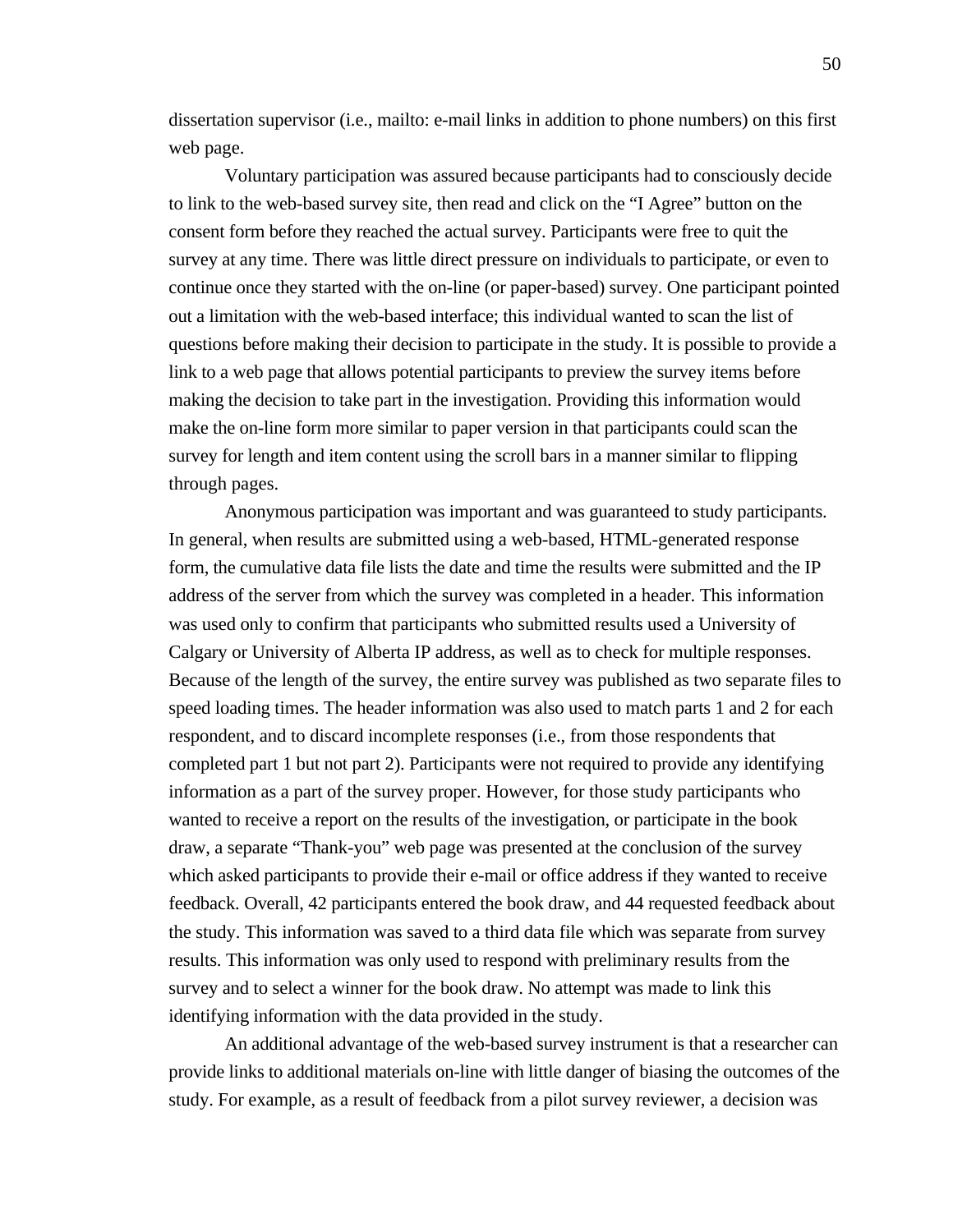made to provide information about the purpose of the study and links to additional resources about this line of research on the "Thank-you" web page at the conclusion of the survey. It is unlikely that similar resources would be provided using the traditional hardcopy method of surveying individuals, both because of the cost and the increased potential for biasing the outcomes of the research. Study participants were also provided with on-line contact information for the primary researcher and the dissertation supervisor (i.e., mailto: e-mail links in addition to phone numbers) which provided a convenient and immediate post-participation method of communication. All survey responses were saved to a cumulative data file in the investigator's ACS directory on the University of Calgary server.

## **Paper-based Survey Procedure**

An equivalent paper-based form of the survey was developed and made available to academic staff for two reasons: (a) to provide a means for non-adopters of technology to participate, and thus include more mainstream faculty in the sample, and (b) to avoid excluding any potential participants from this investigation who may not be comfortable using the web-based form. The format and page layout was based upon a similar instrument used to survey academic staff at the University of Alberta (Anderson, Varnhagen, Campbell, 1997). Data from the completed paper surveys was entered by the present researcher using the web-based interface and saved to the same cumulative data file in the investigator's ACS directory on the University of Calgary server. Item 10 in the Participant Information subscale of the web-based survey collected data about institution (i.e., University of Calgary versus University of Alberta) and was used by the researcher to record whether a participant used the paper-based survey to take part in the study. This data will be used to determine whether there is a significant difference in responses between those who participated on-line and those who participated using the paper-based survey.

## **Interview Procedure**

Interviews were conducted with faculty to gain an in-depth understanding of unique and common issues and concerns related to integrating technology into teaching and learning in higher education. The investigator conducted a series of 7 semi-structured, faceto-face interviews with faculty members at the University of Calgary from January 22, 1998 to April 30, 1998. Interviews took from 1 hour 15 minutes to 1 hour 30 minutes each. Six male faculty and one female faculty member participated in an interview session, and participants represented a range of disciplines (i.e., psychology, education, management, computer science, information services and humanities). Five of the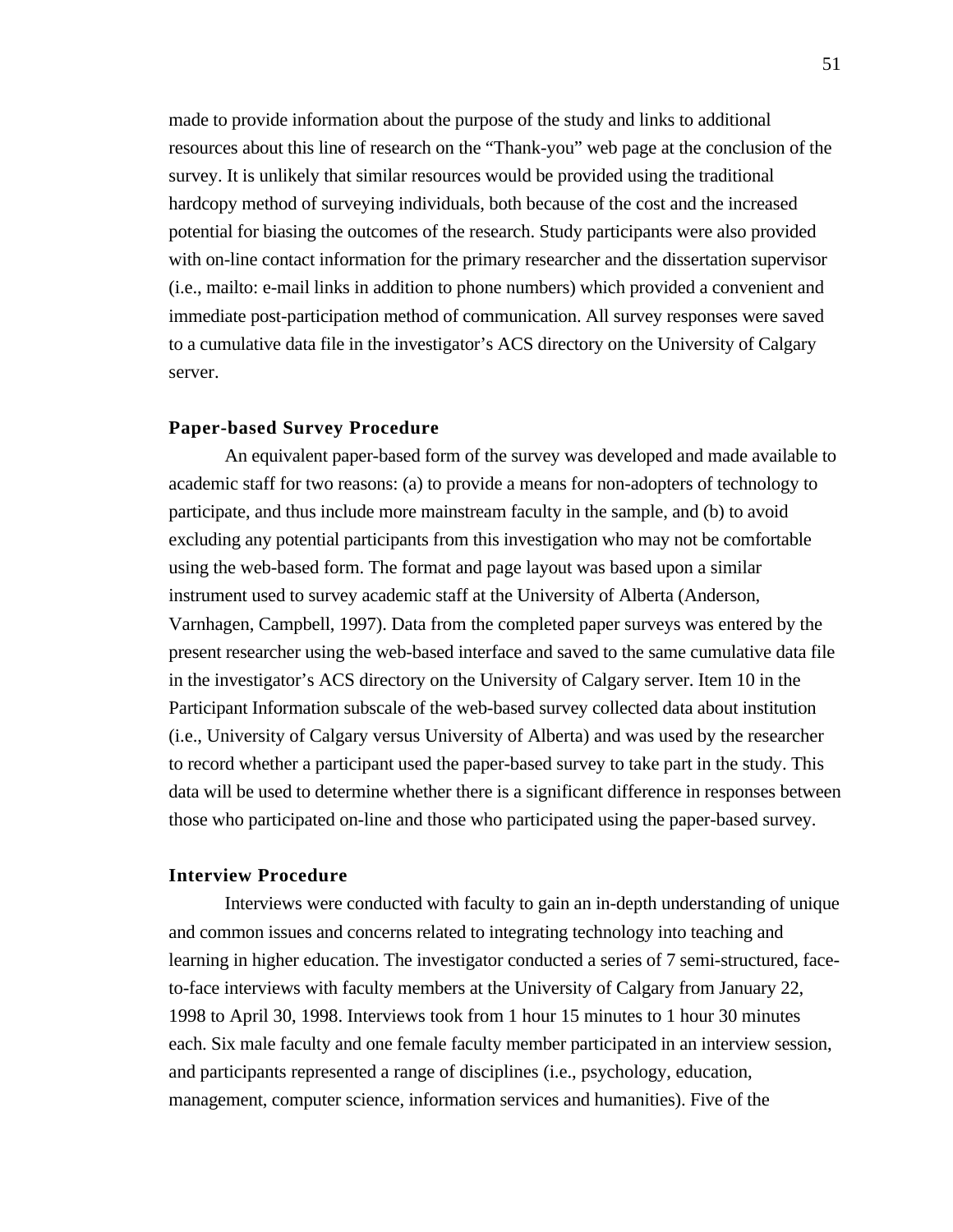participants have been using technology in their teaching for a number of years, and two have recently adopted technology for teaching tasks.

Although a list of topics and question categories were used to structure the interview session, the results from each interview were unique. The direction each interview took was influenced by the nature of the individual's integration efforts, length of experience using technology, areas of specific interest, their research program, and discipline area. For example, four of the faculty interviewed are actively involved in basic and applied research on the application of computers for learning. The remaining three faculty are pursuing research in other content areas with technology serving as a medium for teaching and communication, but not as an area of active research.

Interviews were audio recorded and transcribed verbatim by the primary investigator. The interview transcripts were returned to participants for validation and approval. Participants were encouraged to make additions to the transcribed record prior to analysis, and one individual took this opportunity to add to their transcript. The anonymity of interview participants was protected using the following methods: (a) all identifying information was stripped from the transcribed interview after validation, including references to courses, individuals, and so forth, and (b) quotations used for publication are framed in such a way that the individual's identify is masked, and (c) pseudonym's are used where necessary. Despite these precautions, it may still be possible to discern an individual's identity from the unique nature of comments, opinions, and descriptions of projects.

The transcripts of interviews will be analyzed for common and emergent themes using a constant comparison method, and sorted into major themes using a combination of categories derived from prior research on teaching excellence (Andrews, Garrison, and Magnusson, 1996) and from Rogers' (1995) innovation-decision process: (1) Knowledge, (2) Persuasion, (3) Decision, (4) Implementation, and (5) Confirmation.

The following categories derived by Andrews, Garrison, and Magnusson (1996) have been modified to reflect the use of technology in teaching and learning: (1) Values, beliefs and characteristics of faculty members, (2) Expected outcomes and benefits from integrating computer technology, (3) Processes used to attain the outcomes, (4) Specific instructional strategies that support the processes, and (5) Motivators and impediments to integrating computer technology.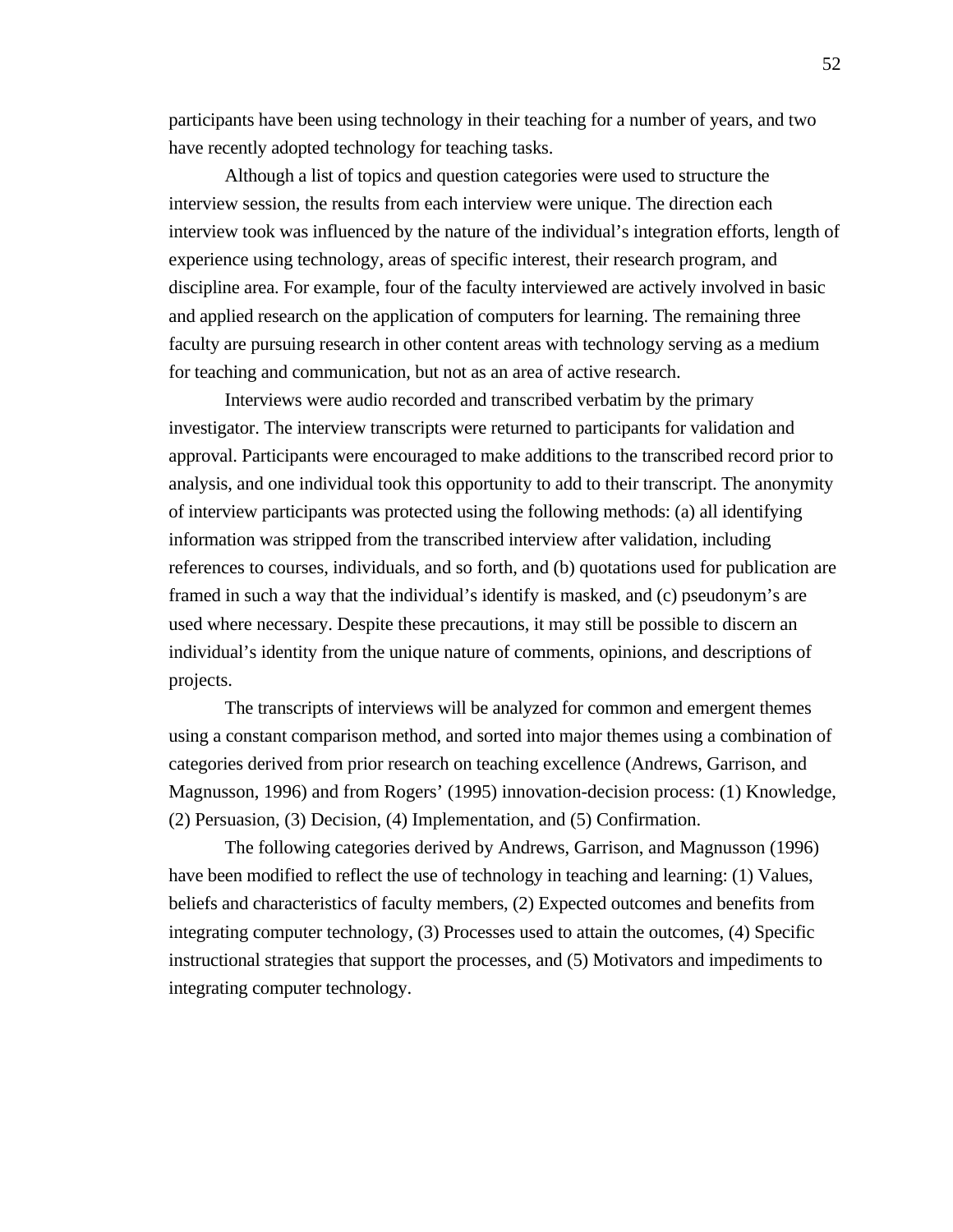## Chapter Four

# ANALYSIS AND INTERPRETATION OF RESULTS

The following chapter summarizes the survey results from this investigation. Interview results will be reported by case in Chapter Five. Survey data collection proceeded as described in Chapter Three, beginning on January 14, 1998 and concluding on March 20, 1998. The survey data has been subjected to a number of statistical analyses in order to explore, describe and interpret results from the entire sample for each subscale, as well as to determine whether significant differences exist as a result of method of participation and faculty innovativeness. Results about the whole sample will be reported by subscale, as well as reporting on the differences between groups along two dimensions: (1) electronic versus paper participation, and (2) earlier adopters and mainstream faculty. Qualitative data from open-ended response questions will be summarized and reported by subscale.

# **Survey Results**

#### **Participant Information**

Complete survey data was obtained from 76 participants (29 [38.2%] female and 47 [61.8%] male), who are on average 45.5 years old, and hold various academic ranks in their institution (i.e., 19.7% assistant professor, 35.5% associate professor, 26.3% professor, 18.4% lecturers and sessionals). Over 65% of participants hold appointments that are tenured (56.6%) or leading to tenure (9.2%). Although the average years of experience as a faculty member was approximately 12.5, the largest group (26.3%) had from 1-3 years of experience, and the majority (59.2%) had from 1 to 12 years of experience (Table 1).

| <b>Years</b> | <b>Frequency</b> | Percent | <b>Cumulative Percent</b> |
|--------------|------------------|---------|---------------------------|
| $1 - 3$      | 20               | 26.3    | 26.3                      |
| $4-6$        |                  | 7.9     | 34.2                      |
| $7-9$        | 10               | 13.2    | 47.4                      |
| $10-12$      | Q                | 11.8    | 59.2                      |
| $13 - 15$    |                  | 9.2     | 68.4                      |
| $16-18$      |                  | 5.3     | 73.7                      |
| 19-21        | n                | 7.9     | 81.6                      |
| $22 - 24$    |                  | 1.3     | 82.9                      |
| $25 - 27$    |                  | 3.9     | 86.8                      |
| $28 - 30$    |                  | 5.3     | 92.1                      |
| >30          |                  | 7.9     | .00                       |

Table 1. Years of Experience as a Member of an Academic Staff  $(n = 76)$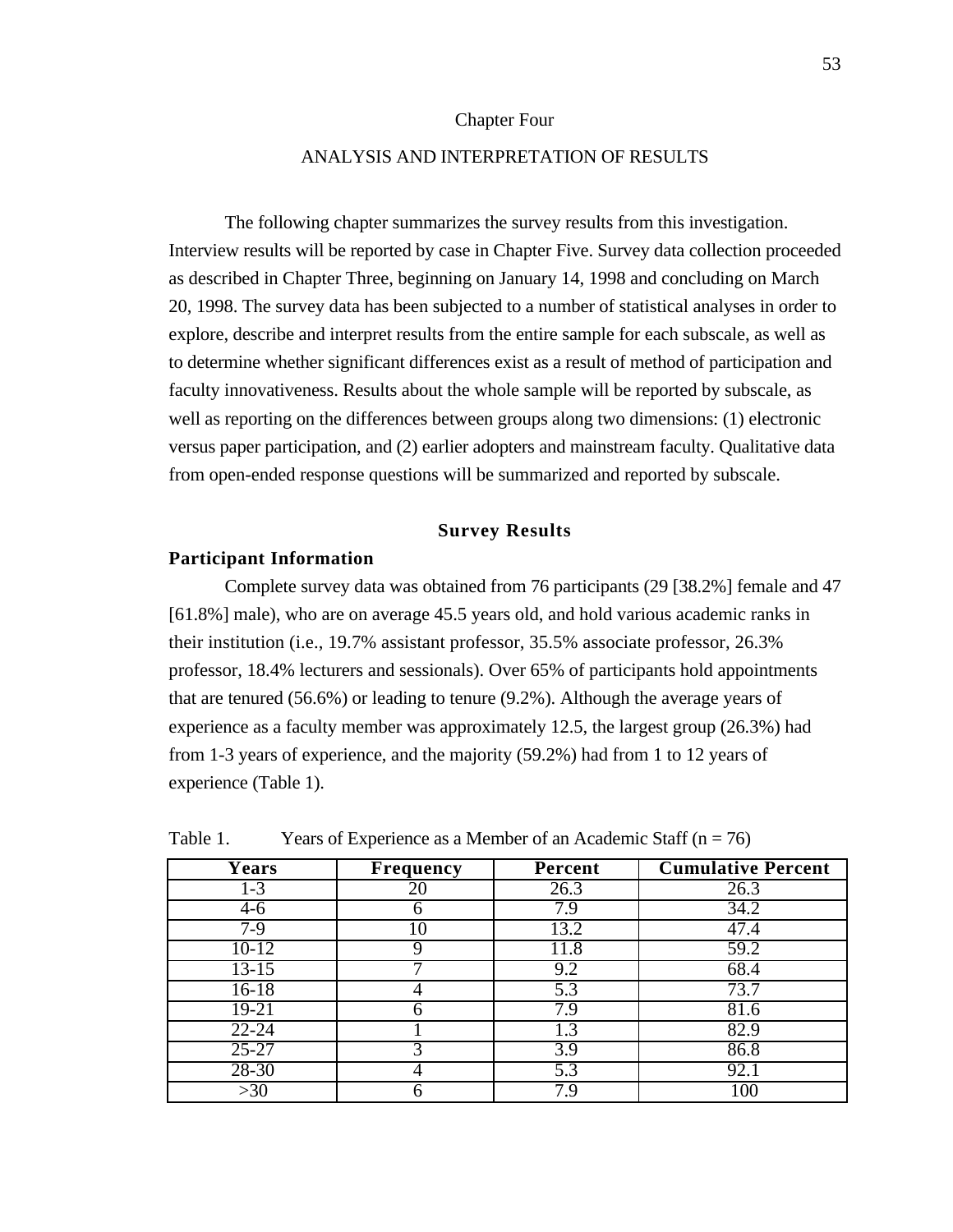As can be expected, the number of years that participants have been teaching undergraduate and/or graduate students is very similar to number of years of experience as a faculty member. For example, the majority (59.2%) have been teaching students for a total of 1 to 12 years, and the largest group (17.1%) has been teaching for 1 to 3 years. However, the percentages are higher for 4-6 (10.5%), 7-9 (15.8%), and 10-12 (15.8%) years of postsecondary teaching experience, which can probably be explained by the tendency for graduate students to gain undergraduate teaching experience as they are preparing for an academic career.

The majority of respondents (67.1%) teach 100 or fewer students per semester (Table 2), with earlier adopting faculty teaching statistically more students  $\mathbf{t}$  (74) = 2.33,  $p < .05$  (Ms = 125 vs. 75) per semester than mainstream faculty. A surprising finding was that a large proportion of respondents do not currently supervise graduate students (42.1%). However, 39.4% currently supervise between 1 and 4 graduate students, and 18.4% supervise between 5 and 20 graduate students.

| # of Students | <b>Frequency</b> | Percent          | <b>Cumulative Percent</b> |
|---------------|------------------|------------------|---------------------------|
| $1 - 25$      | 16               | 21.1             | 21.1                      |
| $26 - 50$     |                  | 11.8             | 32.9                      |
| $51 - 75$     |                  | 14.5             | 47.4                      |
| $76 - 100$    | 15               | 19.7             | 67.1                      |
| $101 - 125$   |                  | 7.9              | 75                        |
| $126 - 150$   |                  | 6.6              | 81.6                      |
| $151 - 200$   |                  | 6.6              | 88.2                      |
| $201 - 250$   |                  | $\overline{5.3}$ | 93.4                      |
| $251$ plus    |                  | 6.6              | 100                       |

Table 2. Average Number of Students Taught by Faculty Per Semester

This is truly a campus-wide, multidisciplinary sample with participants representing a range of academic disciplines: Agriculture (9.2%), Continuing Education (1.3%), Education (19.7%), Engineering (2.6%), Environmental Design (2.6%), Fine Arts (3.9%), General Studies (5.3%), Humanities (5.3%), Kinesiology (1.3%), Management (5.3%), Medicine (11.8%), Nursing (5.3%), Science (11.8%), Social Science (13.2%), and Social Work (1.3%).

# **Sample Representativeness**

Because of the small sample size and unequal participation from two large institutions (U of C,  $n = 64$ ; U of A,  $n = 12$ ), it is difficult to speculate about the nature of the sample as compared to the population. However, current demographic information (i.e., as of December, 1997) was obtained from the Information Management and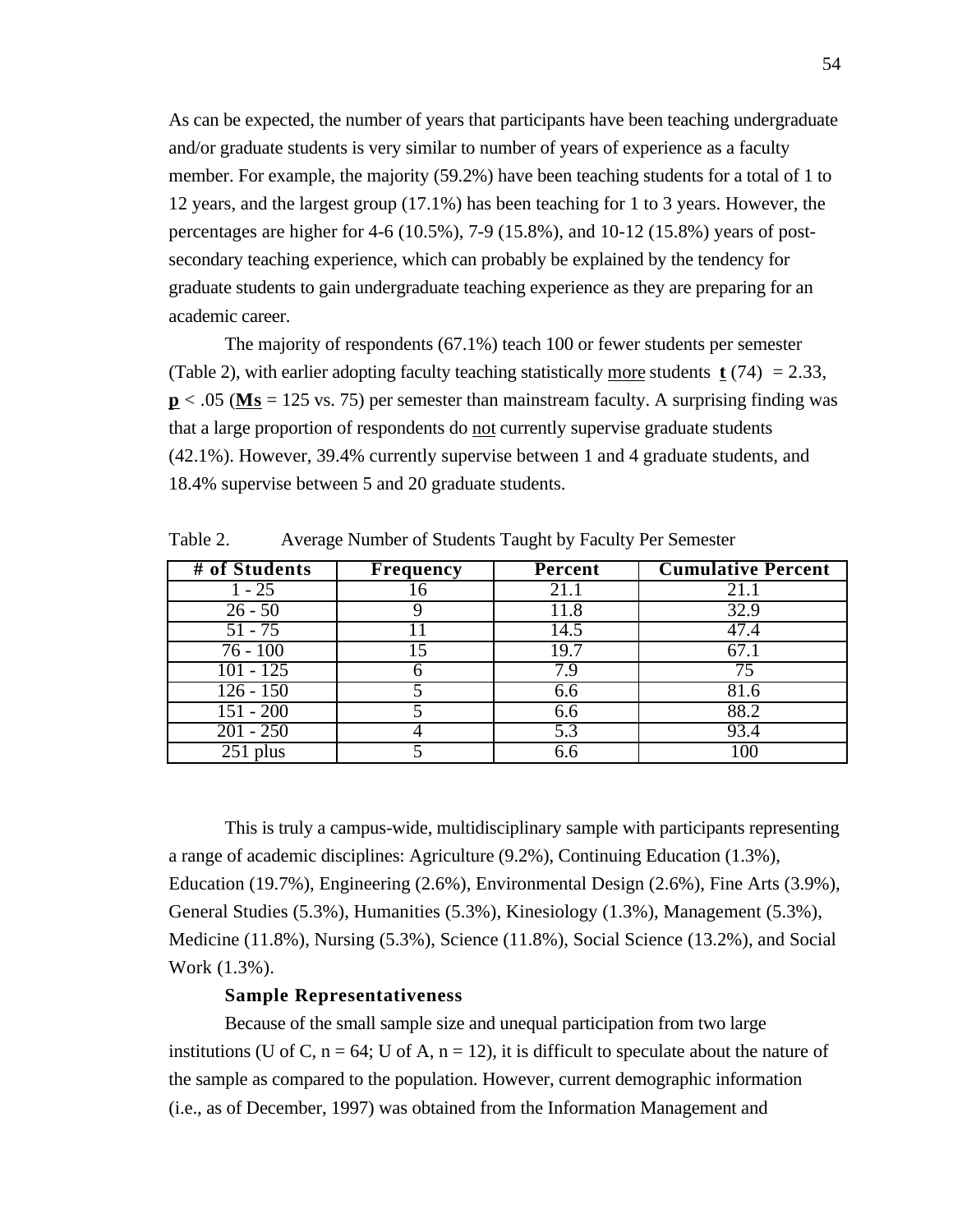Administration Group (IMAG) at the University of Calgary for the purpose of a post-hoc comparison to explore the general representativeness of the present sample. Figures 3, 4, and 5 represent the similarities and differences between the sample and the population of academic staff at the University of Calgary.



Figure 3. Academic Staff by Rank (University of Calgary, as of December 1997)



Figure 4. Academic Staff Distribution by Gender (University of Calgary, as of December 1997)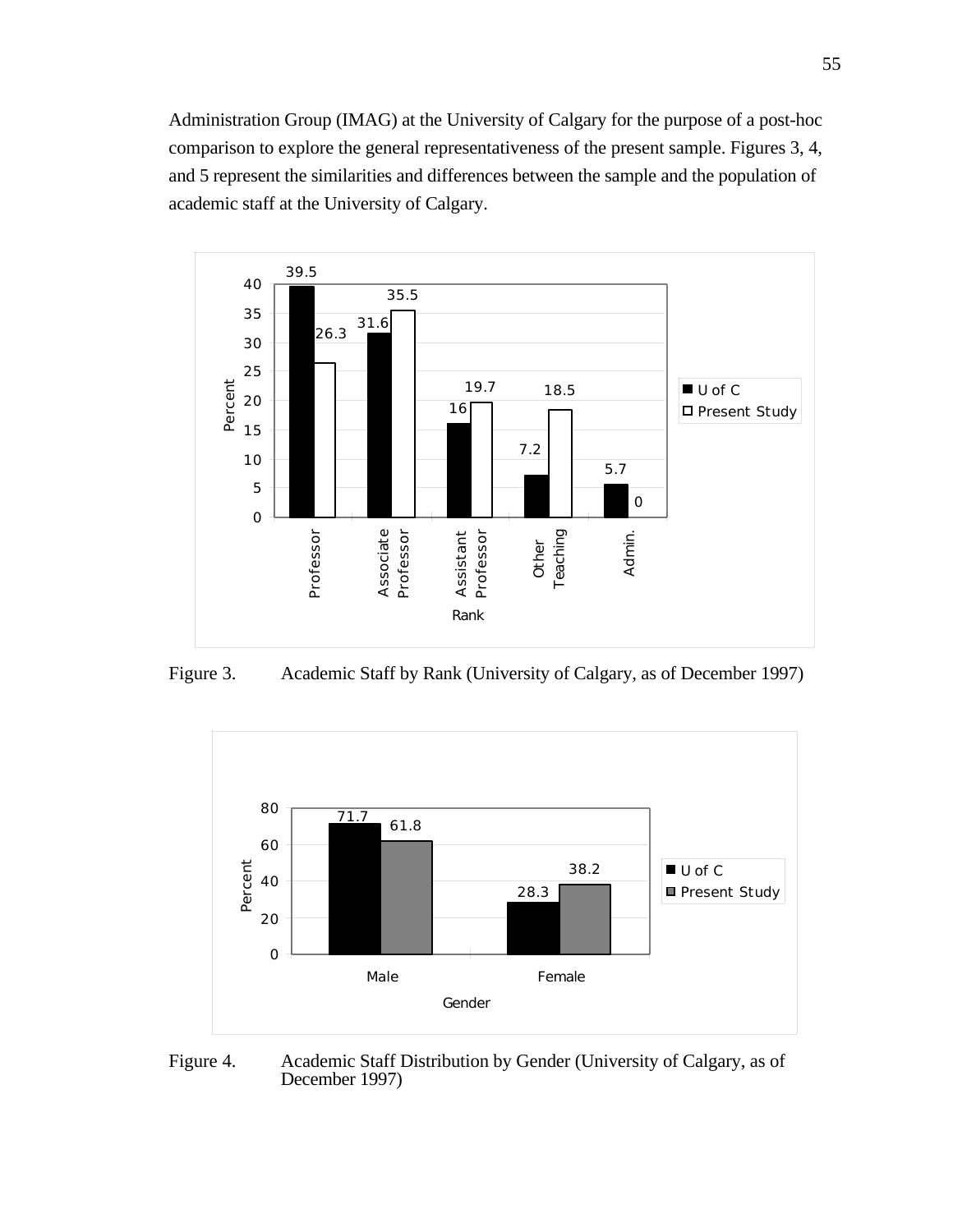

Figure 5. Academic Staff Distribution by Age (University of Calgary, as of December 1997)

Of those who participated in this study, there was a smaller proportion of professors (Figure 3), a higher proportion of associate and assistant professors, and more than twice the proportion of other teaching staff (i.e., sessionals & lecturers) than are represented in the University of Calgary faculty population. It appears that a higher proportion of females (Figure 4) participated in the present study than are represented in the University of Calgary academic staff population, so this sample may be somewhat more gender-balanced than for the institution as a whole. It also appears that a higher proportion of academic staff aged 20 to 49 participated in the present study (Figure 5) and a lower proportion of academic staff over 50 years of age than are represented in the University of Calgary population. So, this sample may be somewhat younger than the university academic staff population as a whole. Recognizing that this post-hoc comparison is exploratory, and thus no statistical tests were performed, it still seems fair to suggest that the sample is fairly representative of an academic staff population at a large university.

# **Method of Participation**

Collecting data using the Internet is a relatively new research methodology. As such, it is important to test and validate this new procedure to determine if equivalent results can be obtained in comparison to those collected using conventional survey procedures. Participants were divided into two groups to determine whether there was a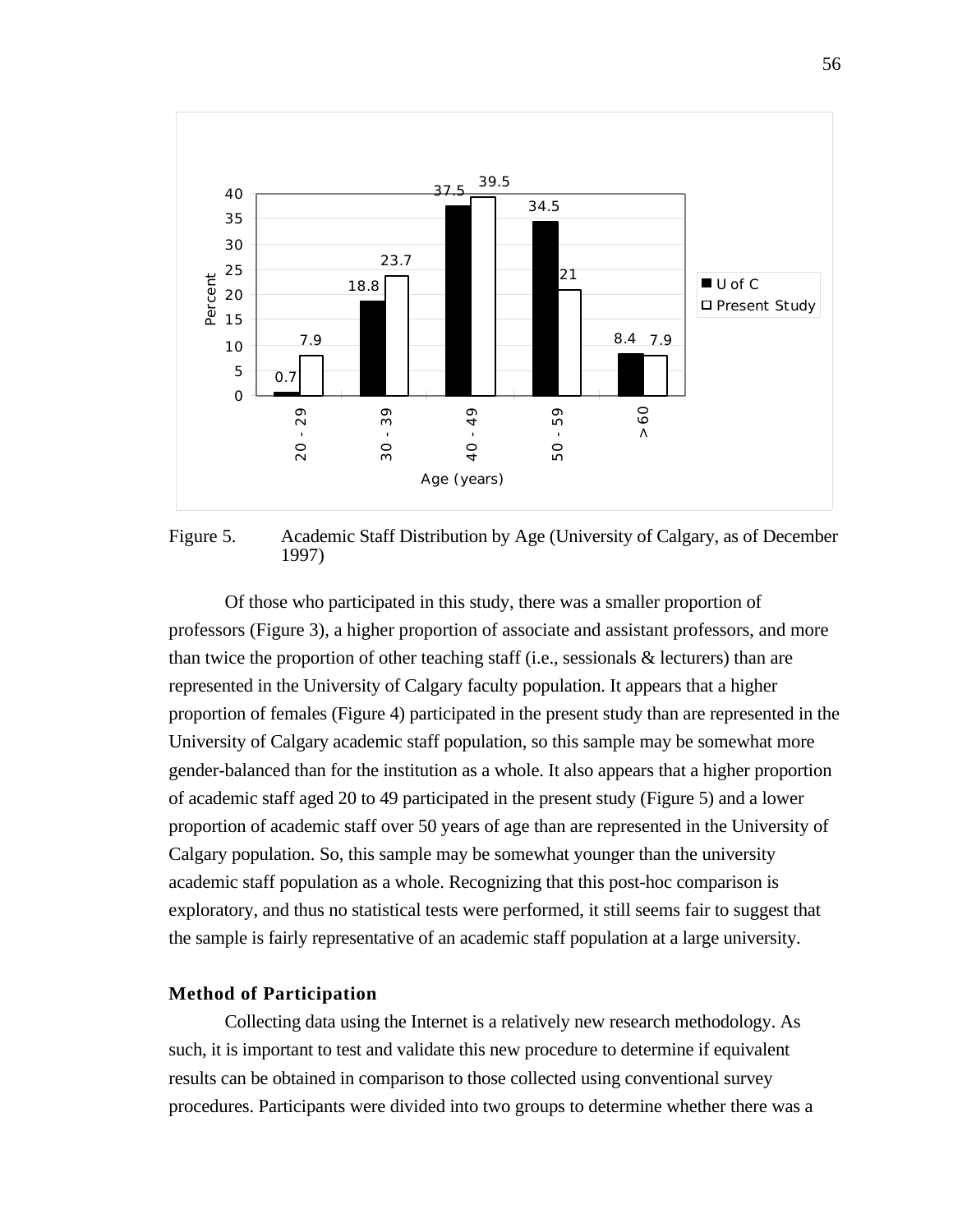significant difference as a result of method of participation. Of the 76 participants, 55 (72.3%) used the web-based survey and 21 (27.6%) the paper-based version to take part in the study. In order to determine whether there were differences in the mean responses of the two groups for method of participation, t tests were performed on responses to all survey items. Significant differences were found between the electronic (WWW) group and paper group for 38 of the 195 items on the survey.

The electronic group was statistically **t** (74) = 2.85, **p** < .01 (**Ms** = 45 vs. 50) younger than the paper group, and have fewer years of experience as faculty members **t**  $(74) = 2.173$ ,  $p < .05$  (Ms = 9 vs. 14). The electronic group were more likely to have first used computers on campus as a graduate student while the paper group first used computers as a new or experienced faculty member. The year that the electronic group first used a computer for personal, professional academic tasks (i.e., between 1980 and 1981) was statistically  $t(74) = 2.04$ ,  $p < .05$  earlier than the paper group (i.e., between 1984 and 1985) which corroborates the finding that this group first used computers before becoming faculty members. The electronic group reported higher levels of satisfaction than the paper group for two of four items about support, training, and investment plans for technology on campus; Item 10: **t** (74) = 2.77, **p** < .01 ( **Ms** = 2.38 vs. 3.23); Item 11: **t** (74) = 3.12,  $p < .01$  (Ms = 2.80 vs. 3.76). The electronic group was more satisfied with the support and training made available on campus for teaching related tasks, as well as being neutral rather than dissatisfied **t** (74) = 2.06, **p** < .05 (**Ms** = 3.01 vs. 3.71) about current campus investment plans to acquire computers for teaching and learning activities.

The electronic and paper groups differed on only 5 of 88 items on the computer experience subscale, which suggests that level of self-rated expertise and earlier adoption of technology for teaching were not important influences on the choice to use either the webbased or paper survey. The electronic group had statistically higher levels of expertise **t**  $(74) = 2.14$ ,  $\mathbf{p} < .05$  and integrated Windows 3.x, NT earlier in their teaching than the paper group. Alternatively, the paper group used the Sun operating system earlier for teaching than the electronic group, and had more expertise with drafting (CAD) programs. The electronic group used WWW page creation and editing statistically earlier in their teaching  $t(74) = 2.24$ ,  $p < .05$  than the paper group, many of whom have not used it yet.

The paper group reported higher levels of self-efficacy on 5 of the 10 items on the Generalized Self-Efficacy Scale which will be discussed in more detail in a later section. There were no significant differences for method of participation for the 5th subscale, Changes to Teaching and Learning, however, the electronic group expressed statistically higher levels of agreement than the paper group on 7 of the 12 Incentive items in the 6th subscale (Table 3).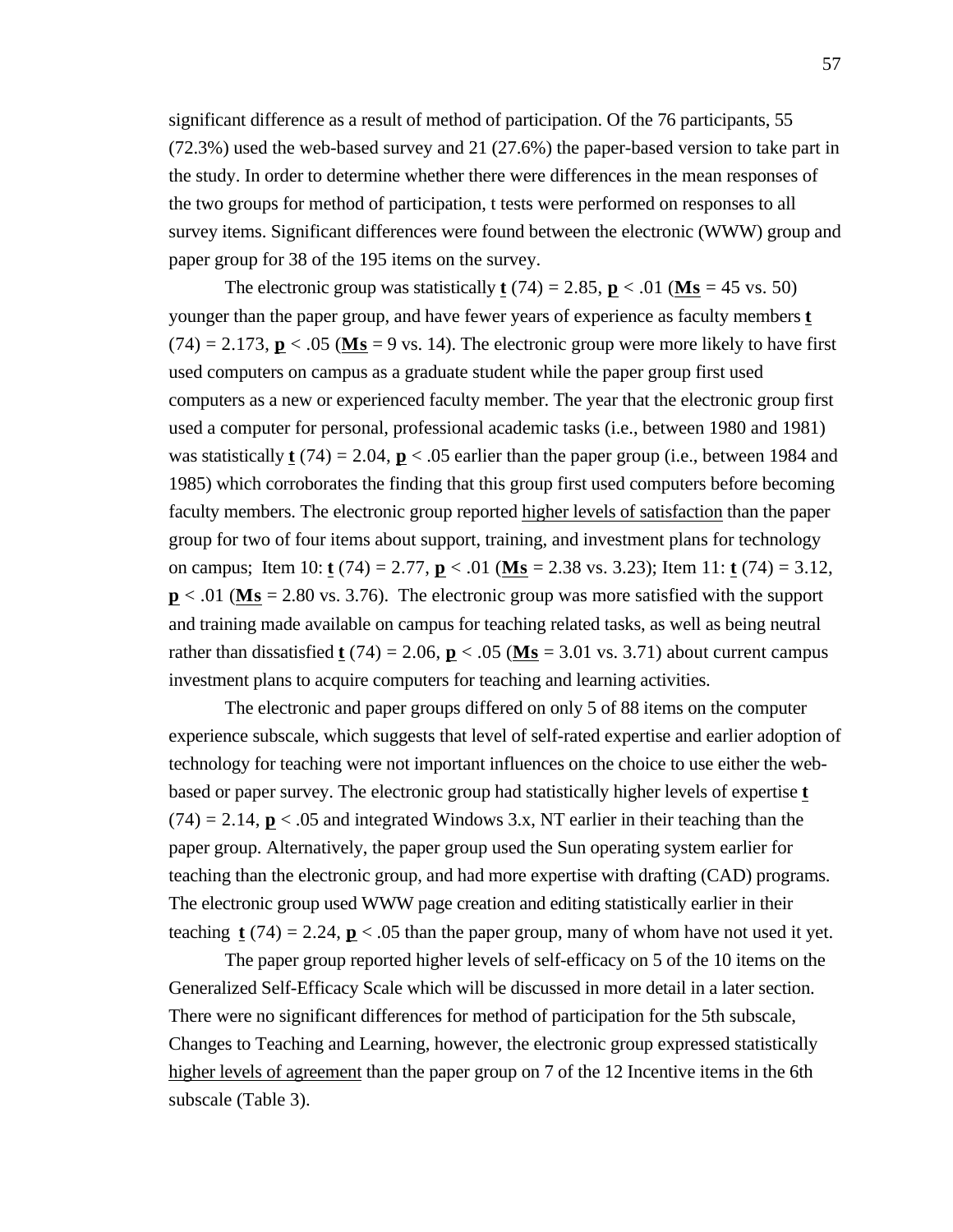## Table 3. Significant Differences on Incentives for Electronic Respondents Versus Paper Survey Respondents

| <b>Item</b>                                       |  | df              |      | <b>Means</b>                        |
|---------------------------------------------------|--|-----------------|------|-------------------------------------|
| Computers enable me to make a subject more        |  | 74              | .001 | $2.07$ vs. $2.85$                   |
| interesting.                                      |  |                 |      |                                     |
| Computer tools enable me to communicate and       |  | 74              | .002 | $2.09$ vs. $3.00$                   |
| interact more with students.                      |  |                 |      |                                     |
| By integrating technology, I am helping           |  | $\overline{74}$ | .003 | $\overline{1.70 \text{ vs. } 2.47}$ |
| students to acquire the basic computer            |  |                 |      |                                     |
| education they will need for future careers.      |  |                 |      |                                     |
| I enjoy figuring out how to use computers         |  | $\overline{74}$ | .005 | $2.14$ vs. 2.95                     |
| effectively for a variety of teaching situations. |  |                 |      |                                     |
| Students are enthusiastic about the subjects for  |  | $\overline{74}$ | .009 | $\sqrt{2.49}$ vs. 3.09              |
| which they use computers.                         |  |                 |      |                                     |
| Computers provide a means of expanding and        |  | $\overline{74}$ | .031 | $2.14$ vs. 2.71                     |
| applying what has been taught.                    |  |                 |      |                                     |
| Computers provide an environment that             |  | $\overline{74}$ | .032 | $\sqrt{2.49}$ vs. 3.09              |
| appeals to a variety of learning styles.          |  |                 |      |                                     |

The electronic group also had statistically higher levels of agreement on 4 of the 20 Barrier items on the 7th subscale than the paper group (Table 4).

Table 4. Significant Differences on Barriers for Electronic Respondents Versus Paper Survey Respondents

| <b>Item</b>                                   |      | df |      | <b>Means</b>      |
|-----------------------------------------------|------|----|------|-------------------|
| There are too few computers for the number of |      | 74 | .007 | $1.69$ vs. 2.33   |
| students.                                     |      |    |      |                   |
| The reward structure does not recognize       | 2.65 | 74 | .010 | $1.83$ vs. 2.66   |
| faculty members for integrating computers for |      |    |      |                   |
| teaching and learning.                        |      |    |      |                   |
| There are problems scheduling enough          | 2.16 | 74 | .033 | $1.65$ vs. $2.14$ |
| computer time and/or resources for different  |      |    |      |                   |
| faculty members' classes.                     |      |    |      |                   |
| There is less control over classroom          |      | 74 | .045 | $3.25$ vs. $3.80$ |
| instruction when using computers.             |      |    |      |                   |

Finally, in subscale 8, Learning About Technology, the electronic group rated 8 of 28 items as more important than the paper group. In terms of media and methods for acquiring new computer knowledge and skills, the electronic group rated hardcopy materials **t** (74) = 2.15,  $\mathbf{p}$  < .05 (Ms = 1.81 vs. 2.38) and a mixture of manuals and hands-on **t** (74) = 3.15,  $\mathbf{p}$  < .01( $\mathbf{Ms}$  = 1.41 vs. 1.95) as statistically more important than the paper group. It is worth noting that the methods rated as more important by the electronic group support independent or self-structured learning as opposed to the more "teacher-directed" learning generally available in workshops and structured courses. In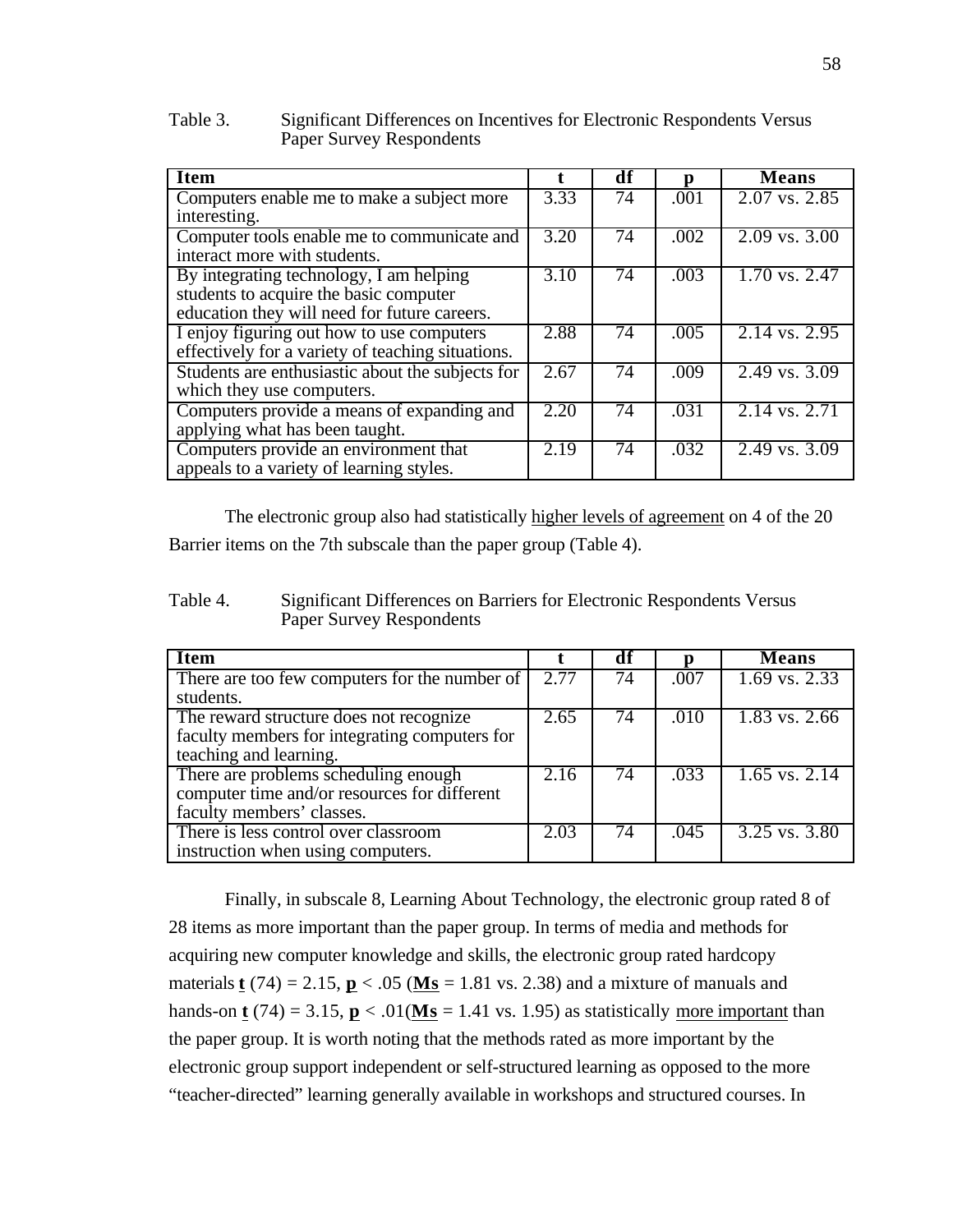terms of help or assistance with using computers, the electronic group rated media center support staff  $t$  (74) = 2.22,  $p < .05$  (Ms = 2.18 vs. 2.80) as more important than the paper group. In order to keep abreast of changes/innovations in the area of computers, the electronic group's more neutral rating of refereed computer journals was statistically different **t** (74) = 2.29,  $\mathbf{p}$  < .05 ( $\mathbf{M}\mathbf{s}$  = 3.09 vs. 3.71) from the paper group's not important rating. The electronic group rated conferences, demonstrations and workshops **t** (74) = 2.31,  $p < .05$  (Ms = 2.40 vs. 3.04), on-line computer newsgroups and websites  $t(74)$  = 3.00, **p** < .01 ( **Ms** = 2.32 vs. 3.14), on-line computer journals **t** (74) = 2.87, **p** < .01  $(Ms = 2.81 \text{ vs. } 3.57)$ , and publications from major computer vendors **t** (74) = 2.07, **p** < .05 ( **Ms** = 2.90 vs. 3.47) as more important sources of information than the paper group. It is worth noting that for all of the mentioned items, the paper group's average rating of the media or method was neutral to not important, which may indicate that the paper group does not currently exploit the potential value of a particular source of information, are indifferent about its value, or simply do not know enough about the information source to state an opinion.

# **Faculty Innovativeness**

Respondents were assigned to either the earlier adopter (EA) or mainstream faculty (MF) subgroups using a scoring procedure developed by Anderson, Varnhagen, and Campbell (1997) in a similar study of faculty adoption patterns. Using the data that individual faculty provided for self-rated expertise in the second subscale, a composite score was calculated for *innovativeness* by summing the level of expertise (i.e., 0 for None, 1 for A little, 2 for Fair, 3 for Substantial, and 4 for Extensive) indicated for each of the 44 types of computer software and tools. Rogers (1995) defines *innovativeness* as the degree to which an individual is relatively earlier in adopting new ideas than other members of a social system. The assumption being made here is that for one to have developed "extensive" expertise with a particular tool, they have been relatively earlier to adopt than one who rates their expertise as "a little". The total possible cumulative score for *innovativeness* is 176; sample scores ranged from 9 to 121, and when plotted resembled an S-shaped curve which lends confidence to the present assumption of normalcy. Rogers' (1995) adopter categories and individual *innovativeness* scores were used to predict how many of the sample were EAs and how many were MF (i.e.,  $2.5\%$  innovators  $+ 13.5\%$ ) early adopters =  $16\%$  EA; 34% early majority + 34% late majority +  $16\%$  laggards =  $84\%$ MF). As a result, the present sample was divided into two groups (EA,  $n = 13$  and MF, n  $= 63$ ) for statistical comparison. In order to determine whether there were differences in the mean responses of the two groups for *innovativeness*, t tests were performed on responses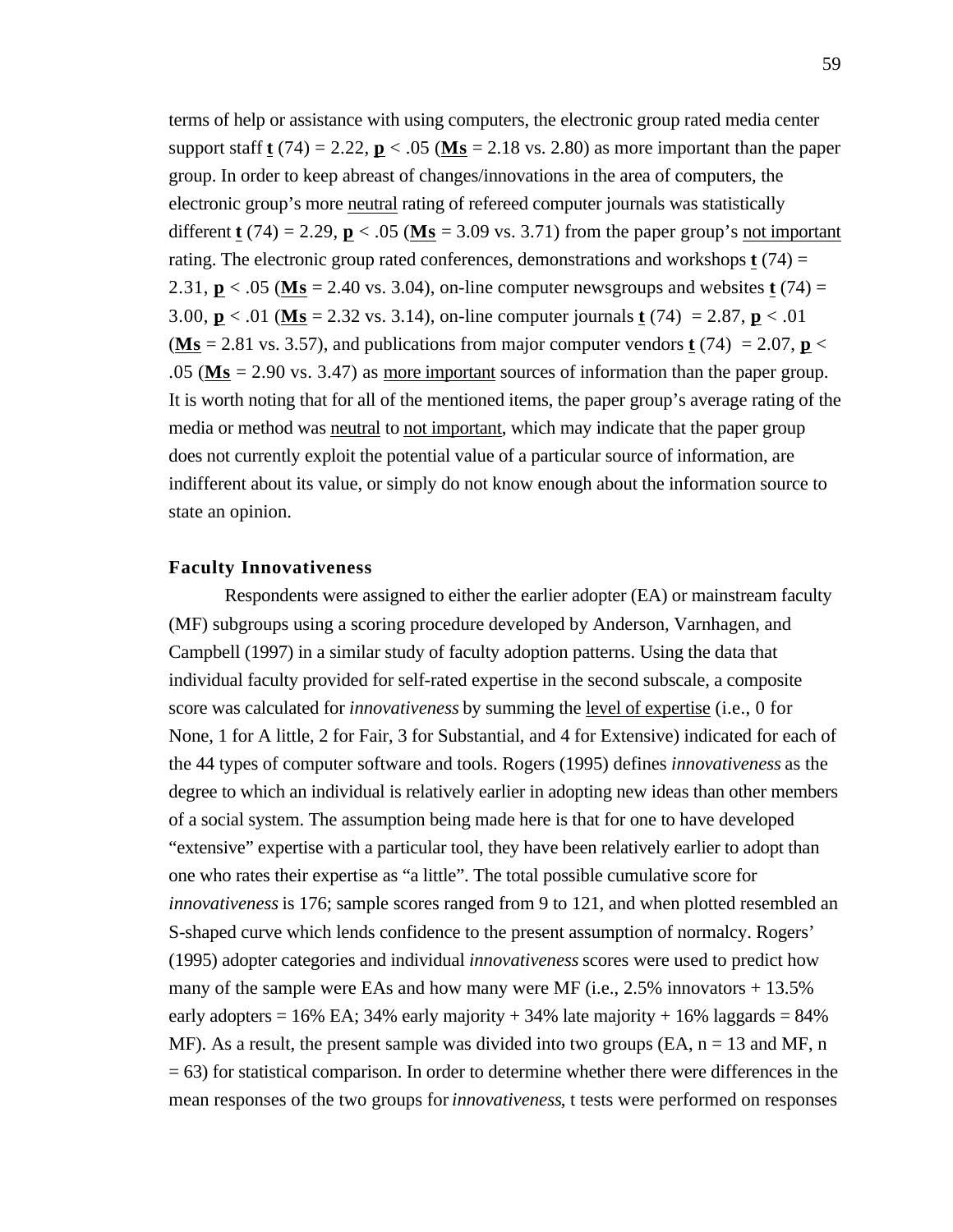to all survey items. The outcomes of the t tests revealed that there is a significant difference between EA and MF responses for 82 (42%) of the 195 survey items. EAs report significantly higher levels of expertise than MF for 38 (86%) of the 44 expertise items. This result both provides support for the method used to predict the distribution of the group, and adds confidence to the interpretation of subsequent findings based on faculty innovativeness. To facilitate reporting and interpretation of these results, specific item differences will be reported by subscale.

#### **Patterns of Computer Technology Use**

The first subscale gathered information about computer use and purchase patterns, access to technology, personal satisfaction, prior learning, and hours of use. Participants provided or selected the response that best represented their experience, situation, or opinion. Of the 76 participants, 22 (28.9%) indicated they first used computers on campus as an undergraduate student, 24 (31.6%) as a graduate student, 14 (18.4%) as a new faculty member, and 13 (17.1%) as an experienced faculty member. 3 participants (3.9%) failed to indicate any response. The majority of these respondents first used computers on campus as a student (60.5%), with the remainder first using computers as new or experienced faculty members. EAs were more likely to have first used computers as a student **t** (74) = 2.49, **p** < .05 (**Ms** = 1.46 vs. 2.30) than MF.

Items 2, 3, and 4 asked participants to indicate the year they first used a computer for (a) personal, professional academic tasks (i.e., writing, e-mail, grade sheets, etc.), (b) research tasks (i.e., data collection, statistical analysis, etc.), and (c) teaching tasks (i.e., demonstration, modeling, instructional, etc.). Table 5 presents a summary of the years at which these respondents first used a computer for these various tasks.

| <b>Task</b>  | 1965          | 1966-<br>1972 | $1973-$<br>1979 | $1980 -$<br>1986 | 1987-<br>1993 | $1993-$<br>1997 | <b>Never</b><br>used |
|--------------|---------------|---------------|-----------------|------------------|---------------|-----------------|----------------------|
| Professional | $2.6^{\circ}$ | 5.3           | Q <sub>0</sub>  | 52.6             | 23.7          |                 | 5.3                  |
| Research     | 3.9           | l 1.8         |                 | 35.5             | 26.3          | 5.3             | 5.3                  |
| Teaching     | 1.3           | 5.3           | 2.6             | 19.7             | 31.6          | 25              | 14.5                 |

Table 5. Percentage of Faculty by Year First Used a Computer For Various Tasks

A comparison of the different diffusion patterns of computer use reveals that faculty have different adoption thresholds (Rogers, 1995) for using the computer for various tasks. For example, a higher percentage of these respondents had used computers for professional tasks (69.7% by 1986 and 93.4% by 1993) and research tasks (63.1% by 1986 and 89.4%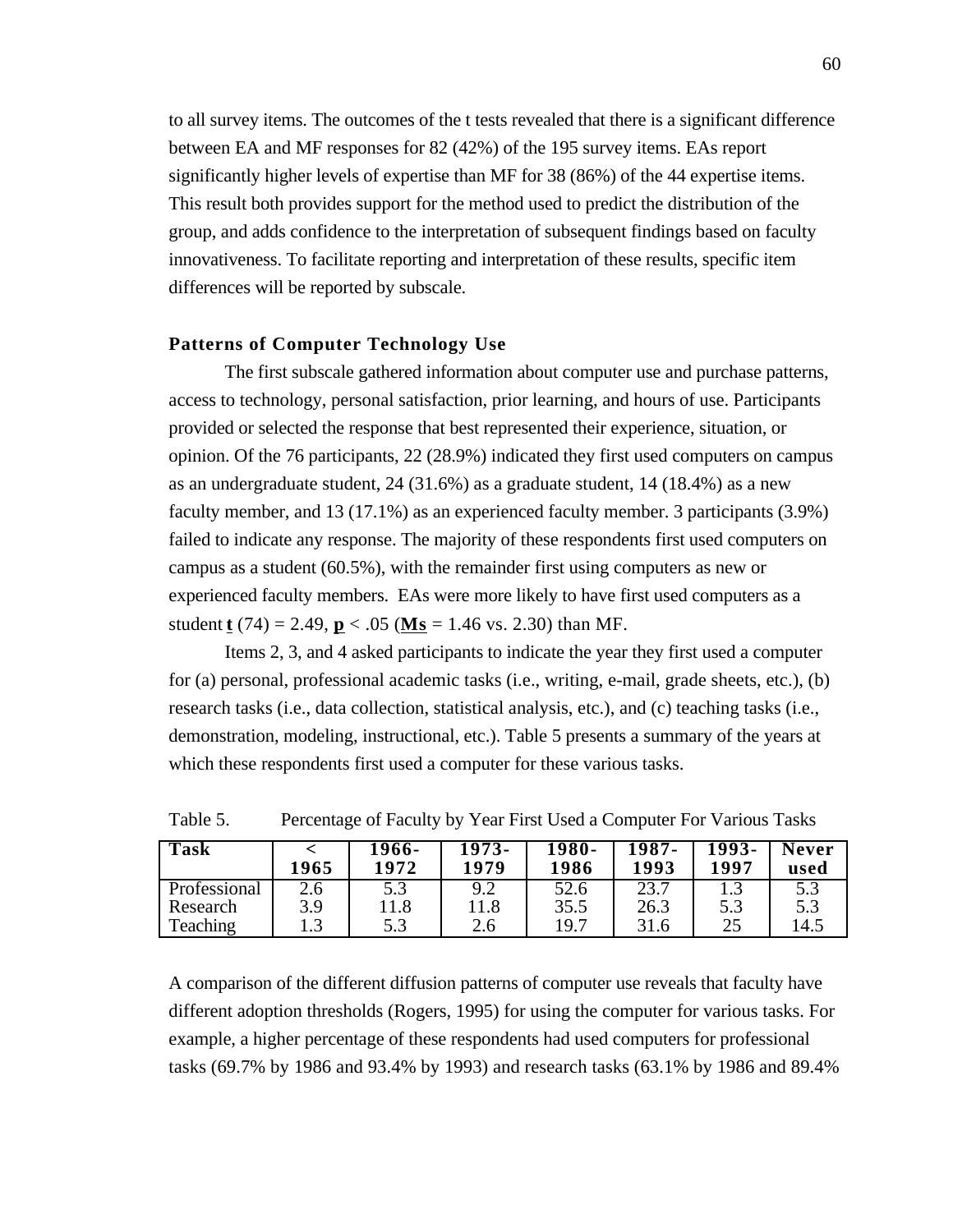by 1993) than they had for teaching tasks (43.4% by 1986 and 75% by 1993) in the same years.

One can also observe the different adoption thresholds by comparing the adoption curves generated by plotting the years that respondents first used computers for the three different tasks (Figure 6). Respondents appear to have adopted computers approximately a decade earlier for professional and research tasks than they did for teaching tasks.





Dickerson and Gentry (1983) found that early adopters of home computers were middle-aged, had higher incomes and more education, were opinion leaders, and information seekers. Items 5 and 6 asked respondents to indicate the year in which they first bought a computer for (a) personal/home use, and (b) professional use.

## Table 6. Percentage of Faculty by Year First Purchased a Computer for Personal/Home or Professional Use

| <b>Computer Purchase</b>              | ~ 1980 | $1981 - 1989$ | $1990 - 1997$ | do not own  |
|---------------------------------------|--------|---------------|---------------|-------------|
| personal/home use<br>professional use | 7 Q    | 56.5          | 26.5<br>27.6  | 6.1<br>14.5 |

An examination of Table 6 reveals that both personal/home and professional ownership of computers is almost completely diffused among these respondents with only a small percentage of individuals not owning a computer for either of these purposes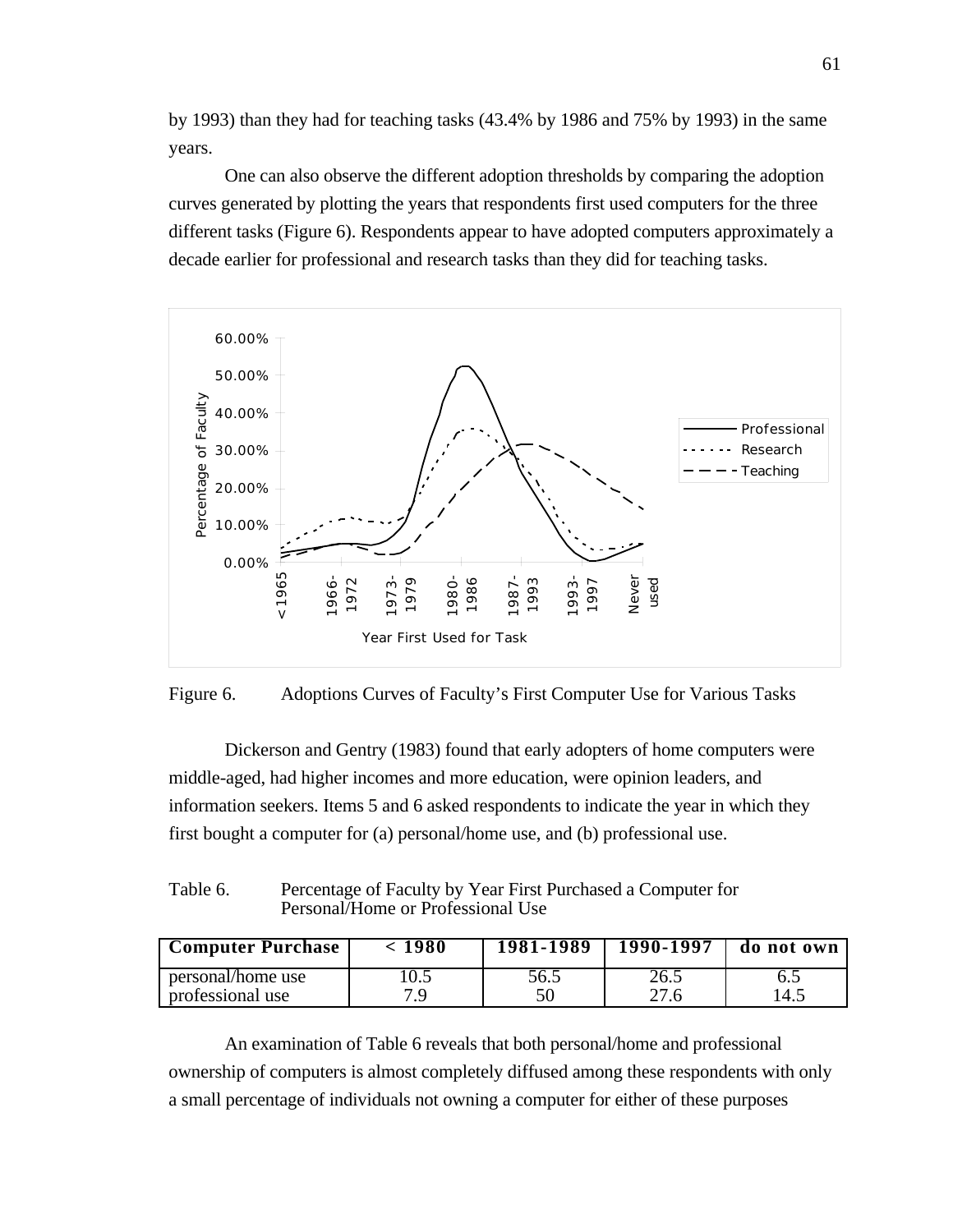(Complete frequency data is available in Appendix F). There is a larger percentage (14.5% versus 6.5%) of respondents who indicated they do not own a computer for professional use. However, this difference may actually be an indication that the institution instead owns the computer that these participants use at work. It is worth noting that there is no statistical difference between the EA and MF for either computer ownership variable. One might expect that earlier adopters would have purchased their own computer much earlier than the mainstream. This non-significant difference may be partially explained by the tendency for earlier adopters to have first used powerful mainframe computers, with greater processing power, for their personal and research tasks. Certain statistical analyses, such as a factor analyses, would have required the processing power of a mainframe in the early 80s to get expedient results. It would not make sense for an individual, who had access to powerful mainframe computers on campus, to purchase an expensive desktop computer in the late 70s or early 80s that had limited processing power. A future study may want to examine the difference between early mainframe and early desktop use to examine whether it's true that early adopter use of university mainframe computers affected subsequent desktop computer purchasing decisions and related desktop computer usage patterns.

Participants were asked to indicate the number of computers they have owned since buying their first computer. An examination of Figure 7 reveals that the majority of respondents (61.9%) have owned at least 5 computers since buying their first one, a smaller percent (31.6%) have owned 6 or more computers, and a smaller percent (6.5%) have owned no computers at all.



Figure 7. Number of Computers Owned by Faculty Since Purchasing First One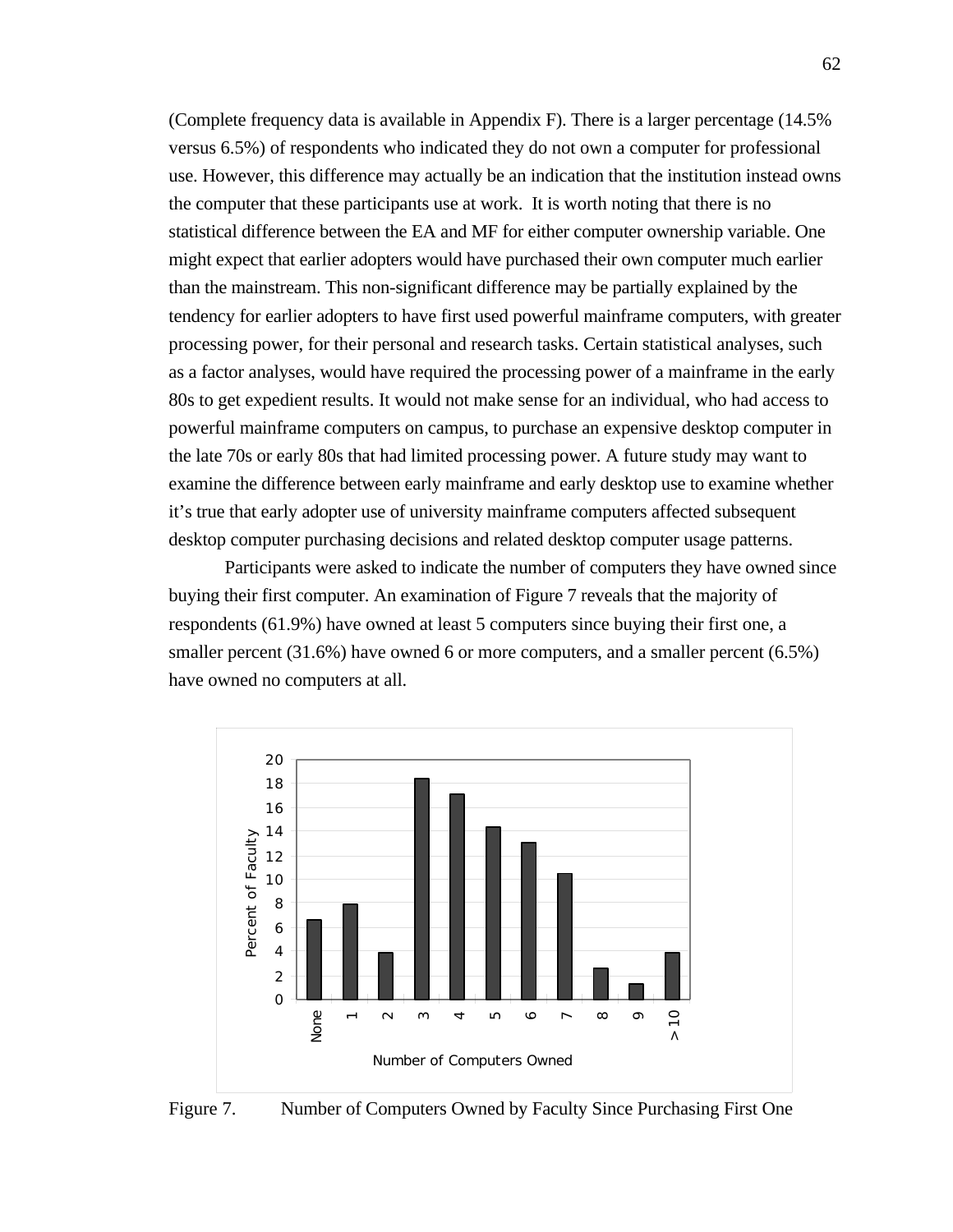Access to computers for professional use and teaching tasks appears to be adequate for the majority of respondents. In response to item 8, which asked participants whether they had exclusive access to a computer for professional use, 86.8% responded yes , 3.9% responded no, 3.9% responded sometimes, and 5.3% made no response. In response to item 9, which asked whether they have ready and convenient access to computers, software and needed equipment for teaching tasks, 77.6% of these respondents answered yes, 2.6% responded no, 15.8% responded sometimes, and 3.9% made no response. Despite adequate access for the majority, nearly one in five of the respondents (18.4%) indicated that ready and convenient access to computers and/or software for teaching tasks was inadequate or inconsistent.

Items 10 to 13 were designed to measure satisfaction with support and training for computer-related teaching tasks and current campus investment in computers for individual faculty and for teaching and learning . Participants used a five point Likert-type scale (i.e., 1  $=$  Very Satisfied, 2 = Satisfied, 3 = Neutral, 4 = Unsatisfied, and 5 = Very Unsatisfied) to indicate their response to each item. Except for item 10, the mean responses appear to indicate that these respondents are neutral about training and computer acquisition plans on campus (Table 7). However, the high degree of variability in responses indicates that satisfaction is widely dispersed. As previously mentioned, the electronic group reported significantly higher satisfaction for items 10, 11, and 13 than the paper group. There were no statistical differences between EA and MF for items 10 to 13.

| Table 7. | Means and Standard Deviations for Faculty Satisfaction with Support, |
|----------|----------------------------------------------------------------------|
|          | Training, and Computer Acquisition Plans on Campus                   |

| <b>Satisfaction Item</b>                          | <b>Mean</b> | SD   |
|---------------------------------------------------|-------------|------|
| 10. Support for teaching tasks                    | 2.6         |      |
| 11. Training for teaching tasks                   | 3.1         | 1.27 |
| 12. Acquiring Computers for individual faculty    | 3.3         | 1.48 |
| 13. Acquiring Computers for teaching and learning | 3.2         | l.34 |

The greatest percent of participants (36.8%) indicated they were satisfied with the support made available on campus for computer-related teaching tasks. However, one quarter of the participants (25%) indicated they were unsatisfied or very unsatisfied with the available support on campus. The largest proportion of participants (35.5%) were neutral about the training made available on campus for teaching-related tasks, but 32.9% were either unsatisfied or very unsatisfied. A majority of respondents (51.3%) are either unsatisfied or very unsatisfied with current campus investment plans with regard to the acquisition of computer technology for individual faculty, while 21.1% indicated they were satisfied or very satisfied and 21.1% were neutral. Finally, 76.4% of respondents are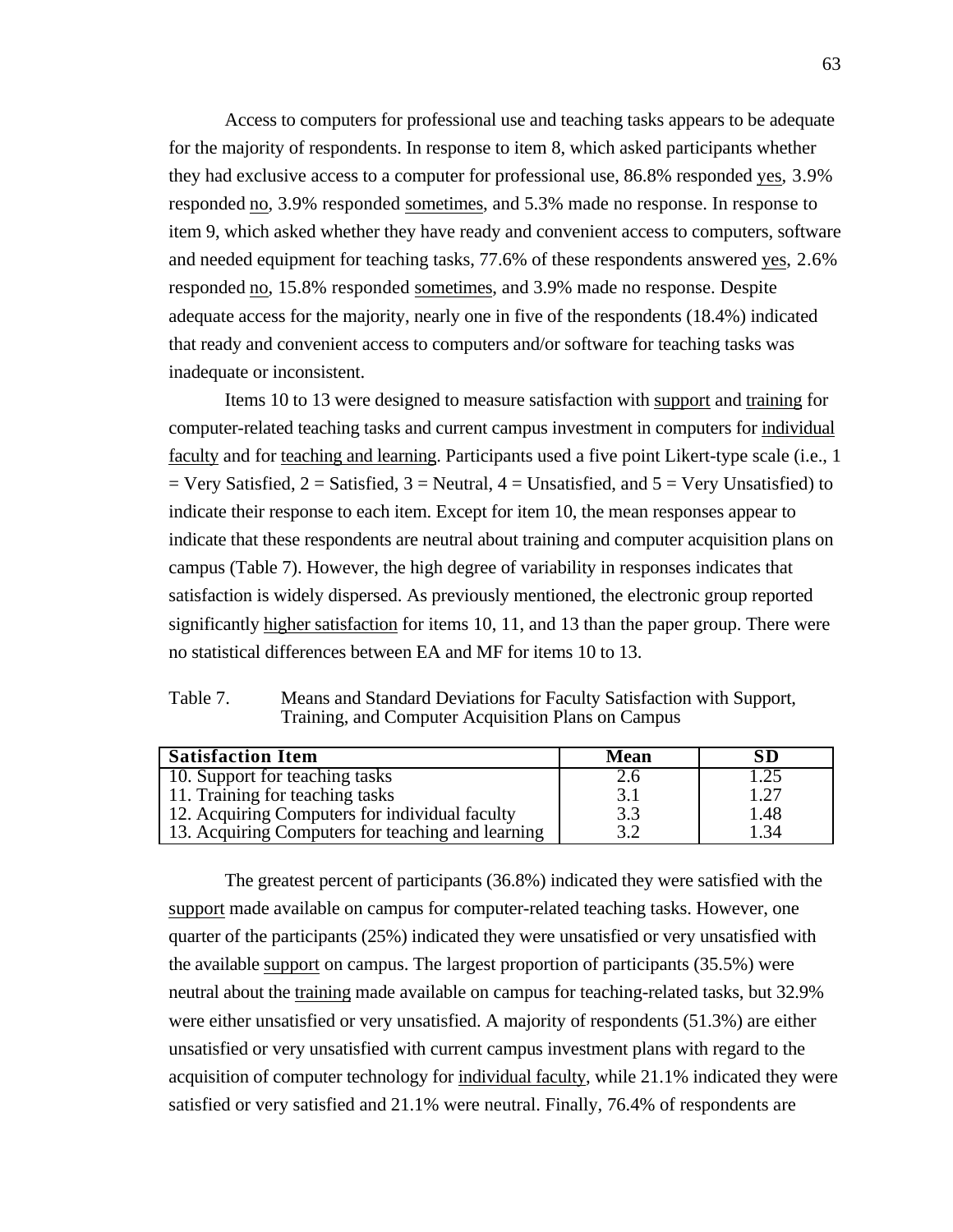neutral to very unsatisfied with current campus investment plans for computer technology for teaching and learning , and only 17.1% are satisfied. The neutrality expressed by some respondents could be an indication of a lack of knowledge about the support and training available on campus for computer-related teaching tasks. As demonstrated by responses to Items 2 - 4, there is still a large number of respondents who either have not adopted technology for teaching tasks, or have only recently adopted, and they could be unaware of available support and training (i.e., New Media Centers, Academic Computing Services).

Items 14 and 15 collected information about how participants acquired their computer knowledge and skills. When asked about acquiring initial computer skills, 64.5% of respondents indicated they were self-taught, 15.8% indicated a combination of selfteaching and formal courses, and 6.6% learned their skills from a colleague. Responses to item 15 indicated that the range of computer knowledge and skills possessed by respondents are primarily the result of self teaching (75%), both self-teaching and formal courses (13.2%), and colleague teaching and support (6.6%). The satisfaction expressed by one-third of the respondents with support and training on campus could be related to the high degree of self-teaching and colleague support enjoyed by this group. The 32% of respondents who were dissatisfied with support and training probably prefer other learning methods and may feel abandoned when they have to struggle alone.

In response to item 16, 28.9% of these respondents indicated that they had taught computer courses, while 65.8% had not. So, approximately two-thirds of this sample could be described as "users" of technology and one-third as "techies" who teach about technology. Item 17 asked participants to indicate the level of computer course taught. Of those who responded, 1.3% indicated high school, 13.2% indicated undergraduate, 13.2% indicated graduate (71.1% did not respond).



Figure 8. Hours Per Day Faculty Spend Using Computers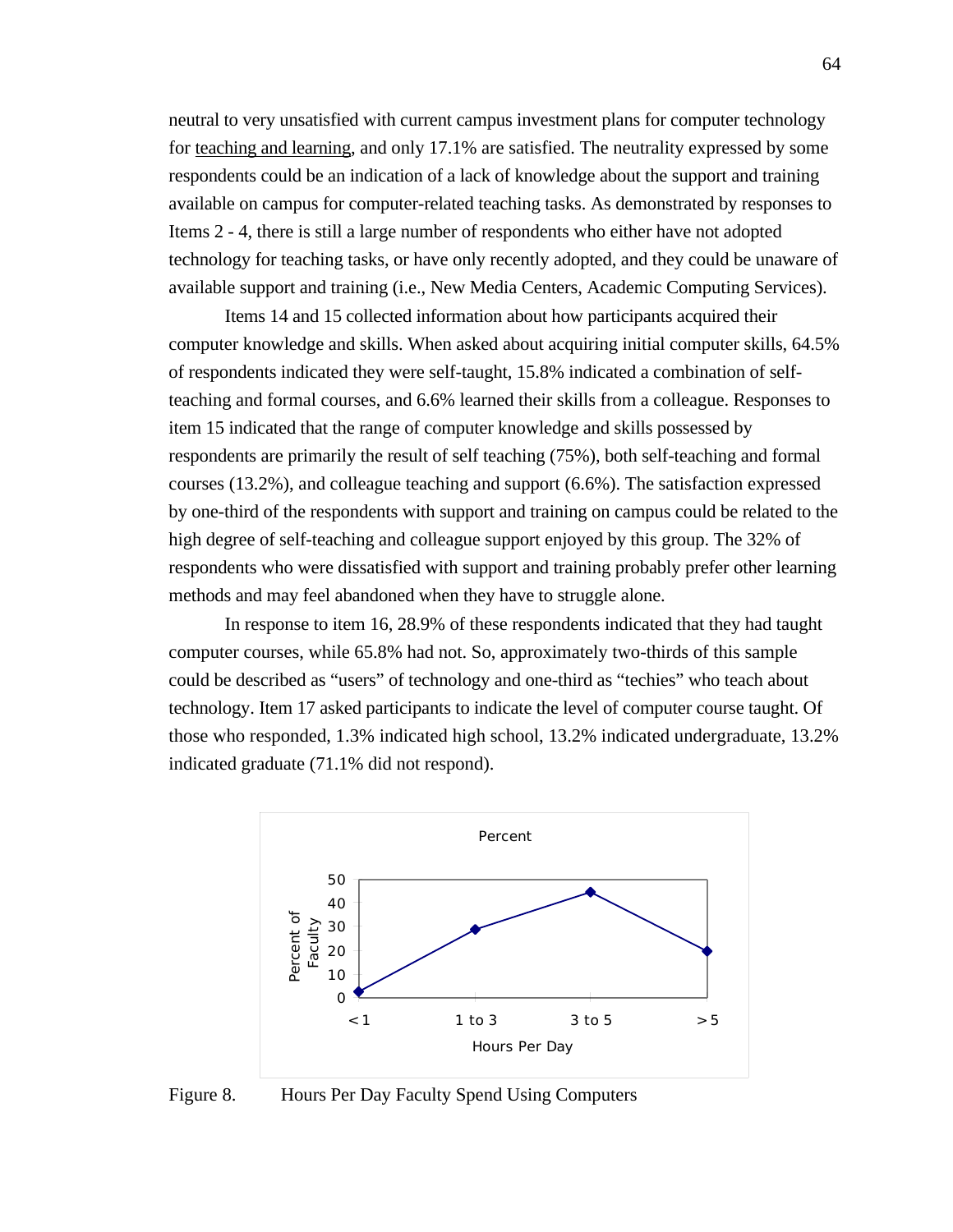Participants were asked to indicate the average number of hours per day they spent using computers (Figure 8). These respondents are generally quite heavy computer users; only 2.6% indicated they spend less than one hour per day, 28.9% spend 1 to 3 hours per day, 44.7% spend 3 to 5 hours per day, and 19.7% spend more than 5 hours per day using a computer. As expected, EA use computers statistically more hours per day **t** (74) = 3.11,  $p < .01$  (Ms = 2.23 vs. 0.76) than MF.

#### **Computer Experience**

The second subscale of the survey was designed to collect two types of information about a faculty member's experience with 44 types of computer software and tools: (a) their current level of expertise, and (b) the year in which the faculty member first used this software/tool (if ever) in a course they taught. These results are presented in the following two sections: (a) faculty expertise, and (b) computer use in classrooms.

## **(a) Faculty Expertise**

The task in this section is to quantify respondent's personal expertise with computers in order to explore Rogers' (1995) theory of the diffusion of innovations. Participants rated their level of expertise using a five-point, Likert-type scale (i.e.,  $0 =$ None,  $1 = A$  little,  $2 = Fair$ ,  $3 = Substantial$ ,  $4 = Extensive$  for each of 44 types of computer software and tools. An estimate of the internal consistency of this subscale yielded a coefficient alpha of .93, which is a relatively high rating of item homogeneity and an indication that faculty responded consistently across items.

In order to estimate the diffusion of computer technology in this group, the proportion of respondents who rated their expertise as "A Little" to "Fair" have been combined, as have faculty ratings of "Substantial" and "Extensive" expertise to calculate a Total Adoption percentage. Although the Total Adoption estimate gives no information about time of adoption or the stage at which an individual is in the innovation-decision process, the assumption here is that in order to develop *any* level of expertise, respondents had to adopt the innovation at some time. Total Adoption will be interpreted as the percentage of respondents who have some degree of personal facility using each type of computer software or tool. The Total Adoption percentage was used to estimate the diffusion of each innovation using Rogers' (1995) adopter categories.

Table 8 presents the diffusion results for 10 software/tools that have been personally adopted by the early majority (as indicated by 16% to 50% total adoption using Rogers' categories and normal curve) and Table 9 presents the diffusion results for 26 software/tools that have been personally adopted by the late majority (as indicated by 50% to 84% total adoption using Rogers' adopter categories and normal curve). There are 8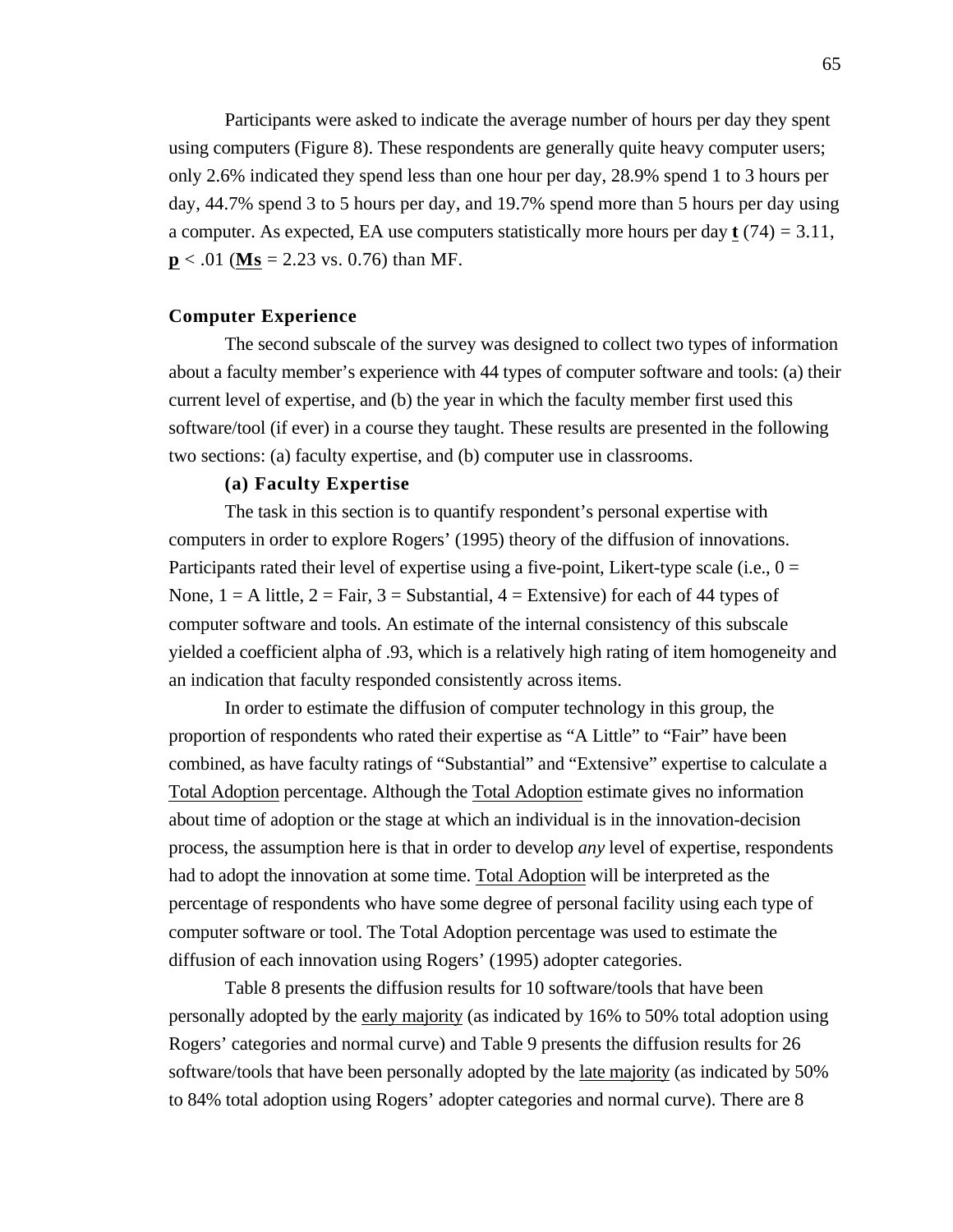tools that have only diffused into the innovator and early adopter categories (i.e., music composition, drafting/CAD, Toolbook, Linkway, HyperStudio, Integrated Learning Systems, robotics, and virtual reality have been adopted by  $\lt 16\%$  and thus are not represented in the tables. The mean score (Ms) is the average level of expertise reported by the whole sample, and the standard deviation (**SD**) is the amount of variability in respondent's self-rated levels of expertise. For example, respondents report having substantial expertise on average (Table 9) with both word processing ( $\mathbf{M}\mathbf{s} = 3.2$ ,  $\mathbf{SD} =$ 1.07) and e-mail ( $\mathbf{M}\mathbf{s} = 3.00$ ,  $\mathbf{SD} = 1.10$ ), and fair to substantial expertise on average with World Wide Web searching and browsing  $(Ms = 2.60, SD = 1.25)$ .

Presenting the results using individual tables for computer software and tools that have diffused into the early majority and the late majority allows for a comparison between the two. For example, one can determine from an examination of Table 8, that instructional software tools, such as tutorials, drill and practice, games, and simulations, have only been adopted by one third or less of faculty. Even though all faculty have to manage grades and maintain records for student's performance in a course, less than one half of respondents indicate they have adopted grading packages. Out of the four authoring tools in the survey, only the Macintosh-based Hypercard has diffused into the early majority.

Table 8. Percentage of Diffusion by Level of Expertise, Percentage of Total Adoption into the Early Majority, and Means and Standard Deviations of Expertise by each Software/Tool

| Software/tool      | $\overline{A}$ little $(1)$ - | $\overline{\text{Sub}}$ stantial (3) | <b>Total</b>    | Mean | SD   |
|--------------------|-------------------------------|--------------------------------------|-----------------|------|------|
|                    | Fair $(2)$                    | - Extensive (4)                      | <b>Adoption</b> |      |      |
| Paint program      | 36.9                          | 10.5                                 | 47.4            | 0.90 | 1.11 |
| Grading package    | 30.2                          | 13.1                                 | 43.3            | 0.90 | .22  |
| Online video,      | 36.9                          | 2.6                                  | 39.5            | 0.60 | 0.88 |
| audio              |                               |                                      |                 |      |      |
| <b>Tutorials</b>   | 26.3                          | 7.9                                  | 34.2            | 0.60 | 1.05 |
| Games              | 26.4                          | 3.9                                  | 30.3            | 0.50 | 0.92 |
| <b>Simulations</b> | 17.1                          | 6.5                                  | 23.6            | 0.50 | 1.04 |
| Hypercard          | 21.1                          | 2.6                                  | 23.7            | 0.40 | 0.78 |
| Drill & Practice   | 13.2                          | 9.2                                  | 22.4            | 0.50 | 1.06 |
| Videodisk          | 18.4                          | $\overline{1.3}$                     | 19.7            | 0.30 | 0.67 |
| Sun                | 13.1                          | $\overline{3.9}$                     | 17.0            | 0.30 | 0.68 |

An examination of Table 9 reveals that with the exception of on-line video/audio, seven of eight types of communications software (i.e., e-mail, WWW searching and browsing, on-line databases or library catalogues, FTP, listservs, gopher, and newsgroups) have diffused into the late majority and have been adopted by over 59% of these respondents.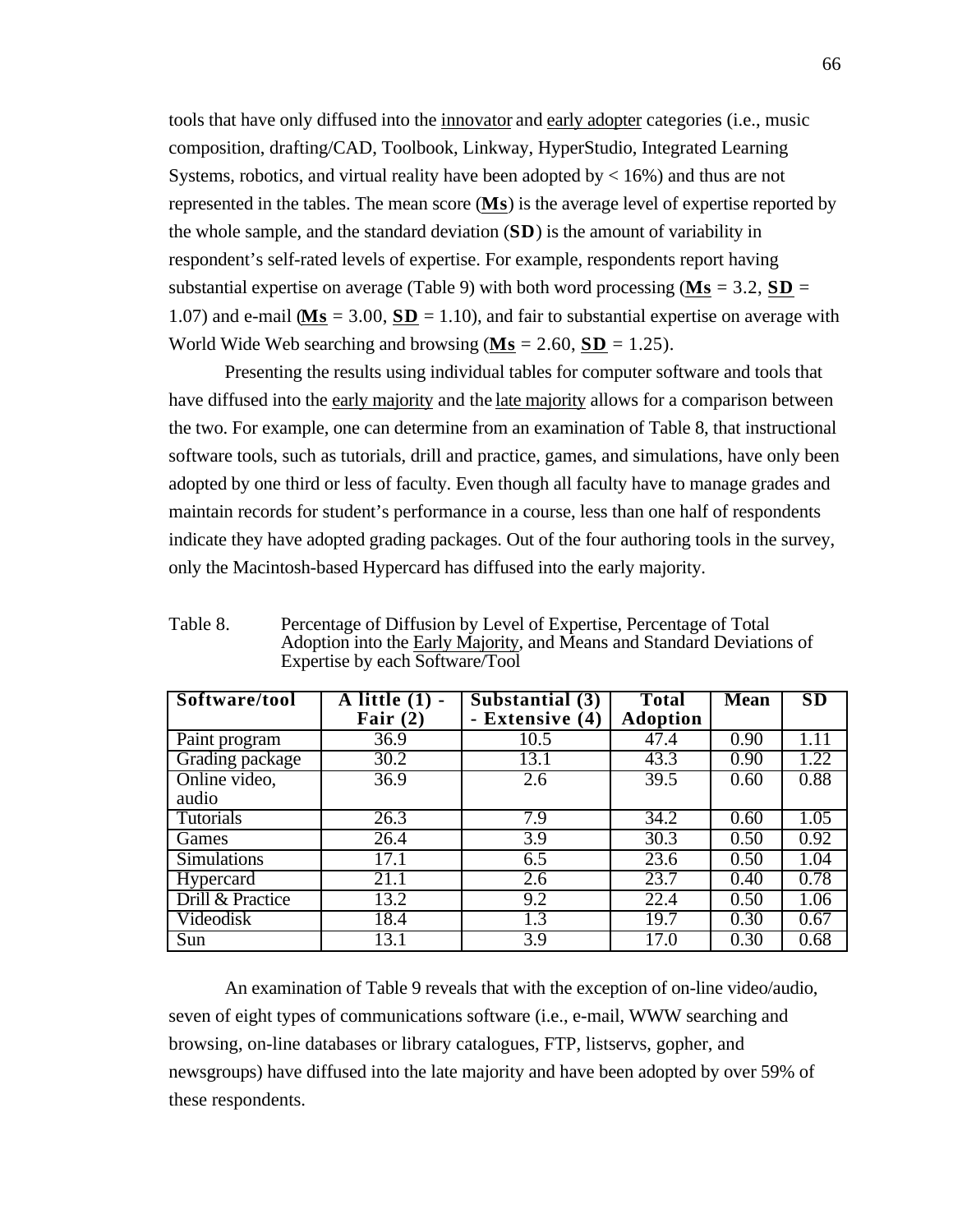Table 9. Percentage of Diffusion by Level of Expertise, Percentage of Total Adoption into the Late Majority, and Means and Standard Deviations of Expertise by each Software/Tool

| Software/tool              | $\overline{A}$ little $(1)$ - | Substantial (3) | <b>Total</b>    | <b>Mean</b> | SD   |
|----------------------------|-------------------------------|-----------------|-----------------|-------------|------|
|                            | Fair $(2)$                    | - Extensive (4) | <b>Adoption</b> |             |      |
| Word processing            | 14.5                          | 81.6            | 96.1            | 3.20        | 1.07 |
| E-mail                     | 19.7                          | 75              | 94.7            | 3.00        | 1.10 |
| <b>WWW</b> searching       | 36.8                          | 55.2            | 92.0            | 2.60        | 1.25 |
| and browsing               |                               |                 |                 |             |      |
| On-line databases          | 50                            | 36.8            | 86.8            | 2.10        | 1.28 |
| or library                 |                               |                 |                 |             |      |
| catalogues                 |                               |                 |                 |             |      |
| Text editing               | 25.0                          | 57.9            | 82.9            | 2.50        | 1.49 |
| Databases                  | 52.7                          | 22.4            | 75.1            | 1.50        | 1.22 |
| $\overline{\text{Win }95}$ | 43.4                          | 31.5            | 74.9            | 1.70        | 1.35 |
| <b>FTP</b>                 | 46.1                          | 26.3            | 72.4            | 1.60        | 1.35 |
| Spreadsheets               | 39.5                          | 30.3            | 69.8            | 1.60        | 1.36 |
| PC-DOS                     | 44.7                          | 25.0            | 69.7            | 1.60        | 1.32 |
| Charting $&$               | 42.2                          | 25.5            | 67.7            | 1.50        | 1.38 |
| graphing                   |                               |                 |                 |             |      |
| Statistics package         | 42.2                          | 25.0            | 67.2            | 1.50        | 1.36 |
| <b>CD-ROM</b>              | 47.4                          | 18.5            | 65.9            | 1.30        | 1.23 |
| materials                  |                               |                 |                 |             |      |
| Listservs                  | 39.5                          | 25              | 64.5            | 1.50        | 1.44 |
| Gopher                     | 51.3                          | 13.1            | 64.4            | 1.20        | 1.14 |
| Macintosh                  | 27.6                          | 36.8            | 64.4            | 1.60        | 1.48 |
| Desktop                    | 48.7                          | 14.5            | 63.2            | 1.20        | 1.24 |
| publishing                 |                               |                 |                 |             |      |
| Newsgroups                 | 39.5                          | 19.7            | 59.2            | 1.20        | 1.32 |
| Presentation               | 36.9                          | 21.0            | 57.9            | 1.30        | 1.37 |
| software                   |                               |                 |                 |             |      |
| <b>UNIX</b>                | 47.3                          | 7.9             | 55.2            | 1.11        | 1.00 |
| Web page creation          | 30.2                          | 22.4            | 52.6            | 1.20        | 1.48 |
| Clipart                    | 36.8                          | 14.5            | 51.3            | 0.90        | 1.20 |
| Any programming            | 32.9                          | 18.4            | 51.3            | 1.10        | 1.35 |
| language                   |                               |                 |                 |             |      |
| Apple OS                   | 26.3                          | 23.7            | 50.0            | 1.10        | 1.35 |
| Win $3.x$ , NT             | 22.4                          | 27.6            | 50.0            | 1.30        | 1.45 |
| Drawing program            | 30.2                          | 19.8            | 50.0            | 1.10        | 1.35 |

Though they differed significantly on 38 of the expertise variables, EA and MF had similar levels of expertise for 6 of the 44 types of software and tools. Four of these variables were operating systems (i.e., PC-DOS, Win 3.x, NT, Win 95, and Sun) and the other two were for statistics packages and music composition software. It is worth noting that EAs had statistically higher levels of expertise with Apple  $t(74) = 3.35$ ,  $p < .001$ ( $\textbf{Ms} = 2.15 \text{ vs. } 0.85$ ), Macintosh **t** (74) = 2.78, **p** < .01 ( $\textbf{Ms} = 2.61 \text{ vs. } 1.41$ ), and UNIX  $\bf{t}$  (74) = 2.71,  $\bf{p}$  < .01 ( $\bf{Ms}$  = 1.69 vs. 0.80) operating systems than MF.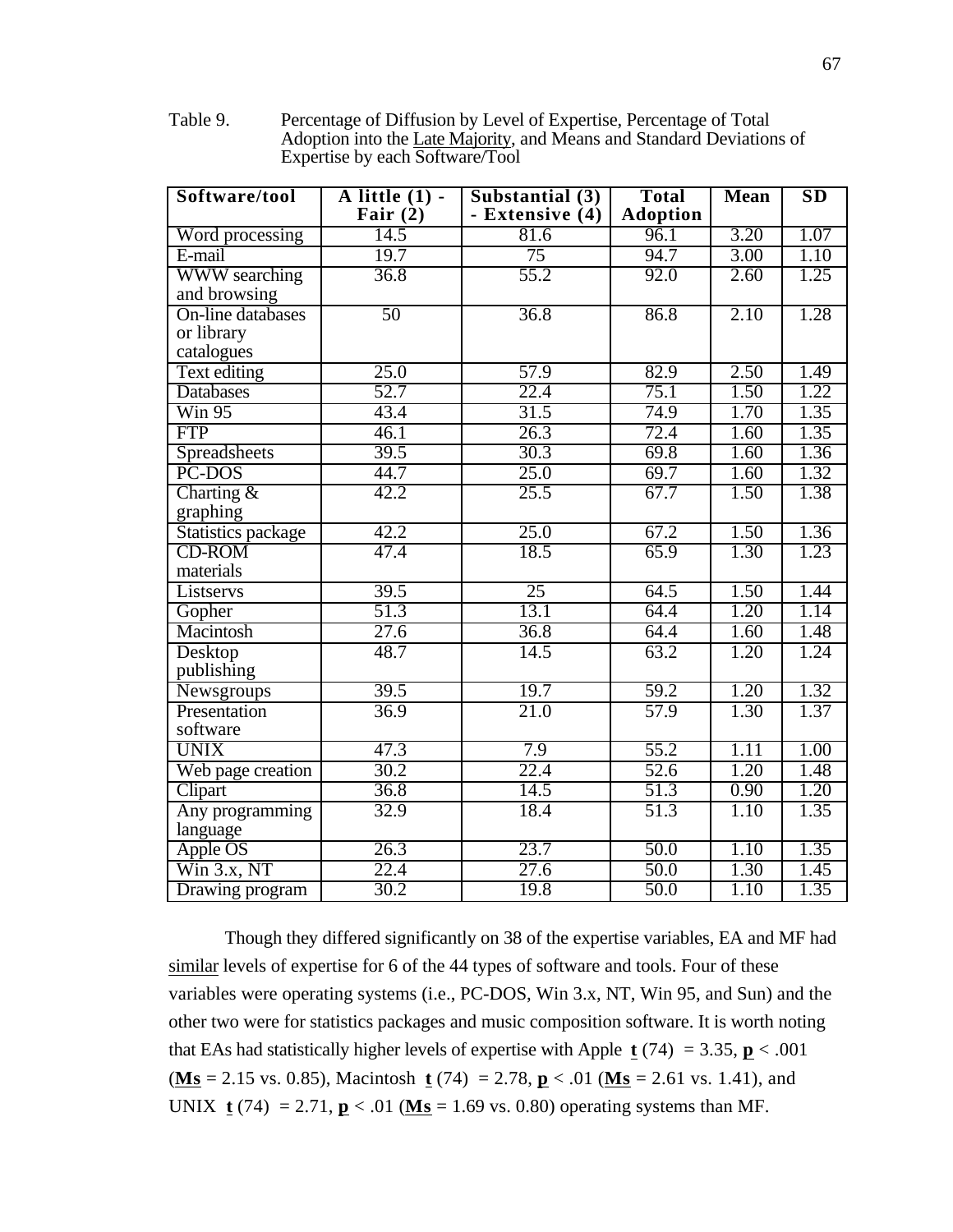The higher level of UNIX expertise may be partially explained by the tendency for EAs to have developed more experience using mainframe computers. One might speculate that greater EA expertise with Apple and Macintosh operating systems may be related in some way to the relative appeal of using or conducting basic research on the graphical user interfaces available in the early 1980s with this platform, in contrast to command line interfaces available on other machines, and/or the high number of education faculty in this sample.

## **(b) Computer Use in Classrooms**

In order to examine the adoption of technology using *time* as a measure of the diffusion of innovations (Rogers, 1995), participants were asked to indicate the year in which they first used any of 44 types of computer software and tools in a course they taught. In the electronic version of the survey, participants had the option to select a "never" response. Non-responses to these items in the paper version of the survey were treated as "never" when this data was entered using the web-based survey interface.

The adoption of technology by respondents for classroom use appears to have become more widely diffused in 1997 than was the case for faculty adoption two years ago (Green, 1996). Word processing has been used in the classroom by 60% of these respondents, spreadsheets by 38%, charting and graphing by 36%, databases by 34%, presentation software by 34%, and 18% have used CD-ROM materials. A proportion of respondents use instructional courseware for teaching: tutorials 18%, drill and practice 14%, simulations 17%, and games 6%. More than one-quarter of respondents use desktop publishing software (28.9%) in the classroom, and 35.5% use statistics packages. E-mail is used by 67% of respondents in their teaching, on-line databases or library catalogues by 46%, newsgroups by 21%, listservs by 29%, and FTP by 23%. Newer communication technologies, like the World Wide Web, have been adopted by 56% of respondents for searching and browsing, and by 36% for web page creation and editing. It seems fair to suggest that communication technologies could be the proverbial carrot that entices mainstream faculty to adopt technology for teaching and learning (Foa, 1993). Tools that have been available since the 1970s, such as tutorials and simulations, are not as widely diffused in the population as the relatively newer technology of the World Wide Web. Once faculty are intrigued by tools such as e-mail and the Web, they may start asking questions about other technologies (Gilbert, 1995). Desktop instructional delivery methods may get renewed attention as faculty consider ways to use the World Wide Web for teaching and learning. Another possible explanation for the widespread adoption of the Web may be found in the features and capabilities of the software. Using graphical browsers, such as Netscape Communicator and Microsoft Internet Explorer , faculty can easily display a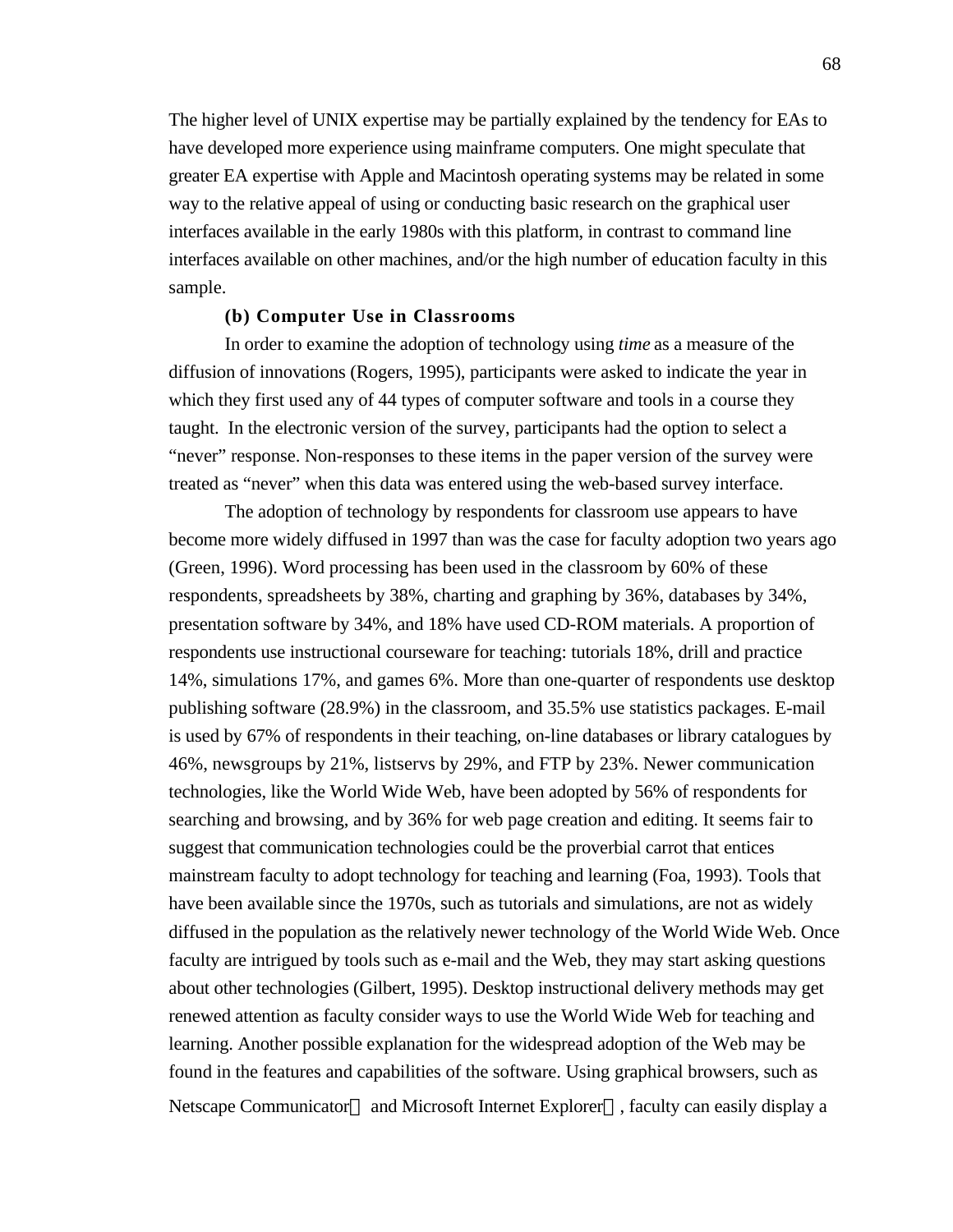variety of media (i.e., text, graphics, audio, video and animations) at the click of a mouse. A relationship may exist between the user-friendliness of a point-and-click, graphical user interface (GUI) and earlier adoption for teaching. An examination of adoption rates for various operating systems between 1985 and 1992 reveals that almost twice the number of respondents adopted computers with a graphical, mouse-driven interface for teaching (i.e., Macintosh 25%) than computers with a command line and keyboard interface (i.e., PC-DOS 13% and Windows 3.x 13%) during this period. Similar results are found for adoption of Windows 95 for teaching (35.5%) in the last three years. A future study may want to examine the hypothesis that early adoption of technology for teaching is related to the more user-friendly characteristics of graphical user interfaces.

Rogers' (1995) identified the segment of the diffusion curve between 10 and 20 percent adoption as "critical mass" and it represents the transition from the early adopter level of innovativeness to the early majority. Of the 44 types of computer software and tools, 29 have been used in the classroom by more than 16% of respondents (see Table 10, Classroom Use) and thus, have exceeded critical mass. Of the 29 types of software/tools that have exceeded critical mass (i.e., adopted by early majority [EM]), 3 have diffused into the late majority (LM), which means that these technologies are used by more than 50% of the respondents in their teaching (i.e., word processing 60.5%, e-mail 67.1%, and WWW browsing and searching 56.6%). In order to visually examine the late majority results using Rogers' (1995) theory, which claims that the diffusion of innovations over time resembles a normal curve (or an S-shaped curve if plotted cumulatively), the classroom adoption patterns for these tools are presented using histograms which plot the year each innovation was first used by faculty for teaching and the cumulative percent adoption curve (Figures 9, 10, and 11). Complete frequency data for the adoption of word processing, e-mail, and WWW browsing and searching for teaching is presented in Tables 11, 12, and 13.

Findings comparing faculty expertise with the year that faculty first used the software or tool in their teaching indicate that faculty tend to develop a level of personal expertise with a particular computer technology before attempting to integrate it into their teaching. Table 10 facilitates a comparison between the percentage of Total Adoption with the percentage of respondents who report having used these tools in a course they taught. For example, 96.1% of respondents indicated they had from "A Little" to "Extensive" expertise using word processing, however, only 60% indicated that they have used word processing in a course they taught. Just over two-thirds of respondents report some level of expertise with statistics applications (67.1%), but only 35.5% use this software in the classroom. More than 65% of respondents have personally adopted CD-ROM materials, but only 18.4% use these in the classroom.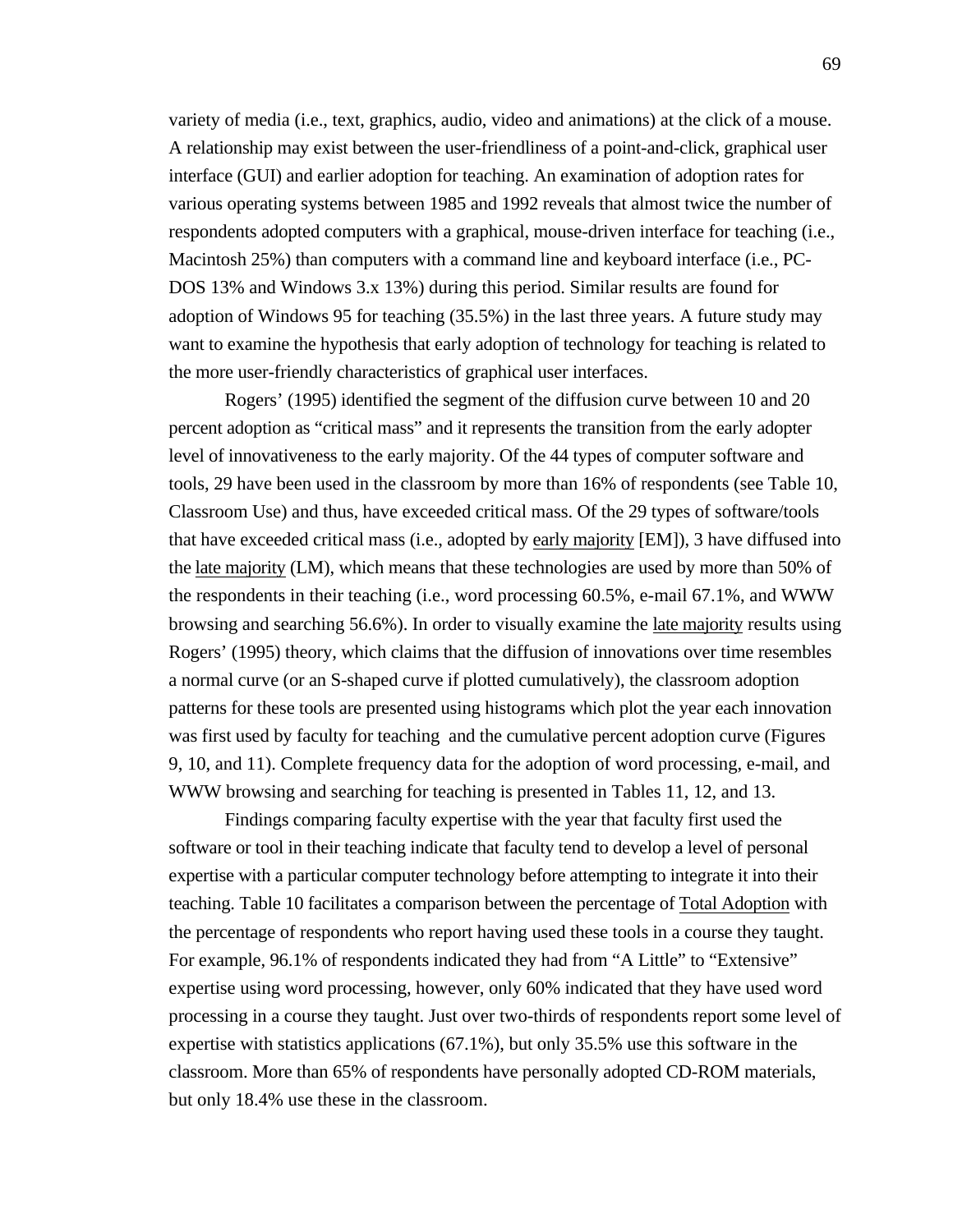| Table 10. | Percent of Total Adoption of 44 Types of Software/Tools by Individual |
|-----------|-----------------------------------------------------------------------|
|           | Faculty Versus Percent of Adoption for Classroom Use                  |

| <b>Software and Tools</b>                 | <b>Total Adoption</b> | <b>Classroom Use</b> |           |
|-------------------------------------------|-----------------------|----------------------|-----------|
| Electronic mail                           | 94.7                  | 67.1                 | LM        |
| Word processing                           | 96.1                  | 60.5                 |           |
| WWW browsing, searching                   | 92.1                  | 56.6                 |           |
| Text editing                              | 82.9                  | 48.7                 | <b>EM</b> |
| On-line DBs $(\&$ /or library catalogues) | 86.8                  | 46.1                 |           |
| Spreadsheets                              | 69.7                  | 38.2                 |           |
| Charting-graphing                         | 67.1                  | 36.8                 |           |
| WWW page creation/editing                 | 52.6                  | 36.8                 |           |
| Macintosh                                 | 64.5                  | 35.5                 |           |
| Statistics package                        | 67.1                  | 35.5                 |           |
| <b>Win 95</b>                             | 75                    | 35.5                 |           |
| Database                                  | 75                    | 34.2                 |           |
| Presentation package                      | 57.9                  | 34.2                 |           |
| PC-DOS                                    | 69.7                  | 31.6                 |           |
| Desktop publishing                        | 63.2                  | 28.9                 |           |
| Grading package                           | 43.4                  | 28.9                 |           |
| Listservs, BBS                            | 64.5                  | 28.1                 |           |
| Win 3.x, NT                               | 50                    | 27.6                 |           |
| <b>UNIX</b>                               | 55.3                  | 26.3                 |           |
| Any programming language                  | 51.3                  | 23.7                 |           |
| Drawing program                           | 50                    | 23.7                 |           |
| FTP (upload, download files)              | 72.4                  | 23.7                 |           |
| Apple                                     | 50                    | 22.4                 |           |
| Newsgroups                                | 59.2                  | 21.1                 |           |
| <b>CD-ROM</b> materials                   | 65.8                  | 18.4                 |           |
| Clipart                                   | 51.3                  | 18.4                 |           |
| Gopher                                    | 64.5                  | 18.4                 |           |
| <b>Tutorials</b>                          | 34.2                  | 18.4                 |           |
| Simulations                               | 23.7                  | 17.1                 |           |
| Paint program                             | 47.4                  | 15.8                 | EA        |
| Drill & Practice                          | 22.4                  | 14.5                 |           |
| On-line video, audio                      | 39.5                  | 10.5                 |           |
| Videodisk                                 | 19.7                  | 7.9                  |           |
| Games                                     | 30.3                  | 6.6                  |           |
| HyperCard                                 | 23.7                  | 6.6                  |           |
| Drafting, CAD                             | 14.5                  | 5.3                  |           |
| HyperStudio                               | 6.6                   | 3.9                  |           |
| <b>Integrated Learning System</b>         | 13.2                  | 3.9                  |           |
| Linkway                                   | 3.9                   | 2.6                  |           |
| Robotics                                  | 5.3                   | 2.6                  |           |
| Sun                                       | 17.1                  | 2.6                  |           |
| Toolbook                                  | 5.3                   | 2.6                  |           |
| <b>Music Composition</b>                  | 5.3                   | 1.3                  |           |
| <b>Virtual Reality</b>                    | 7.9                   | 1.3                  |           |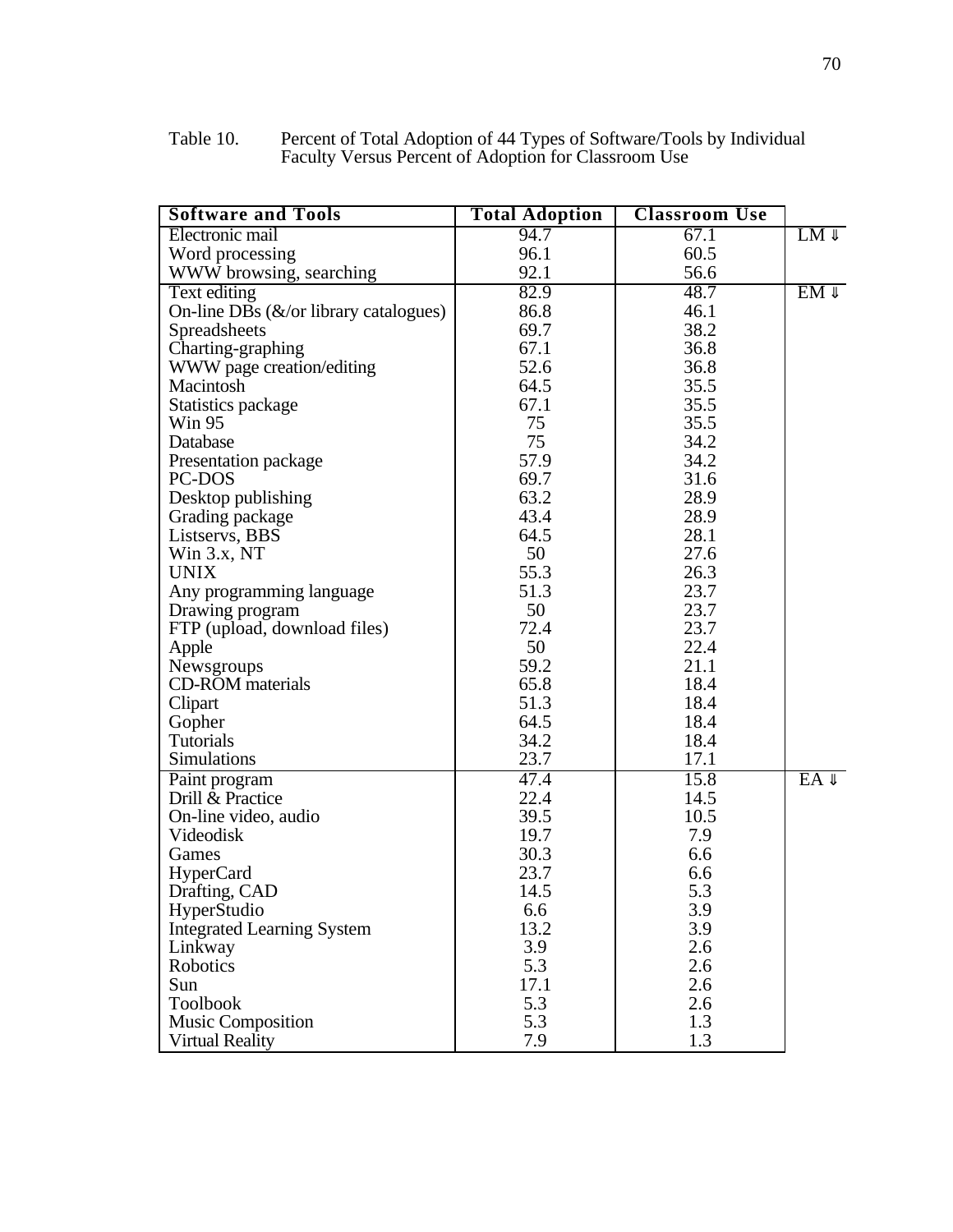

Figure 9. Adoption of Word Processing by Percent of Faculty for Teaching by Year and by Cumulative Percent

| Table 11. | Frequency Data for Year Word Processing First Used By Faculty for |
|-----------|-------------------------------------------------------------------|
|           | <b>Teaching</b>                                                   |

| Year          | <b>Frequency</b> | <b>Percent</b> | <b>Cumulative Percent</b> |
|---------------|------------------|----------------|---------------------------|
| $\sqrt{1975}$ | 2                | 2.6            | 2.6                       |
| 1978          | $\overline{2}$   | 2.6            | 5.3                       |
| 1981          | 3                | 3.9            | 9.2                       |
| 1982          | 3                | 3.9            | 13.2                      |
| 1984          | $\overline{2}$   | 2.6            | 15.8                      |
| 1985          | $\overline{2}$   | 2.6            | 18.4                      |
| 1986          | 1                | 1.3            | 19.7                      |
| 1987          | $\overline{2}$   | 2.6            | 22.4                      |
| 1988          | 9                | 11.8           | 34.2                      |
| 1989          | 1                | 1.3            | 35.5                      |
| 1990          | $\overline{4}$   | 5.3            | 40.8                      |
| 1991          | 5                | 6.6            | 47.4                      |
| 1992          | $\overline{2}$   | 2.6            | 50.0                      |
| 1994          | $\overline{4}$   | 5.3            | 55.3                      |
| 1995          | $\overline{2}$   | 2.6            | 57.9                      |
| 1996          | 1                | 1.3            | 59.2                      |
| 1997          |                  | 1.3            | 60.5                      |
| not used      | 30               | 39.5           | 100.0                     |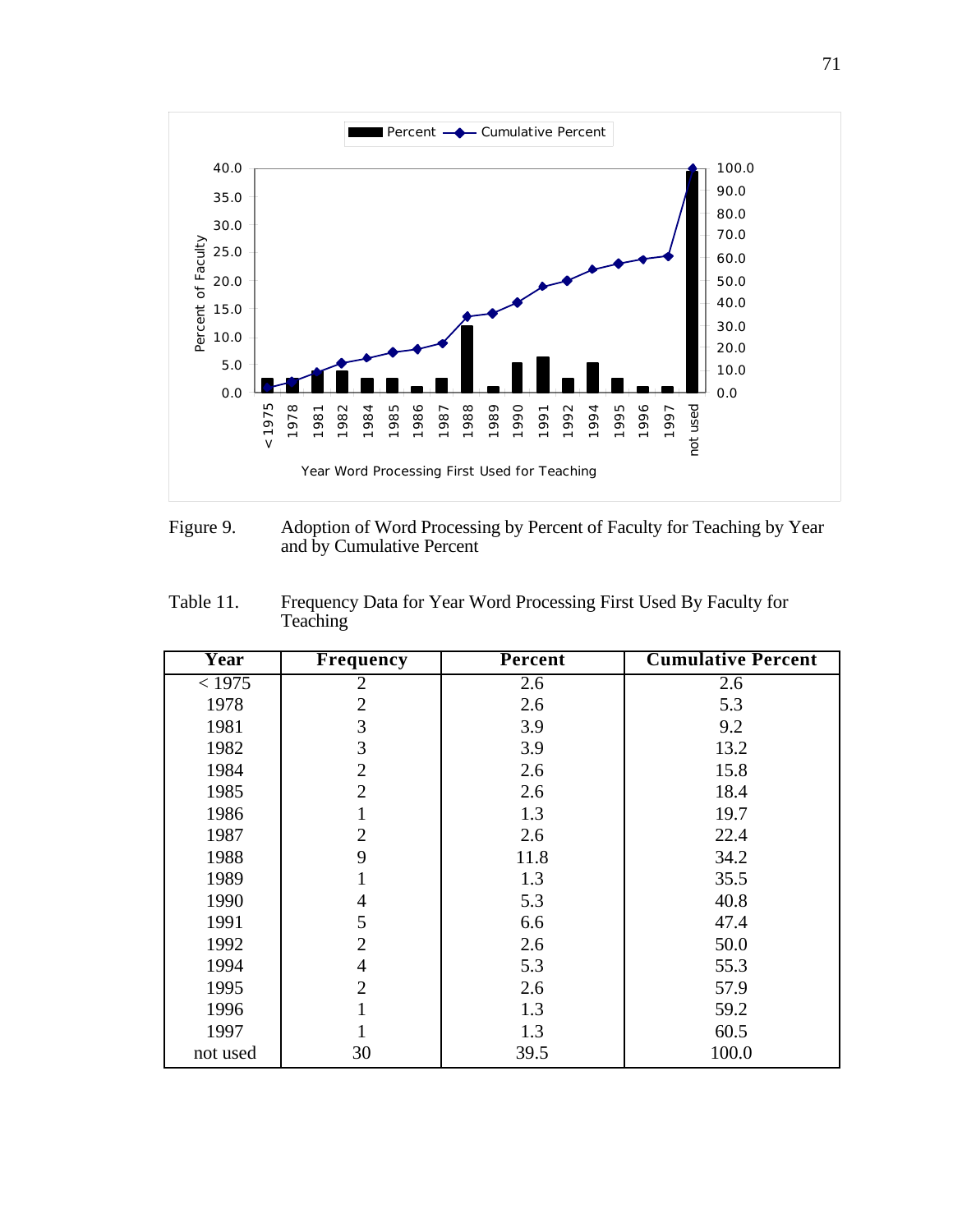

Figure 10. Adoption of E-mail by Percent of Faculty for Teaching by Year and by Cumulative Percent

| Year     | <b>Frequency</b> | Percent | <b>Cumulative Percent</b> |
|----------|------------------|---------|---------------------------|
| < 1975   | 2                | 2.6     | 2.6                       |
| 1978     |                  | 1.3     | 3.9                       |
| 1980     |                  | 1.3     | 5.3                       |
| 1981     | $\overline{2}$   | 2.6     | 7.9                       |
| 1987     |                  | 1.3     | 9.2                       |
| 1988     |                  | 1.3     | 10.5                      |
| 1989     | 3                | 3.9     | 14.5                      |
| 1990     | $\overline{2}$   | 2.6     | 17.1                      |
| 1991     |                  | 1.3     | 18.4                      |
| 1992     | 3                | 3.9     | 22.4                      |
| 1993     | 8                | 10.5    | 32.9                      |
| 1994     | 7                | 9.2     | 42.1                      |
| 1995     |                  | 9.2     | 51.3                      |
| 1996     | 7                | 9.2     | 60.5                      |
| 1997     | 5                | 6.6     | 67.1                      |
| not used | 25               | 32.9    | 100.0                     |

Table 12. Frequency Data for Year E-mail First Used By Faculty for Teaching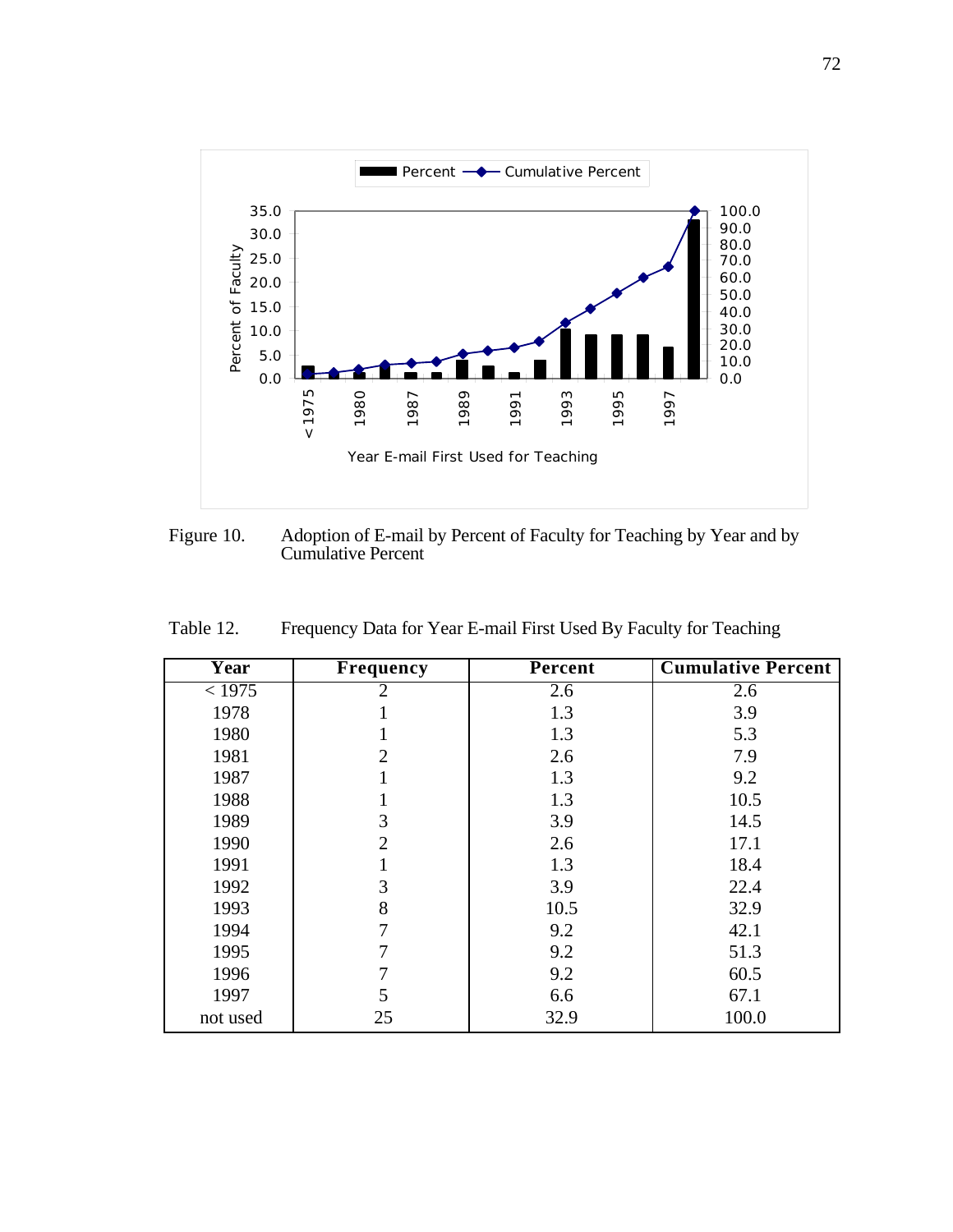

Figure 11. Adoption of the WWW for Searching and Browsing by Percent of Faculty for Teaching by Year and by Cumulative Percent

Table 13. Frequency Data for Year WWW (Searching and Browsing) First Used By Faculty for Teaching

| Year     | <b>Frequency</b> | Percent | <b>Cumulative Percent</b> |
|----------|------------------|---------|---------------------------|
| < 1990   |                  | 1.3     | 1.3                       |
| 1991     |                  | 1.3     | 2.6                       |
| 1993     |                  | 5.3     | 7.9                       |
| 1994     | 11               | 14.5    | 22.4                      |
| 1995     |                  | 11.8    | 34.2                      |
| 1996     |                  | 7.9     | 42.1                      |
| 1997     | 11               | 14.5    | 56.6                      |
| not used | 33               | 43.4    | 100                       |

 Adoption of Word Processing For Teaching . An examination of Table 11 reveals that 39.5% of respondents have not used word processing in a course they have taught. Faculty adoption of word processing for classroom use reached the critical mass stage (i.e., 10 to 20 percent adoption) between 1986 and 1987 when this innovation diffused from the EAs into the early majority, and diffused into the late majority by 1992. There were no statistical differences between EA and MF for the year word processing was first used in teaching, which suggests that relative advantage was high for both groups.

Adoption of E-mail For Teaching. As of 1997, 32.9% of respondents had not used e-mail in a course they taught (Table 12). However, adoption of e-mail for classroom use exceeded the critical mass stage (i.e., 10 to 20 percent adoption) between 1991 and 1992,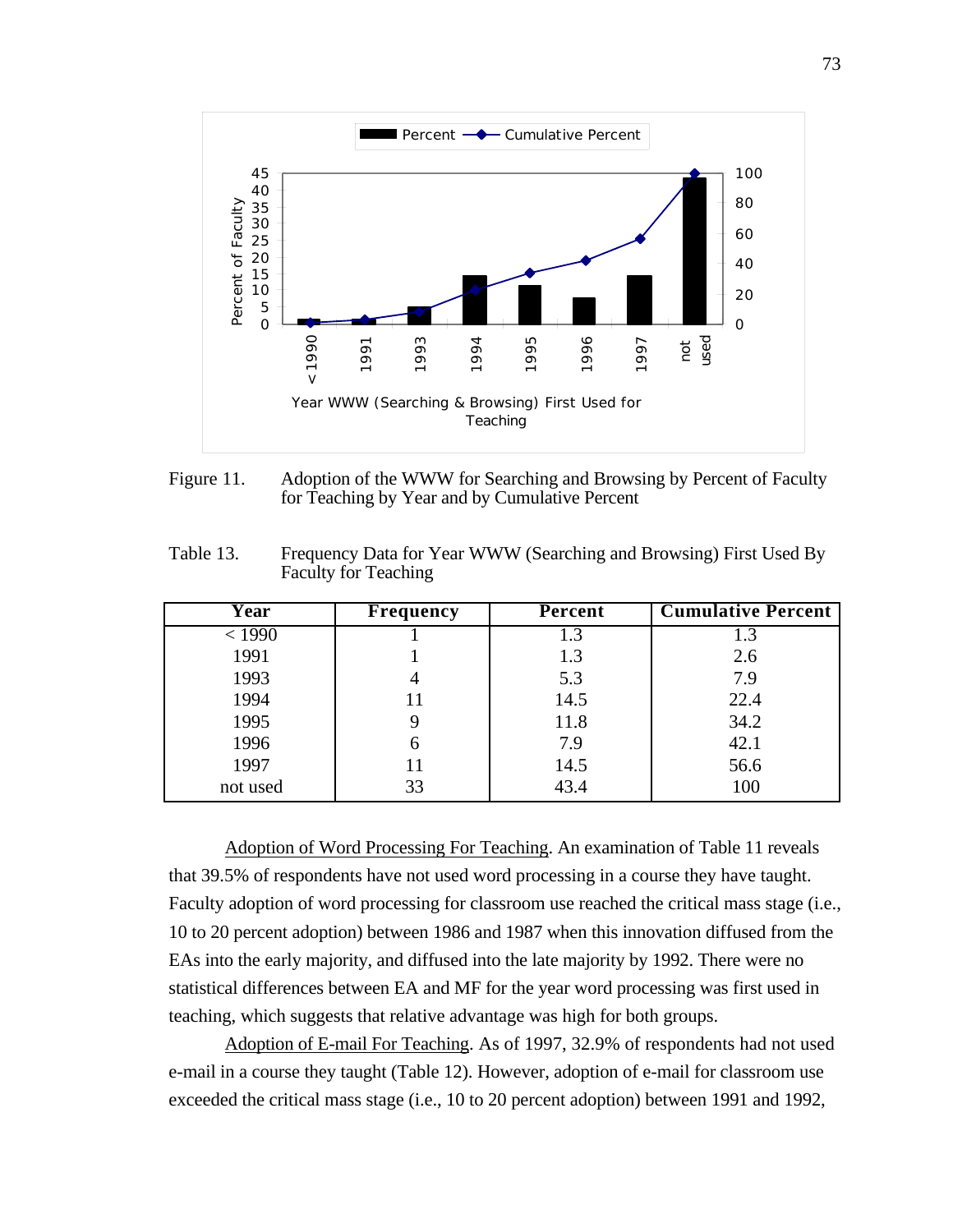and diffused into the late majority (i.e., greater than 50% adoption) by 1995. It is interesting to note that 44.7% of respondents have adopted e-mail for classroom use since 1993, around the year that the WWW first became widely available. It was also around this time that e-mail clients began appearing that utilized a graphical format and became easier to use, which may have facilitated more widespread adoption for both faculty and students. There were no statistical differences between EA and MF for the year e-mail was first used in teaching, which suggests that relative advantage was high for both groups.

 Adoption of the World Wide Web in Teaching for Searching and Browsing . An examination of Table 13 reveals that 43.3% of participants had not adopted the WWW searching and browsing for teaching and learning as of 1997, but the critical mass stage (i.e., 10 to 20 percent adoption) was reached between 1993 and 1994 when this innovation diffused from the early adopter stage into the early majority. By 1997, 56.6% of respondents had used the WWW in the classroom (i.e., 24% of whom adopted since 1995), which indicates that this innovation has now diffused into the late majority. It is interesting to note that 48.7% of those who have used the WWW for searching and browsing in the classroom have adopted this innovation since 1994. Compared to word processing, this innovation has a relatively shorter innovation-decision cycle. That is, respondents have not taken as long to adopt the WWW for searching and browsing as they did to adopt word processing for teaching. This trend may be related to greater access to computers on campus, ease of use, the advent of graphical web browsers such as Mosaic, as well as a result of the relatively lower costs for computers. EAs used the WWW for searching and browsing statistically earlier in their teaching  $t(74) = 2.51$ ,  $p < .05$  than did MF. A complete summary of the 27 of the 44 types of computer software and tools that EAs used earlier than MF is presented in Appendix G.

## **Generalized Self-Efficacy**

It has been suggested that EAs have higher self-efficacy than later adopters (Rogers, 1995). General perceived self-efficacy is a self-confident view of one's capability to deal with most of life's stressors. Previous research has linked high self-efficacy individuals with choosing to perform more challenging tasks, setting higher goals and the investment of more effort and persistence than individuals with low self-efficacy (Schwarzer, Mueller, & Greenglass, 1998). Self-efficacy was measured in this investigation to examine the relationship between self-efficacy and faculty innovativeness. Participants used a four-point scale  $(1 = Not at all true, 2 = Sometimes true, 3 = Often true,$ 4 = Almost always true) to indicate how well they felt each of 10 statements described them.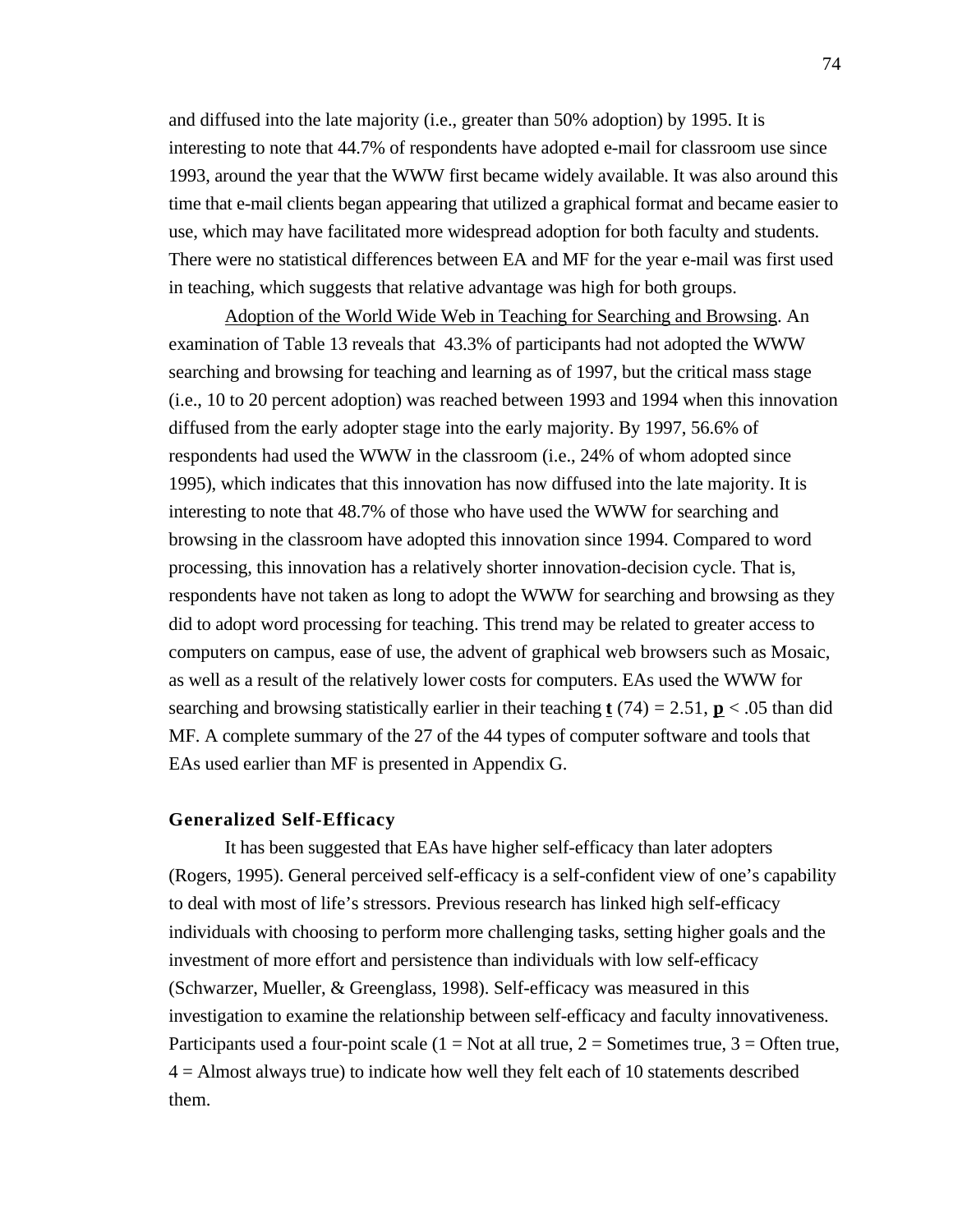Descriptive results indicate that self-efficacy was relatively high in this sample (Table 14). Results from this administration of the GSES yielded an internal consistency of .91, which is consistent with other administrations of this scale. Factor analyses confirmed the unidimensionality of the scale which replicates findings from previous investigations (Schwarzer, Mueller, & Greenglass, 1998). As predicted by Rogers (1995), EAs reported higher self-efficacy than MF for three items: Item 1 **t** (74) = 2.12, **p** < .05 (**Ms** = 3.69 vs. 3.19), Item 4 **t** (74) = 2.00, **p** < .05 (**Ms** = 3.53 vs. 3.06), and Item 6 **t** (74) = 2.03, **p** < .05 ( **Ms** = 3.69 vs. 3.17), of the GSES. EAs have been described as being risk takers, more willing to experiment, generally self-sufficient, and interested in the technology itself. Mainstream faculty view ease of use as critical and want proven applications with low risk of failure. Findings here suggest that EAs and MF differ in beliefs about managing to solve difficult problems if they try hard enough, confidence in dealing with unexpected events, and beliefs about their ability to solve most problems by investing the necessary effort.

| <b>Item</b>                                                             | <b>Mean</b>       | <b>SD</b> |        |
|-------------------------------------------------------------------------|-------------------|-----------|--------|
| 1. I can always manage to solve difficult problems if I try hard        | $\overline{3.27}$ | 0.79      | $\ast$ |
| enough.                                                                 |                   |           |        |
| 6. I can solve most problems if I invest the necessary effort.          | 3.26              | 0.85      | $\ast$ |
| 9. If I am in trouble, I can usually think of something to do.          | 3.23              | 0.81      | $**$   |
| 4. I am confident that I could deal efficiently with unexpected events. | 3.14              | 0.79      | $\ast$ |
| 10. No matter what comes my way, I'm usually able to handle it.         | 3.14              | 0.89      |        |
| 3. It is easy for me to stick to my aims and accomplish my goals.       | 3.02              | 0.89      | $**$   |
| 5. Thanks to my resourcefulness, I know how to handle unforeseen        | 2.96              | 0.85      | $**$   |
| situations.                                                             |                   |           |        |
| 8. When I am confronted with a problem, I can usually find several      | 2.94              | 0.86      | $**$   |
| solutions.                                                              |                   |           |        |
| 7. I can remain calm when facing difficulties because I can rely on     | 2.86              | 0.82      | $**$   |
| my coping abilities.                                                    |                   |           |        |
| 2. If someone opposes me, I can find means and ways to get what I       | 2.53              | 0.72      |        |
| want.                                                                   |                   |           |        |

| Table 14. | Self-Efficacy Item Means and Standard Deviations |  |  |  |
|-----------|--------------------------------------------------|--|--|--|
|-----------|--------------------------------------------------|--|--|--|

*Note: \* EA higher than MF, \*\* Paper respondents higher than Electronic respondents*

Differences were also found for method of participation. The paper group reported higher self-efficacy than the electronic group for five of the ten items in the Generalized Self-Efficacy scale: Item 3 **t** (74) = 2.19, **p** < .05 ( **Ms** = 3.38 vs. 2.89), Item 5 **t** (74) = 2.42, **p** < .05 ( **Ms** = 3.33 vs. 2.81), Item 7 **t** (74) = 2.16, **p** < .05 ( **Ms** = 3.19 vs. 2.74), Item 8 **t** (74) = 2.49, **p** < .05 ( **Ms** = 3.33 vs. 2.80), and Item 9 **t** (74) = 2.62, **p** < .05 ( **Ms** = 3.61 vs. 3.09). Reasons for these differences are not readily apparent from the data. One might speculate that these differences indicate that the paper respondents, who rated these items in the context of a conventional survey method, considered the self-efficacy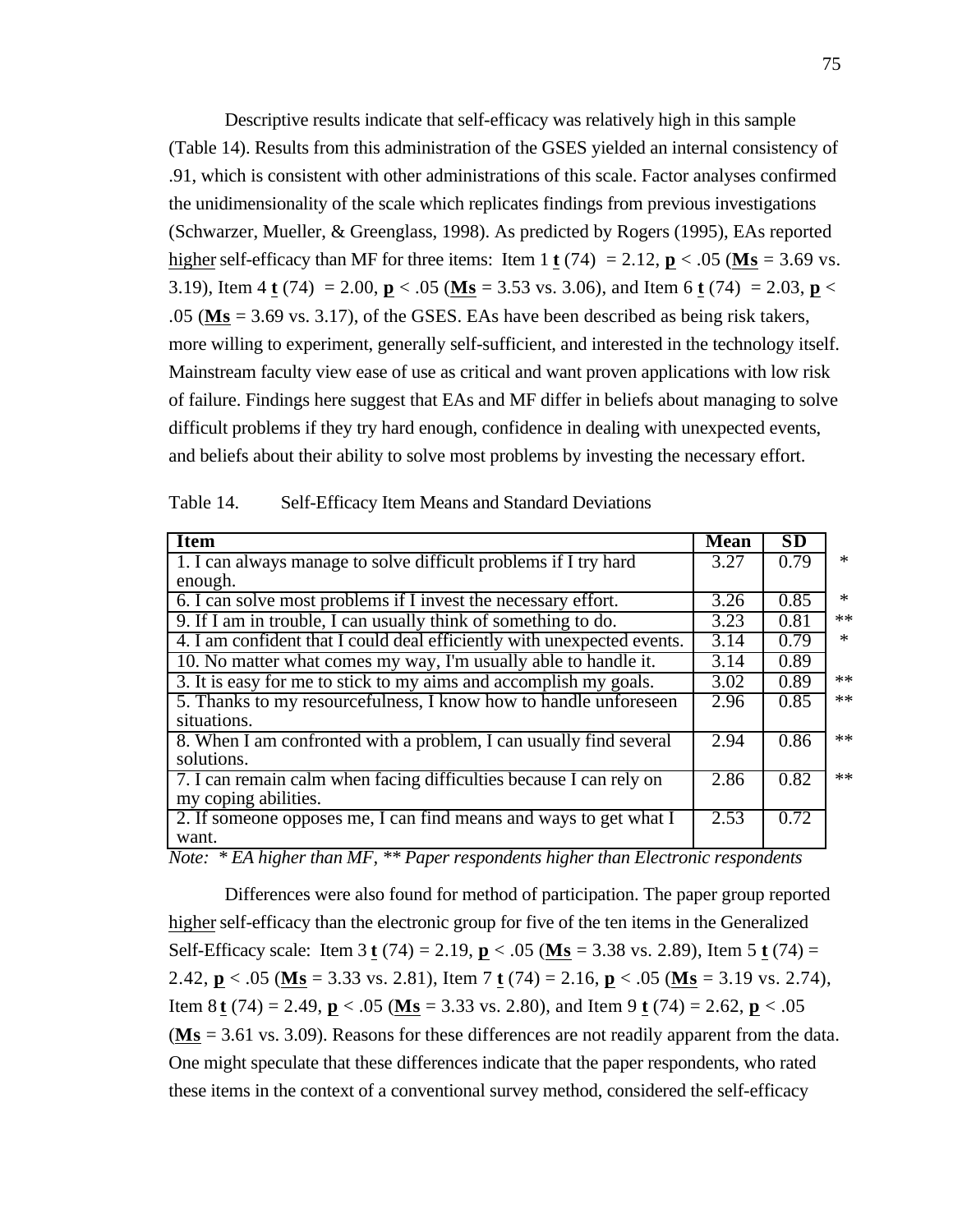construct in an overall general way, as opposed to the electronic participants who may have considered the self-efficacy construct differently because of the computer context.

A one-way analysis of variance (ANOVA) was conducted using the composite Self-Efficacy score as the independent variable and gender as the dependent variable. Female faculty report higher overall self-efficacy  $\mathbf{F}$  (1,75) = 5.80,  $\mathbf{p}$  < .05 than male faculty (Ms  $= 32.5$  vs. 29.1) which is inconsistent with previous gender difference findings for the GSES (Schwarzer, Mueller, & Greenglass, 1998). The number of female participants was higher in this sample given projected stereotypes of gender differences in computer use, as well as higher proportions of male faculty on campus. One might speculate that female faculty, having achieved academic success in two traditionally male domains (i.e., both academic and technological), have self-confident views of their ability to solve difficult or challenging problems by investing effort, to set and accomplish goals, and to persist and remain calm with handling unforeseen situations than individuals with lower self-efficacy.

## **Changes to Teaching and Learning**

#### **Selected Response Items**

Participants used a five-point scale (i.e.,  $1 =$  Strongly Agree,  $2 =$  Agree,  $3 =$ Neutral,  $4 = Disagree$ ,  $5 = Strongly Disagree$ ) to indicate the level of agreement with 10 statements. Table 15 summarizes the responses to these items, and presents the items in descending order from those the faculty respondents agreed with most.

| Table 15. | Means and Standard Deviations by Changes to Teaching and Learning Items |  |  |  |  |
|-----------|-------------------------------------------------------------------------|--|--|--|--|
|           |                                                                         |  |  |  |  |

| <b>Item</b>                                                             | <b>Mean</b> | $\overline{\text{SD}}$ |   |
|-------------------------------------------------------------------------|-------------|------------------------|---|
| 10. Faculty will spend more time preparing materials and resources      | 1.77        | 1.00                   |   |
| for instruction.                                                        |             |                        |   |
| 1. Faculty can expect more from students in terms of their pursuing     | 2.05        | 0.84                   |   |
| and editing their work.                                                 |             |                        |   |
| 8. Faculty will spend more time acting as a guide and facilitator with  | 2.44        | 1.19                   |   |
| individual students.                                                    |             |                        |   |
| 5. Faculty are better able to tailor students' work to their individual | 2.48        | 0.95                   | ∗ |
| needs.                                                                  |             |                        |   |
| 3. Faculty can be more comfortable with students working                | 2.59        | 1.21                   |   |
| independently.                                                          |             |                        |   |
| 4. Faculty are better able to present more complex material to          | 2.60        | 1.10                   |   |
| students.                                                               |             |                        |   |
| 7. Faculty spends more time working with smaller groups who are         | 2.69        | 1.02                   |   |
| pursuing project-based work.                                            |             |                        |   |
| 9. Faculty spend less time with the whole class practicing or           | 2.81        | 1.18                   | ∗ |
| reviewing material.                                                     |             |                        |   |
| 6. Faculty spends less time lecturing to the entire class.              | 3.02        | 1.27                   |   |
| 2. Faculty can spend more time with individual students.                | 3.10        | 1.18                   |   |

*Note: \* EA higher than MF*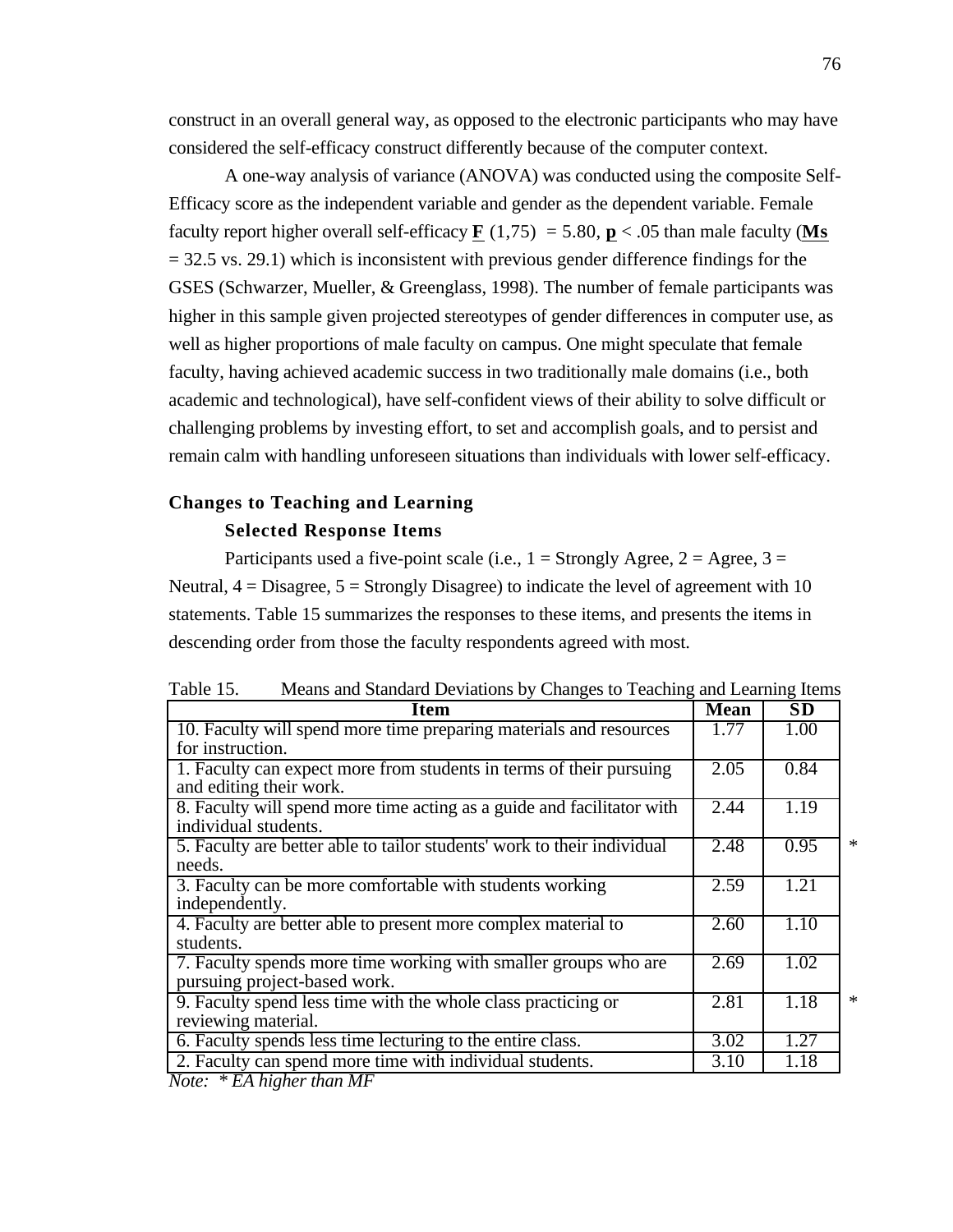An estimate of the internal consistency of this subscale yielded a coefficient alpha of .88, which is a relatively high rating of item homogeneity and an indication that faculty responded consistently across items. While six of the high agreement items in Table 15 describe direct benefits to student learning, it is also clear that respondents do expect to invest additional time preparing materials and resources when they integrate technology into teaching and learning. Except for two neutral items, respondents appear to be in agreement with K-12 teachers (Hadley & Sheingold, 1993) about changes that result when technology is integrated into teaching and learning. Respondents appear to be neutral about technology facilitating their ability to tailor student work for individual needs and being able to spend more time with individual students, which deserves more study. However, EAs expressed statistically higher agreement **t** (74) = 2.05, **p** < .05 (**Ms** = 2.00 vs. 2.58) that "faculty are better able to tailor students' work to their individual needs" and that "faculty spend less time with the whole class practicing or reviewing material" **t** (74) = 1.99, **p** < .05 (**Ms** = 2.23 vs. 2.93) than MF. These differences may be explained by the greater amount of time needed, at least initially, by MF to integrate technology into teaching and learning. EAs may be enjoying the accrued benefits of this time investment more than mainstream faculty.

## **Open-Ended Responses**

Two open-ended response items provided a forum for participants to discuss their ideas, offer opinions, and elaborate on the nature of changes that occur when technology is used for teaching and learning. Of the 76 participants, 70 (92%) commented on the nature of changes that occur in teaching, and 61 (80%) commented on changes to student learning as a result of integrating technology. Overall, faculty comments about changes to teaching and learning were far from neutral. The following two sections present a summary of responses by major themes which are illustrated with excerpts from source data.

 Changes to Teaching . The length of responses ranged from 4 to 158 words, and were an average of 55 words each. Responses were sorted into categories in order to estimate the proportion of responses that were positive (48%), negative (28%), both positive and negative (16%), or neutral (8%) about the changes to teaching as a result of integrating technology. Responses that were both positive and negative described benefits and drawbacks, while neutral comments were those that reserved judgement, "*too soon to tell*," or indicated that there were "*few fundamental changes.*"

The most immediate change for faculty is the additional amount of time needed to learn new technologies, develop new materials, resources and teaching methods, deal with technical problems, and to provide student support. More than half of the responses to this question described how integrating technology into teaching increases faculty workload, at least initially, and for a number of reasons takes more preparation and support time than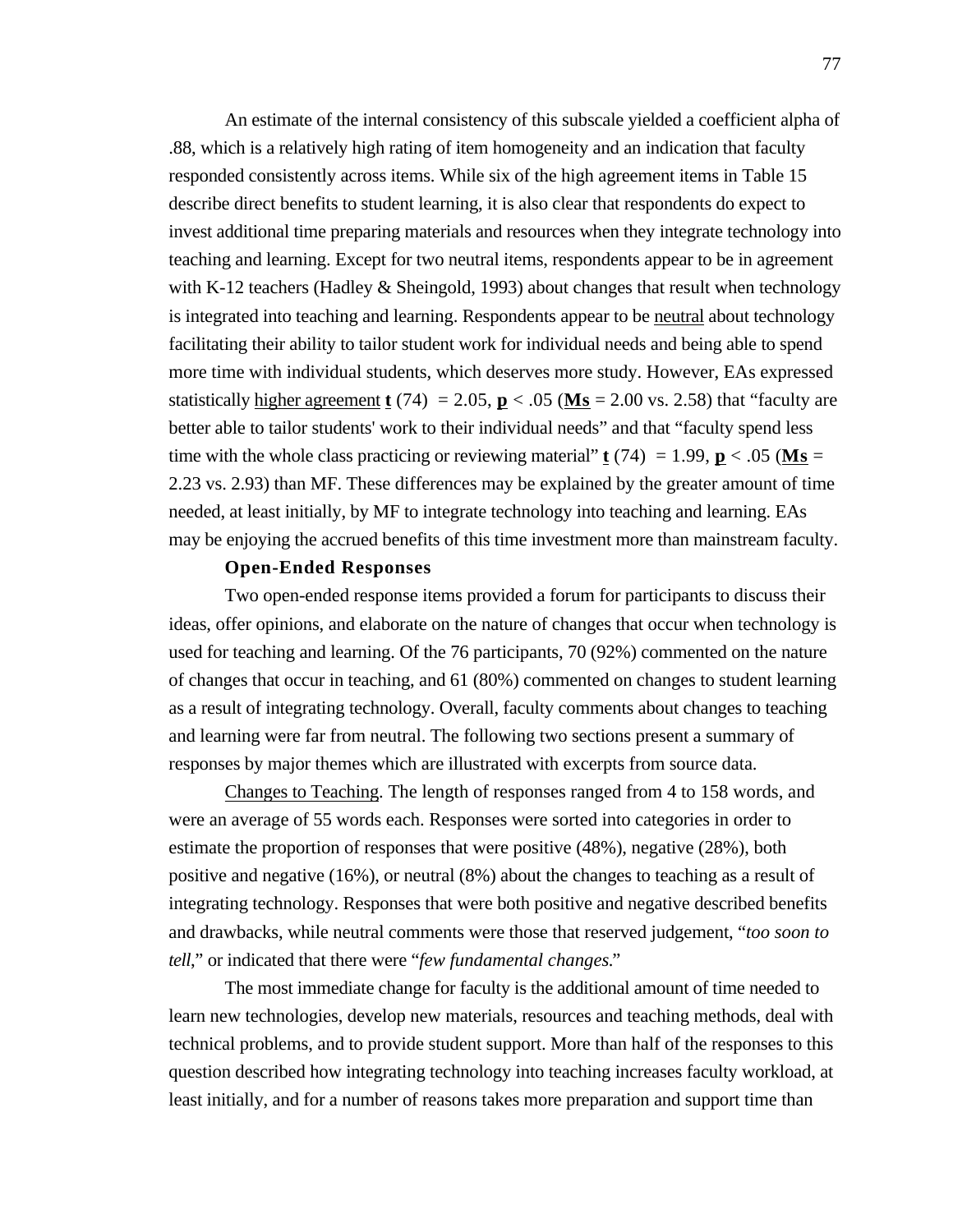traditional teaching methods. *"I spend much more time 'translating' student submissions from one electronic format to others. Technical problems often interfere with the continuity of the learning experience. When it works, it works well. When it fails, it fails miserably."* Earlier adopting faculty are probably better equipped to quickly deal with technology failures than someone who is just starting out. Although respondents strongly agreed that it takes more time to prepare for instruction using technology, as one individual explained, "*it increases preparation time in the short run (first year or two), but allows for rapid changes/updates in web materials in the long run.*" So, many respondents believe that the investment of time will eventually yield a return.

The integration of technology into a course presently requires that provisions are made for student access and training. *"Every professor who does this has to ... tutor students whose skills are not on a par with average students ... (It is) somewhat easier to integrate ideas across the curriculum, but the faculty time involved is still a serious impediment.*" Technology may enable faculty and students to communicate ideas and exchange files over a network, but these capabilities still require a great deal of support: "... *class and personal contact time has had to be spent giving students basic technology skills, such as how to send and receive electronic mail, download a file using FTP, etc.. The current group of students (Feb. 98) is the first cohort I have dealt with in which no one requires such instruction*." Student access and training issues may represent a short-term trend; as more students encounter computers in primary school and own a computer at home, there may be less pressure on institutions to provide on-campus access and less need for professors to teach basic computer applications skills.

A number of respondents described teaching situations that might benefit from a computer-based solution or increased computing resources on campus. For example, *"...lecturing is more fun with a wider range of ways to present information. I can see it getting a whole lot better if I were to find a package that allowed me to integrate a variety of media and to access it via my computer, rather than having to load and run a laser disk, then cue up a video tape then find a transparency all while maintaining a strong narrative flow in the lecture*." The next individual has realized personal benefits from using technology, and would likely adopt computers for classroom demonstrations if appropriate resources were available. *"I am personally able to access a wider range of resources via the internet, WWW, etc....I would also be able to demonstrate certain specialized techniques of analysis to a larger classroom of students if the technology were available to me on this campus."*

A number of respondents are very enthusiastic about the benefits of using Internet applications for instructional delivery, support, and or for making course materials and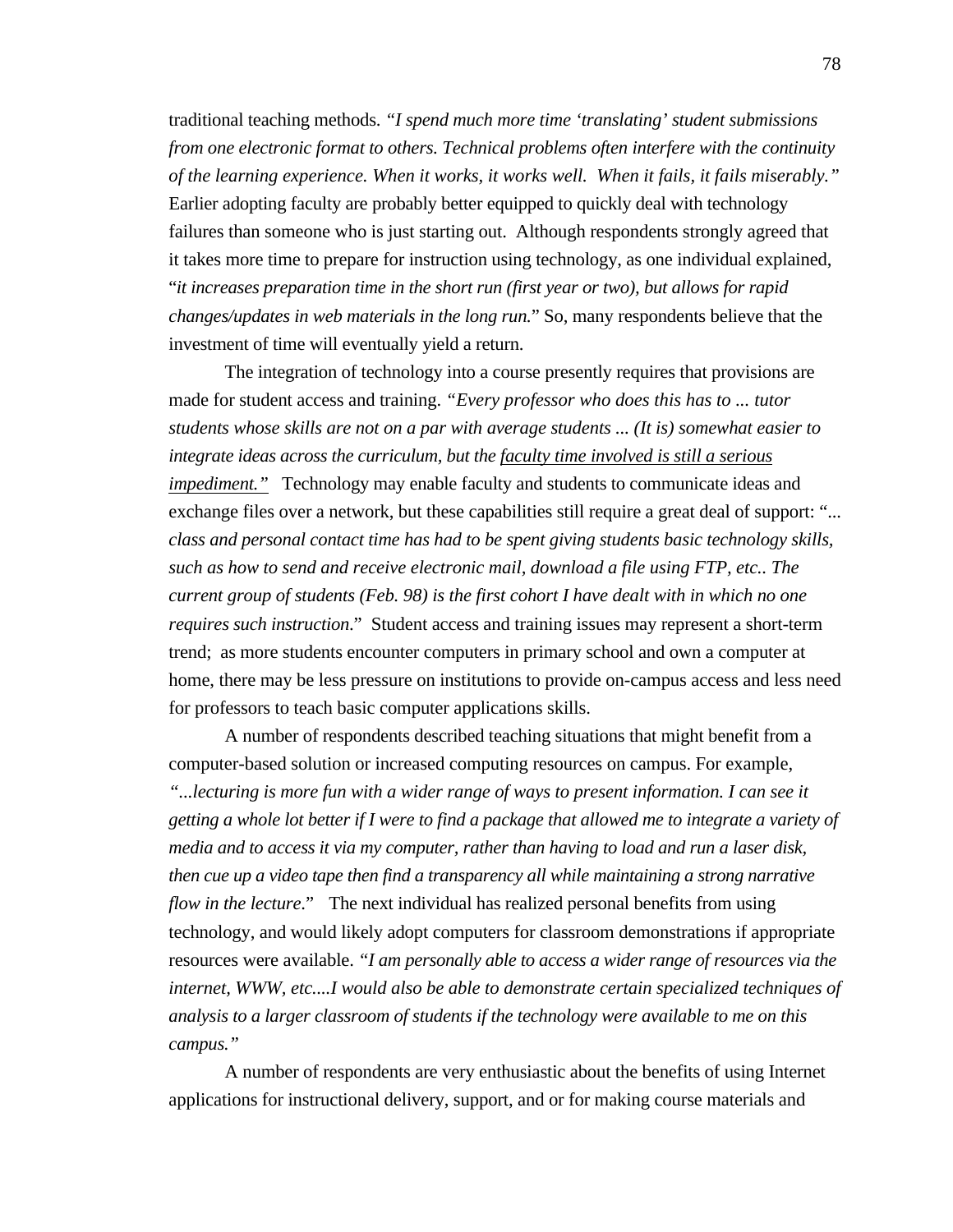resources available on-line: "*In a technology-delivered (in my case, Web-based) course, interactive materials posted for the students to engage with freed my time as instructor for more mentoring and facilitation of learning*." A number of individuals also mentioned that instruction is becoming more flexible, and less time and location dependent, as a result of the Internet: *"Students are able to participate in internet courses at times that are convenient to them and from a variety of locations*." Respondents report using listservs and newsgroups to participate in international discussions with colleagues about integrating technology into their teaching, collaborating with peers at other institutions for course development and delivery, using of a wider array of media (through CD and WWW formats), and also sharing more of their own work with students. *"I believe that computers open a new means of communication with students...allow the instructor to generate specific material for the course they teach...customize material to individual student needs. The instructor may spend less time with the students individually, but can still interact with many students through e-mail and discussion groups*." A number of respondents believe they can provide more up-to-date information for their students using the web and other electronic databases. Several respondents commented on the importance of evaluating the credibility and usefulness of web sites and how this skill, along with effective searching strategies, were necessary for efficacious use of the web.

Faculty comments provide evidence that the integration of technology supports a shift from a primarily "knowledge-transfer" mode of content delivery to a more "knowledge-construction" type of teacher-student interaction. An individual described how CMC (i.e., computer-mediated communication) is "...*a strong move away from teachercentered towards student-centered teaching strategies/styles...*" and enables this instructor to be *"more responsive to individual students' learning goals/needs*", offer "*more cooperative and collaborative learning assignments which create a more cooperative and collaborative learning environment*" and that students participate in "*overall more dynamic 'discussions' in terms of level and content*." Others described how there are increased opportunities, using tools such as the web and e-mail, to encourage collaboration between students and to accommodate student-driven initiatives.

While some respondents worry about a shift in focus from the content to the tool, others describe ways in which they have woven the use of technology into their courses: *"...I have embedded the need for certain kinds of computer literacy into the courses that I teach ... the majority of readings for one graduate course are documents from the Internet. In another course, we take virtual field trips to visit and discuss certain sites, which requires a degree of literacy ...written products and projects in most courses require that students produce professional quality material and this means thinking through how to*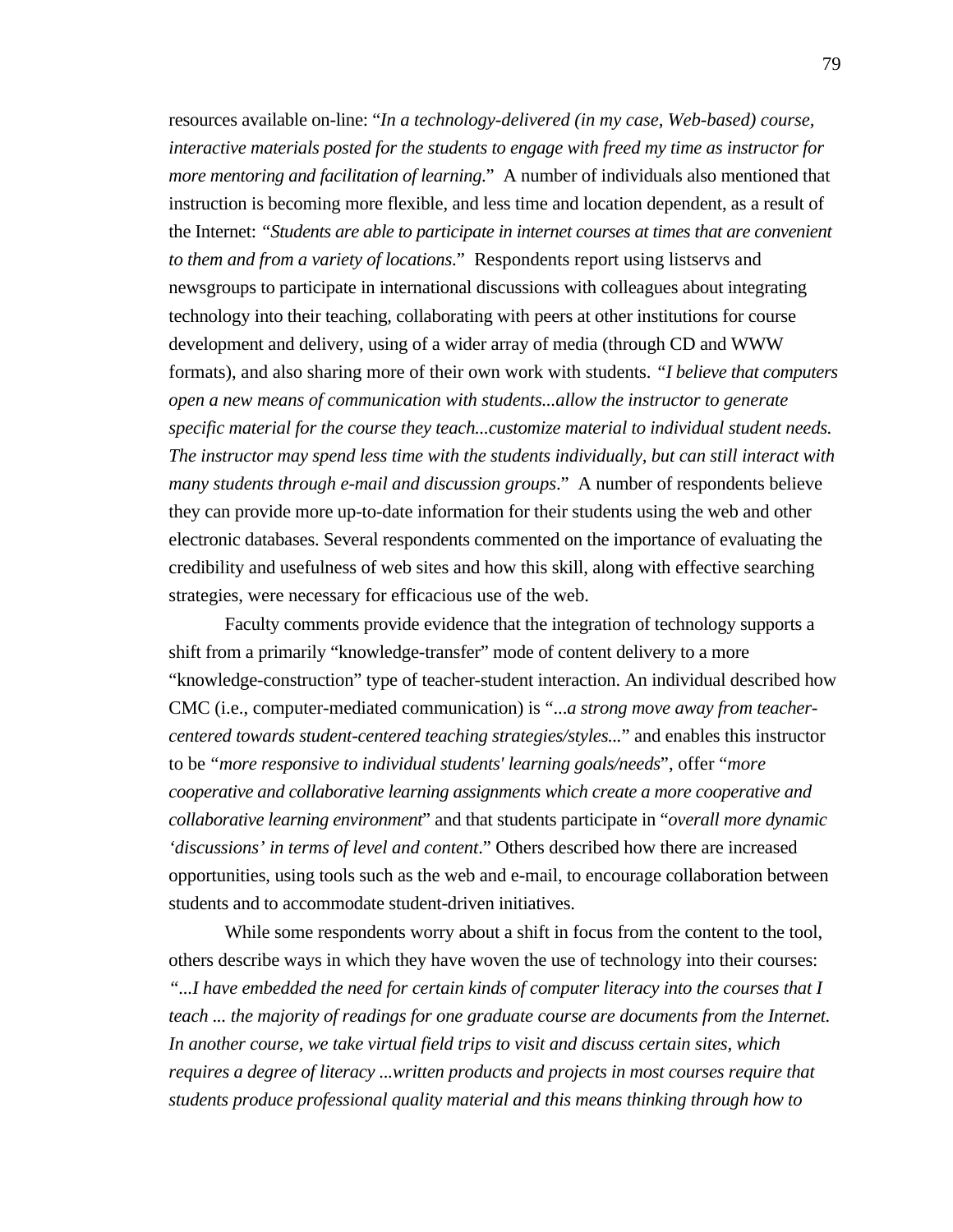*desktop publish the submissions...also, with the growth of educational stuff on CD's, I have found it necessary to include access and examination criteria for many of these resources. I have also had to focus on the simple question of how to best access these resources and use them in a classroom teaching situation (K-12)."*

While the majority of responses are enthusiastic and positive about technology, it is also very clear that some respondents regard the changes that come with technology as negative. In addition to voicing concerns about workload, training and support, and communication issues, some respondents do not believe the benefits are substantial enough to justify large investments of time and resources in technology. The following comment summarizes many of these concerns, as well as expressing frustration about the mismatch between faculty and administrative expectations, the rate of technological developments, and tensions between service and instructional staff: "*I have observed increasing resistance by Faculty to technological innovations in teaching, which replaces a previous attitude of indifference. Part of this antipathy relates to the timing of institutional expectations for the integration of technology coinciding with budget reductions and more work and stress for individual academic staff members. There is no time to learn. Part relates to the lack of support for learning and using technology, for hardware, software and training. The pace of innovation is also a problem. The institutional waffling on projects such as the Evergreen Project doesn't help - do we get up-to-date hardware regularly or do we not? The bureaucratic in-fighting at UCS is a nightmare and all one can do is stay far away from using their services*." Mainstream faculty are frustrated by the lack of support for their increased training needs, and sense more than just an experience gap between those who have adopted technology for their teaching, and those who have not: *"I have greater 'just in time' learning needs which are not met and thus more frustration about lack of support and resources at my campus. A great gap of communication and collegiality between those who try to use and learn technology, those who do not, and those who are technology experts.*" There are also those faculty who are discouraged by what they regard as the *"...attempt to stuff technology into places that it isn't necessary...the emergence of a bunch of courses, graduate and undergraduate, that purport to teach theoretical content, but only teach technical school level computer programming and application skills...,"* and the concern that *"...some instructors are using the new technology effectively - but actually very few. There is no incentive or time set aside for instructors to learn to use them - they do it only if they have a specific interest. Until the performance contingencies changes and the time needed to learn to use the new technologies is provided, and the resources for appropriate support (technical personnel and hardware & software) the use of technology*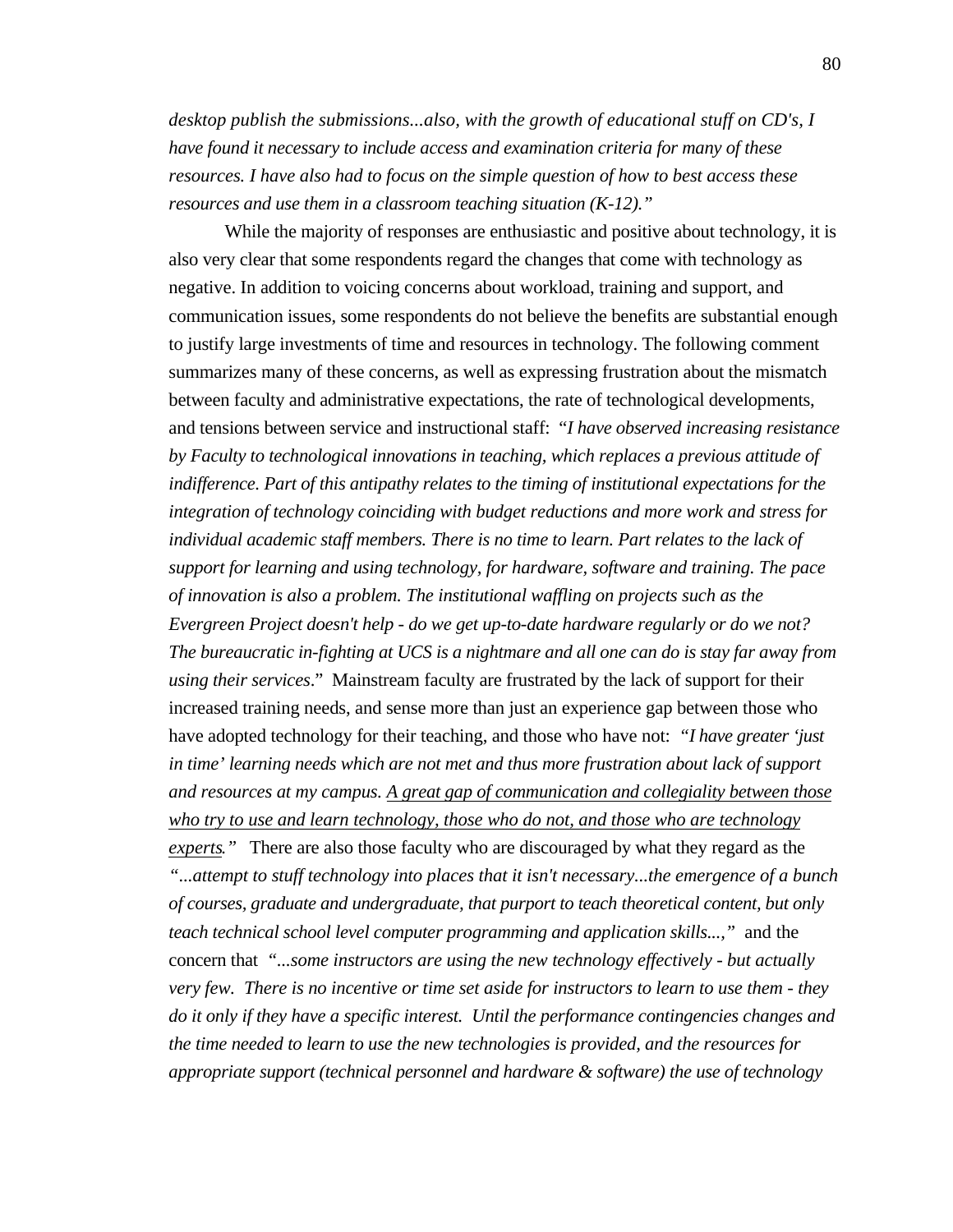*will continue to be implemented piece meal and with little to no coherence across the University*."

For many respondents the jury is still out on whether there are great gains to be made from investments of time and resources on integrating technology for teaching. *"I find I'm spending more time on computers than ever before, and don't necessarily find that it improves content - since we still, fundamentally, are dealing with teaching of concepts and strategies. Where computer-based technology, to a limited degree, has proven useful is in preparation of teaching aids (whether overheads, simulations, etc.) and in creation of communication technology. So, for example, I have taught distributed courses using both Internet technology, and video-conference technologies, both of which are essentially computer driven - hence, reaching more students over greater distances. But, in my view, computer technology is still in the 'promising' stage, and hasn't really arrived yet in fulfilling its promises.*" It seems clear from the nature of these responses that there is a gap between faculty who are experiencing success with their integration efforts, faculty who are discouraged by the limited returns on time invested, and those who believe that technology is not the answer. All of these different perspectives must be included in a consideration of campus-wide plans for continued and future integration of technology.

 Changes to Learning . Responses from faculty about changes to learning ranged from 4 to 191 words in length, and were an average of 45 words long each. The distribution of responses by category was similar to those for the previous question, which suggests that respondents also hold strong opinions about the impact of computers on learning. A large proportion of respondents wrote comments that were positive (49%) about changes to learning as a result of integrating technology, one quarter wrote comments about negative changes (26%), some comments were both positive and negative (13%), and some were neutral (12%). Responses that were rated as positive and negative described both costs and benefits, while neutral comments usually indicated that there is insufficient evidence about changes to learning.

Faculty who advocate the integration of technology cite a variety of learning benefits for students: (1) access to a wide variety of resources through the Internet, (2) opportunities to communicate in real time or asynchronously with instructors, peers, and experts around the world, (3) better writing and presentation skills facilitated by applications such as word processing, desktop publishing, spreadsheets, and presentation software, (4) improved learning of difficult subject matter as a result of the increased practice time, unlimited repetition and automated feedback features of computer assisted learning, and (5) participation in a new, on-line publishing medium: "*Students are learning how to create web-sites, which have the possibility of synthesizing knowledge related to*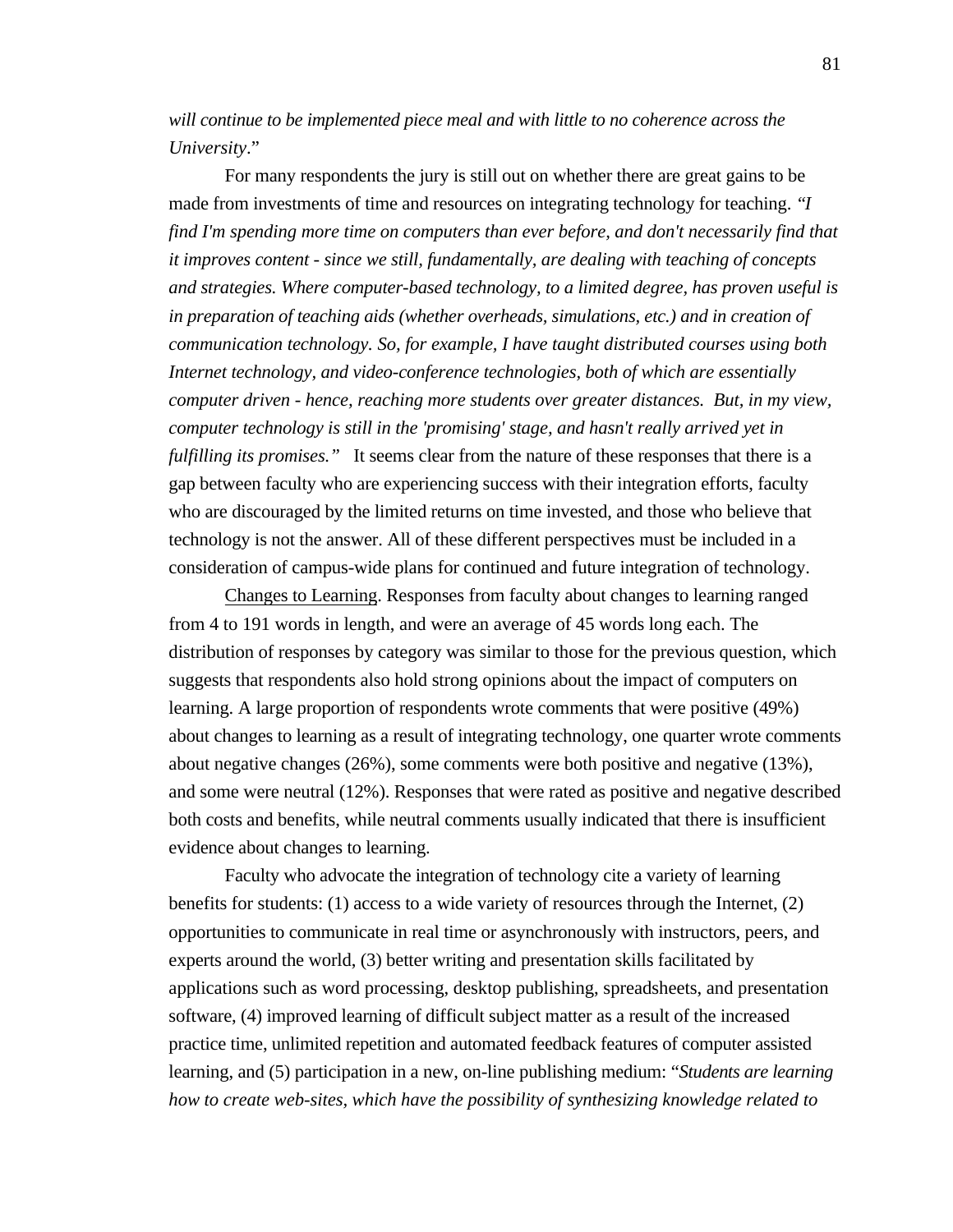*the content areas being worked on*." In addition to these learning benefits, some faculty believe that becoming comfortable with technology and learning how to solve problems are valued outcomes: *"Introducing technology into the classroom helps students unfamiliar with it to both learn its use and increase their comfort level with its use. As something always goes wrong in my experience in the classroom, the instructor's dealing with technical problems is also beneficial modeling for the students*." Respondents are also positive about the increased opportunities for a different population of students through distance education: *"...students who previously were denied education because of distance, parental status, employment now have the opportunity to pursue studies."* Although they admit the increased volume of e-mail communication takes more time than campus office hours, some faculty believe that this technology increases their opportunities to communicate with students. However, other faculty believe that students sometimes use e-mail for inane and inappropriate questions, and this is an unproductive use of their time. Strategies for using e-mail effectively with large classes are discussed by early adopters in the cases reported in chapter 5.

The benefits that faculty associate with using computers for learning do not appear to be universally available to students. There are probably a number of reasons why some students are able exploit the potential of computer-based tools, and others are not. First, some faculty believe that the level of prior computer knowledge and skills may alternately advantage or disadvantage students. *"Students who can use but do not understand the principles of computing technologies often get frustrated by technical challenges and this deflects their learning. When a student does understand the principles, the learning can be very greatly enhanced."* Other faculty also comment on the "have-nots" and the additional workload these students face in a course that requires the use of computers. *"Currently there is a broad range of experience students bring to computer work. Some students have little experience and therefore adding computer work adds a further obstacle to their learning the discipline material.*" Second, using technology for learning appeals to some students, and not to others: *"Some of my graduate students are frustrated when I ask them to try to use new technological tools...those who have an open mind and flexible learning style like using technology enhanced instruction; others do not and resent the demand on their time to change. Some of the more shy and quiet students blossom in terms of their learning when technology is introduced.*" The previous comment suggests that computers may appeal to those with an open and flexible approach to learning. In the previous section, faculty described some of the fundamental changes that technology integration seems to both enable and require of teachers and learners. Thus, integrating technology may create barriers for students who prefer a more traditional approach to post-secondary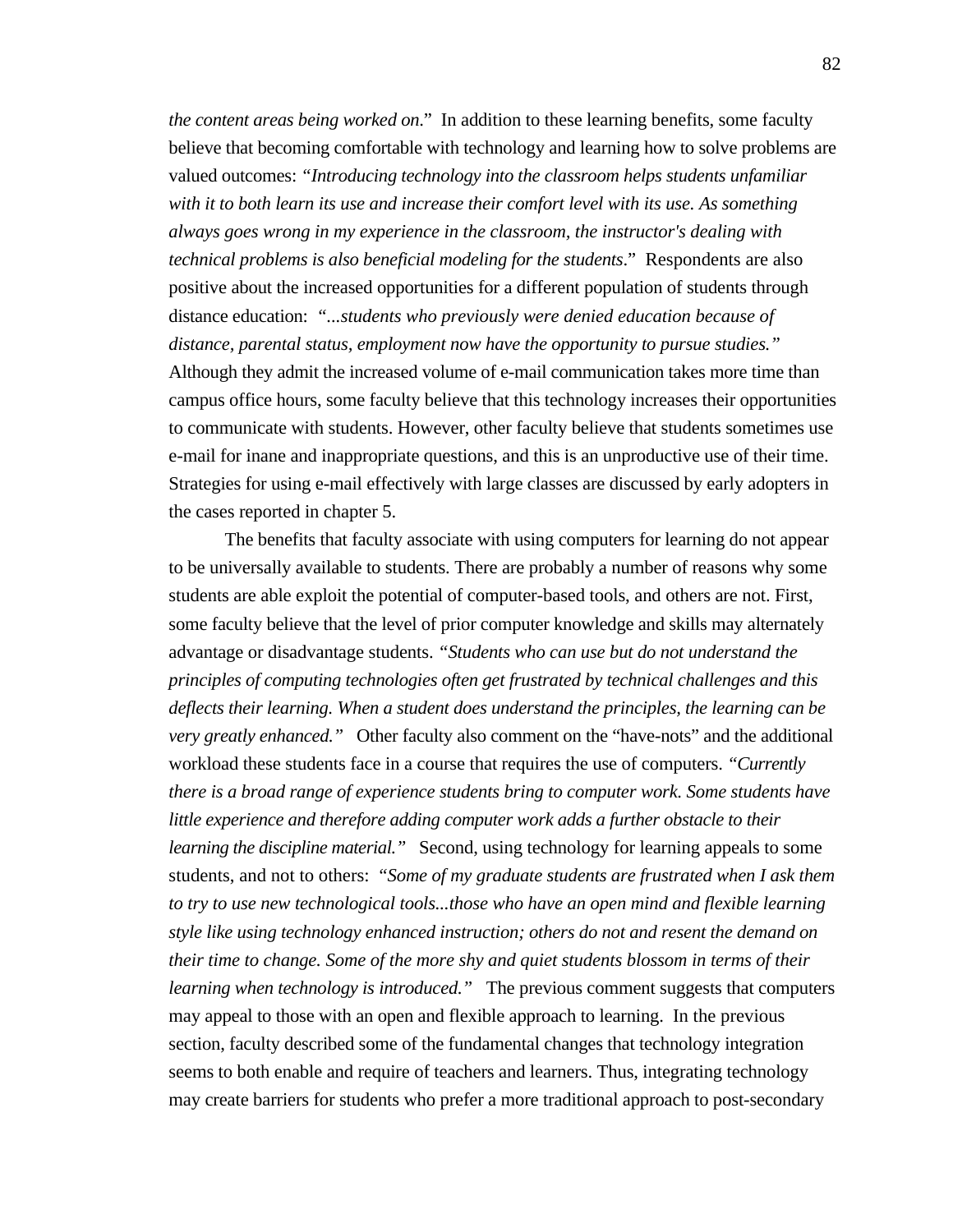teaching and learning: "*I still struggle with students who are conditioned to a system of grades and dependency ...who are reluctant to take responsibility for their own learning. However...a small number of students do seem to be catching on to the idea that they are in charge of their learning and willingly take risks*." There appears to be a number of reasons why some students can fully participate in computer-based, or computer-assisted, learning opportunities.

Although communications technology may provide increased opportunities for some students to pursue post-secondary studies, faculty opinions vary about the effectiveness and potential learning outcomes from this method of course delivery. *"Students miss personal contact and their dedication to a technology-based course seems to be lower than it may be in a face-to-face course. An 'integrated' course that permits personal exchange between instructor and student 'as well as' use of technological resources is a better way to go."* Some faculty are willing to give up the personal contact between teachers and students because of perceived gains in the quality of learning. *"Although most students say they miss the teacher/student contact when they participate in computer-based instruction or internet courses, I find the discussions on listservers between students are far superior (i.e., more in-depth, longer discussions, more theoretical, more participation, etc.) when compared to in-class group discussions."* Though some students appear to be dissatisfied with the reduced faculty-student personal contact in a distance course, some faculty feel that students are actually more successful at participating in electronically mediated discussions.

Respondents described what they believed to be some of the negative impacts of technology on students and learning: (1) limited access to technology frustrates and disadvantages some students, (2) insufficient lab resources on campus, (3) the use of technological resources as a substitute for class attendance, (4) decreased writing and reasoning ability, (5) hours of wasted time fighting with technology, and (6) emphasis on the medium rather than the message. In contrast to those who believe that students' writing and presentation skills are improving, one faculty member wrote that *"...student writing skills seem to be deteriorating - they may be learning to use the spell check facility, but have less capability in syntax and, often, in reasoning capability..."* and another is concerned that "*...graduate students (are) focusing more on the technology, which could be done by low-level clerical staff, and less on the theoretical bases of their disciplines*."

Finally, there is a concern that a wholesale reliance on the Internet and other electronic resources for access to information and post-secondary learning will actually impoverish students: *"...hard copy library resources have been cut back with economic restraints, but we don't yet have equivalent electronically available content - leaving*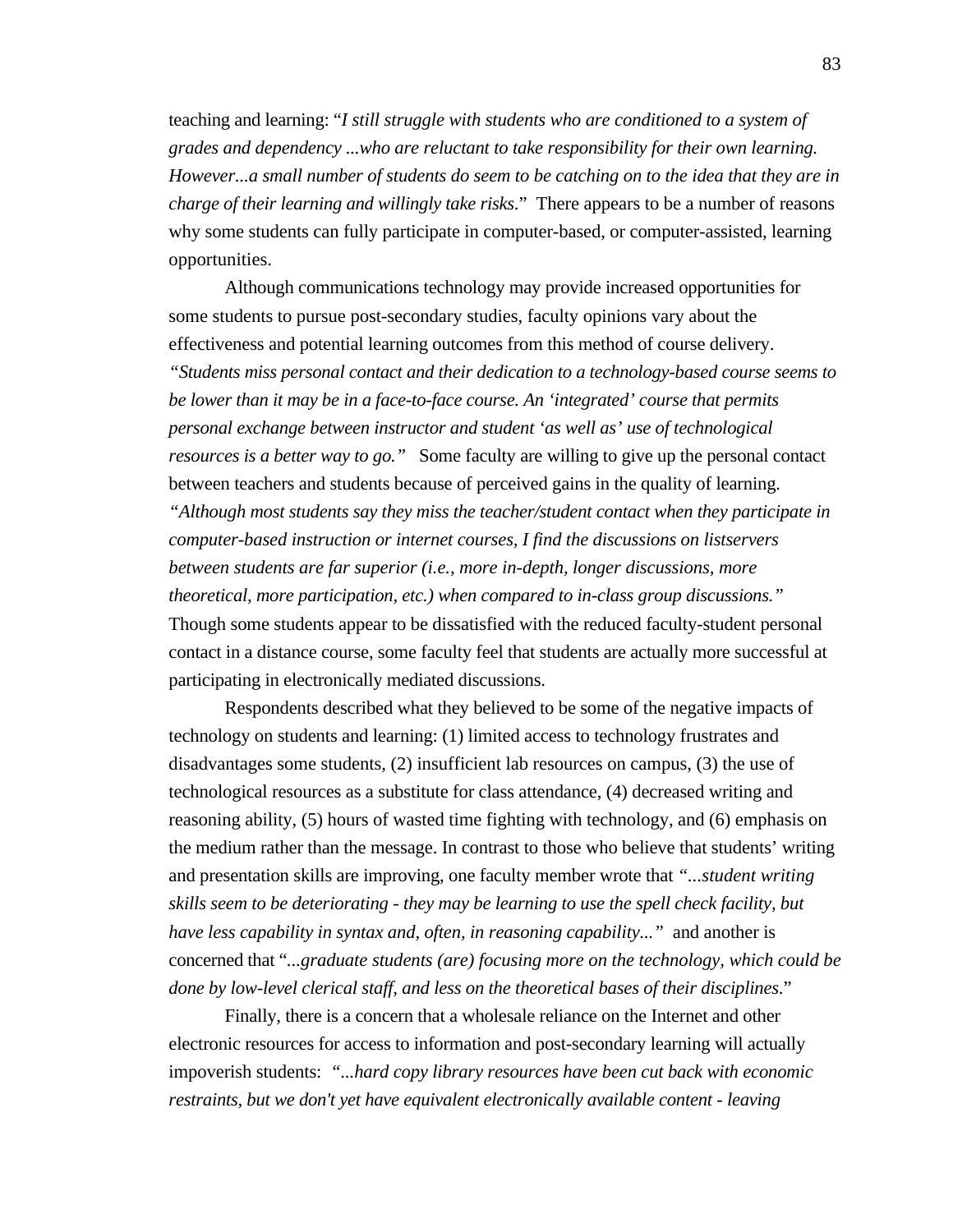*students frustrated with their inability to access needed resources for their research*." The following comment summarizes concerns expressed by a number of faculty about the quality of information available electronically, student's ability to critically evaluate and use this information, beliefs about the role of technology in the delivery of instruction, and the impact on student learning: *"Students are accessing the WWW with greater frequency. While it can be a good source of initial materials, I feel that students are losing the ability to conduct sound research. They do not know how to utilize library reference systems and to find primary sources of information in the library. In addition to an inability to function in a library, they seem to have the misconception that WWW information is APPROPRIATE referencing material. The availability of CD ROM technology, computer listservs, and other 'distance-learning' mechanisms scares me. I still believe there is great value in the 'lecture' method of learning. While these technological advances should be used to ENHANCE learning or to provide auxiliary sources of information (optional courses, etc.) to students who cannot attend those courses at their own university, it should NOT be the primary method of learning. A student with a CD ROM degree is going to be LESS qualified for a job in the human workplace than one with a traditional 'lecture-seminar' degree."* It is clear that a number faculty are strongly opposed to integrating technology in general, and regard the shift towards more technology supported instructional opportunities as a negative development in higher education. A number of faculty preferred to reserve judgement on the impact of computers on student learning citing the lack of sufficient evidence for gains when compared to conventional approaches.

Depending upon the purpose or agenda of a particular group or individual, it would be tempting to report only the positive or negative beliefs expressed by faculty. However, when discussing the changes to teaching and learning as a result of integrating technology, it is important to solicit and report the opinions and beliefs of faculty from across disciplines who have a range of experience using computers. It is important to invite both advocates and those opposed to discuss, assess, and evaluate both the perceived benefits and drawbacks in order to make informed decisions about on-going integration efforts.

# **Incentives to Integrate Technology Selected Response Items**

Given the time and effort required to integrate technology into teaching, different reasons tend to motivate and keep faculty engaged with this task. Participants used a fivepoint scale (i.e.,  $1 =$  Strongly Agree, a major incentive,  $2 =$  Agree,  $3 =$  Neutral,  $4 =$ Disagree,  $5 =$  Strongly Disagree, not an incentive) to indicate the extent of their agreement with 12 items. An estimate of the internal consistency of this subscale yielded a coefficient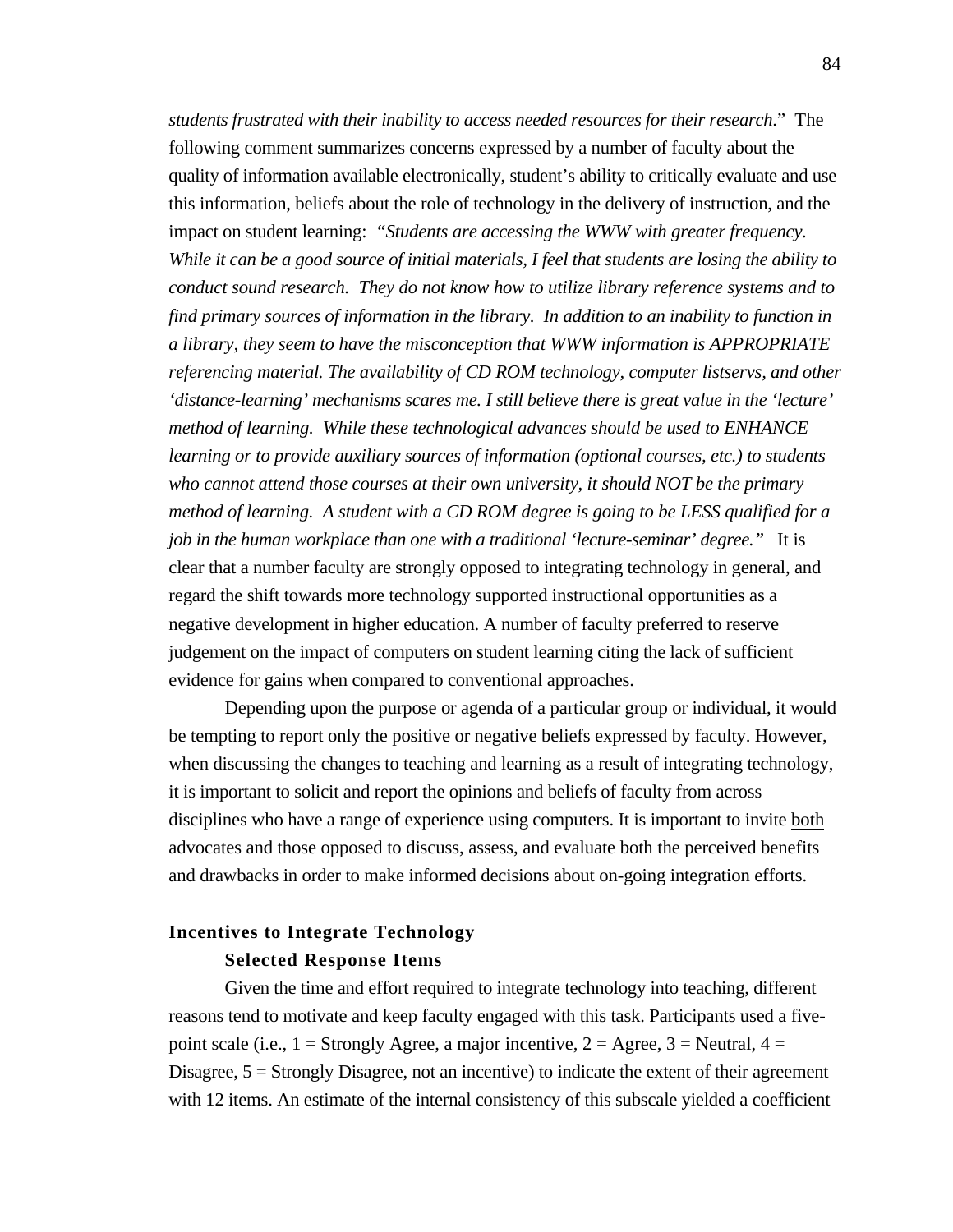alpha of .88, which is a relatively high rating of item homogeneity and indicates that faculty responded consistently across items. The first 3 items in Table 16 emerged as the most important incentives for respondents, followed in descending order by the remaining items.

| <b>Item</b>                                                                                                                       | <b>Mean</b> | <b>SD</b> |                |
|-----------------------------------------------------------------------------------------------------------------------------------|-------------|-----------|----------------|
| 5. I get personal gratification from learning new computer<br>knowledge and skills                                                | 1.80        | 0.84      |                |
| 1. Computers are a tool that help students with learning tasks,<br>such as writing, analyzing data, or solving problems.          | 1.82        | 0.98      |                |
| 8. By integrating technology, I am helping students to acquire the<br>basic computer education they will need for future careers. | 1.92        | 1.01      | $**$           |
| 11. Technology tools enable students to help each other and<br>cooperate on projects.                                             | 2.22        | 0.97      |                |
| 3. Computers enable me to make a subject more interesting.                                                                        | 2.28        | 0.97      | $**$           |
| 6. Computers provide a means of expanding and applying what<br>has been taught.                                                   | 2.30        | 1.03      | $**$           |
| 7. Computer tools enable me to communicate and interact more<br>with students.                                                    | 2.34        | 1.17      | $**$           |
| 9. I enjoy figuring out how to use computers effectively for a<br>variety of teaching situations.                                 | 2.36        | 1.14      | $\ast$<br>$**$ |
| 10. Computers provide more opportunities for gifted students.                                                                     | 2.57        | 1.08      |                |
| 2. Students are enthusiastic about the subjects for which they use<br>computers.                                                  | 2.65        | 0.91      | $**$           |
| 12. Computers provide an environment that appeals to a variety of<br>learning styles.                                             | 2.65        | 1.10      | $**$           |
| 4. Technology tools enable me to better diagnose learning<br>problems.                                                            | 3.22        | 1.10      |                |

Table 16. Means and Standard Deviations for Incentive Items

*Note: \* EA higher than MF, \*\* Electronic respondents higher than Paper*

While four of the five highest rated incentives have to do with providing enriched learning opportunities for students, the number one incentive for integrating technology is the personal gratification a faculty member gets from learning new computer knowledge and skills. EAs expressed statistically higher agreement **t** (74) = 2.72, **p** < .01 (**Ms** = 1.61) vs. 2.52) that they enjoy figuring out how to use computers effectively for a variety of teaching situations than did MF. The greater enjoyment that EAs experience figuring out how to use technology in teaching may be related to the incremental amount of time needed to add to their existing repertoire of computer knowledge and skills, and the greater success they may already have experienced using technology in their teaching. It seems fair to suggest that MF have to invest more time than the EAs to develop a repertoire of computer knowledge and skills, as well as investing time figuring out how to integrate technology into their teaching. Therefore, the greater amount of time needed by MF for these two tasks may not translate into the enjoyment that EAs experience experimenting with technology.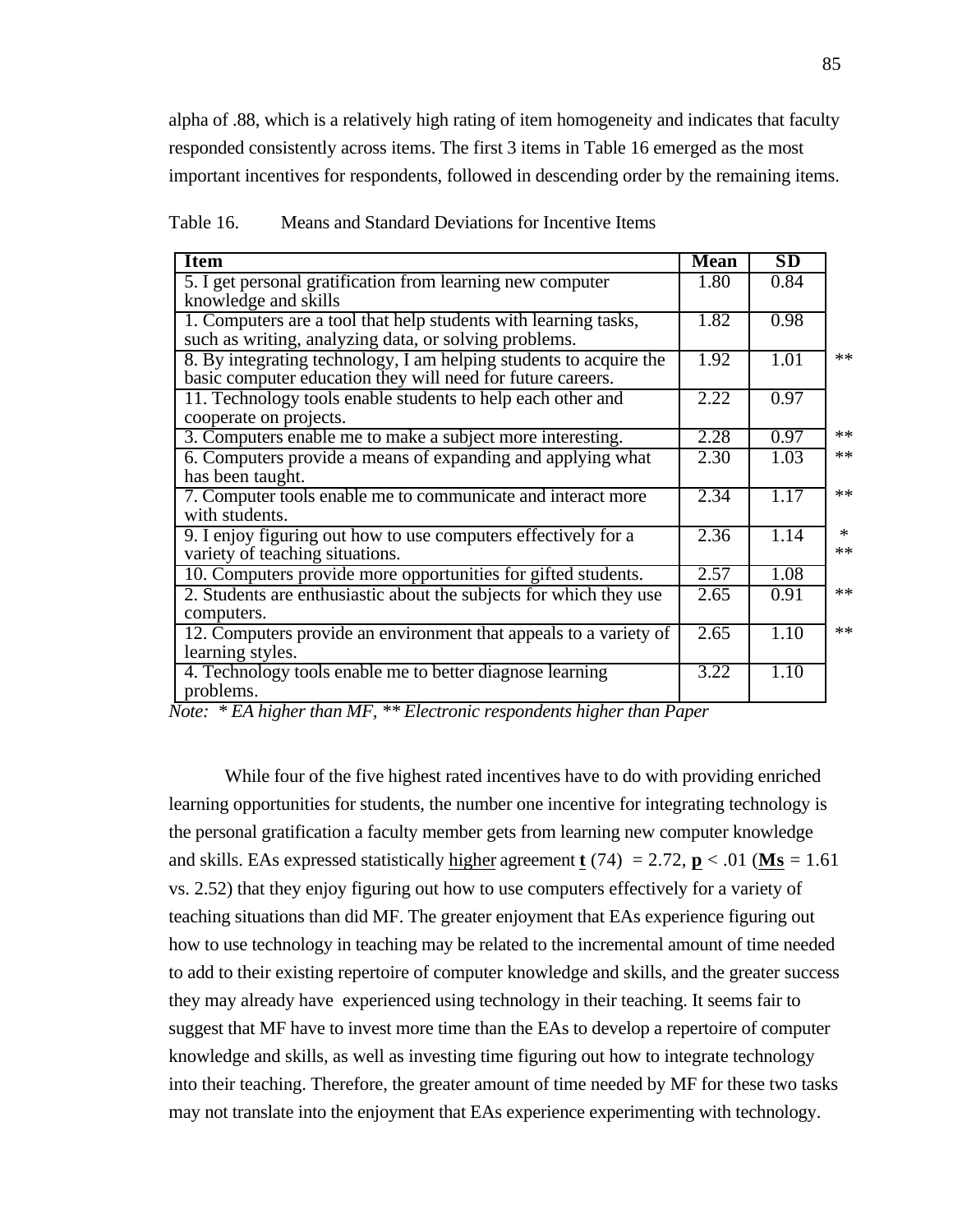#### **Open-Ended Responses**

An attempt was made to differentiate between internal and external factors that make the integration of technology appealing to some faculty and not to others. Two open-ended response items provided a forum for respondents to discuss the intrinsic motivators and extrinsic incentives that encourage them to integrate and use technology in their teaching tasks. Of the 76 participants, 54 (71%) used this part of the survey to describe what motivates them to integrate technology into teaching and learning, and 66 (87%) described the incentives. Responses to the two questions were often interrelated and overlapping. Responses ranged from 1 to 230 words, and were an average of 34 words in length. The following two sections present a summary of faculty responses by major themes which are illustrated with excerpts from the source data.

 Motivators . Respondents described a number of motivators that were not addressed by the 12 items in subscale 7. In addition to describing the current state of affairs, the following summary also addresses the motivators that might encourage non-adopting faculty to begin integrating technology into teaching and learning.

Many of the reasons that respondents are motivated to use technology in teaching are directly related to improving student learning and satisfaction. Some faculty believe that technology helps them to better communicate difficult ideas, improve their presentations, engage students in the learning process, and help students to acquire skills and competencies they will need in their future careers. A few of the respondents indicated that the favorable reaction by students, both in the classroom and as indicated on student ratings of faculty, are important motivators for using technology. A number of respondents described the changed learning environment and their changed teaching role as positive motivation for integrating technology. One faculty member described their *"personal compatibility with the role of 'facilitator' (i.e., resource person and 'learning guide') that is required on-line as opposed to 'teacher as expert' that has been the key role in traditional face to face classrooms*", while another faculty member describes how *"...technology allows the focus to be taken off a teacher-centered approach to a learner-centered approach."* A large number of respondents described the ability for both students and themselves to communicate with others all over the world as an important motivator. *"The capability to give students access to communities with similar interests without geographic constraints, to facilitate collaborate and group learning."* One individual believes that entertainment value of computers is an important part of the educational process of today's "screenagers".

There are a number of personal reasons that motivate faculty into using technology in their teaching. Some faculty are motivated by the sheer enjoyment of learning new things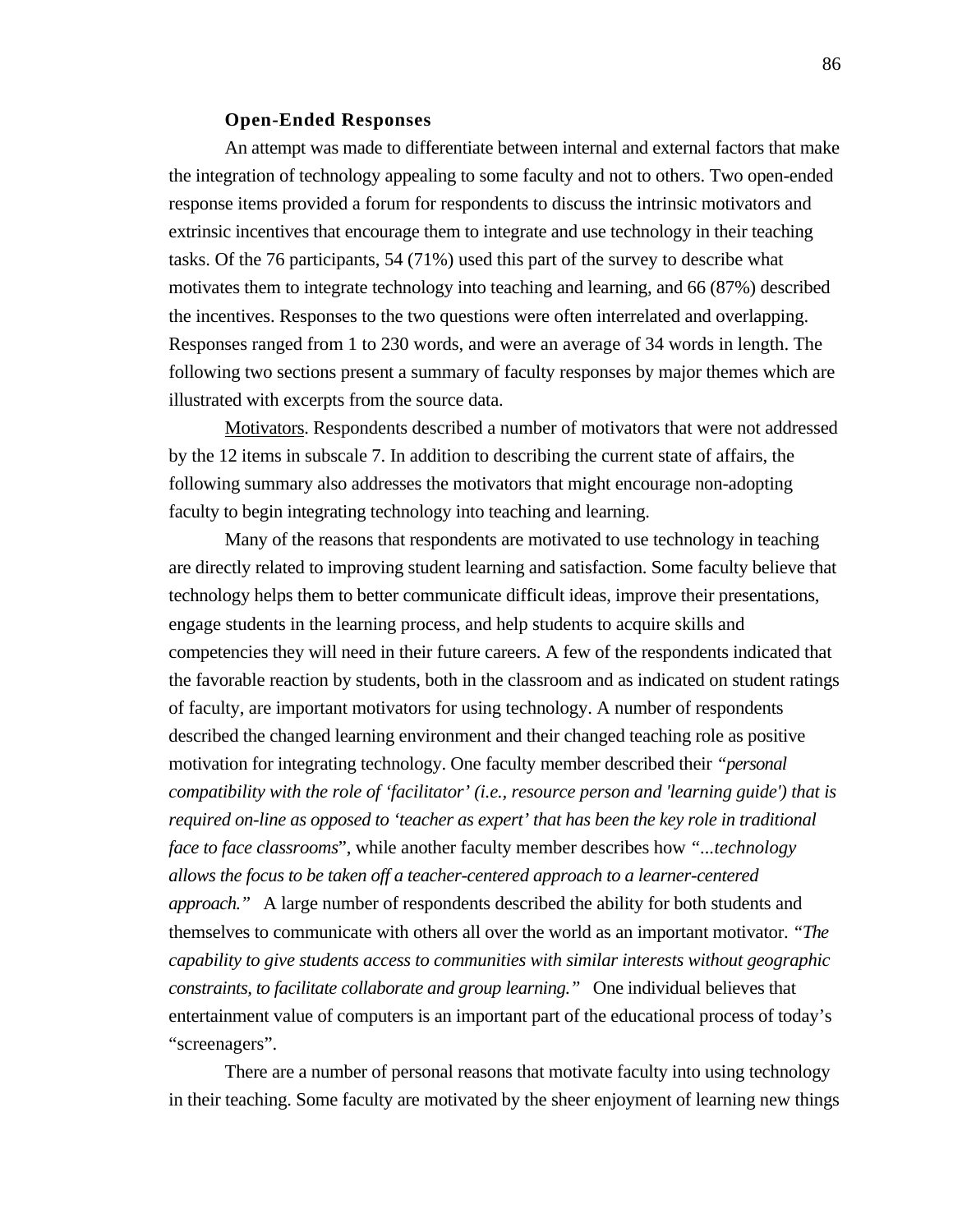about technology, *"I like to learn new things, this happens weekly (if not daily) when working with computer technology,"* while others describe the technology itself as fun and easy to use. A number of respondents indicated that they enjoy learning about new ways to engage students in their discipline, while others adopt technology because it is a time saving device (i.e., increased personal efficiency, calculating grades, editing course notes and student handouts). One faculty member described how important it was for academic staff to continue developing their own skills to keep themselves marketable.

Integrating technology is a challenging and time consuming task. A number of respondents described the importance of informal recognition and support from colleagues and their department as being a motivator for using technology in teaching. One individual wrote that is was motivating to get "...*some slight attention for being an innovative teacher, but this is offset by increased work and the difficulty of maintaining good student ratings when one never manages to master a delivery or a method in the face of constant change*." Another person said they were very motivated to use technology in their teaching when they observed a colleague experiencing success.

A number of respondents indicated that there are very few or no motivators on campus or in their department to use technology in their teaching. However, some respondents also described the conditions that *would* provide a motivating environment for integrating technology in their teaching: (1) release time to develop their own technology skills and on-line resources (i.e., Web-based courses and support materials), (2) better student access to up-to-date hardware and software, (3) small start up grants or financial support to purchase equipment, (4) technical support on a timely basis, (5) inexpensive and convenient training opportunities, (6) recognition of time and effort required for technology-based teaching at annual report time, and (7) evidence that technology improves teaching and learning. A number of respondents are not convinced that technology adds any value to student learning over conventional methods of teaching, and would prefer to see proven methods before adopting.

A few respondents described what is demotivating about the current conditions on campus. For example, *"There is no point in requiring students to be in a course that has a large computer requirement when they do not own their own computer and it takes them three to four hours to get onto the campus computers because of overuse by thousands of students."* In order to advance their career, faculty must make decisions about allocating their research, teaching and service time. It only makes sense that that which gets rewarded will receive the most attention: *"The systemic advancement and institutional incentives have tended to lag seriously behind here, so I have found that a relatively small percentage of the professoriat ventures into CAI - only because the pedagogical and professional*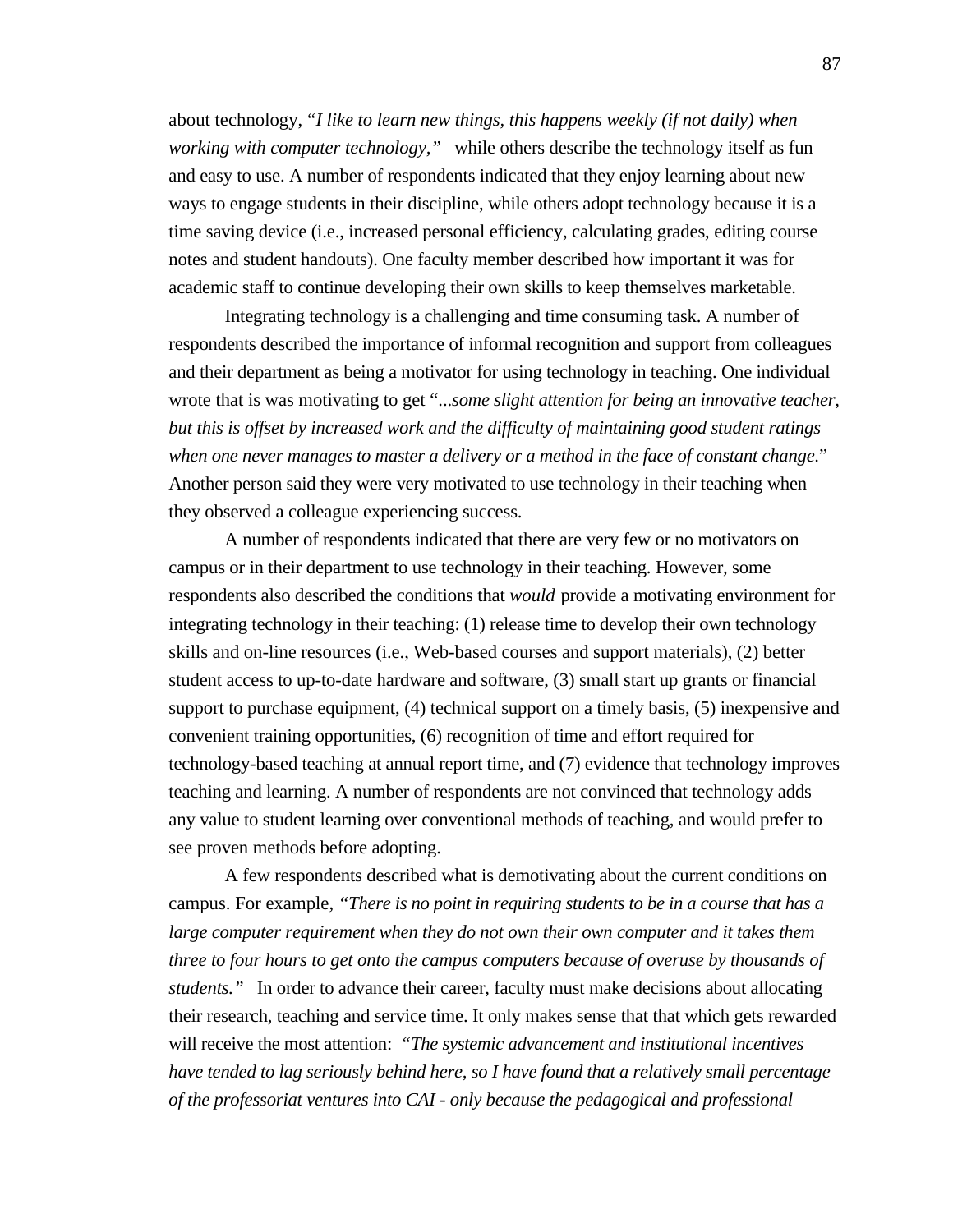*gains, for them, outweigh the risks."* While it is clear that some faculty have chosen to adopt technology for their teaching tasks despite the lack of external reward or recognition, other faculty will not.

Incentives . A number of faculty submitted responses that elaborated upon the incentive items presented in the survey. First, there is clearly a gap between the convinced and unconvinced with regard to the value that technology can add to the classroom. For example, the following faculty members have applied technology as a targeted solution, rather than a panacea for all teaching: "*I am convinced that I can provide a better introduction to complex subject matter using interactive, computer-based technology than I can using either the traditional classroom or any paper-based medium,"* and *"Certain information can be presented much more effectively with the use of new graphical programs...in my field, I have used the computer to display molecular modeling images that can be rotated to provide a 3-dimensional impression. I think this imparts a more intuitive and easier understanding of some of the molecules we study.*" Some respondents remain unpersuaded about the potential contribution that technology offers to the learning environment: *"To be perfectly honest, I am resisting the entire idea that a lot of technology should be integrated into teaching the kinds of things I teach. I use communications technology because it allows communication outside of 'real time' constraints but fancy CD-ROM stuff would be icing on a cake not the meat and potatoes of the courses*." Others are strongly opposed to using technology without external pressure: *"I only adopt technology if I am a) forced to (my preference, I would now avoid use of e-mail with large classes if I could, but my department won't let me or b) I am convinced that it saves my time and my students' time and enhances teaching/ learning."* Faculty opinions about the role of technology in their classroom clearly differ. Some respondents see the value of technology for enhancing specific learning outcomes, while others appear to be waiting for conclusive data that the use of technology is clearly superior to what they are doing now. The "insufficient data" gap may be somewhat one-sided, and may be related to who has first hand knowledge of what technology *can* contribute to specific teaching methods and learning outcomes, and who does not. Those who do not have first hand knowledge may be defending their non-adoption decisions with a claim that there is no evidence of successful applications of technology for teaching and learning. It may also be the case that many faculty members have decided that current barriers which impede the integration of technology are too high.

Second, a large number of respondents have been attracted to using technology in their classrooms because of tasks and operations that computers perform more efficiently than previous methods. For example, *"...one can simulate complicated phenomena using a*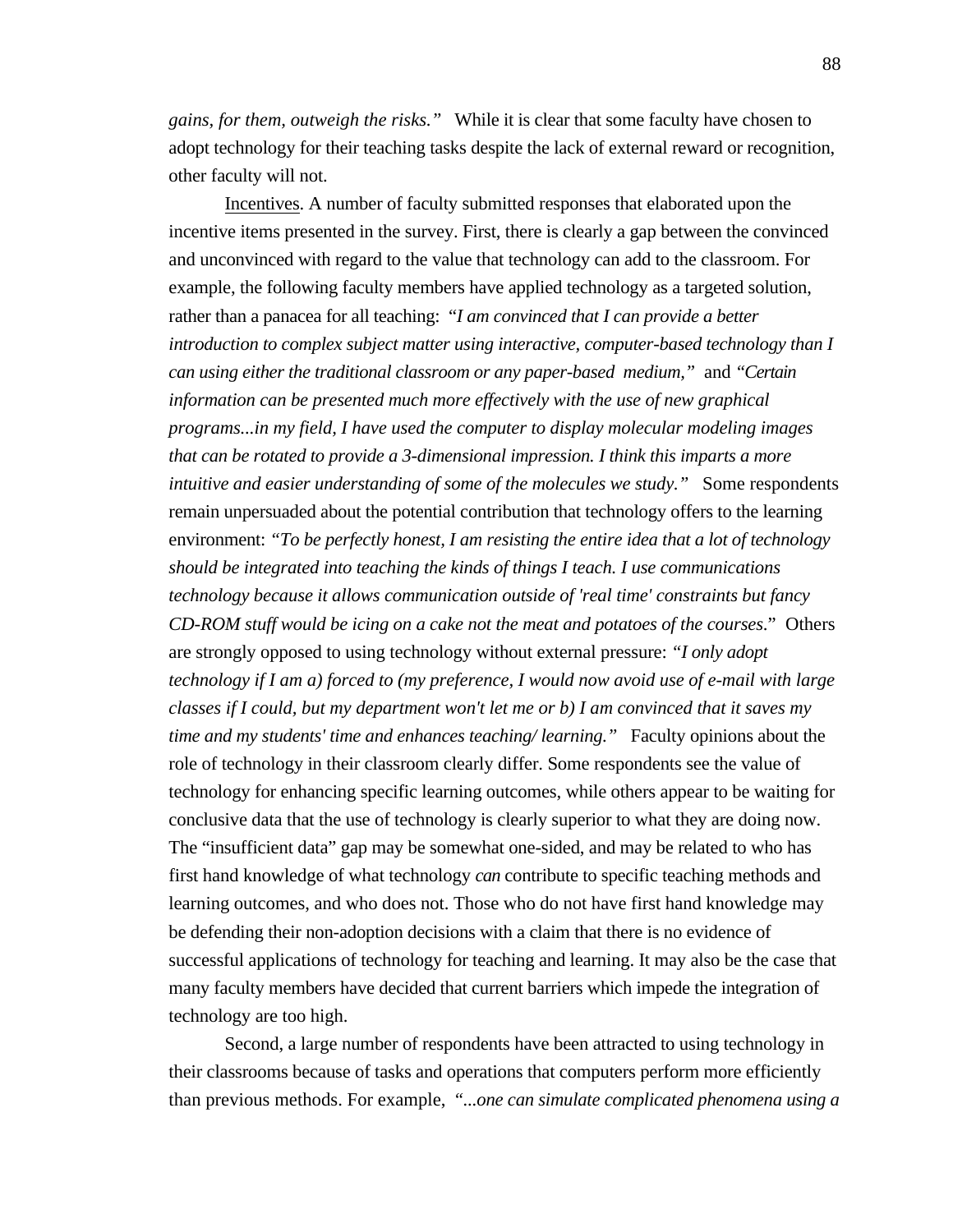*computer - this allows for more sophisticated demonstrations and provides insight into physical processes not otherwise accessible."* Some of the benefits of using computers appear to be discipline-specific: *"I teach applied mathematics. In some areas technology is indispensable in others useful. When I integrate technology it is done as an extra to the course and is usually to allow the students to tackle more realistic problems by relieving them of the task of performing mundane arithmetical or algebraic computations*." Some respondents have leapt past the printed page/overhead/slide stage, and use the web as an all-purpose resource to facilitate in-class presentations and distribution of materials. The incentives for one instructor to post course handouts to a webpage are: (a) access simultaneously to many students, and (b) the ease of linking to other sources of information for students who are interested in extending their understanding of course concepts. A large number of respondents enjoy the increased ease of communicating with their students using e-mail, rather than relying on office hours and the telephone. For someone who is a non-adopter or relatively new adopter of technology, it would be harder for them to imagine the real and potential benefits that computers can offer an individual or a classroom. Thus, the attributes and applications of computers may not be as important an incentive.

Third, the pure enjoyment factor seems to really appeal to some respondents who like using technology and figuring things out new ways to apply technology to their teaching. These individuals have realized personal benefits of using computers, and seem to want to extend these benefits to their students. *"I just plain like (technology). It coheres closely with the content of my courses. I hate typing and depend heavily on the delete key rather than a bottle of whiteout (I don't mean this to be flippant--it really is a motivator). I like students to be able to share their projects with each other, not just me.*" For many respondents an additional incentive to integrate technology is the belief that the need for technology expertise will increase in the future. *"I enjoy working with the technology and have seen the difference that using technology has made for my own work. I believe that professionals now and even more in the future need to be very competent with technology. We have a responsibility to prepare them for this as much as we can."* In addition to the campus-wide recognition that computer science and software engineering graduates will be in great demand (Urquhart, 1998), many respondents advocate increasing computer competencies amongst all graduates, for example: *"I firmly believe that the more knowledge and skills a person has with computers will aid them in finding a job at the completion of their schooling."* Thus, the incentive to integrate for some respondents is based upon the enjoyment they experience using computers and the belief that having computer knowledge and skills is an advantage to students who are seeking employment.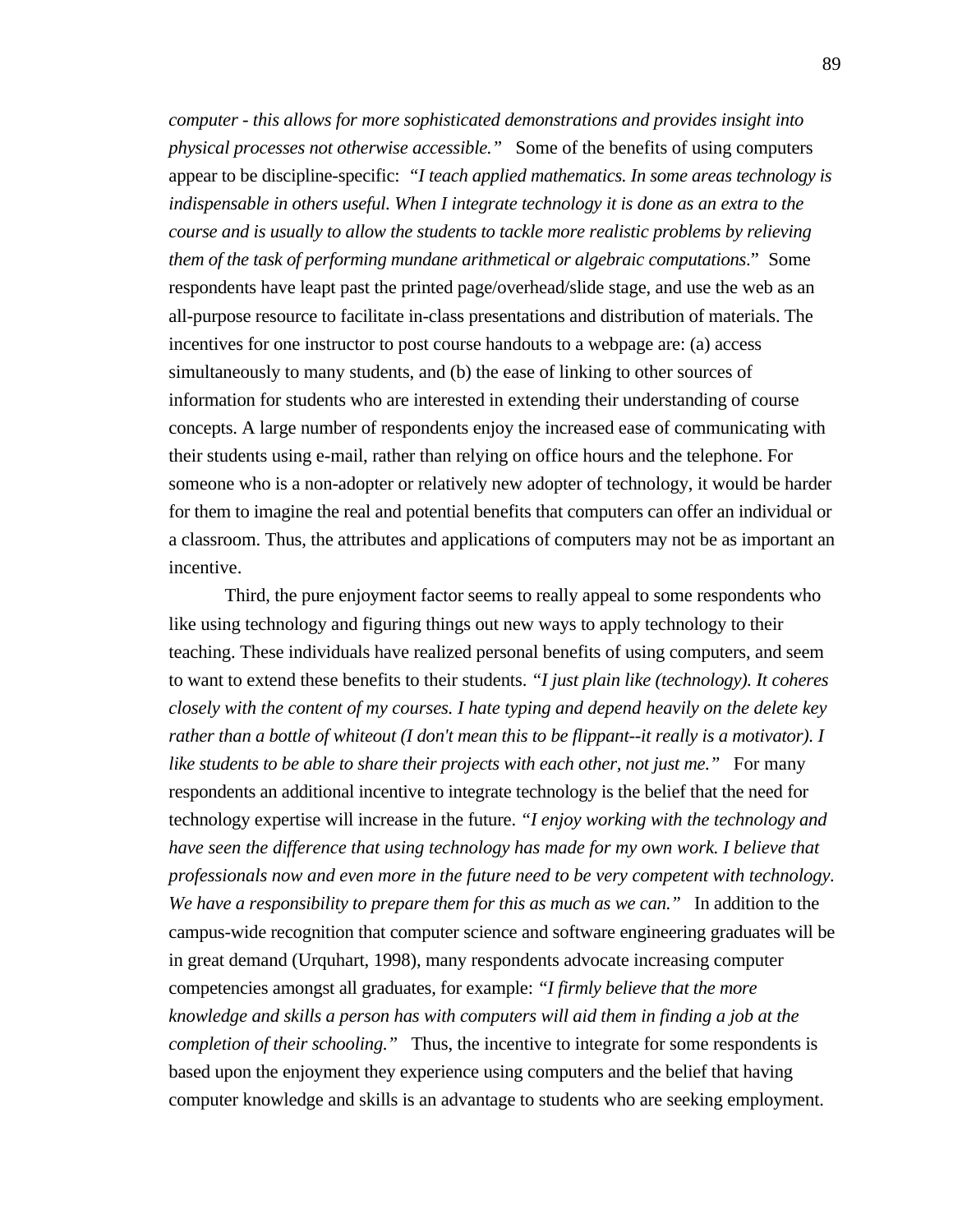An important incentive for many respondents is the belief that integrating technology helps them to become a better teacher. *"I like the flexibility of teaching a course on the computer. I find the students in my computer courses very motivated and excited about the prospect of working on the computer. I can be creative when using the computer and develop a variety of activities to challenge and motivate my students."* The following faculty member believes that computers are a catalyst for personal creativity: *"Computers seem to expose a creative or artistic vein in me. This is a diffuse but very powerful incentive. The power of word processors and grade-sheet spread sheets to manage class related clerical duties has simplified my work, reducing enormously my need to manage workflow through others (e.g., secretary, teaching assistants)."* Many respondents believe that technology not only helps them to increase their own efficiency, but it also helps them to make material more interesting to students which helps them to learn.

Fourth, there are faculty who are hesitant about rushing into widespread adoption of technology without a careful examination of the costs and benefits, the successes and the failures, and the intended and unintended outcomes. These "reflective observers" are justified in their call for more assessment and evaluation of the impact of technology on teaching and learning: *"I feel that current technology can be of immense value in enhancing our teaching and student learning. I worry, though, about the lack of critical commentary concerning the problems associated with our bland acceptance of technology. We shouldn't just accept technological innovations; rather, we should evaluate them for their impact on learning. Not all innovations are productive and not all information we take off the internet or WWW is valid or worthwhile."* It is important to balance the enthusiasm of EAs with the hesitant acceptance of others as institutions develop plans for more widespread adoption of technology for teaching and learning, and develop strategies to better assess and evaluate the outcomes of technology integration efforts.

Finally, the incentives for some faculty seem to based upon a desire to see technology used effectively for learning without disadvantaging students or reducing the overall quality of a post-secondary education: *"I am fundamentally motivated by a fear that others will use technology badly (that is, to foster a more efficient delivery of information with no real attention to learning issues). I do what I do as a kind of counter-resistance. I guess my motivation is somehow political in that I am most concerned that technology (might) serve to increase social inequity and/or to justify a lesser education for the underprivileged."* It may fall to the collective efforts of a number of faculty to guard against the implementation of technology for purely profit driven reasons, such as to increase access, while increasing awareness of the teaching and learning issues.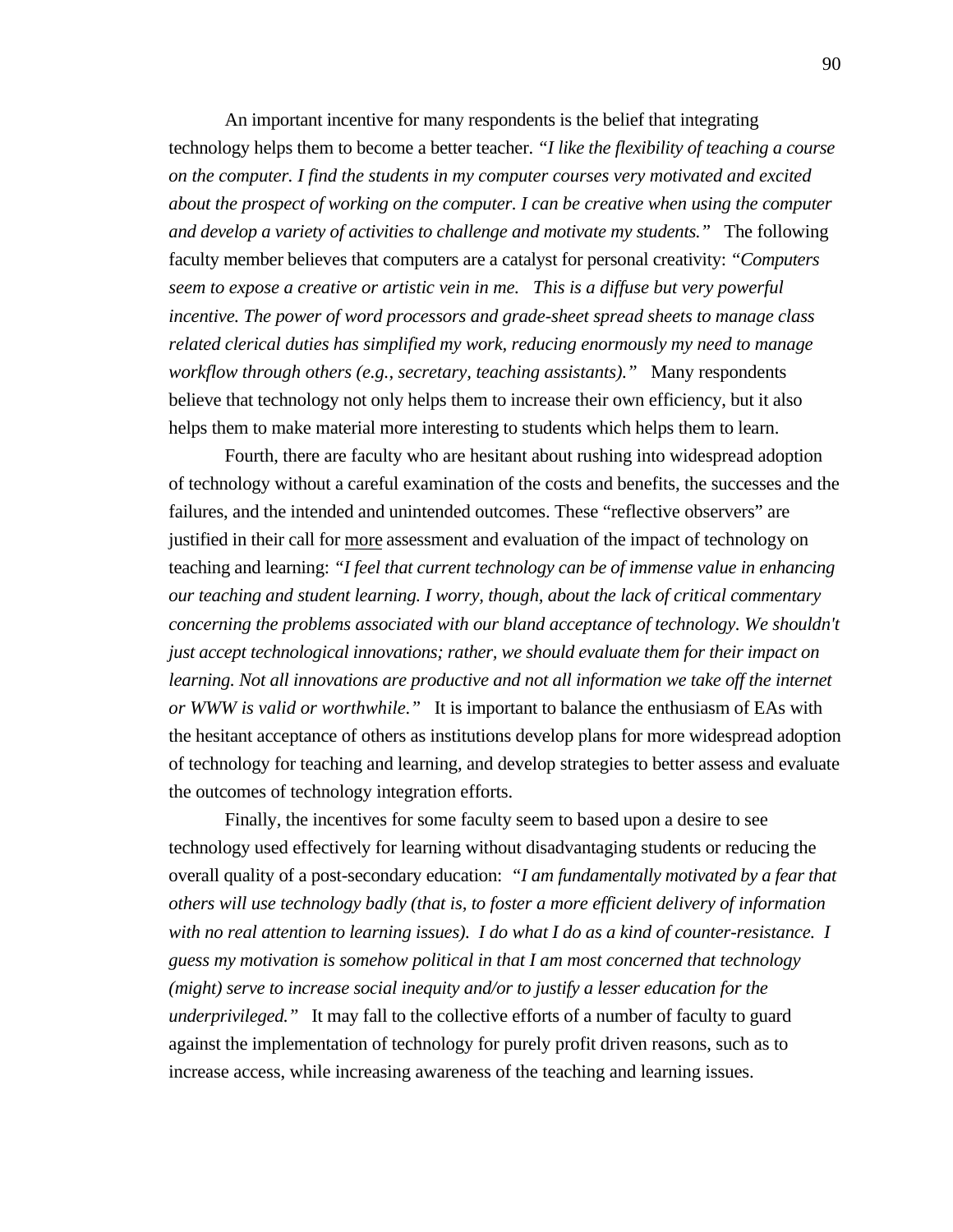## **Barriers to Integrating Technology Selected Response Items**

Many faculty are highly motivated to integrate computers for teaching and learning. Although many have developed impressive personal expertise and have adopted computers in their classrooms, to a greater or lesser extent, all faculty experience barriers when they attempt to integrate computers in their teaching. Participants used a five-point scale (i.e., 1  $=$  Strongly Agree, a major barrier, 2 = Agree, 3 = Neutral, 4 = Disagree, 5 = Strongly Disagree, not a barrier) to indicate the level of their agreement with 20 barrier items.

Table 17. Means and Standard Deviations for Barrier Items

| <b>Item</b>                                                             | <b>Mean</b> | SD   |        |
|-------------------------------------------------------------------------|-------------|------|--------|
| 1. Faculty members lack enough time to develop instruction that         | 1.50        | 0.82 |        |
| uses computers.                                                         |             |      |        |
| 2. There are problems scheduling enough computer time and/or            | 1.78        | 0.89 | **     |
| resources for different faculties' classes.                             |             |      |        |
| 10. Financial support for computer integration from administration      | 1.80        | 0.86 |        |
| is inadequate.                                                          |             |      |        |
| 5. There are too few computers for the number of students.              | 1.86        | 0.94 | **     |
| 12. There is inadequate financial support for the development of        | 1.88        | 0.93 |        |
| instructional uses of computers.                                        |             |      |        |
| 4. The reward structure does not recognize faculty for integrating      | 2.06        | 1.26 | **     |
| computers for teaching and learning.                                    |             |      |        |
| 11. There is not enough support for supervising student computer        | 2.19        | 1.03 |        |
| use.                                                                    |             |      |        |
| 7. There is a scarcity of printers and/or other peripherals in order to | 2.34        | 1.11 |        |
| effectively use computers for teaching and learning.                    |             |      |        |
| 17. There are too few training opportunities for faculty members to     | 2.39        | 1.16 |        |
| acquire new computer knowledge and skills.                              |             |      |        |
| 6. There are too few computers for individual faculty.                  | 2.44        | 1.26 |        |
| 9. There is limited research literature that shows significant          | 2.52        | 0.94 |        |
| improvements in learning as a result of computer integration.           |             |      |        |
| 20. There is no recognition for using computers for post-secondary      | 2.53        | 1.18 |        |
| teaching and learning.                                                  |             |      |        |
| 3. Hardware is unstable and always breaking down.                       | 2.64        | 1.04 |        |
| 16. Computer manuals and materials are inadequate and unhelpful.        | 2.65        | 1.09 |        |
| 8. There is not enough time in the course schedule for computer         | 2.73        | 1.33 |        |
| related instruction.                                                    |             |      |        |
| 14. I am unsure how to effectively integrate computers into             | 2.84        | 1.37 | $\ast$ |
| instruction.                                                            |             |      |        |
| 13. Faculty members are not interested in using computers for           | 2.90        | 1.09 |        |
| instruction.                                                            |             |      |        |
| 15. Available software is not adaptable to my instructional needs.      | 3.03        | 1.17 |        |
| 18. There is less control over classroom instruction when using         | 3.40        | 1.08 | $**$   |
| computers.                                                              |             |      |        |
| 19. Computers do not fit the course or curriculum that I teach.         | 3.46        | 1.32 | $\ast$ |

*Note: \* EA higher disagreement than MF, \*\* Electronic respondents higher agreement than Paper respondents*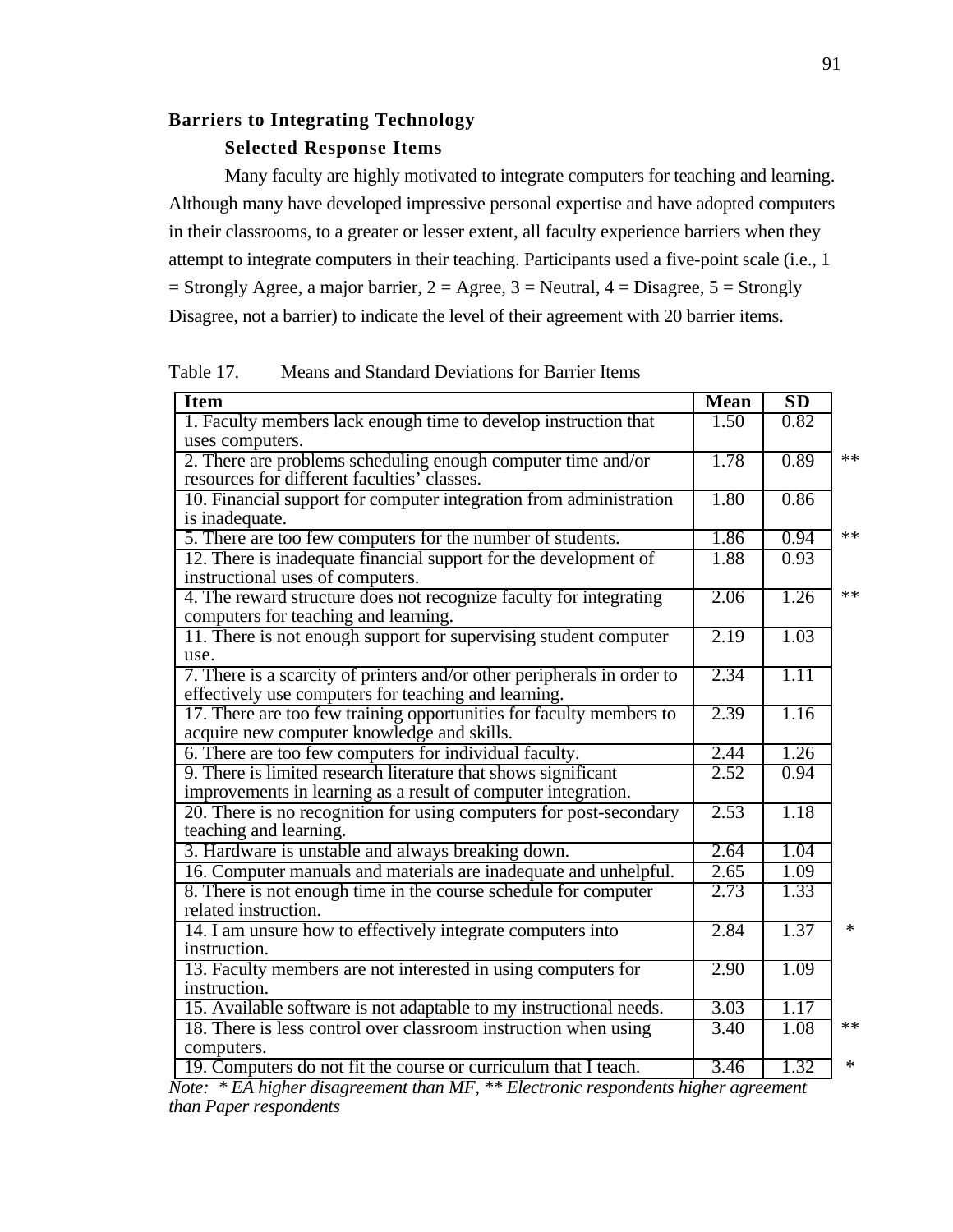An estimate of the internal consistency of this subscale yielded a coefficient alpha of .87, which is a relatively high rating of item homogeneity and indicates that faculty responded consistently across items.

The first six items in Table 17 describe barriers that most respondents agreed or strongly agreed were impediments to integrating technology on campus, followed by the remaining items in descending order. Respondents agreed with 17 of the 20 items that Hadley and Sheingold (1993) found to be barriers that prevented or discouraged classroom teachers from integrating technology into their teaching. The mean responses appear to indicate that respondents are neutral about 3 items (i.e., 15, 18, and 19), however, the high degree of variability in responses indicates that faculty agreement is widely dispersed. More than one-third (38.2%) of respondents disagree that available software is not adaptable to their instructional needs (Item 15), 40% disagree that there is less control over classroom interaction when using computers (Item 18), and 57.9% disagree that computers do not fit the course or curriculum that they teach (Item 19). The responses to these three items suggest that post-secondary instructors may regard technology as more adaptable to their needs and a better fit with their courses than K-12 teachers. Additionally, one might expect that post-secondary and K-12 teachers view control over classroom interaction differently. The EA and MF groups differed in their responses to items 14 and 19. EAs expressed stronger disagreement **t** (74) = 3.86, **p** < .001 (**Ms** = 4.07 vs. 2.58) than MF that they were unsure how to effectively integrate computers into instruction. EAs also expressed stronger disagreement **t** (74) = 2.12, **p** < .05 (**Ms** = 4.15 vs. 3.31) than MF that computers do not fit the course or curriculum that they teach. It is interesting to note that EA and MF did not differ on item 17 about adequate training opportunities for faculty to acquire new computer knowledge and skills.

#### **Open-Ended Responses**

In response to a request to elaborate upon barriers that may prevent or discourage faculty from using technology in their teaching tasks, 61 (80%) of the 76 participants submitted responses that were on average 55 words long and ranged from 3 to 390 words in length. The following section presents a summary of faculty responses by major theme which are illustrated with excerpts from the source data.

Overall, the barriers that may prevent faculty from integrating technology seem to be related to inadequate infrastructure, perceived lack of administrative support and recognition, personal/internal reasons, lack of time, and lack of evidence about improvements over conventional methods. First, a large number of respondents described infrastructure-related barriers, such as buildings not being wired for computers, insufficient hardware and software resources, poor projection capabilities, and poor lighting, that make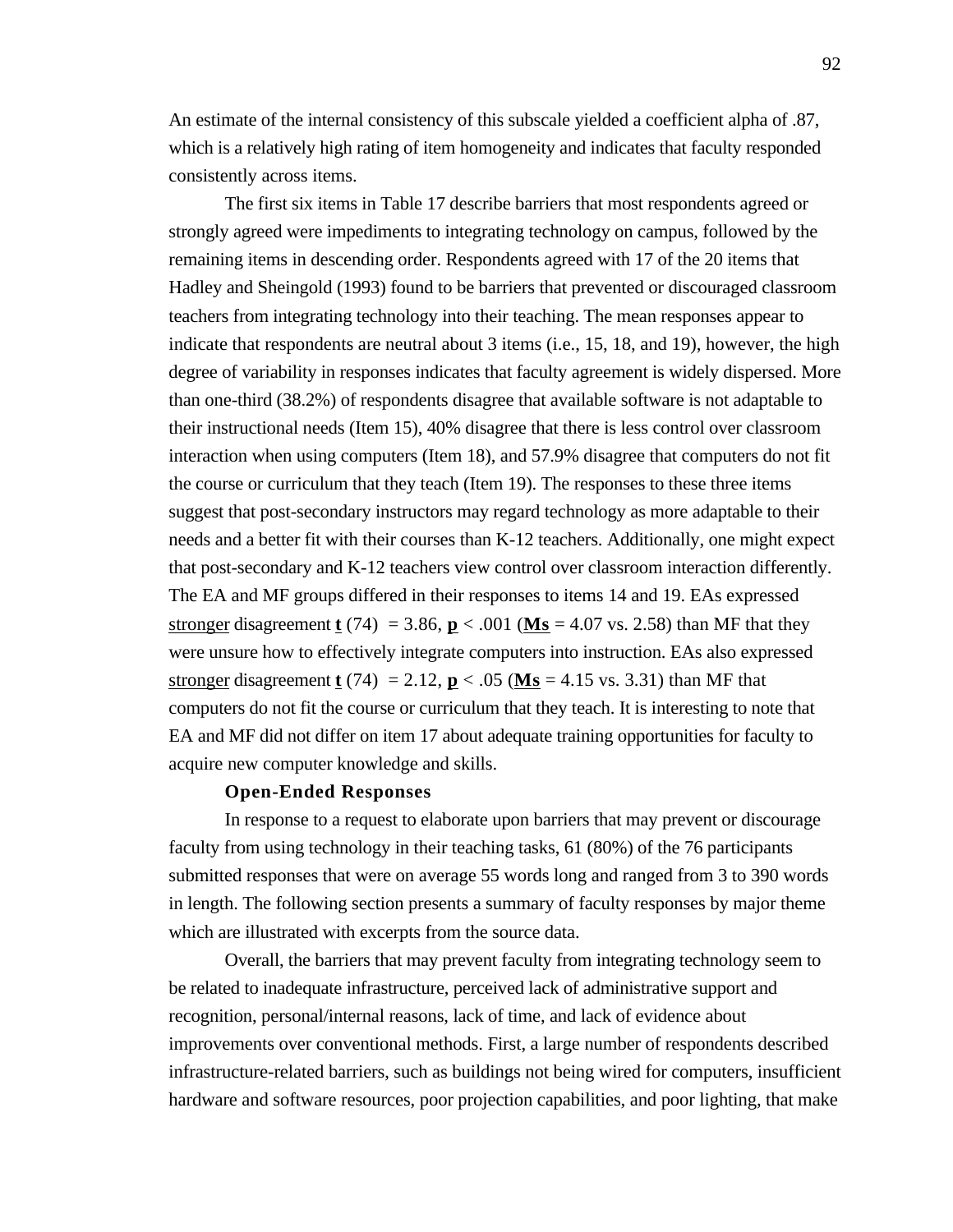the integration of technology by individuals difficult. For example, *"most of the rooms have inadequate lighting control for computerized presentations. Most of the rooms are not equipped with the hardware and projection capabilities so one needs to extensive support from technology units and Comm-Media to even make a presentation possible."* One faculty member indicated that separate department budgets for infrastructure lead to barriers for individual faculty: *"...technical support, software support, budget control, etc. are each managed separately, focusing on local concerns, hence integrating the various administrative entities to support classroom teaching is a nightmare."* A number of respondents believe they should not have to invest personal resources to acquire the hardware and software necessary for integration: *"The only way I've been able to get technology on my desk is by buying it, either out of my own pocket or out of \$\$ I've earned through extra stipends of various kinds. Usable technology should be supplied by the university in the same way it supplies desks."*

Second, a majority of respondents located the barriers to integrating technology in administration. Several respondents suggested that the importance of research over teaching in annual merit reviews creates a barrier to integrating technology for teaching and learning. *"Faculty are negatively rewarded for using technology in their teaching (i.e. spending time developing a CAI program is NOT given the same credit as equivalent time spent pursuing/publishing research in the discipline."* Some respondents indicate that there is a *"...lack of recognition that teaching via computer (i.e., CMC) takes more time than teaching face to face and therefore should translate into lower teaching load expectations."* One faculty member's comment suggests that *"the barriers are not specific to computers but are the general lack of any reward whatsoever for effort put into teaching excellence*." Another individual makes a case for the relationship between undervaluing teaching and integrating technology: *"Good teaching is not valued very highly in the University reward system. Computers may contribute to good teaching. Thus the University does not explicitly reward this use. Hence, you do a lot of it on your own time."* A colleague corroborates the belief that *"everything has to be done as an 'extra' over and above an increasingly heavy teaching, service, and research workload. Lack of reward is less of problem, but when prioritizing tasks, it is a factor."* In general, these respondents believe there is insufficient administrative and institutional support for quality teaching, and that there are few rewards or recognition for using technology in particular. However, to be fair, the apparent lack of emphasis on teaching cannot be blamed entirely on the institution. There are a number of faculty who place a higher priority on their research than on teaching. *"My primary occupation (and interest) is research. I have limited time to devote to teaching and as a consequence it is difficult for me to find the time and energy to devote to*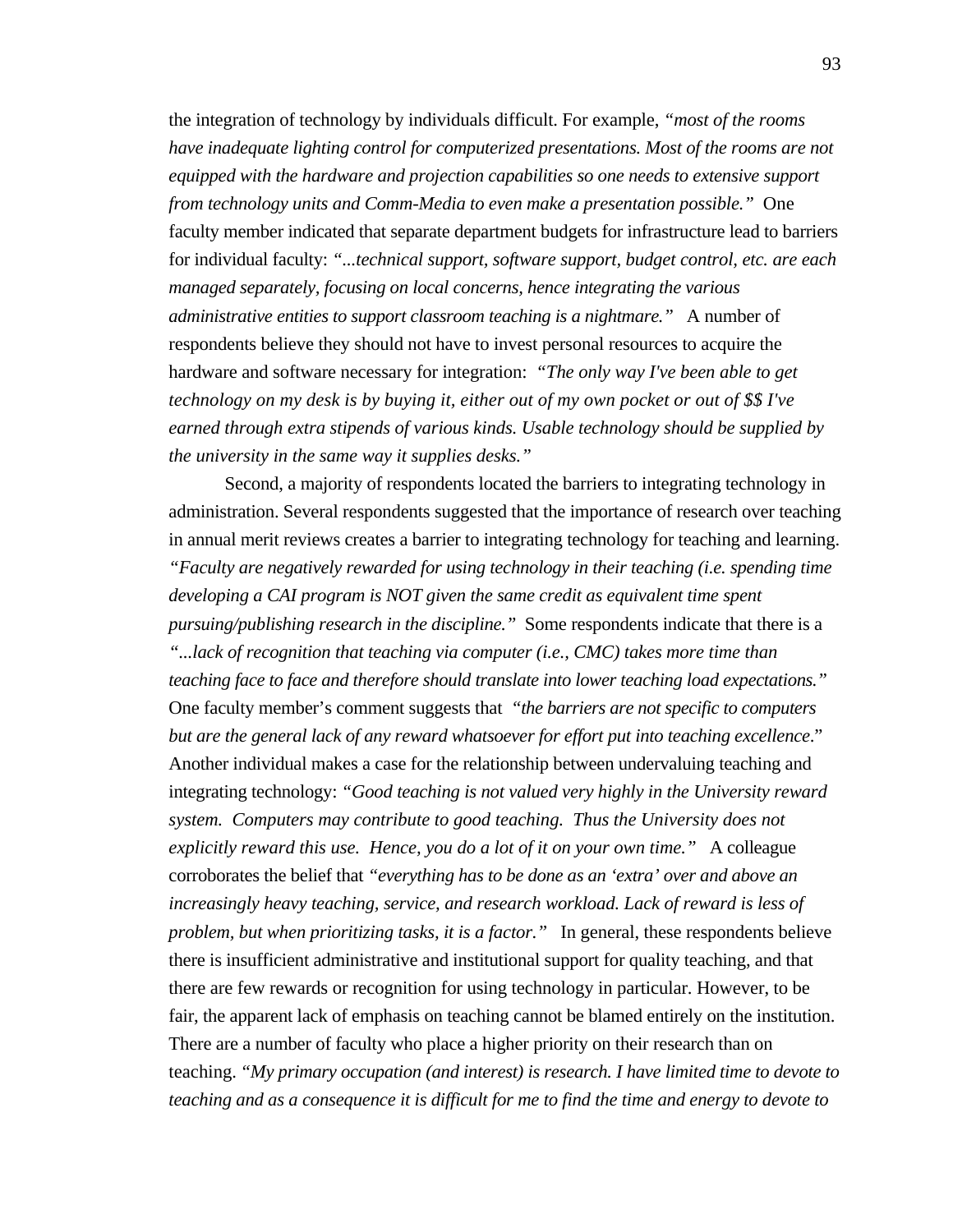*radically changing the format of my teaching.*" One has to wonder, if there was a sudden increase in rewards and recognition for teaching excellence and early adoption of technology by the institution, whether there would be a similar increase in faculty efforts to become better teachers and to integrate technology into teaching and learning.

Additional barriers are related to the institutional support system for technology use and integration for teaching and learning. It often appears that academic staff and support staff may be working against each other rather than towards common goals. One individual suggested that, *"there is a lack of communication between the support staff who care for the technological infrastructure and the academic staff who are the human infrastructure. Once you become familiar with ways of doing things, the technicians change things so you feel you are back at the beginning. For example, the printing process ... changes often, but nobody knows until they go to print a document and it won't work. When you try to get help, you are told the new way of doing things. Even faculty who are experienced with the network have trouble printing documents sometimes...so, even when you are trying to do regular tasks, like print a letter or a paper, you encounter technical difficulties. How are we supposed to feel confident using something more complicated in our classes?"* The communication gap between the "teachies" and the "techies" appears to extend to campus computing support systems beyond the individual department or faculty. According to some respondents, the "techies" speak a different language than newcomers: *"Staffing help desks with computer whizzes who cannot communicate is a futile exercise whose main effect is to raise frustration levels and lead us to delay rather than speed up implementation.*" It seems clear that academic and support staff suffer from inadequate methods for handing off expertise to each other. Another faculty member described the difficulty of communicating with staff in the on-campus computer store: *"...I have listened patiently to all of the reasons why you cannot help me, can you please direct me to somebody who can help me?"* It seems likely that EAs, who have greater expertise with technology, can communicate more effectively with the "techies" or have less need of external support systems than the mainstream. The difficulty that many mainstream faculty experience attempting to communicate with the "techies" increases their frustration with technology and may lead to discontinuance or rejection.

A common explanation for limited adoption was the sheer amount of time it takes to learn how to use technological tools as well as to learn new methods for teaching. *"The main problem is simply that it takes an immense amount of time to learn to do it well. Whoever said that computers save time ought to try developing and debugging some course materials some time!!"* Faculty who have developed computer-based media and materials also comment on the time commitment: *"Creation of a work of art such as a graphic, web*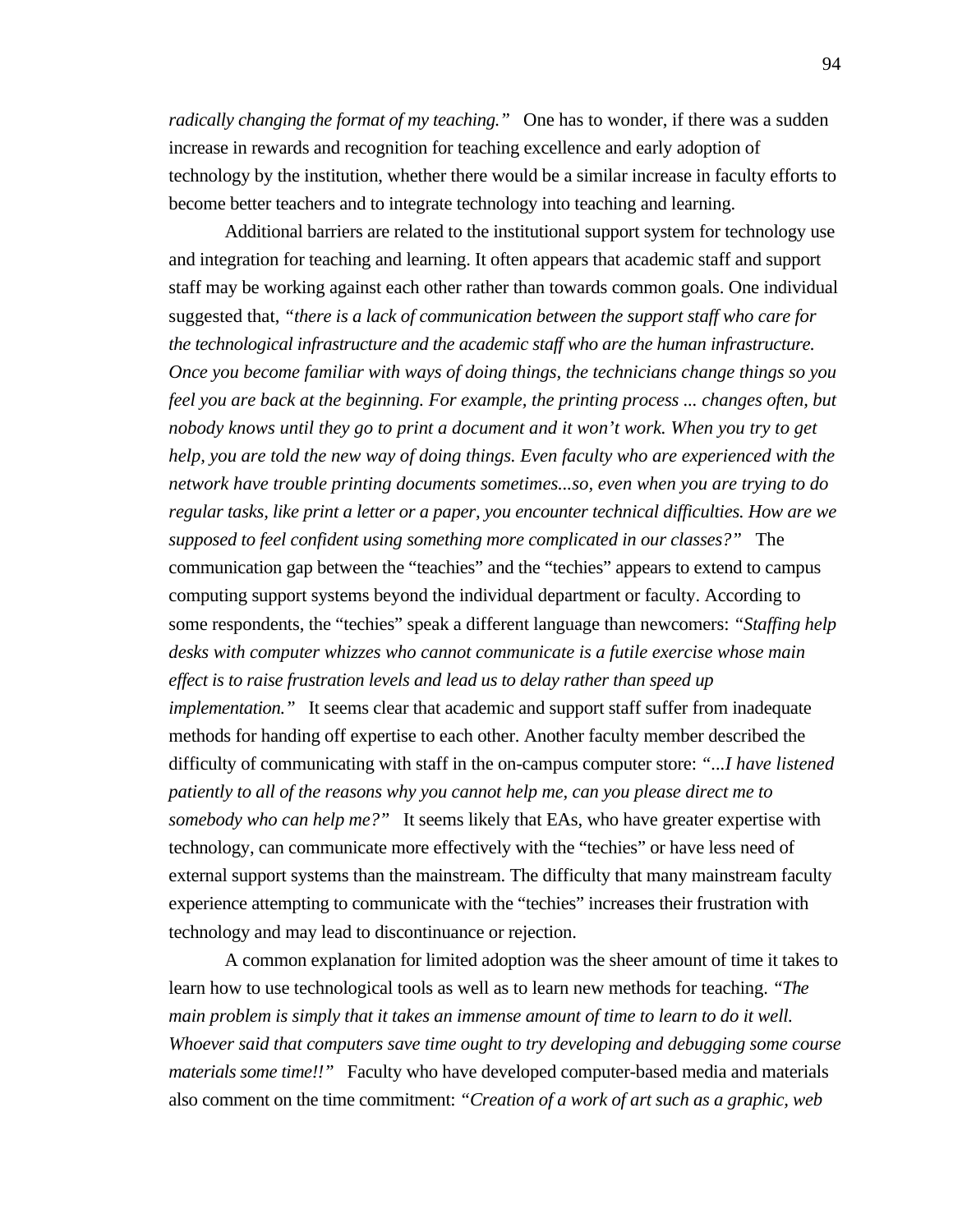*page, or slide, takes an incredible amount of time. Similarly, learning resources attain the levels of stand-alone programs or textbooks. The burden of creation of these entities can be overwhelming. Software and hardware integration into the classroom can also be a huge undertaking."* In addition to time barriers, there is the perception that earlier adopters hoard resources and make it harder for later adopters to access them: *"...only the old dinosaurs get the lab space and time..."* and *"I tried to schedule the computer facilities for my course this semester and they were booked 1 1/2 years in advance. For my course, we only needed computer access for a single week of 'lab sections', but it was impossible to schedule.*" It may be more the case that current resources on campus are insufficient to meet new demands, and are being over-utilized by all faculty, not just the EAs.

A number of barriers can be described as internal to the individual. For those at the beginning of the adoption cycle, the *idea* of adopting and integrating technology is probably a huge barrier. For example, faculty described barriers such as *"...fear and ignorance of technology*" and the complexity and threat of the new as reasons for non-adoption. Others commented on the great deal of resources needed to scale the *"...steep learning curve of the technologically illiterate"* and the major *"...time commitment necessary for 'non-computer types' to learn how to use technologies and select among available technologies."* Unlike EAs, who have an existing repertoire of technology knowledge and skills to build from, later adopters may be overwhelmed by the seemingly boundless array of technology tools. In addition to the initial requirement to build up a repertoire of technology skills, there is an on-going need to learn about technology and integrating computers in the classroom because of the rapid pace of technological development and innovation. *"One of the major impediments here may be the lack of suitable training that is required to keep faculty members abreast of new and innovative technology."* In order to remain competent and up-to-date, EAs probably enjoy constantly upgrading their computer knowledge and skills, while mainstream faculty probably see this as a huge barrier.

There is also the stress of keeping up with the new generation. "*Each new group of graduate students in our graduate program demonstrated higher levels of computer skills and more willingness to be self-directed - which demonstrates to me that the faculty will soon fall behind students in terms of their ability to effectively use this technology if we do not get our act together!!"* In his book about 'screenagers', Douglas Rushkoff suggests that "we may not like who's following us down the slopes, but they're gaining on us" (p. 38). Technology will be ubiquitous to the next generation of university students, and they will have different expectations for their post-secondary educational experience. In a Vygotskian sense, the traditional older-to-younger learning cycle is upset and reversed because today's children have grown up with technology while many faculty have not, and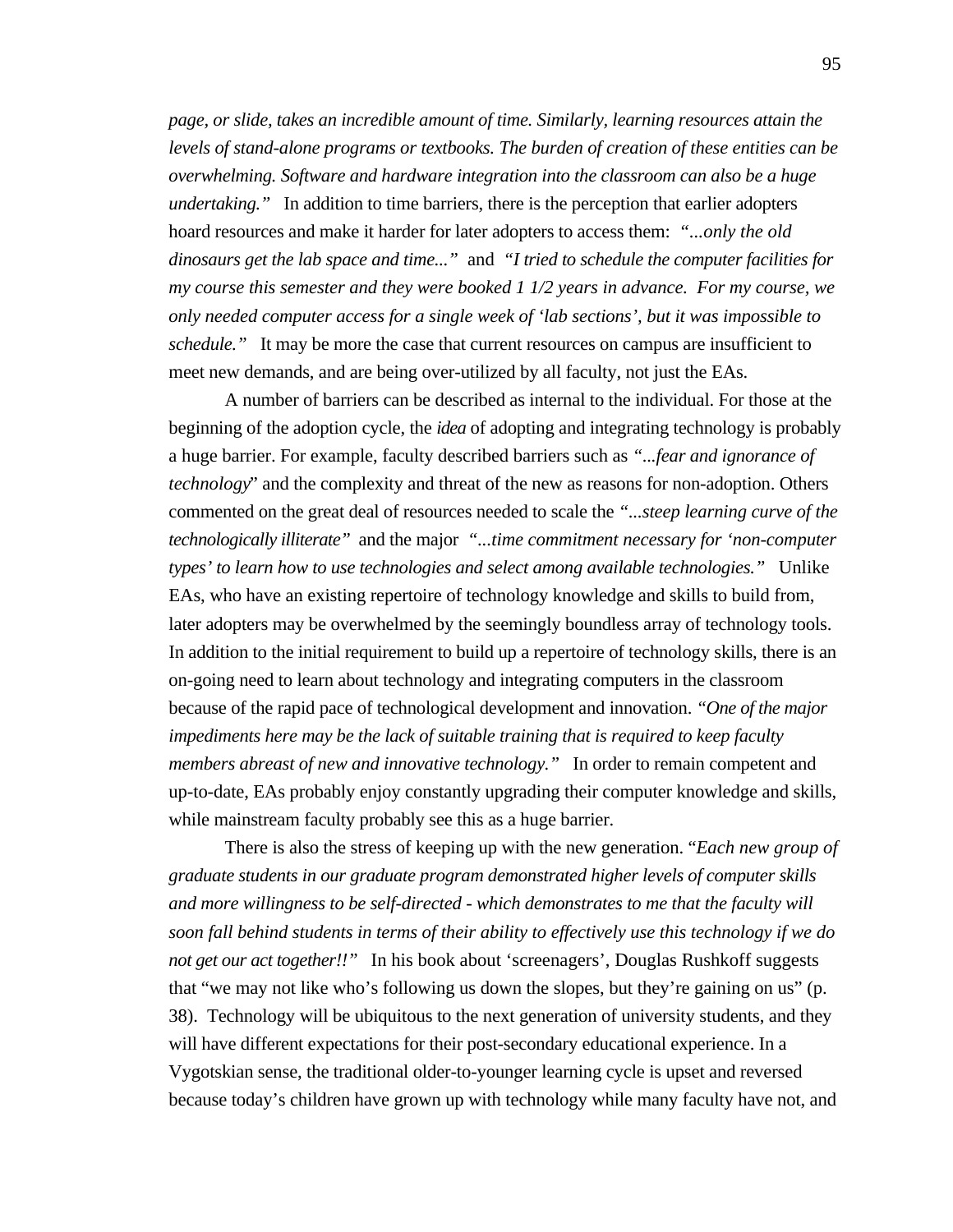children tend to approach technology differently. It is probably unsettling and stressful for some faculty to be unseated by students who have greater expertise and comfort with the technology than they do.

A number of respondents indicated that "just in time" training and support would remove some of the current barriers to integrating technology. *"The most important and critical form of support is having a peer physically nearby who can instantly answer a small, urgent question."* There is nothing more frustrating that encountering a technical glitch when there is no one around to help. Support and training needs do not follow a Monday to Friday, office-hours-only schedule. For example, a faculty member explained that they often need *"...someone who can help with problems when I am working nights or weekends."* Some respondents identified the need for *"instruction for those with little basic skill with computers ... more small group teaching or individualized teaching tutorials on computer network so individuals could proceed at their own speed."*

Finally, among many respondents, there is the perception that technology is still an unproved instructional intervention: "*Due to the fact that there is insufficient data to support the efficacy of computerized teaching, only the risk takers in academics are prepared to spend the time developing courses for this medium*." It appears that EAs integrate despite the potential risks to their careers. One faculty member commented that *"...many of us are skeptical as to whether computer assisted techniques actually are any better than what we do now.*" In contrast to those who cite insufficient evidence as a barrier, the following individual believes that the integration of computers has actually had a negative impact on student learning: *"Programs interfere with complex integration of knowledge by emphasizing information, linear thinking. Student 'wisdom' has decreased as a result of computer technology because they confuse information with complex processing and non-linear problem solving."* Mainstream faculty appear to have a greater need for convincing exemplars of successful integration than EAs before they will risk adopting computers for their teaching. There is a need to increase communication between those who are experiencing first hand success using technology in their classrooms and those who have not and are unconvinced or the compatibility with existing methods.

#### **Learning About Technology**

Individuals tend to have preferred methods for learning more about technology. Participants were asked three questions for which they were asked to indicate the importance of different methods for learning about technology, getting help and support, and accessing information about innovations.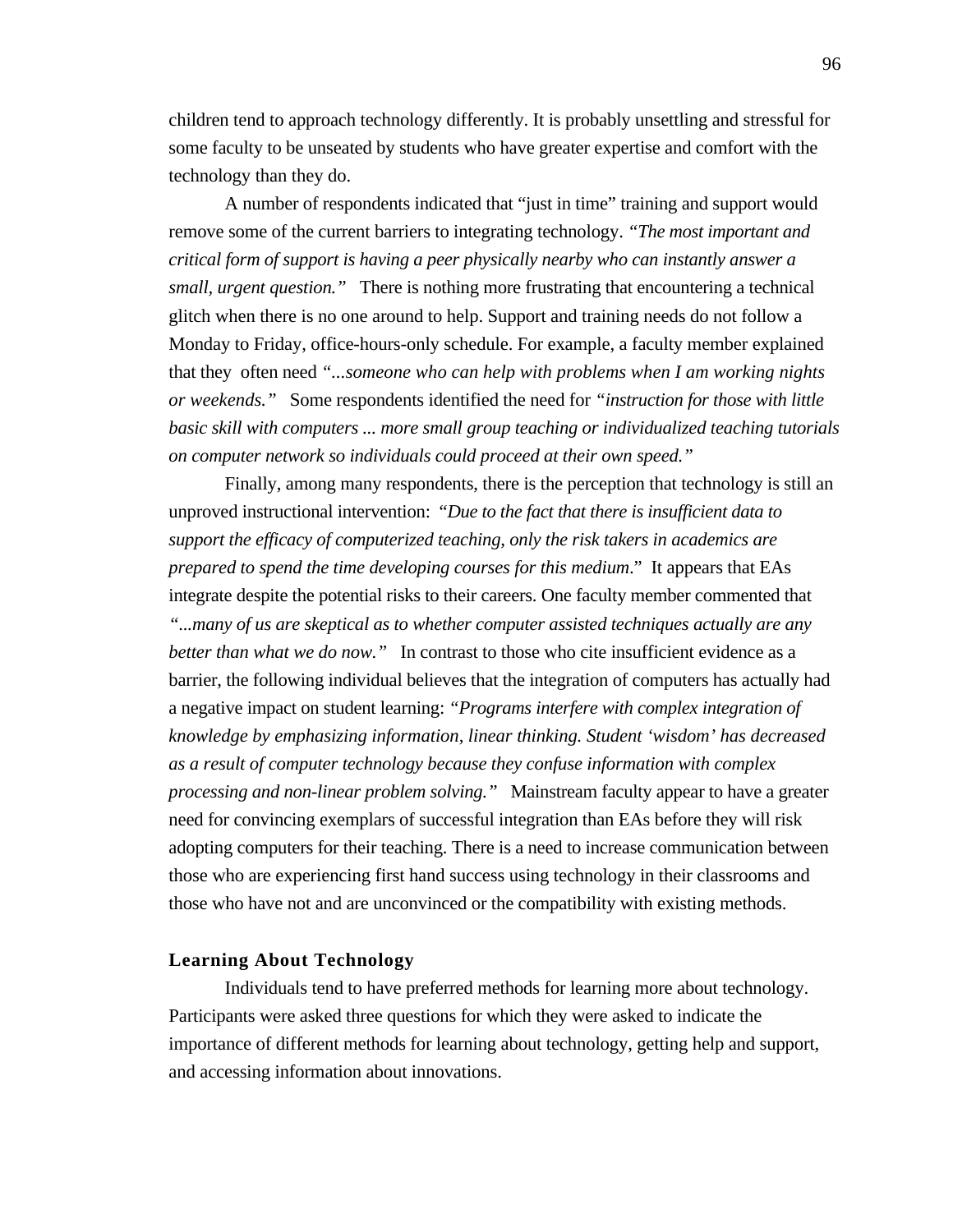In terms of media and methods for acquiring NEW computer application skills and knowledge, respondents ranked six items using a four-point scale (i.e.,  $1 = \text{Very}}$ ) Important,  $2 =$  Important,  $3 =$  Neutral, and  $4 =$  Not Important). Descriptive results by item are presented in descending order (Table 18).

| <b>Media and Method Items</b>                  | <b>Mean</b> | <b>SD</b> |
|------------------------------------------------|-------------|-----------|
| c. hands-on experimenting and trouble shooting | 1.32        | 0.55      |
| d. mixture of manuals and hands-on             |             | 0.69      |
| b. hardcopy materials, books, etc.             |             | 1.04      |
| a. on-line manuals                             |             | 1.00      |
| e. workshops and presentations                 | 2.32        | 0.98      |
| f. structured courses and guidance             | 2.72        | 1.09      |

Table 18. Means and Standard Deviations for Media and Method Items

A good number of Technology Integration Plans recommend that faculty need more workshops and structured courses in order to acquire the knowledge and skills they need to adopt technology. The present results indicate that respondents do regard workshops and structured courses as important. However, future plans for professional development should be informed by respondent's expressed preferences for more hands-on experimentation and trouble shooting, as well as hardcopy materials.

In terms of HELP or ASSISTANCE with using computers, respondents ranked the following seven sources of support using the same four-point scale. Item results are presented in descending order (Table 19). It seems that respondents prefer to get help from colleagues and graduate students, and want one-one-one assistance, rather than relying on outside professionals or colleagues at another institution. Combined with the preferences expressed in the first part, it appears that the most successful professional development would be to have just-in-time, one-on-one access to colleagues and experienced graduate students when one runs run into trouble experimenting and playing around with new technologies.

| <b>Help / Assistance Items</b>                     | <b>Mean</b> | <b>SD</b> |
|----------------------------------------------------|-------------|-----------|
| b. colleagues on campus                            |             | 0.84      |
| g. one-on-one assistance                           | 1.86        | 1.01      |
| a. experienced graduate students                   | 2.25        | 1.07      |
| e. media center support staff                      | 2.35        | 1.12      |
| f. hot-line, or telephone assistance               | 2.47        | 1.11      |
| d. outside professionals trained in technology use | 2.69        | 1.16      |
| c. colleagues at another institution               | 2.78        | 1.16      |

Table 19. Means and Standard Deviations for Help and Assistance Items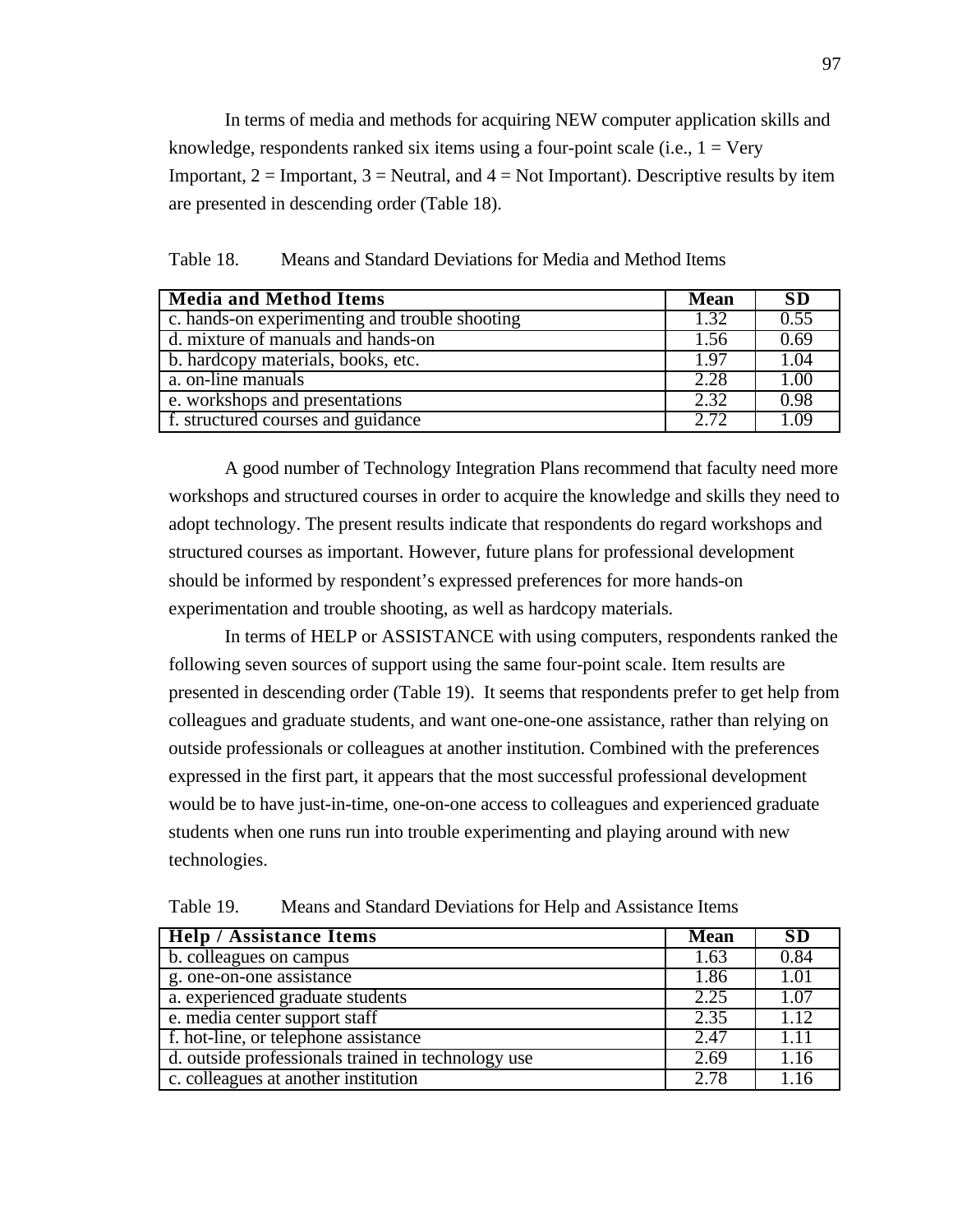In terms of help or assistance with using computers, EAs rated experienced graduate students as more important **t** (74) = 2.10, **p** < .05 (**Ms** = 1.69 vs. 2.36) than MF. Depending upon the nature of the discipline, it is possible that many MF do not encounter graduate students who have helpful levels of expertise using technology.

Respondents were asked to rate the importance of 15 sources of information for keeping abreast of changes and innovations in the area of computers using a four-point scale. Ten items emerged as being important sources of information, and are presented in descending order in Table 20. The highest ranked source of information is a colleague, followed closely by friends, family, and innovative graduate students. Respondents prefer to learn about changes and innovation from people they know and to whom they have immediate access. Of the ten items, hardware and software stores, vendors, and suppliers, as well as hardware and software catalogues and brochures were regarded by respondents as only slightly important overall; the majority of respondents rated these as neutral sources of information.

| <b>Sources of Information Items</b>                 |      | <b>SD</b> |
|-----------------------------------------------------|------|-----------|
| b. colleagues on campus                             |      | 0.86      |
| a. an informal network of friends and family        | 1.85 | 1.01      |
| f. innovative graduate students                     | 2.10 | 1.02      |
| k. on-line computer newsgroups $\&$ websites        | 2.55 | 1.11      |
| j. conferences, demonstrations and workshops        |      | 1.12      |
| c. colleagues at another institution                | 2.65 | 1.17      |
| g. popular newspapers and television                | 2.75 | 1.05      |
| h. popular computer magazines                       | 2.75 | 1.14      |
| o. hardware and software stores, vendors, suppliers | 2.82 | 1.02      |
| n. hardware and software catalogues and brochures   | 2.98 | 1.08      |

Table 20. Means and Standard Deviations for Information Items rated as "Important"

Five items were ranked as neutral to not important sources of information about changes and innovations in the area of computers, and are presented in ascending order in Table 21.

| Table 21. | Means and Standard Deviations for Information Items Rated as "Neutral" |  |
|-----------|------------------------------------------------------------------------|--|
|-----------|------------------------------------------------------------------------|--|

| <b>Sources of Information Items</b>         | <b>Mean</b> | <b>SD</b> |
|---------------------------------------------|-------------|-----------|
| d. department chair                         | 3.43        | 0.91      |
| e. university administration                |             | 1.05      |
| <i>i.</i> referred computer journals        | 3.26        | 1.08      |
| m. publications from major computer vendors | 3.06        | 1.08      |
| 1. on-line computer journals                | 3.02        | $1.0^{-}$ |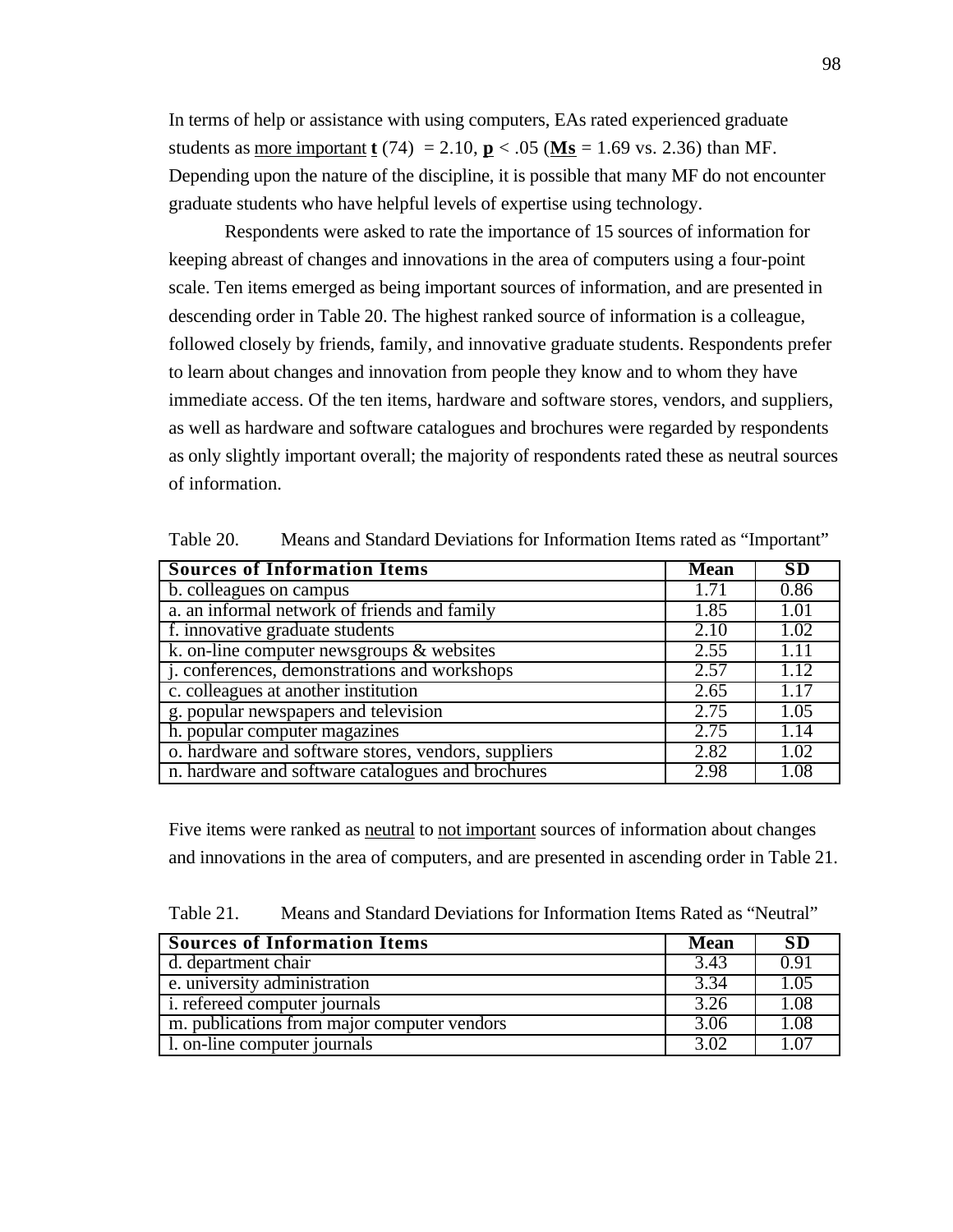Faculty participants apparently do not look "up" to their department chair or the university administration for information about technological innovations, nor do they appear to rely on vendor publications or refereed journals. It is interesting to note that respondents who have indicated high levels of personal expertise and classroom use of the WWW, do not rate on-line computer journals as important sources of information about changes/innovations in the area of computers.

Of the 15 items in this section, EAs rated the following 5 sources of information for keeping abreast of changes/innovations in the area of computers as more important than MF: refereed computer journals **t** (74) = 3.42, **p** < .001 ( **Ms** = 2.38 vs. 3.44), popular computer magazines **t** (74) = 2.70,  $\mathbf{p}$  < .01 (Ms = 2.00 vs. 2.90), innovative graduate students **t** (74) = 2.57,  $\mathbf{p}$  < .05 (Ms = 1.46 vs. 2.23), conferences, demonstrations and workshops **t** (74) = 2.38, **p** < .05 ( $M_s$  = 1.92 vs. 2.71), and on-line computer newsgroups and websites **t** (74) = 2.00,  $\mathbf{p}$  < .05 ( $\mathbf{Ms}$  = 2.00 vs. 2.66). Perhaps because of their greater interest in the technology itself, EAs regard computer publications and meetings about computers as important sources of current information about technology.

# **Methods for Using and Integrating Technology in Teaching and Learning**

A goal of the current investigation was to gather information about the "learned lessons" or methods that have been effective for post-secondary teaching and learning using technology. In response to a request to elaborate on methods used to integrate technology in their teaching, 57 (75%) participants submitted responses, which were from 3 to 162 words in length, and averaged 41 words each. The following section highlights selected responses from respondents about how they integrate technology in their courses. The qualitative data provides complementary information to the survey data gathered in the computer experience subscale (i.e., year first used for teaching) and expands the analysis from whether or not and when faculty have adopted a technology, to building an understanding of the specific ways in which faculty have woven the technology into their teaching and learning.

A majority of respondents use tool applications to increase their own productivity as a teacher. For example, respondents use word processing to create classroom materials and assignments, spreadsheets and grade programs for record keeping, and programs such as PowerPoint to create slide shows for classroom and conference presentations. A large number of respondents are using e-mail to keep in touch with students, to broadcast course information and discussion questions to an entire class, and as a means for students to submit their assignments electronically.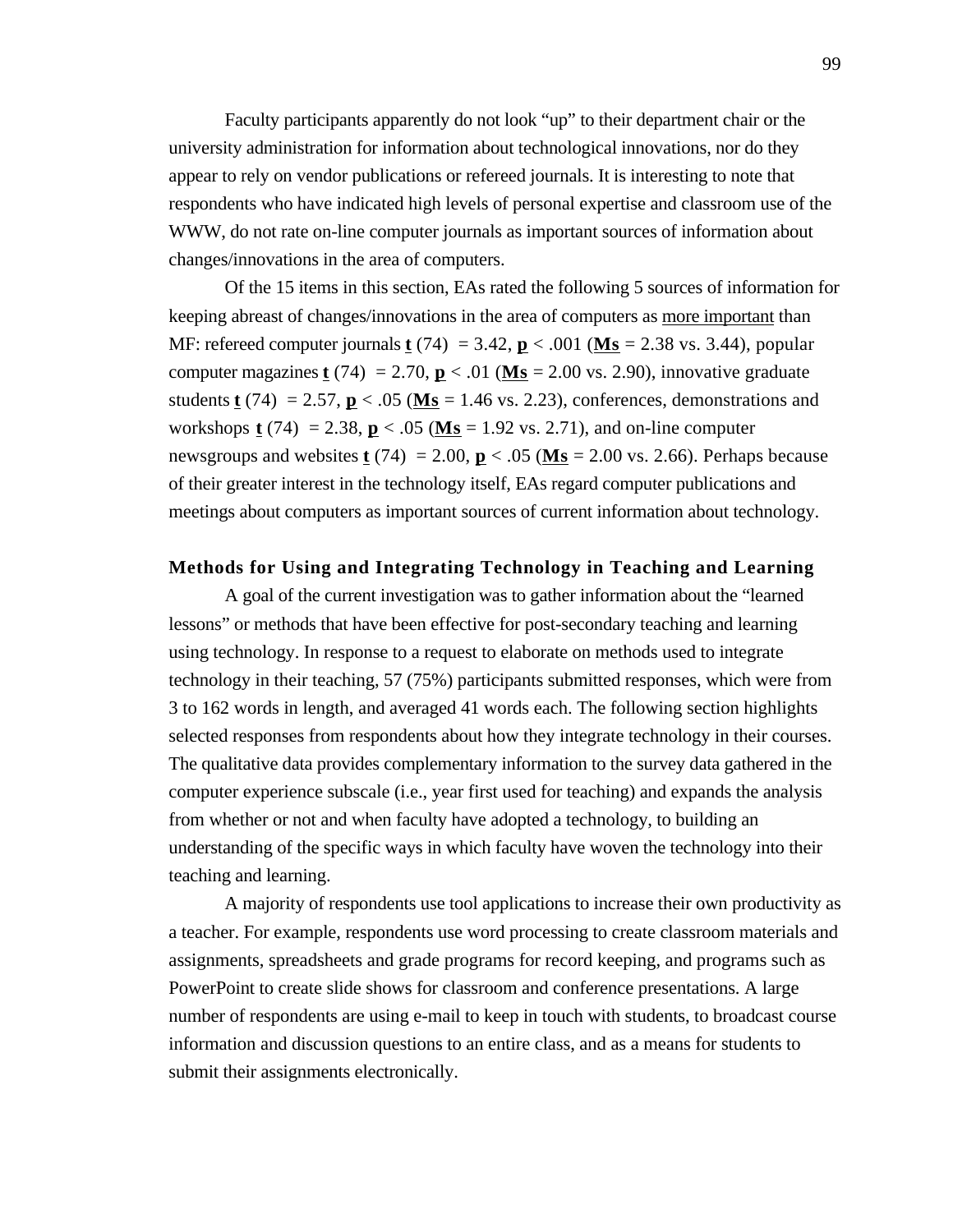A large number of respondents are actively teaching with and about technology. A standard methodology for introducing computer applications to students is to demonstrate the software during lecture and provide for hands-on practice during labs. In addition to using computer applications as productivity tools, respondents are using computers to support learning. Instructional applications, such as tutorials and simulations, are being used to model complex processes and to provide additional practice and reinforcement with concepts. Internet applications, such as e-mail, newsgroups, listservs, and discussion groups are being used to build and extend upon lectures and in-class discussions, and to provide an additional forum for student ideas. Statistical packages and spreadsheet programs are being used along with faculty-provided data sets to explore and analyze a variety of problems.

The World Wide Web is mentioned often by respondents, and is being used for a wide variety of instructional purposes. The majority of respondents use the web to post course materials and resources to supplement conventional lectures and labs. Some respondents include web-based research as a part of their course and teach students how to search for relevant information. Others use the web as a demonstration tool for animations and video, and post links to other sites of interest on their course webpage. A few respondents require that students create their own webpages as part of the course. One individual describes the value of students publishing their work on the web: *"...the Internet and web facilitate collaborative projects and to provide a 'corporate memory' extending the community of learning across cohorts."* A web-based archive of student's work from previous sections of the course provides a valuable modeling and instructional device to reinforce and extend performance expectations. A small number of respondents have developed interactive websites for off-campus instructional delivery, some of which include audio, video, and animated graphics. A number of respondents are also very critical consumers of web-based information, *"...the WWW...wastes so much time - too much garbage, frequently the servers are down, seems superficial (80:20 rule, 80% useless to 20% valuable),"* and describe the need for students to critically evaluate the credibility of web-based resources. Others who have created web-based resources emphasize the importance of instruction and guidance in order for students to make full use of these materials: *"I have established a WWW site in support of the courses I teach. Virtually all of the information students need is available on that site. Classroom interaction is essential for helping students to understand material in depth and to critically analyze information."*

A small number of respondents (<15%) are actively involved in developing their own interactive applications for the classroom using tools such as Authorware, Macromedia Director, Hypercard, HyperStudio, and JAVA. These classroom applications

100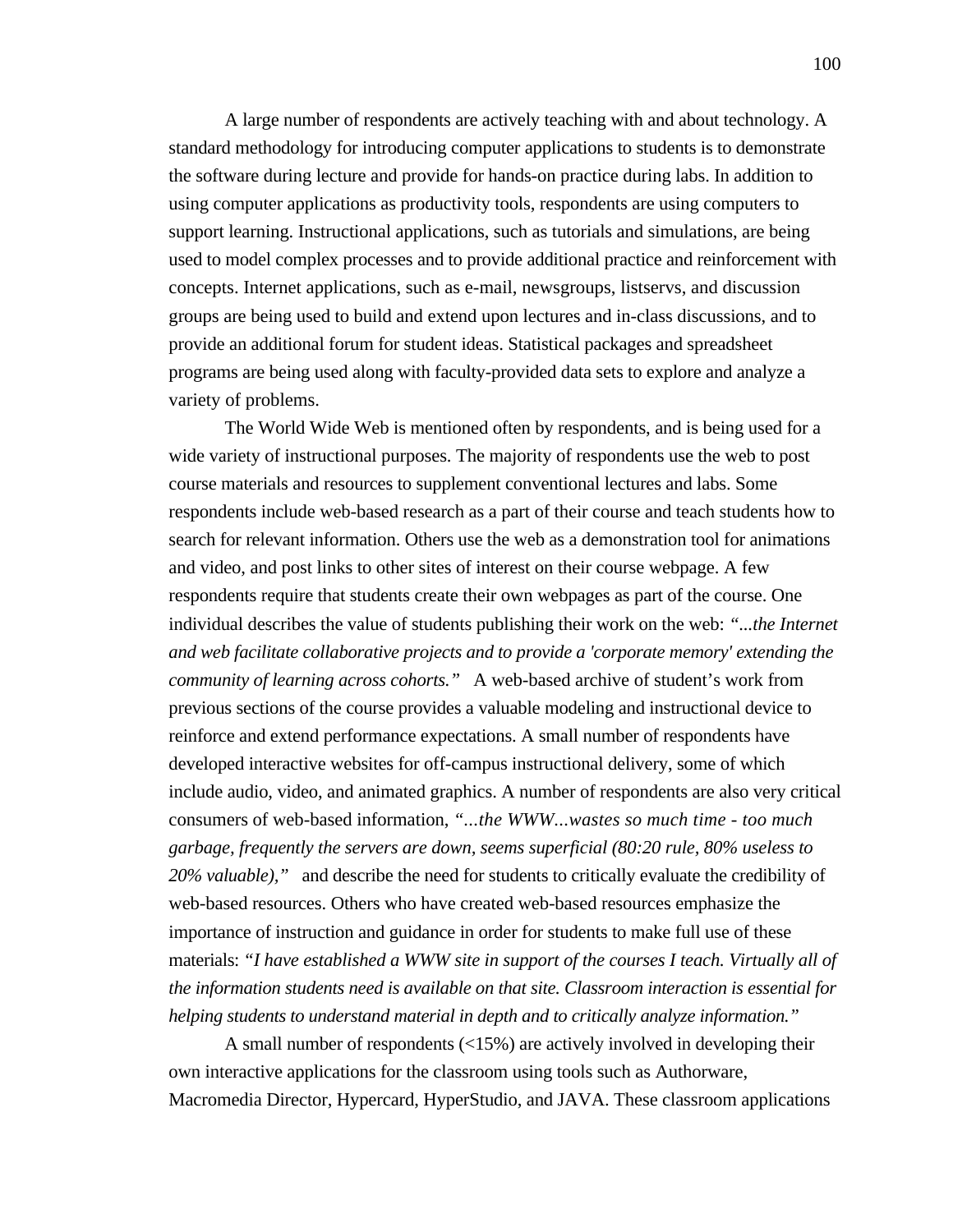include a tutorial that teaches writing skills, dynamic overheads for statistical analysis and modeling, a simulation about decision making and risk, and an interactive website that interfaces with audio and video files on a CD-ROM. High-end development of graphics, animations, audio and video clips are of interest to a small number of interested and experienced faculty.

A number of respondents indicated that they use distance learning technologies, such as teleconferencing, the Internet, and computer mediated communications (CMC), to reach students that are geographically and temporally dispersed. The following comment illustrates how using one such technology, CMC, can also lead to reflections on the teaching process itself. Using CMC *"...expanded my concept of 'teacher' to include 4 different roles: 1. pedagogical, 2. social, 3. manager, and 4. technical (see Serge, 1995); b. (I) have students do more team assignments in order to promote 'cross-dialogue' on-line; c. (I) have become much more flexible in negotiating focus of student assignments and direction of on-line discussion; All of these 'methods' work equally well in enhancing my face to face teaching - I am coming to the conclusion that in the process of figuring out how to become an effective on-line teacher, I've become a more effective teacher generally...."* A number of other respondents commented upon the return to in-depth reflections on the teaching and learning process as a result of their attempts to use technology to enhance and transform instruction.

# **Evaluating the Outcomes of Using Technology for Teaching and Learning**

How does a faculty member determine whether the use and integration of technology is having the intended or desired effects? How does one "know" when using technology has "worked", and when it has not? In order to gather information to begin answering these questions, respondents were asked to elaborate on the ways in which they evaluate the outcomes of using technology in their teaching. 52 (68%) participants submitted responses to this open-ended question, ranging from 5 to 269 words in length and averaging 39 words each.

Most of the faculty responses in this section focused on student success and student satisfaction with technology-enriched or technology-delivered instruction. A majority of respondents go straight to the source by eliciting student feedback on the relative outcomes and benefits from integrating technology. In addition to the conventional, end-of-course student evaluation, a number of faculty administer written student surveys, with both closed and open-ended questions, solicit informal feedback from students throughout the course, and observe the use of technology by students in the computer lab. One faculty member uses the following approach to gather "just-in-time" reactions from students: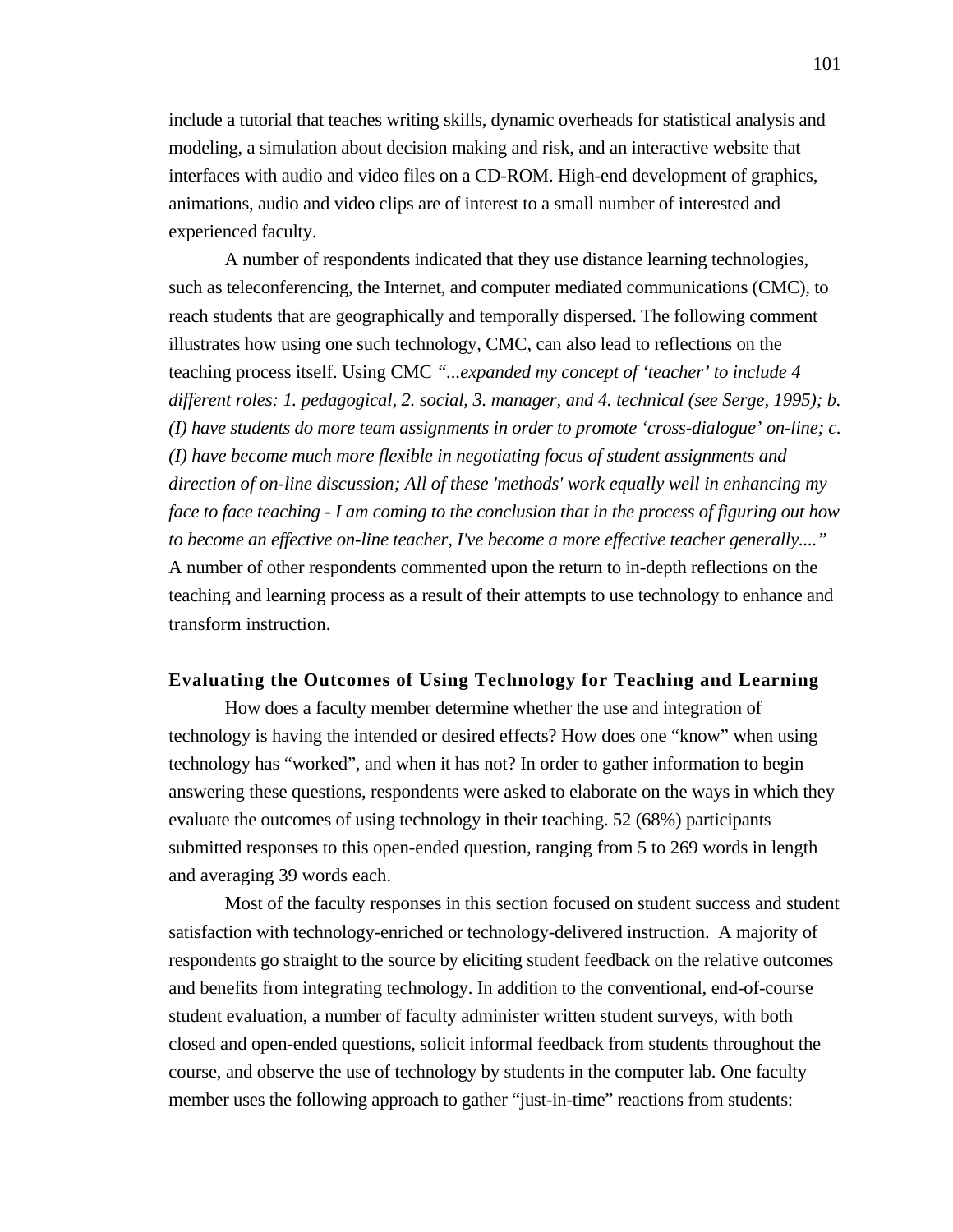*"I have organized selected classes into ad hoc focus groups to get feedback on technical developments."* Some respondents described methods for evaluating specific uses of technology. *"I have incorporated a survey into my internet course which addresses the effectiveness of using an 'internet-based' course. I also include technology based questions in my course evaluations."* Another faculty member makes informal assessments based upon the *"...quantity and quality of discourse in computer mediated environments."* The following individual describes an on-going process of assessment and evaluation: *"(I) constantly seek feedback from the students on which software packages are worth the time and effort to use, i.e. do they actually benefit from the time spend on the computer. (I) constantly evaluate new software for its potential use in teaching.*" A large number of respondents also describe a variety of summative and formative evaluations of student success, such as the attainment of course objectives, quality of performance on assignments and exams, and observations of student use of technology in labs. The following instructor points to specific expected outcomes as well as identifying a future direction for integration: *"As for projects, I look for analysis and understanding of major issues; With simulations, there are two components: 1. who wins, and 2. what they are learning about decision-making; It would be nice to do some interactive exercises in classrooms, but we don't have the technology."* One faculty member evaluates *"...the cumulative record of student learning portfolios on the web"* in a course where students publish all of their coursework on individual webpages.

A good number of faculty participants described other ways in which they, as teachers, determine whether the integration of technology is having the intended or desired effects. Some faculty refereed to their *"instructor's intuition"* , while others called it gutfeeling, but however it was described, many respondents indicated that they rely upon and trust their own observations and expert judgement to gauge the effectiveness of integrating technology, a *"...personal perception that technology adds value to existing teaching methodology."* A number of respondents emphasize that instead of employing formal quantitative measures, they use more qualitative, or subjective, measures that increase their awareness and understanding about whether the integration of technology has been effective. *"I look for feedback from my students. If I am able to see them (I) pick up cues the same as you would in any classroom. I know they are comfortable with videoconferencing when they start eating their lunch because they have forgotten the camera. Then the discussion becomes free and clear. When students want individual contact and flame on the computers then I know that things are not going well. When I have five e-mail messages from the same student on one evening problems are obvious. Computer conferencing is new to me and I am not sure whether I can provide any definitive*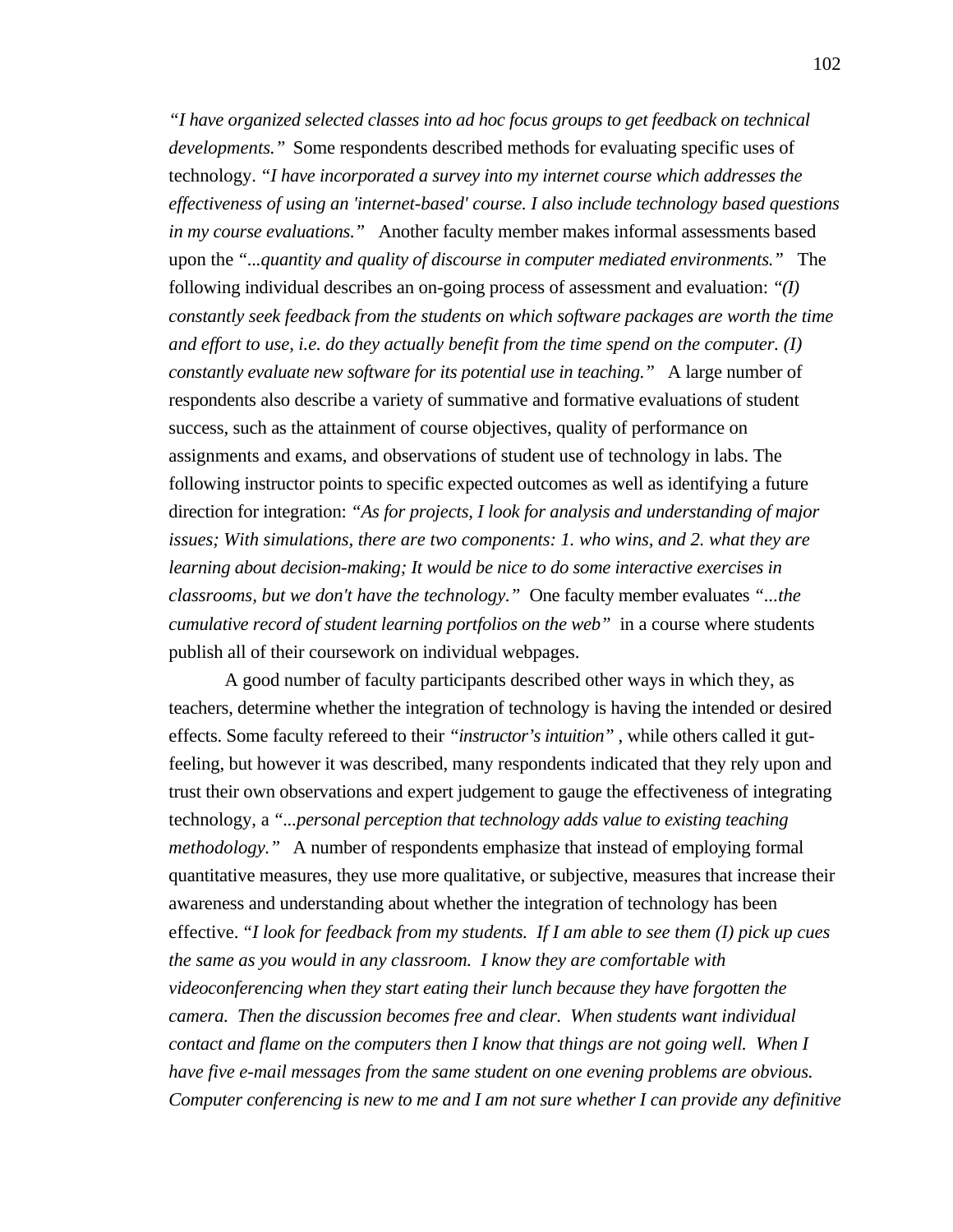*ideas on success except that the students told me that they thought this was the best way for doing papers that they had ever experienced. Not objective responses at all!"* There is growing awareness of the need to develop new methods for evaluating this type of instruction. It appears that evaluation methods, like teaching methods, have to adapt and evolve as technology becomes more integrated, adoption more widespread, and as student and teacher roles change. Conventional methods, such as course evaluations and testing, may not be the best way to evaluate the potentially unique outcomes and effects of using technology for teaching and learning.

Most experienced instructors would agree that student success depends at least in part upon the individual student's motivation and personal investment in the course. *"The most telling piece of information came from this year's course evaluations ... students were very supportive of having the web site and all felt it helped them. The one negative comment I received on over half of the responses was that I should include the figures I teach from on the web site, as they have no access to that information. This astonished me, as each lecture was linked to other web sites, which I pointed out to the students from the first lectures. All the figures I used were from these web sites, which indicates to me that over half the class never looked at these sites. So it seems to me it doesn't matter if we teach from textbooks using a chalkboard or make information available on computers, those students who are interested and motivated will learn and those just putting in time will do just that."* So, some students will be motivated and interested in taking advantage of the opportunities that technology-enriched instruction can offer, and others will not.

Finally, for some faculty the evaluation of technology integration cannot be done without a consideration of what constitutes excellent teaching. Quite simply, technology itself is not the point for some faculty. Rather, it is important for faculty members to understand the fundamental teaching and learning issues, and why and how one might use a given technology resource for a particular learning outcome. For example, the following faculty member commented upon an ineffective use of technology for teaching, and hints at the need for more reflection on putting technology to best use: *"I've seen too many people use PowerPoint presentations and think that having students sit in the dark for 75 minutes is using technology in the classroom. This is a very misunderstood area of learning and teaching and too many people are buying into the hype without understanding implications.*" Technology, like any other classroom intervention, can be misapplied and used inappropriately. The following faculty member emphasizes that instructors should focus on the importance of good teaching rather than on the integration of technology.

*"I am not convinced that after 2 years of heavy involvement in computerized teaching that it offers much advantage. Good teachers are going to be good teachers*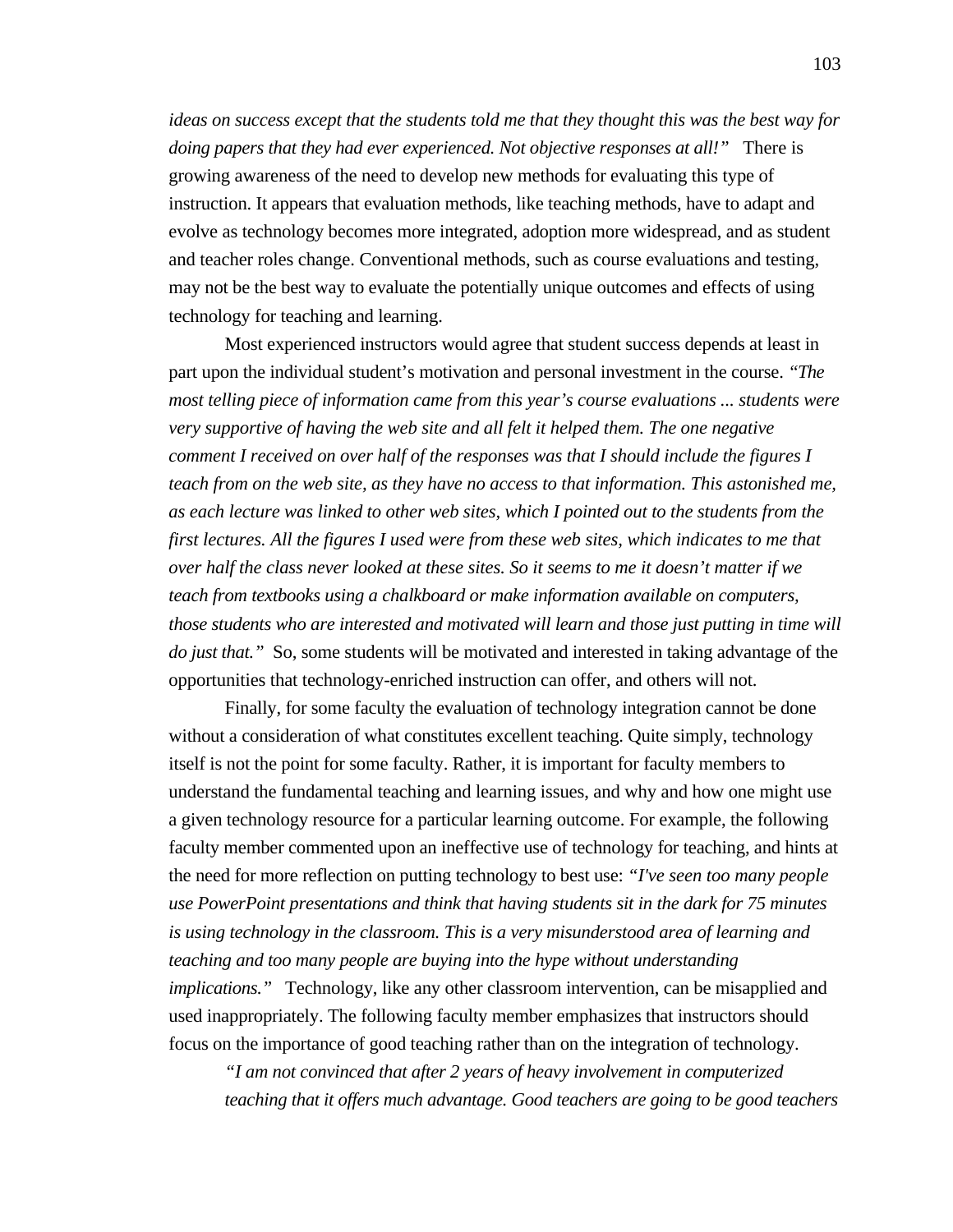*with chalk and a blackboard. Poor teachers can use the technology as a crutch for as long as the technology is novel. The next generation will not be impressed. What we need to teach is how to think. That still is best done in small groups with time to interact with and challenge students. The tutorials and the time I spend working with the kids in the labs is where I see them grow. The students who make good use of computers as a means to learn did as well with the books. They only need us a sounding boards for their ideas. The average student can be fooled into thinking he is getting a better education because he was taught on a computer. In actuality, if we had smaller classes some of these average kids may have been pushed to new levels of thought. When I hear most people talk about computer assisted learning it is in the context of information transfer. There has never been a shortage of information, just people who know how to use it. The average lecturer using computers today are simply using them as glorified overhead projectors, thinking they are bringing new technology to their classes."*

The beliefs and values expressed by this faculty member are somewhat reminiscent of LOGO's fall from grace amongst K-12 teachers. The early LOGO successes described by Papert (1980) were achieved in a learning environment that was discovery-based; in general, teachers facilitated student interaction and discovery with LOGO so that students would construct their own understanding of mathematics and physics principles. Instead of implementing LOGO in a similar learning environment, as Papert (1980) intended, classroom teachers *taught* LOGO using familiar teacher-directed and behaviorist methods. The subsequent rejection of LOGO by K-12 teachers was not as a result of the inherent features and capabilities of the software. Instead, K-12 teachers rejected LOGO after years of inappropriate and misdirected implementation. Perhaps the same phenomena is occurring on campus with some faculty. Instead of harnessing the potential of technology to transform teaching and learning environments, some faculty might be just using technology as an add-on to teach in the same ways that they taught before. For example, instead of using computer-based tools to increase faculty-student interaction in the classroom, or extend the learning environment beyond classroom meetings, instructors may only use computer-based presentations to "spruce up" former lecture notes and materials for primarily teacher-directed instruction.

Technology adoption for teaching and learning appears to have reached a different type of critical mass stage, in that a number of faculty have developed impressive expertise using and evaluating computer applications for specific student outcomes, and others are using technology to teach the same way that they taught before (i.e., using PowerPoint slides instead of transparencies). The uninitiated and unconvinced want exemplars of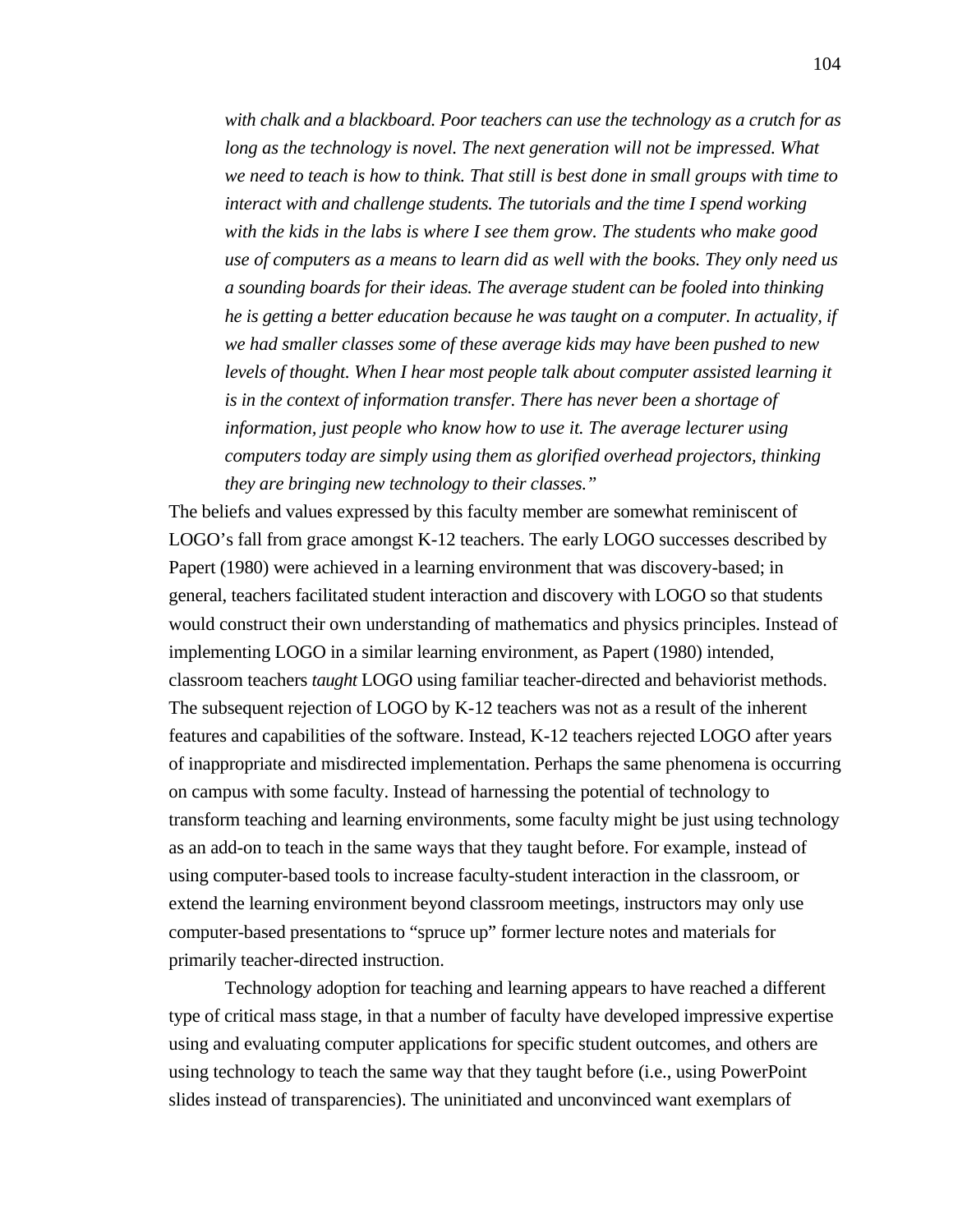effective technology integration in order to change their values and beliefs about this innovation. Those who believe they are using technology effectively cringe at the ineffective and awkward uses by others. Perhaps the appropriate next stage of technology integration will be the diffusion of ideas and methods for better realizing the intended outcomes and benefits, relative advantages, and compatibility of integrating computer technology by emphasizing more appropriate and effective teaching and learning methods.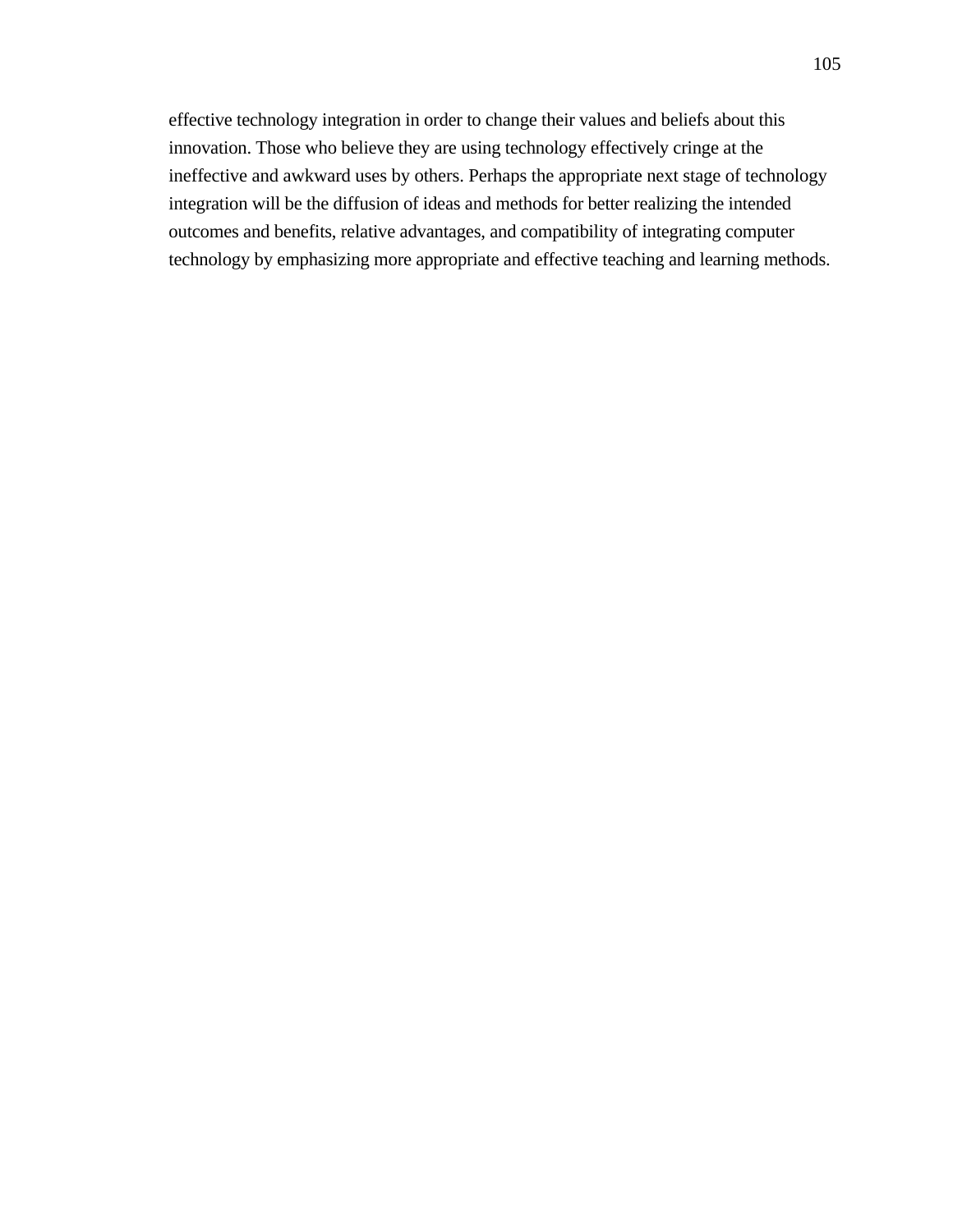# Chapter Five INTERVIEW RESULTS BY CASE

It should not be assumed that the diffusion and adoption of all innovations are necessarily desirable ... the same innovation may be desirable for one adopter in one situation, but undesirable for another potential adopter in a different situation.

Rogers, 1995, p. 12

# **Overview**

Sternberg (1997) profiles the views of expert professors who teach introductory psychology and have written textbooks for the course. His rationale for profiling expert teachers is that the best help comes from seasoned instructors who not only have taught for many years, but have thought deeply about the course, and have come up with new and exciting ideas about how to teach it. There was remarkable consistency in what the individual professors regarded as important and valued instructional goals. There was also great diversity in the characteristics of instructors, their values and beliefs, and their specific methods for teaching introductory psychology. Sternberg's (1997) approach to documenting teaching excellence captured both the similarities and variabilities between experts, and is useful to professors across disciplines who want to improve their teaching.

Qualitative research that profiles individuals who are both EAs of instructional technology and excellent teachers could fill a similar need by providing role models for those who want to adopt technology in their teaching. The case-by-case analyses of interviews here is an attempt to model Sternberg's (1997) framework by documenting instances where the adoption of technology and excellent teaching exist in the same individual. The rationale for collecting this information is based upon the value of providing descriptive accounts of this expertise for the benefit of faculty members who wish to develop both their technology and teaching knowledge and skills. Post-secondary instructors from across disciplines can benefit from the collective wisdom of those who have thought about and taught with technology for a number of years. The individual experiences represent great diversity. Faculty members profiled here are from both the social and physical sciences, as well as administration and management, and range from being enthusiastic beginners to seasoned experts at integrating technology in their teaching and research. What these individuals share is a passion for excellent teaching and finding new ways to integrate technology to fundamentally improve teaching and learning. Each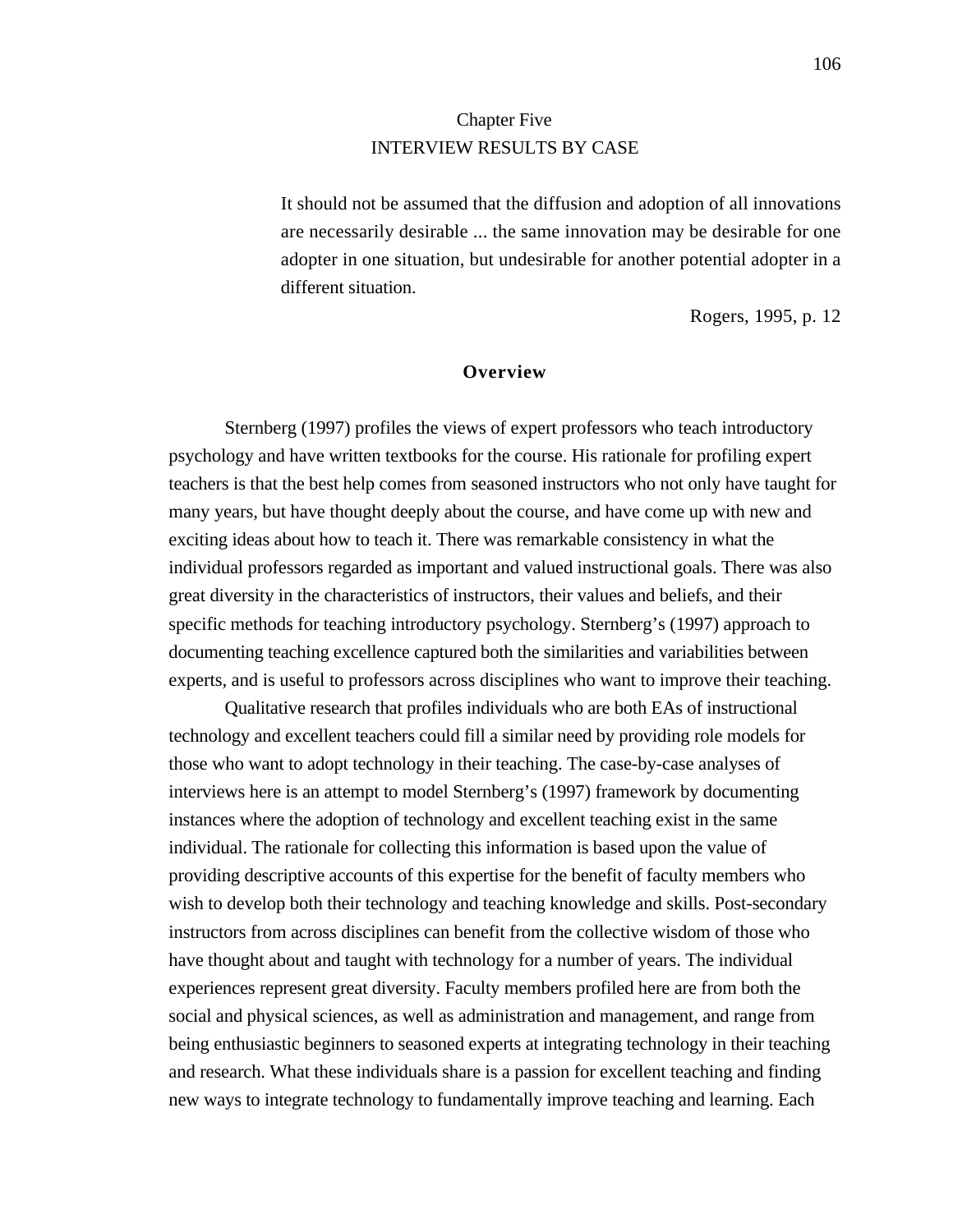case is based upon a single interview, and as such should be regarded as a "snap-shot" view of the individual's beliefs and experience.

Interview transcripts have been analyzed using a constant comparison method, and sorted into major themes using a combination of categories derived from prior research on teaching excellence (Andrews, Garrison, and Magnusson, 1996) and from Rogers' (1995) innovation-decision process. The following categories will provide a framework for a consideration of the individual experience of adopting technology for teaching and learning:

- 1. Knowledge: Values, beliefs and characteristics of faculty members, as well as felt needs/problems and degree of innovativeness,
- 2. Persuasion: Expected outcomes and benefits from integrating computer technology, as well as perceived characteristics of the innovations such as relative advantage and compatibility with existing teaching methods,
- 3. Decision: Processes used to attain desired outcomes, and factors influencing the decision to adopt or reject the innovation,
- 4. Implementation: Specific instructional strategies that support the processes, and
- 5. Confirmation: Motivators and impediments to integrating computer technology, as well as descriptions of continued adoption or discontinuance.

The following cases present a selective summary of interview results illustrated with condensed excerpts from source transcripts. Cases are presented in no particular order, and pseudonyms are used to provide anonymity for participants.

# **Case 1**

The following faculty member has been awarded "Excellent Teacher" awards at the University of Calgary, and has integrated various technologies into their classroom teaching in the past few years. This individual volunteered to participate in an interview after completing the on-line survey. What follows is an abridged version of the interview session organized by the categories noted above.

# **Knowledge**

This faculty member increases their awareness-knowledge about ways to integrate technology in the classroom using a variety of means. Completing the on-line survey as part of the present investigation was treated as a learning opportunity: *"I found it interesting to go through the questionnaire, because it occurred to me that there was a whole lot there that I had heard of, ...I am doing stuff like that, and I am doing that, and so on..., and there was a bunch of stuff that I hadn't really thought about using for the classroom."*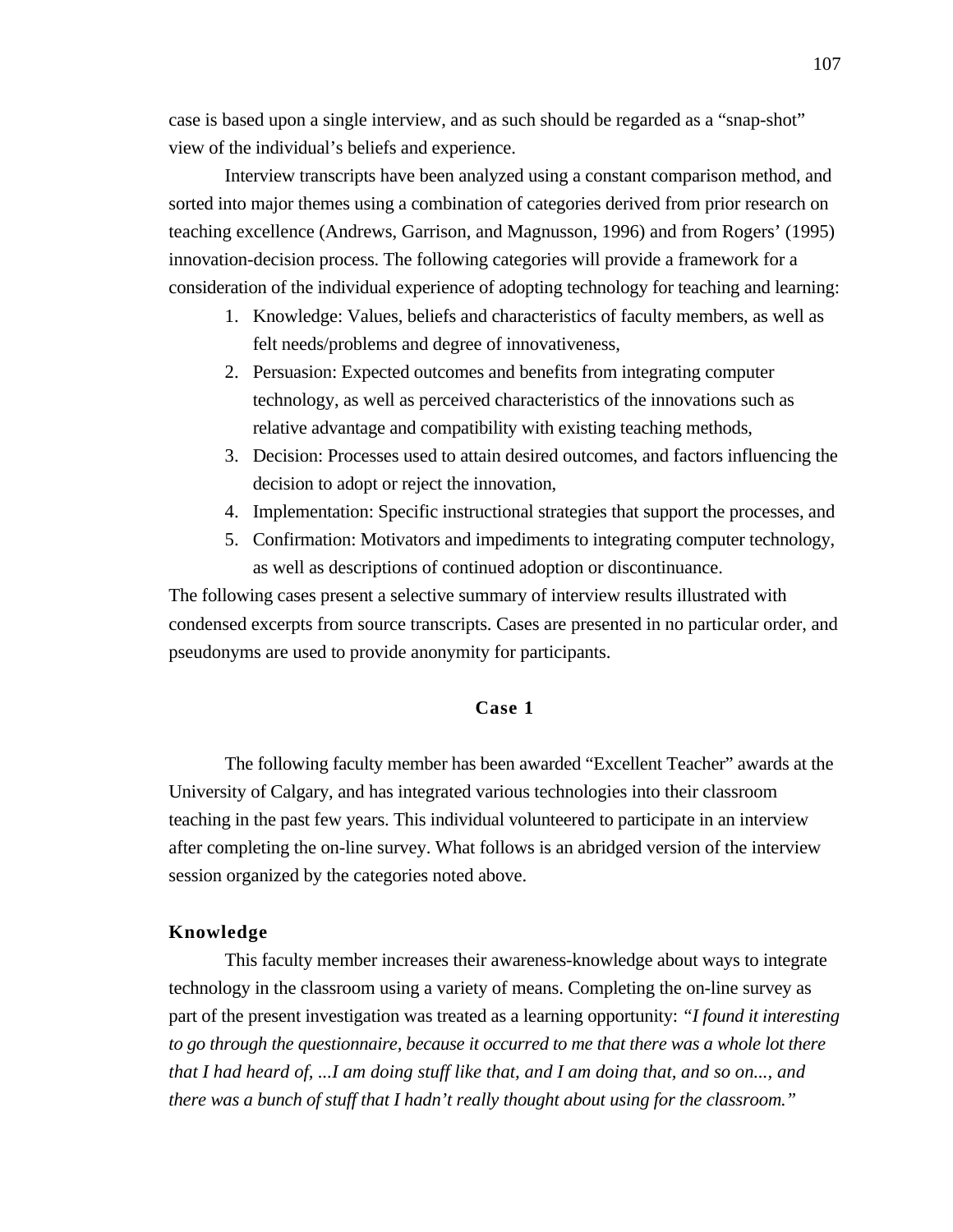Another way to increase awareness-knowledge is becoming part of a network of faculty members who are investigating ways to integrate technologies and realize economies of scale by working with faculty members across the province.

*"We applied for and got some Learning Enhancement Envelope money (i.e., a Provincial fund for innovative technology projects), and there will be additional meetings of the department to decide what we are going to do. We may want to establish a resource library in the province for materials that might assist in teaching these large courses. ... we were trying to get some of the publishers to think about the possibility of providing a more loosely structured site license ... as it is now, publishers think in terms of one book, one course, the adoption. We are trying to get them to think of giving a site license to the whole province to use some of the add-on materials, things like simulations and models that students can manipulate and learn from. We might share resources that have been put together by people teaching introductory, so my notes might be made available on-line to other instructors. We also wanted to look at situations like ... teaching essentially two large sections of basically the same course with the same textbook, and giving one group access to stuff like study guides and CD-ROM-based study material, and the other group not, and ... see if there were differences. It could be a little dicey, but then we could see what happens."*

This faculty member also described a number of instructional strategies that are being considered by her/his department to integrate technology to enhance the experience of first year students in the context of large enrollment (250+) sections. One idea that has been discussed is including CD-ROM-based study guides produced by textbook publishers and developing web-based, self-paced instructional modules. While this individual expressed some reservations about technology-delivered courses, it seems there are others who are interested in developing an instructor-less version of introductory courses; the rate of the material would be structured, exams would be set, and students would complete the course on their own. Exams would be written at specified times, or students would have the freedom to write the exams when they are ready as long as everything was done by the end of term. This individual mentioned some of the security and practical issues that are of concern with web-based teaching and testing: (a) course enrollment and student identification, (b) record keeping for assignments and tests, and (c) the feasibility of developing and using huge test item banks to randomly select items. *"I have never found a test item bank that I was comfortable enough with to make random selections for me. I prefer to go through manually and pick out the items I am going to give students."* Although s/he would support initiatives to integrate technologies like the web into courses,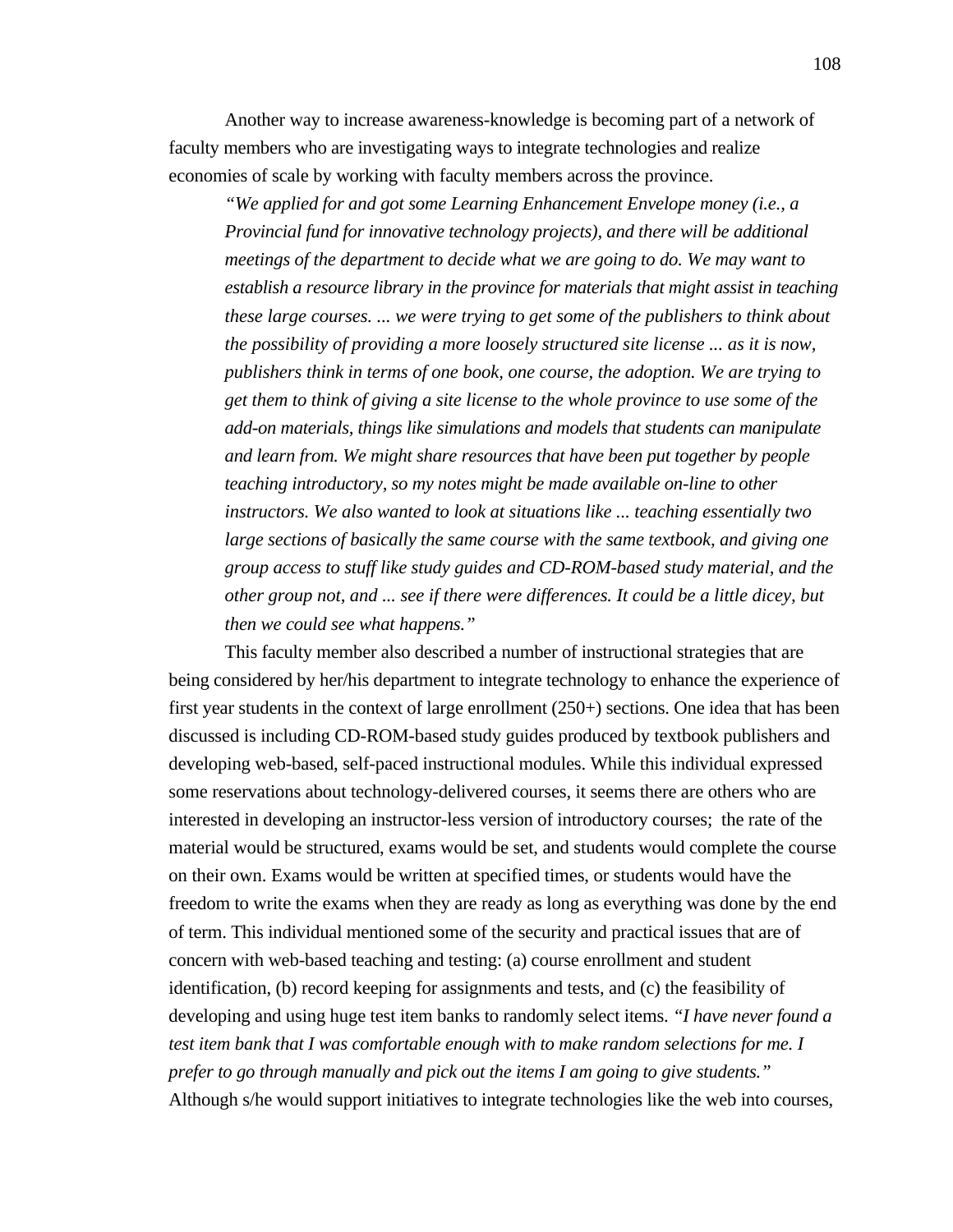this individual expressed a desire to remain involved in what students were learning, and how they would be tested for the material.

#### **Persuasion**

A faculty member's favorable or unfavorable attitudes toward technology can be influenced by information sought from near-peers whose subjective opinion of the innovation is most convincing (Rogers, 1995). Faculty members may seek out the opinions of peers who have integrated the technology about expected outcomes and benefits, as well as forming attitudes and beliefs based upon their peers' experiences.

*"We have had several meetings over the last while about things like the standardization of technology ... we had a presentation done by a couple of people from another department who had run a chunk of their course through the Internet ... the student signs on and gets notes off the Internet, there are fewer classes that they actually go to ... there are assignments that involve searching the net, gathering together information, collating it, writing a report about what you found and submitting that as an attachment directly e-mailed to the instructor. (This person) has done a lot of that in our department ... what (this individual) has been finding, I have heard, is that students now know that they have the choice, they can either go to her/his section or someone else's section. The first time or two that s/he ran it ... half the class thought it was just great and the other half of the class just hated the professor for it. S/he suffered in the evaluations, not necessarily because the process was bad, but because the perception was that s/he was now teaching half the load ...s/he in fact spent more than half the normal time ... responding to all of this stuff, struggling with email messages that were not quite working, or coming in weird in different formats and all that."*

An important factor in considering whether or not to integrate technology is the potential impact on a professor's teaching evaluations. It is probably more difficult to form a favorable attitude towards integrating technology if the end result is potentially disadvantageous to a faculty member's career.

### **Decision**

When asked about the factors that may influence a faculty member's decision to adopt or reject technology, this individual describes the qualitative difference between using technology and figuring out ways to integrate technology into the curriculum.

*"I both notice and understand the reticence that some faculty have with technology. There are certainly a number of technologies that I have taken up just because it seems to fit, the time seemed right, and I could manage it. I don't even think of it so much as using technology; its just sort of what works, its a way of getting some*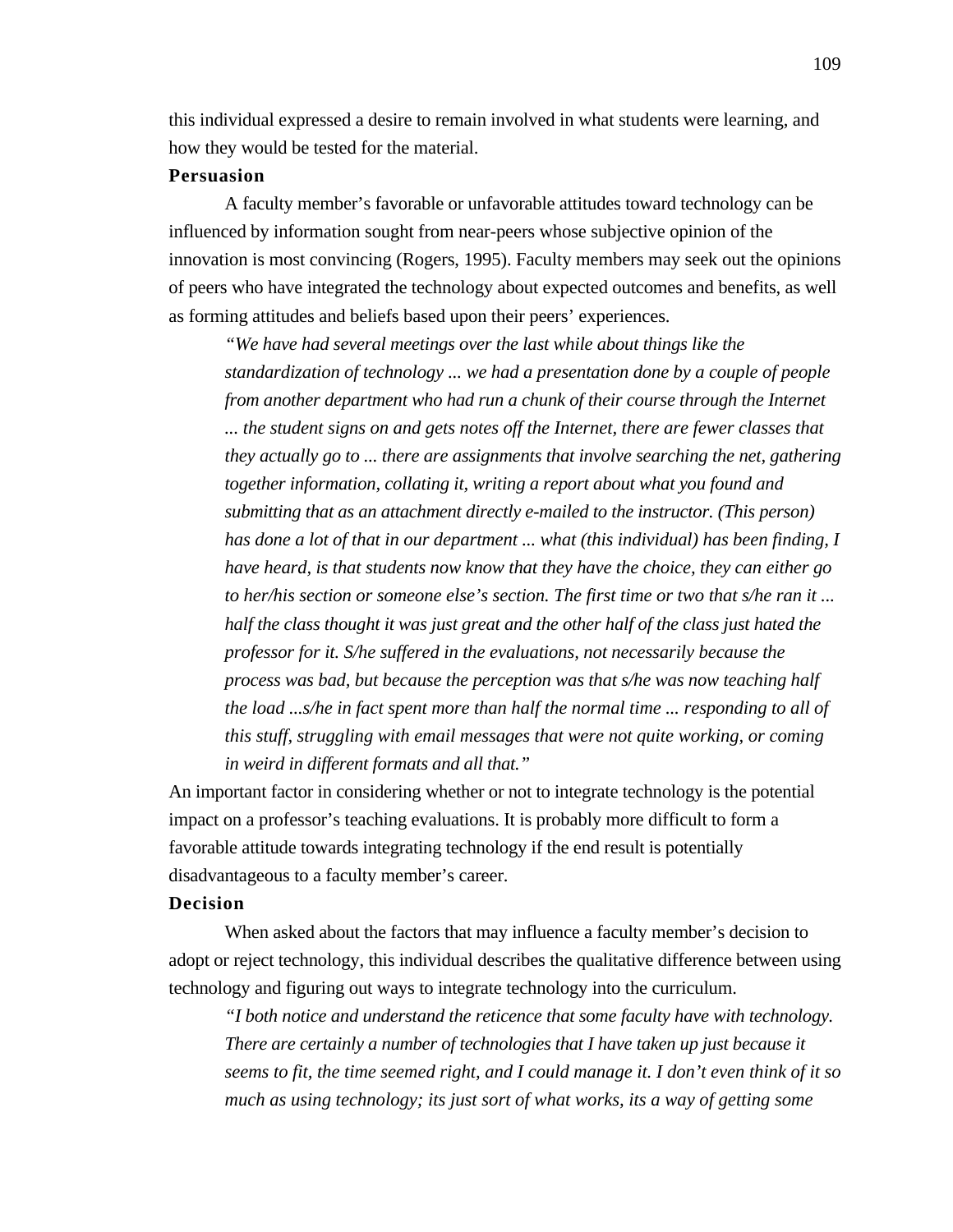*particular thing done that couldn't have been done easily the old way. For example, I no longer use a typewriter because of the ease and flexibility of word processing. However, the leap from word processing to talking about technology in the classroom seems like a huge step for some faculty. For example, I currently use a laserdisk in the classroom that has a whole bunch of neat stuff on it that I access using bar-codes, and I also use a bunch of videos. A lecture maker program comes with this laserdisk that I can load on my computer that will allow me to preselect the stuff I want to use for a lecture. The version that just came out is a lot better than the first one, which I avoided because I heard really nasty things about it. However, I just don't have the time, right now, to sit down and actually figure it out. This term I am doing two sections of a large freshman course with 500+ students and I also have 40+ students in my senior course. So, I don't have time to pause and incorporate new stuff, because I've got to make sure the stuff that I already use is working."*

So, it seems that the desire to integrate technologies to improve instructional processes may exist, but the time to incorporate these ideas into teaching is not always easy to find, even for earlier adopters.

#### **Implementation**

This early adopter discussed different approaches to integrating technology with large enrollment classes.

*"How do I handle 350 students at a time? Well, you get into it slowly. When I started teaching, the same course had only 125 students, and that seemed like huge numbers. Once you get past a certain number, maybe 30 or 40, you are past being able to have any sort of serious back and forth in the classroom, so teaching becomes more of a performance. One of the things I have added that seems to be helpful is to get the computing center to create email accounts for all of the students. I also get them to put together a global mail account which is basically just an alias list of addresses, so I can send something out to the entire class, and it adds some back and forth interaction for those who need it. I also took my overhead notes, shrunk them down from 24 point to 10 point, and e-mailed them out so they could make hard copies. One of the advantages of e-mail is that when I get a standard question, I can copy the question and answer to all of the students. I still get the same kind of questions, but at least I can send answers out effectively. It takes a fair bit of time to keep up on that, but its not too bad. E-mail extends office hours a bit. There are a few students who come by regularly, but otherwise not many at all."*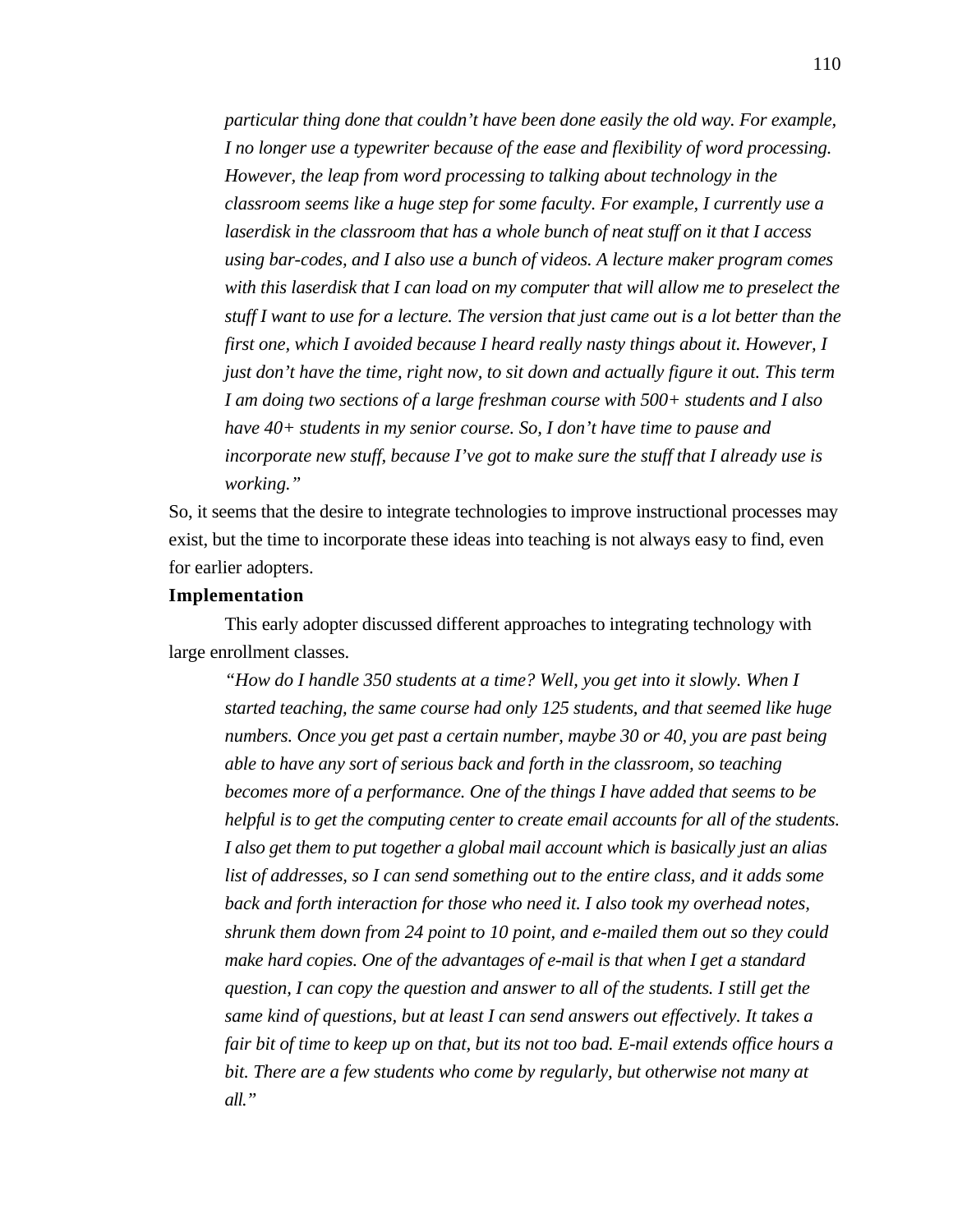E-mail can be a convenient technology for increasing interaction between the professor and students, as well as providing a means to distribute course materials. However, widespread use and acceptance of e-mail for these purposes is still not diffused into the entire student population.

*"I discovered that sending the overhead notes out by email was actually going too far for some students. There are some students who just couldn't figure out email. Even if they figured out e-mail, they either couldn't figure out how to download stuff, or they didn't have access at home, or the library couldn't quite figure out the printers, and it wasn't working or it wasn't formatted well. So, I still do the email stuff, but I have taken a step back. I offer photocopied overhead notes at cost for those who want them, and then these students have the notes and don't have to muck with e-mail. So, e-mail works for those who want it, and for those that don't it doesn't matter."*

Even if an innovation offers a relative advantage over previous methods of communication, professors and students can expect to encounter problems with access, steep learning curves, and supporting previous methods while attempting to incorporate the new.

Another idea that this individual would like to explore using technology involves capitalizing on the communication capabilities of e-mail and the web for peer-reviewed writing assignments.

*"We were also interested in trying to develop some way to provide our introductory undergraduates with some sort of writing experience that wouldn't kill us as far as marking. I'm not prepared to spend a lot of my time developing it, but the kind of thing that I had in mind was to encourage students to set up groups of 3 or 4, and share their writing assignments with one other using e-mail or the web. We could set up a website or do it locally through email. Their assignments would be twofold: they would contribute a piece of writing, and also provide some critique and analysis for someone else's performance. Essentially, the peer review process. We would have to provide criteria for both cases. Let us say that the student is going to design an experiment. The first part would be to address each of these ten questions that we laid out, for example, it must indicate what are the independent variables, the dependent variables, how are you going to handle random assignment, all that sort of standard stuff. And then ... read everybody else's and evaluate them in terms of how well they have addressed these points... it would be a matter of having some sort of system to collate the results so they would submit these as a group, send them around to one another, then they would submit their evaluations of one another's work to the course instructor. And I think this would be fairly easy*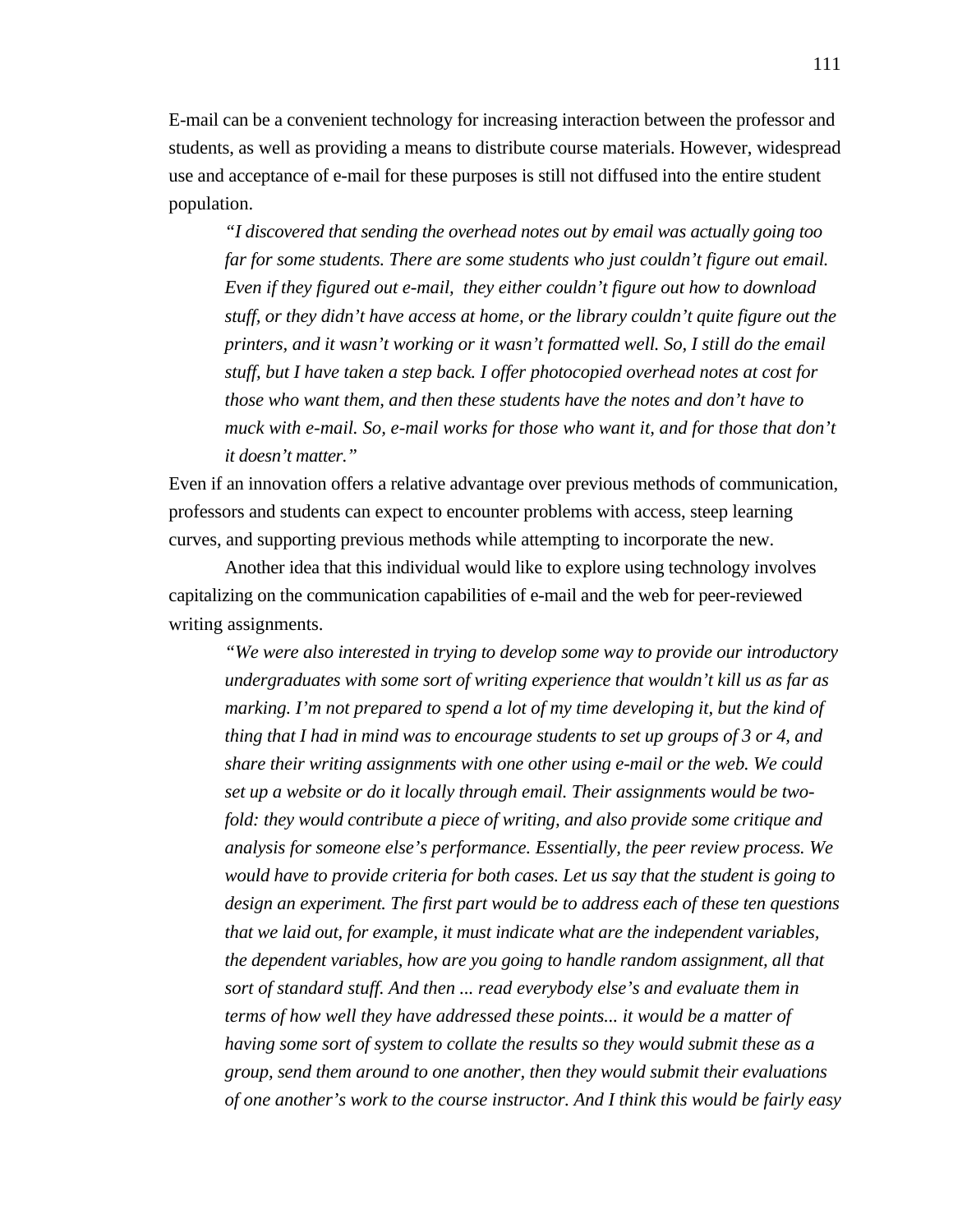# *to set up electronically, I mean you would want to spend a lot of time figuring out what you want them to do."*

Taking an idea from the conceptualization stage to the implementation stage requires how-to knowledge as well as a belief that this method will improve previous processes. An institution or department would benefit from investing resources to improve communications and connections between faculty member's who have ideas for how technology might change educational methods and those who have the skill and knowledge to implement these ideas.

# **Confirmation**

How does an instructor decide whether the time invested to make technology work for instruction has actually paid off? This individual discussed a variety of indicators, both motivators and impediments, that impact her/his evaluation of the relative advantages of continuance or discontinuance.

*"Whatever we do we want to look at evaluating it so that we actually get a clear sense of how well it works. I think that ... you can get better bells and whistles with some of the technology ... but, there is a fundamental ethical issue of access here ... if we are going to set up a course in such a way that requires students to access these course materials through various technologies when we cannot guarantee that everybody would have equal, easy access, its a lot tougher for some of them. If you require access to the Internet, recognize that some of the students have a computer at home ... they are allowed use, or the WAVE, so they can get easy access. If they are having to go to the labs here ... find the hot-wired labs so that they can actually get at the Internet, its tougher ... and some students just haven't got the training to know how to do it."*

This individual also discussed the increased multimedia development and production by publishers, and the potential use of these resources in the classroom.

*"There is a lot of people running around trying to create new multimedia applications for their particular course, when in fact publishers ... are falling all over themselves to do it and do it a hell of a lot better than we could do it ... there is a lot of money there for putting it together. For example, ... the next generation of CD-ROM-based study guides are going to have web browsers built in so that they will have a web page set up and the two will interact ... they are going put all of the heavy hitting stuff on the CD-ROM, the videos and stuff like that, so you don't have to worry about loading time, and then everything else, the test item files, the practice questions, all that text stuff is on the web site. I get a bit cynical ... I always look for sort of the hidden agenda, which of course is profit motive on their*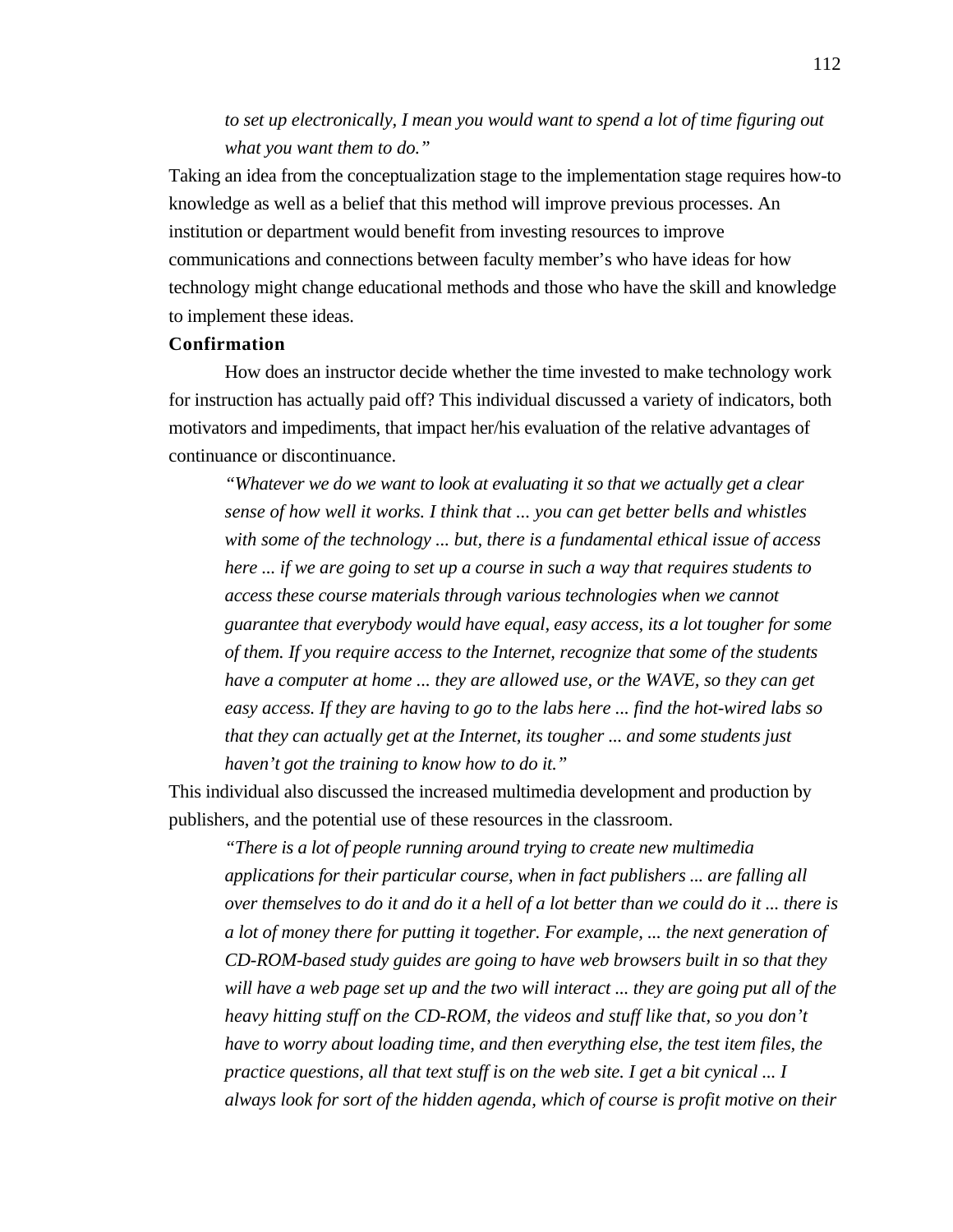*part, right. But things like study guides ... its not rocket science putting the hardcopy ones together, and if you have a decent multimedia outfit working with you, the CD-ROM stuff ... was absolutely dynamite ... really nice little modules they put together, nice development work."*

Instead of mainstream faculty having to invest time and resources into developing multimedia materials for a single course, newer adopters will soon have the option of selecting high-end CD-ROM and web-based products to supplement a course.

Finally, the individual reflected on some of the impediments to integrating computer technology.

*"It's sort of what works, you know, I certainly find that the difficulty I had last term was really basic. I had been teaching in the professional faculties building ... it was set up quite nice, touch screen controls for the lights and the volume ... the touch screen to switch back and forth between the VCR and the laserdisk player and you can mute it so that is blacks out and you can use the overheads. I had just gotten used to that, and it worked, and then I switched over to (another classroom) ... it's just a little shabbier ... stuff is not built in, there are old lighting controls, and a least a quarter of the time I wanted to use something it would go wrong. I've got five minutes before class starts and if its not working I don't have any time to do anything about it."*

While the university is in the "change-over" stage, a professor may find themselves teaching in a well-equipped room that facilitates and supports the use of various technologies, or they may be assigned to a room where bits and pieces are wheeled in on a cart. Even though this individual has integrated a number of technologies into their teaching repertoire, s/he admits, *"I still find myself running into 'steep learning curves' all over the place."* It seems fair to say that even EAs encounter situations where the technology does not work as expected, the conditions are not conducive to easy integration, equipment and connections fail, and there is always one more application to learn.

# **Case 2**

This individual brings more than two decades of experience in information technology to a consideration of the difference between EAs and MF. As such, this individual's retrospective analysis of some of the issues surrounding the integration of technology is rich and in-depth. Results from this interview will be presented in light of perceived relationships between the individual's reflections and various stages of the innovation-decision process.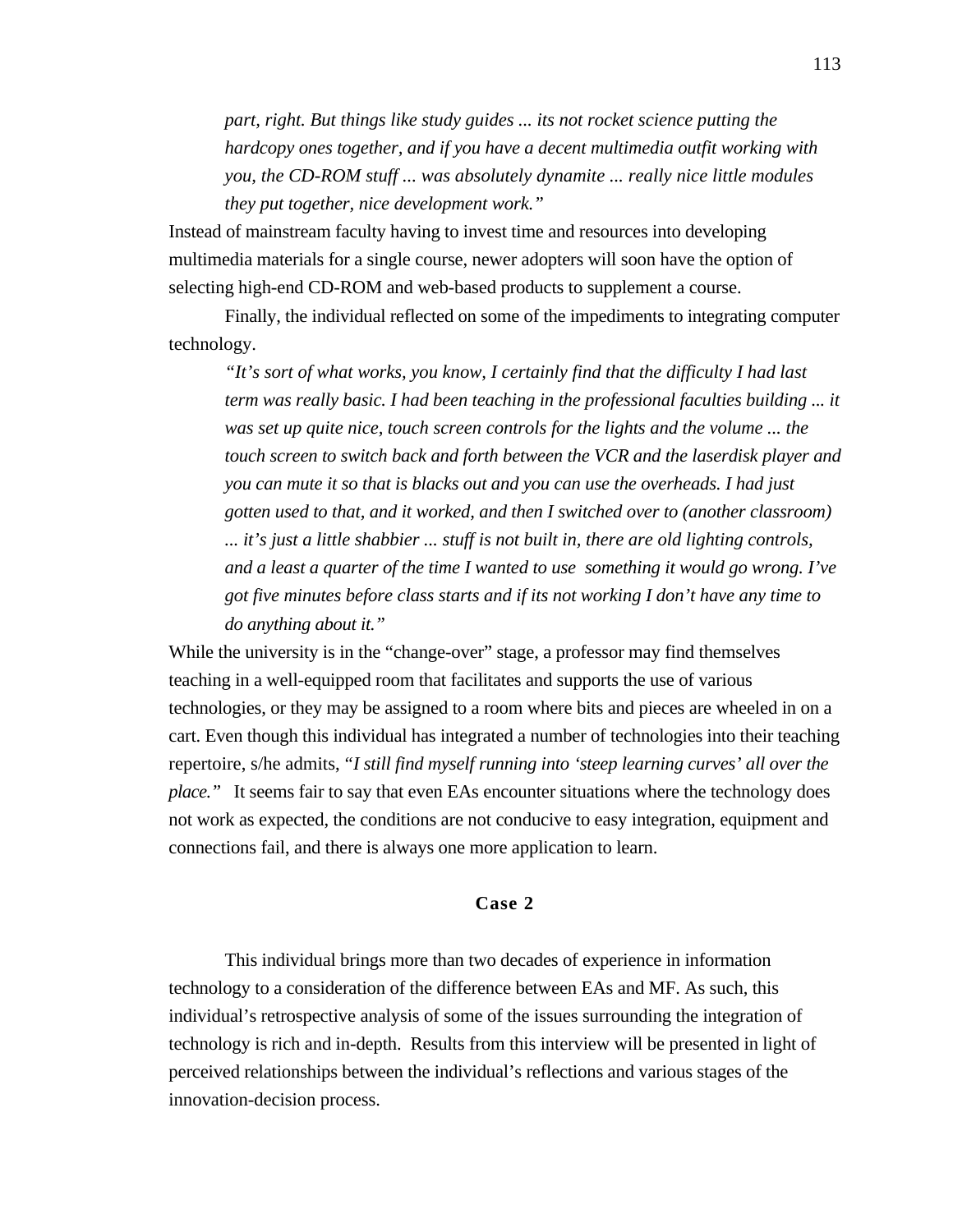#### **Knowledge**

One of the characteristics attributed to EAs is a persistence with technology, seemingly in spite of institutional incentives and expectations.

*"They certainly have tenacity, because in many cases they, certainly as I look at educational technology, are in some instances doing it in spite of their appointment, in spite of impediments that are thrown at them by people that think they are wasting their time, and in some cases at sacrifice ... academic advancement is measured by certain yardsticks, and the things we are talking about do not appear on those yardsticks, still don't appear on those yardsticks, they appear in the lipservice about what is on the yardstick, but when people get to use the stick in faculty promotions committees, it still comes back to what you have published. You could have in fact have produced a piece of software that has had significant penetration in the educational world, but if it hasn't been peer reviewed it doesn't count."*

A review of the policies and procedures for the annual assessment of academic staff at the University of Calgary confirms that there are two criteria, one for teaching and one for research activities, that are relevant to present discussion (Appendix I). It appears that there provisions have been made for the informed peer review of the "success" and "usefulness" of teaching and research activities involving information technology. A potential limitation to the application of the assessment criteria at annual review time is the level of skill and knowledge about computers possessed by those who conduct the review. In a field as innovative and constantly changing as information technology, it is possible that Deans, department heads, and other colleagues, who may not be adopters themselves, have insufficient awareness and how-to knowledge about computers, and insufficient motivation to apply these criteria, in order to conduct an informed and fair peer review of an individual's teaching and research involving technology.

The committee who is conducting the peer review may also have different values and beliefs about the relative advantage of the innovation than the adopter, and weight their evaluation of teaching and research time spent on the innovation accordingly. This individual talked openly about how the integration technology for teaching and learning may be

*"... recognized, but it may not be weighted ... I can think of one person who ... essentially sacrificed their chances at a professorship by spending too much of their time helping in the evolution of teaching, particularly in these technologies, rather than pursuing their own individual line of research. So, this person eventually moved over to a non-teaching appointment. So its a real frustration. You get to a*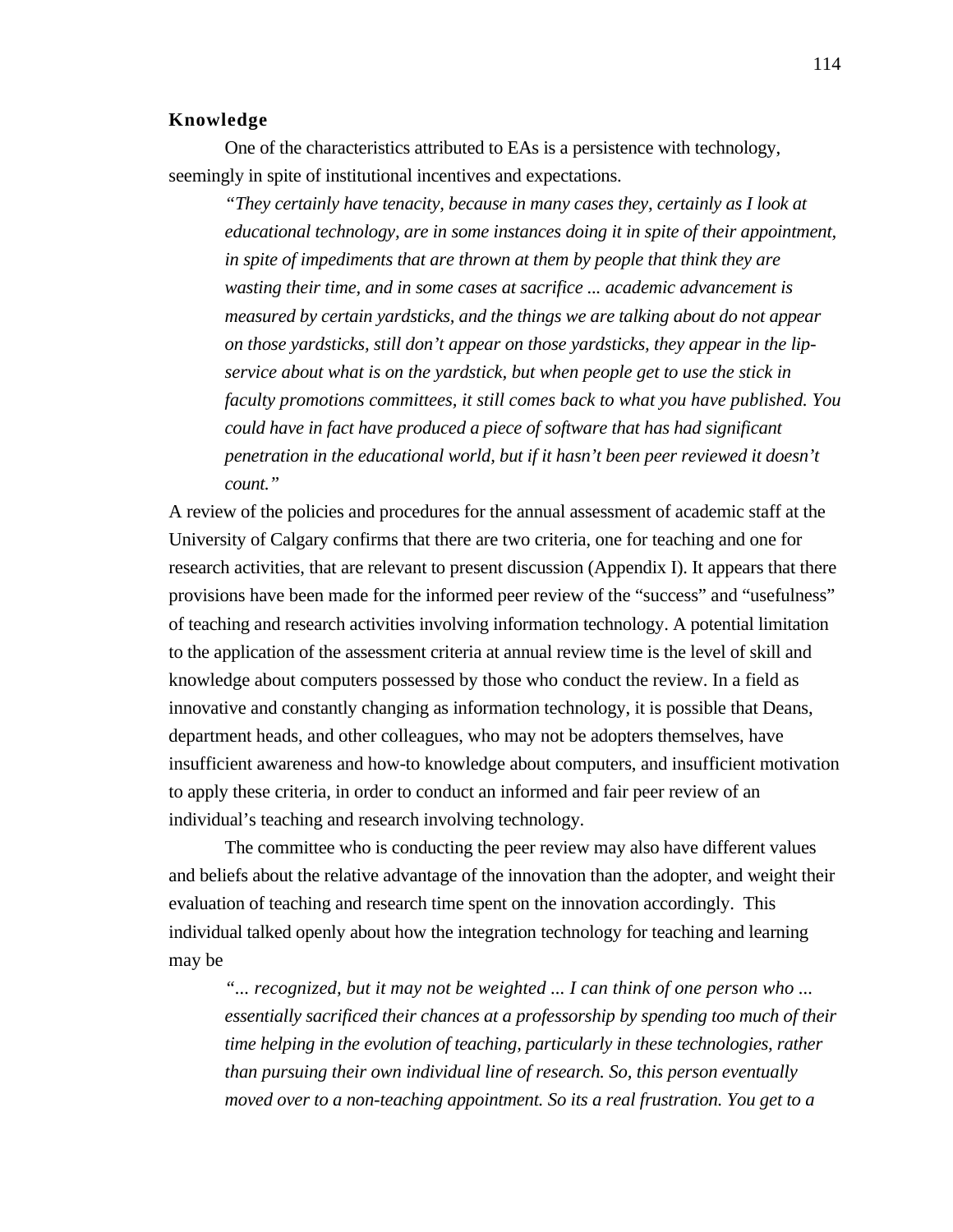*faculty promotions committee, and if I can use the analogy with figure skating, if you hold up your teaching and you get a 5.8, and they hold up your innovation and you get a 1.0, what they may be saying is innovation is not important here. It is hard. The other area where there is a problem is when you start getting into appeals, which is where, as in most areas of litigation, is where you sort out your principles. Its largely in the hands of 9 members of the academy, chaired by the Vice-President of Academic. So, if they come along and say we don't believe that this work, that someone spent 40% of their time doing, is appropriate ... then it is gone. I think that is the impediment. This is not yet seen as mainstream expectation. A couple of years ago, teaching wasn't even seen as being a mainstream expectation, it all hung on research, and so we first had to go through the reform of teaching per se, and now the issue is how you teach, and the effectiveness of your teaching."*

So, the integration of technology for teaching and learning, and the perceived value that the institution places on this endeavor, is interrelated with how the institution values teaching compared to research and service.

This individual also suggested that there are characteristics that differentiate individual innovators and EAs, that

*"...there are literally levels of innovation. There are people who innovate to solve a problem ... and then there are the generalizers. Sometimes the generalizers come first, and then somebody, a specific innovator applies it to a situation, and sometimes it comes the other way around. Somebody looks around at a bunch of these individualized solutions and comes up with a generalization, and the generalizations are very important to the portability of an innovation. Somebody has always got to come along and drag that innovation out of being a problem fix into being an innovation. Most innovations are not recognized as such in the first instance ... you are just doing something, and had to develop a new tool in order to do this, because you want it later on ... for example, (Bob) is still focused on how to get that gas through that thing, and the fact that (Bob) has invented a totally new way to control gas and heat is not his concern. So, the innovation has taken place, but it is not seen as an innovation, and has to be elevated to a generalization. So,*

*you can appear later ... and see patterns of understanding, patterns of applicability."* Pronounced breaks do not occur between each of Roger's (1995) five adopter categories, and one can imagine that in practice, the innovator or inventor of a new idea is not always the one to carry that idea through the social system. The innovator plays an important role in the diffusion of an innovation, that of launching a new idea in the system by importing the innovation from outside the system's boundaries. The early adopter often serves the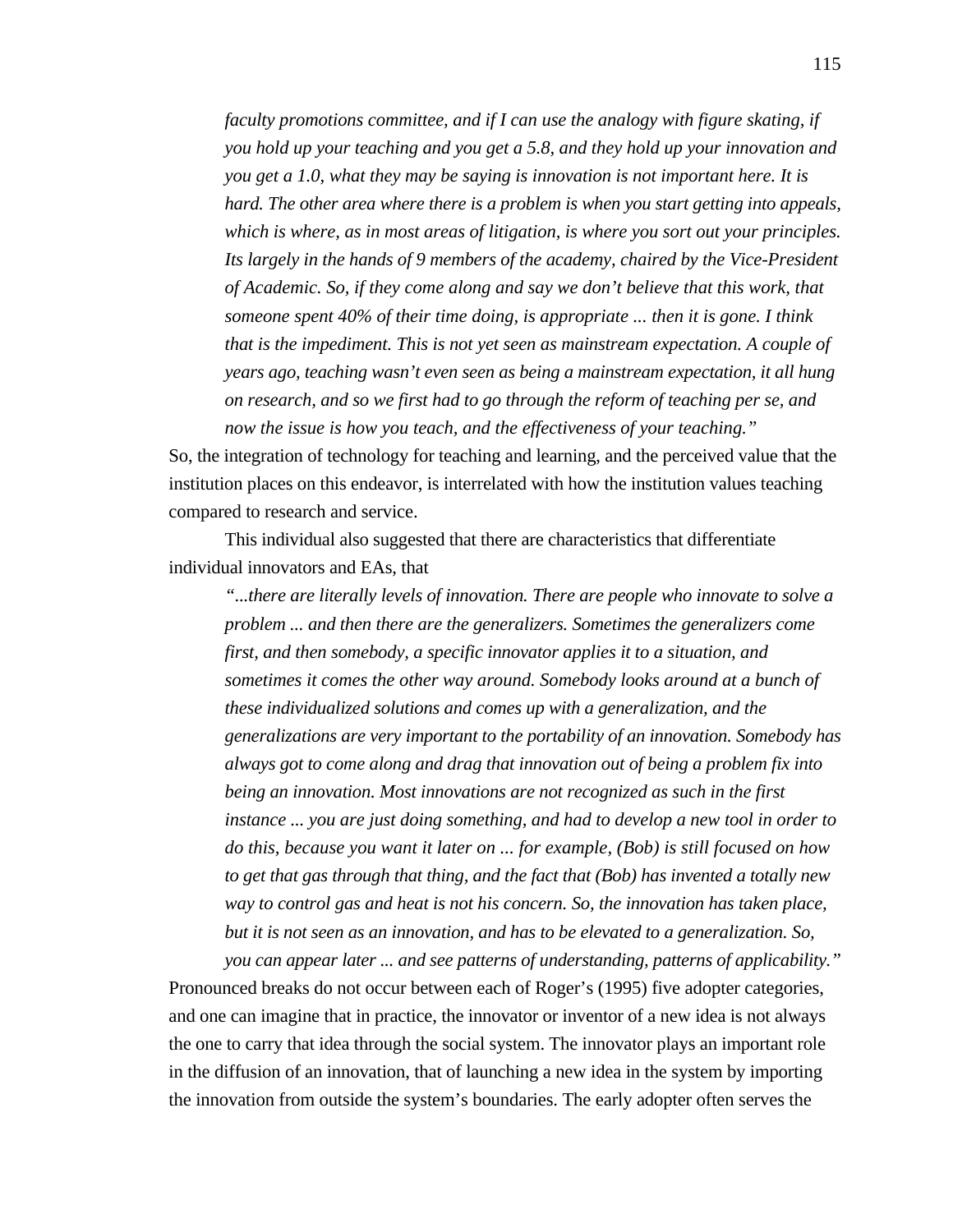generalization function by decreasing uncertainty about a new idea by adopting it, and then conveying either a subjective or an objective evaluation of the innovation to peers through interpersonal networks.

The characteristics and roles of innovator and early adopter are affected by the nature of the innovation itself. In the case of information technology, the inventors and generalizers do not necessarily have to be trained or schooled academic experts working at the edge of their fields.

*"When we start dealing with technology, which is hot at the moment, a hot skill, in great demand, it is the least credentialed skill that we have probably had in fifty years. There is no credential for technology. There are credentials in technology, but there are no credentials required to be successful with technology. If you are twelve years old, and you can do things, and job which no one else can, you are an expert. This is quite an interesting phenomena because it breaks molds. One of the things I think we have seen in the application of technology in universities, when computing first came along it was for engineers. Maybe physicists, mathematicians, but it was essentially science and engineering. And then people in medicine, and applied medicine started using it, and it started creeping out, and now it totally permeates this place. I think it is safe to say that almost no one can succeed in starting an academic career now who doesn't have a competence in exploiting technology. It doesn't have to be a specialty in it, but unless they can exploit the technology in manners relevant to their job, so if you are a Classicist, or an Art Historian, or a Kinesiologist, they all require you to exploit this technology. There are not many places where technology hasn't penetrated."*

In some cases, information technology is no longer the domain of specialists or traditional experts, and special credentials do not appear to be required for one to exploit the potential of technology. The diffusion of this innovation across campus, indeed throughout society, seems to also have created new expectations for those who want to pursue a career in academia, and new criteria for "competence" no matter what the discipline.

#### **Persuasion**

Persuasion to adopt is influenced favorable or unfavorable attitudes toward an innovation based upon perceived characteristics of the innovation, such as relative advantage, complexity, and so on. In response to a direct question about the difference between EAs and mainstream faculty, this individual believes that the answer varies over time:

*"...we have been dealing with a maturing technology, as well as the maturing of interest in the technology. If you go back and look at who the early adopters were;*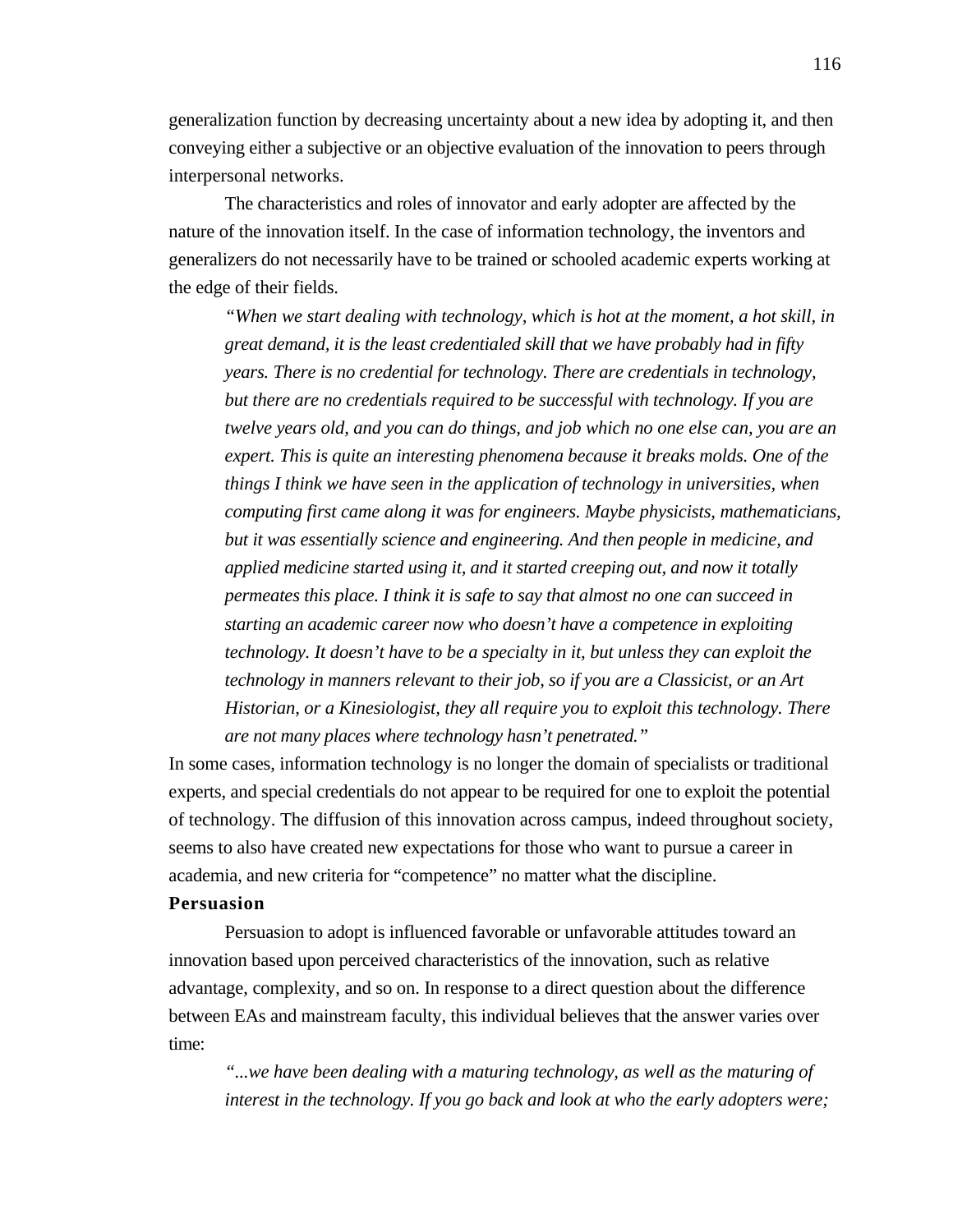*they were often people who were frustrated by the cumbersomeness of something, or the inability to do something. And, rather than just complain, and say 'God I hate marking exams' or 'I hate doing this' or 'Why can't we' or 'Why does it always take 6 hours', they say 'There has got to be a better way', and are prepared to go out and get a sense of what is the better way. I think there may even be two quite distinct groups; there are those who, particularly in computing, those who understood the technology as a technology and said 'Now, how can this help me in my role in the learning process', and started looking at that. And others, who didn't come from the computing perspective at all; they come with a problem looking for a solution, and others come with a solution looking for application to a problem. I don't think that one is superior to another, it is just the nature of the beast. Having done that, having expressed a willingness to venture into new territory, then issues of the environment, peer attitude, availability, all of the impediments started coming along."*

Some EAs were persuaded to adopt an innovation because they saw how it could solve an existing problem, and others encountered technology as a general solution to a number of problems.

This individual was particularly interested in the innovators, the pioneers on the edge of their field who literally developed new technological tools to address certain problems:

*"Its been rare, when I look at people, I consider the innovators. They've never sat around waiting for somebody to parachute in with a solution to their problems, they go out and look for it. So, I guess the first instance is the character of the innovator, the self-starter, a desire to get on with something, not just.... There are a lot of academics who, I won't say go through the motions, but there are a lot of academics who pursue the normal cycle in the normal way. They meet their classes, they write research papers, they supervise graduate students, and whether they contribute anything to the body of knowledge is questionable. But I think that most of the professoriate, certainly a significant portion of the professoriate are ... effective, competent, participants in process. The people that we are talking about are process-changers."*

This view is reminiscent of Bereiter and Scardamalia's (1993) work on competent teachers and expert teachers, and the difference between them in investing cognitive resources in progressive problem solving. Innovative faculty appear to be constantly pushing the edge of the problem, and as soon as it gets close to being solved, they reformulate the whole thing and start again.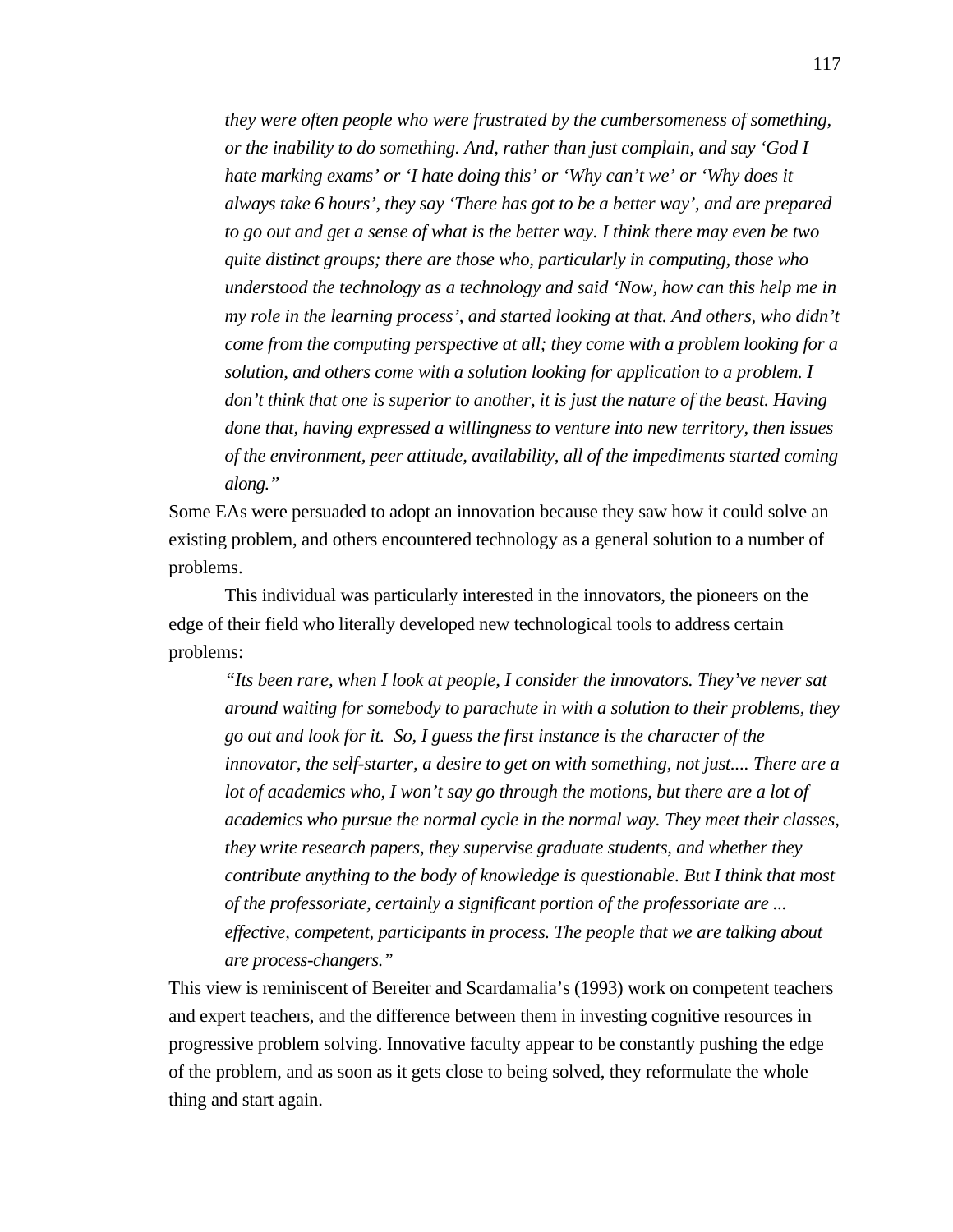Comfort working on the edge of one's competence, and comfort challenging the current state of affairs, seem to be characteristic of the early adopter's attraction to integrating technology.

*"Its good that we have used the term 'competence'. I wrote something a number of years ago ... about the 'duty to change', that if you are competent, and you do nothing to adjust to change, you are in fact on the road to incompetence; by doing nothing you are in fact sliding backwards. So, the process-changers that we are talking about, are in many ways, I think, redefining the nature of competence ... because they are never satisfied with the 'status quo', and the truth be known the 'status quo' is usually the 'end of process'. Everything we do is as a result of change somewhere along the way, now whether the change was a hundred years ago or the change was a hundred days ago, at some point when it stabilizes and becomes the 'status quo', if you will, then that is the end of the cycle. Most people are prepared to live at the end of a cycle; some will live at the end of the cycle and then when it is quite clear that a new cycle is coming along they will shift to it; some people will see that there is work to be done on the new cycle and will go work on it and get involved; and there is the very few who say there has got to be a new cycle, or there will be a new cycle, and will in fact go out and invent it. I look at the people I have seen being early adopters of one technology or another, I have seen it in medical research, in libraries, in education, law, some aspects of computer science engineering, these are people who, its not ever taking NO for an answer, but they are never satisfied with a proven answer, its like the proof of the theorem is not the end, it is what you do with the theorem now."*

Insight into the possible motivation of EAs to work on the edge of their competence may be provided by Bereiter and Scardamalia's (1993) descriptions of the progressive element to maintaining flow: at least a bit of daring is required; working at the edge risks failure and loss of esteem, but it also provides a certain excitement, which is probably addictive. Perhaps there is a relationship between EAs and the characteristics of individual experts who do not merely adapt to constant change, but keep raising the ante, setting a higher standards of performance, reformulating problems at more complex levels, or increasing the knowledge that is presupposed.

# **Decision**

This individual was asked to consider the factors that might influence a faculty member's decision to adopt or reject technology for teaching. It seems that the culture and vision of an institution may provide a more supportive environment for innovators and EAs, but will not necessarily lead to widespread adoption. For example, even the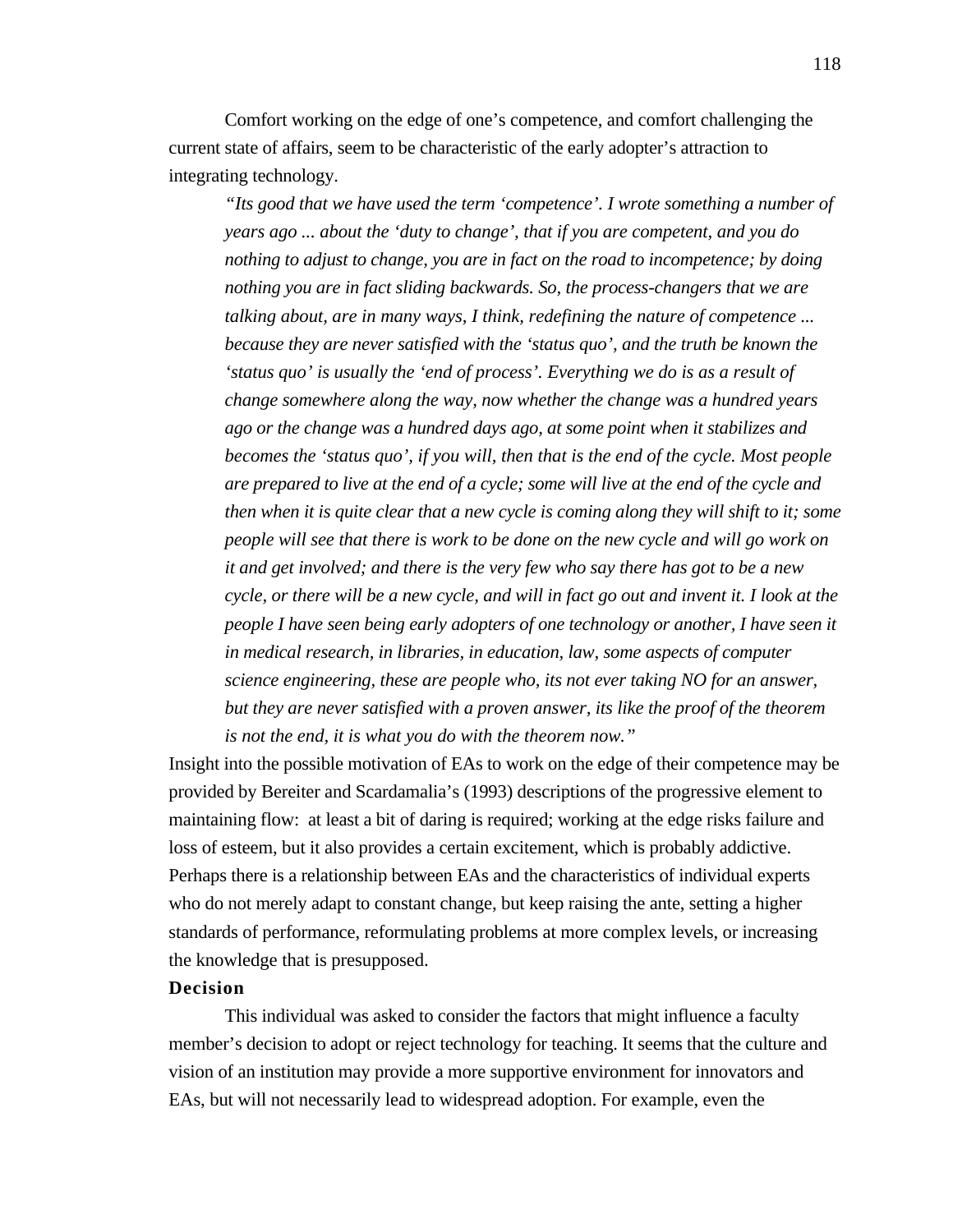Massachusetts Institute of Technology (MIT) experiences non-adoption, *"... one of the characteristics of MIT, although it suffers from some of the same limits, not everyone at MIT is doing this kind of work, but it has certainly more tolerance as one of the inventive institutions. In this country I think we perceive Waterloo to be in that state, and then we have inventive people, and in some cases it is a whole community. If your community removes some of the natural impediments, you still don't have everybody in that community being innovators or early adopters. I think the environment is merely a determinant of speed, it is not a determinant of activity."*

The individual was asked to consider the potential influence of increased personal access to computers on faculty decisions about adopting computers.

*"An interesting example, starting six or seven years ago, every member of the Faculty of Management was given a state of the art microcomputer, that was the Dean's policy, everybody got the latest. In the first iteration, over about 3 years, there were still a couple of machines that still had the cards in the disk drives, the floppy drives, so clearly they were 'works of art', they had never been used. Other people had long before gone back for upgrades to their machines because the things they were doing were stretching the limits, and so forth. So, even having neutralized the barriers, 'what are all of the reasons I do not innovate?', a lot of the points that will come forth are environmental, and even if you neutralize all of the environmental reasons, there are characteristics of the individual people."*

This individual's observation about environmental factors seems to contradict the opinions expressed by some faculty in response to open-ended questions about incentives and barriers to adoption. Faculty in the present investigation suggested that, if the university readily provided more equipment and resources, the "if you build it, they will come" belief, then more faculty would be encouraged adopt technology. However, even when all academic staff are given easy and convenient access to technology, there will be some who display high use innovativeness (i.e., EAs), some who may start using computers, and still others who will not make the decision to adopt. It is difficult to speculate whether such non-adoption represents active or passive rejection. Active rejection means considering and trying the innovation out on a limited basis, and deciding not to adopt. Passive rejection, also called non-adoption, consists of never really considering the use of the innovation. **Implementation**

When asked to comment on the process that early adopters undertake when they implement a technological solution, this individual commented on the apparent ability of a small minority of faculty to recognize and reformulate problems that others do not see: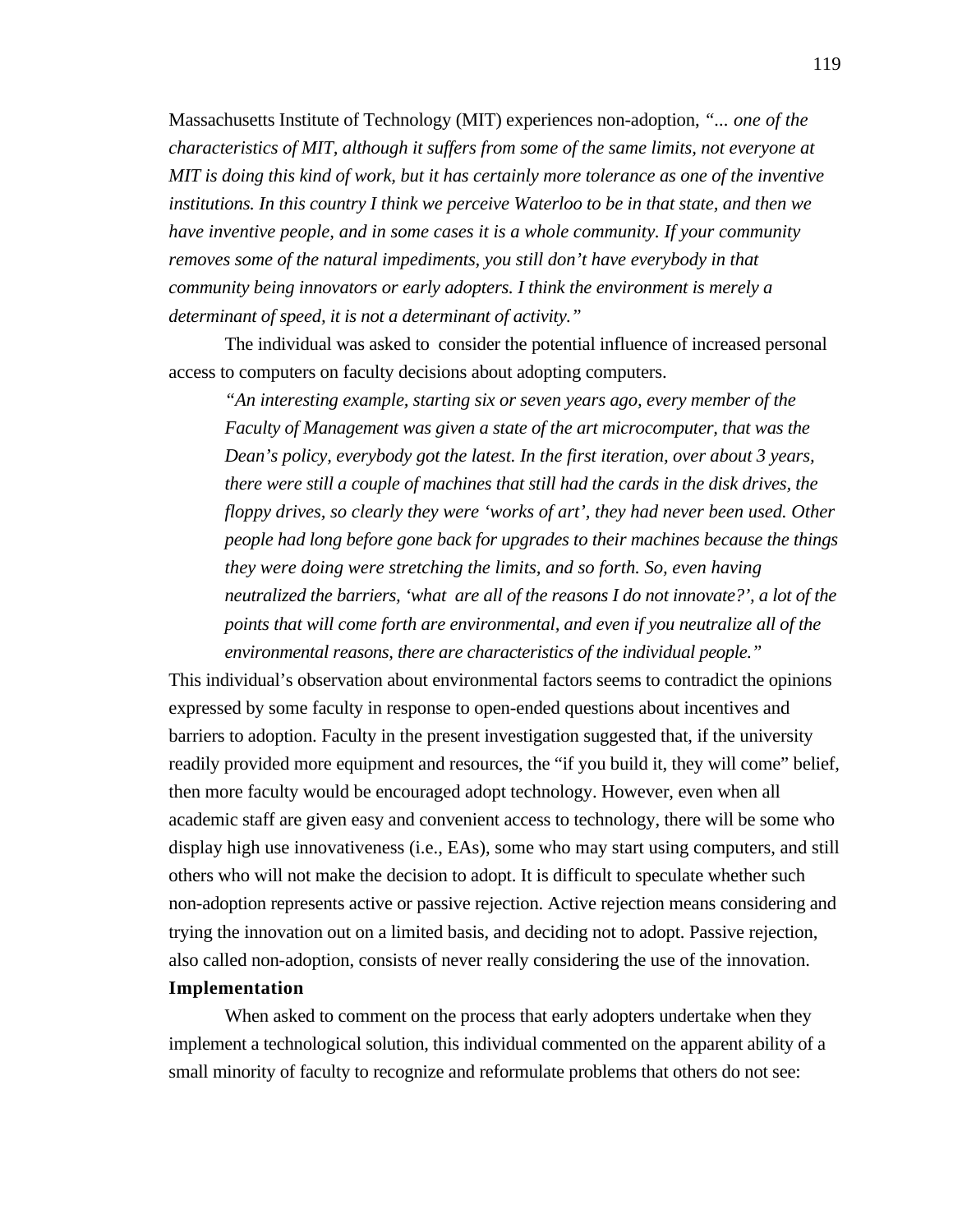*"... we all see things differently, when you look at any kind of change, its like ten wise men with an elephant ... everybody saw something different ... its agile and flexible because it has the trunk, or its big and ponderous because its got the leg, and so on. It is essentially the recognition that everybody sees a set of circumstances differently, but they act upon what they have seen. And I think that in innovation, many people ... don't see the problem, some people see the problem but don't see the solution, some people see that there might be ways of doing it and do nothing about it, and other people invent solutions. The people you are talking about, that first group, are in that minority that see problems that others do not see and produce solutions that others have not yet thought about."*

The characteristics attributed to innovative EAs here are similar to the progressive problem solving attributes that Bereiter and Scardamalia (1993) have found in expert teachers.

This individual identified some of the ways that technology has been implemented on campuses, and made some predictions about possible outcomes in the future:

*"... for the last five years there has been a totally new factor, and that is your ability to network with anonymous persons, or network with persons you do not know through the web and newsgroups and so on, so your ability to create and draw benefit from that supportive community can be almost instantaneous. So the days of working in a vacuum I think is rare. ... you throw a term into the search engine, and I found people in about four other institutions and I found a couple of web sites that had some depth on it, I mean you look at the Year 2000 issue and there are dozens of significant helpful Year 2000 websites, so you as the single institution or small college attempting to address this issue are no longer in isolation. This is a very interesting leveling agent that is going to have an impact on the major universities. It used to be you were a great university, a good university, a mediocre university, or a bad university, well I think the issue is going to be are you a great scholar, a good scholar, a mediocre scholar, or a bad scholar, because there are fields that you can be a college state teacher's college and still be an innovator and a leader in your community, because your community is in 15 countries or 16 institutions. ... a theory of innovation that was developed prior to the existence of newsgroups and the web may not behave the same way."*

So, there appear to be both intended and unintended results from the integration of technology on campus. Time, distance, and location are not limiting factors for those faculty who want to forge connections with colleagues at other institutions: *"I have had been involved in conference organizations, I have worked with other people on papers, I*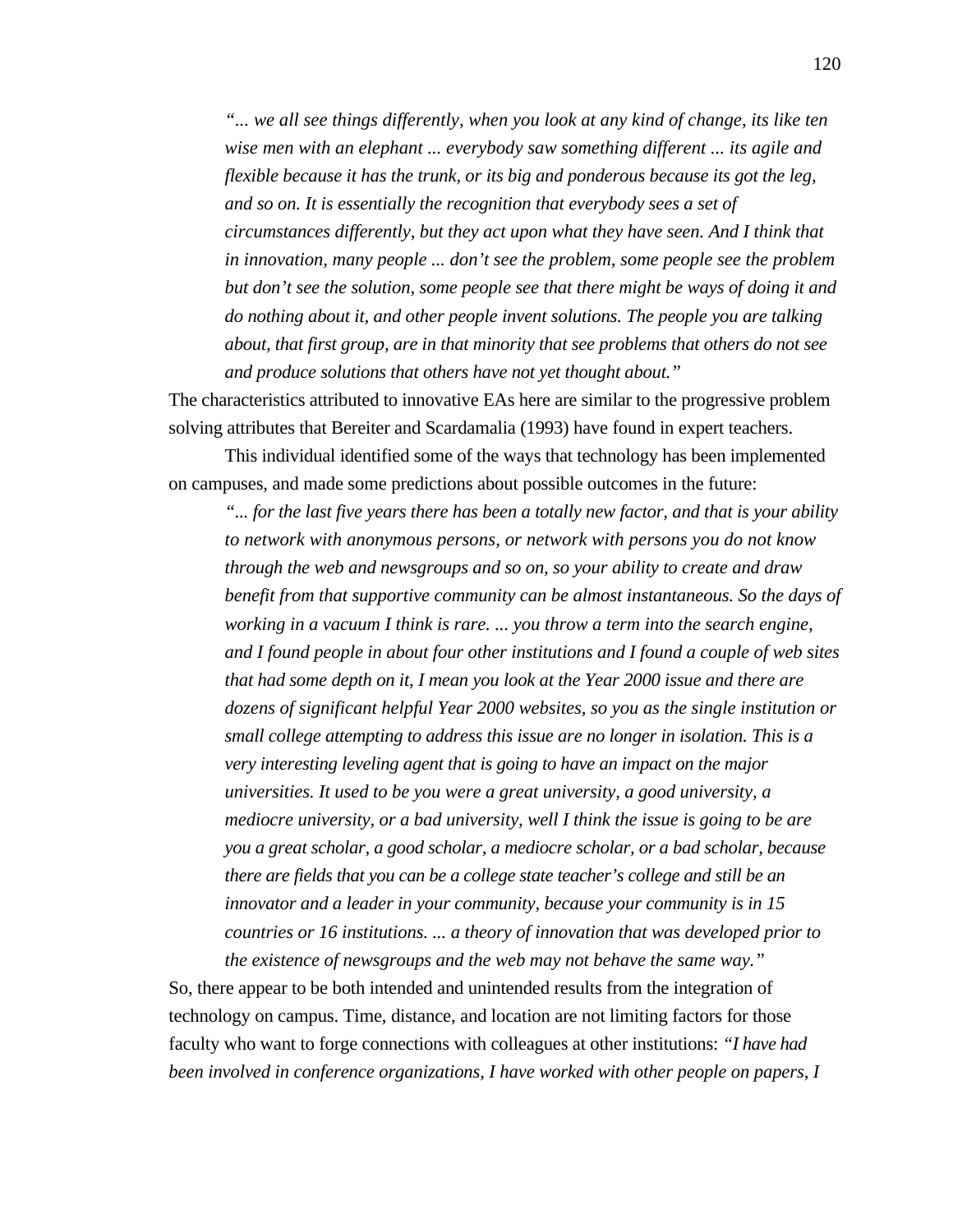*have been involved in mentoring, all over the Internet.*" So, for this individual, one of the results of implementation is the increased ability to participate in professional activities.

Finally, this individual commented on the need for technology to become less problematic and more invisible to be widely accepted on campus:

*"... there has to be a mechanism whereby either the innovator or somebody else takes the invention and moves it up into some form of general application. In the early days of computing applications ... there were literally hundreds of word processing applications, people would develop their own, they would know them inside and out, but nobody else could use them. Now we have moved up to levels of where we have, for all intents and purposes, less than a dozen packages, and for domestic consumption we are probably down to two. And that is moving it from innovation, which is what it was when you had no word processing and we started doing things with word processors, to irrelevant, its mundane, it is invisible. Do we get excited when we see a word processor now? We make all sorts of assumptions about fonts, and colors, and we take it all for granted. If you have ever written a document using punchcards you know that there is a lot going on between the tool and the program."*

The likelihood that mainstream faculty will share the early adopter's enthusiasm and tolerance for programming new applications, or experimenting with novel applications, is low. However, perhaps if EAs spread the word about applications and strategies that work reliably, there may be more enthusiasm and more widespread adoption by mainstream faculty.

*"We are now at that level with a very interesting problem on campus, where there are so many students on campus now want to use things like PowerPoint for their presentations that we have trouble getting enough projectors, we don't have enough projectors and such for them to use, because it has come down to that level where it has become mundane. I think that is a very important part of innovation, you don't want to have something where everyone is admiring it on high and saying 'Oooh, look at the innovation', you want to get it to the point where nobody even knows it is there, like the telephone or the photocopier, or on-line catalogues to libraries, all of these things, like the WWW."*

Related to the ease, compatibility, and relative advantage of integrating technology, ubiquitous computing on campus should be the goal, rather than investing resources trying to make everybody as diversely skilled and interested in the technology as an innovator or early adopter.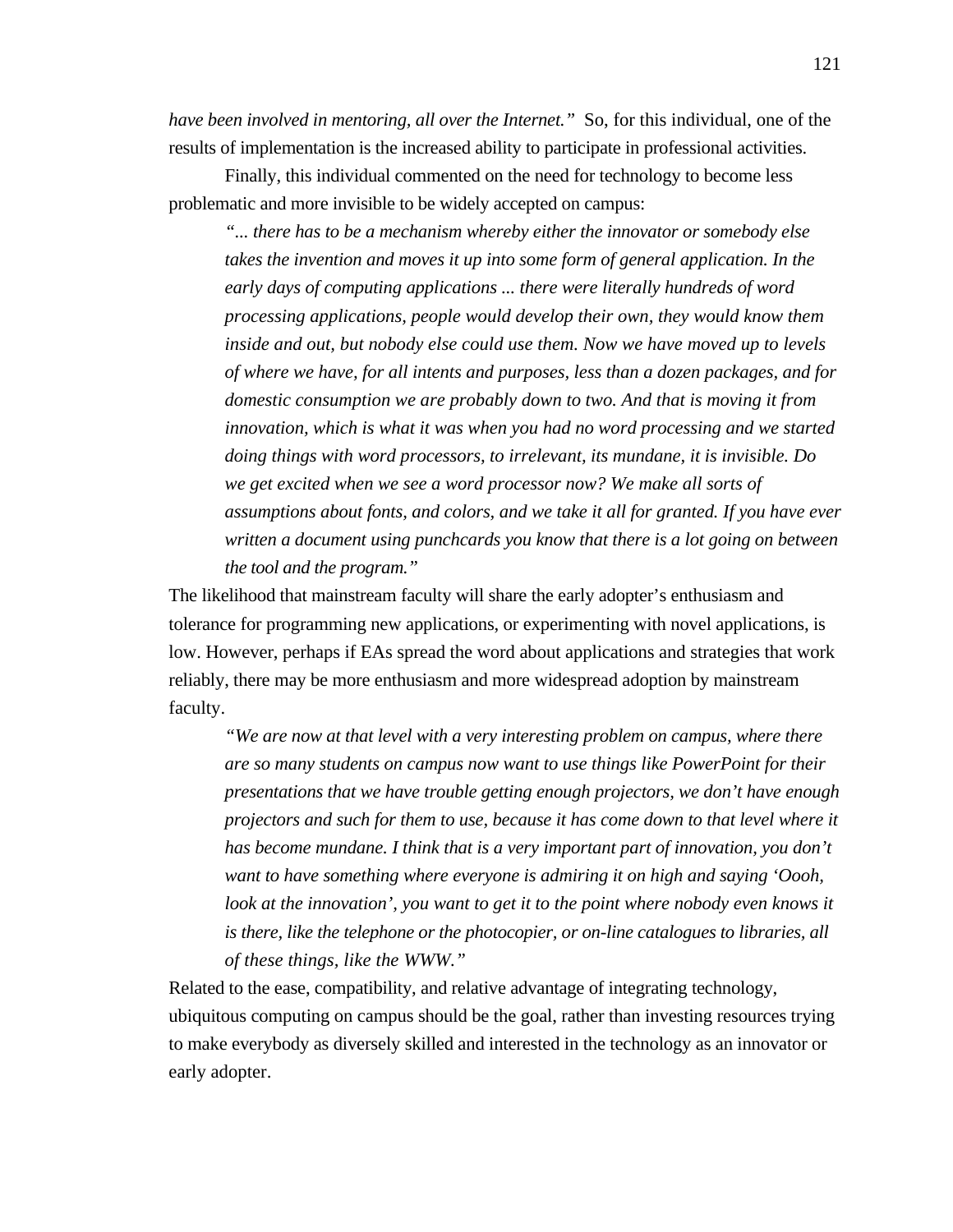#### **Confirmation**

It has been argued that faculty need on-going support and recognition, and supportive messages that will prevent dissonance from occurring (Rogers, 1995), to prevent discontinuance or rejection during the implementation and confirmation stages of the innovation-decision process. Comments from this individual suggest that EAs may have less need of external messages of support, and instead seem to be self-reinforcing when it comes to technological implementation and continuance. For example, this faculty member described the shift from the AOSS to ACS servers for e-mail:

*"... if you have used other systems and you are comfortable with the web, well it is not rocket science ... it also has something to do with how you like to learn new applications, maybe, there are some who react and need a lot of structure even if they have used other applications, they don't immediately see the parallels, and there are others who get three instructions down the road and that's enough, they see the parallels, and they say 'thank you very much' and are independent and do the rest themselves. I remember when I went over to Word Perfect 5.1, and my first frustration was 'what the hell do I do with this blue screen?', and once I had gotten past that it became somewhat intuitive. I am one of those people who jumps into it, and when I can't do something then I go to the help or I buy a detailed help book or something like that. I guess part of the problem ... is that the definition an innovator has changed fairly steadily over the last while, what we would have called an innovator ten years ago where they are going from nothing to something, there are in most cases not many opportunities to go from nothing to something, but there is an expectation, and I have seen people, and I guess it is partly intuitive, where they talk about software being intuitive, and I think in many of these areas, if you have been in some kind of environment, and the Macintosh people had it first, where you are trained to be intuitive, I mean the Mac says follow your instincts, it doesn't say follow the rules, it says follow your instincts, and Windows is a lot closer to that, and if you are used to that when you get into something new, you are not looking around wondering 'what are the ground rules?'"*

In addition to describing learning and coping strategies for dealing with new technologies that appear to like the "progressive problem solving" characteristics of expert-like learners (Bereiter & Scardamalia, 1993), this individual described how the features and capabilities of the technology, the evolving user-centered design of the human-computer interface, can influence how individuals interact with the technology. *"I think what it is, we are starting to learn how, and its at a very low level, to take a risk. When I first got into computing, God I could bring down the computer, I could destroy my data, I mean you took all sorts of*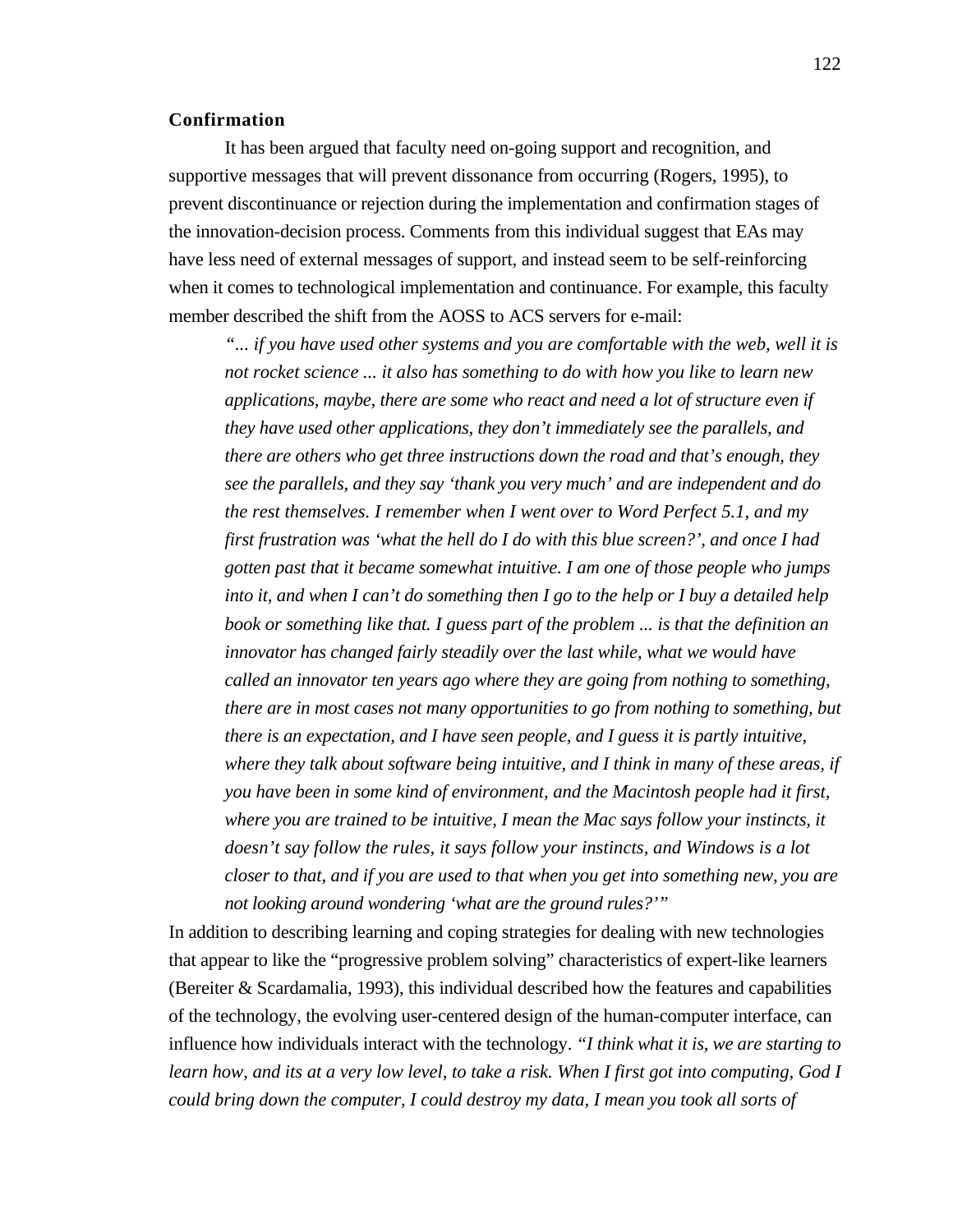*precautions, you were always concerned about the damage you might do to the machine, of course you couldn't damage the machine, but the damage you could do to the software."* 

Past adoption of technology appeared to require more comfort with risk-taking, and greater access to financial resources, than present or future adoption may require. This individual elaborated upon the risk-taking nature and resources needed by EAs ten or fifteen years ago.

*"The first computer I had, which would have been about 1982 ... was an ordinary IBM PC, but it was also a workstation you could use on mainframes, and I paid I think \$19,000 for that, I gave it to myself as a reward ... I think its the comfort level, that 'it is not important what I don't know, I will just move ahead, and when I bump into things that I don't know I will just find out' ... and when you are in that kind of frame of mind, it makes risk-taking comfortable, its risk without damage. The principle thing we risk when we play with computers is loss of time. Rarely do we play with loss of data, loss of computer, anymore. Its like saying, 'feel free to snowboard--guaranteed you won't break any bones', well, what the hell! And when you look at people who take skiing or snowboarding, the people who have the greatest trouble are the people who try to maintain control in a traditional sense of control, 'I must always be in control, in muscular control', and the truth is that occasionally you let gravity do the work for you, where you let the laws of physics take over, and once you let go, and let Newton take over, and the laws of physics says clearly what goes up must come down...."*

It appears that EAs have had to have access to adequate resources, be comfortable giving up a sense of complete control over the technology, and had to develop a sense of trust and comfort that their efforts would not result in complete disaster in order to use technology. The comfort that EAs describe may be akin to "transparency", in that the technology is regarded as a given, a natural part of their landscape.

Integration takes time, there are a number of impediments, and progress often seems painfully slow. Both the faculty member and the institution will require some confirmation that the investment of resources to integrate technology are having some beneficial effect. This individual describes how both faculty and the institution have to become more tolerant of failure when they integrate technology:

*"If I spend all of my time using technology, but I produce a poor result in my students, no one learns anything, then I have not been successful at teaching even though I have been innovative. I have been innovative to the point of being counterproductive. There is a degree to which our systems of evaluation allow people to fail. And I think that there is a greater openness to tolerance of failure ... it is really*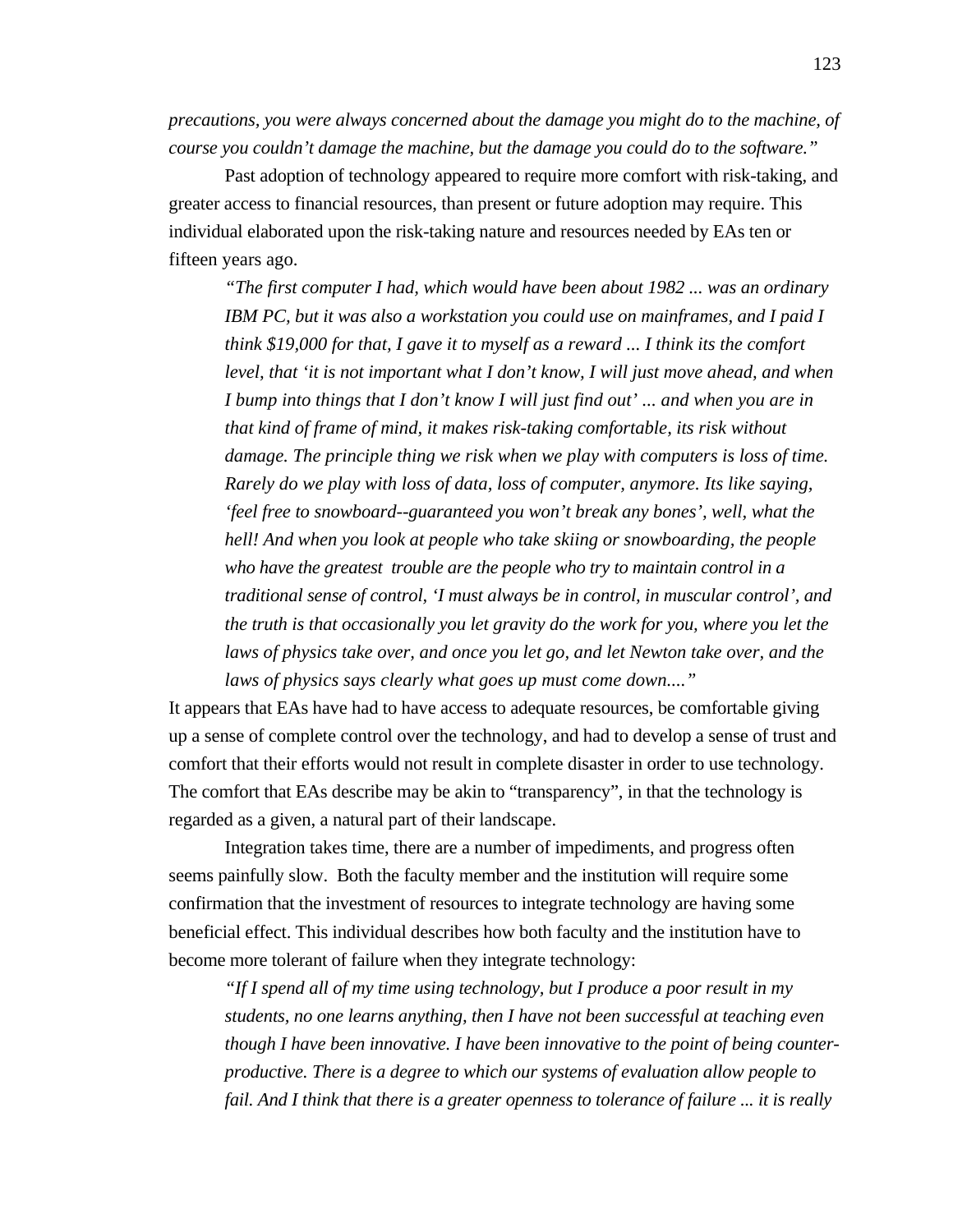*talking about when you develop something new, don't expect to get it right first time, the things we do wrong are an important part of the learning process and anybody that understands the education of children, and watches how children learn, well you learn how to walk by falling down ... In an environment that is geared only to recognize accomplishment, a failure is recognized as a lack of accomplishment."*

So, initial and ongoing attempts to integrate technology may take a long time and several attempts before the investment of time and resources results in beneficial and rewardable outcomes. Tolerance, in the form of institutional recognition and support similar to that required for longitudinal research projects or writing a textbook, may be needed to sustain integration efforts for technology in teaching and learning. Assessment procedures that focus on annual results and accomplishments tend to emphasize, and may inadvertently promote, more conventional teaching and research activities that result in more immediate and reliable benefits and outcomes.

# **Case 3**

This faculty member has more than two decades of experience teaching with and about computers, has been recognized as an "Excellent Teacher" with several awards, and concentrates on technology as a major area of research. Excerpts from the interview transcript will be used to highlight some of the motivators and impediments to integrating technology for both EAs and mainstream faculty.

#### **Knowledge**

Early adopters are characterized as having more interest in the technology itself, and many have purchased software and hardware with their own financial resources in order to integrate technology into their teaching. *"Five or six years ago we had software budgets ... now if I want a package to use in a research class ... there is no budget and there is nowhere to get resources. Anything good that I use to demonstrate to my students ... I have had to buy myself. That sort of stuff I should have at least a minor acquisition budget for, but there is no access to funds for it."*

Along with the unwillingness expressed by mainstream faculty to purchase computers and software for instruction, there is a sense that EAs are becoming less willing to invest personal resources in technology for teaching-related tasks. The issues of access and who should pay for hardware and software for teaching, the institution or the individual faculty member, can be a sore point with EAs.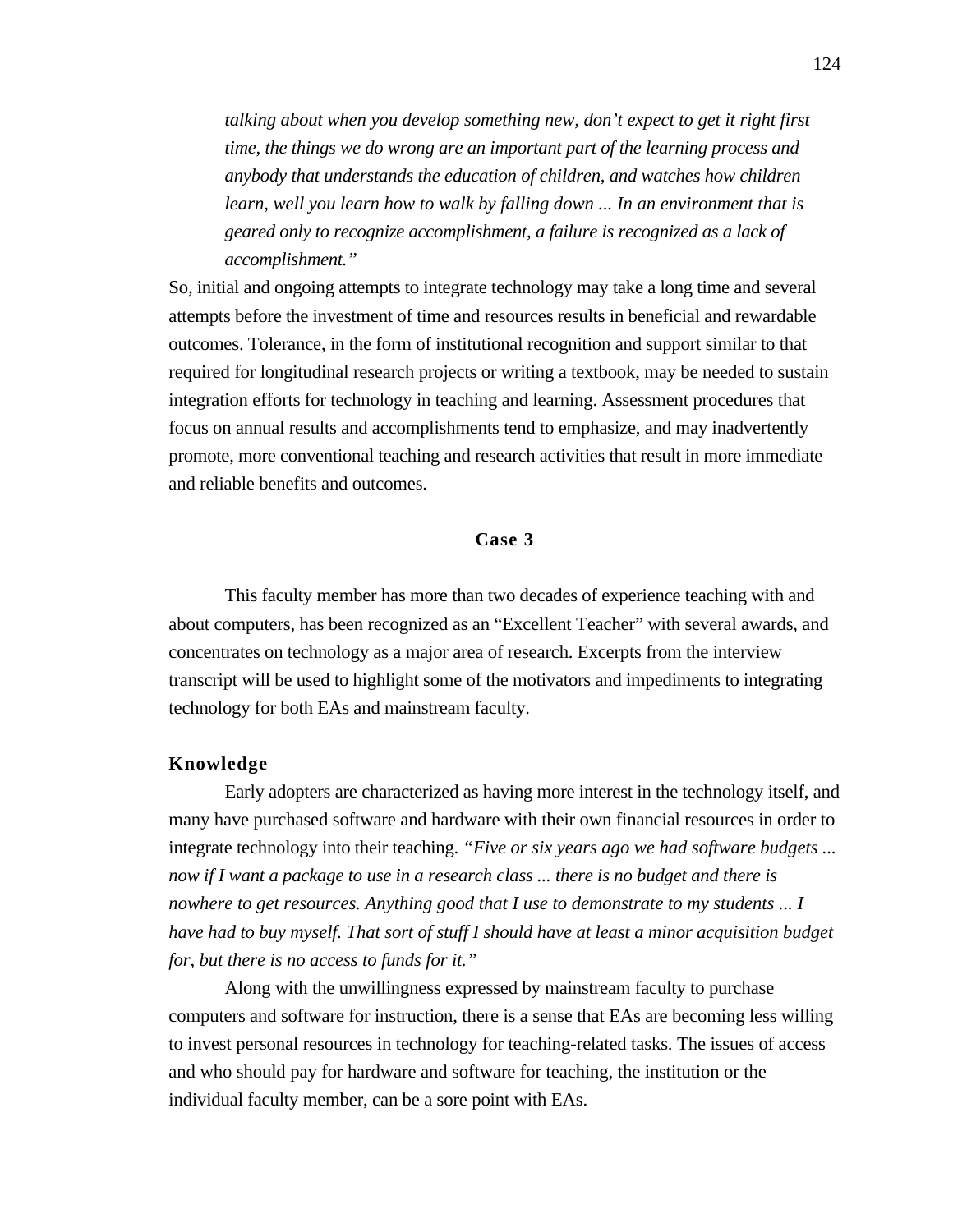*"All staff should have access to the Internet free of charge if we are expected to do work at home, grade assignments, answer e-mail. I answer e-mail from students at home, but I am using a computer that I paid for on my own, I am using a phone line that I pay for out of my own money, I am using debit money out of my account that I paid for ... I think that is the reason that staff get so upset about doing stuff in this area, they know if they develop stuff for conventional scientific mediums, like textbooks and stuff, all of the money is there, the Killam fellowships are there, they can apply for NSERCs, they get all of this support for traditional scholarly work, but for the electronic medium there is very little support."*

In addition to the accrued benefits from vendor donations and special pricing policies, it appears that campuses have inadvertently benefited from the past willingness of EAs to outfit themselves with technology both at home and on campus. A technology plan that calls for more widespread adoption of technology for teaching and learning cannot rely on mainstream faculty to have the same enthusiasm for purchasing computers and software as EAs. There appears to be a need to develop funding structures for teaching and research with technology that are similar to those that support more conventional or traditional scholarly work.

#### **Persuasion**

Some innovations are readily understood by members of a social system; others are more complicated and will be adopted more slowly (Rogers, 1995). Sometimes the relatively complexity of simply making the technology work as intended hampers faculty efforts to use computers in their teaching. For example, this individual described the many ways that computers and overhead projectors can fail when attempting to do a demonstration with the web, and some of the solutions that can be applied.

*"Most people, like inexperienced faculty, wouldn't even know where to look, or how to trouble shoot problems with control settings, and IP addresses. They would just give up, and it is no wonder that faculty say, 'well I am going back to my overhead and chalkboard. I don't need all of these hassles'. People can go through a frustration like this once or twice, and the really committed ones will go on with it and persevere, but people that are just in it to try and experiment with it, will just give up and say its not worth their hassle. If they cannot get the technical support and technical people to figure it out, and here they planned their whole lecture around it, and their whole lecture is canned for an hour because they were planning on using the media and the whole system comes down on them or they can't get into the Internet, it is just not worth it. The systems are still not bulletproof enough*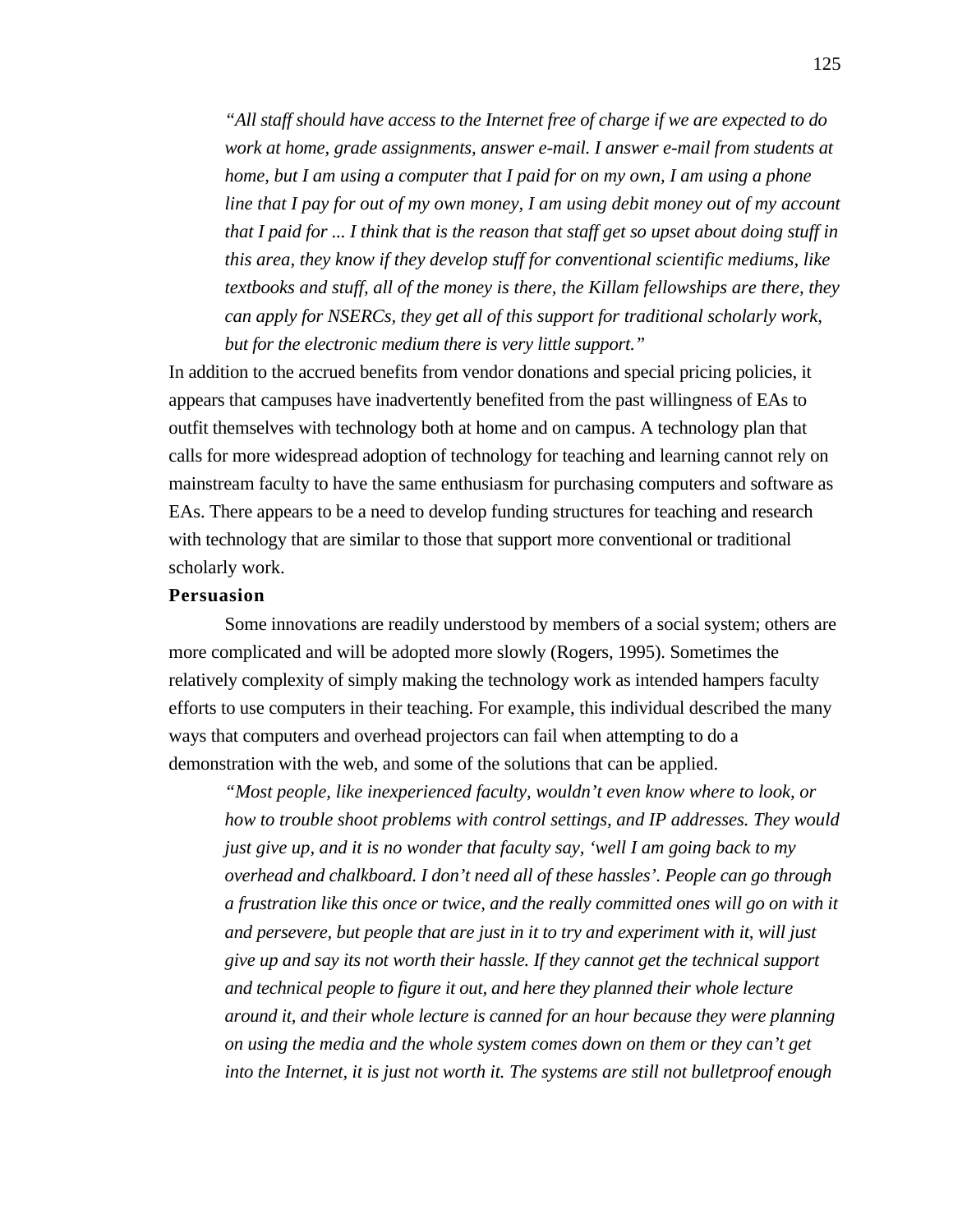# *to protect them from that. If they come with a transparency they can still do their own thing."*

Integrating technology requires some level of personal skill and facility, in order to have the confidence and ability to troubleshoot problems should the need arise. Even with the advent of graphical user interfaces and more robust networks, computers have earned their reputation as being difficult to understand and use. Innovations that require the adopter to develop new skills and understandings will be adopted more slowly than new ideas that are simple to understand (Rogers, 1995).

A potential solution to increasing faculty member's personal skill and facility with computers is to provide them with hardware and software so they can experiment and learn. Trialability is the degree to which an innovation may be experimented with on a limited basis (Rogers, 1995), and represents less uncertainty to the individual who is considering it for adoption. *"I think every faculty member should have access to guaranteed quality laptops at a reduced price, or should be given to them. ... the money that has been spent to build a central lab facilities, enough money was spent to give every one of the professors here a fairly powerful Pentium notebook or Apple Powerbook, which would encourage them to use it in their office and on the Internet, they could then use it in their teaching, they would have a big enough harddrive that they could develop stuff."*

Instead of regarding such early adopter suggestions as just an attempt to get more technology, those who make resource allocation decisions should take note that "ideas that can be tried on the installment plan will generally be adopted more quickly than innovations that are not divisible" (Rogers, 1995, p. 16).

## **Decision**

An individual's decision to adopt or reject technology for teaching and learning may be influenced by external factors in their research domain that take priority over an internal desire to focus on innovative teaching methods.

*"Globally, the extrinsic reward systems have to be there. People at the assistant professor or associate professor level who want to get promoted or get tenure, will find very quickly that unless they are in a Faculty of Education or being sponsored by a Dean or Department Head who has a very strong commitment to quality teaching, they will not get any extrinsic rewards, such as merit pay, tenure, or promotion if they do research of this type ... in chemistry or physics or biology, the pay off is going to be in doing more basic research in their domain, such as NSERC funded research, or MRC funded research ... They make get intrinsic rewards from seeing better quality teaching in themselves, but to get that better quality teaching they have to invest a lot of time and effort, and sometimes their*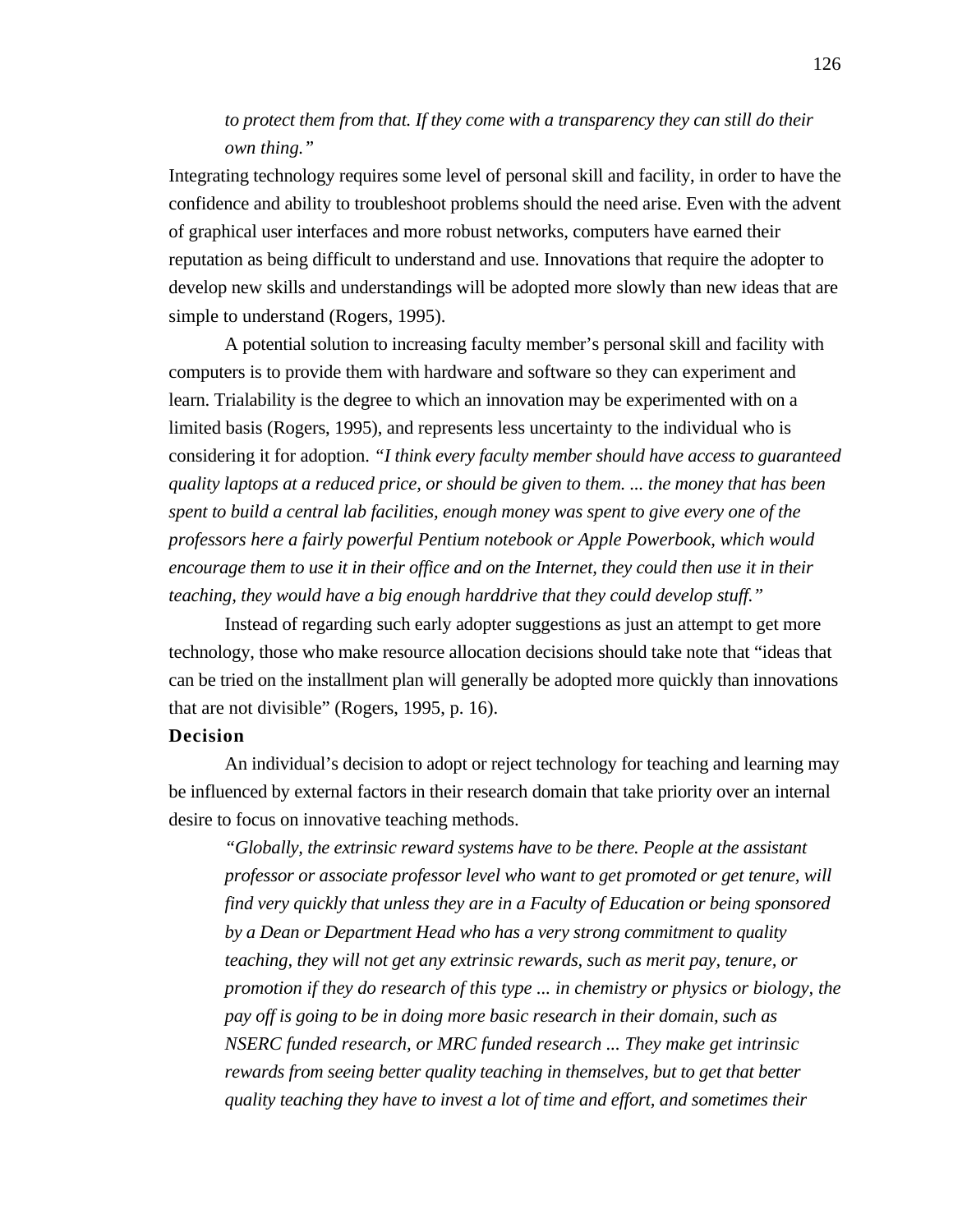*own money because there are no research dollars sometimes to do the things they want to do, and the payoff is quite minimal."*

A recommendation for a campus-wide technology plan may be to find ways to increase the recognition of the value of integrating technology for teaching and learning for the physical as well as for the social sciences. However, a collective effort would also be necessary to lobby and convince external funding agencies, such as NSERC, to support this type of research and teaching.

# **Implementation**

The specific instructional strategies used to integrate a technological innovation in a course are often influenced by events and expectations in the rest of the department. For example, faculty members rarely have complete autonomy when making decisions about large enrollment introductory and core courses.

*"Implementation is still an issue ... if you do implement things into your curriculum, who makes the decision that you can do it? For example, in some core courses, especially our undergraduate ones, it is very well standardized what goes into the course, in an undergraduate psychology or undergraduate statistics course, so they can pick a common core text, and they have a common final exam at the end. So, if someone is doing things a bit differently they may disenfranchise their students, they may not get the central support from a group who works and develops that course. And that's the problem with large undergraduate sections, and why we don't see more at work in that area, because some people are seeing no payoff, because they spend all of their time developing this stuff and their colleagues don't use it."*

EAs may have the skill, knowledge, interest, and motivation to develop teaching applications for a particular content area, and indeed, many have done so. However, if colleagues who teach similar courses are not interested in the technology, do not believe that the application provides relative advantage, then they will not use it, nor will they provide external support and recognition for the individual who has developed it.

The idea of an early adopter culture and mainstream culture in this situation seems to parallel some of the differences between first- and second-order environments described by Bereiter and Scardamalia (1993). The expert subculture, or second-order environment, embodies ideals and goals which help direct the expert's development, and provide support, cooperation and recognition of success. EAs tend to seek out other EAs who share their interests and can provide support for their continued adoption efforts. The heroic element of the process of expertise captures the development of individual experts who also exist in first-order environments that do not necessarily support or reward the development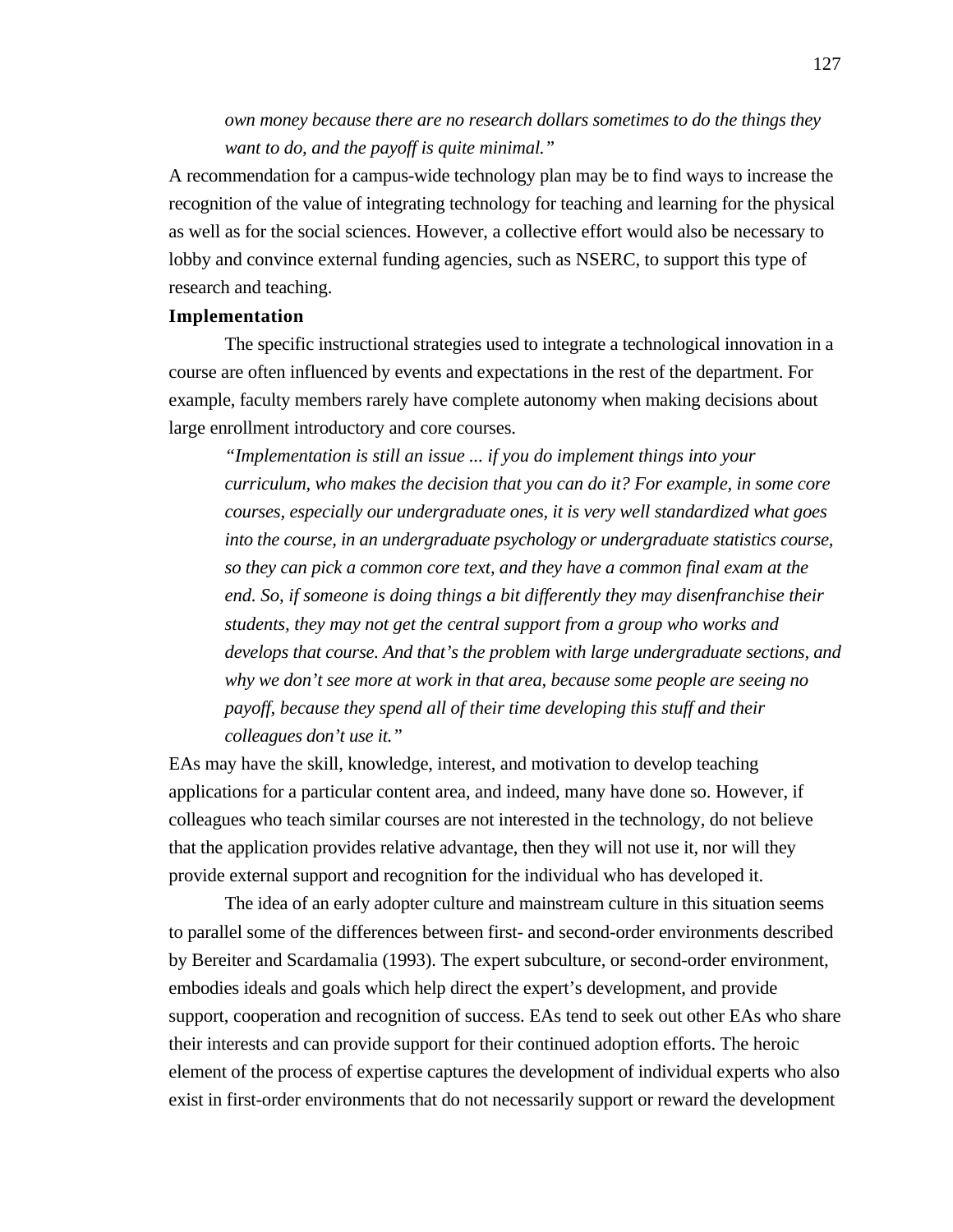of expertise (Bereiter & Scardamalia, 1993). Arduous efforts by the expert that benefit others are disproportionate to what others in the individual's first order environment provide in the way of rewards and supports.

# **Confirmation**

There is a sense that mainstream faculty need convincing evidence for the relative advantage of technology-enhanced or technology-delivered teaching and learning methods. Although early adopting faculty may be personally convinced of the efficacy and need for technological innovations in teaching and learning, they too realize the influence of empirical support for these methods, "*Any good software has to be piloted and field tested."* However, conducting experimental research on the integration of technology is rarely straightforward or problem-free because it involves human participants. This individual identified some of the constraints on conducting experimental research on technology for teaching and learning, such as having an experimental and control group, arranging for ethical clearance for human participants from the department, and getting funding from MRC, SSHRC, and NSERC, especially for those in the sciences.

*"The problems with getting access to actual subjects for piloting and field testing, is again applied, and a lot of people in sciences, doing basic research, for example, have been used to in the past doing research with animals or dealing with lab equipment, and they haven't had to go through ethics review for human subjects. And now, all of a sudden, if they want to collect data, they have to. Even if it's on their own class, a lot of them always felt they had the privilege to collect any information they wanted to on their classes as part of their domain of being the professor of instruction, and now it's quite clear that they need ethics approval. So, I think these issues prevent people from actually following through and actually doing good research on what they have developed."*

One can imagine the impediments to designing an experiment with students; the faculty member would have to obtain informed consent, which would mean providing information about the study; students may feel that one experimental condition is better than the other, which raises issues of fairness and potential appeals; random assignment would be difficult, if not impossible, and so forth. These concerns should not function as an excuse to doing no research at all. However, it is likely that these impediments hamper efforts to provide enough of the type of empirical "evidence" that might convince the mainstream.

It is frustrating for EAs to have developed a level of expertise with the technology and innovative ways to integrate the technology into teaching and learning, and not be consulted or approached when faculty decisions are made.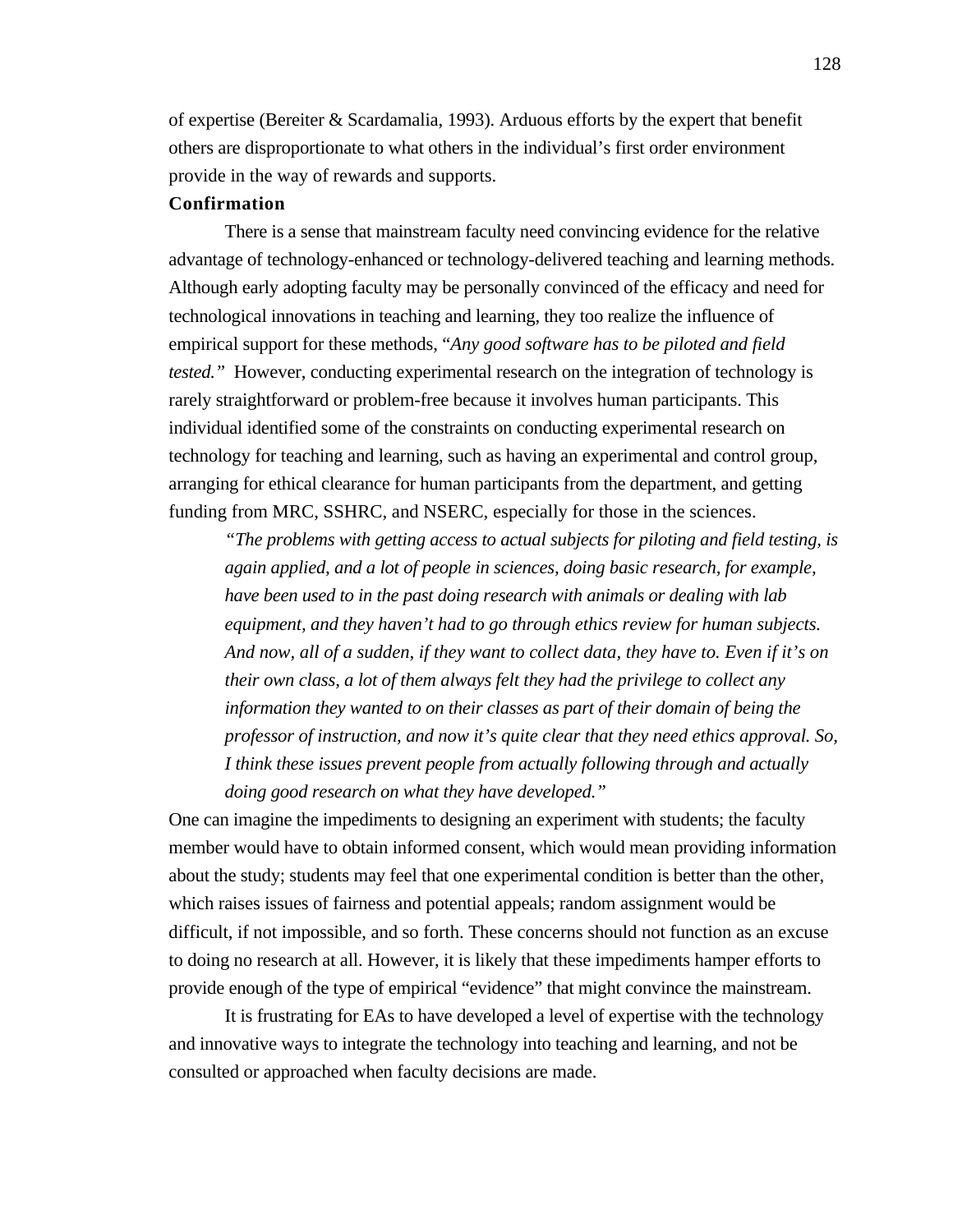*"Decisions are made completely beyond me, I find out a new lab is being put in from someone else, and I am one of the experts, and probably one of the ones who is using technology the most in my teaching in the whole faculty. I use PowerPoint, I use multimedia, I use teaching applications, I use programs wherever I can, and I am not consulted at all. And the people who are not using it are consulted, they have the ear of the Dean."*

Thus, it appears that there are cases where early adopters do not have a great deal of influence on the technology plans in their own faculty or department, even though they have the knowledge, skill, and experience to make valuable contributions to such planning.

In spite of the numerous impediments and disincentives, what motivates an early adopter to continue integrating technology in their teaching and conducting research in this area? In the case of this individual, the reasons have to do with applying a field of interest and expertise to becoming a better teacher.

*"This is the area I trained in to do research, this is my area of research and expertise. I think there is a benefit in the sense that, the stuff I have been developing lately is very much related to what I teach. I am developing stuff that makes me a better teacher, I think, and as a result my teacher ratings have gone up, and the students are happier with the course. It doesn't mean all of my course is done that way, but a lot of it is."*

This individual described a number of benefits to students, including transfer of skills in future careers, that provide motivation for integrating technology.

*"My own motto has been all along that mainframes are a thing of the past, except for maybe communication, and if you can do it on you local computer then do it. And that's why all of my students are learning Office, they are learning PowerPoint and Excel, and they are learning to take the same case study that they run through SPSS for Windows and display it on a spreadsheet and make 2- and 3-dimensional graphs. I want them to learn how to import an Excel graphic into PowerPoint presentation, which isn't that difficult, but the whole idea is we are trying to teach them things they can try on their own in the workplace or at home, and they are not depending on a line to the university. But, that has been difficult, the Internet, because everybody says why don't you use our mainframe or run it on AIX, well it is not what people are going to be doing in five years, and the industry is not doing it now, they are running stand alone systems. They are only going out to the network when they want to get something, but even running off of a server with a standardized package takes a lot longer."*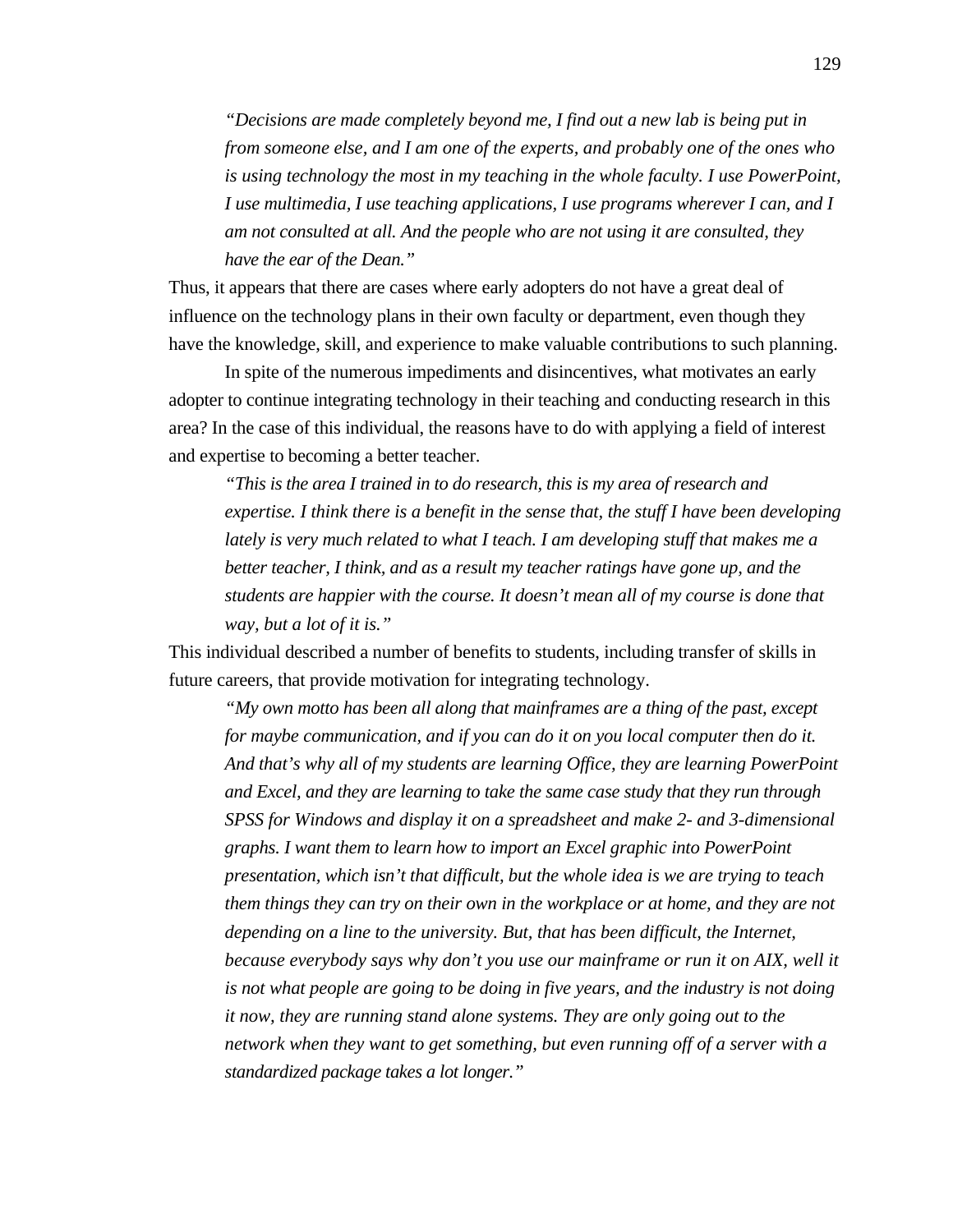This faculty member has a clear idea of the expected outcomes and benefits from technology, and has many learned lessons about specific instructional strategies that support the learning processes to share with faculty who need help and support in their integration efforts. The development process for technology integration plans for campuswide adoption could benefit from the expertise possessed by such EAs in the planning and implementation stages.

#### **Case 4**

The following faculty member volunteered to participate in an interview after completing the on-line survey. This individual is an early adopter of technology for teaching and learning, and has past experience in the information technology industry. The discussion of this case will include attitudes and beliefs expressed by this faculty member about technology integration plans on campus and elsewhere.

# **Knowledge**

Rogers (1995) describes prior conditions, such as previous practice, perceived needs and problems, and the norms of the social system, as important factors to consider in the innovation-decision process. Thus, a consideration of the diffusion of information technology on campus requires an informed perspective on how this innovation may be received by faculty in light of its impact elsewhere in society. A discussion with this faculty member yielded a perspective of the impact of information technology elsewhere in society, and the potential influence of these events on changing the values and beliefs of faculty members.

*"When I look at human organizations in North America, information technology has really ... transformed the way that work gets done. Everywhere you go, IT has had this huge impact in terms of both lowering costs and increasing the quality of the customer experience ... everywhere you go, huge changes have occurred except in higher education. What I do today is very similar to what someone in my job would have done in the 60s, and probably the 30s ... what an English professor is doing now is probably really similar to what an English professor did in the 30s, the way they spend their time ... the issues they handle, they write, they teach popular classes, very little change. And, if the information technology wave comes through higher education, it is going to transform higher education as we know it. And I think faculty, particularly older faculty, are scared to death of this transformation. One of the elements of information technology is that you can deliver a higher quality of service to more customers with fewer staff, in many*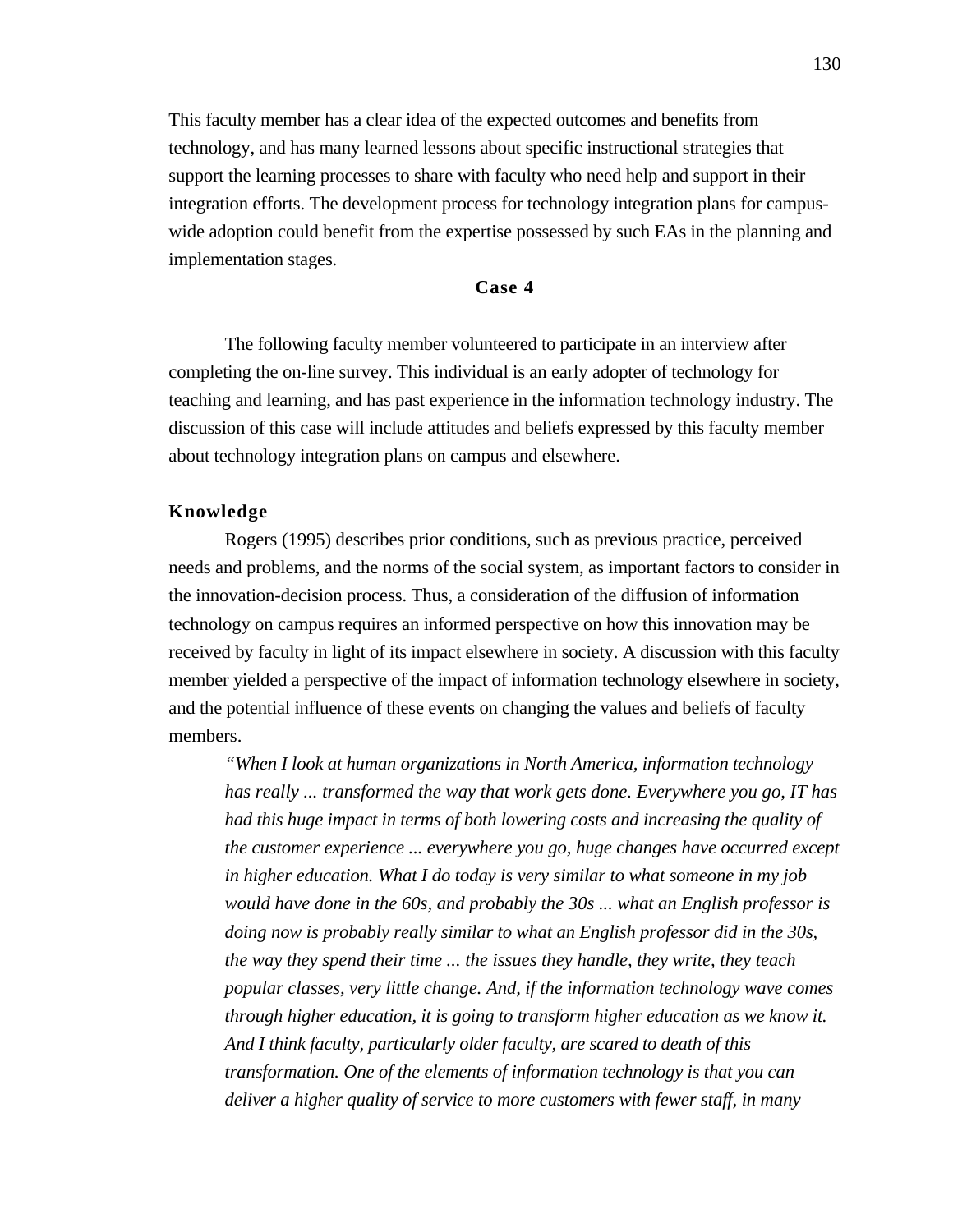*cases. And the provinces and the states are very clear about this; that is why they are so into distance learning ... because you can deliver a class to 5000 people instead of 500 or 50 with one person giving a lecture. That's a tremendous economy of scale ... and it means you can get by with many, many fewer professors. And this has professors completely freaked out, with good reason. Just like you had all kinds of strikes in the auto industry when this kind of thing came through, its very disruptive for these academic types, its very frightening, its very threatening, their place in society is threatened, their livelihood is threatened, and so on. I think the model we are seeing is classical resistance to change because the change is going to happen and have big impacts on the existing people."*

One should not underestimate the potential impact of such awareness-knowledge about societal changes as a result of technology on the formation of favorable or unfavorable attitudes toward the innovation. Faculty are heavy users of technology for professional and research tasks, but their adoption of technology for teaching and learning seems to come much later than training applications in the private sector. An explanation for later adoption of technology for teaching may be found, for at least some faculty and administrators, in their resistance to potential changes in previous practice and the norms of their social system.

*"You will see professors arguing against technological change, they have a very clear interest in the matter, they are not arguing in a disinterested fashion at all about their field of study, they are arguing about the future of their jobs ... a lot of professors are technology have-nots, they are very uncomfortable with it, they are threatened by it, they just don't understand it, they don't have the skill of learning how to use a computer, or the skill of learning how to use the software, so its kind of curious to them. And you throw all of that together, and there is a lot of fear. And I think there is going to be a large levels of resistance, rational and irrational at that level."*

If a university's culture either implicitly or explicitly promotes the use of technology as an expensive add-on or profit-driven initiative at the expense of individual faculty, then important questions about teaching and learning will remain unasked and unexplored. Faculty, quite naturally, will resist integration efforts that threaten their livelihood, or demonstrate little relative advantage to scholarship and teaching over present practices. On the other hand, if more stakeholders on campus are willing to fundamentally rethink teaching and learning, and question and explore new approaches to writing, communication, and research, then there will be less chance that fear and resistance will covertly undermine integration efforts.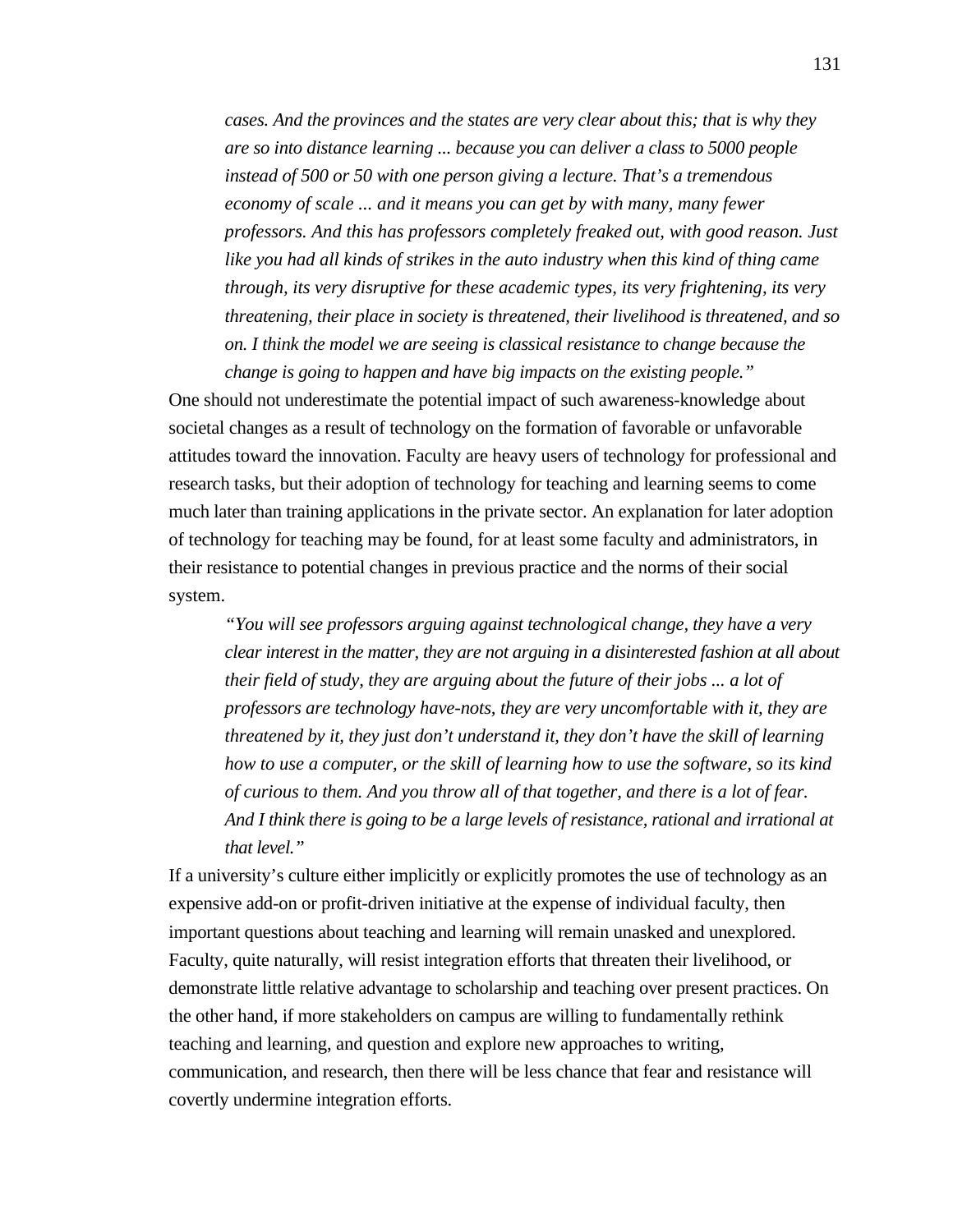Assuming that there is a level of fear and/or resistance to technology among some faculty, how might an institution provide the support and training to help these individuals develop a comfort level with technology? *"Teaching technology-phobic individuals to be facile with technology is a big mystery to me. Certainly for some of the older faculty, many of whom don't have PCs on their desk now, to expect them to become facile with these things is asking a lot."*

This individual suggested that there is a type of how-to knowledge that is needed when approaching technology:

*"I think the most important general skill is the ability to sit down with a piece of software you haven't seen before and be able to figure it out. We are not very good at that. Our students take the point of view, 'well, if you want me to use software you have to train me how to use it'. There is a lab/lecture in this course where you get training in software. Again, I think a benefit of standardization is that we get a much higher level of informal training. The most important piece of software support is not training classes, it's not the help desk, it's not the web site, it's somebody physically near you who can answer your pressing question instantly. That's what I see in the labs, I spend a lot of time in our computer labs ... when students bump into a question, they just ask whoever is near them."*

It is unlikely that there is a large cohort of faculty or administrators who are technophobic in the clinical sense. Also, research suggests there is no relationship between technophobia and age (Rosen & Maguire, 1990). However, the training and support needs of the mainstream are clearly different from those required by earlier adopters. Campus-wide plans for providing support and training to faculty members who are "have-nots" with technology may benefit from an emphasis on general coping strategies for dealing with a variety of software, and some method for providing informal, personal, on-going support while faculty experiment with the technology.

## **Persuasion**

This individual offered some observations about the relative advantage and compatibility of certain tool applications, such as word processing and PowerPoint.

*"We type our course notes in a word processor, print them out and give students copies ... when we are giving a lecture, instead being human Xerox machines and writing on the chalkboard, and students being human Xerox machines and transferring our chalkboard notes into their notes, we print them, put transparencies up, and then instead of copying the transparency, they can write down their own notes to remind themselves about the discussion ... So, instead of them sketching out this decision tree, the tree is drawn and they can just write down their notes*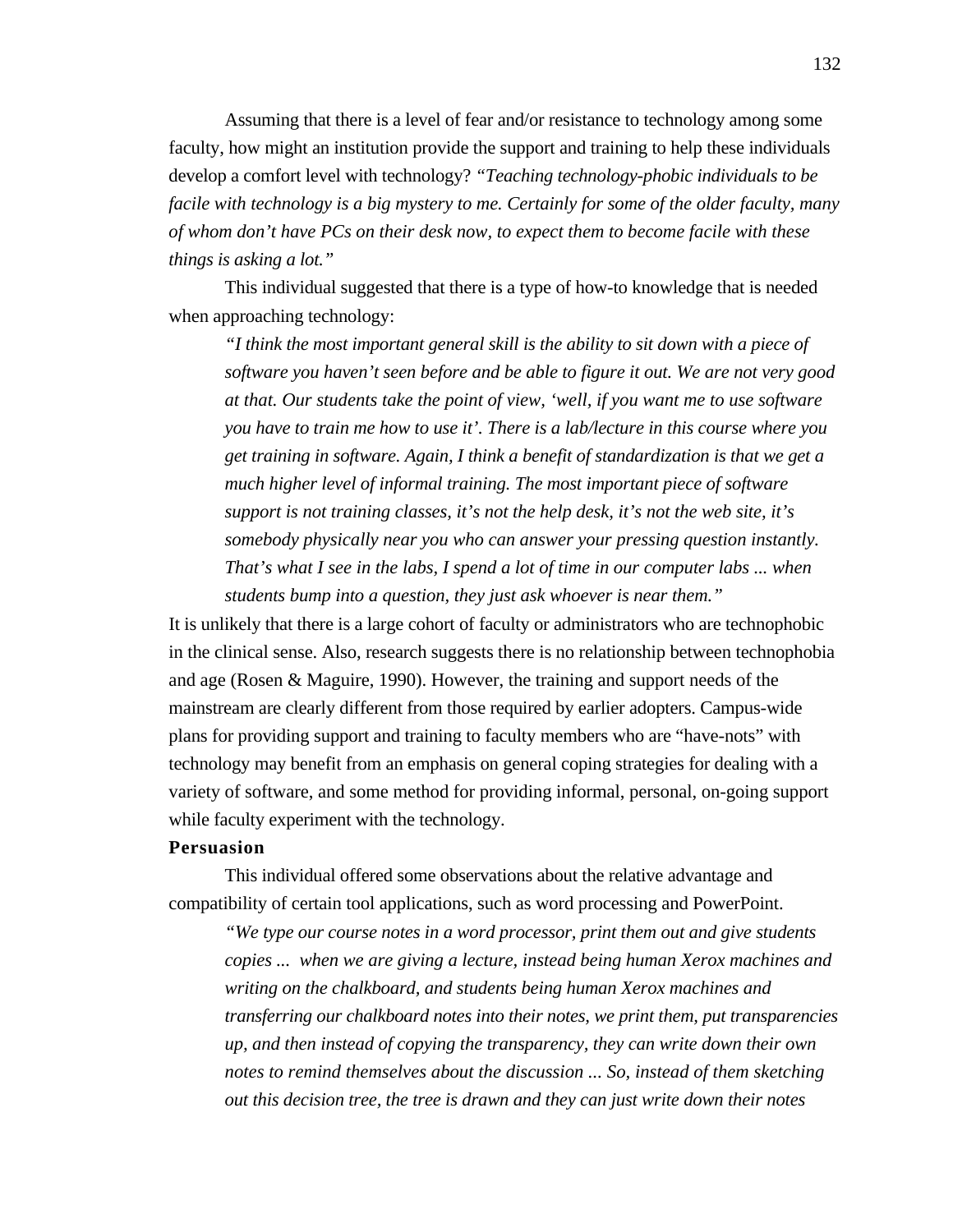*about what is going on and what is important. The next step would be from electronic form convert these into PowerPoint or something, and project them directly off the computer ... what I am finding is that that doesn't work very well at all. It is actually a counter-productive use of the computer for that, for several reasons. First, computers are inherently less flexible than transparencies. If a student asks a question, I can just say, 'we did that five pages ago', snag a transparency and throw it back up for a second, and then put it back down. With PowerPoint, and clicking through slides trying to find the right place, well, it's less flexible. Second, the other big difference is that I can draw on transparencies. It sounds very silly, but it is a huge point. If a student asks a question, I can circle where we have addressed that in the notes, or I can just write equations down, or write comments down, or if we are having a discussion, I will write down the student's points on the transparency in a place where it makes sense, which also helps guide them in their own note-taking. And when using PowerPoint presentations I don't have the ability to write anything. There is an interesting thing going on with many faculty who are not early adopters, or innovators, who perceive technology in the classroom as converting their notes into PowerPoint. And, they are reluctant to do that because there really isn't any benefit from that, and they don't see what the benefits are beyond simply taking what is on an overhead projector and projecting it via computer."*

This individual's "learned lessons" about PowerPoint seem to be the small points that rarely get addressed when discussing the relative advantage of technology over a conventional teaching strategy. Usually the communication messages about technology emphasize only the benefits. Mainstream faculty need to hear such honest evaluations of the relative advantages and disadvantages of applications that EAs may take for granted.

## **Decision**

Seemingly minor technological glitches may affect faculty member's decision to adopt or reject technology. For example, this individual described infrastructure problems that result in unreliable projection.

*"There are days when I cannot read the screen from five feet in front of it, and there has never been a day when a student in the back row can read it ... instructors need to spend a lot of time harnessing resources, I spend hours with technicians talking about cables, which is ridiculous, I shouldn't be dabbling in that, 'you can get a 60 foot cable instead of a 40-foot cable maybe you can do this' ... the people who own the computer hardware in Comm-media, the people who control the software in our ITS group, and the people who control the budget in the Dean's office don't work*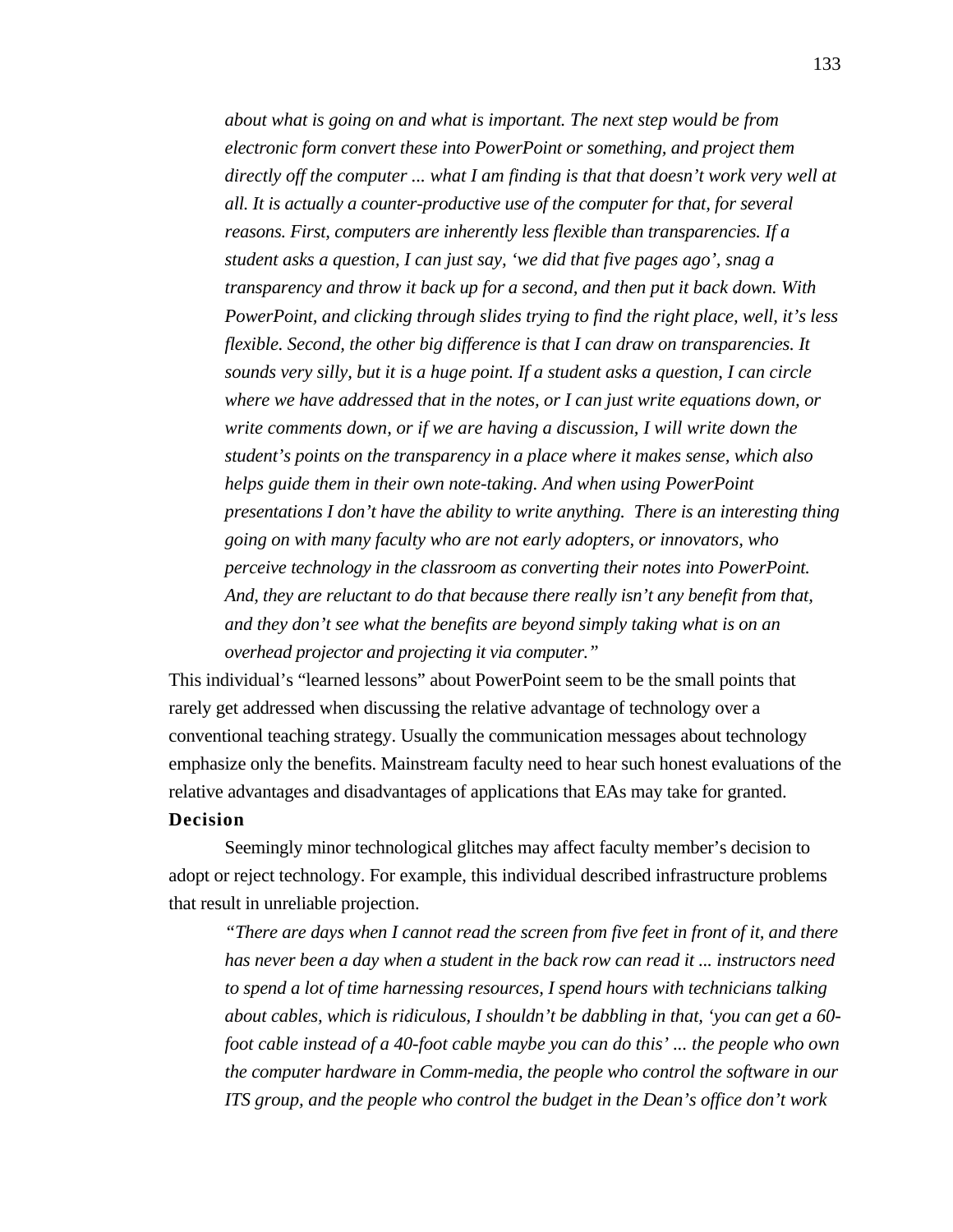*together nearly as well as we would like, they all have their narrow focus, they are all resource constrained ... when somebody shows up and says 'let's do some innovative stuff' it is just a lot of work and hassle for them."*

This individual suggests that increased standardization across the campus would reduce support and training issues, and increase more widespread adoption by avoiding many of the technical glitches.

*"The solution with computer technology if you are resource constrained is that you try to standardize as much as possible. And you avoid innovation as much as possible because it is very expensive ... The core issue for the university, I think, is that professors don't like standards. Mac users want to use their Macs, and so on, ... but the benefits in terms of costs and in terms of capabilities of standardization are immense ... suddenly Comm-Media is managing one projector, or maybe two ... they plug one computer into the back of the thing instead of the dozens they have now."*

This individual described an integration plan at a private American college that accomplished standardization with academics by imposing it.

*"What they did was they issued one of these computers to everyone. They didn't force them to use one. But their strategy was to make it really, really easy for people to use one. So, if you used the standard you got all kinds of great support, you got a help desk, you get plug and play network access anywhere, you get to take your computer to any classroom and plug it in and use it, so e-mail became effortless and so forth. And if you don't use their standard, then you were on your own. So the odd Mac user out there was on their own, trying to configure their computers to email and stuff ... The key to their strategy was making it extremely convenient for people to use it ... if somebody wanted a bigger monitor or a full size keyboard, or whatever, they just gave it to them. No hassles, no budget justifications, no memo wars, just 'you want a keyboard - here is a keyboard, you want a big monitor - here is a big monitor'. They recognized that all of those little extras were less than 1% of the overall program cost. On an individual by individual basis, it had a huge impact on people's willingness to accept it."*

Faculty members were provided with computers by the college in this case. However, the private institution accomplished standardization by raising tuition \$3000 US per year, which may not be palatable or marketable to the average Canadian student.

## **Implementation**

Faculty members are more likely to participate in gradual change rather than making a sudden, diametrically opposite choices (Gilbert, 1996). This individual openly discussed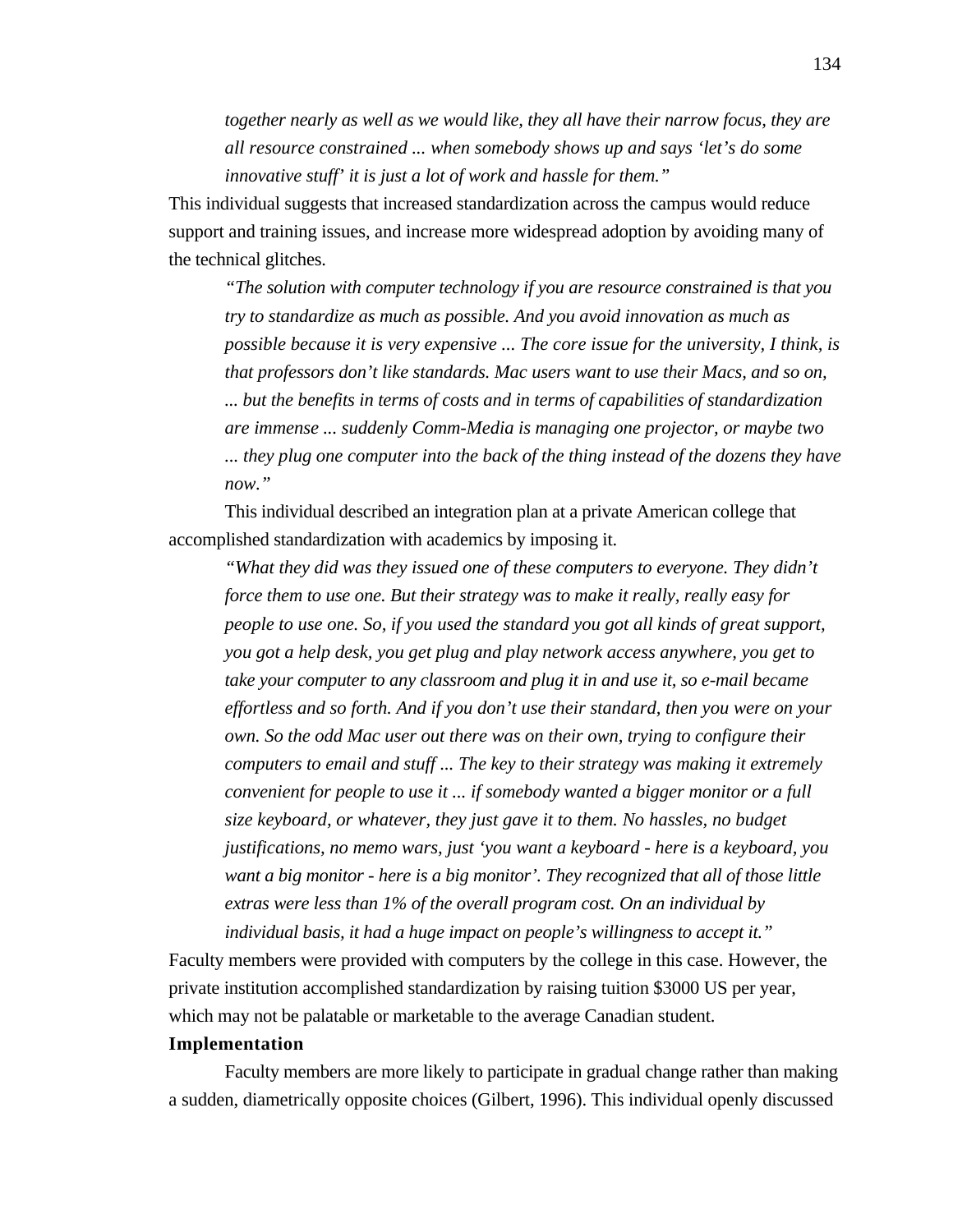some of the issues surrounding the proposed changes to an entire undergraduate program in her/his faculty.

*"The focus right now is that the Dean wants to see computers in the classroom in the Fall. The Dean's term also expires (soon), so if s/he can get computers into place by the Fall, s/he has got a great big thing to stick on her/his resume because s/he is going to be looking for a job ... there may be a real conflict of interest going on as well, when people are just starting to be willing to talk about those issues ... But, if we launch this thing in the Fall, and we fail, we will hear the screams in Florida. At the front line teaching level there is a great deal of concern around resources to do it, and the sensibility of trying to rush it ... This thing could blow up if we rush it."*

Even if a technology integration plan has relative advantages for the faculty, if administration attempts to force a seemingly political agenda, the plan is likely to fail. Faculty will become cynical, feel unjustifiably pressured, and not listened to. Focus will shift from the teaching and learning issues, to discussions about the perceived agenda. Faculty may seek to undermine the innovation by actively or passively rejecting the proposal. Another constituency that will be affected by top-down decision making is the student body.

*"Some students, particularly those who understand the issues, are vehemently opposed. Their incensed that tuition has doubled in the last five years, and they are looking at another doubling to pay for these computers. Student leaders are very aggressive in opposition to us ... we need to deal with those concerns ... we need to deal with the fact that students have an installed base of hardware that they have bought, invested substantial amounts of time and money in, and now we are going to now say its obsolete."*

A number of issues must be considered when proposing technology plans that have far reaching implications for both faculty and students: the norms of the social system, the impact on faculty and students, and the costs and benefits, and the agenda for change. There is a critical difference between "proposing" solutions, and "imposing" solutions.

The individual was asked to consider how change agents, or individuals in positions of power, should approach planning and communication for the wide-scale implementation of technology in a core undergraduate program.

*"We have a very centralized, top-down management system, and senior administration doesn't have very good listening skills ... the perception is that on the teaching level, this is being jammed down our throats. My perception is that we have the opportunity on the computing side, but we also have other external*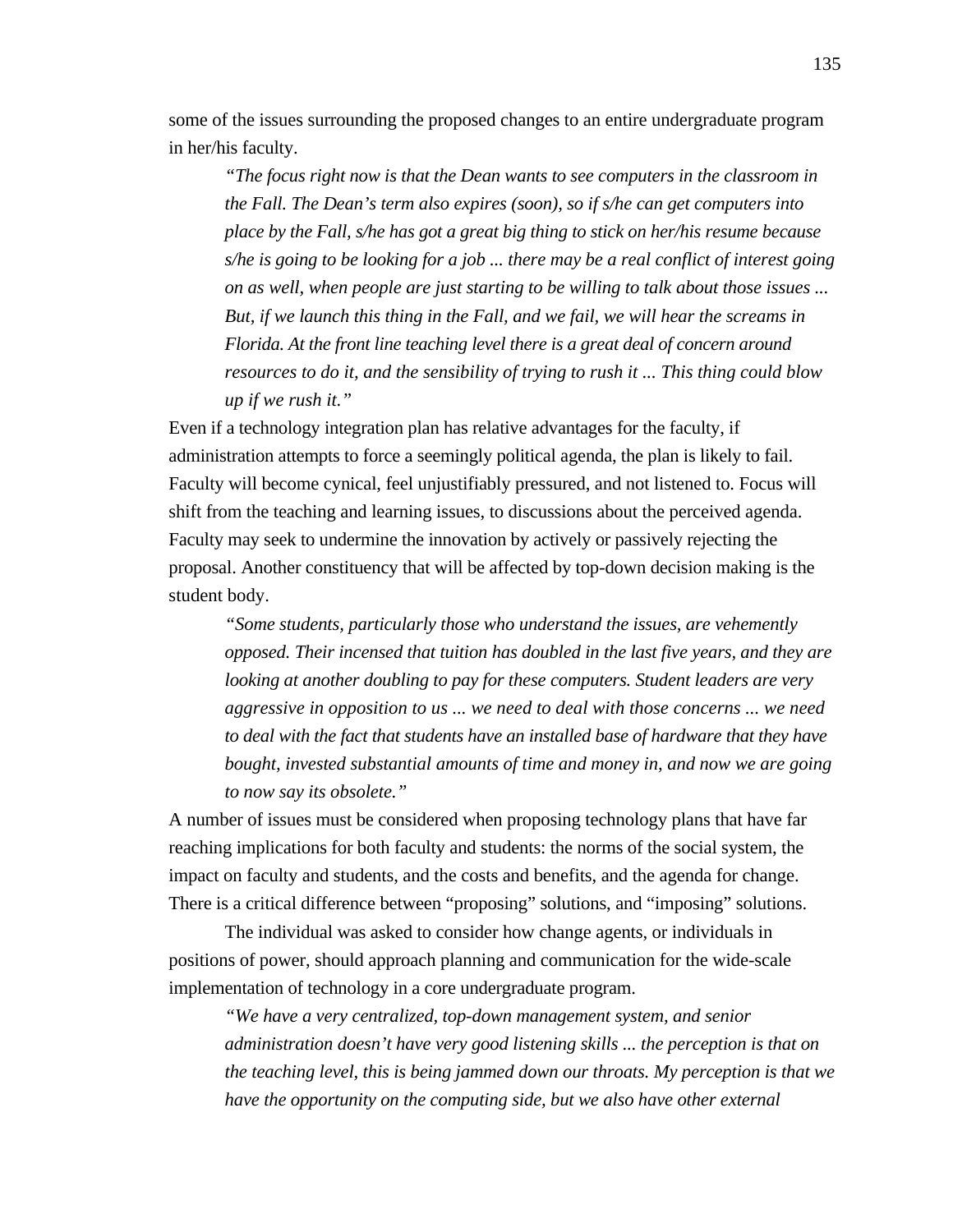*influences, we have accreditation coming up, and we have to decide whether we go for accreditation again or not. We need to spend 6-12 months in very aggressive planning, and then launch something in a year and half, two years from now, that is a combination of genuinely integrated core course that deals with our accreditation issue, ... and genuinely work the IT stuff into it as well. The key personnel are running flat out just to work on the present course materials. Its a miracle that we can put these courses on ... these folks are all teaching overloads ... we cannot just say we will throw resources at this, because the key resources are the time of particular individual human beings. When we are talking about making changes in terms of computer integration, what we need to do is to get these people's time devoted to figuring out how we do this. We just don't have that. Now, next year we could hire some additional instructors, take the key people, take away half of their teaching responsibilities, so they have half time to do nothing except explore these issues, go to conferences, talk to people, try stuff out on their students or however they experiment, figure out how we are going to integrate, deal with the accreditation issue, craft a genuinely new program, and then go and launch that, and do a trial run in the Spring/Summer session, and then go launch that in 1.5 to 2.5 years from now."*

Often, the integration of technology into teaching and learning is like trying to change the tires while the bus is moving. The institution cannot shut its doors for a year while faculty figure out how technology can be meaningfully integrated into the curriculum. However, it is very unlikely that meaningful or effective change will occur if individual faculty are expected to conceptualize and implement full-scale computer-based programs on top of their present teaching and research responsibilities. The integration of technology may require an increased commitment to investing in the on-going professional development of faculty, and a decrease in teaching loads in exchange for focused research and development on technology-enhanced or technology-delivered curriculum and programs.

## **Confirmation**

This individual offered the following comments on gauging the benefits of integration if the university adopts a standard platform with a complete software load.

*"So the risk is, if you don't do these things, what happens? If you make a big investment and go with technology, and what are the benefits going to be? Nobody at the private college can articulate what the benefits are. And the students that I talked to would fight to the death before they would give up their computers, but ... they couldn't really say what the benefits were either. And so ... we would basically say to our students, this is going to be expensive, there is some risk*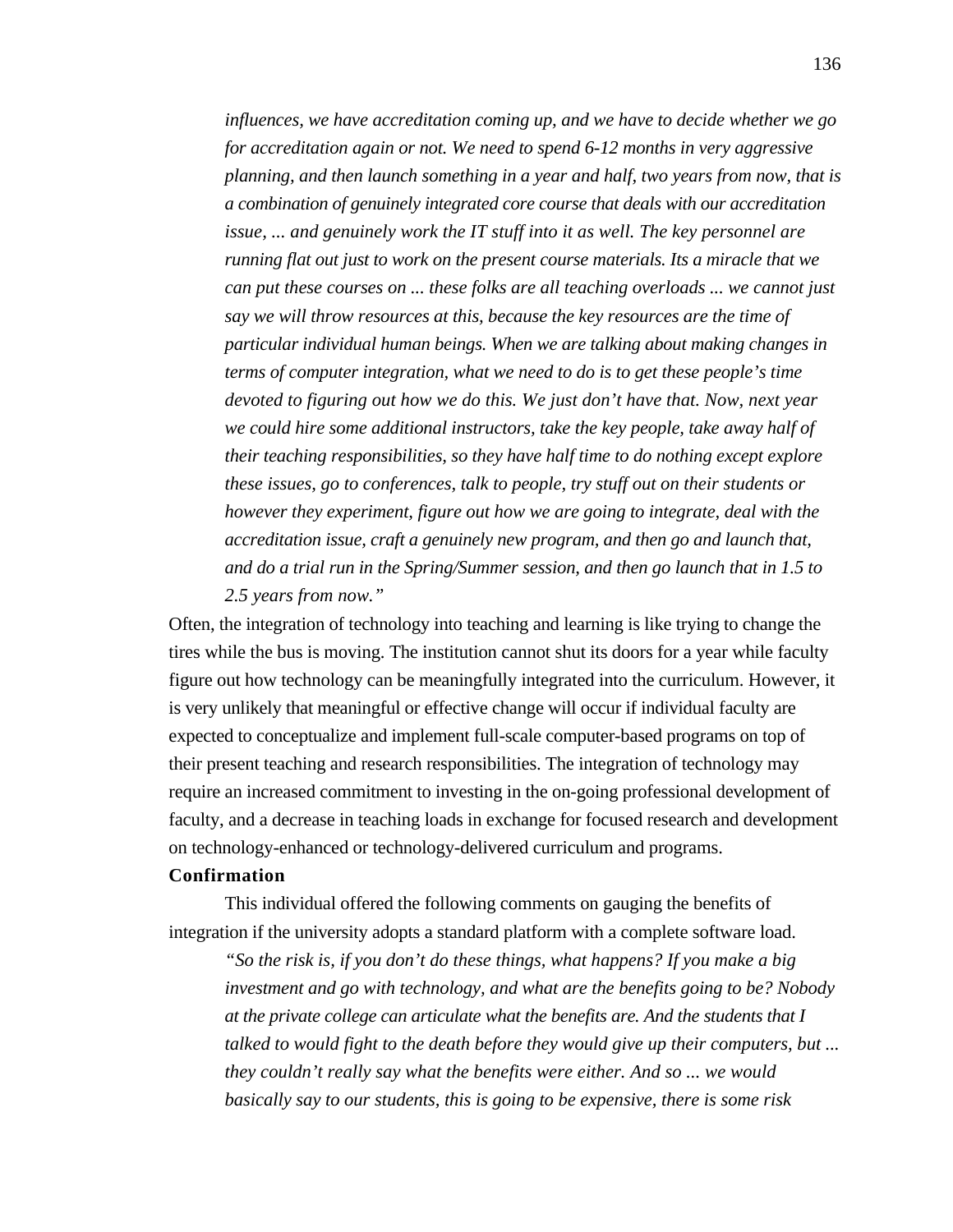*involved, and we cannot really articulate the benefits to you in a concrete way other than to say its going to take you to a higher level ... And its cool! And its the wave of future, and all of these other broad brush, grand pronouncements we can make. My gut feeling is that if we do it, we will be glad that we did. That is my intuition. But I really can't provide concrete examples of the benefits. One argument that I can make is to think about telephone service. With the seamlessness, effortlessness of it, we have instantaneous telephone communication, which is hugely beneficial, we couldn't run our economy without it. If we could do the same thing with computer technology, and the benefits are all on the communication side, not on the computational side , if you have instantaneous, telephone-style web access, and you take your computer, you plug it into a network port anywhere on campus, or anywhere in this building, and you have instantaneous email access, you have instantaneous web access, you have the ability to transfer files reliably, which we cannot do on ACS right now, ... if you standardize that stuff, students have to learn it once somewhere, and then each instructor doesn't have to teach students how to relate to technology in her/his class."*

For this instructor, the potential teaching and learning benefits of widespread adoption and integration of technology are related to ubiquitous communication capabilities. The next case profiles an early adopting faculty member who shares the belief that the communication and collaboration capabilities of technology offer relative advantages for both teachers and students.

## **Case 5**

The following faculty member has been integrating technology into classroom teaching for more than two decades. This individual is both a basic and applied researcher, with computers being a primary area of research, and was nominated for an interview by another early adopter.

## **Knowledge**

This faculty member requires undergraduate and graduate students to post their coursework on individual web pages because of the relative advantage of all participants, including the instructor and lab assistants, to have ready access and the ability to contribute to each student or group's on-going work. The rationale for requiring students to publish their work on-line includes increasing the audience for student work, facilitating the peer review process, and encouraging the on-going editing and revising of projects.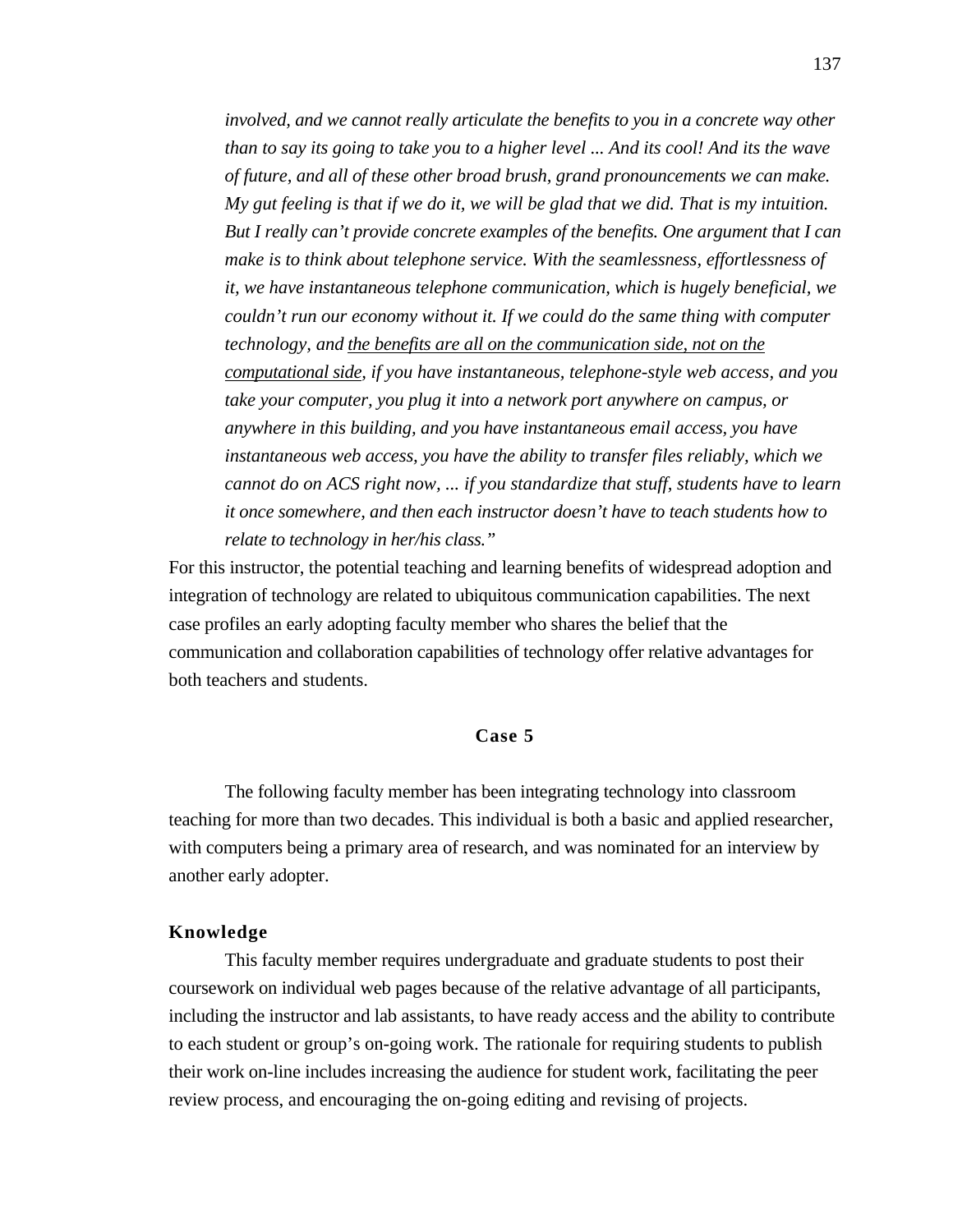*"The first time I did this, well I did this with a large course, 150 students, which is the third year (topic) course, this would be 3 or 4 years ago, and there were maybe half a dozen people in the class who had done any HTML at all. And I made each group have a web page, and I told them how to set it up, how to share stuff, how to annotate other people's things, just in the most general terms, and that was it. I didn't even give them a lecture on it, or a lab on it, or anything, which I would do if they were (another discipline) students. But at the end, when it came to the course evaluations, I asked them also, how did you like having everything on the web? And almost everybody without exception said it was much easier, because previous years, each group had about this much (i.e., inches!!) documentation they had to copy, they had to produce three copies of this stuff, and it was costing them a lot, they got beautiful color copies and everything. God knows where they got the money from to do all of this. Now suddenly it is all on the web, it's all accessible to everybody, it is not just one document to share between 12 people, and they could look at it when they liked, they could contribute to different parts, they could see how the whole thing fit together. And, they were unanimously in support of the advantages to them of doing this."*

This individual provides how-to knowledge, support, and guidance in the technical aspects of posting work on-line, as well as discussing the learning benefits and advantages of this approach to collaborative work with students. The underlying principles that guide the development of course assignments are to build in progressive levels of difficulty and integrate technology into each task so that students learn and practice the skills that they will need for subsequent tasks as they are engaging with the course content.

*"I always use my assignments, especially for undergraduates, which have got multiple purposes, so that you are building up the skills they need to do the next thing, so the next assignment builds on that. They can never skip an assignment. ...so the first assignment, to look at different things that are around, and to surf the web, ... and maybe to use some of the search engines, but don't give them anything that you haven't tried so that you know exactly what is going to happen. So, they have got a whole set of things they have to do, and it can all be there, in email or on the web already, so they only have one URL to go to, and then they have got all of their links and instructions and everything. And then the second assignment can be to write up what they like and what they don't like, what they think is good and what's not in web page design, and the third assignment might be to start a web page of their own, and so on."*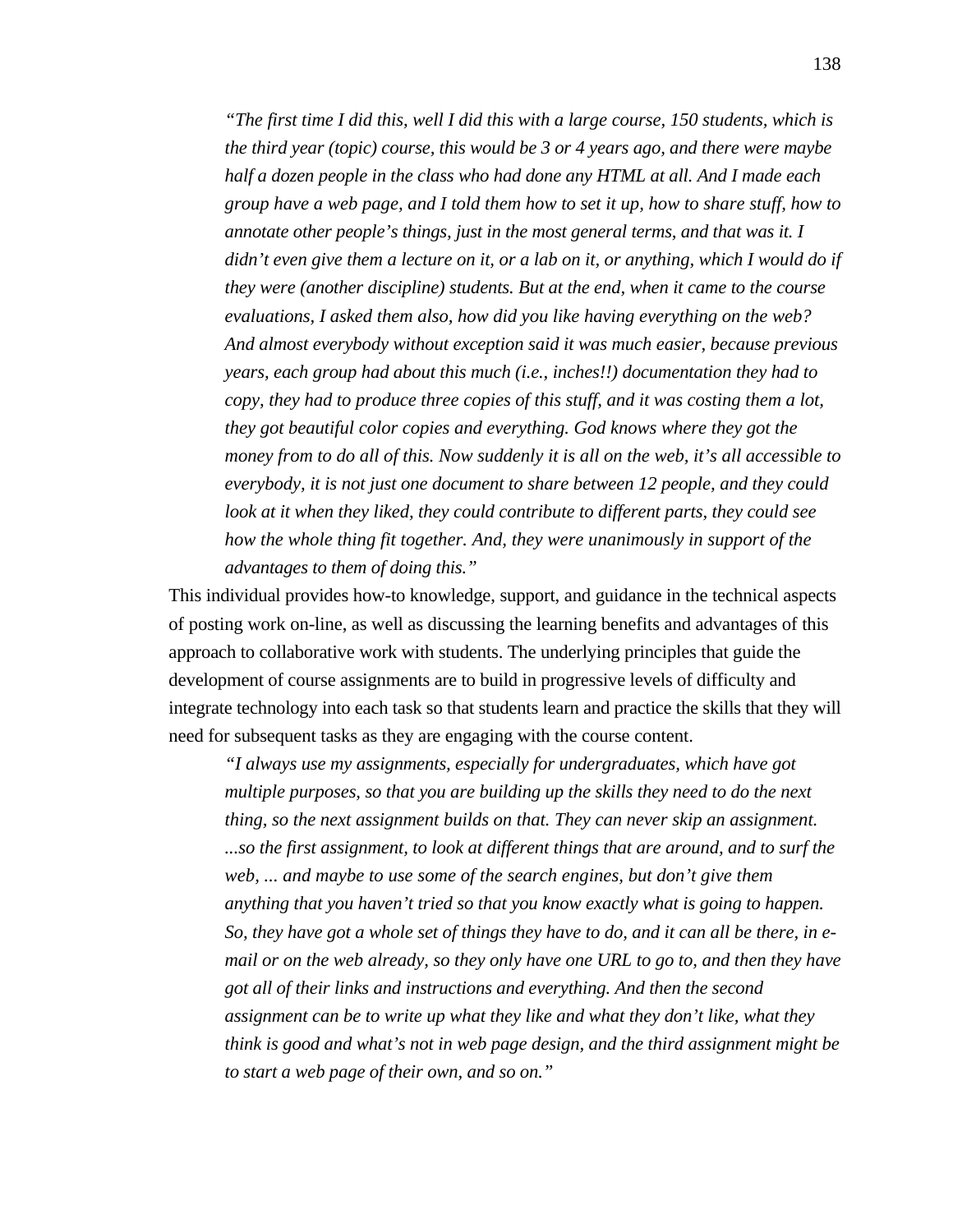This faculty member has integrated web page construction into the primary teaching and learning tasks for the course. Students are required to use the technology for tasks related to the investigation and discussions in lecture. As a result, students acquire the knowledge and skills needed to publish their work on-line as a natural extension of their coursework.

## **Persuasion**

This individual displays a favorable attitude towards the World Wide Web and the relative advantage that this technology offers in a teaching and learning environment. *"To me, the web is probably the most significant thing that has happened to us in recent years in the way of technology for teaching."* Building upon the topic of students posting their coursework to the World Wide Web, this faculty member emphasized the importance of discussing information design principles and guidelines in order to help students select and present information on their web sites.

*"I used to teach in school once, and we used to have things like, kids would draw a histogram and they would fill in the columns all different colors, and we would say, 'no, you don't do that because it isn't contributing to the information. What you are trying to do is have a color scheme which is consistent with the information you are trying to communicate'. And this is even worse with undergraduate students doing their web pages. They want every fancy last twiddly bit on it, and it doesn't help at all. You want to make it as simple as you can which is consistent with what you are trying to show."*

In the same way that faculty members provide advice and guidelines for conventional academic tasks, such as scholarly writing or conducting scientific research, instructors will need to provide instruction and guidance for students on screen and information design principles as they learn how to publish on the World Wide Web.

One factor that may persuade faculty members to adopt or reject communications technology for instruction is class size. For example, if each student in a class of 100 sent an instructor a question in e-mail each week, the time needed to generate individual responses would be overwhelming. This individual described how they use technology to manage interaction with a large class of students.

*"Actually, if you encourage students to use a listserver, and put all of their problems on there, you see I don't take questions from individual students unless it's trivial things, if it's anything to do with course material it is on the list, everybody hears the question, everybody hears the answer. Or, other people reply. If you have a listserver, and you put up things like 'these are going to be the questions on the test' or something that will ensure that they will join and read it,*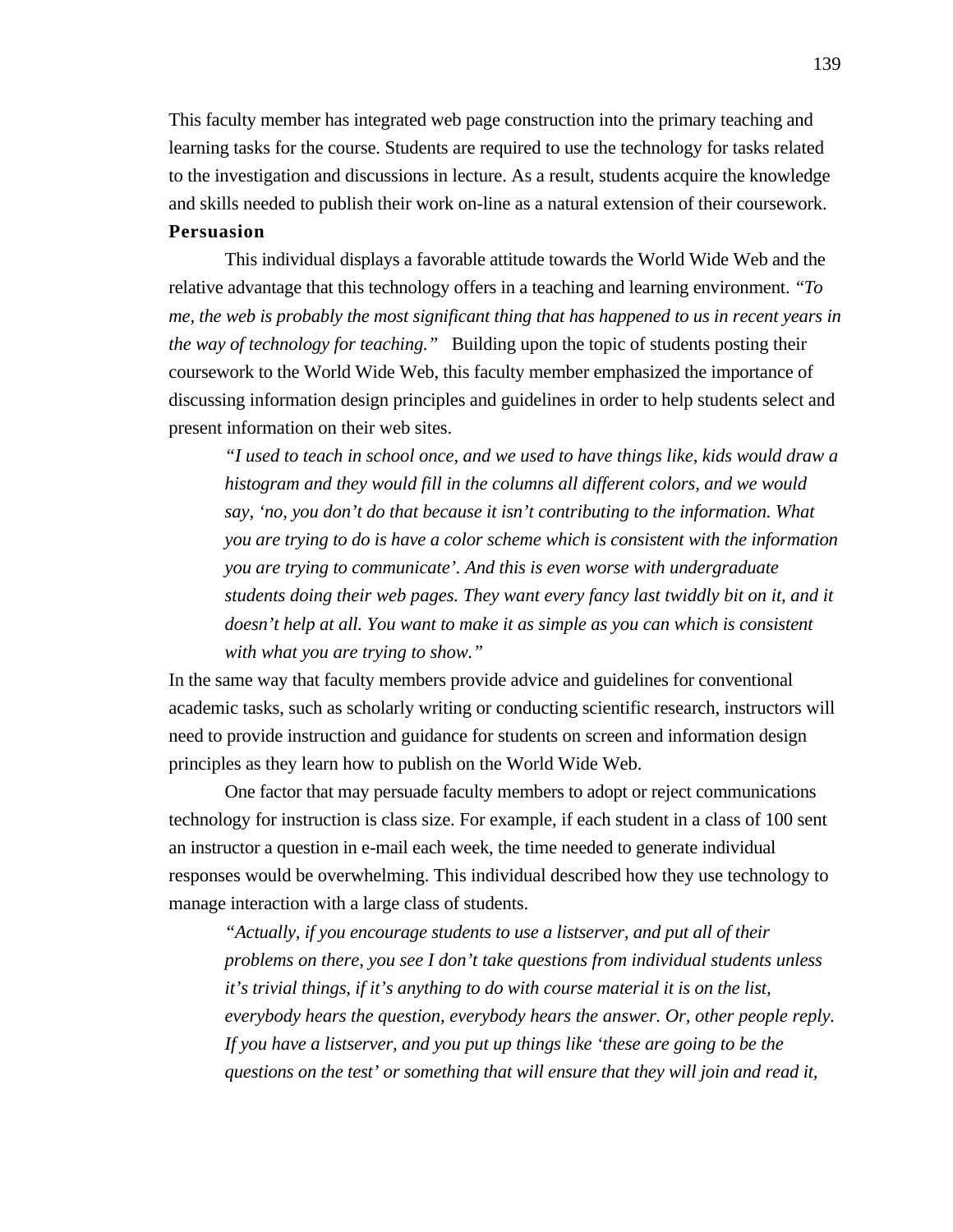# *you have got to put up stuff that they cannot do without, you know, they have got to know this."*

The relative advantage of establishing a class listserver includes leveraging the expertise of both the instructor and other experts in the class, providing an additional opportunity to broadcast course information to the entire class, and extending discussion beyond scheduling class meeting times. In order to realize the potential advantages of a listserver, and use this technology as more than an add-on to instruction, instructors need to somehow motivate students to join and actively participate in the discussion. A strategy that has been successful for this instructor is to post crucial course information on the listserver. **Decision**

This individual was asked to consider the factors which may influence their academic colleagues' technology adoption or rejection decisions. The following response balances the perceived characteristics of technology, such as compatibility with existing teaching methods, and the barriers that may impede the use of technology in classrooms.

*"Faculty will do it if they see a need, and if they see a way of working better, working smarter, a way of explaining things more easily, a way to improve their teaching. ...there is stuff on the web you can use to explain stuff much more easily. ... there is the hassle of getting a computer in, and booking a room, and whether you have got the right projection and everything. If they have got to do all that they won't bother. It has got to be easy to do, and its got to be something that really interests them and motivates them within itself. It's got to be something that they find interesting. ...I think the web appeals to everyone because it's a way of accessing things that you cannot in other ways."*

While this early adopter was an advocate for technology in teaching and learning, s/he was also circumspect about technology being a solution for every teaching situation or problem. This individual promotes appropriate use based upon careful consideration of how the integration of technology can provide relative advantage over current instructional methods.

*"Down the road, say five years down the road, you may have got 90% conversion, or whatever, but I think that it's not that everybody should be doing the same thing, but they should be thinking out whether it's appropriate, whether it can lead to anything, whether technology is beneficial. It's not a universal, it's not something that everybody should be doing all of the time, I don't think for a minute. I just don't believe it."*

This individual believes that the decision to integrate technology should be based upon goodness of fit between the technology and processes used to attain desired outcomes.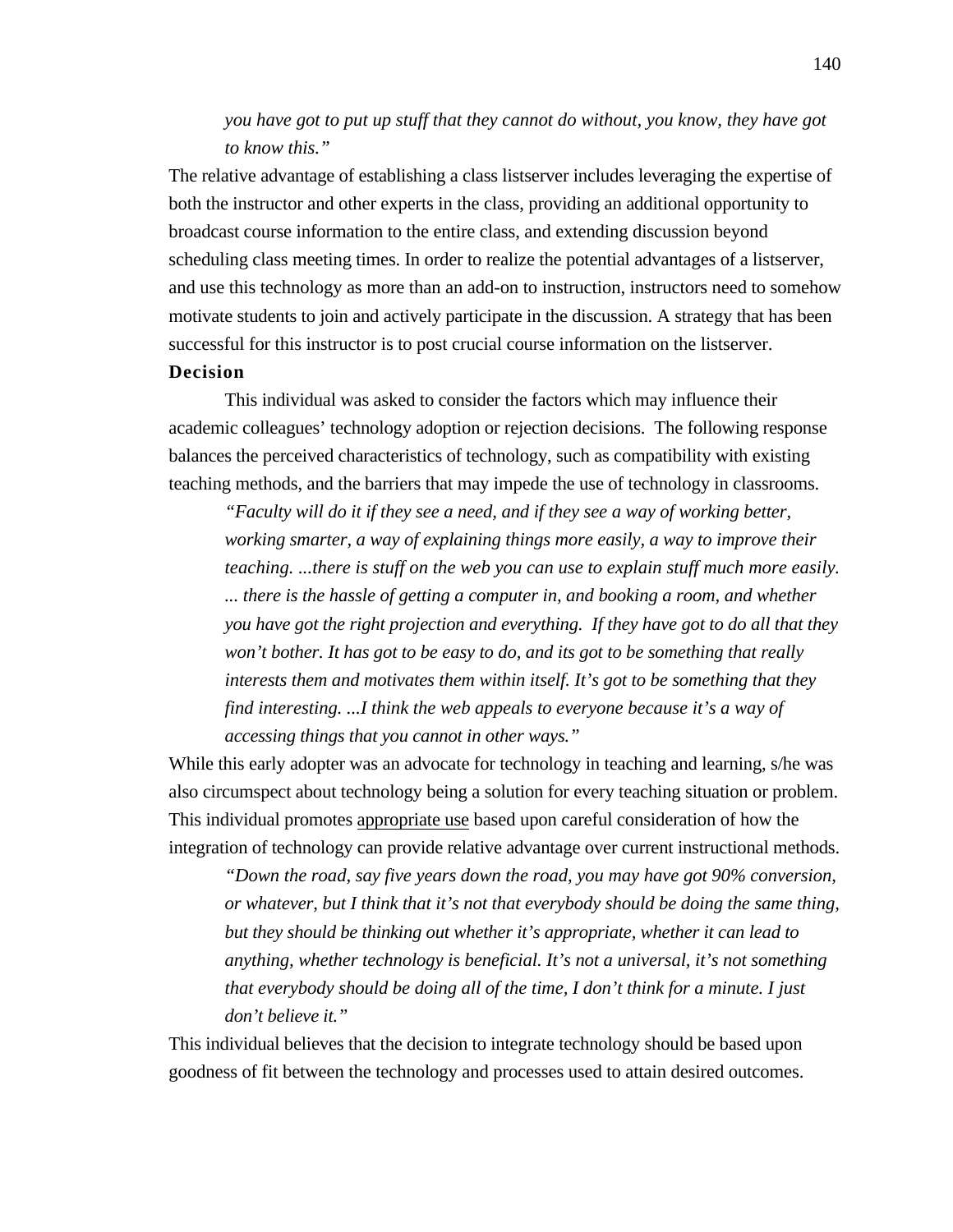*"I don't think it's whether we do or don't use technology, I think it's that we don't think out what is really appropriate for the situation. If you have got a room with loads of windows and you cannot block them out, forget taking your laptop, or if you have got a noisy projector, and nobody can hear anything, it's stupid. If you have got to carry your overhead projector around from room to room, yourself, which we did in the early days, people won't use it. It's got to be something that is appropriate to the situation. I think that sometimes it's appropriate just to talk, sometimes it's appropriate to have transparencies, you know there is all sorts of different ways to go."*

Therefore, like any other instructional method, the integration of technology has to be evaluated for appropriateness and goodness of fit with learning objectives, and its relative advantage over conventional instructional methods. For example, this individual described reasons for discontinuing the use of computer-based presentation technology for certain lecture-style situations.

*"I have almost completely abandoned using PowerPoint on an overhead projector. I don't use it for anything less than an hour long talk these days because it is just not worth it. I might create something in PowerPoint and print it off for transparencies, and then I am only carrying a folder that is this thick rather than carrying two pieces of equipment to a conference.... I gave a talk at (a conference) last summer ... about students putting work on the web and how we are using the web in courses. I had a 10 or 15 minute talk ... and I took overheads with me. When it came to the questions, someone said, 'how come you are talking about all of this stuff, but you are not using it?' So I said, 'Well, I have been to a lot of talks where people have a 15 minute talk but they take 5 minutes messing around getting their stuff to work, and then they cannot find the right thing in the right order, and to me it is a waste of time'. And, the whole room applauded. They had obviously put up with this a lot."*

This view is similar to opinions expressed by other early adopters and faculty members; using technology just to prove you are using technology is an insufficient reason for going to the trouble. Setting up a computer and projector in order to display PowerPoint slides may be more appropriate for organizing a longer presentation, such as a 50 minute lecture, than they are for a short talk at a conference.

## **Implementation**

During the interview, this individual was asked about specific instructional methods and strategies used to support educational processes. This early adopter described some of the beneficial features of technology for certain learning outcomes, such as peer review and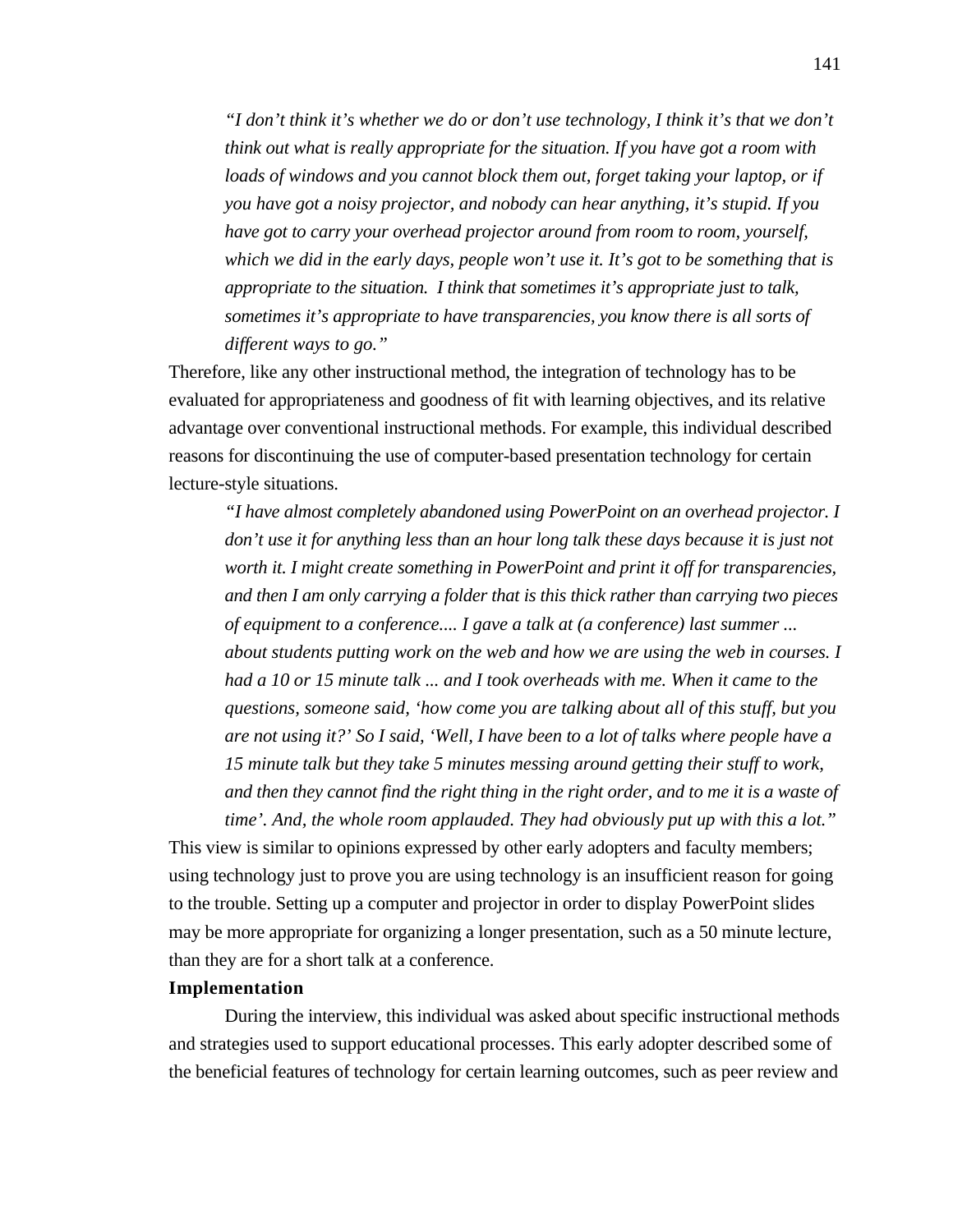collaborative writing, as well as specific instructional methods and interactions that are facilitated with technology.

*"One thing I like about the web is that all of your diagrams can be in color, and color can tell you a lot more than black and white, and your text can be in color. For example, with the (third year) undergraduate class, I have a supplier group and a customer group. The supplier group produces documentation and the customer group annotates it. So, they download the other group's web page, they annotate it in a different color or in a different form, and then they put it back up, so that you see generations of annotations on this, and you can see what it is referring to. ...you can mark student's work like that as well. ... another thing I really like about the web is that, in the past when you did a piece of work, who sees it? You see it, the TA might see it, the instructor sees it, if you are lucky, not always. And now, everybody can see everybody else's work."*

The teaching philosophy that guides this type of work is that the learning process is an ongoing and shared activity. Students are encouraged to construct better and better versions of their work, and reconsider their work in light of instructor and peer feedback. The emphasis on collaborative work is facilitated by on-line publishing and review of student work.

*"I always try to let them have more than one go at things, why should they be expected to get everything right first time? So, give them feedback, either from me or from other people in the class or whatever, after discussion let them update it. If some of that feedback has been posted, as annotation, then they can click some of that stuff if they want to, it is a much simpler job. And also, the last class that I just finished, we were looking at (this topic), each group had identified what they were doing in their area, and then the whole thing had to fit together. Well, there was quite a bit of overlap, so one student took what everybody had done, and then after the discussions of where the overlap was, what we could get rid of, what else we needed, he just pulled it all together and annotated it with what would be an overall framework for the whole, all of the areas together. So, it was so much easier, and it's so practical because you can do so much more with it."*

Another relative advantage of on-line publishing for this individual is the increased discussion and openness about standards and what constitutes high quality academic work. In order to encourage students to freely participate in such an open and constructive learning environment, the instructor must actively build and promote a classroom culture of mutual trust and acceptance.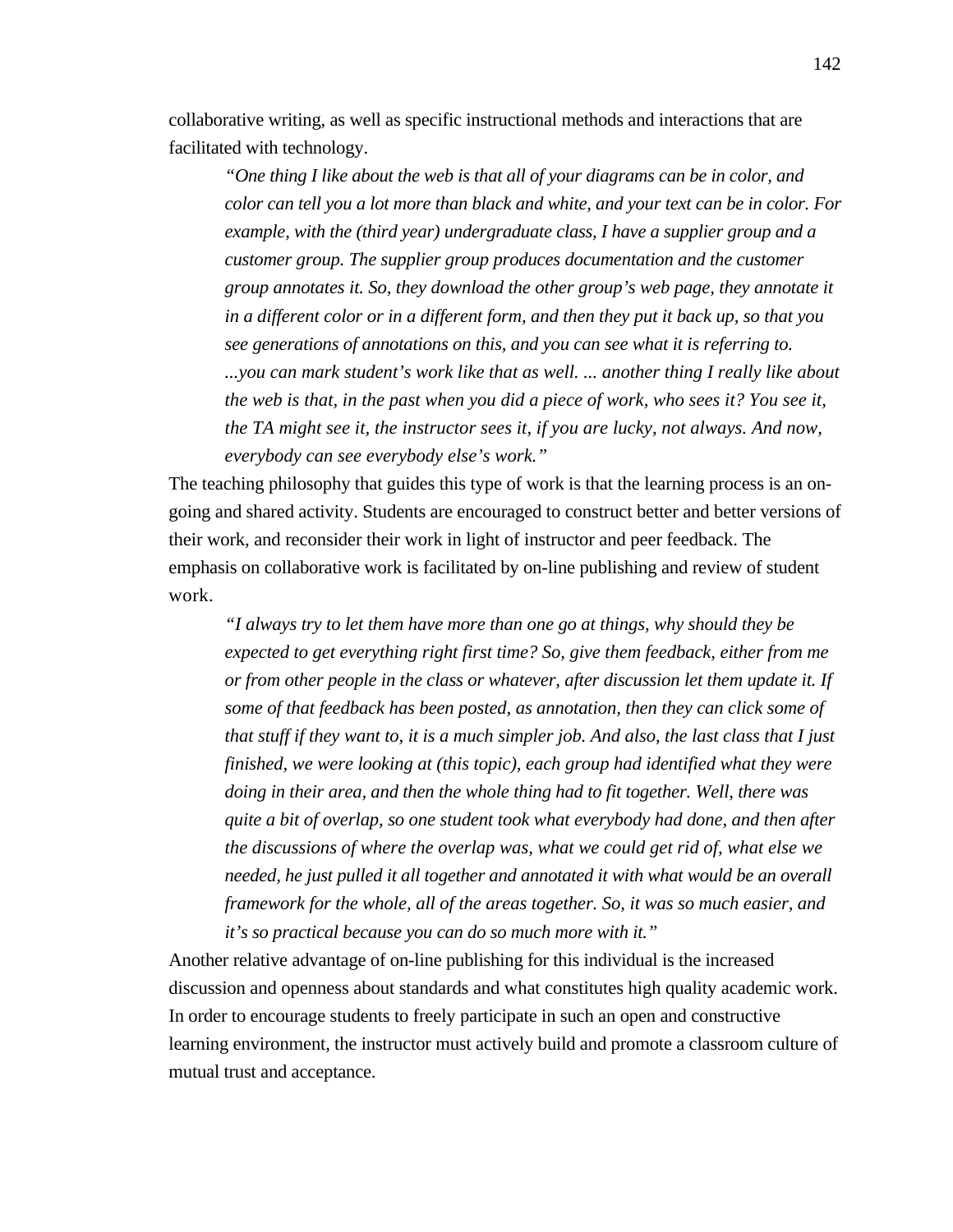*"Another thing I have been doing with all my graduate students is all of the feedback on their presentations, all the marks, all of their work, has all gone on the listserver. So, you do something, and I am critical of what you have done, but its out there in the open where we can all see it, and other people who come after you can learn from the mistakes you have made. And I think you can only do that if you have generated a supportive environment so that people don't feel threatened, you are there to learn, and not to take it as if you are a terrible person because you didn't do this the very best way, but these are things that you can improve on and you will do it better next time. Not only because of what we have told you, but what we told everybody else as well about what they did, so you see what they did and you see how they were marked."*

In addition to establishing a collegial and supportive classroom culture to support on-line collaborative work, this instructor emphasizes the importance of teaching individual students about their roles and responsibilities in group work.

*"Another thing that I always insist upon, if you are a joint author on a paper, or if you are a joint author on a piece of work which is an assignment for the course, then you are responsible for all of it, not just the bit that you did. So the whole group has to talk about it, everybody has to be comfortable with the whole document, and then I can mark the whole team with one mark. Its no good you saying to me, 'Oh, well I did this bit and you thought that it was good', or whatever, or 'so-and-so did this bad bit', that is not part of it. The part that you are required to do is be responsible for the whole thing, and understand the whole thing, and be able to present the whole thing if necessary. It doesn't work like that in all disciplines. I know (some disciplines), for example, don't do their papers like that, they split them up and they are each responsible for one little bit. To me that is not the way to go. You shouldn't be putting your name to something that you don't understand ... You have to tell the students that every single one of them has got to be responsible for that piece of work, so you could ask any of them any question about the whole thing, and they will just do it, once they know what your expectations are there is no problem getting them to do it."*

In addition to teaching about her/his discipline, this instructor aims to develop knowledge and skills that are highly valued by future employers of graduates, such as the ability to work in teams, the ability to lead teamwork, and the ability to get the best out of other people. The use of the World Wide Web as a collaborative publishing environment, along with instruction, assignments, and requirements for group participation, appears to a catalyst for the development of such teamwork skills.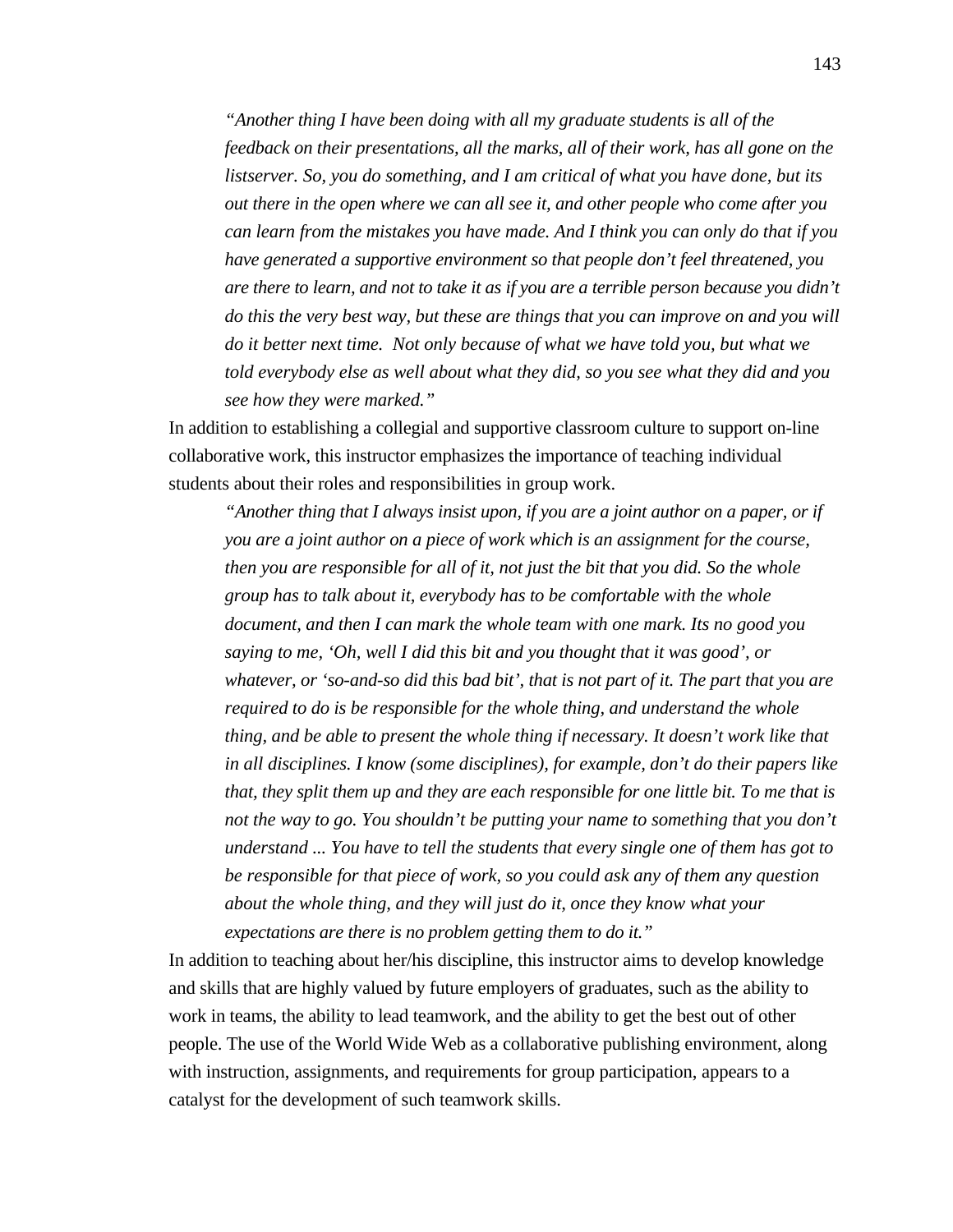#### **Confirmation**

In order to justify the investment of time and effort, faculty members need to be convinced that their technology integration efforts are having the desired or intended effects on student learning. This individual described some of the reinforcing messages that s/he has received from the community about the integration of technology into her/his courses.

*"I have had e-mail from people in lots of places saying how they like this course. I have students who have put stuff up for assignments, and then I get e-mail from industry people, people in government, hospitals, all over, who say, 'Oh, what you have been doing is exactly what I need to do for my research project'. I have to write back and say 'this was an undergraduate assignment', or 'I got that out of this textbook', or whatever. They write from all over and say, 'you are obviously a great expert on this and this and this', and it's nothing, it is just stuff I have put up along the way. So, I say to them, 'well, these are the people who have developed this, why don't you talk to them', and the students are really thrilled you know, because I mail it along to the students concerned, and I say talk to these people. ...it makes it all very authentic, because they are not just sharing it with their instructor, they are literally sharing it with other interested people in the world. And our students now do that automatically, they search for other people, and they look for listservers and newsgroups in areas that they have got an interest in, and if they have got a question, technical questions, they ask 'has anybody had this problem, or does anybody have any research material on something or other', and they get all of this stuff coming back and they make contacts."*

In addition to observations and evaluations of the quality of student work throughout the course, this instructor draws upon feedback from sources beyond the institution about the relative advantage and effectiveness of using technology as an on-line publishing environment.

### **Case 6**

The following faculty member has over twenty years of experience as a member of an academic staff, and has integrated technology into teaching and learning for over five years. This individual has been awarded "Excellence in Teaching" awards on campus, currently uses the World Wide Web as a supplement to their on-campus teaching, and was nominated for an interview by another early adopting faculty member.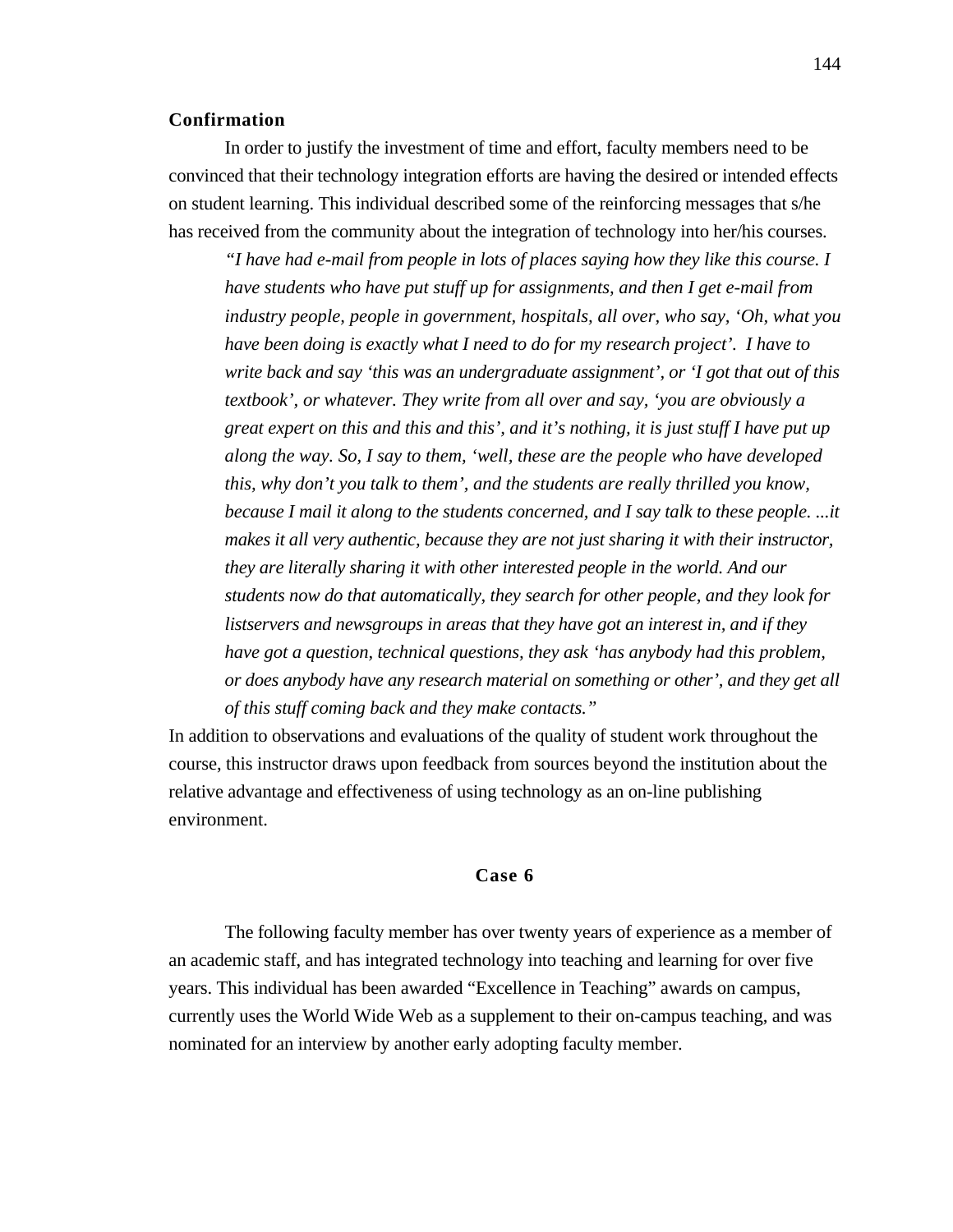### **Knowledge**

This faculty member designs, constructs, and maintains web sites that present extensive course-based materials and previous student work to accompany on-campus instruction.

*"I am very adamant that the web sites are complementary to the standard classroom activities, an adjunctive to classroom activities. There are a couple of things that are really, really interesting. The getting started is no big deal, just how to use the Web, and the standard course outline, with standard stuff, like getting in touch with the TA. But things get interesting when I lecture, and I suppose this is another technology, I use two overheads. On one of them I put up an outline of the lecture that I am giving, just sort of the topics, organized in an indented form, and the students seem to really like this because it gives some structure to the lecture, and gives them something to structure their notes to. But then once I had them up to make overheads of them, I had them on the computer, it didn't take much to get to the point where what I could do was I could put the lecture notes themselves up on the Internet."*

This faculty member regards the integration of technology as an extension of classroom instruction, not a replacement for faculty-student interaction. The rationale for creating a web site to build and extend upon classroom instruction is based partially on a desire for students to make a contribution to the course materials and extend the lecture notes.

*"One of the things I do in the course is that I ask that the project for the course is that each student has to prepare what I call a learning resource, where they have to take part of the course material and in as creative a way as they can, or in as interesting or effective way as they possibly can, the student has to prepare a learning module that could potentially end up on the Web. Now what this is beginning to provide is a really interesting learning resource for the students ... the nice thing about it is that it's a student side perspective, it's written by a student for a student, rather than by me for them. However, I have also written a text for this course so that is part of the course, too. So, I present that in class and talk about it, so in addition to the student modules they have these other overheads that I put up, they might be tables of data or various kinds of things. What these lecture notes are evolving toward is to become a rather interesting way to look at course topics, this is something about (this topic), and more student work on the topic. What it is then is an enriching process for the students, if they want it ... I have always treated the Internet as optional mostly because I am concerned about access. Although we have a pretty good lab here, I still don't feel right forcing the students to use it."*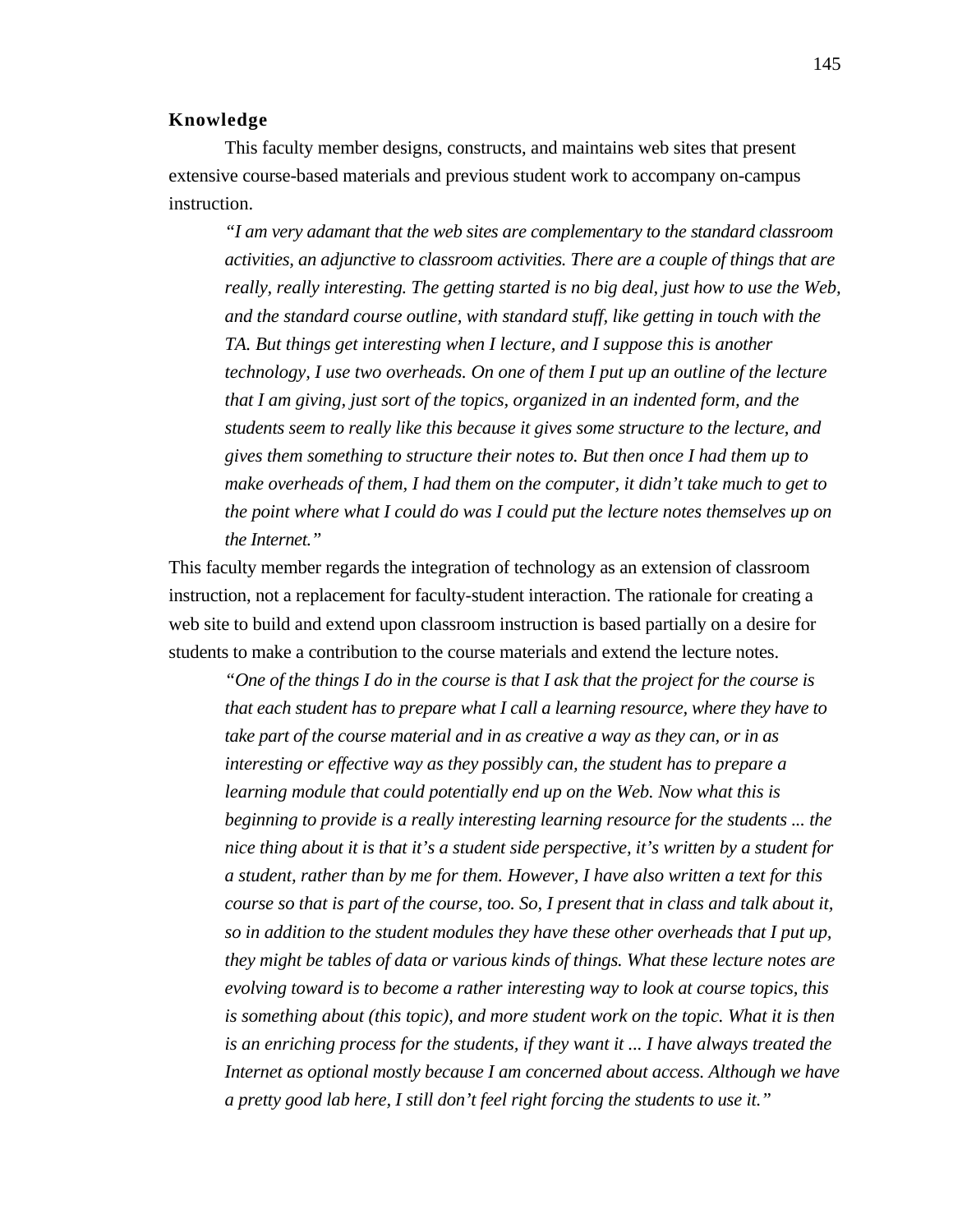In this case, technology is used as an extension of the course rather than a requirement for participation. Students are motivated to create quality learning materials based upon course content, and some of these modules are published on the web for future students.

## **Persuasion**

The use of technology by this instructor appears to be compatible with existing or prior teaching methods. The driving force for developing the course web site was to address an instructional need, rather than a specific desire to integrate technology itself.

*"Once I had the lecture notes up on overheads, and had them in computer files, I just sort of said ... why should the students, what I used to do was post them out here, because about half the students really wanted to have them before class, and so I was posting them out on the bulletin board, and I said this is silly, why can't I just put them somewhere where they can all get them. So I initially thought about putting them on our regular server so the kids could go in and get it, print it out. Basically, when I asked about doing that, I learned about this magnificent new thing called the Web. Because it really wasn't well known at the time, we didn't even have a web site, actually a web server at the time. And then, one thing led to another. So it was sort of the technology just, what I was doing wasn't led by the technology it was really led by the student's request for what I was presenting, my lecture material."*

For this instructor, technology offered a solution to an existing problem.

*"I was really lucky when I think about the development of the course web site and use of the internet for teaching. When the need presented itself, when I said, geez, I don't like forcing the kids to Xerox this, you know I kind of got into a moral dilemma with it because I posted things out on the bulletin board and then some unethical student would come along and just take it ... and basically, I was really lucky because what I did was I went down to our technical people and said, look I have this problem, what can I do about it? One of the guys said, 'look there is this thing called the Internet, why don't you try it?' So, it was luck. A lot of it probably has to do with opportunity, with the hardware being available, the software being available, the expertise, because most people, unless they are the real techies, you know, the computer nerds, and of course there are some around, most people will tend to approach it the way that I do, on an 'as needed' basis, and ... if it is not there you will go do something else, and I suppose in retrospect you could look like a technophobe. If I had come to this need for the Internet a few years earlier, before the Internet existed, I might have abandoned the idea of distributing lecture notes on the Web, and I could have been living happily ever after, I don't know. But, in that*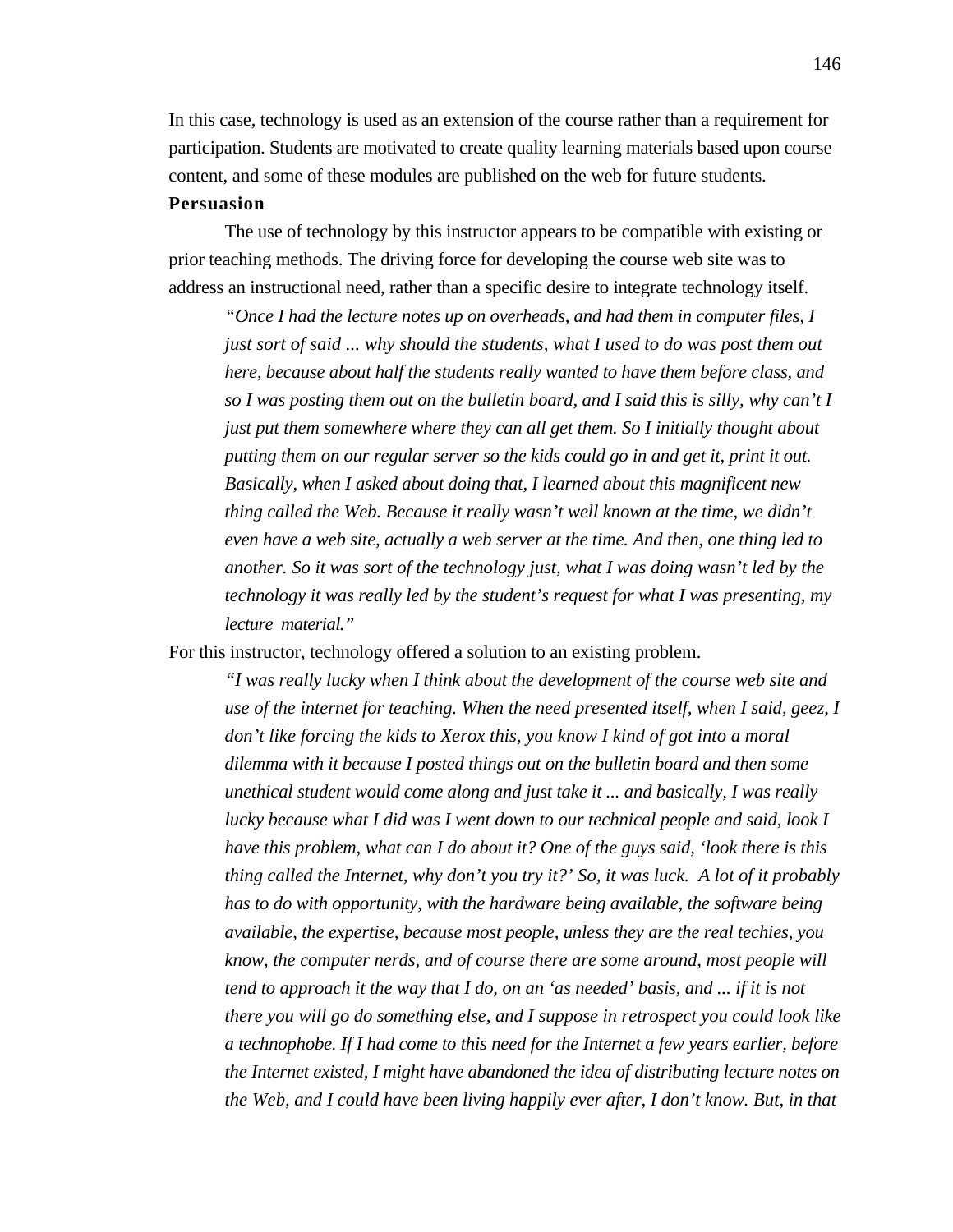*particular instance, it really was an issue of my being fortunate enough to have support, and I suppose in part being able to recognize the potential once I got a vague idea of what was going on and building on it once I knew the technology."*

One of the reasons for building the course web site was to increase access to the instructor's course materials and previous students' work on course topics. This individual explained that some students are especially motivated by the opportunity to create a learning resource that may be selected for publication on the web site.

*"And it's all there on the Internet too, so. That's to me, from a teaching perspective I think, that is one of the particularly interesting applications of this technology, as an enricher, as something for those students who are willing to go the extra mile, two miles, however much. And it really is the good students that really benefit from this, the ones who care, and who spend time looking at that stuff. So it's kind of a nice technology in that, you are almost certain that kids, in undergraduate classes you have some kids that would just as soon be somewhere else, 'just tell me what I have to do, and I'm going do it, and I'm going get out of here and go home', and that's fine, I'm happy to service those students and give them what it is they need to go home. But the other ones, the ones that have that interest beyond ... this is a wonderful technology because it serves their interests. Now the interesting thing about this is that, the project, which is outlined in living detail under assignments (on the Web site) and what they have to do for the project, there is all kinds of stuff, about suggested ideas, and all sorts of other stuff they can have if they want. ... what the motivator is all of a sudden you are not just writing in a project for the professor. They are writing something that is possibly going to be seen by the world ... all of a sudden the students are taking this incredibly seriously. They have had tiffs about it, and one girl this past year she got upset because she thought someone was going to steal her ideas. Which is sad, you know, but on the other hand this is the kind of pride and ownership that the kids are starting to take, and it turns out to motivate students. I have never seen anything like this for projects, its just like a house on fire. Students going right out, and really quickly doing the work."*

This instructor is motivated to integrate technology to provide a publishing opportunity for students that goes beyond conventional paper-based methods because of the observed impact on student motivation to produce quality work.

## **Decision**

It has been established elsewhere in this dissertation that a variety of factors (i.e., incentives and barriers) may influence a faculty member's decision to adopt or reject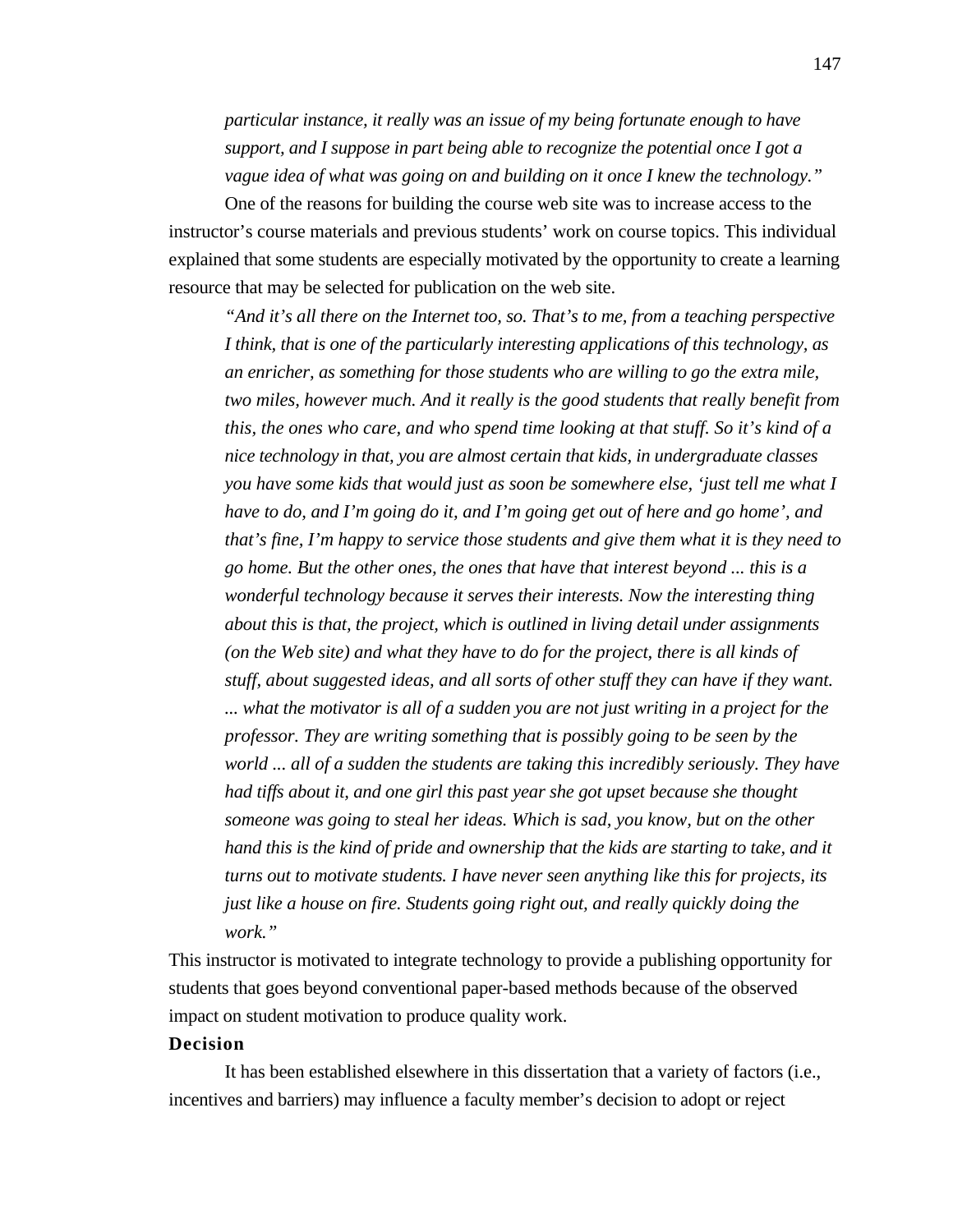technology for teaching and learning. This individual offered the following opinion about factors that may prevent some faculty from integrating technology into their classrooms.

*"I think that 'time' or lack of time is an excuse, personally. If you want to do it, you do it. It is just like anything else. I know that there has been a tremendous resistance to using technology among some of my peers because they think Ralph (i.e., Ralph Klein, the current provincial premier) is staring over their shoulders looking for a way to get rid of them. You know, there is a very real sense that you could be working yourself out of a job. That is not a problem for me because I can see the light at the end of the tunnel, but some of the younger professors, who think if they do something like what I have done here, will it be long before somebody comes along and says, 'well, what do you need the lectures for?' Now, the way that I have constructed my stuff, there is no way anybody could say that, without the lectures the whole thing would fall apart. I think that some of the resistance has been a sense, it is not really an overt, luddite kind of 'damn technology' thing, so much as just a little bit of a hesitancy, thinking a bit like you are shooting yourself in the foot, that kind of thing. Also, we have one (person) here who still handwrites everything. Now, if (s/he) started complaining, if (s/he) started telling you that (s/he) didn't want to use technology because it takes too much time, (s/he) couldn't justify that position because the technology would save (her/him) so much time it is a joke. The problem is, that when I first switched over from handwriting to writing on a keyboard, I did lose about three months, before I could write up to this style and with the same facility that I could write with by hand. And some people's careers might be such that they cannot take that three months off, and for some it may be more than three months ... one of the sad things we do here is have a merit review on an annual basis, so what that means is that you are really shooting yourself in the foot if you let go of something for six months to learn something new, because I mean your little queue of accountables is a red light, and they will get on your case for not being productive. I am full professor, and I've been around the block so it really doesn't bother me, but it really does bother some of the other faculty."*

In addition to addressing workload concerns about the time needed to learn about and integrate technology, the potential threats to employment security, and the possible influence of the annual review process, this individual discussed the possibility that some faculty are concerned about putting their lack of skill with technology on display.

*"Another part of it I think is just plain competencies, old fashioned technology skill. Knowledge and skill, and sometimes an unwillingness to look stupid, I mean that is*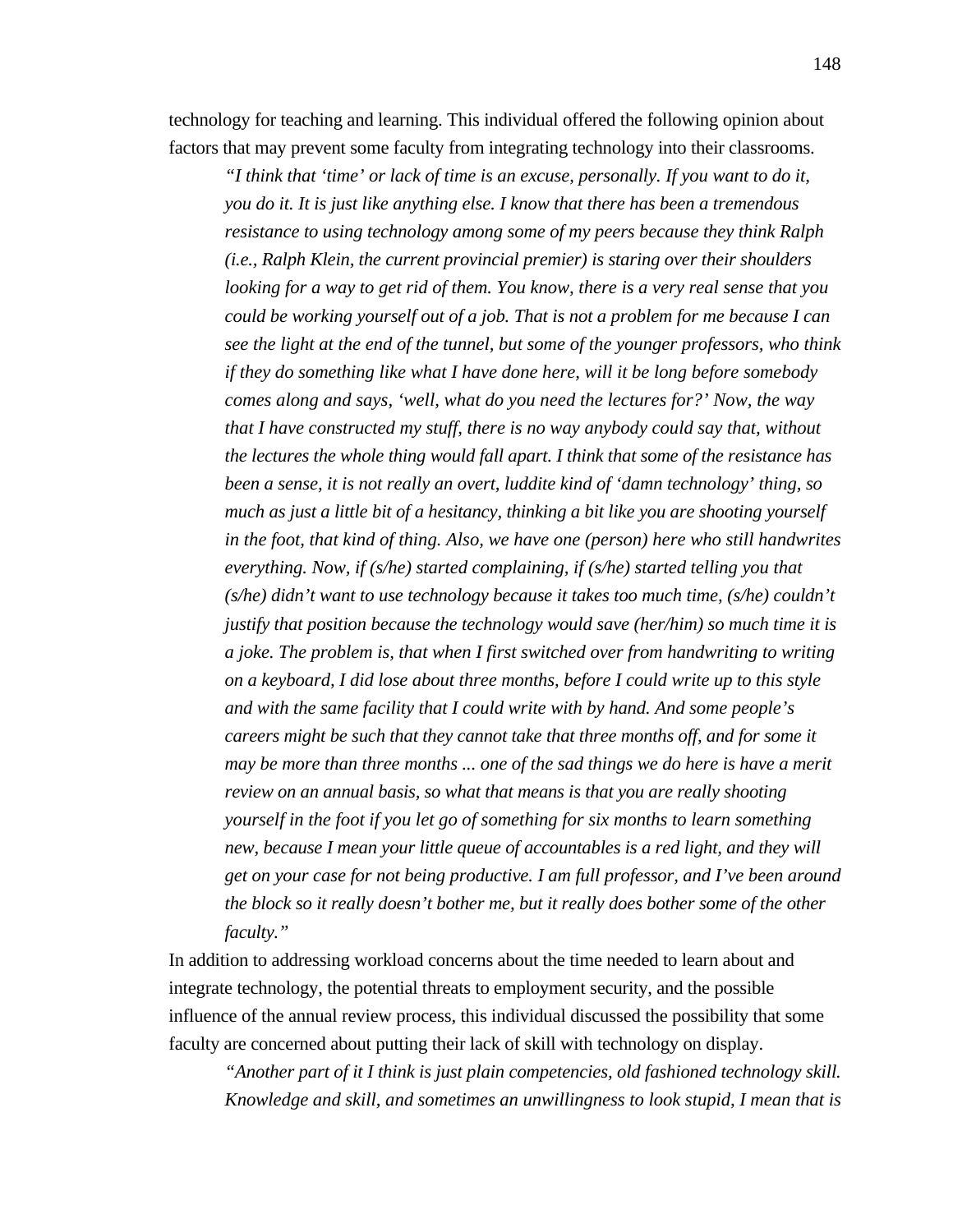*one of the things that you have to recognize when learning a new technology is you have got to become a fool for awhile. Some of my colleagues have difficulty doing that, I don't, I never have, but that is another part of the resistance."*

This individual also elaborated on some of the factors that motivate them to integrate webbased course materials into their teaching methods.

*"I am incredibly comfortable with technology. It certainly has resolved some teaching concerns that I had, and indeed, I think that my concerns predated the availability of the technology, and then the horse started to drive the cart a little bit, in that once I realized how effective this was I started pushing for us having decent computer facilities which we didn't have when I got started with this stuff, myself and couple of others started pushing and eventually the administration gave us a new lab."*

At this time, the instructor is personally formatting student work for publishing on the web site, which s/he admitted was a time intensive task.

*"When they submit their project, they have to submit the project itself plus an essay that describes why they did what they did, a rationale, and all that stuff. So they get a grade on that, and while I am grading them I make the editorial decision about whether they get on or not, and I'd say about 1 in 5 get on the Web site, so that's why they are pretty good actually."*

Even though the time involved in publishing materials on the web site is substantial, this individual believes that there are relative advantages and learning benefits for students.

*"It takes a lot of time, but so does preparing good lectures, so does everything else, I mean time is time. So yes, it is a big investment of time. We have pretty good technical support here, which helps. But it is something that I started to believe in as I started to see the lights come on in some of the students that you regularly wouldn't even notice."*

This individual believes that the web site serves as a valuable adjunct to classroom activities because course information and other learning materials, both instructor and student created, are organized and available from a central place which provides a valuable instructional and learning benefit for students.

*"Giving people the structure of the various learning resources, by putting it up on the web and having it available in this way, it allows people to move beyond. I mean, the information is there, you don't have to collect it first, and then try to figure out what it means. You can move on to the figuring out what it means, and working through it, that much faster. And after all, I can't think of a better use for technology myself. So, I honestly don't think technology makes it so we*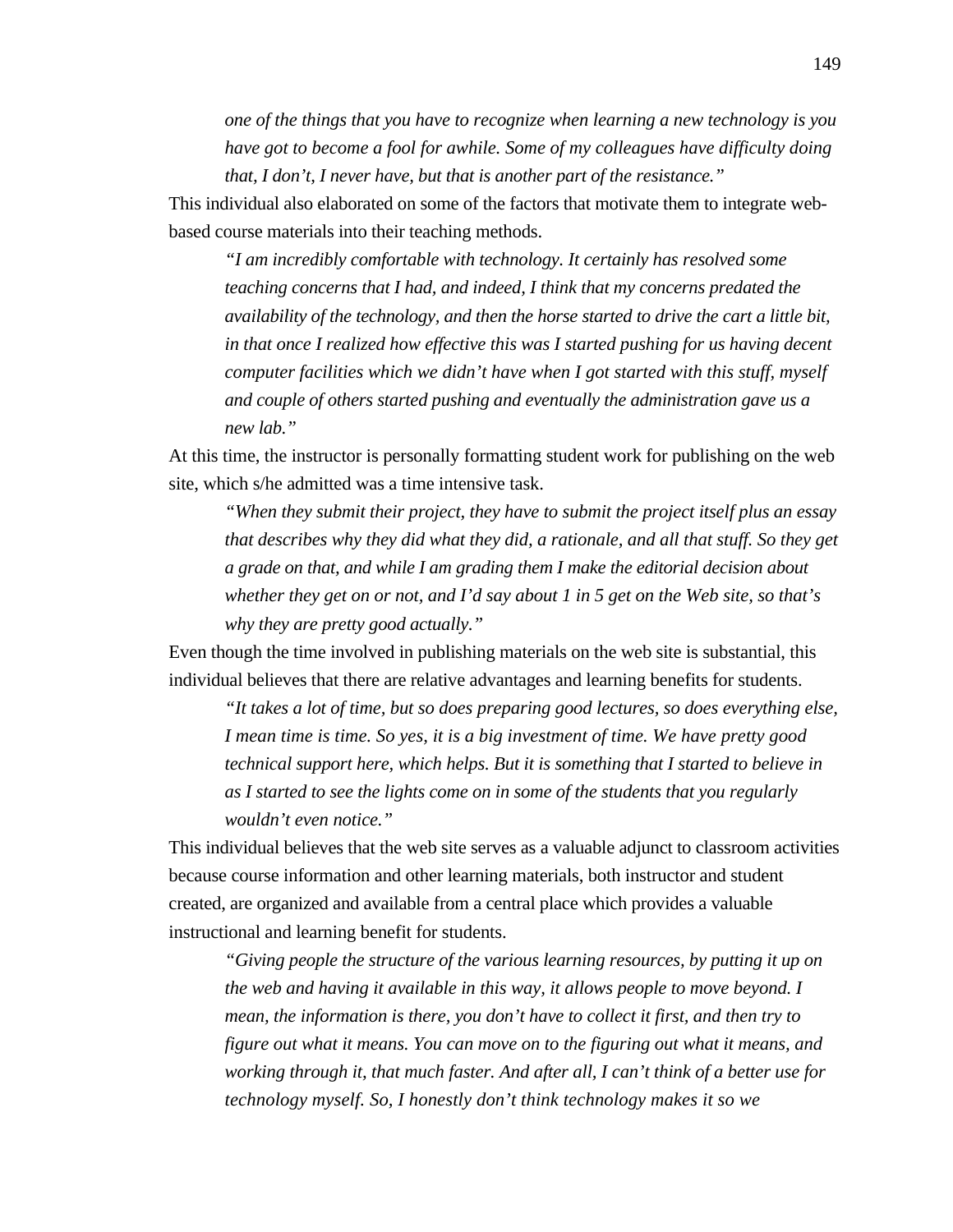*necessarily learn anything faster. All it does is that it allows you to shift the emphasis from that mind-numbing finding of the stuff, to the working with it. And I think that all of the stuff that I have done here can be thought of in this way."*

For this faculty member, the decision to adopt or reject technology was influenced by the relative advantages and observable student learning and motivation benefits.

## **Implementation**

In addition to integration methods already mentioned, this instructor involved graduate students in preparing additional learning materials for publication on the web.

*"What we have is a series of labs associated with the course, so what I have done is write a fairly detailed lab manual, myself and some of my graduate students, and we have put the whole thing on the web, again voluntary if they want to, and what it tells them is about the manual, and the work. And then it goes to each project, there is an overview of each project if you want to get right into the details of it, you find what its about, what is learning objectives are, the resources that are included, and then stuff about the written assignment, it tells them about it. ... also, links to previous student's work, who have agreed to do it. And basically what it does is communicate to students precisely what it is that they are asked to do, and the quality of the work is good because they are working from almost templates, and it allows them to get over the anxiety of including everything, and they start playing with the ideas much sooner than they would regularly because all of the busywork is done for them."*

Examples of undergraduate student work are accompanied by detailed explanations of the rationale and expectations for each assignment. By publishing learning instructions and examples in a central place, this instructor is increasing student access to prior student work and providing an instructional springboard for their current academic work.

## **Confirmation**

This faculty member seems to be convinced that their investment of time and effort into technology integration is having the desired or intended effects on student learning. This individual conducts an on-going evaluation of student satisfaction with the integration of technology into her/his courses, and the ways in which students interact with on-line materials.

*"The comments I get about this stuff are outrageously good from students, in fact if you wanted to see some of those ... I have them under current course information ... I have been doing evaluations of the Web, and you get an idea of what the students think. Student comments on the web site, and its a summary of different kinds of things, like how much they used it."*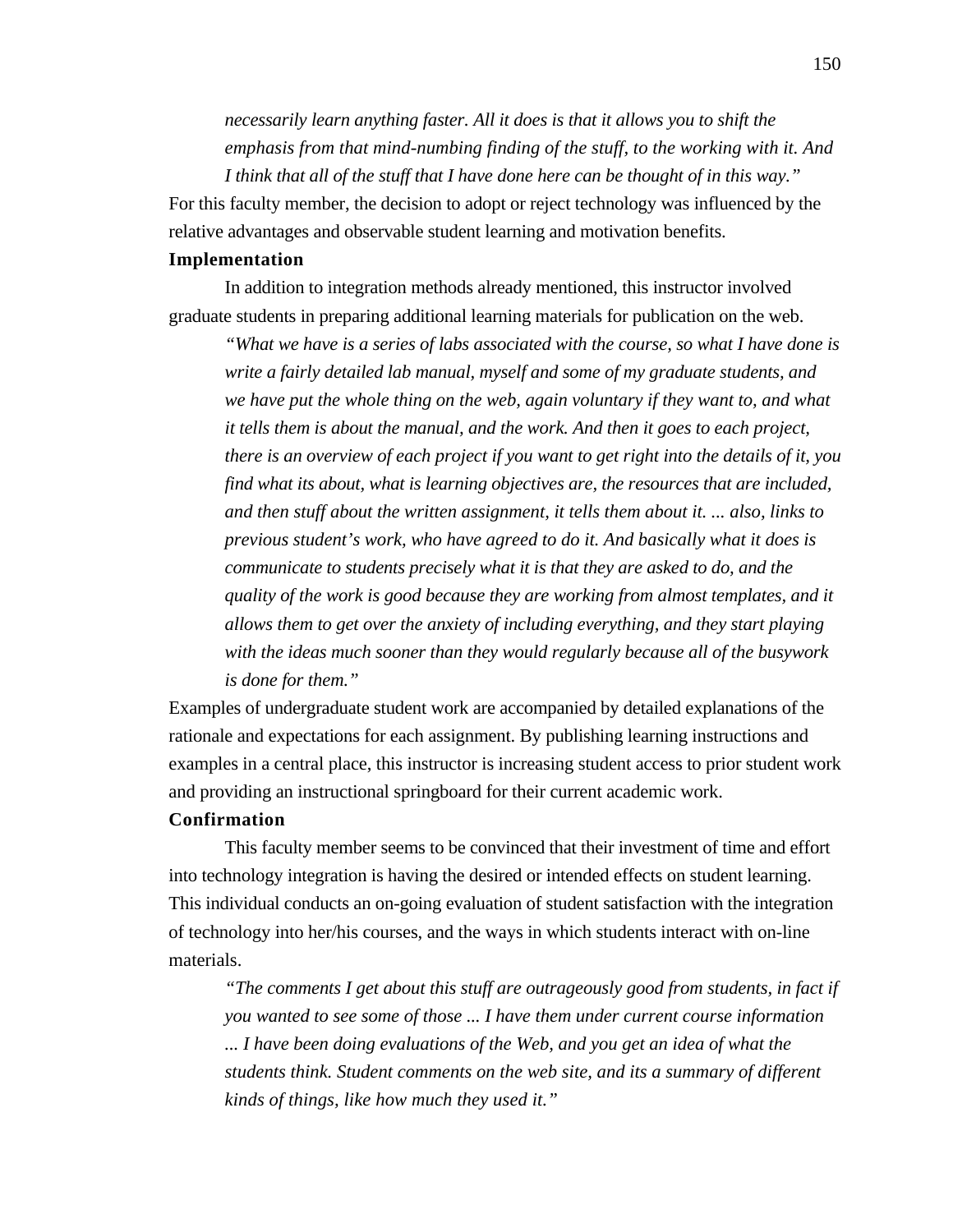For this instructor, technology facilitates the accomplishment of valued instructional goals, rather than being an instructional goal in itself. Technology tools, such as e-mail and the web, have also enabled this instructor to communicate more effectively with individual students in large lecture sections.

*"The really nice thing for me, speaking as a teacher, is that once I turned the students loose, and said look I am not looking for a standard essay ... if you like writing creatively, or have some special background in something else, like supposing you are doing a philosophy degree and are taking a psychology course or something, bring it in. And, the student response has been just amazing. When you give these students a chance to be what they really want to be, creative, engaged, doing something that is theirs rather than something that is the professors, a twinkle comes in their eyes that I haven't seen in undergraduate students in awhile, because you know our classes are huge, they are so crowded. And I have found that I have been able to break down some of those big barriers, people come in and we will have a chat, and I can encourage to try and do something. And so its from that perspective as well, it has been very time consuming, but it has had a tremendous impact on my teaching, and in particular my teacher ratings."*

It is important to emphasize that in this case, as well as other cases described in this chapter, that early adopting faculty members tend to actively reflect upon the appropriate role for technology and constantly evaluate and consider whether technological tools offer a viable instructional advantage for teaching and learning.

*"So I guess my own perspective on technology is that under certain circumstances I will be the first person to use it, and then under others I find that it really does get in the way, and it is something that I wouldn't mind getting rid of, but to an extent I have to deal with masses of students as well."*

The final case to be described in this chapter illustrates the design and delivery of a webbased course for distance education.

## **Case 7**

The following faculty member has won "Excellent Teaching" awards on campus, has used technology for teaching and learning for more than a decade. This individual has developed and taught a technology-delivered course using the World Wide Web. What follows is an abridged version of the interview session about the instructor's role in developing and offering a web-based course.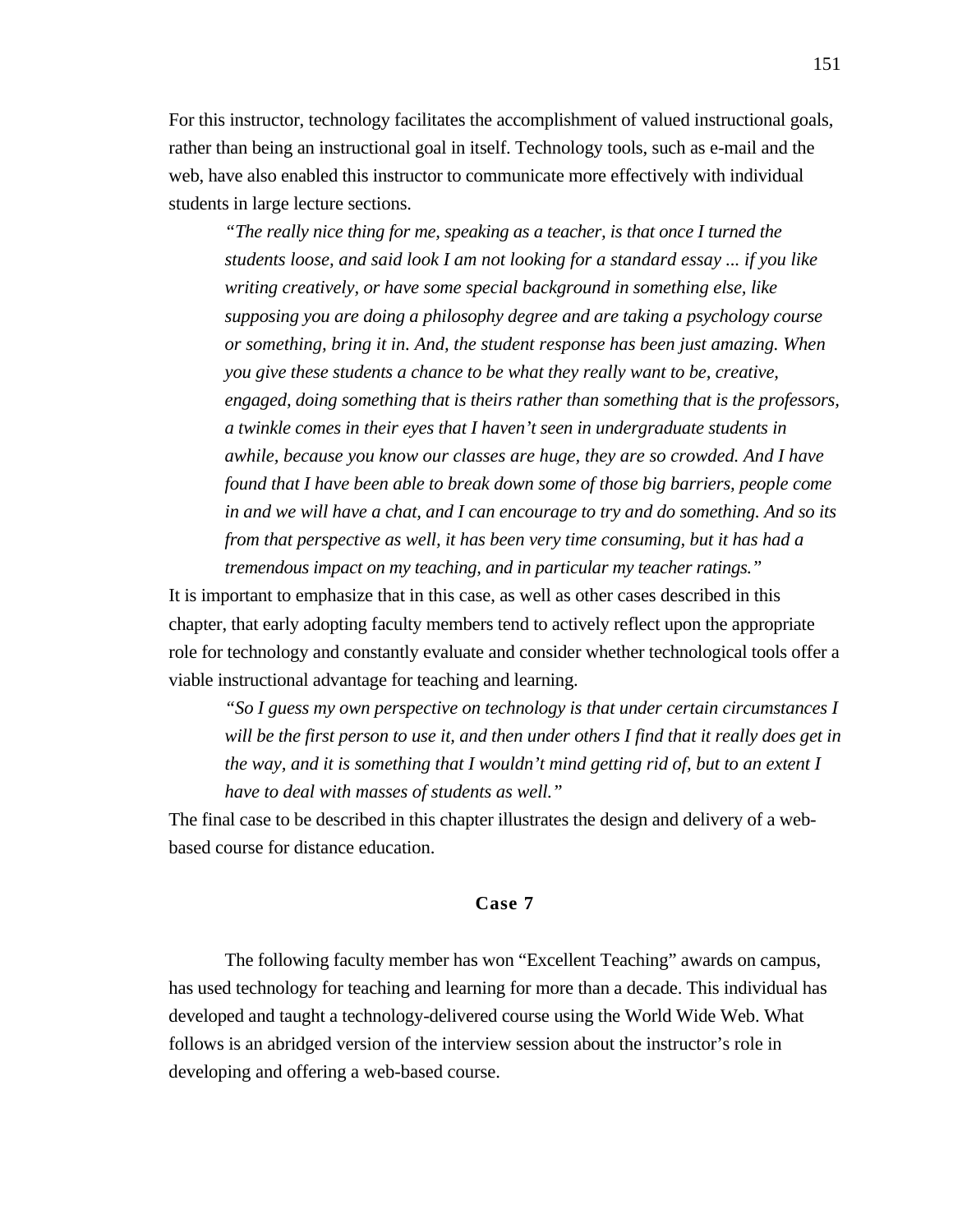### **Knowledge**

The length of time required to develop and offer a web-based course will probably vary depending upon the course content, the length of the course, and the instructor's technological experience and how-to knowledge. This individual was asked about the time it took to construct their web-based course.

*"I should have kept a log, and I didn't, but what I can tell you is that I had a half course release to work on the course from, starting in January . I had some of the web materials up already before January . The course ran from mid-May to the end of June. It was a six-week half course running in the Spring Session. Essentially, all of my time, except for the time I spent on the other half course I was teaching from January to April, was spent, between January and the end of June working on development of the web site. ...I tried to keep it to 40 hours. And when I went outside of 40 hours in the Spring session it was doing the teaching of the course, because there was a listserv as well as the web site. But I reckon 40 hours a week between mid-May and the end of June, and probably something like 30 hours a week between January and the start of the course. But I might be overestimating in that period because I had other administrative responsibilities and so on. ... it is a tremendous investment of time. But, I mean one of the things that is true about this technology-delivered course, which may not necessarily be true of others, is that there is the equivalent of a full textbook on the web. I am essentially authoring a textbook at the same time that I am preparing to teach a course. So, how much time do people put into authoring a textbook? Unless it is an assembled collection of articles, or unless it's based on existing course materials, it is quite a long time to author a textbook."*

Not only was this faculty member the content expert for the development of this course, but s/he served as the instructional designer and did some of the HTML coding. Administration and multi-disciplinary faculty teams have to be aware of and factor in the extensive development time needed for course construction and on-going maintenance when designing and drafting technology integration plans for distance education using the World Wide Web and other delivery technologies.

## **Persuasion**

The web-based course was developed to teach about a particular language. While demonstrating parts of the web site developed for the course, the instructor described some of the events that let up to the eventual conversion of this course for delivery on the web.

*" ...there is reading about (the language), and study of, in that way, of (the language) grammar and pronunciation, and things like that. And readings of*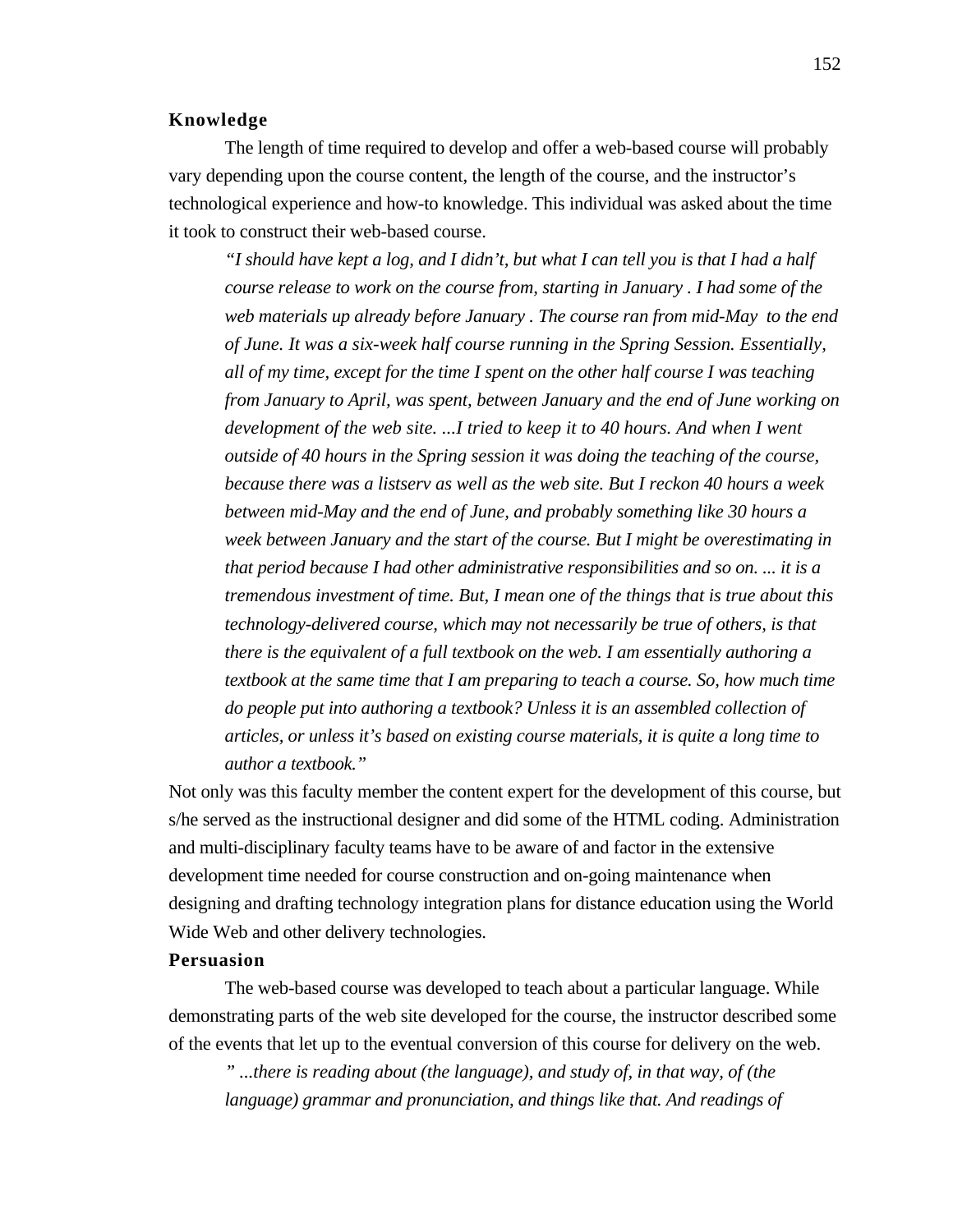*particular (the language) texts, and ... they are arranged as a glossed text so that you click on any word and the word comes up to the bottom of the window and you get a definition and a grammatical description. This is what actually got me started on the course in the first place. I have been working for about 7 years on a CD-ROM project just recently published, on an electronic edition of (a text) using this same type of technology to provide a glossary of the text. I am just so impressed with how much more efficient it is than giving students a book where they look at the word on the page, they have to flip to the glossary, they have to find the word in the glossary which is not an easy task given that there are some unfamiliar elements in the alphabet, and given that students are not necessary expert at knowing whether or not you can make slight adjustments to the word to find the head word in the glossary. This is a faster, less confusing, and gives you the information that you want right on the same screen as what you are trying to understand."*

According to this instructor, the computer-based delivery environment offered both compatibility with existing teaching methods, as well as relative advantage and improvements on ways that students tend to interact with the learning materials. The idea for the design and delivery of web-based course was a few years in the making.

*"...parts of this idea came 7 years ago and other parts were added as my work went on. So that, 7 years ago the most central thing that I thought I was doing was taking different versions, manuscript versions, of (this) text and putting them together on the same screen. And as technology improved, and I thought about it more, this idea of the edition of the glossary that you can click on, the idea of really good quality photographs of the manuscripts, the idea of assembling, as I started to work on (the CD-ROM version of a text) with the source text that (the author) had used ... and of providing translations for those, for the idea of having explanatory notes in another part of the screen so that those explanations would be there, the whole elaborate hypertext edition idea grew, but the sort of central idea of having a divided screen and texts that were in relation to one another as a better way of doing it for the edition was the first thing that I started. It was only later that I started to realize that it was better for students as well as scholars in that we could add sound and we could add images and all that. Well anyway, this is technologically not very exciting but it works better."*

This instructor's original motivation to convert some of the course content was to provide a more efficacious method for interacting with the material. The faculty member's own observations of student and colleague enthusiasm and success with this type of interaction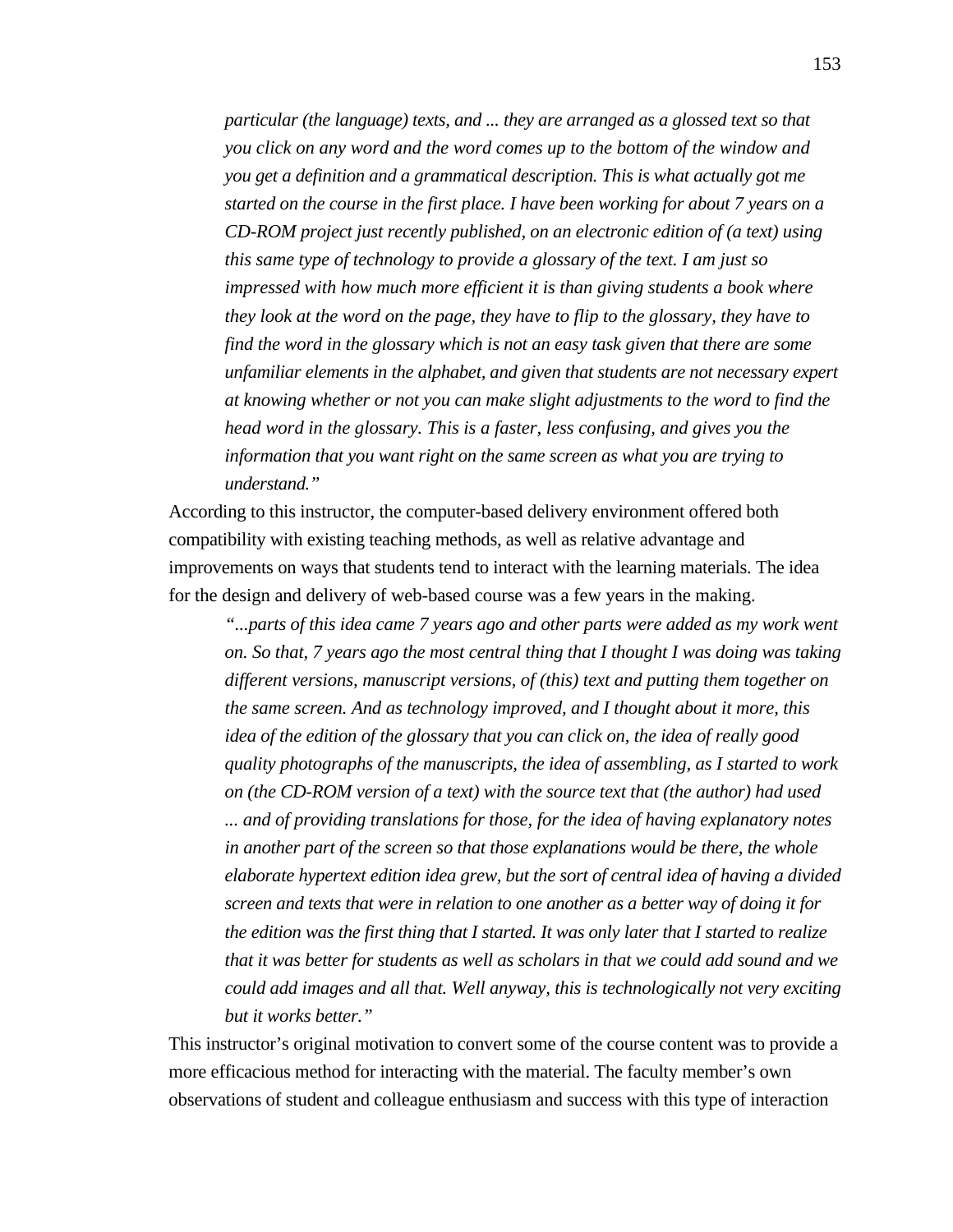seems to have provided the motivation to ultimately convert these materials for multimedia distance delivery using the web.

## **Decision**

This early adopter was asked to comment on institutional or personal factors that influenced her/his decision to adopt technology and convert course materials for web-based delivery. It is important to recognize that this instructor is familiar with potential applications of technology for teaching and learning, is interested in developing applications, and has procedural knowledge and skill with authoring programs.

*"I had a lot of experience with the technology, let's not forget that. I had been working in an electronic delivery kind of environment on the CD-ROM project since 1990, so I had learned a lot during that period that I could simply transfer to the course. I say simply, but of course it wasn't easy. But it was simple in the sense that I started with a clear vision of what the technology could do. I knew of things that were implementable. When it came to JAVA-based exercises, I could say to the person who actually did the programming, 'well, let's get these things working, and if we have more time we will get this other set of things working' kind of thing. Not everyone is equipped to have that kind of conversation with a programmer. I knew what a web page could do. I knew HTML backwards and forwards, and had in fact constructed web pages of the kind I was going to be using in the course. All of that, obviously, was important in making the transition to teaching a full course over the web easy for me."*

Based upon years of experience and an interest in how technology could be used to accomplish certain learning tasks, this individual found the transition to offering a webbased course to be an easy one. However, it would be naive to assume that mainstream faculty, who may have less experience with and interest in the technology itself, and little or no procedural knowledge and skill with authoring or programming, to make such a smooth transition from local to distance teaching environments. This faculty member described a potential strategy for encouraging other faculty to experiment with publishing web-based materials in manageable steps.

*"So, it seems to me that what we need to do if more faculty are going to be involved is to give them more of those early experiences, such as making their own web page for a course, just a single page of the course outline on it, that kind of thing, and move on from there. Because, the fact is that most of it is pretty easy, its just a matter of some hard work along the way. I think one of the things that we maybe need to be thinking about, in making the step to the web easy, people do know how to construct documents and it's not difficult to add visual materials to documents,*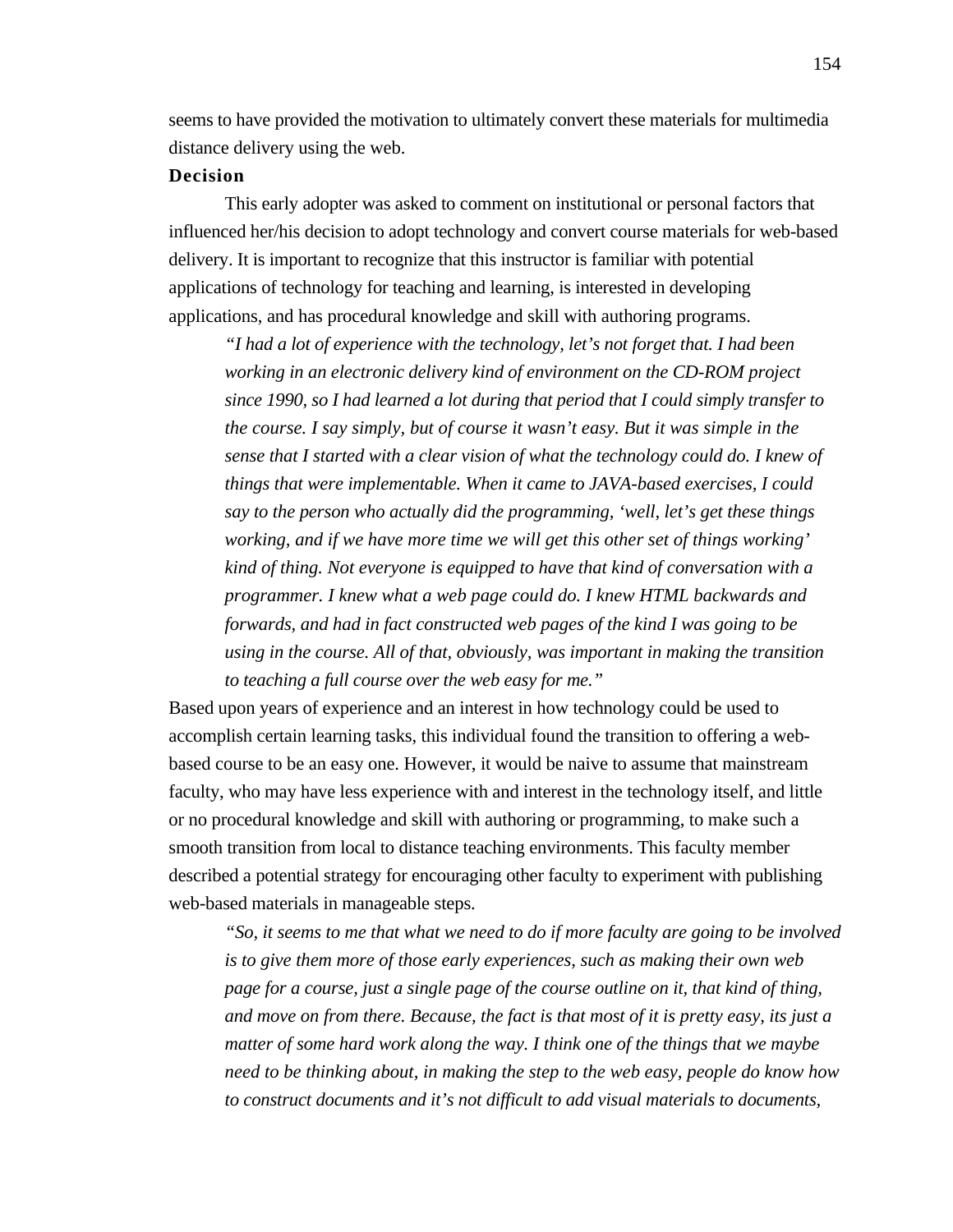*and it's not difficult to link documents together. All of those things are much easier with the modern web editing tools, programs like PageMill or FrontPage, or even the publishing programs that have web output capability, like PageMaker or Quark does this as well. Get people through that move, and not worry about trying to get them to learn the guts of HTML or how to program an applet or anything like that."*

If the goal is to persuade more faculty members to become involved in designing and delivering web-based courses, then technology integration plans must include realistic expectations for mainstream faculty members who may be interested but may not know where to start. It may be unrealistic to expect mainstream faculty to be able to articulate design expectations and system requirements to web page programmers as fluently as an early adopter. It is likely that training and support that builds on previous word processing and graphics experience would be an effective and comfortable starting point for a large number of faculty members.

Technology integration plans should make provisions for a team approach to course development. Instead of (unrealistically) expecting a faculty member to construct a course entirely on their own, supportive and productive development teams might include the faculty member as the content expert, an instructional designer familiar with screen and information design on the web, a programmer who is skilled with the technical tools, and a media specialist to create graphics, audio and video segments.

#### **Implementation**

This early adopting faculty member was asked to elaborate on how the course was implemented on the web, how students participated, and the nature of on-line activities, assignments.

*"The course schedule, the way the course was set up, students were in charge of scheduling their own work in the course. There were certain tasks that had to be done by a particular deadline. ... Things that had to be in on that day were particular translation assignments, and by the end of the course everything was due. So there were credit exercises throughout the course and suggested dates for doing them, but students were not required to do them on those dates, some students left them all to the end, some students did them faithfully on the suggested dates, and it was up to them. So the students who left them all to the end, they formed a kind of final examination for the course. They were credit exercises, grammar exercises, and the idea was that if the students kept up with the schedule of learning that went with the exercises they would be in good shape to do the other tasks in the course. So it was scheduled as a series of readings from (the language) text, as a series of particular learning tasks, particularly grammatical learning tasks, and a series of lessons. My*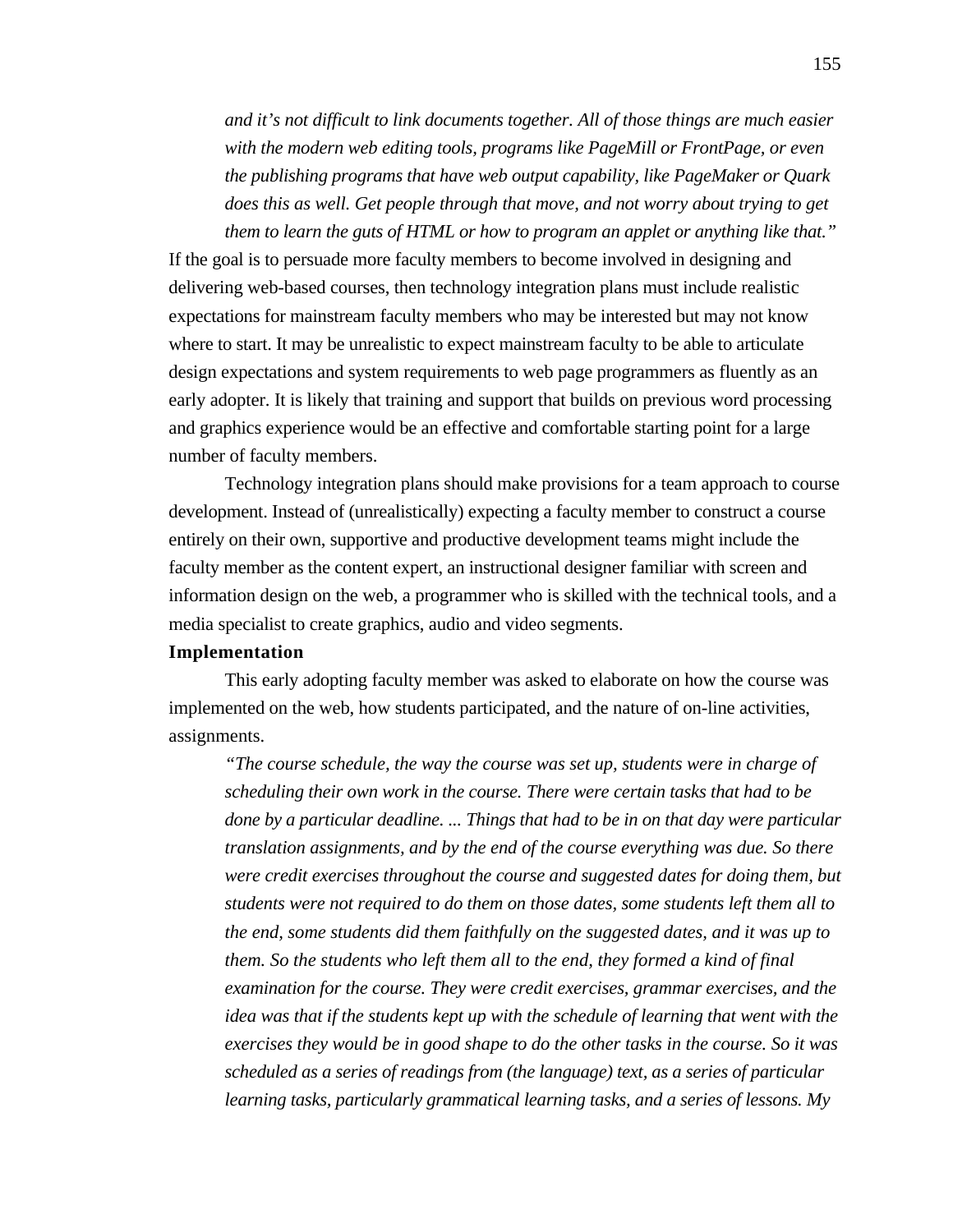*sense is that for most students, the sequence of lessons was what structured the course for them, rather than the readings in particular or the exercises and tasks in particular."*

It appears that while students are provided with structure and deadlines for certain tasks, they have a great deal of freedom to participate in the course in ways that are meaningful or appropriate for them individually.

This particular course web site includes a number of links to outside sites that relate to the disciplinary topic. The instructor was asked about the process of finding and evaluating other web sites for inclusion on the course web pages, as well as the design and delivery activities s/he participated in before and during the course.

*"As the pacing of this turned out, the finding of associated web sites was not before the course started. As it turned out, the lesson pages were things that I was writing the day before students were scheduled to interact with that lesson. I was lucky not to have any real keeners among the students who would want to go ahead to the next lesson before it was ready, because that wouldn't have worked for them. ...So, I was actually doing a lot of web searching in between kind of authoring HTML, replying to the listserv, and dealing with people's technical problems and so on. I designed the course site and I wrote most of the pages, and I supervised the work of people who wrote other pages. But, in general, I am kind of the author of most of it. ...I didn't write the JAVA, another person wrote the JAVA, he had taken the (language) course, actually. ...I was kind of marginally involved in the coding, but I wasn't directly involved in the coding. I just told the programmer how I wanted it to work at a program level, and how I wanted it to work on the screen. ...I wanted to be able to reuse the applets, so I had to put particular constraints on both the file type, both the program type, in that I wanted the executable separate from a file into which you could put just about anything and the file structure because there was existing material that I wanted to adapt this to."*

This individual is describing the development process that preceded and accompanied the first time offering of this web-based course. In a similar way to conventional course preparation, planning, and delivery, an instructor has some flexibility during a web-based distance course to add new materials (or link to new URLs) as they become available, and delete or discontinue materials (or URLs) that are no longer relevant. Because of the dynamic nature of the World Wide Web, an instructor has to monitor and check links to other web sites in case links become broken, or web sites are moved to other servers.

The instructor set up a listserv to facilitate class discussion about the course, and made it a graded requirement for students to participate on the listserv. Students were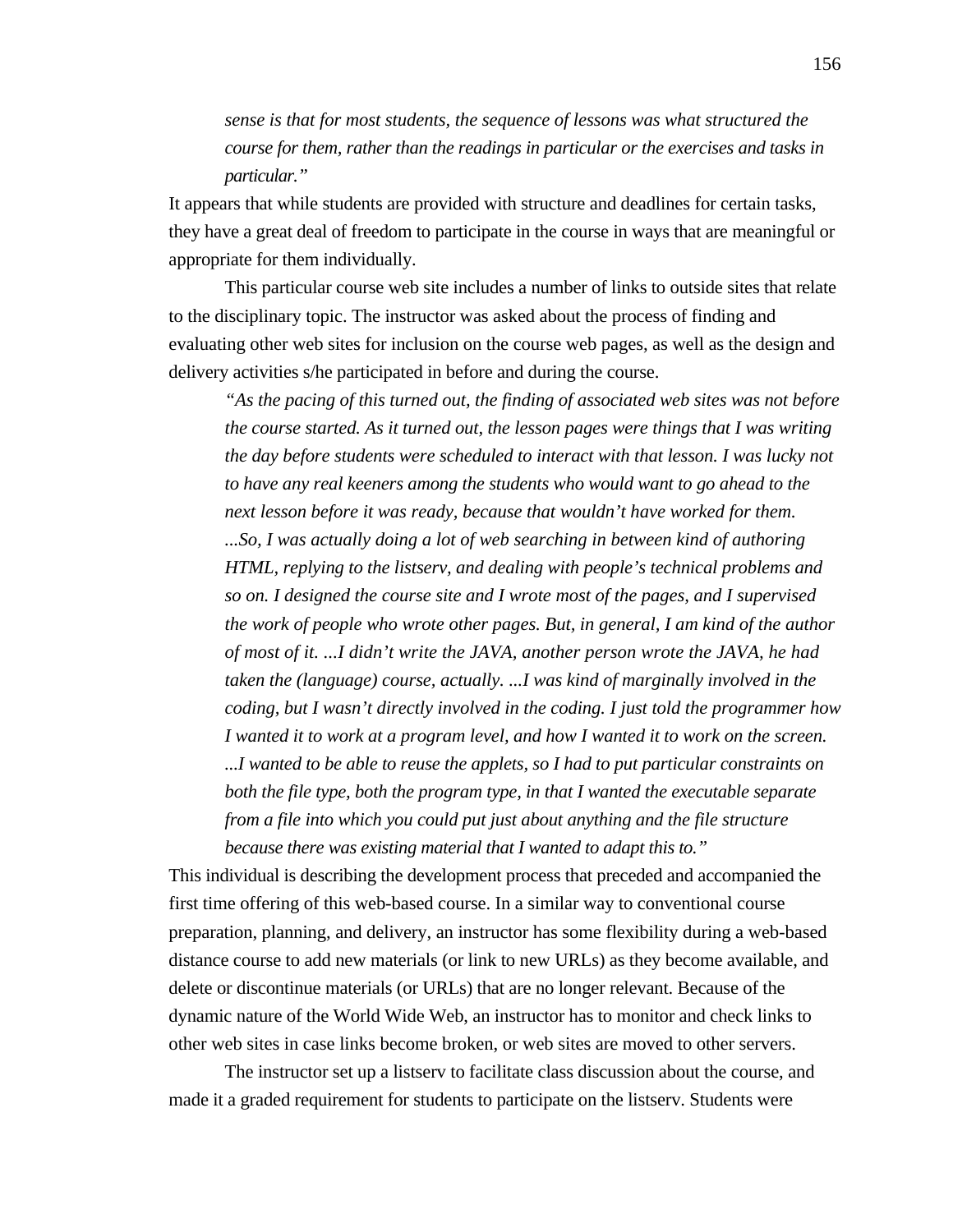required to make three contributions to the listserv discussion each week for the duration of the six week course. A quick calculation of the expected activity for 18 students is approximately 324 messages on the listserv. The instructor reported that the actual listserv activity resulted in almost 600 messages being exchanged by the students.

*"And the listserv means that anyone can ask a question whenever the question occurs to them. And the problem with the classroom setting is that the classroom doesn't account for what goes on in the course. In fact, a lot of the time that people put into a course they are putting in outside the classroom, so they don't have any access to the instructor. Plus, it doesn't always have to be the professor. And there was a lot that went on during this course, with students asking questions and other students answering those questions. I would often hang back just to give students a chance to answer questions. And it really happened a lot. It was, they were helpful to each other, it was a really cooperative feeling for students in the course. At least one, two or three people said, that it was the most faculty-student interaction, and the most student-to-student interaction that they had had in a University of Calgary course. Which is possibly true, if you think about what they mean by facultystudent interaction, not just listening to the professor in the classroom, but getting to converse, and have questions, and get those questions answered."*

One of the perceptions or concerns often expressed about computer-based distance education is that faculty and student interaction may become impersonal, sporadic, and a be a poor imitation of face-to-face interaction in a classroom. It appears that in this web-based course, faculty-student and student-student interaction was actually facilitated using a listserver for conversations about the course and for addressing questions and concerns.

The instructor was asked to comment on how student submitted coursework and completed exercises on-line, how grading was managed, and potential concerns about security.

*"The credit exercises were, they work as a web page that is basically JAVA script based, and interacts via CGI with a PERL script on the server. They were developed from a model, and the programmer worked it so that there is a countdown timer. Students load the page, they have 20 minutes to answer all of the questions, and if they are still hesitating the page submits itself. And they score what they have done in 20 minutes. The security concerns surrounding this were tremendous, and occupied a lot of our time figuring out how to prevent them from subverting the clock, and how to prevent them from getting a hold of the page before they, before the time that they got the page, had a major impact on development. I don't think we ever solved all of those problems, although it is a*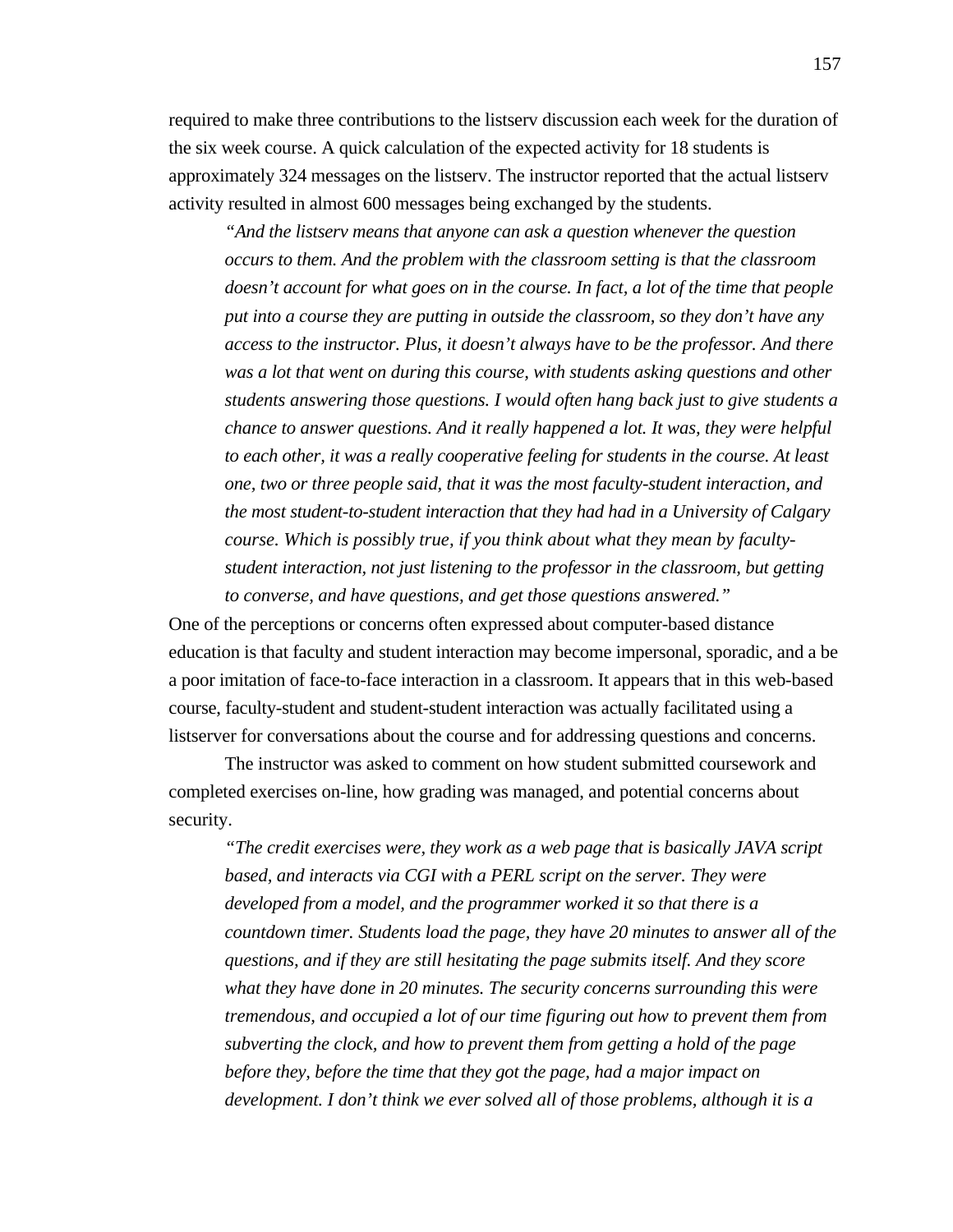*pretty good system. I wouldn't want to use it in a course where a lot of students think they can make money by passing the course. It is probably fine for (this course) because the competition to get this qualification in (the language) is relatively limited by comparison."*

This instructor suggests that a consideration of security issues must also include an analysis of student motivation for academic misconduct. In a high stakes assessment situation, such as a certification or licensing examination, or in courses where one student's success depends upon another student's failure, the security concerns may be very different from a course where collaborative learning and teamwork are encouraged and expected.

## **Confirmation**

After teaching a web-based course for the first time, how does an instructor know whether the investment of time and effort has resulted in the desired outcomes? This individual described some of the motivators and impediments to teaching a web-based course that impact her/his evaluation of the relative advantages of continuance or discontinuance. One of the motivators for offering this course again is the interest expressed by geographically dispersed students who want to participate.

*"There has been a lot of interest in the course since it has been offered, from people in often very remote places who are interested in the subject matter, but sometimes surprisingly unremote (sic) places. I got an e-mail from somebody in Los Angeles, who wanted to take the course via the web in Calgary, presumably because it would be more convenient to do that than to get to, I presume they do have universities in Los Angeles somewhere, along the interstate. But, I have also had inquiries from people in New Zealand, and one in Turkey."*

The instructor was asked to comment on off-campus student registration procedures for the course, tuition fees and the nature of classifications, such as part-time and/or unclassified.

*"I don't have an answer for that now that will last for all time. The University will have to rule on this soon, and make a decision about how it is going to work. The last run of this course, in Spring 1997, originally when the student from Texas and the student from Massachusetts expressed interest in registering in the course, they were told by our Registrar's office that they would have to pay international student's fees, which is double our Canadian rate, and that they would also have to pay for Student's Union membership, for athletic facilities, for health services, all of the supplementary fees. And it took quite a series of back and forth e-mails before the Vice-President of Financing Services ruled that they could go for the Canadian fees without having to pay for their towel and locker, and all that. The reason that this is probably not an answer for all time is that there are also problems*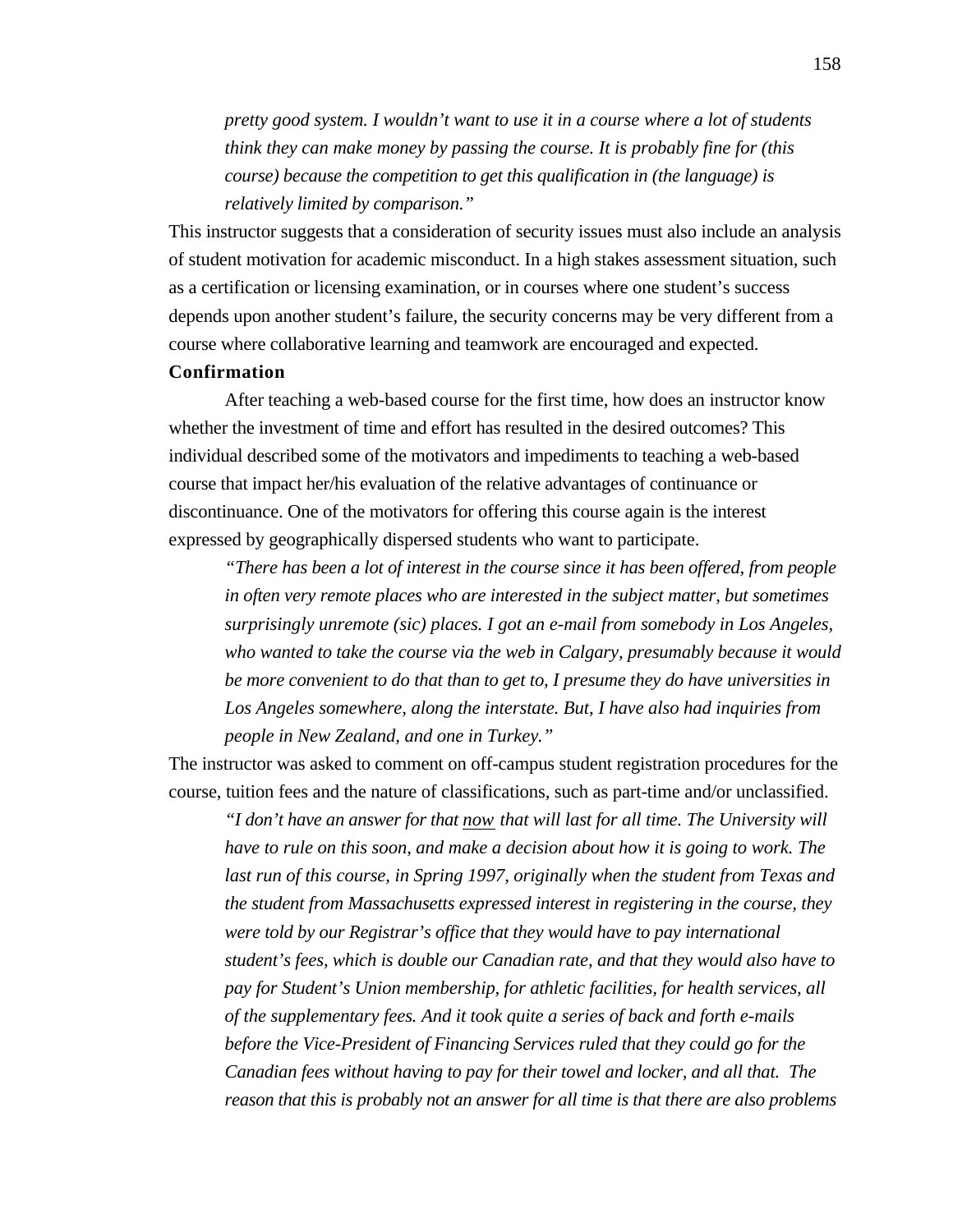*with that solution. ...there is an inequity created if students who are registered in the course from off-campus are paying less than students who are registered in the course on-campus. Is it better to move to Winnipeg and take University of Calgary courses, than to live in Calgary and take UofC courses? And so, my guess is that some other solution will be the final solution. But not at much of a higher price, because I think that the University can make money by marketing faculty expertise here to places that do not have it."*

It appears that there are some institutional impediments that will have to be overcome to accommodate off-campus student participation in web-based course offerings at the University of Calgary.

The faculty member commented on measuring outcomes, determining student satisfaction, and impediments to delivering a web-based course.

*"Many students were initially quite excited about the idea of taking a course via the Internet. It solved a lot of scheduling problems for students, which was probably the main thing, but people also liked the idea of experimenting with learning through the technology. The scheduling problems were of various kinds, students took the course who were working full time through the summer. I had one student who had a two year old at home and was eight months pregnant, and would have had great difficulty making it in to a scheduled campus class. There were also the distance problems, students who lived in Red Deer (Alberta) wouldn't have had access to this instruction unless they moved here to do this. People were also quite apprehensive at the beginning of the course. Some of their apprehensions turned out to be true. Mainly, there were technological problems for a lot of students, mostly with their own set-up. We weren't trying to exclude people, but we were also trying to use the most effective and more recent web technologies. So, stuff like RealAudio, which demands it's own plug-in, and stuff like frames and tables in Netscape, JAVA script and JAVA limitations. So, for each one of those things, something particular has to be true about your system. You have to have a certain version of Netscape in order to deal with frames and tables, you have to have the plug-in for RealAudio, you have to have a very recent version of Netscape and have your little box ticked or JAVA won't work, and JAVA script doesn't work with other browsers the way it does with Netscape, and so on. And there were hardware problems as well. So we had all of those problems!"*

The instructor described some of the activities and features of the web-based course that seemed to appeal to students.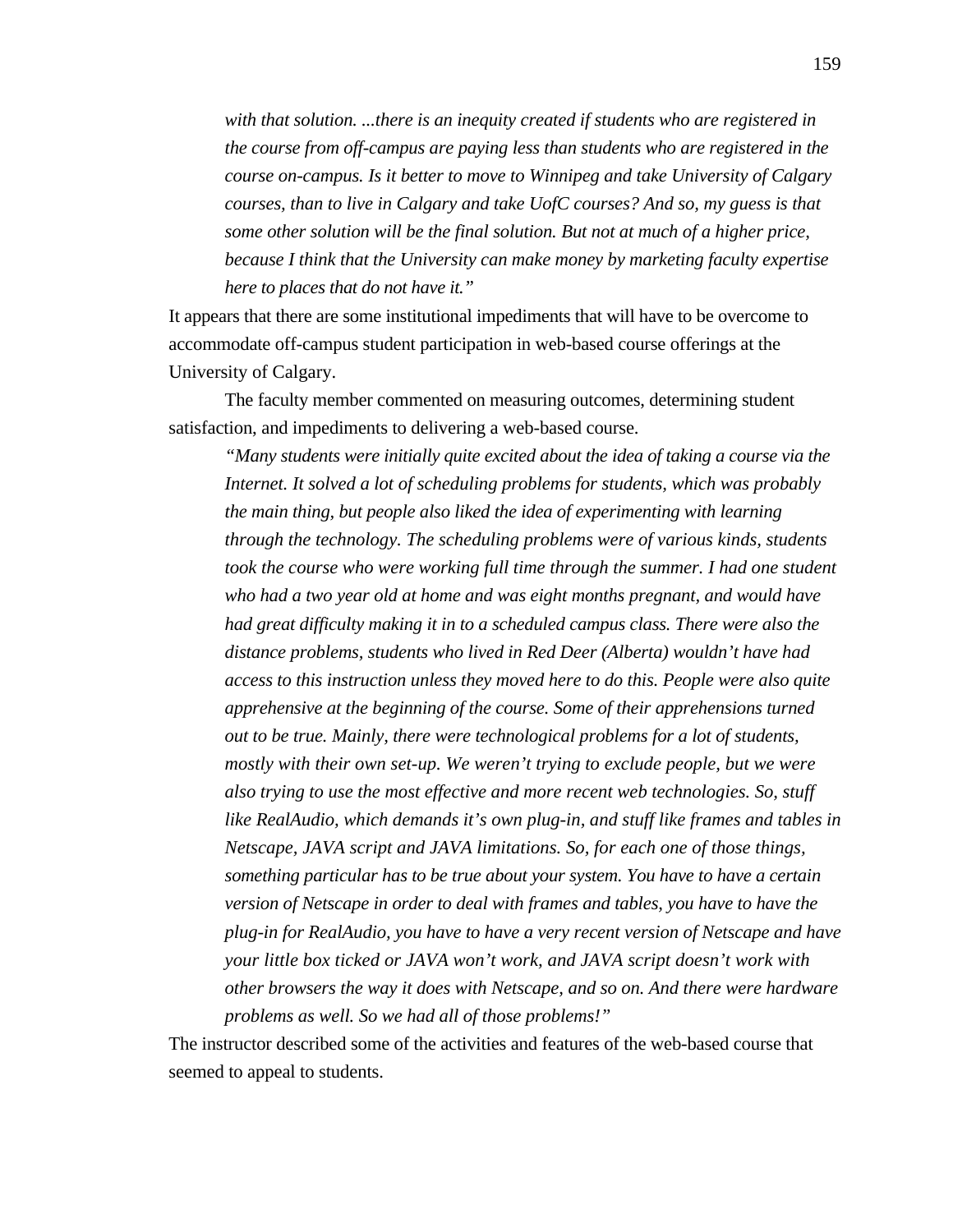*"I think there were lots of elements of this course that the students really liked. They really liked the audio. They really liked the exercises, particularly the fact that you could do the exercises over and over again until you got it. There was one kind of exercise ... that was just a flash-card exercise, with a JAVA applet. It showed you a (language) word, and when you were ready you click, and it showed you the translation, or the grammatical category, or things like that. It showed up in different lessons in different ways. And they loved that one."*

In addition to her/his own observations about student reactions to the course, the instructor drew upon anecdotal student comments about the relative benefits of this style of instruction and course participation.

*"My feeling is that it works. My feeling is that it actually worked better for the students that were taking the course. They learned more of the subject matter, and had more depth of knowledge of the subject matter, than students who took the course in a classroom setting. I think that the classroom is not the best arena for this kind of material. One of the students had actually taken a prior (language) course, and said that she thought she had learned more in the first two weeks of my course than she had ever learned in the course that she took in the classroom setting."*

This instructor plans to analyze and report on the archived listserver discussions to further explore the nature of student interactions in the course, as well as teaching the web-based course again to further evaluate the efficacy of this distance education medium.

#### **Summary**

This case-by-case analysis of seven interviews with early adopting faculty members who are expert teachers represents a first attempt to model Sternberg's (1997) framework for documenting and profiling teaching excellence. The seven cases presented here provide some insight into the development of expertise, experiences, dispositions, decision making, and motivation for technology integration efforts of early adopting faculty members who are also excellent teachers. The outcomes of this research provide useful accounts of the individual experience with technology integration, as well as insight into the beliefs and values of individual faculty members, their expectations for outcomes and benefits from using technology for teaching and learning, and a variety of instructional strategies they use to support educational processes. There is some consistency in what the individual faculty regard as important and valuable instructional goals, and also diversity in the characteristics of instructors and their specific instructional methods for integrating technology into teaching and learning. Case 1 and Case 3 allow readers to compare and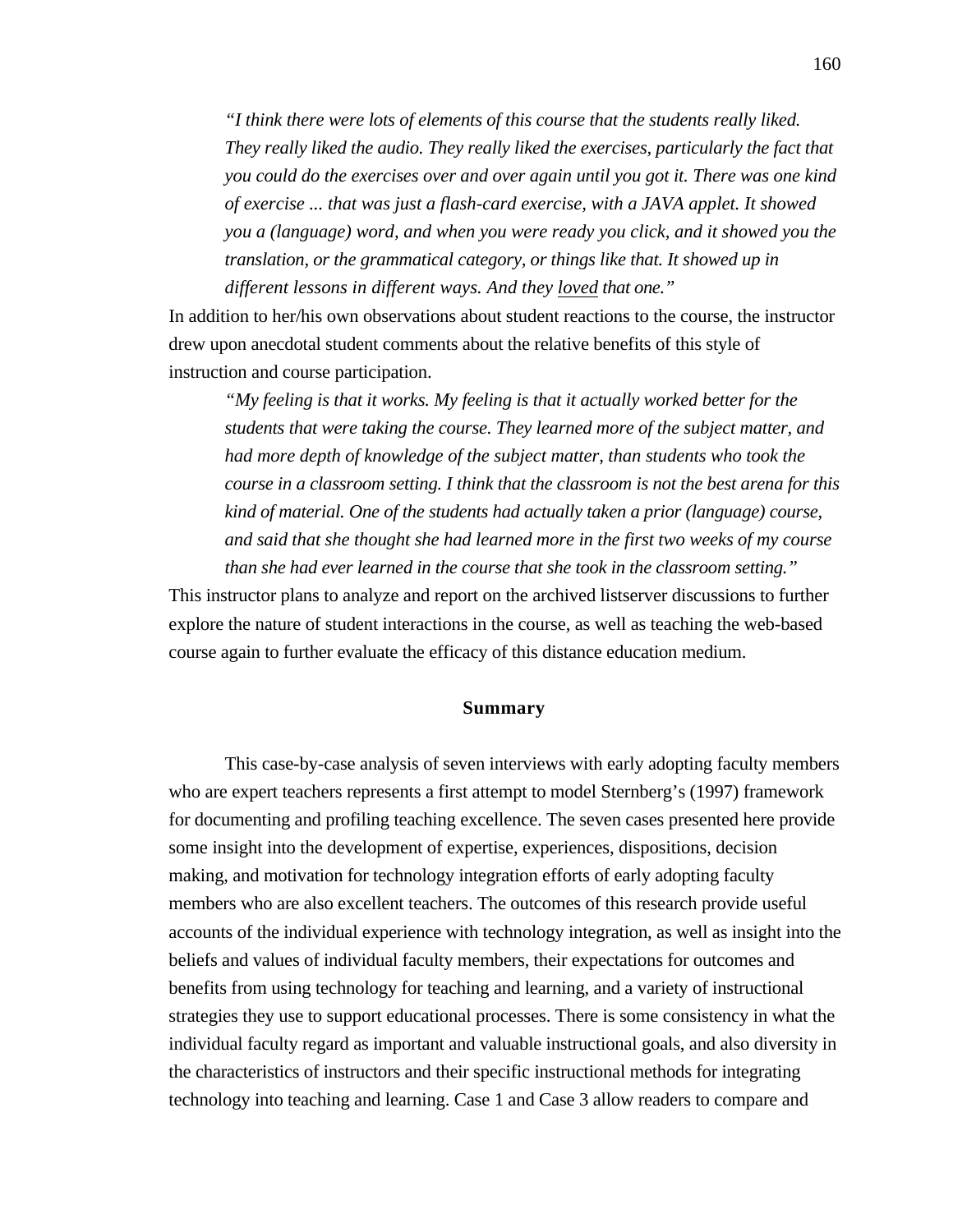contrast the characteristics and teaching methods of a faculty member who is relatively new to technology integration and a faculty member who has used technology in teaching and learning for over twenty years. Case 2 and Case 4 present two perspectives on the administrative and cross-campus issues involved in widespread adoption of technology. Cases 5, 6 and 7 allow readers to compare and contrast the experiences of three faculty members who have designed teaching and learning activities that involve the World Wide Web. A goal that was accomplished with this research was the generation of descriptive accounts that provide interested faculty members with a means for drawing parallels and contrasts between the early adopter profiles and their own educational practice.

The seven cases presented here were reconstructed from interviews using a constant comparison method, and depended upon the individual's retrospective analysis of their technology integration efforts and teaching philosophies. Future research that attempts to profile early adopting faculty who are excellent teachers could also employ a longitudinal observation and interview methodology to be more informative. Although it was not a goal of the present investigation, future research of this kind may also choose to profile excellent teachers who do not integrate technology into their teaching and learning to facilitate a comparison with the early adopter cases presented here.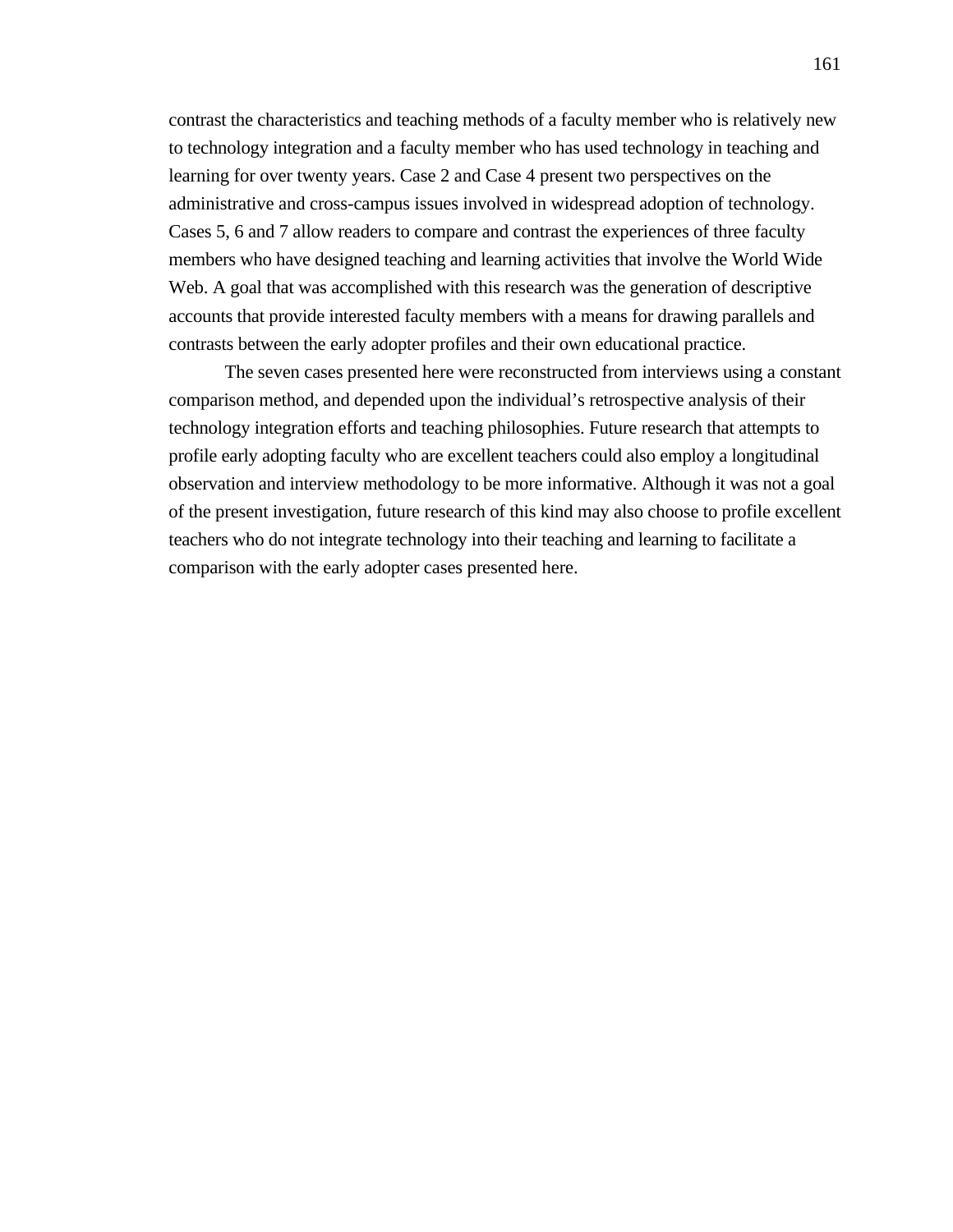# Chapter Six DISCUSSION, CONCLUSIONS, AND RECOMMENDATIONS

One of the greatest pains to human nature is the pain of a new idea. It ... makes you think that after all, your favorite notions may be wrong, your firmest beliefs ill-founded.... Naturally, therefore, common men hate a new idea, and are disposed more or less to ill-treat the original man who brings it.

> Walter Bagehot (1873), Physics and Politics (Rogers, 1995, p. 335)

The mixed-method research design employed in this study yielded quantitative and qualitative data that was distinct but complementary about adoption patterns and respondent characteristics. The survey, open-ended response, and interview data gathered provided information about why integrating technology is so appealing to some faculty members, but not to others. This chapter begins with a discussion of the results of this investigation with regard to the research question, and using an on-line research methodology. The findings in this investigation both confirm expectations from previous research, as well as uncover some surprising results that nevertheless make sense when viewed from Rogers' (1995) theoretical framework. The second section of this chapter will discuss the implications of these results, and make suggestions for future research. There are some limitations to generalizing the results of the present investigation, and areas that require and deserve further study. Finally, this chapter concludes with recommendations for individual faculty and institutional leaders for technology integration plans that may address the gap between early adopters and mainstream faculty, as well as promote a culture of inquiry into fundamental teaching and learning issues.

## **Contribution to Knowledge**

The survey instrument used in this investigation was designed and constructed by the present researcher based upon a review of the literature and expert judgement. Although some of the measures have been successfully used and validated in previous investigations, such as the patterns of computer use, generalized self-efficacy scale, and Hadley and Sheingold's (1993) measures, the arrangement and presentation of the entire collection of instruments was new, and therefore, untested. This study contributed to the validation of Hadley and Sheingold's (1993) subscales, changes to teaching and learning, incentives,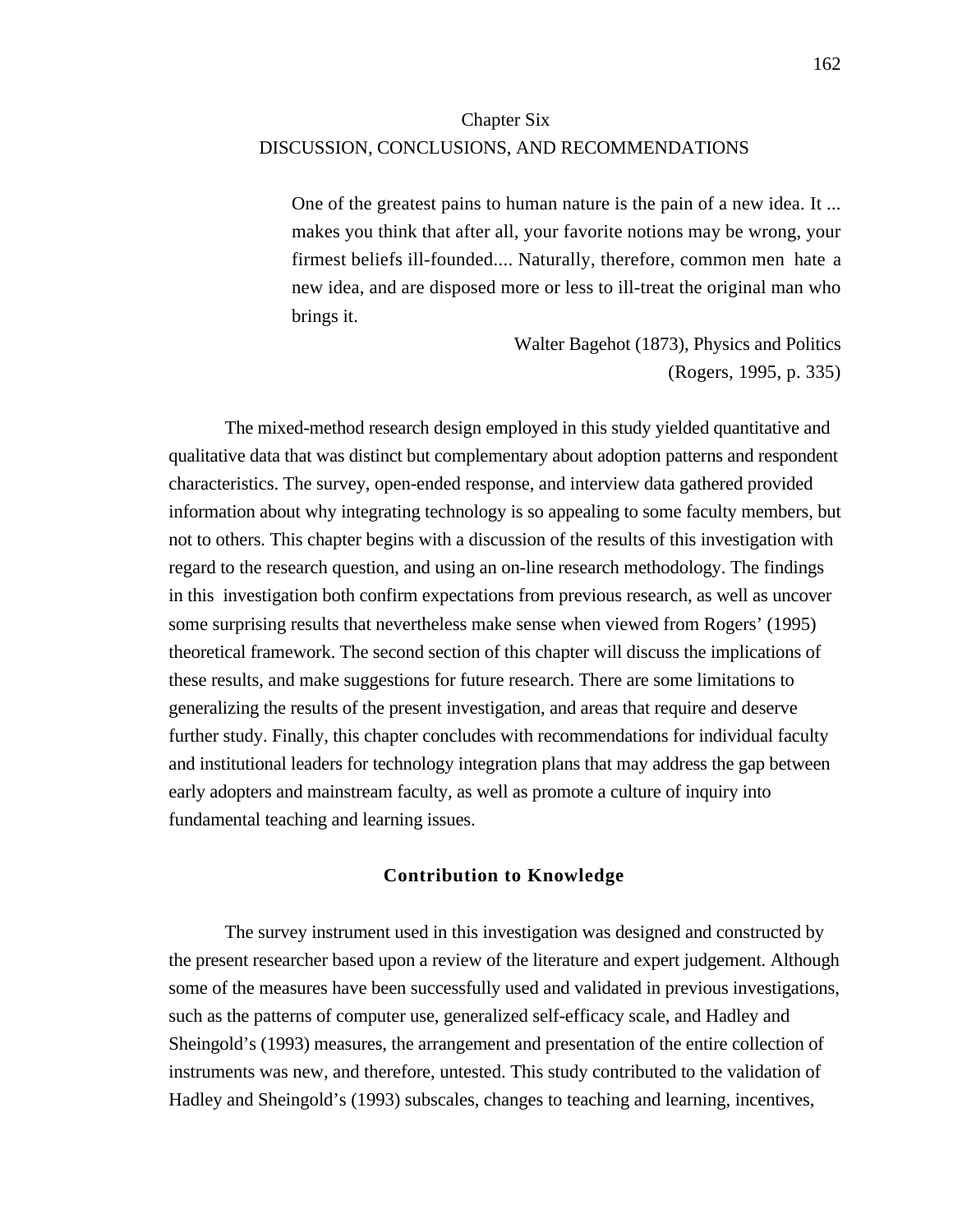and barriers, with a post-secondary teaching sample. This study also provided additional evidence for the unidimensionality, reliability, and validity of the Generalized Self-Efficacy Scale when administered in an on-line, web-based environment with post-secondary teachers. The following section will bring together the survey and interview results of this investigation with regard to the research question, and discuss the application and validation of the on-line research methodology.

## **Answers to the Research Question**

The primary research question and purpose of this exploratory study was to better understand why the integration of technology for teaching and learning is so appealing to some faculty, and not to others. The survey data corroborates Rogers' (1995) theory in that, based upon adoption patterns and faculty innovativeness, there are statistically significant differences between early adopting faculty and mainstream faculty on several variables. The survey data also provided information about trends, issues, and concerns about technology integration by post-secondary instructors. Qualitative data from openended responses and interviews contributes corroborative evidence for Rogers' (1995) theory by providing additional insight into the incentives and motivations for adoption, and the similarities and differences between EAs. These methodologies also provided in-depth descriptions of instructional strategies, expected outcomes and methods for evaluating the integration of technology for teaching and learning. The rich qualitative data collected from open-ended responses complements and facilitates further interpretation of the results provided by the survey data, corroborates Rogers' (1995) innovation-decision process, and provided a forum for the open discussion of ideas by both earlier adopters and mainstream faculty. Together, the survey and interview information demonstrated that EAs and MF experience different motivators and impediments to integrating technology.

## **Early Adopter Characteristics**

Early adopters are more likely to have first used computers on campus as a student, and use computers for more hours per day than mainstream faculty. However, an unexpected result was that EAs have similar computer ownership patterns to MF for personal/home and professional use. The hypothesis here is that early adopters are more likely to have first used powerful mainframe computers because of their higher relative advantage which may have affected, that is, delayed and moderated, their desktop computer purchasing decisions. As expected, EAs report higher levels of expertise than MF for 38 (86%) of the 44 types of computer software and tools, and earlier use in teaching for 27 of the 44 types of measured types of instructional technology. This result provides evidence for the breadth of EAs' relatively higher *innovativeness*; they are earlier in adopting many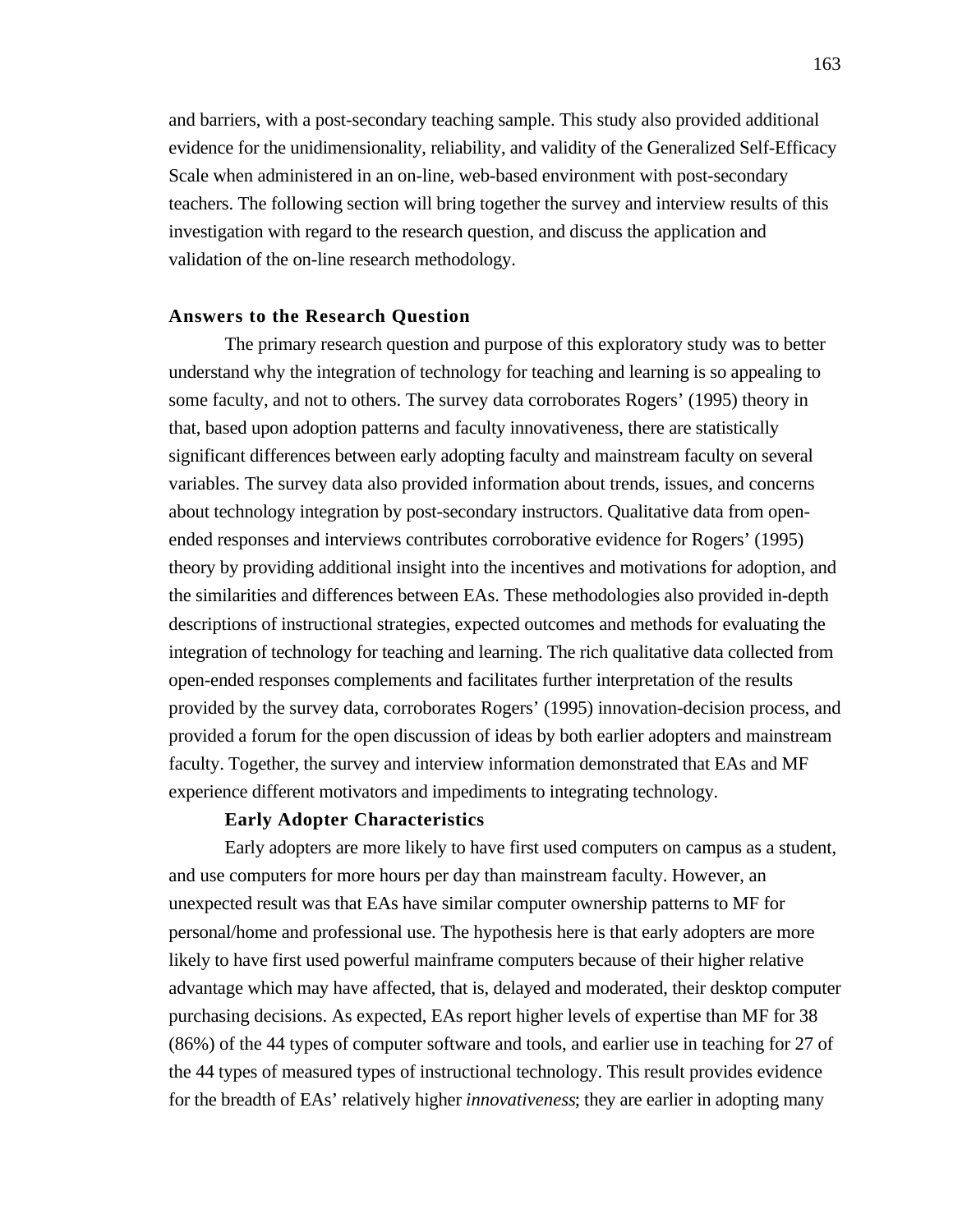forms of technology than other members of the social system for both personal use and for use in teaching. Technology seems to hold a high, intrinsic attraction for early adopting faculty who view technology as fun and challenging. It is interesting to note that EAs tend to teach more students per semester than mainstream faculty (i.e., 125 vs. 75). This finding suggests that EAs are integrating technology beyond the pilot projects, beyond the smaller classes with more "experienced" students. With regard to changes to teaching and learning, EAs identified in this study tend to believe they are better able to tailor students' work to their individual needs and that they spend less time with the whole class practicing or reviewing material. EAs are confident that they can effectively integrate computers into instruction, and rate computers as compatible with the course or curriculum that they teach.

Evidence was also found that EAs integrate technology into their teaching earlier than MF. EAs used 27 of the 44 types of software and tools sooner than MF. EAs have used tools such as UNIX, desktop publishing, spreadsheets, databases, newsgroups, FTP, Gopher, WWW browsing and searching, WWW page creation, graphics and presentation software, on-line video and audio, Hypercard, HyperStudio, and other types of instructional software earlier in their teaching than mainstream (Appendix G). However, a somewhat surprising result was that there were no differences for EAs and MF for word processing and e-mail, the two most widely diffused applications for teaching and learning. It appears that the relative advantage and compatibility of these two tools is relatively high for both groups, perhaps because of the nature of academic work.

Some initial evidence for the higher self-efficacy of EAs versus MF was found in this study. EAs believe in their ability to solve difficult problems if they try hard enough and invest the necessary effort, and are confident about their ability to deal efficiently with unexpected events. These findings corroborate Rogers' (1995) descriptions of the early adopter, as well as Weil and Rosen's (1997) description of the eager adopter who expects to have problems with technology and are convinced that an answer is close at hand. In fact, Weil and Rosen's (1997) eager adopters find personal fulfillment and satisfaction in solving problems with technology. However, these results should not be interpreted as evidence that mainstream faculty have low self-efficacy; in fact, results from the entire sample suggest that participants in this study have relatively high self-efficacy overall.

EAs tend to prefer certain methods for learning about computers more than MF. In terms of help or assistance with using computers, EAs ranked experienced graduate students as more important than MF. The EAs' self-confidence with the technology, and greater enjoyment figuring out how to use computers effectively for a variety of teaching situations probably contributes to the value they place on graduate students who share this interest, speak their language, and may contribute to further building and extending their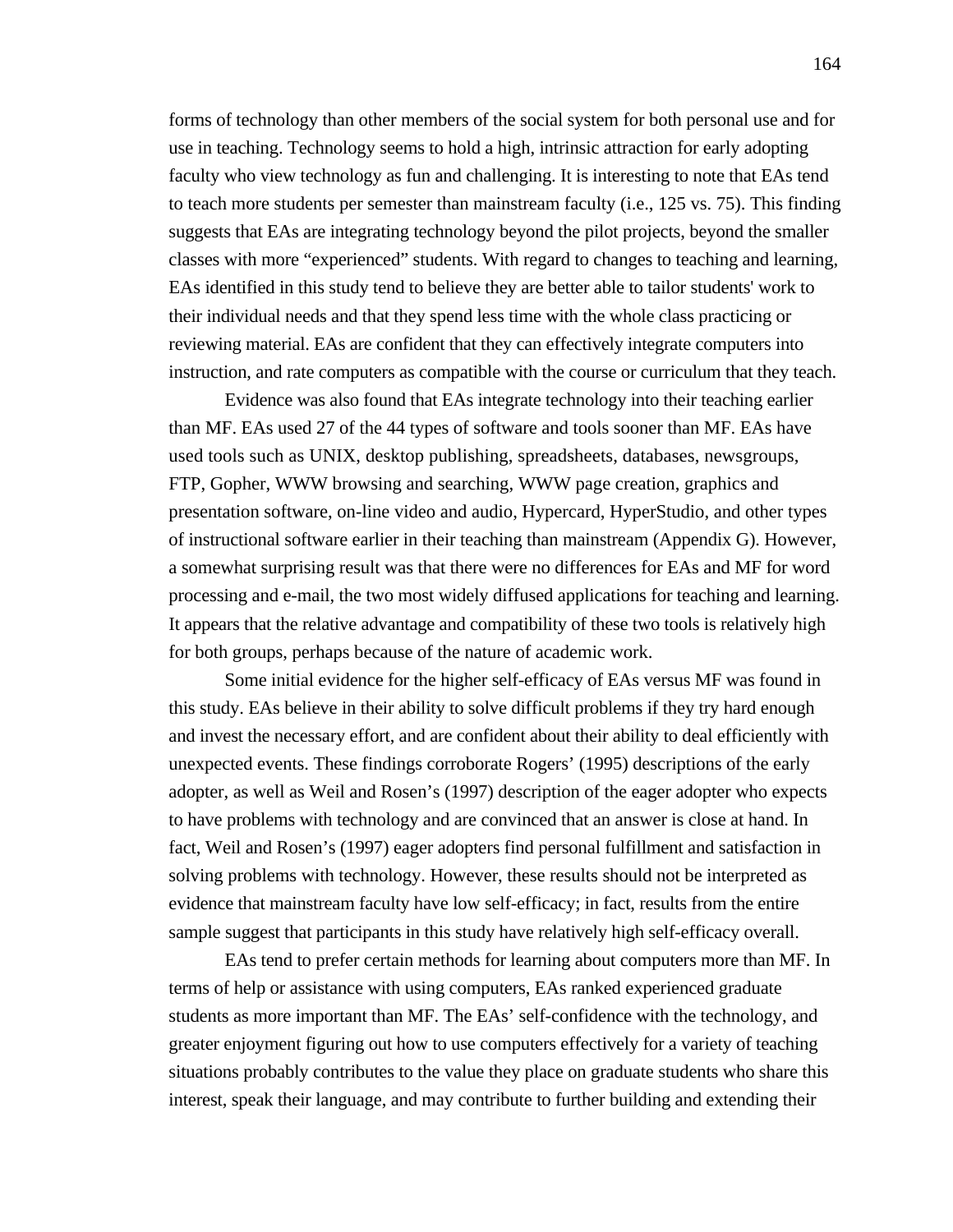current knowledge and skills. This hypothesis finds further support in the higher importance that early adopters place on innovative graduate students for keeping abreast of changes/innovations in the area of computers.

It is likely that early adopting faculty and graduate students who are attracted to technology are homophilous and tend to develop stronger communication relationships with each other than those who are heterophilous (i.e., not alike on the categorical variable of interest). The hypothesis here is that the homophilous communication relationship represents an expert subculture, or informal network, that embodies the ideals and goals which help direct the early adopter's on-going development, and provides support, cooperation and recognition of success. Bereiter and Scardamalia (1993) described the expert's second-order environment, in which each expert's advance in technology, strategy, or contribution to knowledge, sets a new standard which others try to surpass. Individual experts do not merely adapt to constant change; instead, they adapt to changes that keep raising the ante, by setting a higher standard of performance, by reformulating problems at more complex levels, and/or by increasing the knowledge that is presupposed.

The early adopter's second-order environment, or expert subculture, may also explain why EAs in this study rate popular computer magazines, refereed computer journals, conferences, demonstrations and workshops, on-line computer newsgroups and websites as more important sources of information for keeping abreast of changes and innovations in the area of computers than MF. The communication channels for information about the innovation chosen by the EA as important tend to be homophilous in nature, although "diffusion demands that at least some degree of heterophily be present or there is no new information to be exchanged" (Rogers, 1995, p. 19). Publications by and meetings with other EAs give the individual EA an opportunity to build and extend their knowledge base and skills. The EAs more heterophilous MF peers may find these sources of information to be ineffective for their learning needs, or quite literally, to be in a different language.

The results from interviews with EAs suggest that there is a relationship between early adoption, motivation, and excellent teaching. The motivation to integrate technology in their teaching tends to be located in some EAs beliefs about excellent teaching. Many of those interviewed described ways in which technology enables them to be a better teacher, provide enriched learning opportunities and access to information, and improve communication with students. EAs seem to exhibit characteristics of expert-like learning, such as progressive problem solving, belonging to second-order environments, and flow. They often describe or refer to their extensive experience and knowledge about the technology as a given, *"it is not rocket science,"* which suggests they take for granted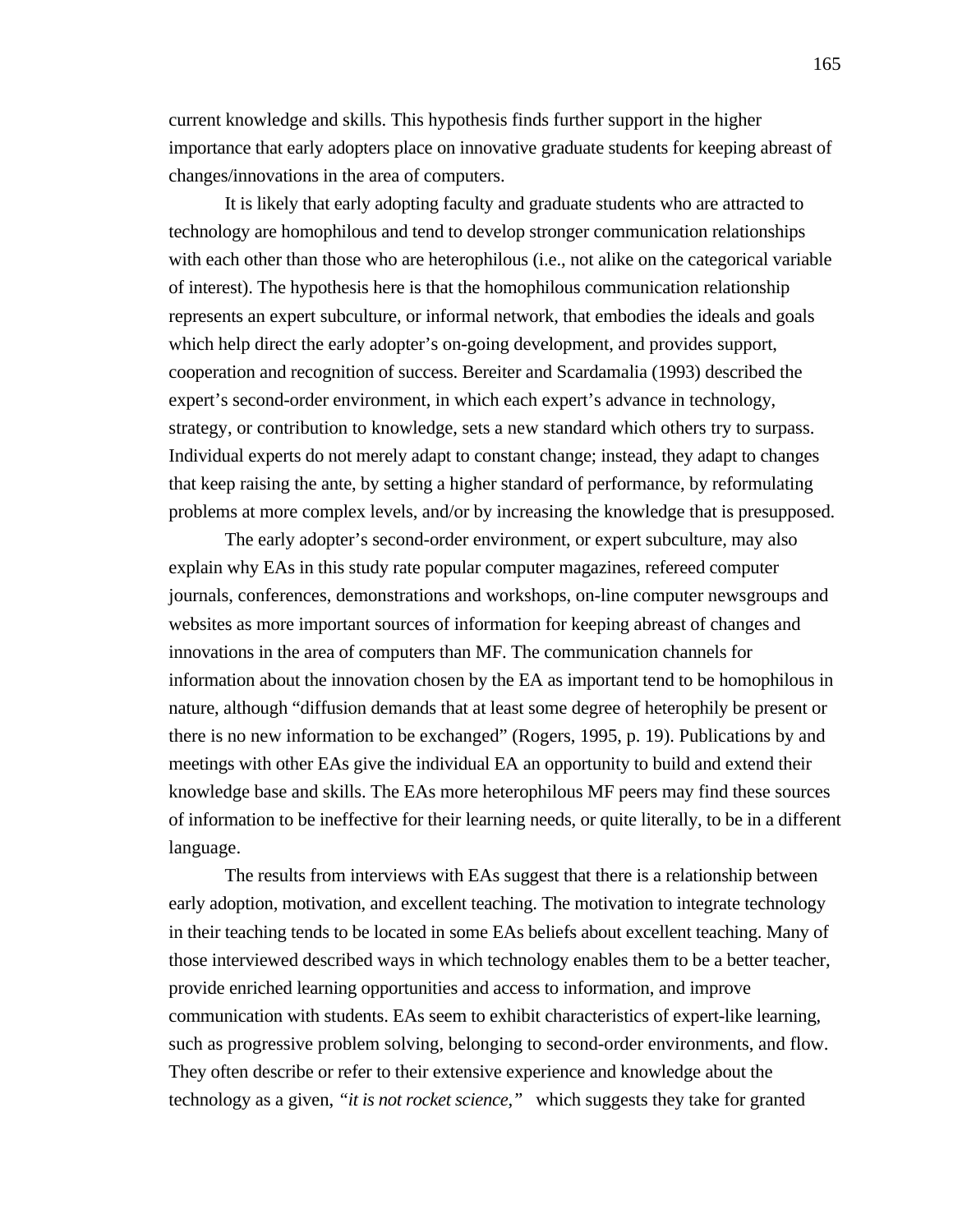their greater literacy and fluency with computers, but might also be a sign of indifference or lack of awareness about how others struggle with the technology. However, it must also be said that most of the EAs interviewed, who have first hand experience with the unreliability of computers and anticipate problems, demonstrate empathy for colleagues who encounter bottlenecks or problems with the technology.

EAs appear to regard technology knowledge and skills as one type of expertise, and pedagogical skills as another type of expertise. Some EAs cringe at the awkward and ineffective uses of technology by their peers, and are convinced that technology cannot improve poor teaching. EAs interviewed in this study seem to be constantly changing teaching and learning processes, reformulating and pushing the edges of the problem, creating and designing alternate solutions, and seem to be more content with risk-taking than the status quo. Not only do EAs appear to have the self-confidence in using technology for teaching and learning, EAs have intrinsic motivation and a belief structure that integrating technology into their teaching is the right thing to do. An individual early adopter explained in an interview that they apply technology in their teaching because it is the solution to her/his problems, not a solution looking for a problem.

EAs are concerned about student evaluations of their teaching, and student access and equity issues, but many continue to integrate technology because of their enduring beliefs about the relative advantage, and the potential benefits and value of computers for students. EAs described some of the same impediments that other faculty highlighted, such as equipment and software failures, poorly designed classrooms, and slow and clumsy Internet connections. However, a subtle difference was that these difficulties seem to be expected, the EAs locate the problem in the technology rather than themselves, and do not appear to be deterred by these impediments.

Because of their different levels of computer use and years of experience, each EA appeared to have a unique innovation-decision cycle. For example, most of the EAs used the WWW for demonstrations in their classroom, some of them published information to the web, and only a few required their students post work on the web. Only one described the development and delivery of a web-based course. One EA was convinced of the benefits of web-delivered instruction, while another only considers the web as an enhancement to face-to-face instruction. These differences are consistent with Rogers' (1995) suggestion that the same innovation may be desirable to one early adopter in one situation, but undesirable for an early adopter in another situation. Some of the EAs described events that have lead to their current adoption patterns, and others described factors that may lead to future adoption, discontinuance, or rejection. Current fiscal realities are impacting the EAs as well as the mainstream. Some EAs purchase software using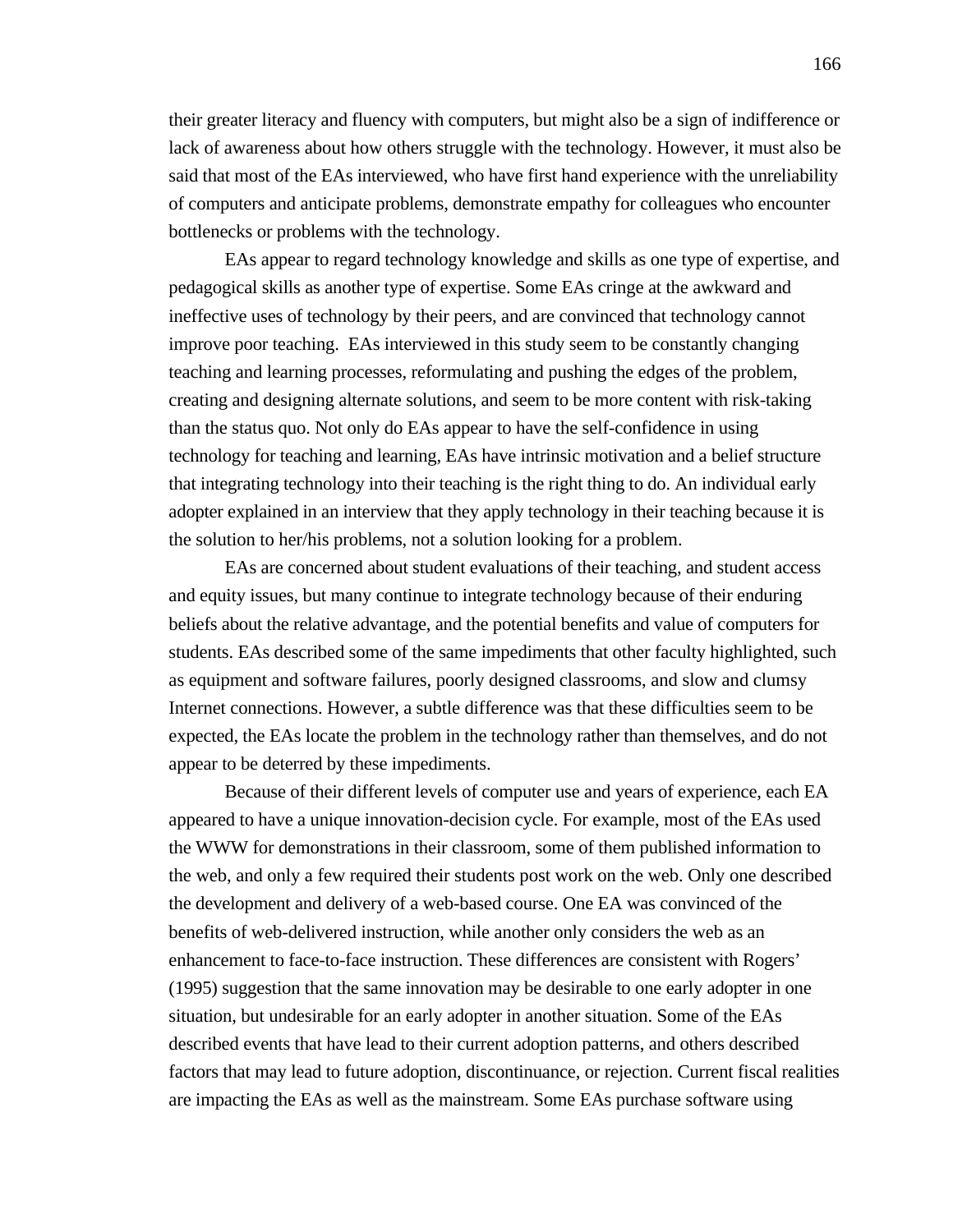personal resources, even though funding is not available on campus, because they believe the application is important for instructional goals and students' learning processes. The adoption of presentation software is undesirable to some EAs, not because of lack of skill, but because there appears to be little relative advantage; the impediments include poor lighting and unreliable equipment, and interactivity is perceived to be low.

EAs described their frustration with the annual review process and funding agencies that seem to undervalue their teaching and technology integration efforts. Further, for many EAs, who are working at the edge of their fields and developing new teaching and learning environments, it is disheartening to be evaluated by department heads and peers who may not share the same belief structure and often fail to understand the significance of and motivation for their work. EAs also describe frustration with the "insufficient evidence" argument put forth by peers who do not share their beliefs about the benefits of this type of research and teaching. Two EAs described the difficulty of doing experimental research on the benefits of technology integration with students because of equity concerns about the control group who does not get the technology intervention.

There were clear signals that some EAs feel left out of the current planning and decision-making processes in their faculties or departments. Two individuals described situations in which their opinions and expertise were not been called upon by committees when major technology planning was being done and decisions were being made about the acquisition of technology for teaching and learning.

EAs offered some solutions for bridging the gap between themselves and MF. One faculty member described the potential trialability and reduced complexity benefits of giving each faculty member their own laptop computers, while another described a campus example where even gifts of computers did not encourage all faculty to adopt. Another EA suggested providing training and support to increase the comfort level and how-to knowledge of other faculty so they can approach any piece of software and figure it out (i.e., perhaps to become more like an early adopter?). One individual called for increased standardization of hardware, software, and networking in order to make it very convenient for faculty and students to use the technology, and increase the amount of "just in time" training and support by building more critical mass technology skill and knowledge on campus. Another proposed solution from an EA was to give experienced faculty members course reductions so that they can invest time creating and developing technology-enhanced curricula that can be standardized throughout a department or faculty.

In some cases, EAs had strong opinions about why mainstream faculty do not adopt technology that may be inaccurate and not supported by research, such as other faculty are too old and fearful about their jobs to adopt. However, the one characteristic that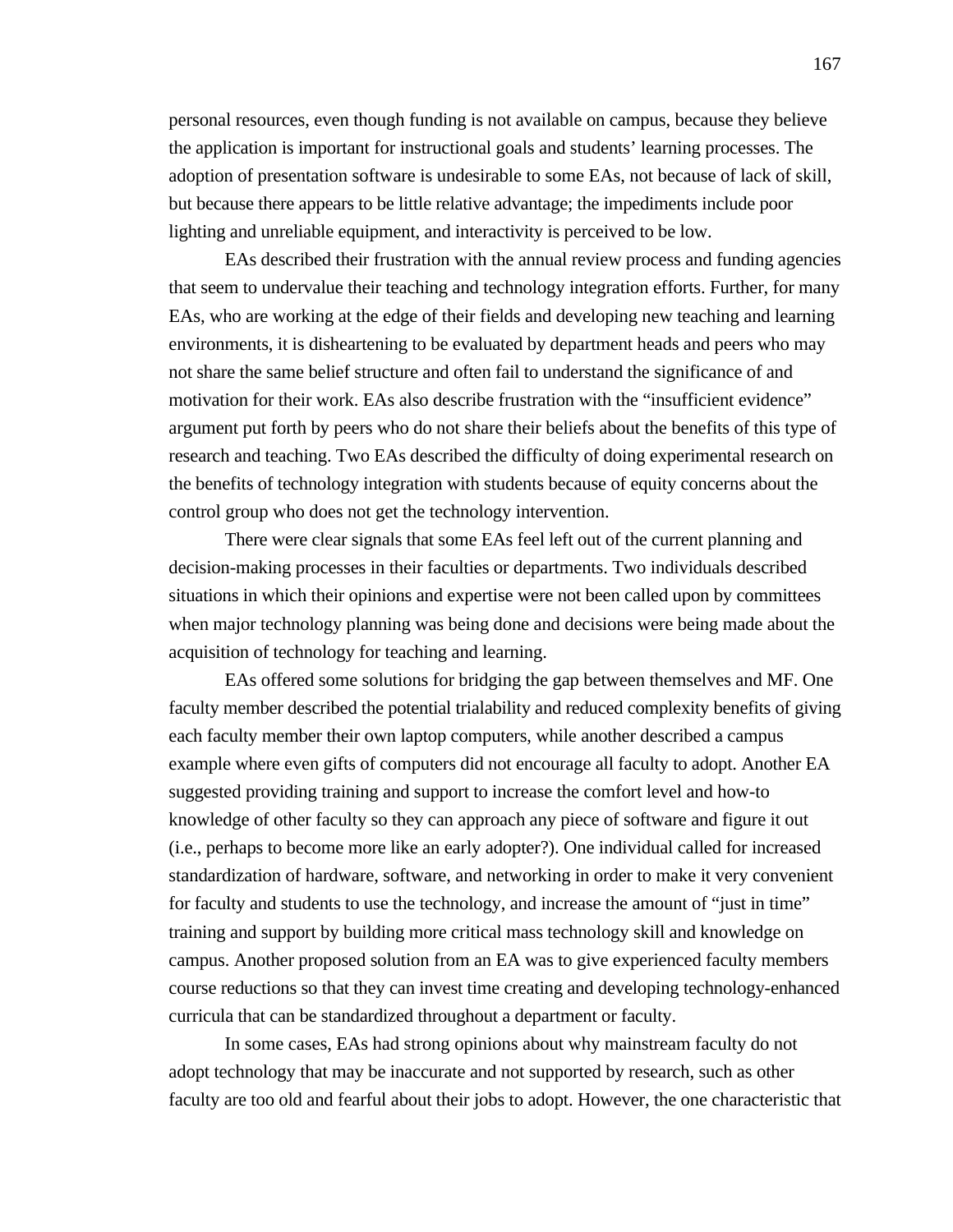all EAs appeared to have in common was a willingness to share their knowledge and expertise in some way to encourage further adoption of technology by peers.

The interviews proved to be a valuable way to gather in-depth information from and about EAs. Rogers (1995) calls for more diffusion research into the "why" or motivations for adopting an innovation, and interviews with EAs extended our understanding of and provided insight into the EAs motivation to integrate technology. A comparison of the interviews reveals that EAs have both common and unique: (1) values, beliefs and characteristics, (2) expectations about outcomes and benefits from integrating computer technology, (3) integration processes to attain outcomes, (4) specific instructional strategies that support educational processes, and (5) motivators and impediments to integrating computer technology.

## **Patterns of Computer Use**

Evidence was not found in this study to support the perception that mainstream faculty members are hesitant or fearful about using computers. Instead, over 90% of respondents use computers for their research and professional tasks, and close to 85% say they have used computers in some way for their teaching tasks. It is important to interpret the teaching result with caution because it does not reflect incidences of rejection or discontinuance. Over 90% of respondents own a computer for personal/home use, and close to 85% own a computer for professional use. Over 60% of respondents have owned more than 5 computers since buying their first one, and over 30% have owned 6 or more computers. Respondents are generally quite heavy computer users, with approximately one-third using computers up to 3 hours per day, almost 45% percent using computers from 3 to 5 hours per day, and one-fifth of faculty using a computer for more than 5 hours per day. Thus, for the majority of these respondents, computers are an everyday part of their work lives.

# **Overall Faculty Expertise**

Based upon measures of faculty expertise, survey data collected in this study provides evidence for widespread diffusion of over half of the different types of software and tools into the late majority, and diffusion of almost one-quarter of the software into the early majority. The four software types that show the greatest Total Adoption by these faculty respondents are word processing, e-mail, WWW searching and browsing, and online databases or library catalogues.

Evidence for the Total Adoption of technology tools that support writing, research, and communication tasks is not surprising given the nature of academic work. Rogers (1995) predicts that the higher degree of compatibility between the innovation and current values and beliefs, the faster the rate of adoption. Findings comparing faculty respondent's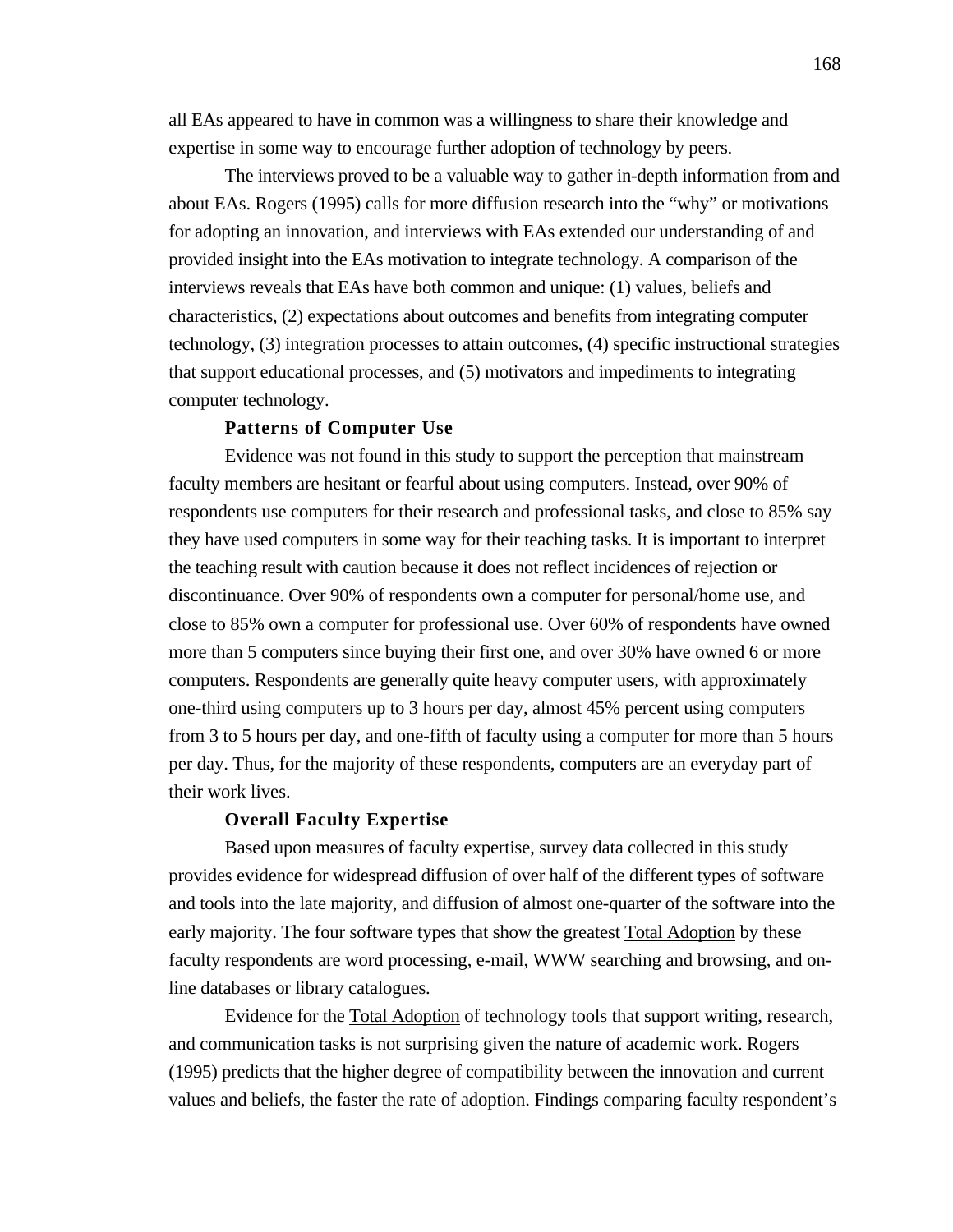expertise with the year that individuals first used the software or tool in their teaching provide evidence that faculty tend to develop a level of personal expertise with a particular computer technology before attempting to integrate it into their teaching. This finding is hardly surprising, but it does suggest that respondents in this study have sufficient awareness and how-to knowledge with a wide range of technologies to make informed decisions about the further integration of these tools into the classroom. The innovationdecision period is the length of time required for an individual or organization to pass through the innovation-decision process (Rogers, 1995). The rate of awareness-knowledge for an innovation is more rapid than its rate of adoption.

One explanation for slower adoption of computers for classroom use may be found in access; nearly one in five respondents (18.4%) indicated that ready and convenient access to computers and/or software for teaching tasks was inadequate or inconsistent. Other explanations may be found in the changes to classrooms, incentives, and barriers to integrating technology for teaching and learning, which will be discussed in a subsequent section. What appears to be lacking for many faculty respondents who have yet to adopt technology for classroom use is a *compelling reason* to integrate technology, and sufficient evidence about the *relative advantages* of doing so.

#### **Classroom Use**

This study provides evidence that the diffusion of technology for classroom use seems to have increased over the last few years. Of the 44 types of computer software and tools measured in this study, 29 have been used in the classroom by more than 16% of respondents and thus, have exceeded critical mass. Three types of software have diffused into the late majority, which means that more than 50% of the respondents in this study have used word processing, e-mail, and the World Wide Web in some way for teaching and learning. Again, it is important to be cautious when interpreting the adoption for teaching results as they do not reflect incidences of discontinuance or rejection.

It is particularly interesting to look at the different innovation-decision periods for word processing, e-mail, and the World Wide Web. For example, let us assume that word processing became widely available for classroom use in 1975, even though it was probably available even earlier. Faculty adoption of word processing for classroom use took 11 or 12 years to reach critical mass between 1986 and 1987, and took another 6 or 7 years to diffuse into the late majority by 1992. Assuming that e-mail was available in 1975, faculty adoption for classroom use took 16 or 17 years to exceed the critical mass stage between 1991 and 1992, but only 4 years to diffuse into the late majority by 1995. This result may be explained by increased network capacity, reduced complexity, and increased access for all students on campus. The WWW became available around 1990, faculty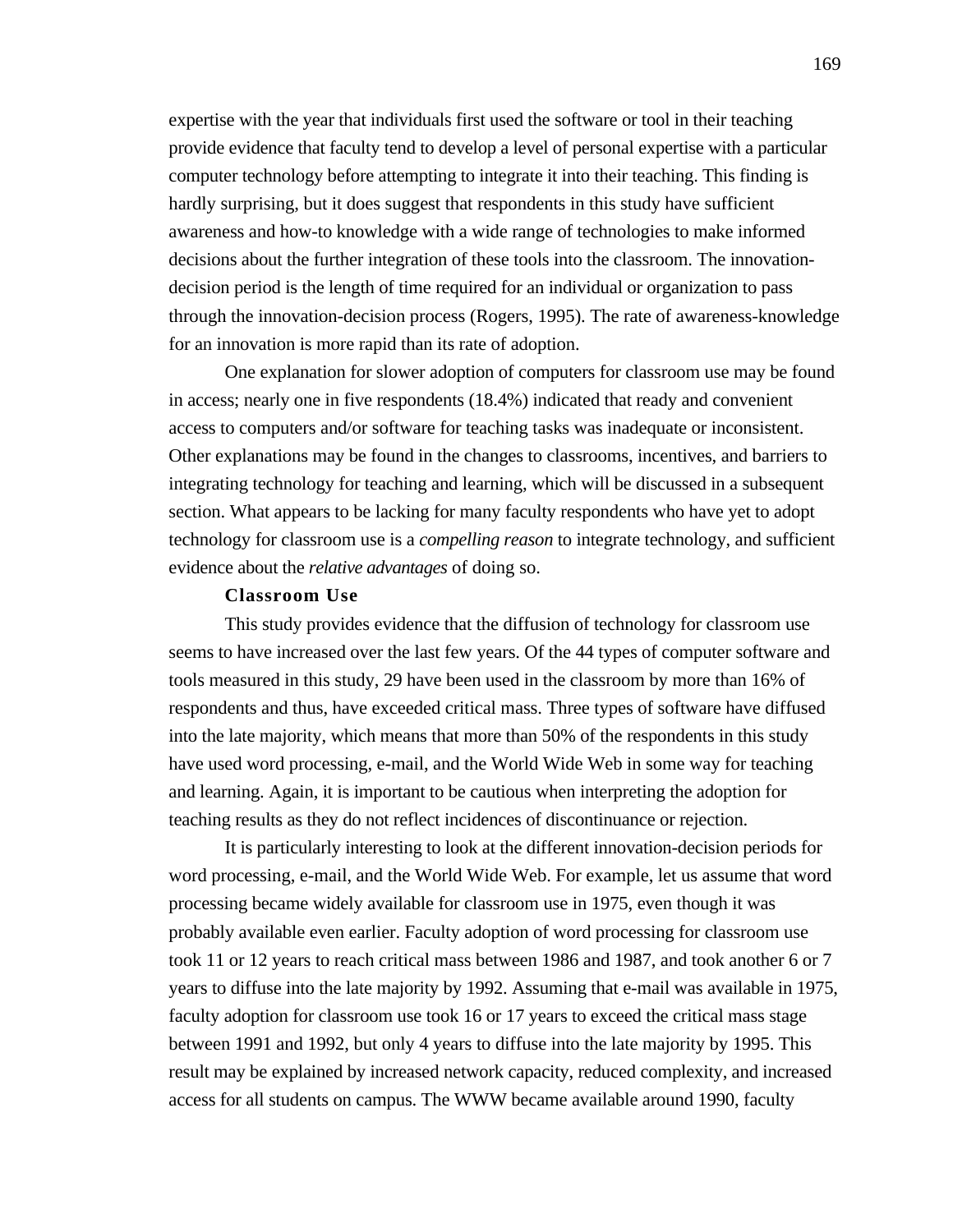adoption for classroom use took 3 or 4 years to reach the critical mass stage between 1993 and 1994, and took 3 or 4 years to diffuse into the late majority by 1997. To be sure, the shorter innovation-decision cycle after reaching critical mass of the WWW and e-mail compared to word processing is probably related to greater network access and facilities on campus, the lower price and greater availability of desktop computers, and the reduced complexity of graphical user interfaces. The qualitative data collected in this study provides evidence that faculty also attributed greater relative advantage and more observable benefits to integrating the WWW and e-mail for teaching and learning faster than they did for word processing.

There appears to be tremendous potential for the Internet and the Web to enhance traditional modes of education for teaching, student-centered learning, and research activities at the university. Landauer (1995) described poor design as one of the biggest troubles with computers, and suggested that "... we need to make computers into much better tools for work, both for the work of individuals and for the work of organizations" (p. 136). Companies like Netscape and Microsoft, seeing the commercial opportunities in Internet-based distance education, have begun to develop integrated distributed learning environments which combine powerful Internet-based collaboration tools such as e-mail, synchronous and asynchronous discussion, shared work spaces, Internet-based computer and video-conferencing and access to the WWW into common easier-to-use browser applications that can be used for education and training delivery. So, the compatibility between computers and teachers may be increasing as tools are developed specifically for educational uses. Respondents described many examples of how they are using Internet tools for teaching and learning, from e-mail to on-line databases, and for web-enhanced and web-delivered instruction. However, the learning curve for utilizing electronic networks and the Web for teaching and learning is still steep, even for some EAs, and can make full-fledged adoption for classroom use seem like a complex task, for both teacher and student. The technology itself may be becoming somewhat easier to use, but the pedagogical applications and implications are not always clear.

The perceived characteristics of the innovation, such as relative advantage, compatibility, complexity, and observability, impact the innovation-decision periods of potential adopters (Rogers, 1995). Evidence was found in this study that suggests that later technologies, such as Macintosh, Windows 95, e-mail and the World Wide Web, are adopted faster by more members of the faculty social system. Rogers' (1995) concept of interrelatedness provides an explanation for these shorter innovation-decision periods. Interrelatedness suggests that an adopter's experience with one innovation usually influences their perception of the next innovation in a technology cluster to diffuse through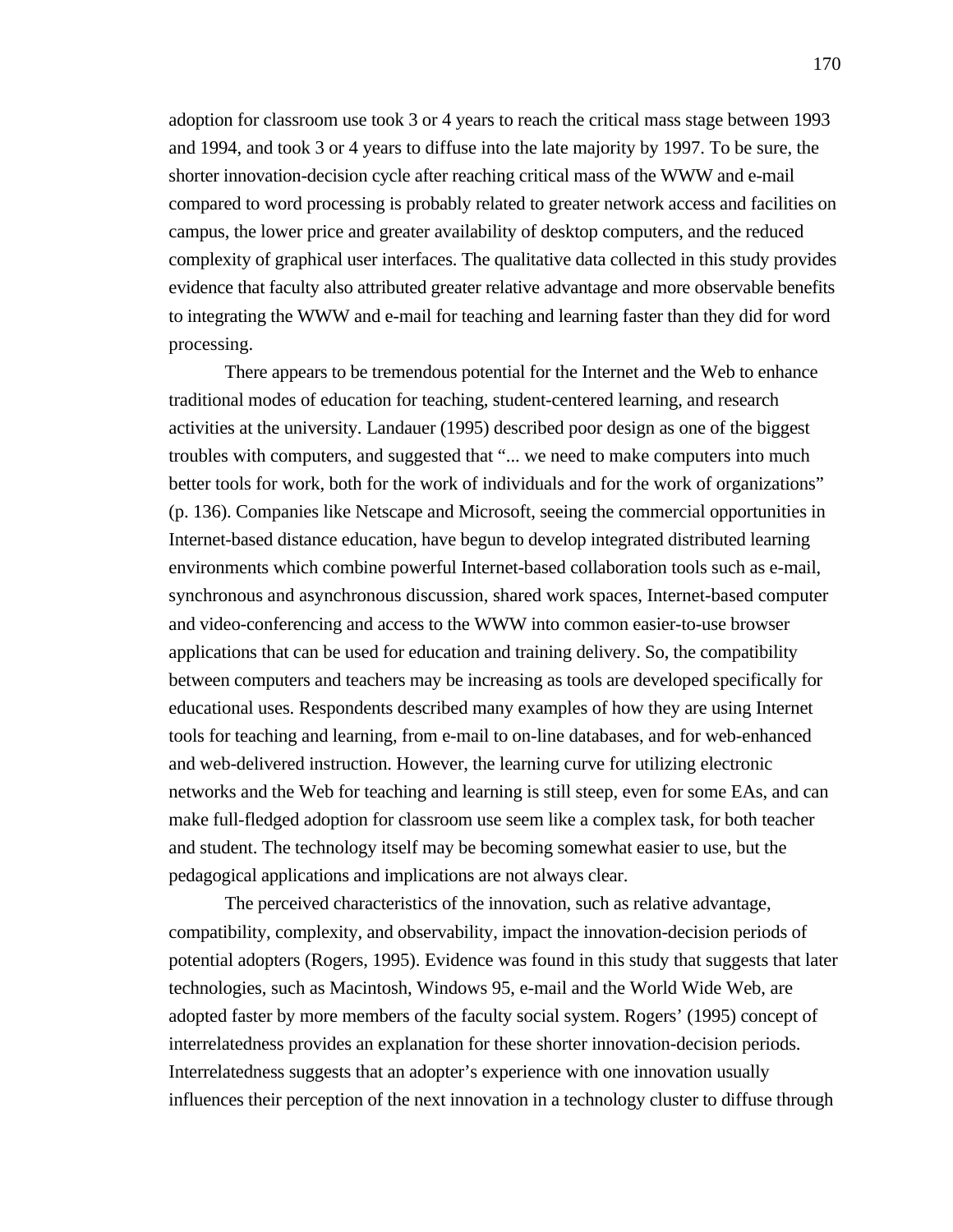their social system. Early computer technology was harder to use, harder to learn, more expensive, unreliable, and in the case of mainframe instructional software, showed limited gains for production time; in short, earlier technology was complex with little relative advantage. In contrast, current technology is somewhat easier to use with graphical interfaces and point-and-click interaction, easier to learn, less expensive, more reliable, and there are better applications designed specifically for educational applications and delivery. As the perceived characteristics of technology change, and there is increased relative advantage, more compatibility, reduced complexity, and observable gains for teaching and learning, then more MF may be motivated to adopt and integrate technology.

# **Changes to Teaching and Learning**

Respondents agreed with most of the statements about changes to teaching and learning, which suggests that faculty hold similar beliefs about the results of integrating technology as do K-12 teachers (Hadley & Sheingold, 1993). While most of these statements describe direct benefits to student learning, it is clear that respondents are aware that it takes more time to prepare materials and resources when they integrate technology. Most of the faculty responses mentioned the increased time spent developing and preparing for instruction, learning to use technology, deal with technical problems, and many discussed how provisions must be made for student access and training with the technology. Earlier adopting faculty may have more effective strategies for applying previously learned technology skills than do mainstream faculty, and as a result enjoy some return on their investment of time. Only a few respondents predicted or described a pay-off for this investment of time, so the perceived relative advantage of integrating technology is not clearly related to time savings for MF. For many respondents, the jury is still out on whether there are great gains, or any at all, to be made from investments of time and resources to integrate technology into teaching and learning on campus.

In addition to concerns about greater demands upon limited time resources, some respondents are clearly frustrated that their greater "just in time" training and support needs are not being met, and worse, that when they try to get assistance, the helpers seem to speak a different language. There appear to be heterophilous communication barriers between service and instructional staff, and also between EAs and MF. Gilbert (1995) predicted the cultural challenge of facilitating communication between the "techies" who like to tinker with technology, and the "teachies" who regard technology as a possible solution to a teaching and learning problem. MF will not feel confident making the leap to integrating computers in their classrooms when they cannot seem to get the type of help and training they want for professional and research tasks.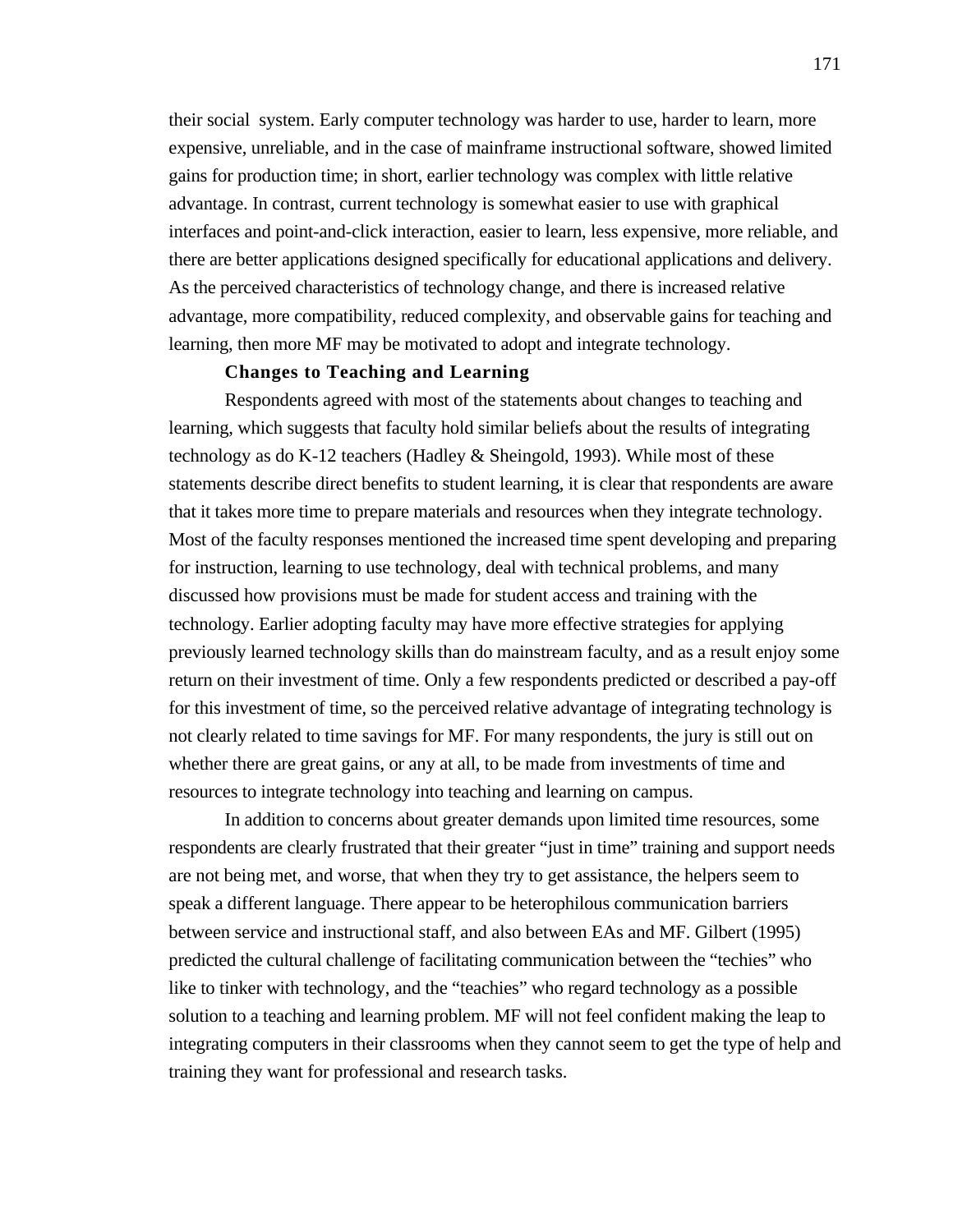Respondents appear to be split on the relative benefits and drawbacks of changes as a result of integrating technology into teaching and learning. A number of respondents are enthusiastic about the benefits of using the WWW, e-mail, and tool applications in their classrooms. Among the learning benefits described are accessing shared resources on the Internet, on-line publishing, interaction and communication through e-mail, better writing and presentation skills, and improved learning of difficult subject matter. It seems that technology can support a shift from a primarily transfer mode of instruction to a more knowledge-construction emphasis, but not all faculty consider the changing teacher and student roles to be a relative advantage. Some faculty *and* students prefer traditional approaches to instruction. Some of the negative changes that seem to accompany the integration of technology are problems with student access and equity, different levels of student's prior computer experience, the relative appeal of technology to students, and the increased need to provide computer skills training. Some respondents believe that the shift to technology will ultimately impoverish students and reduce the value of their postsecondary education. As a result, there is a gap between faculty who are experiencing success with their integration efforts, faculty who are discouraged by the limited returns on time invested, and those who believe that technology is simply not the answer.

#### **Motivators and Impediments**

Some of the incentives and barriers that both EAs and MF experience with technology have become clear through previous discussion. Faculty members do not operate in isolation, and are necessarily affected by external factors in their environment and social system. The following section brings together results from the incentives and barriers subscales, as well as open-ended and interview data, to summarize the common motivators and impediments that faculty encounter when they are making the decision to adopt or reject technology for teaching and learning.

The highest rated incentive for integrating technology into teaching and learning is the intrinsic gratification that respondents get from learning new computer knowledge and skills. Both EAs and MF seem to enjoy learning new things about computers. However, the greater enjoyment that EAs experience may be related to the incremental amount of time needed to add to their existing repertoire of computer knowledge and skills, and the greater success they experience integrating technology into their teaching. It is likely that MF have to invest more time developing a repertoire of computer knowledge and skills, as well as investing time figuring out how to integrate technology into their teaching. Therefore, the greater amount of time needed by some MF for these two tasks may not translate into the same intrinsic enjoyment and relative advantage that EAs experience using technology.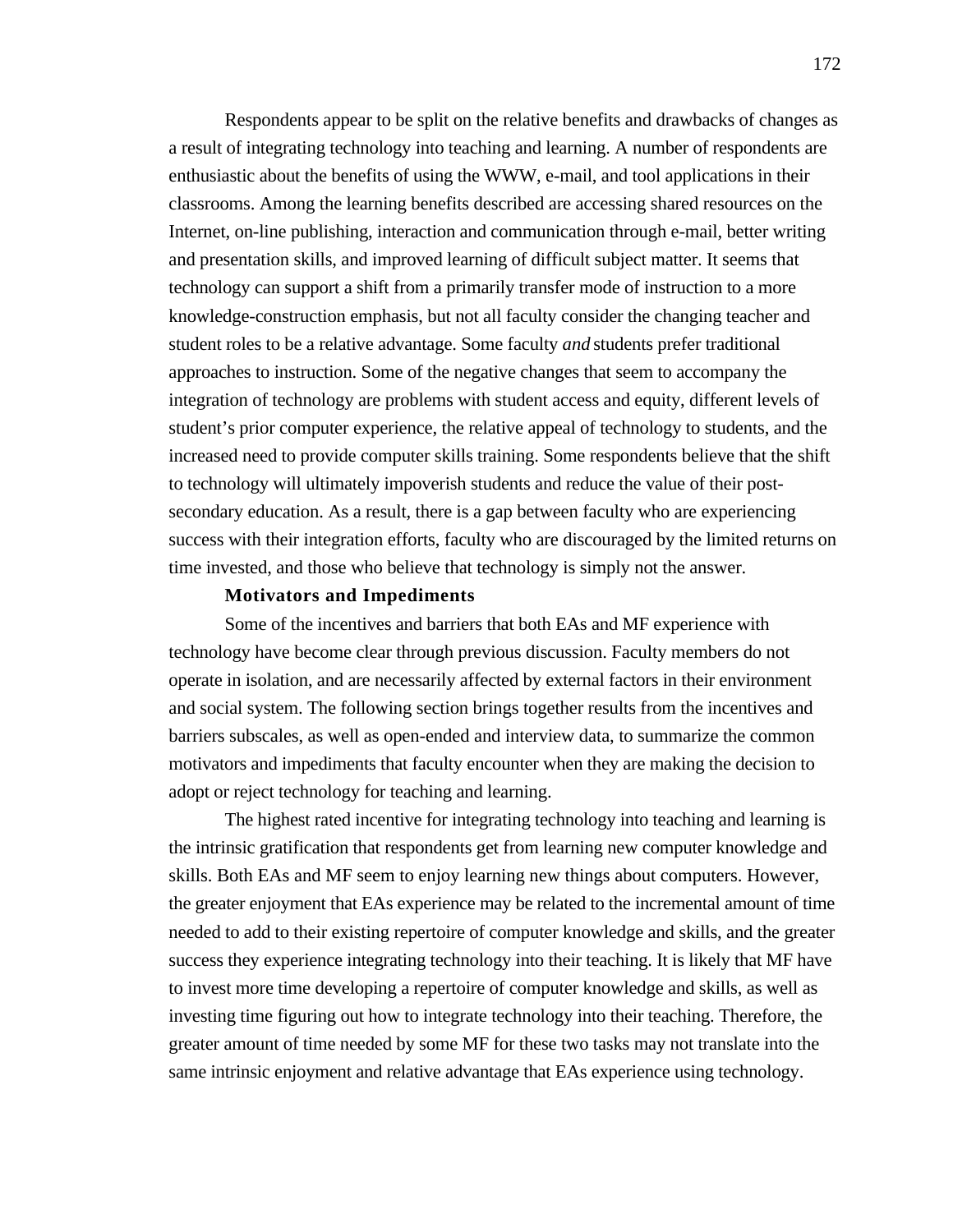The most common incentives to integrate technology include providing enriched learning opportunities for students, increasing student satisfaction, the change from being a lecturer to a facilitator, the informal recognition and support from colleagues, and the time saving and efficiency benefits of using technological tools for creating presentations, calculating grades, demonstrating complex content, and communicating with others. Some faculty have realized personal benefits of using computers and want to extend these to their students. The incentives of "becoming a better teacher" and the shift towards more "student-centered instruction" with technology are very important to some faculty, but less important to others. Many respondents believe, and rightly so, that they can become excellent teachers and design student-centered instruction without technology. Some faculty are motivated to integrate technology in effective ways to provide models for others who they believe are using technology ineffectively.

Respondents described conditions that would provide a more motivating environment for integrating technology in their teaching, such as release time for training and course development, better student access to technology, grants and financial support, technical support, inexpensive and convenient training, and evidence that technology adds value to student learning over conventional methods.

Many of these desired incentives are related to the barriers that faculty describe that influence their decision to adopt or reject technology. Respondents agreed with most statements about barriers, which suggests that faculty at all stages hold similar beliefs about impediments to integrating technology as do K-12 teachers (Hadley & Sheingold, 1993). The five barriers that respondents agreed with most strongly are a lack of time, problems scheduling computer time and resources, too few computers for students, inadequate financial support from administration, and the lack of a reward structure that recognizes faculty for integrating computers for teaching and learning. Faculty members elaborated upon infrastructure barriers, administrative barriers, and the lack of evidence for learning gains over conventional methods in open-ended responses and interviews.

The communication and collegiality gap perceived by MF between themselves and EAs may be related in some way to the limited time resources of all faculty. It is unlikely that EAs do not want to help others, and probably spend a great deal of their time sharing knowledge and skills with their MF peers. However, EAs also have research, teaching and service responsibilities of their own, and cannot be expected to take on the one-on-one training of novice peers over and above their present workloads. This gap may also be related to the homophilous second-order environment enjoyed by EAs that may exclude MF. EAs probably do speak a different language, and conferences and workshops about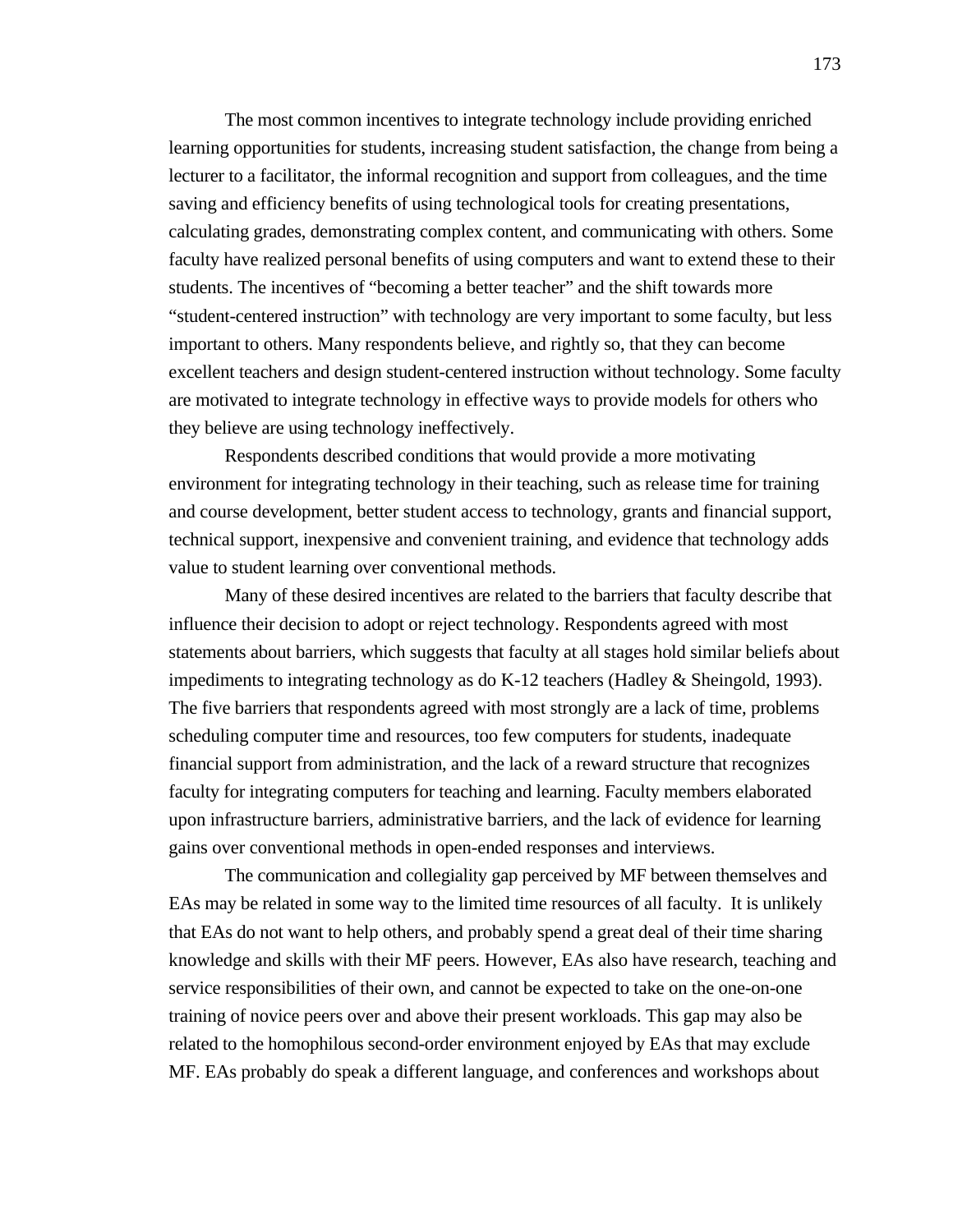high-end applications of technology are far beyond what the MF member wants or needs in order to integrate technology in their classroom.

There is clearly a gap between the convinced and unconvinced with regard to the observability of benefits that technology adds to the classroom. While some respondents are convinced that technology enhances specific learning outcomes, others want conclusive evidence that integrating technology is superior to what they are doing now. The "insufficient data" gap appears to be one-sided, and may be related to who has first hand knowledge of what technology *can* contribute to specific teaching methods and learning outcomes, and who does not. Thus, the incentive for some respondents, their belief that technology adds value to instruction, is a barrier to others who fail to see any relative advantage from integrating technology for teaching and learning.

## **When The Rubber Hits the Road**

Eloquently summarized by Bagehot (1873), and noted at the outset of this chapter, there may be hesitance or resistance to accept technology because it represents a fundamental change, and those who bring the message of change will not necessarily be welcome. Some faculty members have observed increased resistance to technology in the classroom that replaces a previous attitude of indifference. Others have discussed the status quo, and the goal of some members of a social system to enjoy and to actively preserve the lifestyle and career conditions they have achieved. It seems to be human nature for some people to want to enjoy established ways, rather than attempting to change them, or take part in the changes around them without strong evidence of the relative advantage of doing so. The individual who is interested in preserving the status quo may not be receptive to a change agent who promotes new ideas. Because we are talking about the changes to teaching and learning that technology can demand and require, let us use the analogy of a school bus in an attempt to sort out some of the different attitudes and dispositions in a faculty social system.

Before computers became widespread, and their potential influence on many aspects of society was unclear, faculty members were able to ignore technology without worrying about its impact on them personally. However, now that the rubber has hit the road, and there is clear evidence that computers have become an essential part of our lives and will not go away, we cannot expect all faculty members to immediately get on the same school bus and go in the same direction at the same time, especially if administration is driving. Innovators and early adopters will get on the bus, eager for adventure, will not need a clear map about where the bus is going, but will be convinced that the trip will be exciting and worthwhile. A few will prefer to design and build a new bus, point it in some direction, and start driving. A number of mainstreamers will get on the bus, if they are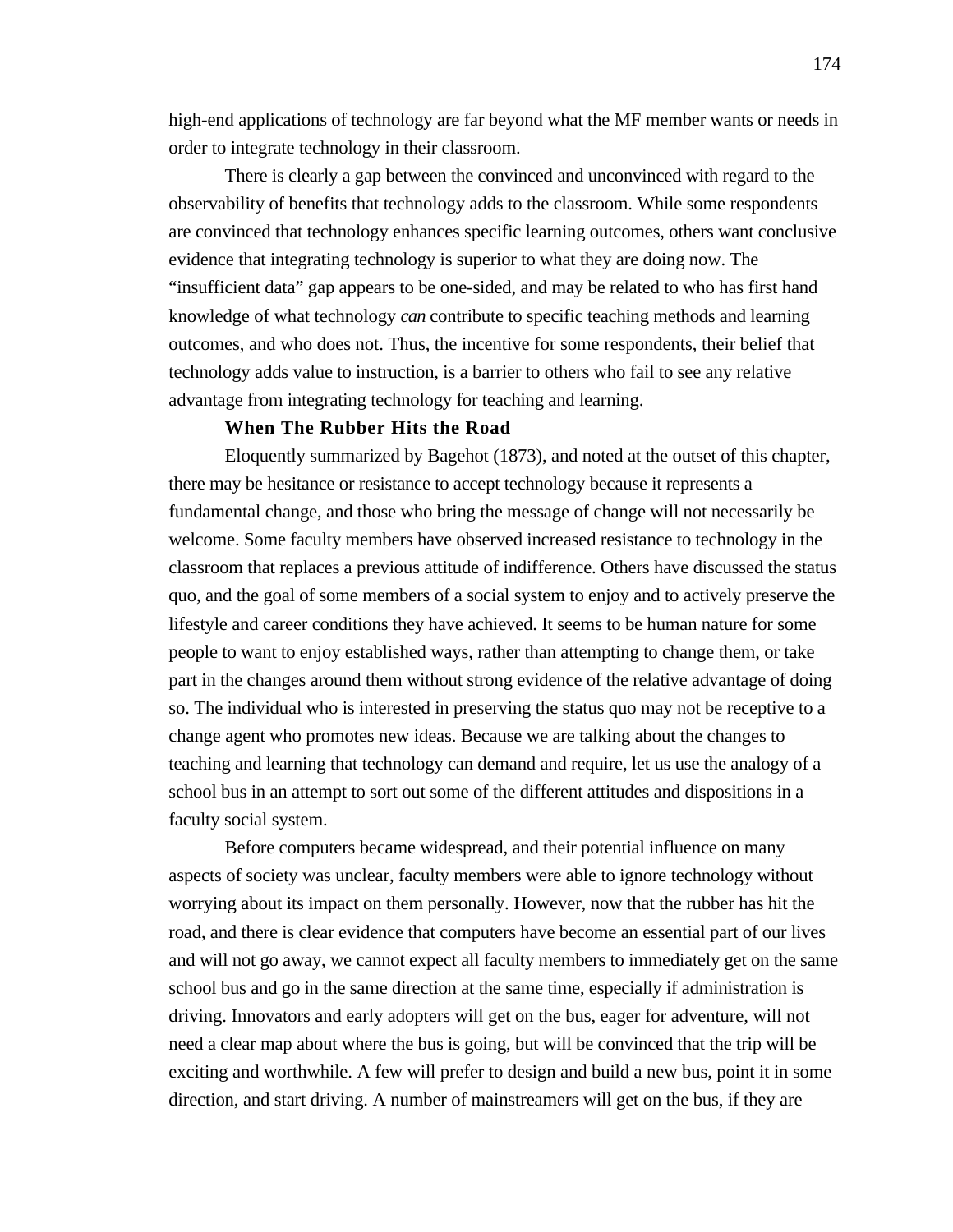provided with a clear map of where the trip will take them, given a list of supplies to bring, told when they will get there, how they will know when they have arrived, and offered training on what to do while they are there. Some will attempt to shoot out the tires on the bus, and others will argue that they do not have time to go on the trip. If widespread adoption is the goal, then the question is, who should drive the bus? Is it essential that there be only one kind of bus, or can the university accommodate a number of buses going different directions?

Both individual early adopters and institutions have to be aware of the resistance to new ideas, especially those to do with technology because of the perceived characteristics of this innovation by the mainstream: computers are complex, they do not offer readily observable relative advantage, computers may not be compatible with present ideas about teaching and learning, and without some support, computers cannot be experimented with on a limited basis. Although EAs are more comfortable with the risks involved with technology, there is uncertainty, by both EAs and MF, that technology can represent a superior alternative to the previous practice that it might replace. Recommendations for technology integration plans cannot be based upon the assumption that the adoption of technology is a desirable option for every faculty member.

#### **On-line Research Methodology**

The on-line survey methodology used in this study presents a new way of looking at an old problem. Findings in the present study suggest that the Internet is a very promising method of conducting psychological research. Almost three-quarters of respondents chose to participate using the web-based survey compared to a conventional method of participation. In the present study, the unidimensionality of the Generalized Self-Efficacy Scale was confirmed using factor analyses which replicates previous findings for an Internet survey method (Schwarzer, Mueller, & Greenglass, 1998). In the present study, estimates of the internal consistency of five subscales yielded coefficient alphas ranging from .88 to .93, which are relatively high ratings of item homogeneity and indicates that faculty responded consistently across items. The web-based survey proved to be a feasible method for collecting both quantitative data using scaled, selected-response items and qualitative data using open-ended response items. A majority of faculty took advantage of the opportunity to respond and provided rich, qualitative data; the average length of faculty responses ranged from 34 to 55 words.

# **Method of Survey Participation**

The purpose of piloting a web-based version of the survey was to examine whether this method of data collection would yield equivalent results to conventional paper-based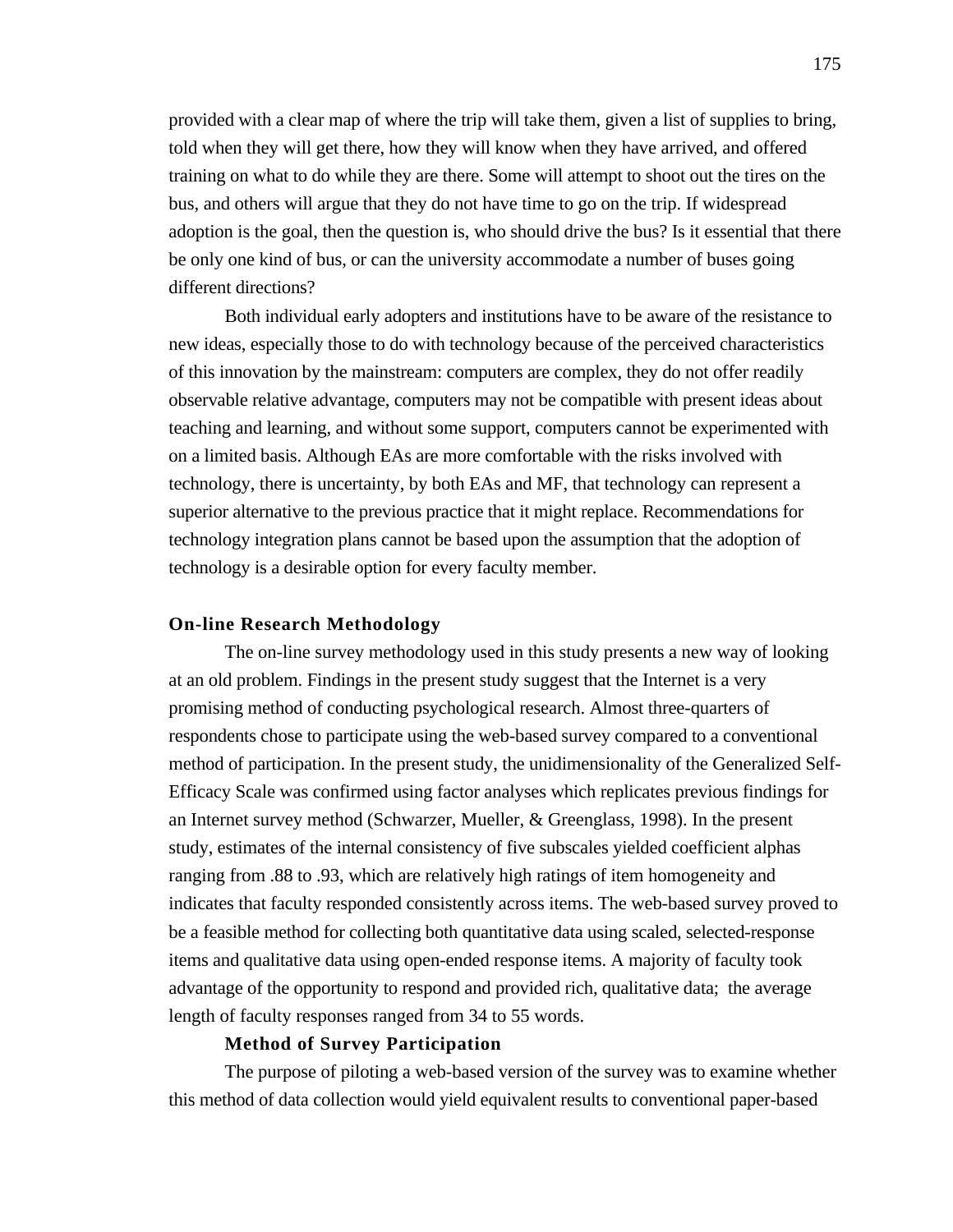method. A comparison of the survey data based upon method of participation showed that there were statistically significant differences between the electronic and paper respondents for 1 out of 5 items. Differences for the two parts of the computer experience subscale were negligible, which suggests that faculty expertise and faculty innovativeness are not strong influences on whether respondents chose to participate using a web-based or paper-based method.

Overall, the electronic and paper groups differed on 6 of the same variables that EAs and MF differed upon. Both electronic respondents and EAs are more likely to have first used computers on campus as a graduate student, to have used WWW page creation and editing earlier in their teaching, enjoy figuring out how to use computers effectively in teaching more, and regard computer journals, conferences, and on-line newsgroups and websites as more important sources of innovation information than the mainstream and paper respondents. It is likely that respondents who access the Internet often, to author webpages and to seek out newsgroups and websites, regarded their participation in a webbased survey as a natural extension of their habitual patterns of computer use. Ready access an Internet-capable computer may also make the web-based survey more appealing.

The electronic respondents were likely to be younger, have fewer years of experience as a faculty member, and have first used computers for personal, professional academic tasks approximately 4 years earlier than the paper respondents. These findings are similar to the characteristics of earlier adopting faculty reported by Anderson, Varnhagen, and Campbell (1997). Those who participated using the web-based survey were more satisfied with the support and training on campus for teaching tasks and were more positive about current campus investment plans to acquire computers for teaching and learning activities. The electronic participants rated media center support staff as more important in terms of help or assistance using computers, as well as publications from major computer vendors as more important sources of information about changes/innovations in the area of computers.

Those who used the web-based method of participation indicated higher levels of agreement with more than half of the incentive items. Electronic respondents agree more strongly than paper respondents that computers: (a) help them to make a subject more interesting, (b) enable them to communicate more with students, (c) provide a means to expand and apply what has been taught, and (d) appeal to a variety of learning styles. The higher agreement expressed by the electronic respondents may be an indication of their relative success at integrating technology into teaching and learning for these purposes. Web-based participants also agree more than conventional participants that by integrating technology they are helping students to acquire the basic computer education they will need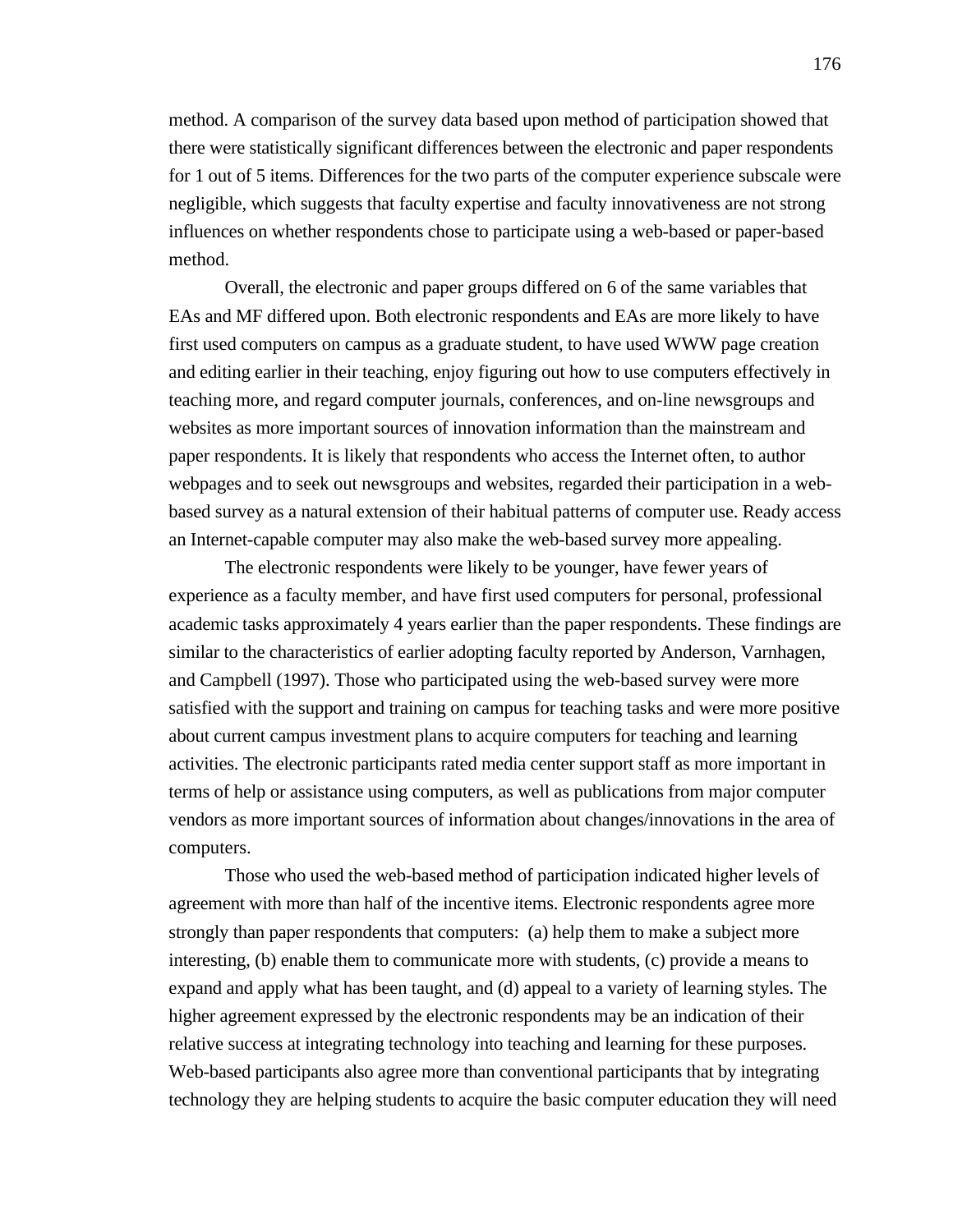for future careers, and that students are enthusiastic about subject for which they use computers. Again, these findings may be an indication of the electronic respondents' own greater enjoyment, and possibly greater success, at figuring out ways to use computers effectively for a variety of teaching situations. Indeed, for the learning about technology items, the electronic respondents rated the more independent and self-structured learning methods as more important than the paper respondents. It is possible that participants who responded using the paper method simply do not know, or are reserving judgement about the incentives for integrating technology that are related to specific learning outcomes.

The electronic respondents expressed statistically higher levels of agreement for four of the barriers than the paper respondents. Web-based participants, more than paperbased participants, believe that there are too few computers for students, there are problems scheduling enough computer time for different faculty members' classes, and that the reward structure does not recognize faculty for integrating computers for teaching and learning. These differences may reflect the greater enthusiasm of the web-based participants for using computers for teaching and learning, and thus, greater dissatisfaction with access issues. It is difficult to speculate about reasons for the higher agreement expressed by the electronic respondents that there is less control over classroom instruction when using computers. One cannot conclude whether less control is a desired or undesired learning outcome. Certainly, one can speculate that with a shift from teacher-directed to more student-centered learning, less control may be a desired learning outcome.

To conclude, the findings reported here suggest that the web-based method of survey participation currently may be more appealing to a different, but not necessarily early adopting, segment of the faculty population than paper-based methods. There are some characteristics that are shared by electronic respondents and early adopters, and this study cannot decisively conclude whether there is a relationship between method of participation and early adoption. It seems safe to conclude that the two survey methods are fairly equivalent, and that a majority of faculty members will find the web-based method of participation appealing. Faculty are adopting e-mail and the WWW at faster rates than computer applications that have been available for longer periods of time, such as tutorials and simulations. Although it is likely that web-based research methods will be an increasingly viable means to collect data from an entire faculty population in the future, a researcher must also carefully consider who may be excluded from their chosen sample if exclusively web-based survey methods are used for an investigation.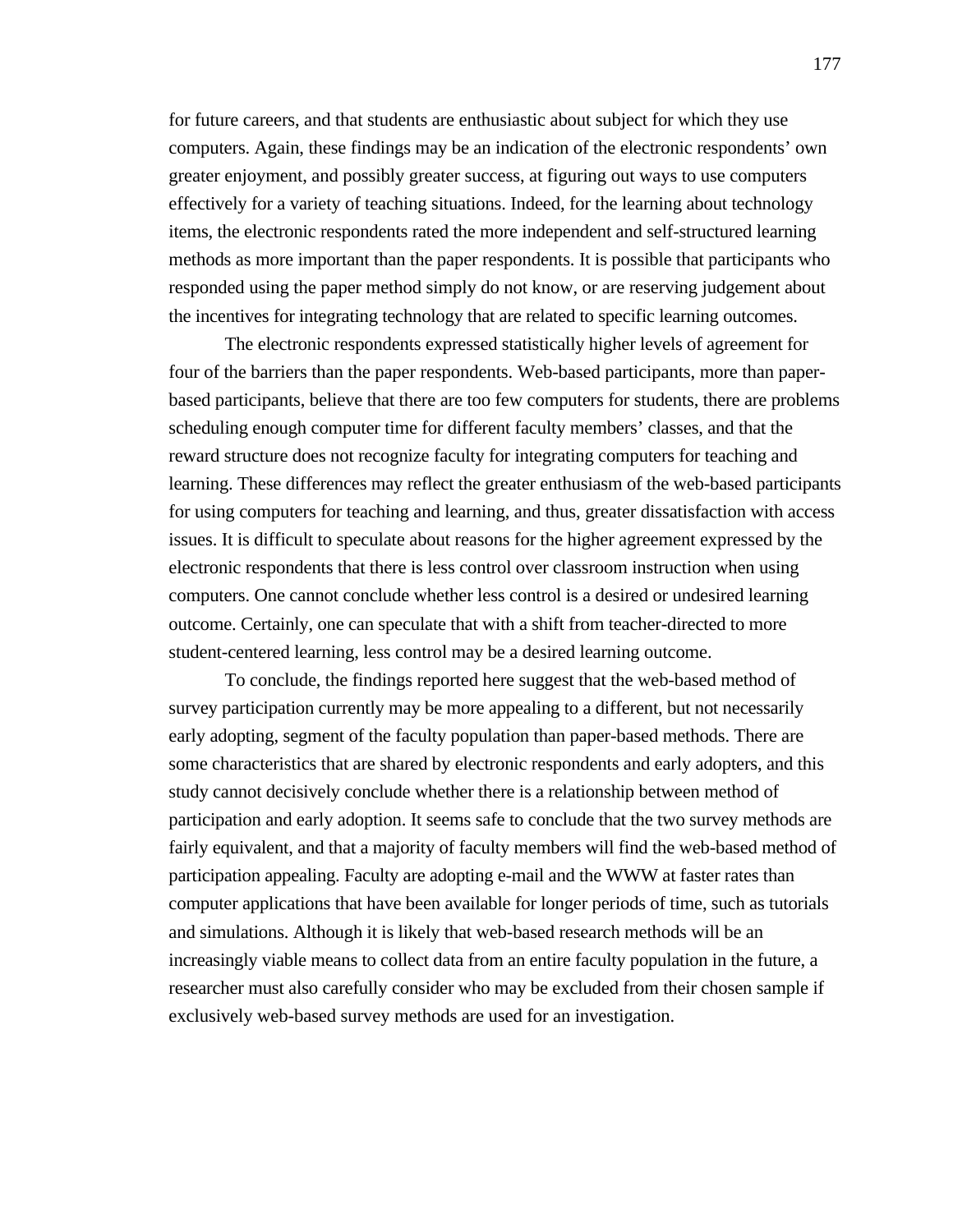## **Limitations of Present Study**

This exploratory investigation used both survey and interview methodologies in order to better understand why the adoption of technology for teaching and learning is so appealing to some faculty and not to others. Although this study has made progress in answering this research question, the results should be interpreted with an awareness of the methodological limitations of this study. The methodological limitations relate to: (1) sample size and selection, (2) generalizability, (3) the variables selected for investigation, and (4) the interview methodology. The following is a description and comment on each of these limitations.

# **Sample Size and Selection**

One limitation of the present study is the small sample size. Despite using a variety of means to invite participation in this study, the researcher achieved a small return rate from the University of Calgary (12.8%) and the University of Alberta (3%). Previous successful research that surveyed academic staff about the adoption of technology for teaching achieved a return rate of 37% in response to a paper-based survey (Anderson, Varnhagen, & Campbell, 1997). A possible explanation for the small return rate may be found in the time of year the study was conducted. Data collection started at the beginning of the winter 1998 semester at the same time that Faculty Annual Reports were due. Sample size may have been increased had the initial invitation to participate been broadcast to the entire academic staff at the University of Calgary, rather than a sample of 500, and if similar sampling procedures were used at the University of Alberta. Although the length of the survey did not appear to contaminate the results, it may have influenced the decision to participate.

The survey relied upon volunteers in groups collectively asked to take part. It is possible that participants who took the time to complete the survey were predisposed to be more positive towards integrating technology for teaching and learning. There is a general sense that there may be more early adopters in the present sample than would be found in the general population. Almost 30% of this sample indicated they taught computer courses; as a result, approximately two-thirds of this sample could be described as technology "users", and one-third as the "techies" who teach about technology. Additionally, awareness-knowledge in the innovation-decision process is influenced by predispositions such as selective exposure and perception. Some faculty may have felt excluded by the very nature and content of the survey. Individuals who do not use technology for teaching may have perceived the survey as a communication message about this innovation, and this awareness may have influenced the individual to not participate in the study. The items themselves may have made some potential participants feel uncomfortable, pressured, or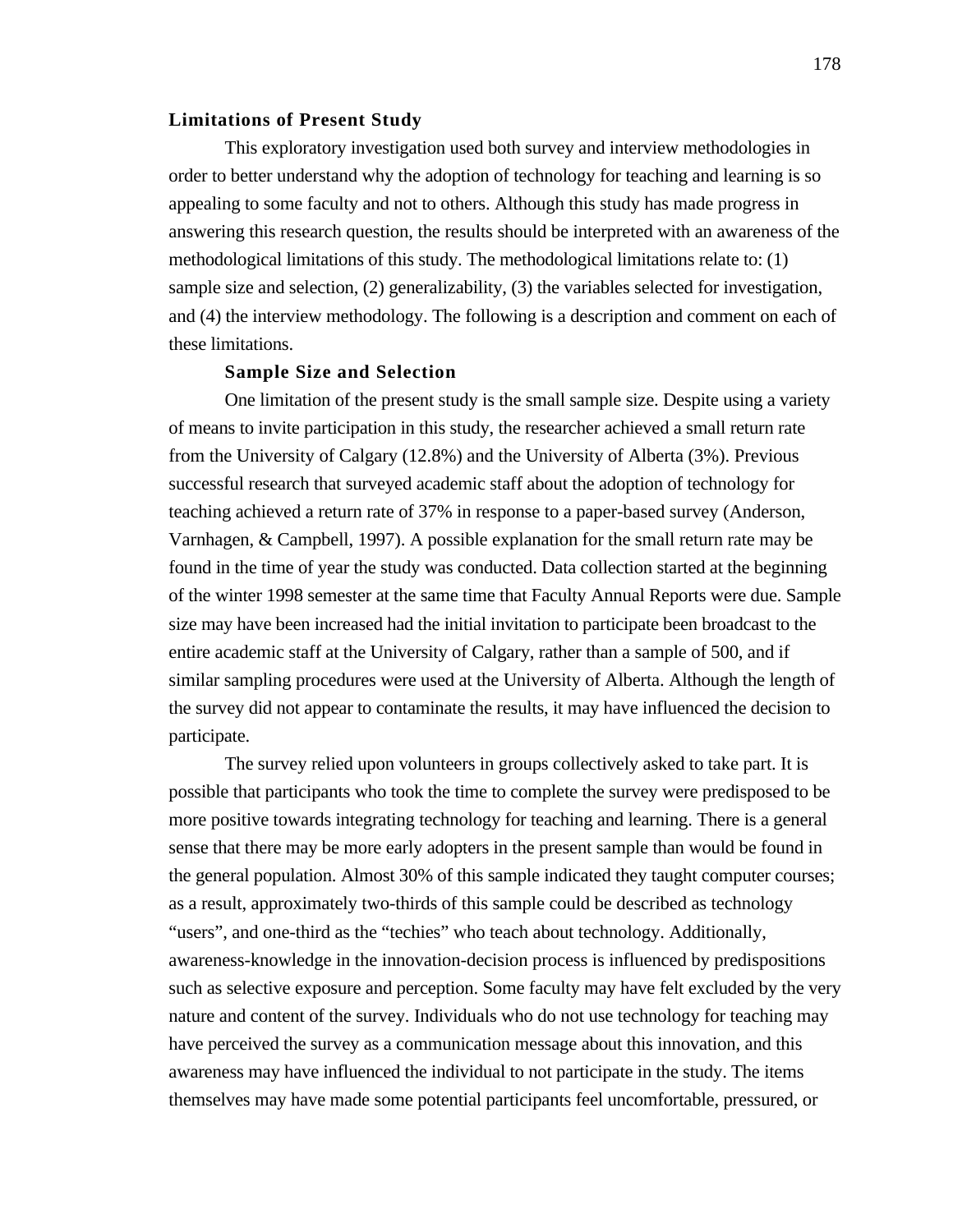inadequate because they could not answer many in the positive. Therefore, the reported levels of Total Adoption may be over-representative of the population as a whole, and thus their views about barriers more compelling.

This potential sampling bias could be construed as a weakness of the study. However, it could also be argued that those who participated in the study had the best understanding of both the positive and negative aspects of integrating technology, have the most knowledge and experience to contribute to the research question, and have the most to contribute to understanding why the integration of technology is so appealing to some and not to others.

#### **Generalizability**

Because the results of this study are based upon a small sample, it is not appropriate to generalize the overall survey results to a larger, potentially dissimilar population. The samples were drawn from two Canadian research universities that have academic staff's of approximately 1500 to 2500 individuals. Although both institutions have made large investments to acquire technology for a variety of purposes, neither institution requires or provides a computer to every student, nor provides each faculty member with a computer. It would not be appropriate to compare this sample to academic staff from an institution that provides each student and faculty member with a computer (i.e., Acadia, Wake Forest), or uncritically generalize overall results from this study to much smaller or much larger North American institutions.

However, sample size should not be regarded as a complete limitation. More individuals participated in the present investigation than would be feasible to include in a face-to-face, technology roundtable discussion about integrating technology in teaching and learning. Thus, for the purpose of making recommendations for technology plans, the sample can be regarded as adequate. Also, the generalizability of the interview results may not limited by sample size. Previous successful research into teaching excellence only solicited the participation of a small group of participants (Andrews, Garrison, & Magnusson, 1996).

#### **Time of Adoption Variable**

A potential limitation of this study is the measurement of time of adoption for teaching and learning without gathering information about rejection or discontinuance. Faculty were asked to indicate "year first used for teaching" for types of computer software and tools, but no quantitative data was collected about subsequent rejection of technology or discontinued use. Qualitative data provided some insight into methods of integration and impediments to adoption, from which discontinuance and rejection can be inferred. However, it is important to be cautious when interpreting the time of adoption for teaching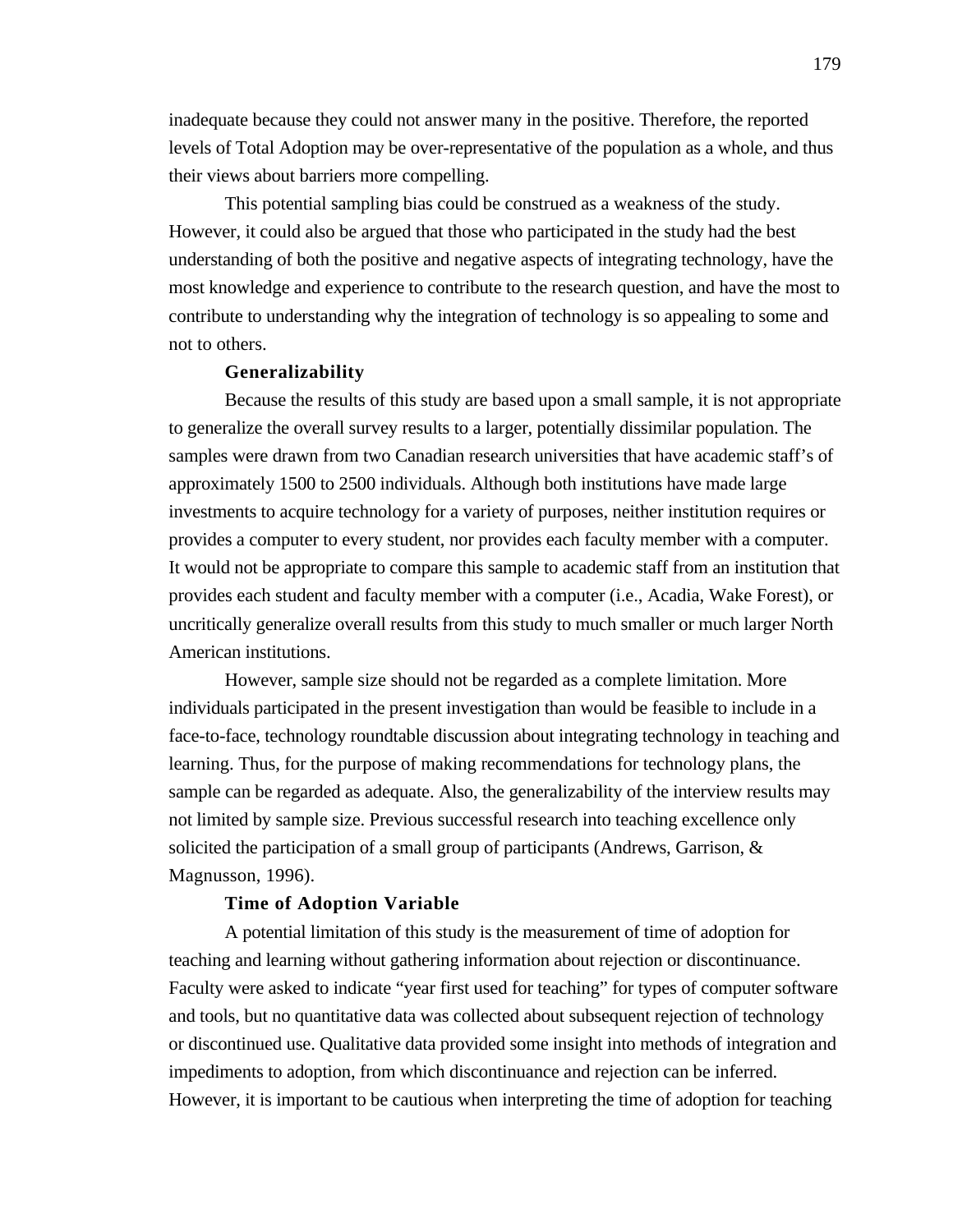results as they do not quantify incidences of discontinuance or rejection, and may be an overestimate of the current integration of technology on campus.

#### **Single Interview Sessions**

A potential limitation of moving the present case profiles of early adopters into instructional practice is that each case is a retrospective analysis and interpretation of one person's end result based upon one interview session. One can expect that these profiles leave a great deal of the early adopter's initial experience out, and therefore may be limited as a primary data source for examining the development of expertise in teaching with technology. Because an expert's processing is largely preconscious and automatic until they encounter novel situations or problems that require analysis (Berliner, 1992; Sternberg & Frensch, 1992), the expert may not be able to provide a full account of what it is that they do and how they think. The more competent domain experts become, the less able they are to describe the knowledge they use to solve problems (Ford & Adams-Webber, 1992). Also, the development process does not unfold in a vacuum (Finnegan, 1997). These first person accounts offer some descriptions of the interrelated factors (i.e., personal goals, motivations, and career choices, other individuals, institutional, systematic) and decisions (i.e., institutional appointment, research and teaching program) that have influenced their adoption of technology, and represent descriptive accounts of some of the early adopter's experiences and views.

However, these case studies are a one-time, snap-shot view from which inferences about the underlying cognitive processes, and the incremental knowledge responsible for evolving them beyond a competent practitioner, are difficult, if not impossible. Therefore, a clear description of the developmental process that leads to expertise in teaching with technology in higher education was not found in this study. Future attempts to describe the motivational aspects of excellent teaching and early adoption of technology should apply the innovation-decision process described by Rogers (1995), research on the development of expertise (Bereiter & Scardamalia, 1993), and employ a longitudinal observation and interview methodology to be informative. Also, each of the present cases concentrates on continued adoption, rather than considering non-adoption or rejection of the innovation. Future research of this type may want to include those who have not adopted technology and are excellent teachers for the purpose of comparing these cases to early adopters, as well as to examine whether their non-adoption of technology constitutes potential later adoption or active rejection.

Despite these limitations, this study made significant contributions to new knowledge by providing additional evidence in support of Rogers' (1995) theory of the diffusion of innovations, evidence that goes beyond the theory, and tested the application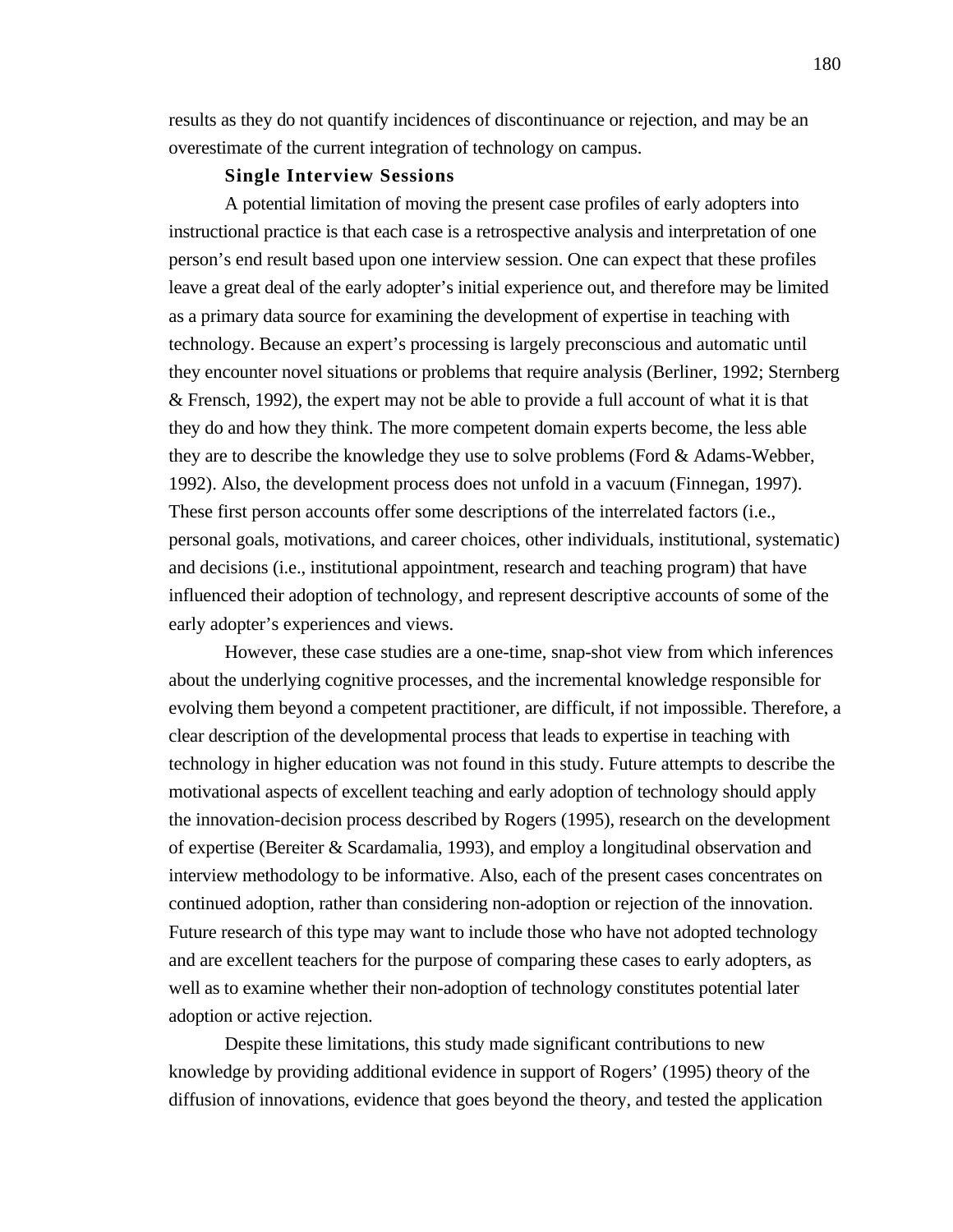of a new research methodology. This study made significant progress in documenting and understanding the adoption of technology patterns of faculty across disciplines, the common trends, issues, and concerns about integrating technology into teaching and learning, and the characteristics of early adopters. Future studies can utilize the methodology, instruments developed, and the results of this exploratory study to further advance understanding of the adoption of technology by faculty for teaching and learning.

## **Future Research Directions**

This exploratory investigation uncovered some questions and areas that require and deserve further study. The present investigation is point-in-time diffusion research that documents a stage in the process of adopting technology for teaching and learning on campus. Because the diffusion process is still underway on campus, it would be useful to gather data at two or more points to measure the changes over time.

The survey instrument used in this investigation was designed and constructed by the present researcher based upon a review of the literature and expert judgement. Future applications of the survey, or individual subscales, would be useful to further examine the psychometric properties of the instrument using both paper and web-based forms. Many issues of survey design were not investigated in this study. It would be useful to conduct experimental research on different ways to design and present survey items and scales using a web-based instrument. For example, do participants responded differently to survey items when rating scales are presented using pull-down, or pop-up, menus of options as opposed to more conventional left-to-right checkboxes? When presenting survey scales of options, should the default response in a pull-down menu be a non-scoring option, such as "select answer", or should the default response be one of the scaled responses, such as "strongly agree"? An experimental research design that randomly presented participants with Form A or Form B of a web-based survey could begin to address these questions.

This investigation explored the possible relationship between characteristics of expertise and the motivation for early adopters to become expert at integrating technology for teaching and learning. Future research of this type may want to emphasize an ethnographic or case study methodology that includes observations and interviews over a period of time to profile early adopters who are also excellent teachers. To address both adoption and rejection, future research should also profile faculty members who have not adopted technology and who are excellent teachers in order to examine whether this constitutes later adoption or active rejection. Additional study is also needed to further explore the hypothesis that the homophilous communication relationships among early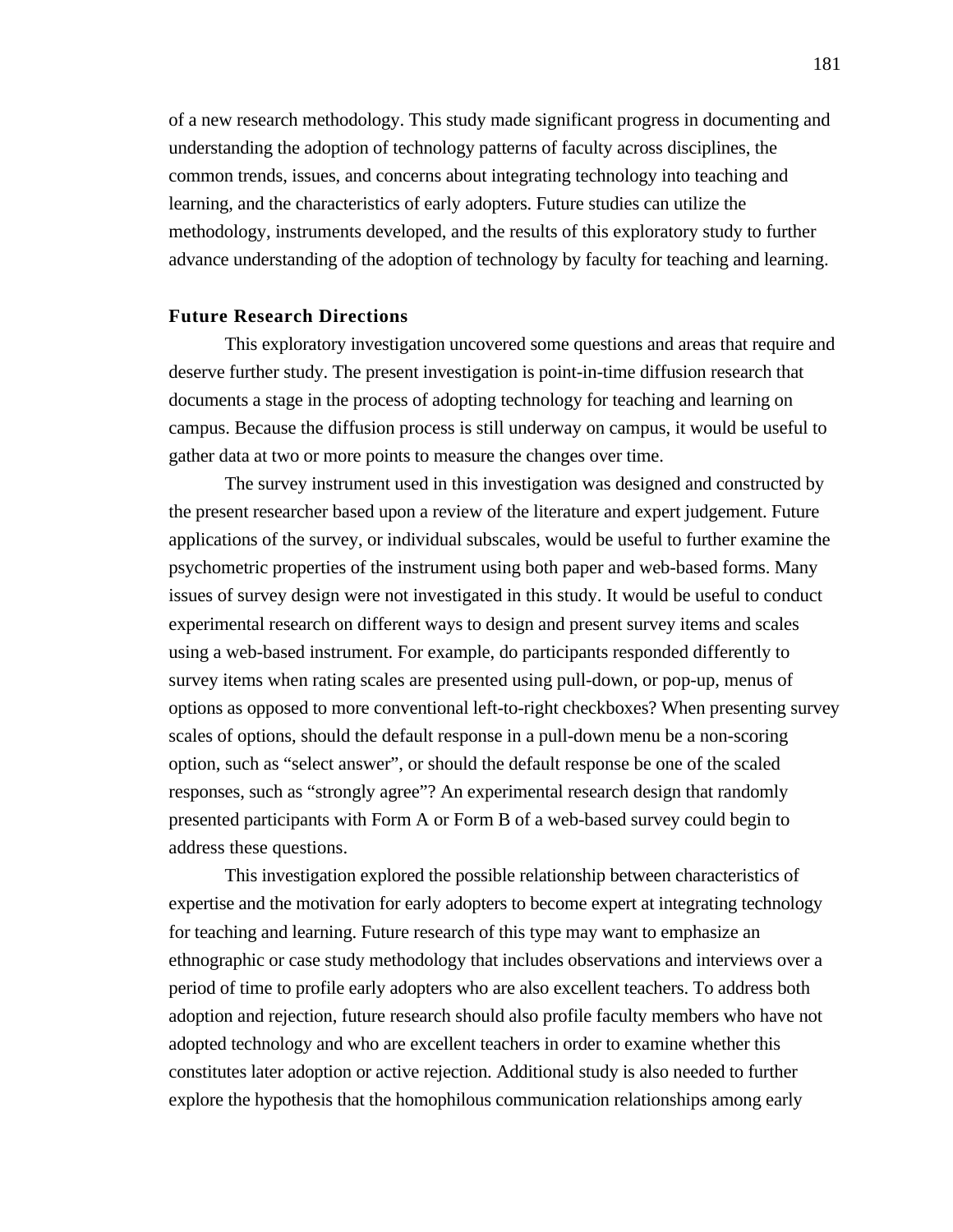adopters represents an expert subculture, or second order environment (Bereiter & Scardamalia, 1993), that embodies the ideals and goals which help direct the early adopter's on-going development, and provides support, cooperation and recognition of success.

A future study may want to examine the difference between early mainframe and early desktop use to examine whether it is true that early adopter access to university mainframe computers affected their desktop computer purchasing decisions and related desktop computer usage patterns. More study is also needed to examine the hypothesis that earlier adoption of technology for teaching is related to the more user-friendly characteristics of graphical user interfaces.

Future empirical research on faculty adoption patterns may want to build and extend upon Rogers' (1995) innovation-decision process and adopter categories to more accurately reflect and describe faculty innovativeness with technology (i.e., reflective observers rather than late majority; conscientious objectors rather than laggards). For example, there is a different kind of adopter in the field of educational technology: one who brings words of caution and criticism rather than wholesale, unqualified evangelism and enthusiasm.

#### **Bridging the Gap Between Early Adopters and Mainstream Faculty**

The intent of this section is to present recommendations for technology adoption and integration plans that do not succumb to the individual-blame versus system-blame biases that often appear in diffusion research. Rogers (1995) defines individual-blame as the tendency to hold an individual totally responsible for non-adoption rather than the system of which the individual is a part; conversely, system-blame is the tendency to hold a system responsible for the slow or limited adoption of individual members. Findings here suggest that both internal and external factors make the integration of technology more appealing to some faculty respondents than others. The first part of this section contrasts individual-blame and system-blame, and how higher education must get beyond blame in order to bridge the gap between early adopters and mainstream faculty. The second part of this section will present recommendations two ways: (1) Recommendations will be made for what EAs and MF might do to encourage further adoption and integration of technology efforts on campus, and (2) Recommendations will be made for what institutions might do to promote instructional technology as a way to fundamentally rethink teaching and learning.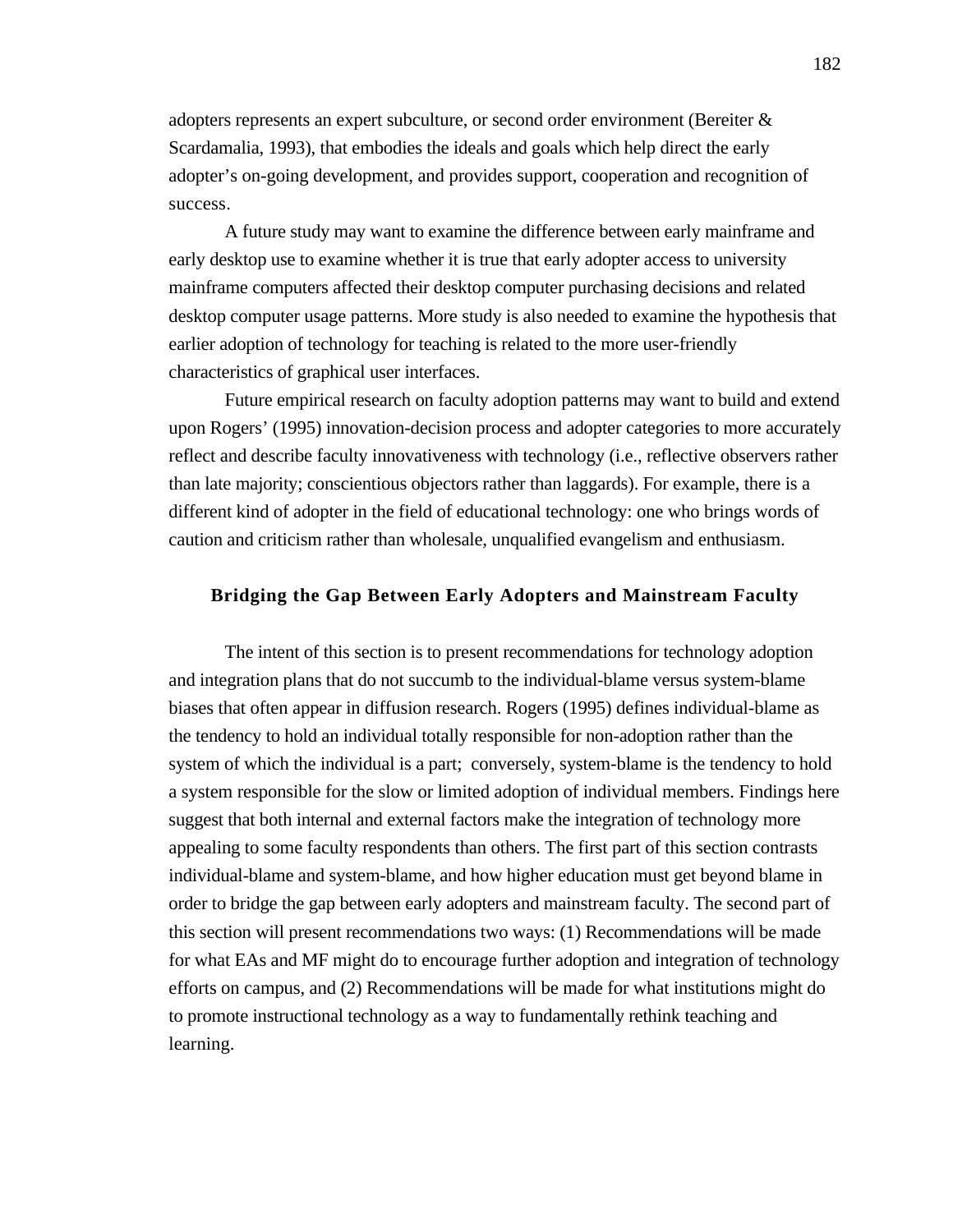# **Implications for Higher Education Blaming Faculty**

Previous explanations for why the majority of faculty do not readily adopt technology for teaching and learning focused on blame. Faculty were blamed for being stuck in traditional methods of course delivery, were labeled as resistors and charged with negative attitudes towards technology (Gordon, 1983). Faculty who express concerns about the shifting culture and mood that seems to emphasize the technology over teaching and learning are shamed by commercial and administrative bodies whose interests may be profit-driven rather than pedagogical. Accusations such as, "...faculty are the problem, ... don't want the technology ... are stuck in traditional approaches ... are behind the times...", are tolerated in a culture based upon faulty assumptions and often inaccurate explanations, "...students have no trouble with technology...want to use technology ... prefer technology ... etc., and so on." Previous explanations for limited adoption that blamed faculty were based on a poor understanding of the difference between faculty who readily adopt technology for teaching, and those who do not. Administration and management, sometimes the early adopters themselves, wondered why mainstreamers were not jumping on board and getting with the technology program.

The results of the present investigation provide evidence that these faculty respondents are using computers extensively for their professional and research tasks, and that there are encouraging levels of adoption for teaching and learning. Respondents also describe a number of impediments that may discourage student adoption: access, experience, changing roles in classrooms, and relative appeal. In some cases, students do not want remote participation. For example, when given the choice between on-campus and distance participation in a psychology course, 49 students chose the face-to-face course, and 4 chose the televised course with a computer-based module (Savenye, 1998).

Rogers' (1995) bell curve holds true; most of these respondents are not early adopters. Most faculty will not be the first adopters of a new technology. The majority of faculty will be "reflective practitioners" who may be willing to use a new tool if it is perceived as worth the effort in instructional value, not just budgetary value. Early adopters and administrative change agents need to respect faculty who are slower to change, yet are still willing to learn (Wilson, 1998).

 Unfortunately, the term *luddite* has become synonymous with those opposed to any technology that may replace human labor, and has negative connotations. In fact, individuals often apologize in advance for expressing views that appear to criticize the adoption of technology for certain tasks, or for making appeals for cautious adoption rather than uncritical and enthusiastic acceptance. If the goal is to promote an institutional culture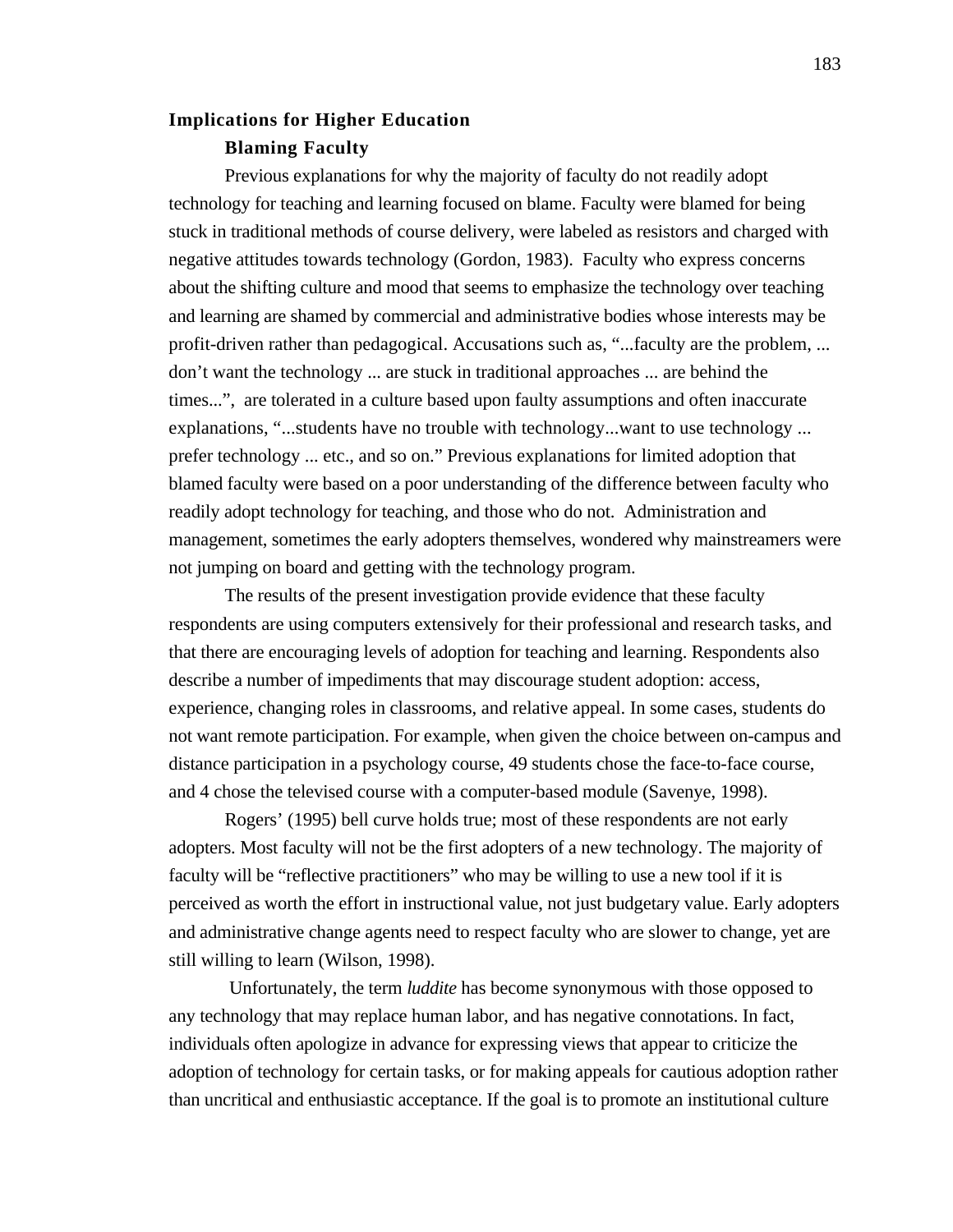that explores fundamental teaching and learning issues, rather than emphasizing the adoption of technology for technology sake, then it is important to solicit and include views from both advocates and critics about the relative advantages of technology for teaching and learning.

The right to support or oppose the integration of technology for teaching and learning is related to academic freedom, and is important within the liberal conception of a university because universities are not only purveyors of the known, but creators and disseminators of the new (Schrank, 1993). To fulfill this crucial creative role, universities require openness, the free exchange of ideas, controversy, ferment, dissent, even heresy. Schrank (1993) believes a component of academic freedom is tolerance, and that participating in the university environment may sometimes involve accepting a fair measure of intellectual discomfort.

The negative connotation of the word *luddite*, and its association with individuals who are opposed to technology, may be linked to the assumption that existing teaching and learning practices are so inferior that they need not be considered at all in light of technological innovations. The appropriate response to such arrogant technocracy, is speech that refutes those ideas. For example, Clifford Stoll (1995), one of the pioneers of the Internet, offers the following sobering thoughts on the relative benefits of the information highway: "...a computer network is, indeed, a community. But what an impoverished community! One without a church, cafe, art gallery, theater, or tavern. Plenty of human contact, but no humanity. Cybersex, cybersluts, and cybersleaze, but no genuine, lusty, roll-in-the-hay sex. And no birds sing." (p. 43). There is an new generation of educational technology researchers and writers, like Stoll, who are cautious about overselling technology, and call for more serious reflection on what benefits that technology can offer to teaching and learning.

The opinions of faculty and others who do not see the relative advantages of technology for their teaching, or call for more critical and reflective evaluation of technology's impact, must be included in a discussion of campus-wide adoption. In order to promote a culture of openness, honest evaluations of the benefits and drawbacks of technology and intended outcomes are needed. Judging from the sheer volume of books (for example, Andre & Frost, 1997; Bess, 1997; Cahn, 1978; Ellis, 1993; Flood & Moll, 1990; Johnson, 1995; Jones, 1995; Kimball, 1988; McKeachie, 1978; Sternberg, 1997) and journal articles published on teaching excellence in higher education, the majority of faculty are highly motivated and committed to improving instructional quality. If the integration of technology can be shown to improve instructional quality, then professors may be more willing to adopt technology for their teaching tasks.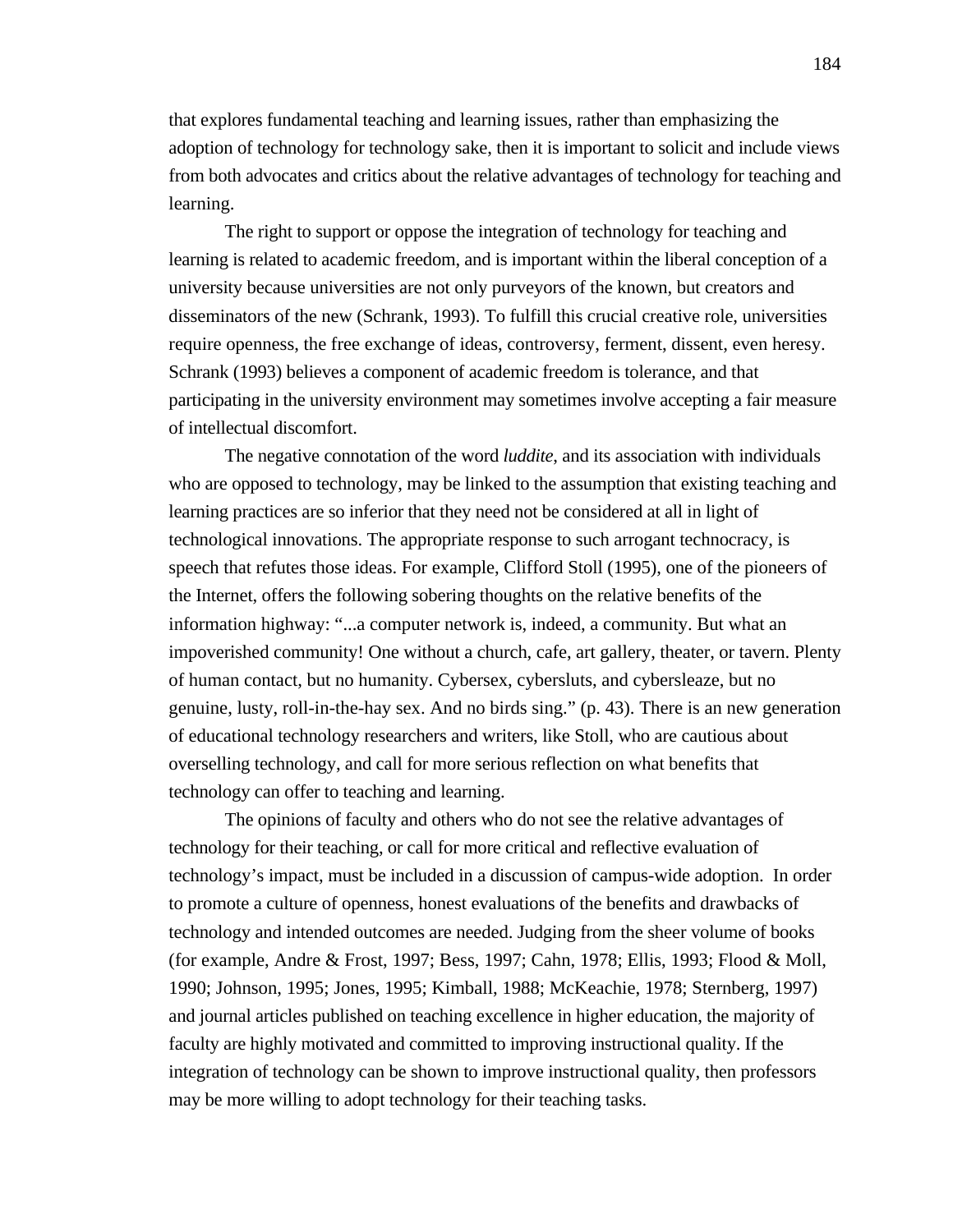## **Blaming Institutions**

Faculty are just as guilty of blaming the institution for limited adoption of technology for teaching and learning. Institutions, faculties, and departments are accused of paying more attention to and investing capital to build the technological infrastructure rather than investing operating funds to train and support the human infrastructure. Academic staff members are frustrated with integrating technology for teaching and learning in a university climate that has provided little or no external recognition or incentive for either excellent teaching or technology implementation. Many faculty respondents believe there is inadequate training and support for using computers in teaching and learning, and are also dissatisfied with the annual review process that often fails to recognize innovative teaching as part of the merit system, with or without technology. For those who invest long-term development time creating computer-based teaching materials, there may be little reward for the final product, and the developer may have to share or give copyright of software products to the institution. Respondents accuse administration of paying lip service to using technology for better teaching and learning, and believe that the decision makers often do not have a clue what "the effective use of technology for teaching and learning" means, as distinct from hopes for budgetary economies and increased tuition revenue.

The collective efforts of individual faculty are needed to balance the apparent mismatch between administrative, cost-conscious objectives, and faculty level teaching and learning and research goals. Those in higher education *should* be concerned about links with business that appear to constrain or direct the teaching and research agenda. Partnerships with the computing industry should be mutually beneficial, and should be evaluated for their potential impact on student learning, not merely whether they address budgetary constraints or provide financial advantages.

# **Getting Beyond Blame**

The challenge for faculty and administration is not to assign blame nor to attempt to "fix" faculty attitudes. Academics are trained to be critical (in the best sense of the word) and may be expected to make demands for justification of resource allocation (Noblitt, 1997). Because of their independent nature, academics might be skeptical when technicians rather than faculty direct the use of educational technology (Gilbert, 1995), or when leaders make sweeping pronouncements about the institutional mandate without consulting faculty. The challenge instead is to draft integration plans and design new educational systems within the logic and meaning of the emerging paradigms that are informed by our growing understanding of the complexity and interconnectedness of faculty social systems, communication channels, and patterns of diffusion.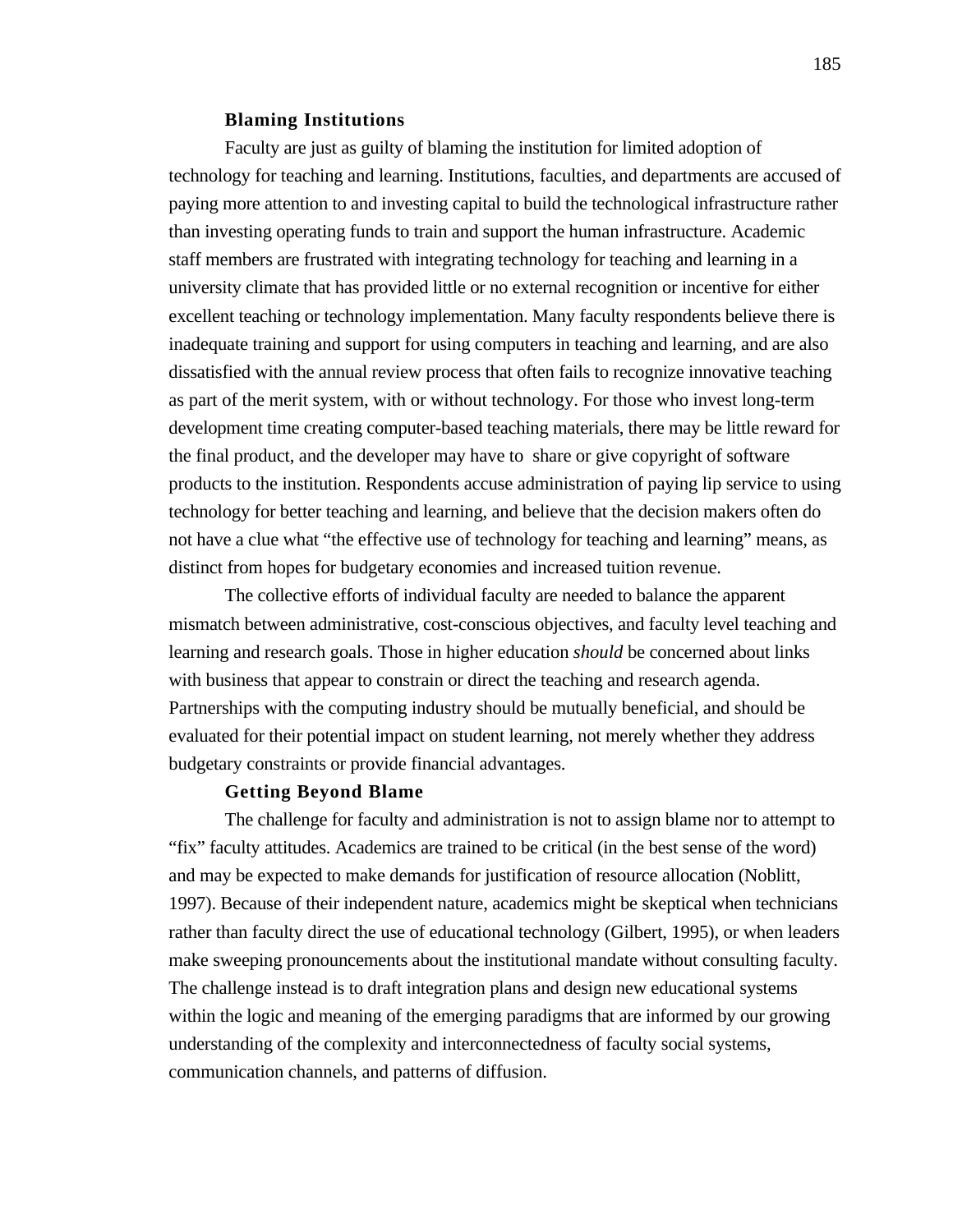Administrative types have to be convinced to let go of the infrastructure-driven "if you build it, they will come" approach to technology integration on campus that may have appealed to early adopters who are more interested in the technology itself, but will not encourage mainstream faculty who are more concerned about teaching content and learning processes. Faculty and administration have a deep mutual dependency. Institutions need convincing evidence to justify large investments in technology in a resource constrained climate, and mainstream faculty need a well-conceived and reliable working environment for successful implementation of technology. Mainstream faculty want convincing exemplars and evidence of successful strategies to be convinced of the relative advantages that technology may bring to teaching and learning. Change agents in administration (from the president, to deans, to directors of service units), and opinion leaders (i.e., early adopters) and mainstream faculty, must all contribute to planning and honestly discussing strategies for bridging the gap.

## **Recommendations for Individual Faculty**

Technology appears to be widely diffused in among faculty respondents for professional and research tasks, and is becoming more visible on campus for teaching and learning. Results from this investigation provide evidence that some types of computer software and tools have diffused into the mainstream for teaching and learning tasks. Findings from the faculty expertise subscale suggest that many participants have sufficient awareness and how-to knowledge with a wide range of technologies to make informed decisions about the further integration of these tools into the classroom. It has also been established that there are incentives that appeal more to EAs than MF, barriers that constrain MF as well as EAs, and changes to classrooms as a result of integrating technology. What appears to be lacking for many faculty respondents is a *compelling reason* to integrate technology, and sufficient evidence about the *relative advantages* of doing so. Diffusion scholars have found relative advantage to be one of the best predictors of an innovation's rate of adoption (Rogers, 1995). The following recommendations are directed at increasing mainstream faculty's perceptions of the relative advantage of technology by increasing the awareness knowledge about effective strategies for integrating technology in teaching and learning, and addressing the concerns of the unconvinced.

The first recommendation is for individual faculty to focus on strategies for increasing the awareness and how-to knowledge about successful strategies for teaching and learning with technology. The bias of this investigation is that faculty are the most appropriate persons to decide how to integrate technology in their own classes. Mainstream faculty may be reluctant to make decisions about the use of technology in their teaching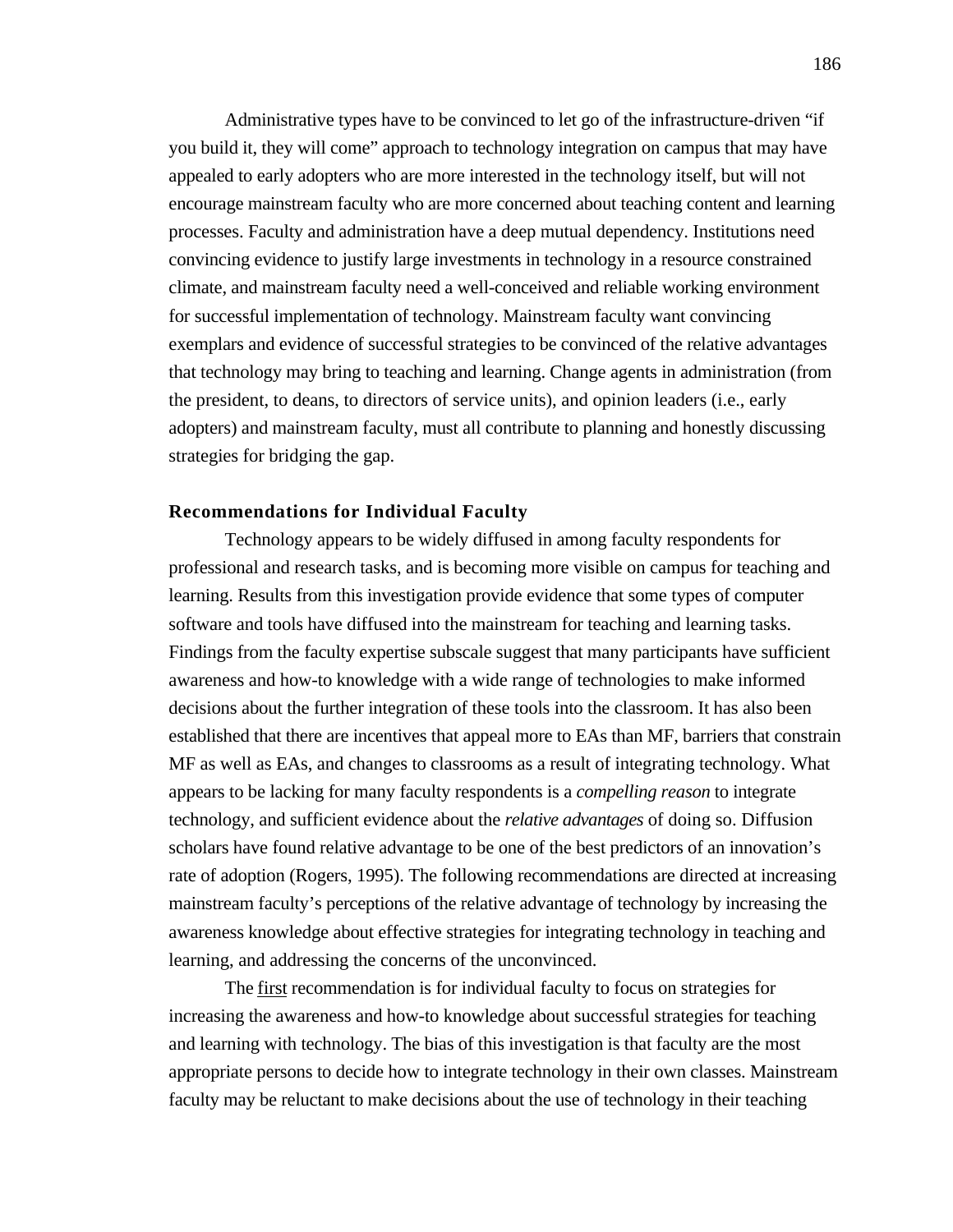because they are unfamiliar with it, they may feel inadequate to assess the potential impact the technology will have on the teaching and learning environment, and they are not convinced it offers relative advantage over what they are doing now. Not every faculty member can or will become a technology expert. In order to increase the awareness and how-to knowledge of mainstream faculty who are reluctant to adopt technology or have no means of thinking about technology in the context of their own teaching, some method has to be found to share the experience, skills and knowledge of the early adopters, their "learned lessons", with the mainstream. Mainstream faculty need to understand what the technology can do, and be provided with evidence about the benefits, but they do not necessarily have to have procedural-knowledge about computers before evaluating the relative advantage of an innovation in their own teaching situation.

Brown and Kerr (1998) describe a Multimedia Teaching Strategies project that has potential application for increasing the awareness and how-to knowledge of mainstream faculty in post-secondary education. Brown and Kerr (1998) have designed a web-based resource for K-12 teachers that contains successful strategies for exploiting technology in the classroom. Material for the site was gathered by interviewing experienced teachers who have integrated technology in their classrooms. The site is divided into five interrelated sections: pedagogy, equipment, projects, resources, and skills. Rather than being prescriptive, the content in each section is anecdotal in nature, highlights the elements of successful integration experiences, and draws from the expertise in different schools throughout the division. Brown and Kerr (1998) have attempted to capture the underlying philosophy, knowledge, skill, and resource requirements, and successes and demands of each teaching strategy. They believe that classroom teachers should not have to construct technological solutions before their can think about integrating technology into their teaching. Their goal in creating the Multimedia Teaching Strategies web-site is to give teachers appropriate teaching models and support so they can look beyond the technology and instead think about how the classroom can be changed and determine what activities are now available.

A potential solution for bridging the awareness and how-to knowledge gap between early adopters and mainstream faculty, as well as addressing "insufficient data" concerns, is to create an analogous *Post-Secondary Teaching Strategies* web-site that brings together first-hand knowledge and learned lessons about effective and successful technology integration from a particular campus. Mainstream faculty would be able to examine the current teaching strategies that are being used effectively at their institution by early adopters from across disciplines, determine what equipment and resources are needed for a particular idea, and using e-mail or sneakernet, would be able to contact their early adopter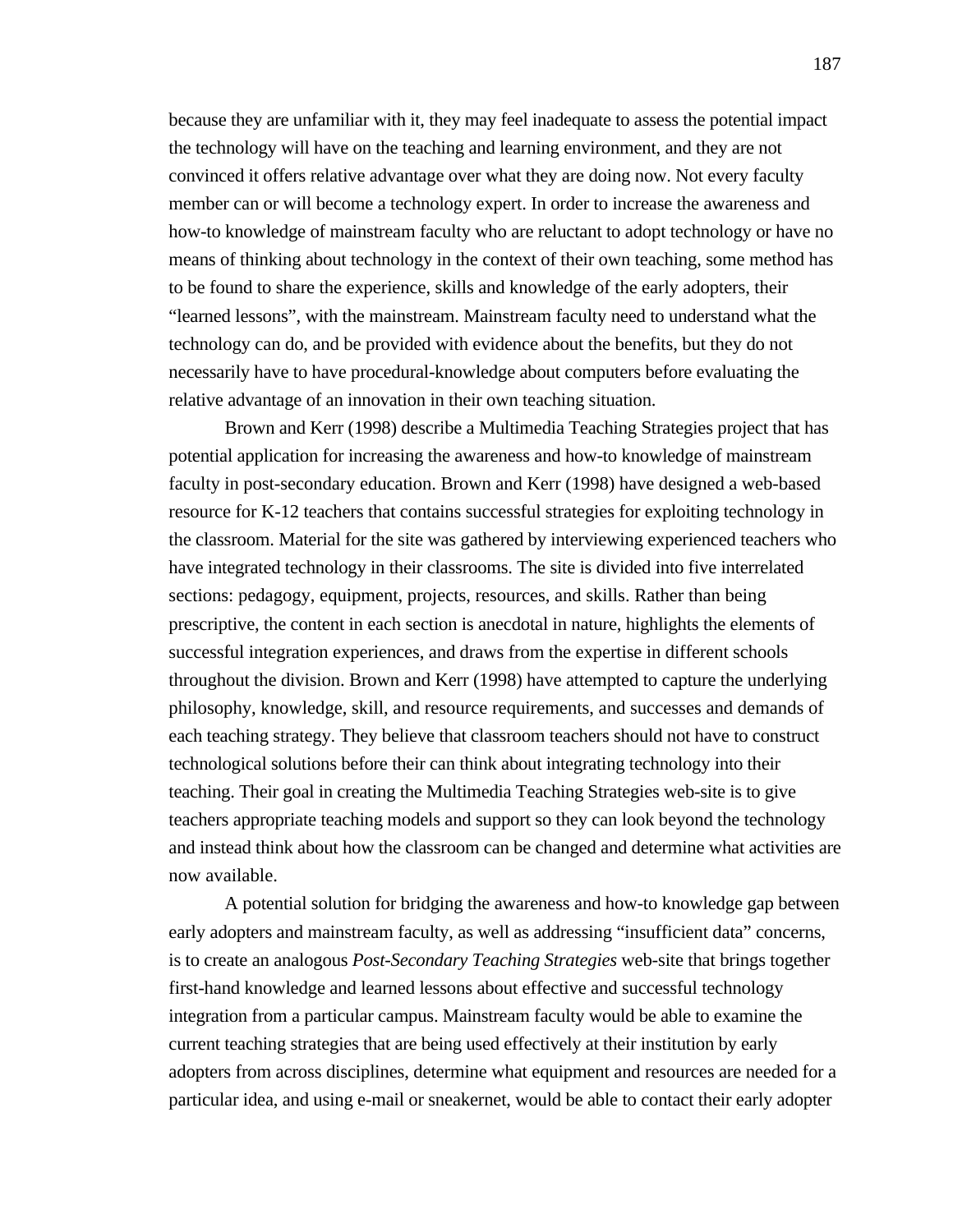colleagues for information about developing and applying needed skills. This strategy would be a useful and valuable application of findings from case study research with early adopters who are excellent teachers, and would formalize the early adopter's second-order environment.

Commercial web sites have been designed to help faculty learn about instructional technology. For example, The Faculty Connection (Creative Analytics, Inc., 1998) provides links to articles, other relevant web-sites, and technology tutorials, and can be a comprehensive starting point for mainstream faculty who want to use technology in their classroom. While such sites are valuable as mass media communication channels, Rogers (1995) suggests that interpersonal networks are more effective to persuade members of a social system to adopt.

Thus, a Post-Secondary Teaching Strategies Website that highlights examples and experts from a faculty member's own campus may have more of an impact on bridging the gap between early adopters and mainstream than a commercial web-site. Faculty did rate on-line computer newsgroups and websites as an important source of information for keeping abreast of changes and innovations in the area of computers. Therefore, the hypothesis here is that the website approach to sharing information about effective teaching and learning strategies for integrating technology would be an effective way to leverage the knowledge, skills, and experiences of early adopters across campus. Promising steps have been taken towards this knowledge sharing goal: a team of researchers at the University of Calgary have designed an academic web site that publishes evaluations of technology integration projects across campus (Lessons Learned Home, 1998).

A second recommendation is to increase the observability and trialability of technology integration on campus. Observability is the degree to which the results of an innovation are visible to others (Rogers, 1995). Perhaps if early adopters modeled or demonstrated strategies for successful uses of technology one-on-one or with small groups of their mainstream peers then the gap between the convinced and unconvinced would begin to be addressed. The personal trying-out of an innovation is a way to give meaning to an innovation, to find out how it works under one's own conditions, and tends to dispel uncertainty about the new idea (Rogers, 1995). Early adopters can act as a kind of vicarious trial for mainstream faculty by modeling and demonstrating successful uses of technology for teaching and learning, and reducing uncertainty about this innovation.

Teaching is a social science, not a physical science, and as such, cannot always be evaluated by the quantitative methods that are suitable for measuring physical processes. It should be emphasized that "insufficient evidence" does not usually mean that there is "data that is inconclusive", but that "there is no data" either way. Faculty were neutral about mass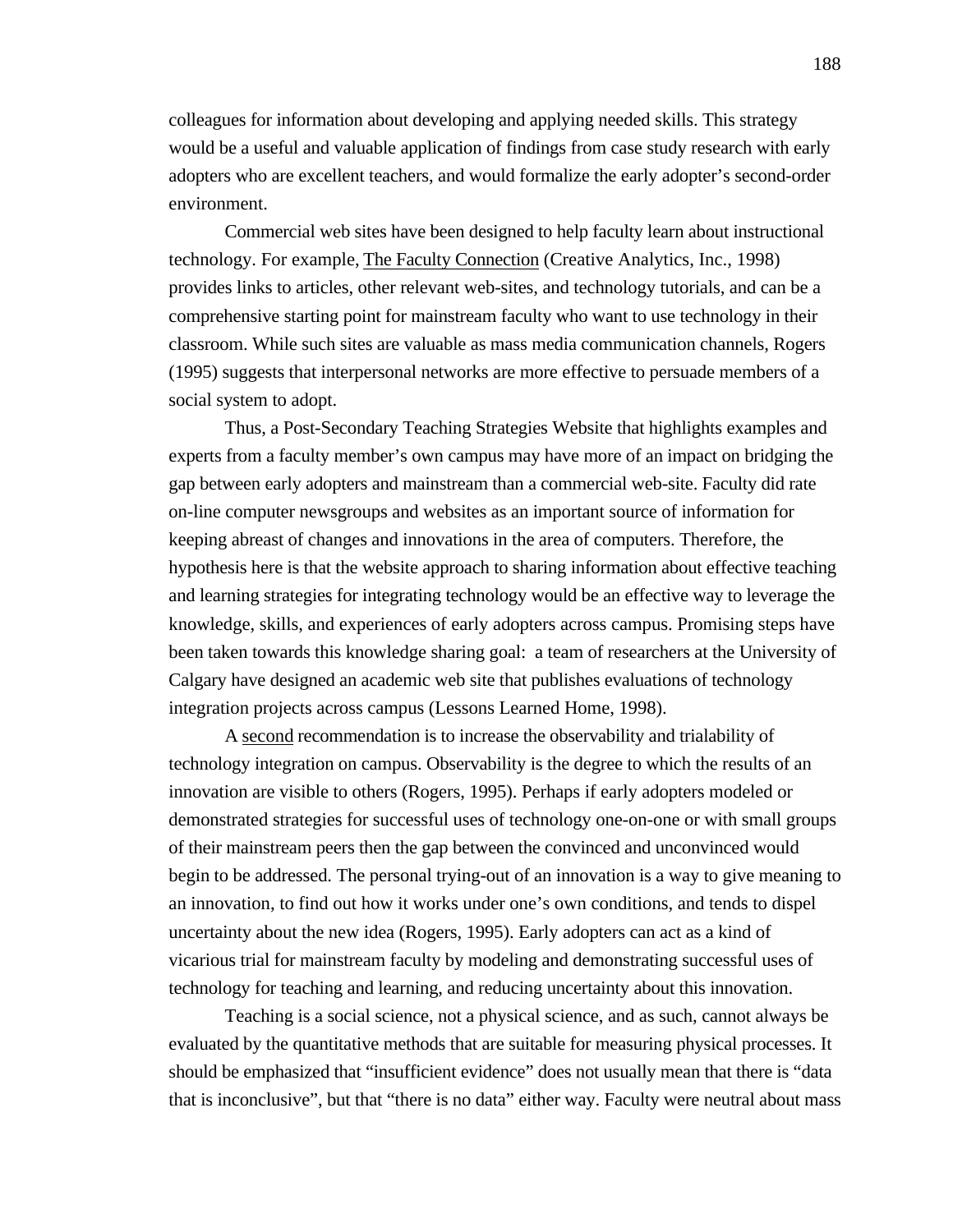media publications like refereed computer journals for learning more about technology. Instead, qualitative assessments and the opinions of early adopting colleagues about the learning gains that are more social and behavioral in nature may be more suited to helping mainstream faculty evaluate the impact of technology. The research evidence for relative advantage should also be published on a shared information source, for example the Post-Secondary Teaching Strategies Website, so others can evaluate the real outcomes of integration.

A third recommendation for individual early adopting faculty is to help promote a culture of inquiry into teaching and learning with technology that begins with incremental steps rather than huge leaps into a maelstrom of options. A frequently mentioned incentive to further adoption of technology, "give me more time", and the highest rated barrier to integrating technology, "faculty lack the time to develop instruction that uses computers", may be related to the exponential rate with which new hardware and software tools are being developed. The steady rate with which new technologies become available leads to shorter and shorter innovation cycles, and therefore a continuous training and professional development requirement. This shortens the innovation-decision period, and when faced with the onslaught and never-ending cycle of new technologies, some faculty may just throw up their hands and give up, "I just cannot keep up." Those in the fields of computer science, or engineering, where technology is the subject of study, may accept the constant development of new tools and technological processes as the nature of things, and are probably not as overwhelmed by the sheer number of innovations they face. Those in other fields, however, may regard the ever changing nature of technological tools and software as a chaotic stream that they do not wish to jump into for fear of drowning.

Because of the ever changing field of technology, and the vast number of tools, applications, and innovative pedagogical methods, no one instructor can hope to become an immediate expert in all areas. Later adopting faculty may justifiably feel overwhelmed by the vast array of applications and tools to learn, and new teaching methods to understand and apply. However, early adopters can contribute to a culture that promotes the idea that integrating technology is much like planning for financial freedom, "it is never to early to begin, and its not too late to start". Early adopters have developed impressive knowledge and skill integrating technology for teaching and learning, and each would likely admit that they still have a lot to learn, and often find themselves flying by the seat of their pants while trying unproved and innovative teaching methods. EAs who are interested in being role models have much to offer to the newer adopter who wants to just get started by helping to change the perception that technology adoption and integration for teaching comes easily to them. Instead, shared commiseration about this barrier-ridden, and often time-consuming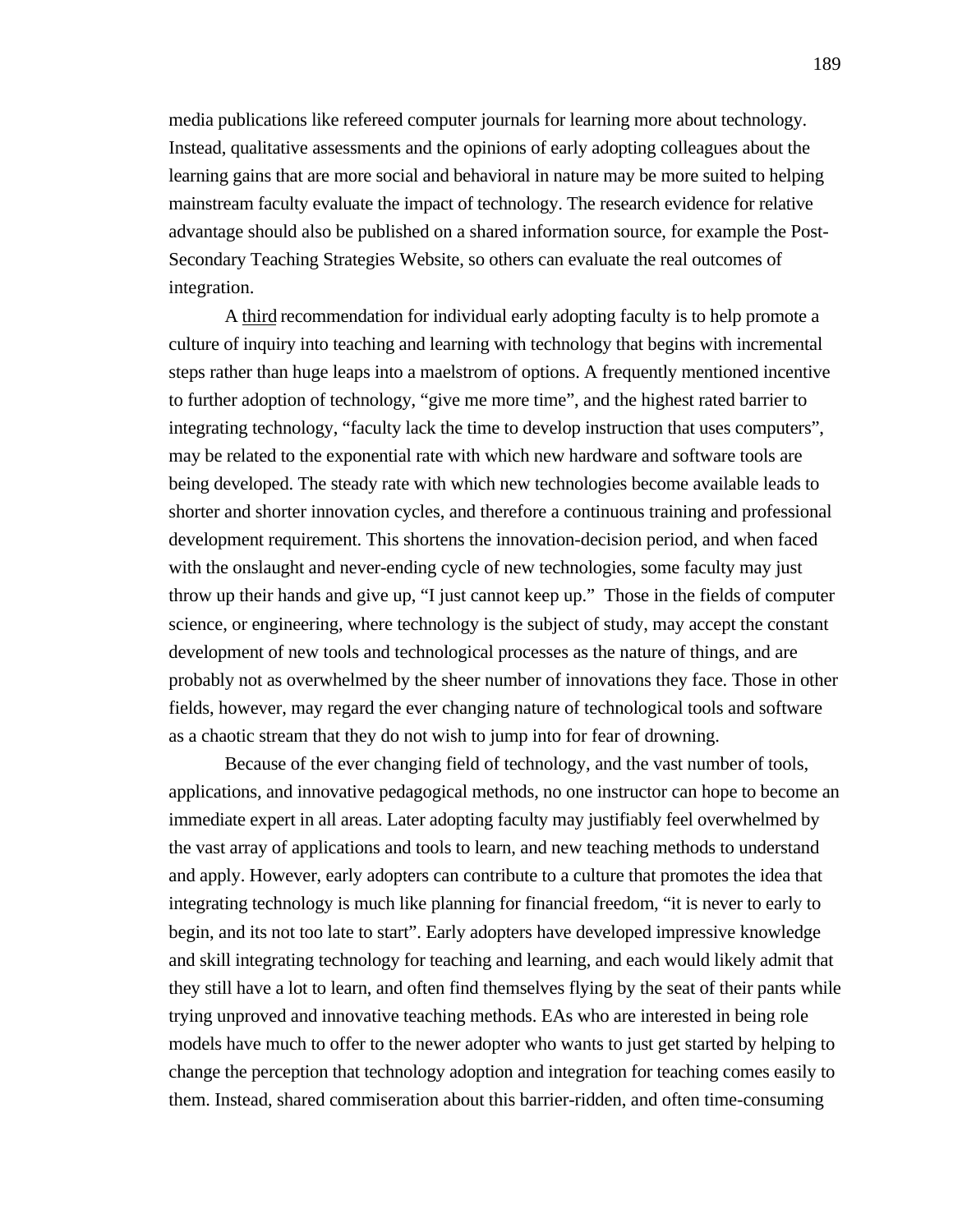process may help to bridge heterophilous communication channels, and increase a more homophilous exchange of ideas about appropriate strategies for starting to integrate technology in manageable steps, as well as reducing the potential and real uncertainty about outcomes.

A fourth recommendation for early adopters who are excellent teachers is to conduct and widely disseminate applied educational research on the changing roles of teacher and student, and the shift from more behaviorist methods to more constructivist methods that have been facilitated by technology. An innovation's incompatibility with cultural values can block its adoption (Rogers, 1995). A cultural incompatibility, related to the norms of the academic social system, appears to be related to academic skepticism about the relative value of soft versus hard science for explaining the outcomes of using technology. Another example of the cultural incompatibility related to the integration of technology for teaching and learning results from the origin of this innovation. Technology was originally designed for use in one culture, math and science, but it has now spread to a different culture, teaching and learning, with different cultural values. Excellence in teaching does not depend upon technology. Many faculty members have philosophical and pedagogical beliefs that do not open a space for technology.

Old ideas are the main mental tools that individuals utilize to assess new ideas (Rogers, 1995). One cannot deal with an innovation except on the basis of the familiar, with what is known. Previous practice provides a familiar standard against which an innovation can be interpreted, thus decreasing uncertainty. In the case of mainstream faculty applying technology in ways that are compatible with their previous teaching practices, this perceived compatibility of technology with previous experience may lead mainstream faculty to incorrectly utilize the technology (i.e., recall the LOGO example of faulty implementation using behaviorist rather than the intended constructivist methods). A strong belief in the relative advantages of integrating technology may lead early adopters to assume that existing teaching practices are so inferior that they need not be considered at all. Hence, the emphasis in the present investigation on excellent teaching. Almost every innovation is evaluated by potential adopters in terms of their prior experience with something similar (Rogers, 1995). The analogy of "new wine being poured into old bottles" provides a clear image of the innovation being considered through an adopter's existing perceptions. This view is insufficient if institutions, faculty, and students are to optimize the potential for technology to facilitate changed teaching and learning environments. Understanding mainstream faculty member's perceptions about the efficacy of current teaching practices, and the potential role of technology, is important when considering the further adoption rates of technology. The goal is *quality* integration, not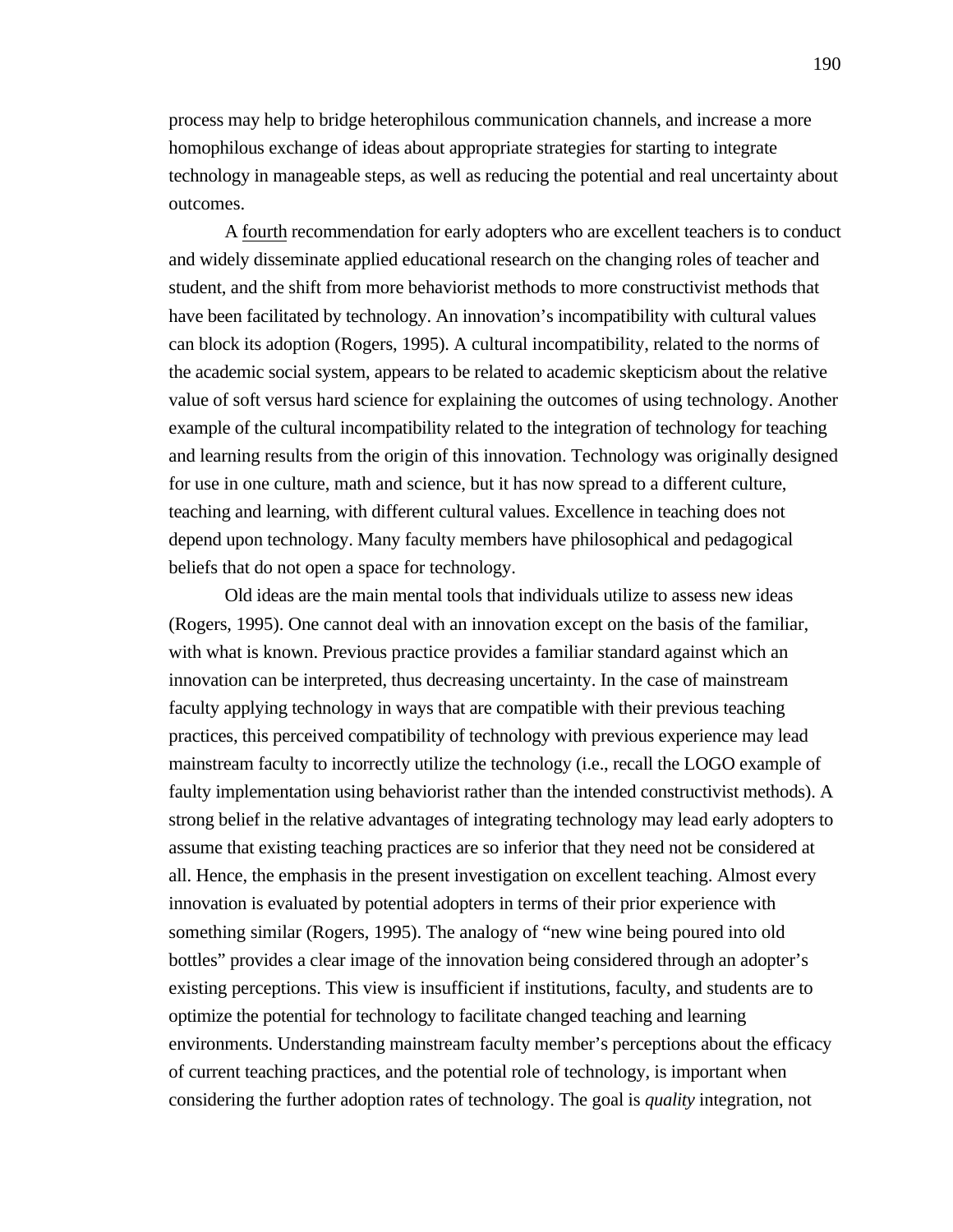quantity and ill-conceived and awkward integration. Therefore, additional educational research is needed on the relationship between integrating technology and a shift from teacher-directed to more student-constructed learning environments in order to provide images of new pedagogical methods, and decrease uncertainty about these changes.

# **Recommendations for Institutions**

Social system, or environmental, behavior frequently involves a conflict between what is best for the system and what the individual would prefer to do (Rogers, 1995). For example, distance learning technologies increase the potential tuition revenues for an institution, however, many faculty members may prefer to teach face-to-face. Faculty members may prefer that the institution buys them computers for professional, research, and teaching tasks, but the institution is resource constrained and the cost of such an incentive would be prohibitive. The institution may want a standardized solution for hardware and software, but a significant proportion of individual faculty members and students want to keep their present systems. The following recommendations are made in the attempt to find a balance between what is good for the university, and what is known about the differences between early adopters and mainstream faculty.

The first recommendation for institutions is to focus technology integration plans on increasing critical mass by investing in the professional development of faculty members. To make the products or results of early adopter efforts more widespread and their results used more comprehensively, incentives, training, support and reward structures from administration are needed to build a strong human infrastructure that supports the integration of technology for teaching and learning. Administration also has to address teaching and course release time, software ownership issues, research and development grants, and funding in order to encourage more inquiry into teaching and learning with technology. The key to diffusion will be training and support. Without investment in the human infrastructure nothing of sustainable value will be achieved (Foa, 1993).

Institutions can do little to stem the exponential rate at which hardware and software tools are being developed. However, they may play a greater role in providing the necessary training and support with these tools as faculty face shorter and shorter innovation-decision cycles. A large number of respondents are currently dissatisfied with the support and training on campus. A majority of respondents indicate that their range of computer knowledge and skills are primarily as a result of self-teaching or a combination of self-teaching and formal courses. Mainstream faculty who are dissatisfied with current support and training prefer other methods for learning about computers, and feel abandoned when they have to struggle alone. Faculty seem to prefer getting help from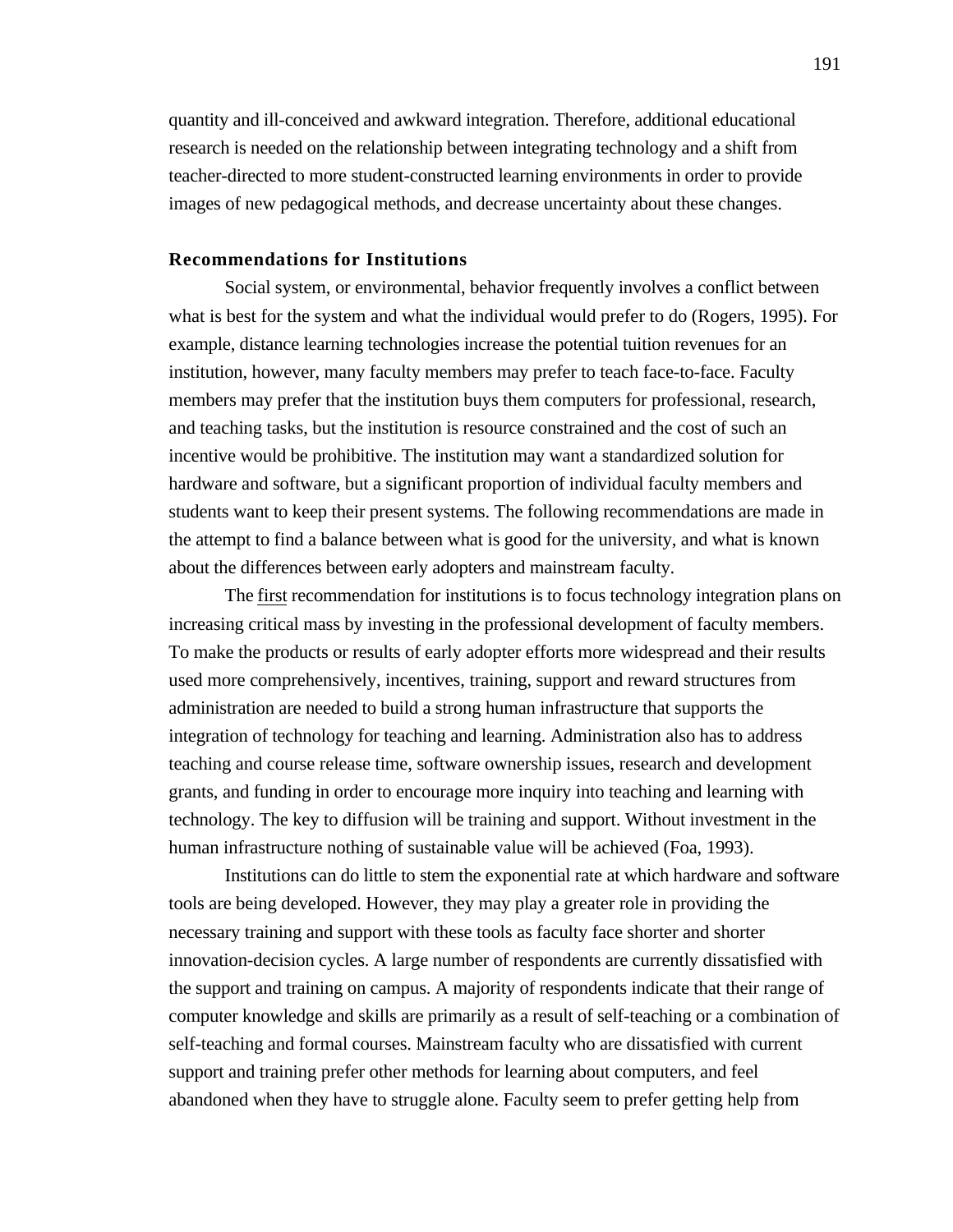colleagues and graduate students, and want one-one-one assistance, rather than relying on other sources of help or assistance when learning about computers.

The most successful professional development may be to arrange for just-in-time, one-on-one access to colleagues and experienced graduate students when one runs run into trouble experimenting and playing around with new technologies. Wake Forest College has the STARS program which redirects funds to provide skilled undergraduate students with financial incentives to provide faculty support and training (Burg & Thomas, 1998). Gilbert (1996) also described the deployment of student assistants who can help increase the use of information technology for teaching and learning, and alleviate some of the financial and human resource costs of support units, resulting in a win-win situation for the institution, faculty, and students. However, Anderson, Varnhagen, and Campbell (1997) suggest that an age gap may present a barrier to this strategy. Therefore, perhaps experienced graduate students would be less threatening sources of training and support than early adopting peers or undergraduate students.

Faculty also rated media center support staff and telephone assistance as important sources of help and assistance, however, these services cannot be staffed exclusively with "techie" individuals who do not understand teaching and learning concerns. Complexity is the degree to which an innovation is perceived as relatively difficult to understand and use. Diffusion scholars have found that the complexity of an innovation, as perceived by members of a social system, is negatively related to its rate of adoption (Rogers, 1995). Early adopters tend to be technology hobbyists, are attracted to the technology, like using it, get personal satisfaction from figuring out new ways to use and apply the technology. Therefore, early adopters of technology do not consider computers to be complex. Mainstream faculty, on the other hand, do not have high levels of computer expertise, experience greater frustration learning how to use computers, regard the technology as fallible, difficult to use, tend to internalize technology failures (Weil and Rosen, 1997), and get little help from technical support staff who appear to speak a different language of technological jargon. If a mainstream faculty member feels a lack of support and access to technological expertise, it may be hard to provide that support, but there is simply no other way (Wilson, 1998). Therefore, leaders and decision makers should review the staffing of support units and evaluate how changes can be made that would facilitate the efforts of mainstream faculty who are more interested in the instructional outcomes of using technology rather than being motivated by the technology itself. Support and training should focus on the how-to knowledge needed for the integration of technology for teaching and learning, as well as support and training for basic technology skills.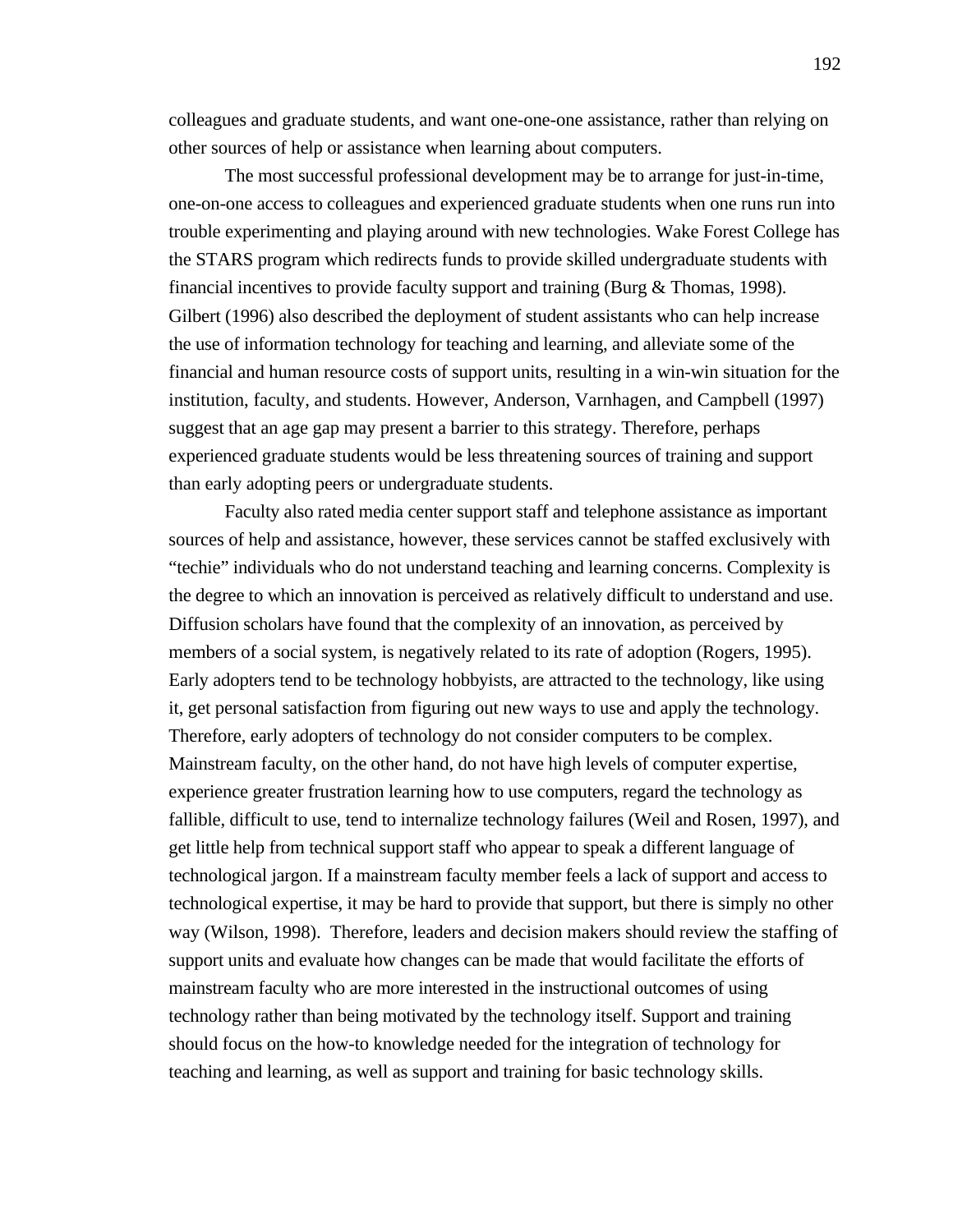A specific concern expressed by some faculty was the apparent shift in focus from content to the tool. This may be a sign of the growing pains associated with first adopting technology. The development of any type of competence or expertise involves a growth process; there is a period where more attention has to be invested in learning the new way or developing a base of knowledge, and skills have to be practiced until they become more automatic, more fluent. Faculty, who are used to being experts in their domain, may struggle with and tend to avoid the symptoms of being a non-trained novice in using technology for teaching (i.e., postulant experts, Berliner, 1992). Mainstream faculty are not intrinsically interested in the technology itself, seem to want proven applications with a low risk of failure, and expect to see immediate results from their investment of time and resources. It is likely that mainstream faculty want to skip the messy and frustrating experimental learning stage and might prefer clear, step-by-step examples and strategies for integrating technology into their teaching tasks. Mainstream faculty do not necessarily have the early adopter's patience and faith that all of their efforts will pay off. All faculty have to decide how to allocate their time among teaching, research and service responsibilities. Mainstream faculty, who are not at all interested in "new hobbies" nor in technology for its own sake (Anderson, Varnhagen, & Campbell, 1997), are likely to be less motivated to invest their limited time in figuring out ways to use technology in their teaching.

On the other hand, earlier adopters embrace the experimental nature of figuring out how to integrate new technological methods and solutions, enjoy learning about computers, have developed impressive levels of expertise, like working on the edge of their expertise, have faith that they are doing something that will be beneficial. EAs are more comfortable with situations where there is not an immediate solution to a problem, and expect to encounter problems with the technology. Earlier adopters are supported by a "secondorder" environment, often of their own making. They seek out a personal network of other earlier adopters and technology enthusiasts who share their interest in technology, provide support, exchange ideas, and always up the ante. Early adopters tend to gravitate towards conferences, demonstrations, symposia given by their early adopting peers to continually add to their knowledge and skills.

Institutions should investigate ways to make early adopter communication about technology less homophilous and more heterophilous. Early adopters have to be motivated to continue their focus on innovation and re-invention of technology, and exploring new ways to use model-less technology. Therefore, belonging to an informal network of other EAs who will push the edges of their knowledge and skill is important for motivation and continued growth. At the same time, incentives need to be provided that encourage EAs to publish findings on benefits and outcomes for a more mainstream audience, describe uses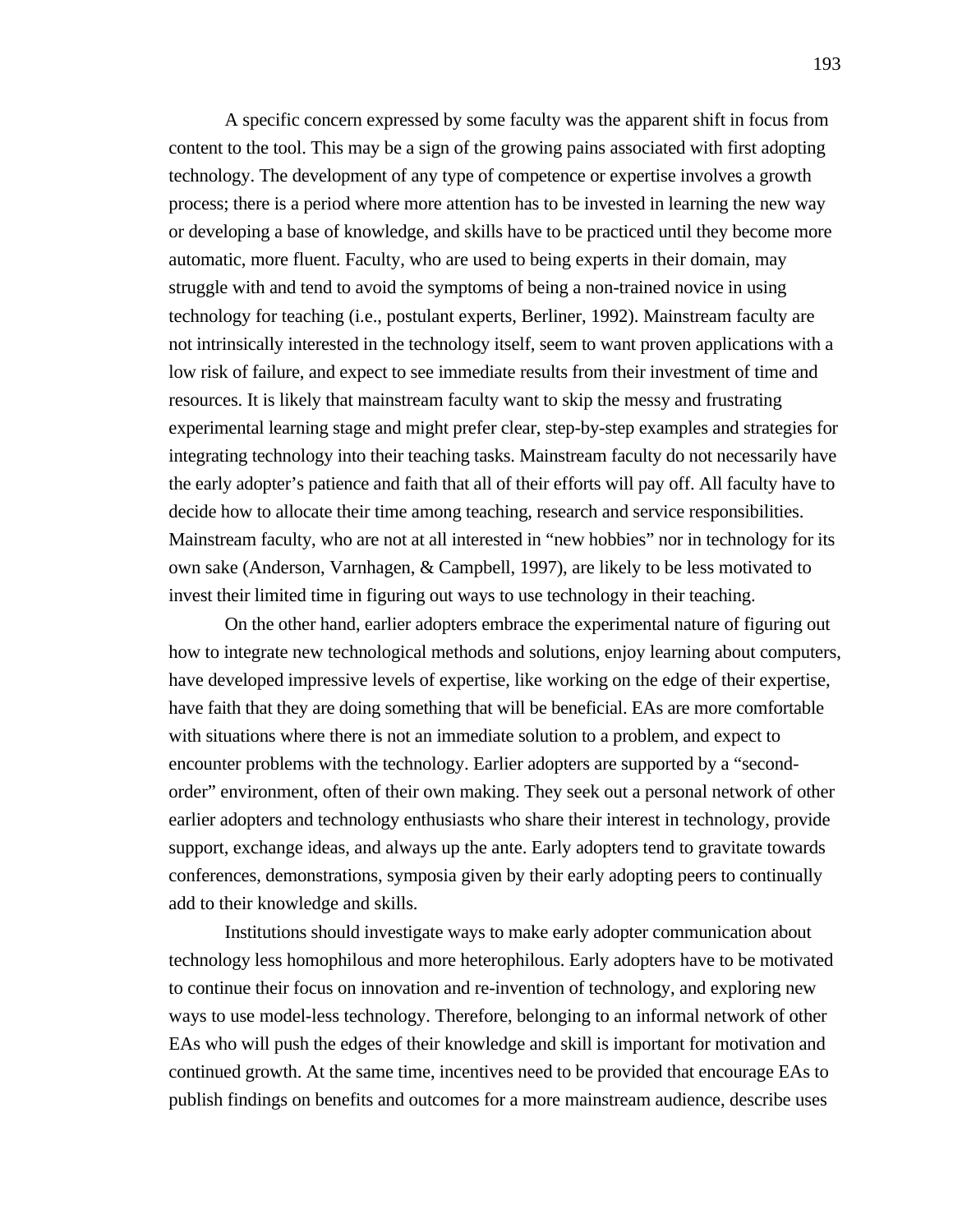and provide models for technology integration, provide workshops, demonstrations, and symposia for mainstream "teachie" audiences, in addition to sharing their knowledge and skill with a converted "techie" audience. Institutions should explore strategies for accomplishing this goal by encouraging EAs to give technology away, like expert psychology professors give psychology away.

The second recommendation for institutions is based upon the need for a technological infrastructure (i.e., networks, hardware and software) to encourage adoption and integration. IT investments for teaching have to be closer to what is the state of the art in the world of work, as higher education prepares for the future. These ever-new investments cannot be left to uncoordinated departmental or individual initiatives, as they often exceed respective budgets (Bull, et al., 1994). Ownership of computers for personal/home and professional use is almost completely diffused among these respondents. Therefore, although many faculty are probably dissatisfied that the institution did not provide them with a computer, there does not appear to be a present need for campus investment plans to acquire computers for individual faculty. Instead, resources may be better invested acquiring hardware and software, and networking capabilities, for teaching and learning. Over 75% of respondents were dissatisfied with current campus investment in computer technology for teaching and learning. The most promising uses of technology for teaching and learning seem to be for communication, accessing and exchanging shared resources and information on-line, and faculty and student publishing on the web. Campus acquisition plans should direct resources to upgrading the infrastructure to accommodate more technology integration in all classrooms; adjustable lighting, adequate projection systems, and built-in network connectivity. Infrastructure also includes providing adequate funding for support and technical units that ensure that the technological infrastructure is available and reliable for classroom use.

The third recommendation for institutions is to find ways to reward that which they purport to value. Administration must recognize that in order to drive change they will have to be aware of the culture they promote, and emphasize excellent teaching in their technology integration plans. In order to realize the benefits and value of investing in technology, a university's culture should explicitly and intentionally promote instructional technology as a way to fundamentally rethink teaching and learning, and as a way to question and explore new approaches to writing, communication, and research.

The main function of an incentive is to increase the relative advantage of adopting the innovation (Rogers, 1995). Diffusion research includes a high proportion of marketing studies that are concerned with how to launch new products successfully, influence purchasing behavior for commercial advantage, and match consumer's needs and wants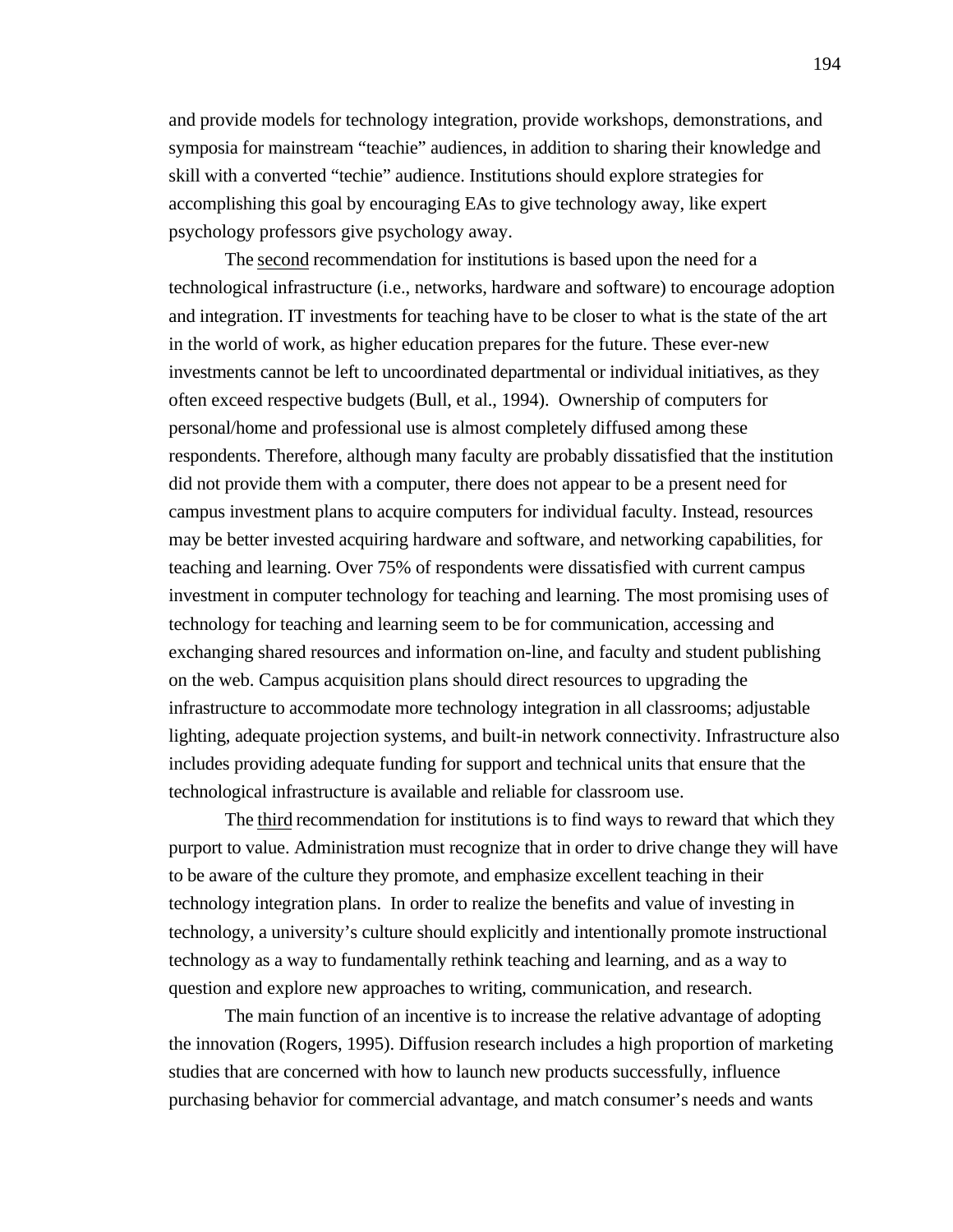with commercial products and services. The link between providing incentives and marketing research often leads to a pro-innovation bias. Rogers (1995) has found that incentives may increase the quantity of adopters of an innovation, but the quality of such adoption decisions may be relatively low, limiting the intended consequences of adoption. Hence, faculty using technology as an add-on, rather than as a vehicle for fundamental change. Institutions should consciously avoid the pro-innovation nature of incentives, and instead of rewarding the adoption of technology for adoption sake, encourage and reward better teaching and learning with technology. Incentives should not be linked to the technology per se, but should be linked to providing enhanced learning benefits for students, and conducting research that examines fundamental teaching and learning issues.

Brown and Kerr (1998) warn institutions that they run the risk of fostering the belief that the technology is all-important; that as long as students have technologically advanced material and equipment, they have also advanced their learning. Promoted simply by profit-driven commercial and administrative interests, this culture may create a false sense that the learning environment has improved. That is, instead of being a vehicle for change, the technology will become the change. Rewards and incentives, such as release time, start-up grants, and research funding, should be closely linked to using technology in the exploration of fundamental and applied teaching and learning issues.

A fourth recommendation for institutions is to create a different support infrastructure for mainstream faculty that leverages the knowledge and skill of the early adopters. It appears that system-wide changes will be needed in the reward system and training for faculty members in order to encourage broader diffusion of instructional technology in the mainstream. Further, a different support infrastructure is clearly needed for mainstream faculty than that which sufficed for early adopters. Proportionally more support and training services will be needed for the 80% or so of faculty members who are mainstream users of technology. Recognizing that mainstream faculty have different characteristics, and therefore needs, does not suggest that there is no role for early adopters in developing long-term plans for campus-wide adoption. Quite the opposite. Early adopters have discovered and overcome many barriers in their attempt to integrate this innovation, and have developed and contributed to a collective knowledge base concerning instructional technology. Change agencies must capitalize on this valuable human resource that exists on campus.

Those in leadership positions on campus, administration, deans, department heads, should perhaps focus support and training efforts on developing competent performers (Berliner, 1992) rather than striving to create a whole cadre of experts across campus. Berliner (1992) argues that, as in every complex endeavor, the number of people who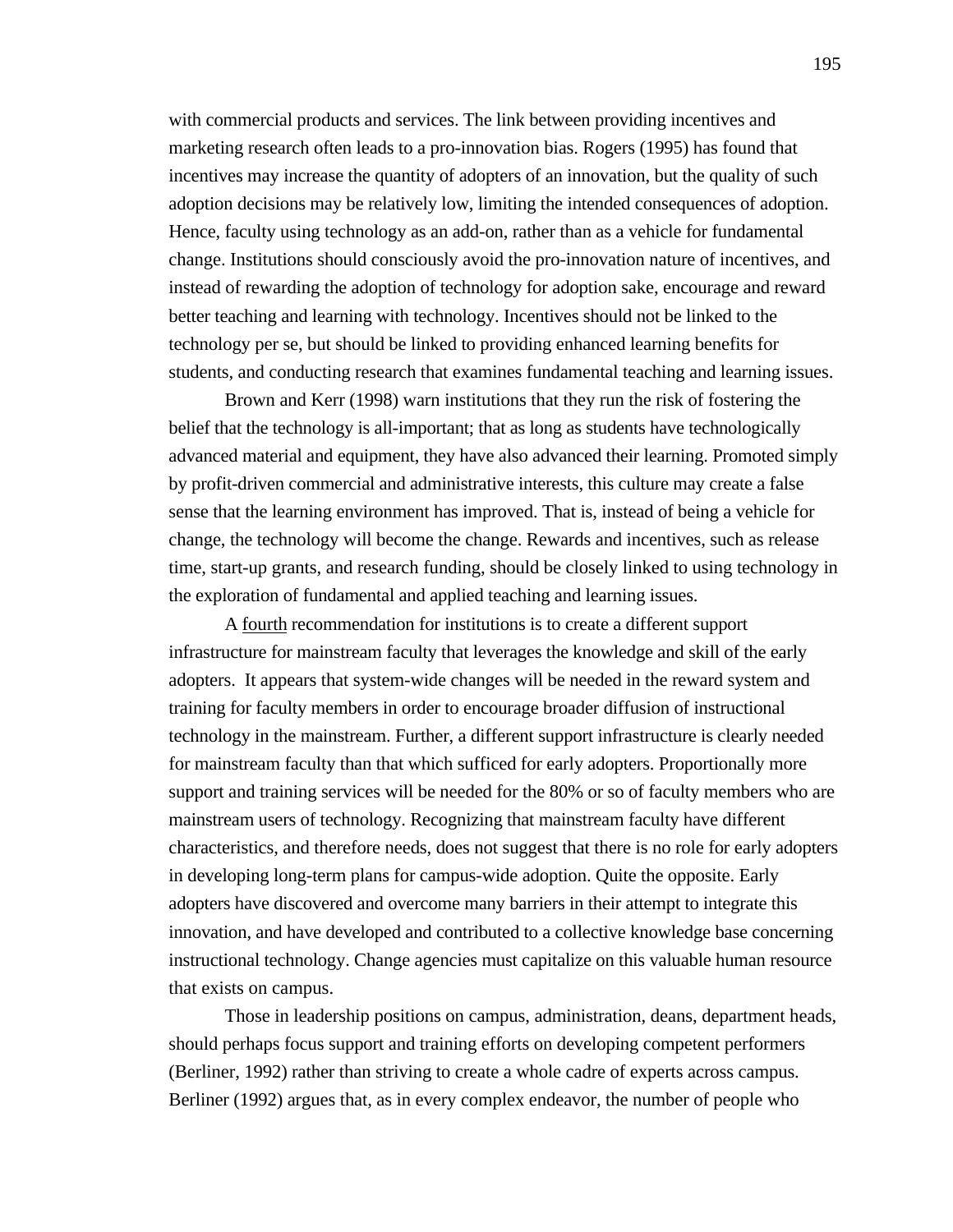achieve expert status will be small, and believes that professional development ought to focus on the development and maintenance of competence, not expertise. The small number of faculty who have become expert can be models for new faculty adopters, with the most articulate of them becoming mentors and providing the scaffolding needed to move the novice or advanced beginner to the competent level. Only a few faculty will attain the level of expert at integrating technology in teaching and learning, and these faculty members may be able to provide role models and mentorship for others. Although perhaps less satisfying than a "campus-wide vision", this strategy may be a workable solution.

The fifth recommendation for institutions is find ways to include both early adopters and mainstream faculty in campus-wide decisions about integrating technology. Results in this study demonstrated that early adopting and mainstream faculty have strong and varied opinions about the changes to classrooms, incentives, barriers, and methods for evaluating integration. Wilson (1998) describes approaches to technology adoption and integration by different learning communities. A key feature of a learning community is to draw on expertise distributed throughout the group. Other features are the shared decision making, collaborative work, and interactive discussions among its members. In such environments, coercion and mandated obedience to group norms are rarely used effectively to achieve group ends. Diversity among members can be a strength that results in more creative outcomes. The views, beliefs, suggested solutions, and opinions of both advocates and critics should be elicited and included in the development of campus-wide technology integration plans.

Institutions presently have strategies for dealing with homophilous and heterophilous communication channels on campus between and among diverse faculties and departments. Similar strategies should be employed in order to move discussions about integrating technology beyond the early adopters and perceived "techno-cliques", and into the mainstream by promoting interaction and collaboration among and between faculties and departments. Groups that include their diverse members in decision making tend to be more inclusive and reflective of people's interests and needs, which in turn makes the change process more successful and less traumatic (Wilson, 1998). One method that has proved to be effective in getting cross-campus faculty members to communicate and work with heterophilous individuals in other departments and institutions has been to link project funding to the interdisciplinary nature of the investigation; for example, more governmental agencies are making it a qualifying criteria that more than one institution or faculty is involved in a funded project.

The sixth recommendation for institutions, faculties, and departments is to resist being autocratic in drafting plans for bridging the gap between early adopters and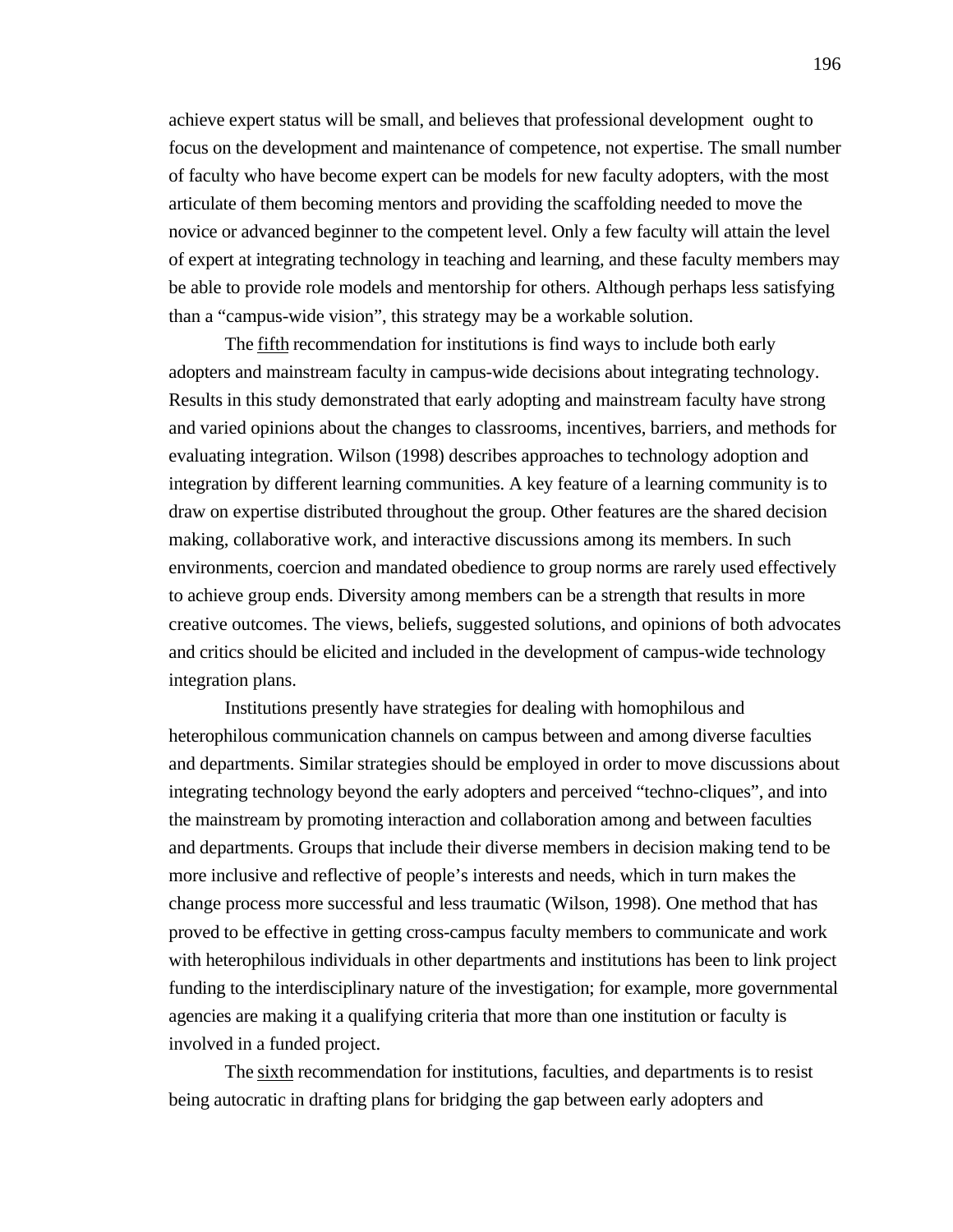mainstream faculty. Change is hard work. While the administration may find it more expedient to lay down the law and declare that everyone will use computers, this strategy is likely to yield bitter fruit (Wilson, 1998). Faculty may become cynical, feel abused, and not listened to. Taking the major portion of the responsibility for instructional decisions out of the hands of faculty is a serious step. Faculty will, in turn, seek to undermine the technology agenda through passive resistance, disengagement, and covert sabotage, which means more work in the long run for an authoritarian solution (Wilson, 1998). A more difficult and time consuming, but potentially more effective, strategy would be to elicit and include both EAs and MF in technology discussions, plans for acquisitions, and decisions about implementation. Administrative proclamations, press releases, pressure from software companies, and other forms of covert harassment will not train and support faculty members in their integration efforts, nor will these win faculty support for an agenda that they do not support.

Technology should never be used as a weapon upon faculty, or as a threat to unwilling participants (Wilson, 1998). Some faculty members cannot be expected to embrace the uncertainty of technology, nor should they be forced to integrate technology in their teaching if they believe there is no relative advantage to themselves or their students. Institutions have to accept that it is not desirable for every faculty member to adopt technology for teaching and learning, and that many faculty will reject technology. Instead of trying to get those who are hesitant or resistant to adopt, campus investments of time and resources, strategic discussions, and technology plans should focus on the new or potential adopters who are willing to try technology, and leave the non-adopters alone.

A seventh recommendation for institutions is to put mechanisms in place that allow for cyclical and iterative development and assessment of technology in teaching and learning. Tolerance has to be build into the system for time lags, unexpected barriers, and longer innovation-decision periods. Technology integration constitutes a major change in people's lives. Such change does not happen quickly or easily. Even in the best of circumstances, teachers and students need high levels of support, training, and access to technology. While technology can open up new possibilities in teaching and learning environments, care should be taken to make sure that the technology fits the core values and goals of higher education, and not the other way around. Strategies to encourage EAs to share their expertise with the mainstream might include changes to the reward structure, release time for training, forging links with Teaching Development units, creation of training materials, and supporting symposia and conferences.

A final recommendation for institutions is to resist re-inventing the wheel. A number of system-wide initiatives have been implemented at various higher education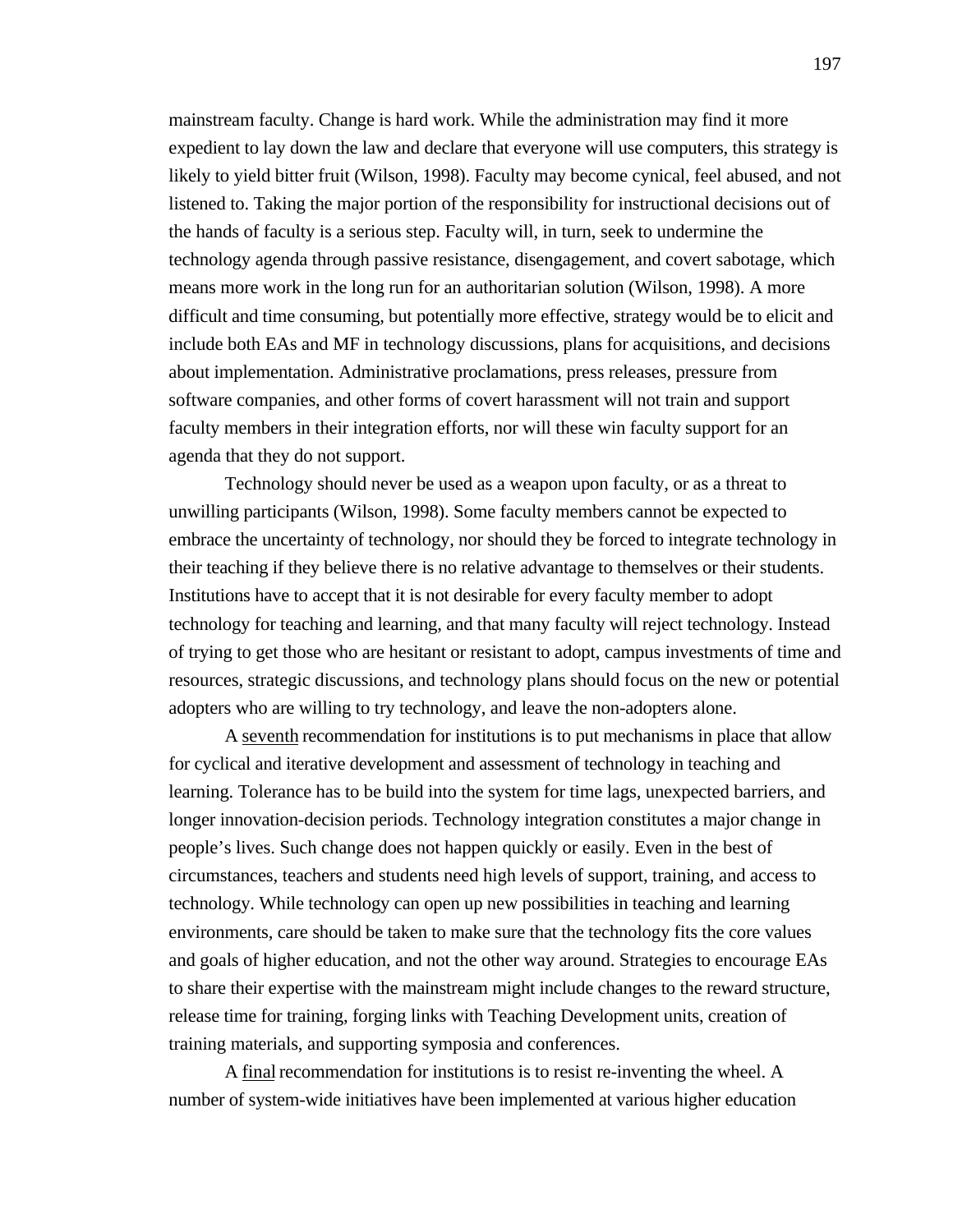institutions (see Burg & Thomas, 1998, Communications of the ACM special issue on campus-wide computing) which provide models for encouraging wider diffusion of technology for teaching and learning, and bridging the gap between early adopter success and more mainstream adoption. An institutional mandate of standardization of computer hardware, software, and peripheral devices on campus is a "mechanism through which the system exerts pressure on the individual to recognize the relative advantage of an innovation" (Rogers, 1995, p. 233). This sounds dark and manipulative, however, a mandate for adoption can be a positive way to achieve relative advantages for the many, even if it may be at the expense of a few. For example, strategies for ubiquitous computing and standardization policies have been put in place at institutions to provide each student and faculty member with ready access to computers, and enables the institution, faculty members, and students to realize benefits of economies of scale (Brown, Burg, & Dominick, 1998; MacDougall, 1998). A technology integration plan that focused on standardization would address the following managerial challenges: (1) providing training and support for both faculty and students, (2) support units dealing with thousands of combinations of hardware and software, (3) file exchanges and networking, and (4) resisting the tendency to reinvent the wheel. The most important and critical form of support is having a colleague or support person physically nearby who can instantly answer a small, urgent question; this may be facilitated by standardization. Support and training benefits are realized by faculty, students, and support units. However, to address the tension between innovation and stability, strategies for ubiquitous computing must provide and support standardized platforms for general use, while also allowing diverse self-supported platforms for experienced and experimental users (Brown, Burg, & Dominick, 1998).

A potential problem with standardization of technology on campus is that there is an established base of technology with both students and faculty, and convincing these individuals to throw away their current technology for the new standard platform will be incredibly difficult, and ultimately, undesirable. Instead, a plan for standardization has to also provide mechanisms to support those who own and prefer to use different platforms.

# **Conclusion**

The results presented in this investigation have both theoretical and practical significance. Additional evidence has been found to support Rogers' (1995) theory of the diffusion of innovations. Documenting the adoption patterns and characteristics of faculty who integrate instructional technology using diffusion theory has provided information that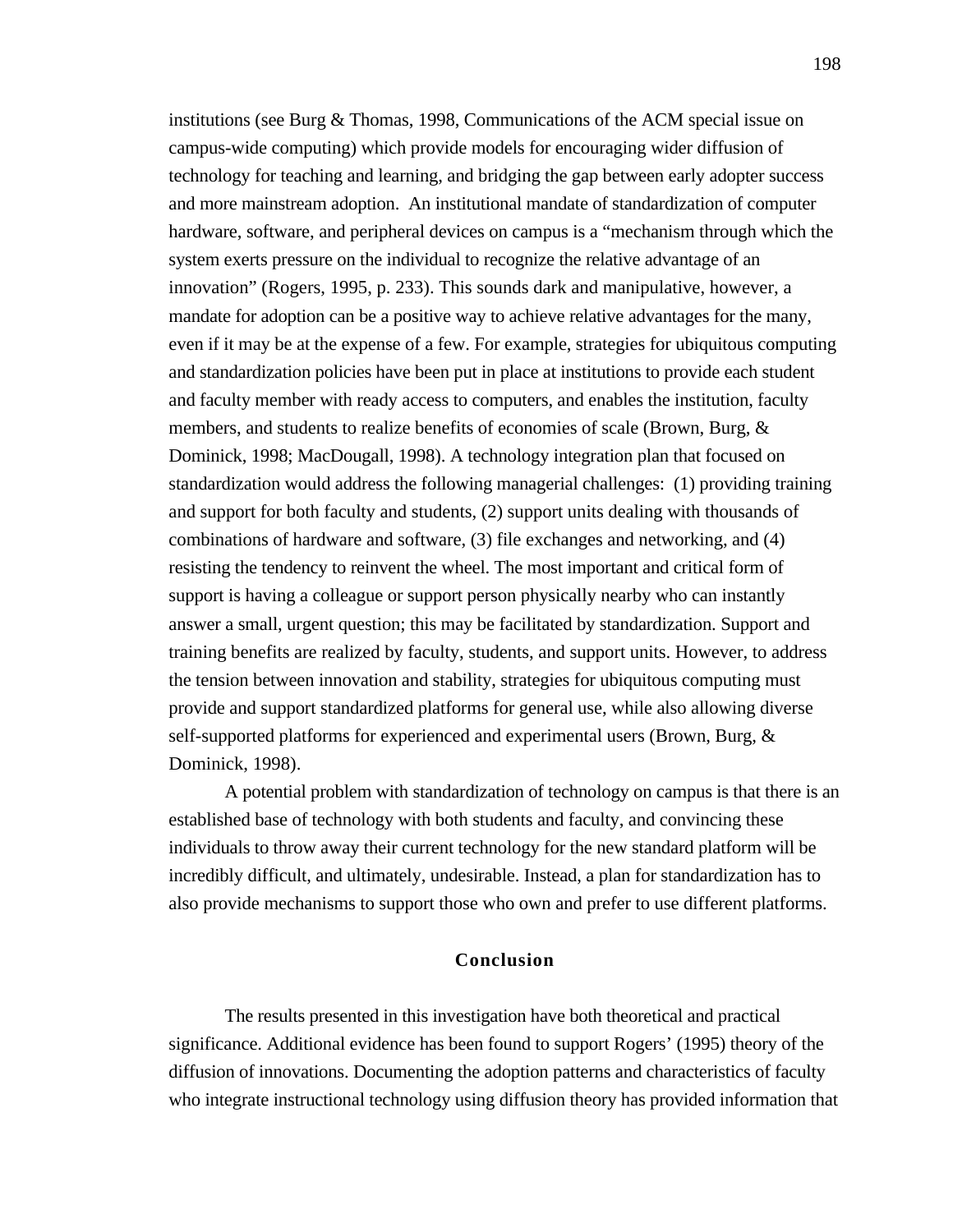can be used by those interested in campus-wide integration of technology for teaching and learning. Identifying the unique concerns that can shape the mainstreams faculty member's decisions to adopt led to the understanding that a different support infrastructure is needed for mainstream faculty to integrate technology for teaching and learning. If campus-wide integration plans are developed on the assumption that everyone will naturally use computers as readily and easily as the early adopter, then they are bound to fail. The outcomes of this study identify the need for campus-wide planning and investment in the "human infrastructure" by providing training and support, encouraging heterophilous communication channels, providing a technological infrastructure, and capitalizing on the opinion leadership and evangelistic qualities of early adopters to promote further adoption by the mainstream. Strategies are needed to promote more widespread dissemination of learned lessons, successful strategies, and ways to improve teaching and learning using technology.

There is still a great deal to learn about early adopters of instructional technology as a subgroup of the faculty population. There is a need for more in-depth case study research that profiles individual early adopters of instructional technology who are also excellent teachers. Early adopters who are excellent teachers can provide role models and guidance in this innovative, constantly changing, and exciting area. A prototypical model of the exemplar of this category is needed against which one can compare individual early adopters and better understand their commonalities and differences. A promising application of such research is the development of web-based resources that may help bridge the gap between early adopter knowledge, skills, and experience and mainstream faculty members' training needs.

This dissertation only provides an opening wedge to the complex and interesting pedagogical concerns related to integrating technology into teaching and learning, about which many books have been written (Heermann, 1988; Laurillard, 1993; Roblyer, Edwards, and Havriluk, 1997). However, discussion did yield examples of the changes to teaching and learning that an adopter can expect, as well as specific strategies for successful use of technology. An outcome of this study is a set of recommendations that will be useful for developing guidelines for the design of professional development initiatives for mainstream faculty who are beginning to integrate computer technology into their postsecondary teaching.

Developing increased awareness that the adoption of information technology for teaching and learning is a complex, barrier-ridden, and time-consuming process will help institutions understand that expectations for campus-wide technology integration will not materialize overnight. It has been argued that technology integration plans must allow for a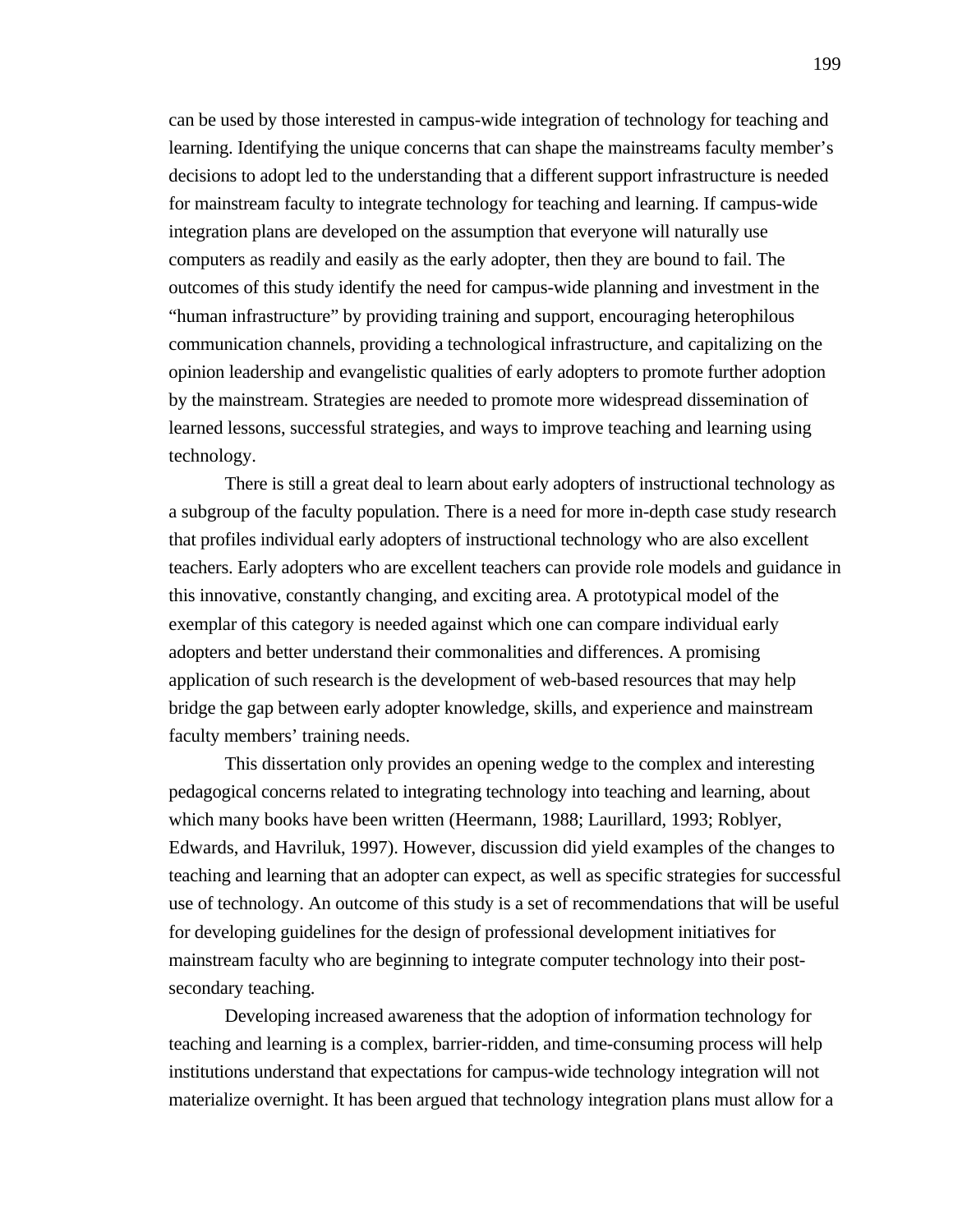cyclical and recursive implementation and evaluation process. A long-term strategy for technology integration is needed rather than focusing on quick results and rapid adoption. Faculty support in the form of incentives, rewards, time, access, training, and additional personnel in support units (i.e., campus computing and media centers, library system) will be necessary to improve chances of success, excellence, and efficiency. Early adopters are the exception, rather than the rule. However, we can learn from exceptions and unique experiences, and take from these an understanding of the necessary strategies to encourage mainstream adoption and scaling up from the pilot projects and individual cases.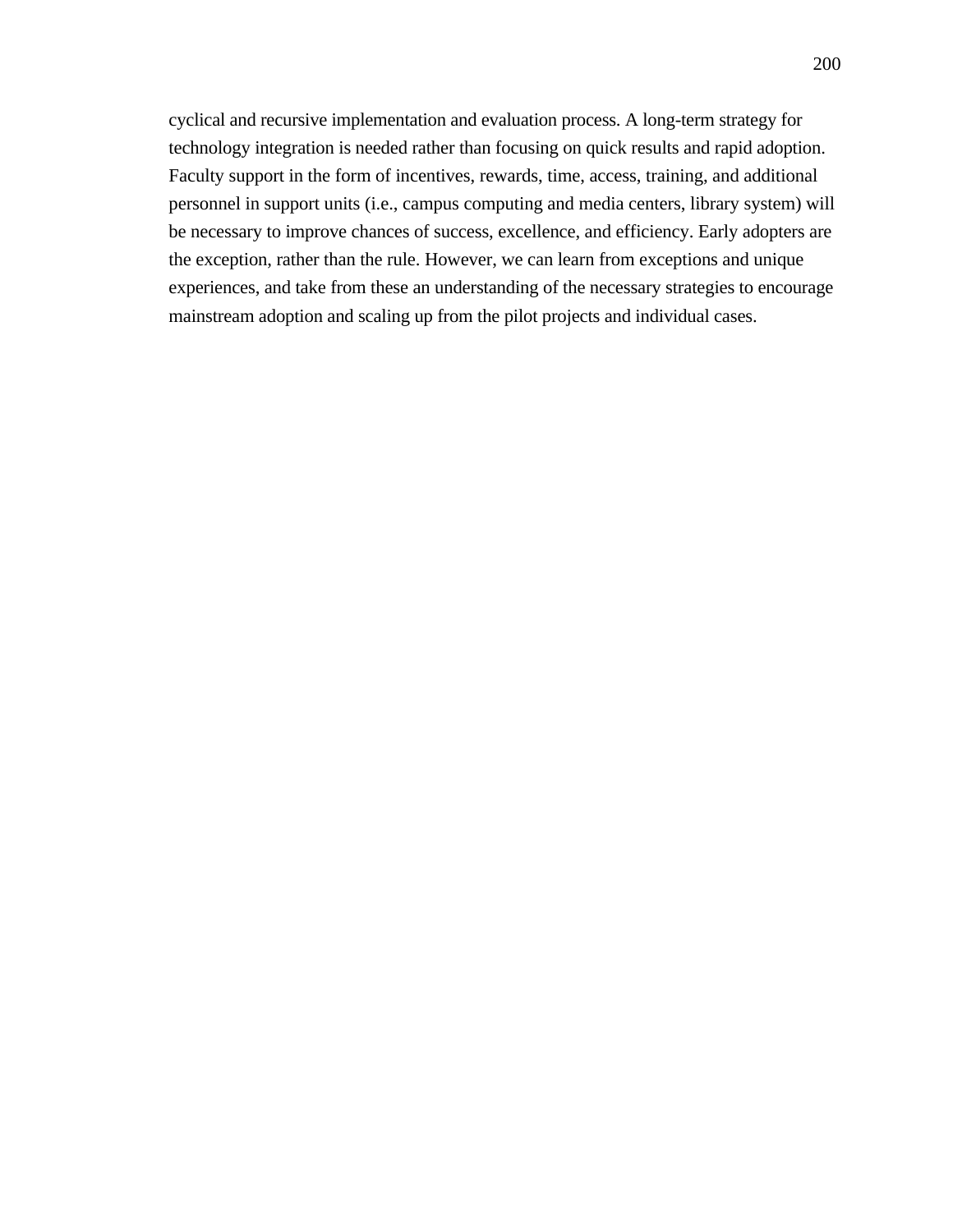## **REFERENCES**

Alley, L. R. (1996). Technology precipitates reflective teaching: An instructional epiphany. Change, 28 (2), 49-54.

Anderson, T., Varnhagen, S., & Campbell, K. (1997, in press). Faculty adoption of teaching and learning technologies: Contrasting earlier adopters and mainstream faculty. Journal, V (n), pp.

Anderson, T. (1994). Socially shared cognition in distance education: An exploration of learning in an audio teleconferencing context. Unpublished doctoral dissertation, University of Calgary, Calgary, Alberta.

Andre, R., & Frost, P. J. (1997). Researchers hooked on teaching: Noted scholars discuss the synergies of teaching and research. Thousand Oaks, CA: Sage Publications, Inc.

Andrews, J., Garrison, D. R., & Magnusson, K. (1996). The teaching and learning transaction in higher education: A study of excellent professors and their students. Teaching in Higher Education, 1 (1), 81-103.

Azar, B. (1998). Melding expertise, furthering research. APA Monitor, 29 (5), 1 & 16.

Bannon, L. J. (1991). From human factors to human actors: The role of psychology and human-computer interaction studies in system design. In Baecker, R. M., Grudin, J., Buxton, W. A. S., & Greenberg, S. (Eds.), Human-Computer Interaction: Toward the Year 2000 (2nd ed.) (pp. 205-214). San Francisco, CA: Morgan-Kaufmann.

Bereiter, C., & Scardamalia, M. (1993). Surpassing ourselves: An inquiry into the nature and implications of expertise. Chicago, IL: Open Court Publishing.

Berliner, D. C. (1992). Some perspectives on field systems research for the study of teaching expertise. Journal of Teaching in Physical Education, 12 , 96-103.

Bess, J. L. (1997). Teaching well and liking it: Motivating faculty to teach effectively. Baltimore, MD: Johns Hopkins University Press.

Brace, S. B., & Roberts, G. (1996). Supporting faculty's development and use of instructional technology. Murfreesboro, TN: Proceedings of the Mid-South Instructional Technology Conference. (ERIC Document Reproduction Service No. ED 400 814)

Broholm, J. R. (1993). Networking on the network: teachers and electronic mail. New Orleans, LA: Proceedings of Selected Research and Development Presentations at the Convention of the Association for Educational Communications and Technology Sponsored by the Research and Theory Division. (ERIC Document Reproduction Service No. ED 362 154)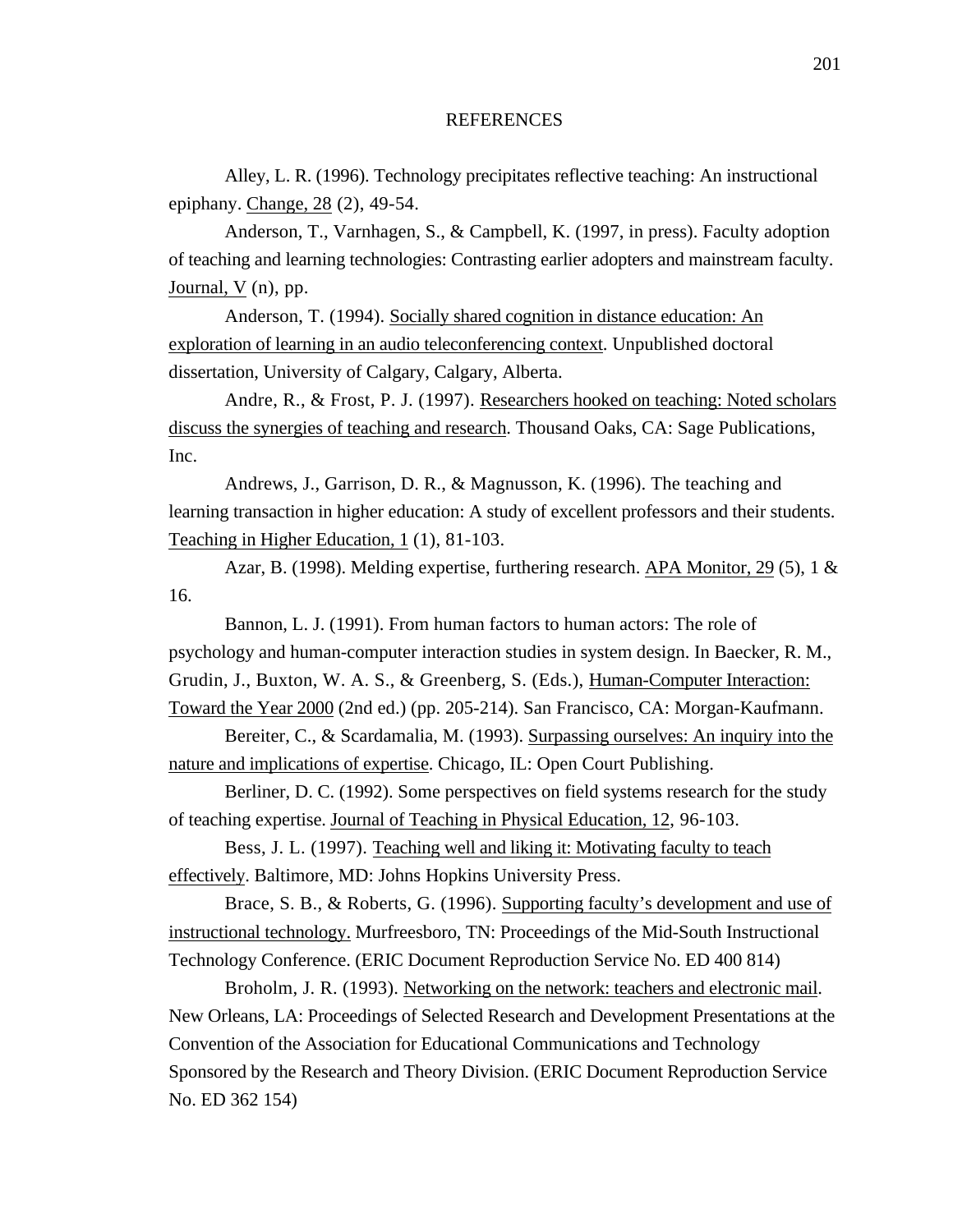Brown, D. G., Burg, J. J., & Dominick, J. L. (1998). A strategic plan for ubiquitous laptop computing. Communications of the ACM, 41 (1), 26-35.

Brown, E., & Kerr, B. (1998). Avoiding the plug-n-play syndrome. Proceedings of ED-MEDIA/ED-TELECOM 98, World Conference on Educational Multimedia and Hypermedia & World Conference on Educational Telecommunications, Charlottesville, VA: Association for the Advancement of Computing in Education, 168-173.

Bull, G. M., Dalinga-Hunter, C., Epelboin, Y., Frackmann, E., & Jennings, D. (1994). Information technology: Issues for higher education management . London: Jessica Kingsley Publishers.

Burg, J. J., & Thomas, S. J. (Eds.). (1998). Computers across campus. Communications of the ACM, 41 (1), 22-44.

Cahn, S. M. (1978). Scholars who teach: The art of college teaching. Chicago, IL: Nelson-Hall.

Candiotti, A., & Clark, N. (1998). Combining universal access with faculty development and academic facilities. Communications of the ACM, 41 (1), 36-41.

Casey, J. A. (1995). Developmental issues for school counselors using technology. Elementary School Guidance and Counseling, 30(1), 26-34.

Clark, R. E. (1989). Current progress and future directions for research in instructional technology. Educational Technology, Research and Development, 37 (1), 57- 66.

Clifford, P., Friesen, S., & Jacobsen, D. M. (1998). An expanded view of literacy: Hypermedia in the middle school. Proceedings of ED-MEDIA/ED-TELECOM 98, World Conference on Educational Multimedia and Hypermedia & World Conference on Educational Telecommunications, Charlottesville, VA: Association for the Advancement of Computing in Education, 1598-1599. [On-line]. Available: http://www.rockyview.ab.ca/bpeak/galileo/publications/literacy.html

Creative Analytics, Inc. (1998). The Faculty Connection . [On-line]. Available: http://faculty.creativeanalytics.org/

Crocker, L., and Algina, J. (1986). Introduction to Classical and Modern Test Theory. Orlando, FL: Harcourt Brace.

Daigle, S. L. & Jarmon, C. G. (1997). Building the campus infrastructure that really counts. Educom Review, 32(4), 35-38.

Daniel, J. S. (1997). Why universities need technology strategies. Change, 29 (4), 11-17.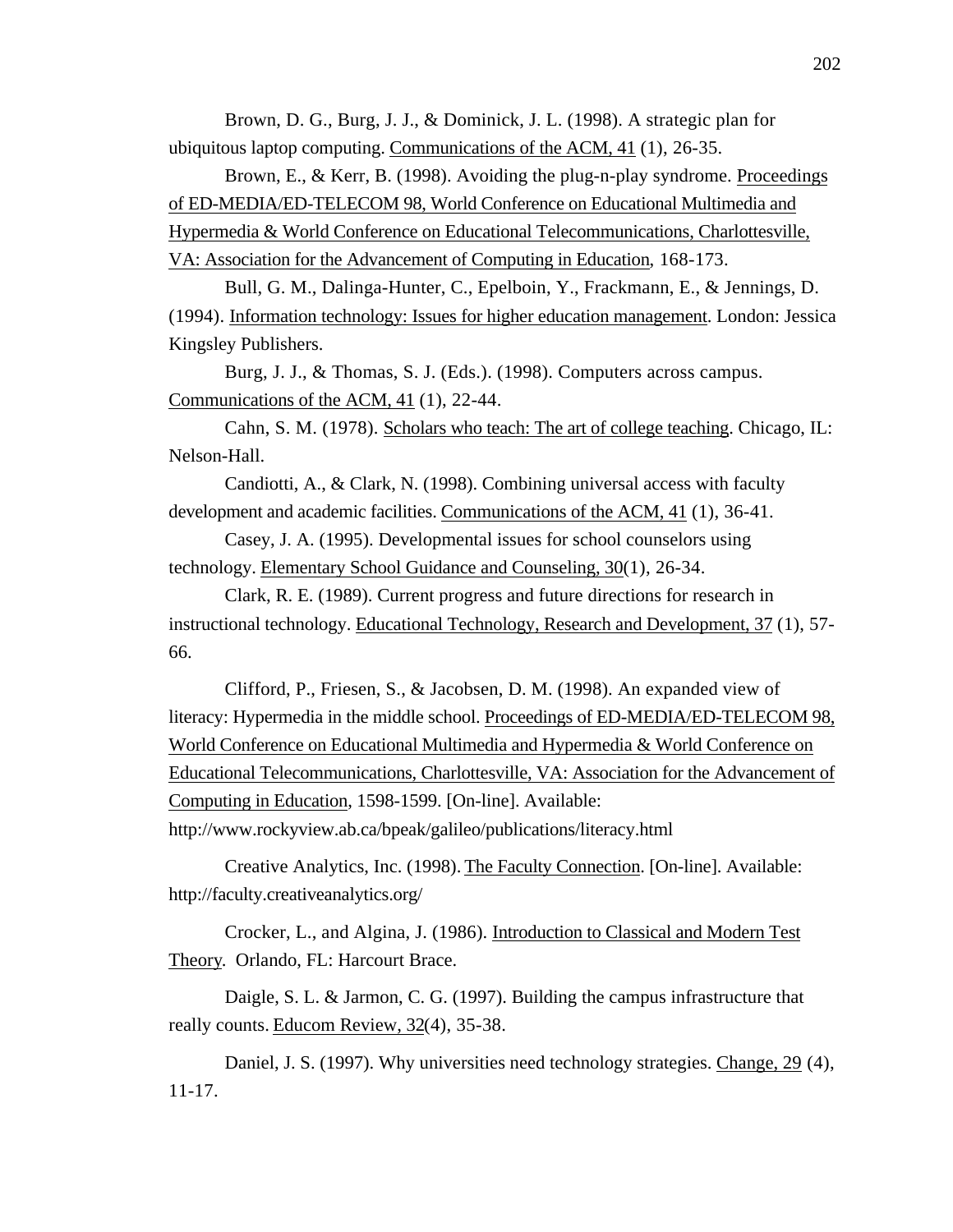Davis, G. B., & Parker, C. A. (1997). Writing the Doctoral Dissertation, 2nd. ed. New York: Barron's Educational Series.

Dickerson, M. D., & Gentry, J. W. (1983). Characteristics of adopters and nonadopters of home computers. Journal of Consumer Research, 10 (2), 225-235.

Ehrmann, S. C. (1995). Asking the right questions: What does research tell us about technology and higher learning? Change, 27 (2), 20-27. [On-line]. Available: http://www.learner.org/content/ed/strat/eval/ACPBRightQuestion.html

Ellis, R. (1993). Quality assurance for university teaching . Buckingham: Open University Press.

Finnegan, D. E. (1997). The academic marketplace and the motivation to teach. In J. L. Bess (Ed.), Teaching well and liking it: Motivating faculty to teach effectively (pp. 337-361). Baltimore, MD: Johns Hopkins University Press.

Flood, B. J., & Moll, J. K. (1990). The professor business: A teaching primer for faculty. Medford, NJ: Learned Information, Inc.

Foa, L. J. (1993). Technology and change: Composing a four-part harmony. Educom Review, 28 (2), 27-30.

Ford, K. M., & Adams-Webber, J. R. (1992). Knowledge acquisition and constructivist epistemology. In R. R. Hoffman (Ed.)., The psychology of expertise: Cognitive research and empirical AI (pp. 121-136). New York: Springer-Verlag.

Geoghegan, W. H. (1994). Whatever happened to instructional technology? Paper presented at the 22nd Annual Conference of the International Business Schools Computing Association, Baltimore, MD. [On-line]. Available:

http://ike.engr.washington.edu/news/whitep/whg/wpi.htm (July 25, 1997).

Gilbert, S.  $(1996)$ . Making the most of a slow revolution. Change,  $28(2)$ ,  $10-23$ .

Gilbert, S. (1995). An "online" experience: Discussion group debates why faculty use or resist technology. Change, 27 (2), 28-45.

Gordon, S. P. (1983). Faculty training and development in academic computing. Journal of Computer-Based Instruction, 10 (1-2), 51-54.

Green, K. (1996). The coming ubiquity of information technology. Change, 28 (2), 24-31.

Hadley, M., & Sheingold, K. (1993). Commonalities and distinctive patterns in teachers' integration of computers. American Journal of Education, 101 , 261-315.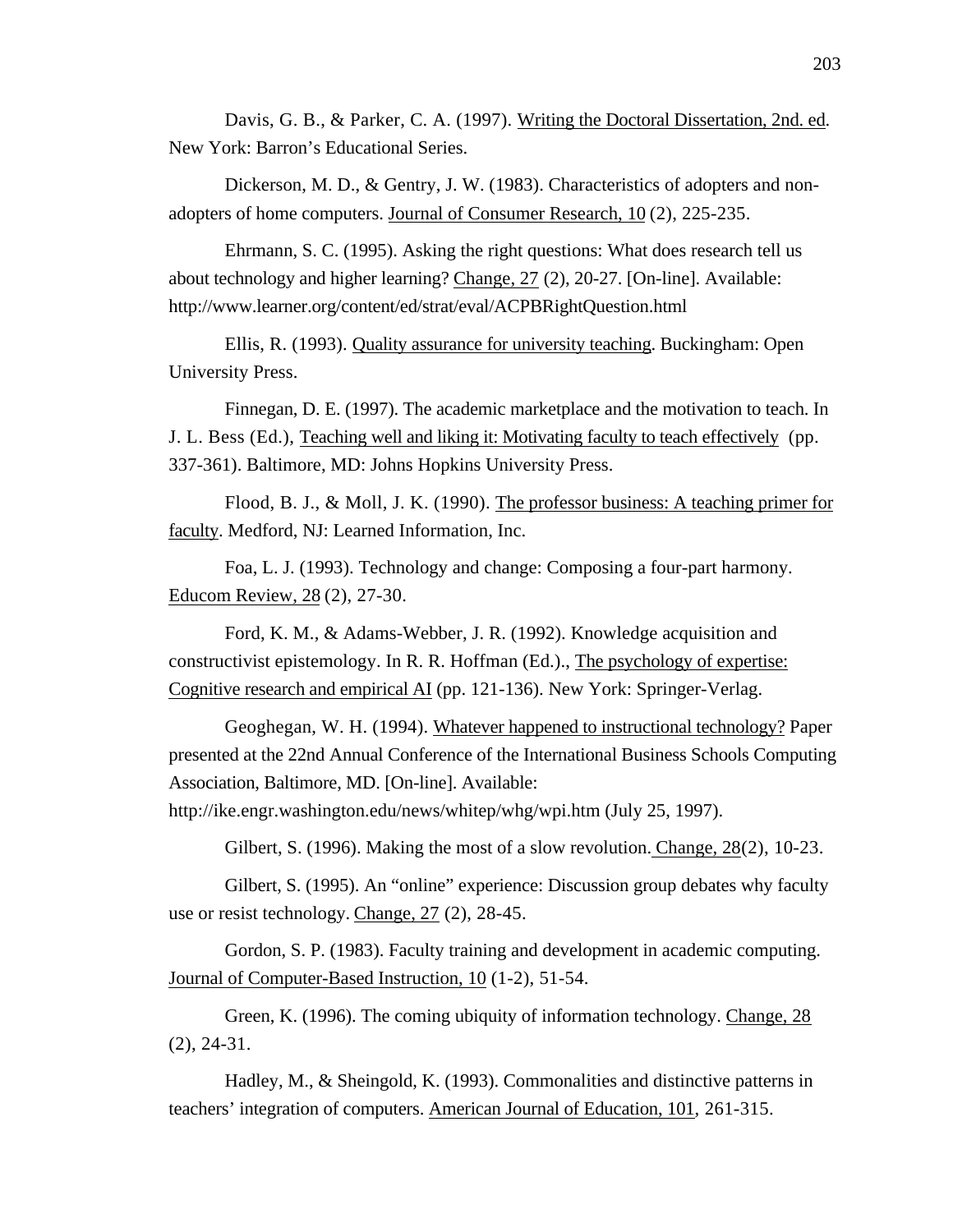Hamilton, J., & Thompson, A. (1992). The adoption and diffusion of an electronic network for education. (IR 025 706). Paper presented at the Convention of the Association for Educational Communications and Technology Division. (ERIC Document Reproduction Service No. ED 347 991)

Hammer, M., & Champy, J. (1993). Reengineering the corporation . New York: Harper Business.

Hassinger, E. (1959). Stages in the adoption process. Rural Sociology, 24, 52-53. Cited in Rogers (1995).

Heermann, B. (1988). Teaching and learning with computers: A guide for college faculty and administrators. San Francisco: Jossey-Bass.

Howard, D. (1994). Human-computer interactions: A phenomenological examination of the adult first-time computer experience. Qualitative Studies in Education,  $7(1), 33-49$ 

Jacobsen, D. M. (1998). Using technology in higher education. New Currents in Teaching and Technology, 5 (2), 4. [On-line]. Available:

http://www.acs.ucalgary.ca/pubs/Newsletters/Currents/Vol5.2/usingtech.htm

Jacobson, M. J., & Weller, M. H. (1988). A profile of computer use among the University of Illinois Humanities faculty. Journal of Educational Technology Systems, 16 (2), 83-98.

Jaeger, R. M. (1988). Complementary methods for research in education. Washington, DC: American Educational Research Association.

Johnson, G. R. (1995). First steps to excellence in college teaching. (3rd ed.). Madison, WI: Magna Publications, Inc.

Jones, D. C. (1995). The spirit of teaching excellence . Calgary, AB: Detselig Enterprises, Inc.

Kearsley, G. (1996). Teaching excellence: The foundation for technology effectiveness. Educational Technology Review, 6, 24-27.

Kimbal, B. A. (1988). Teaching Undergraduates: Essays from the Lilly Endowment Workshop on Liberal Arts. Buffalo, NY: Prometheus Books.

Kulik, J. A., Kulik, C. C., & Cohen, P. A. (1980). Effectiveness of computerbased college teaching: A meta-analysis of findings. Review of Educational Research, 50 (4), 525-544.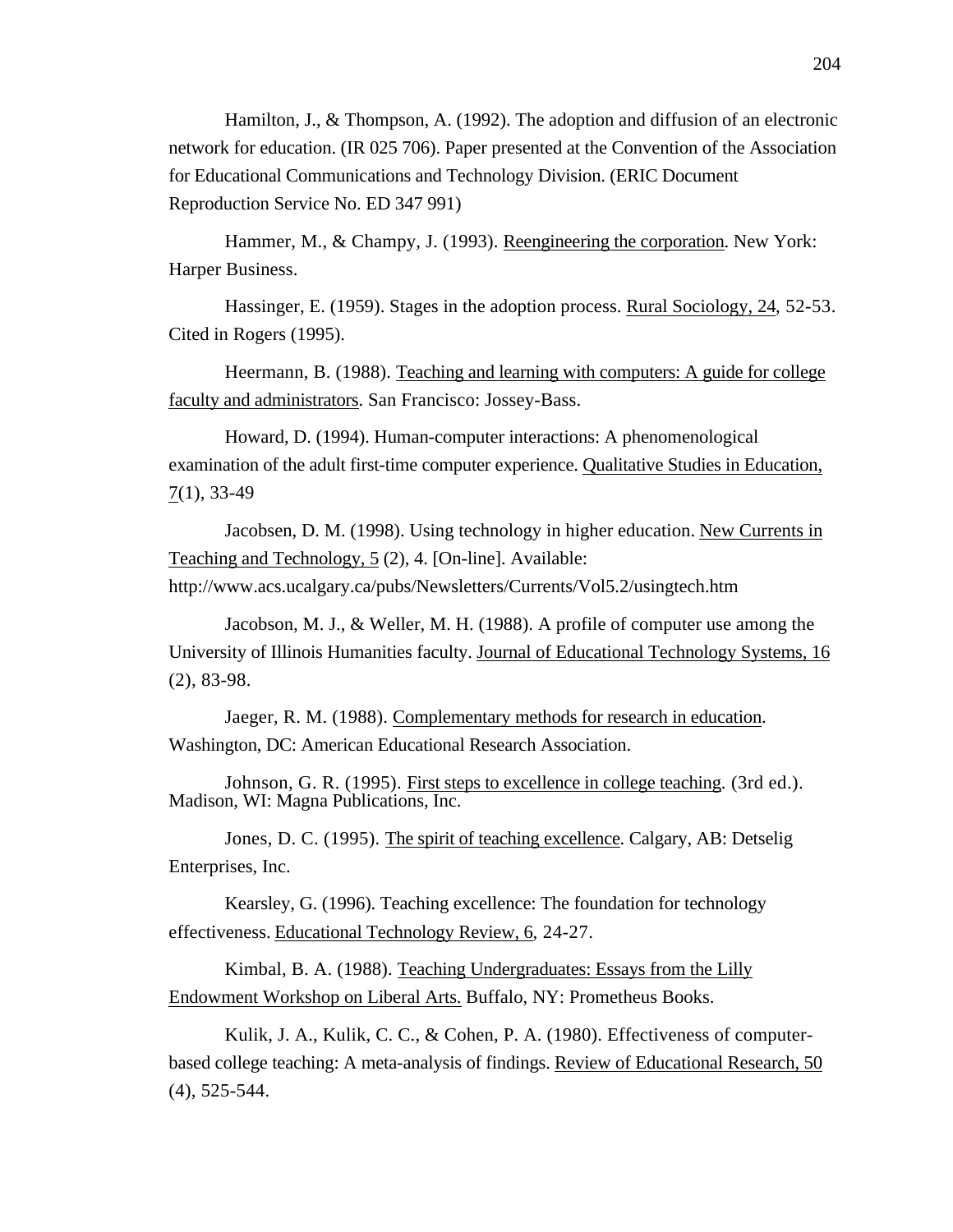Kulik, J. A., & Kulik, C. C. (1987). Review of recent research literature on computer-based instruction. Contemporary Educational Psychology, 12 , 222-230.

Landauer, T. K. (1995). The trouble with computers: Usefulness, usability, and productivity. Cambridge, MA: Massachusetts Institute of Technology Press.

Laurillard, D. (1993). Rethinking university teaching: A framework for the effective use of educational technology . London: Routledge.

Lessons Learned Home. (1998). The lessons learned project is an evaluation and communication support project at the University of Calgary. [On-line]. Available: http://www.acs.ucalgary.ca/~pals/

Lincoln, Y. S., & Guba, E. G. (1985). Naturalistic inquiry . London: Sage Publications, Inc.

Liu, M., Jones, C., & Hemstreet, S. (1998). Interactive multimedia design and production processes. Journal of Research on Computing in Education, 30 (3), 254-280.

MacDonald, A. (1997). Lecture given by Alan MacDonald to undergraduate students enrolled in a computer applications course taught by the present researcher (EDPS 481, October 1997).

MacDougall, G. (1998). Acadia University's "Sandbox". Communications of the ACM, 41 (1), 32-33.

Mahajan, V., Muller, E., & Srivastava, R. K. (1990). Determination of adopter categories by using innovation diffusion models. Journal of Marketing Research, 27 (1), 37-50.

McKeachie, W. J. (1978). Teaching tips: A guidebook for the beginning college teacher . (7th ed.). Lexington, MA: D.C. Heath and Company.

Mueller, J. H. (1997a). Test anxiety, self efficacy, and computer experiences . Paper presented at the 50th annual meetings of the New Zealand Psychological Society, Massey University, Palmerston North, NZ. [On-line] Available: http://www.acs.ucalgary.ca/~mueller/NZ/nz97talk.html

Mueller, J. H. (1997b). Research on-line: Human participants ethics issues . [Online] Available:

http://www.psych.ucalgary.ca/CourseNotes/PSYC413/StudyTools/ethics/online.html

Mueller, J. H., & Jacobsen, D. M. (1997). Test anxiety, self-efficacy, and computer experiences. Proceedings of the ED-MEDIA & ED-TELECOM 1997, World Conference on Educational Multimedia and Hypermedia & World Conference on Educational Telecommunications, Association for the Advancement of Computing in Education (AACE), Calgary, Alberta, June 14-19.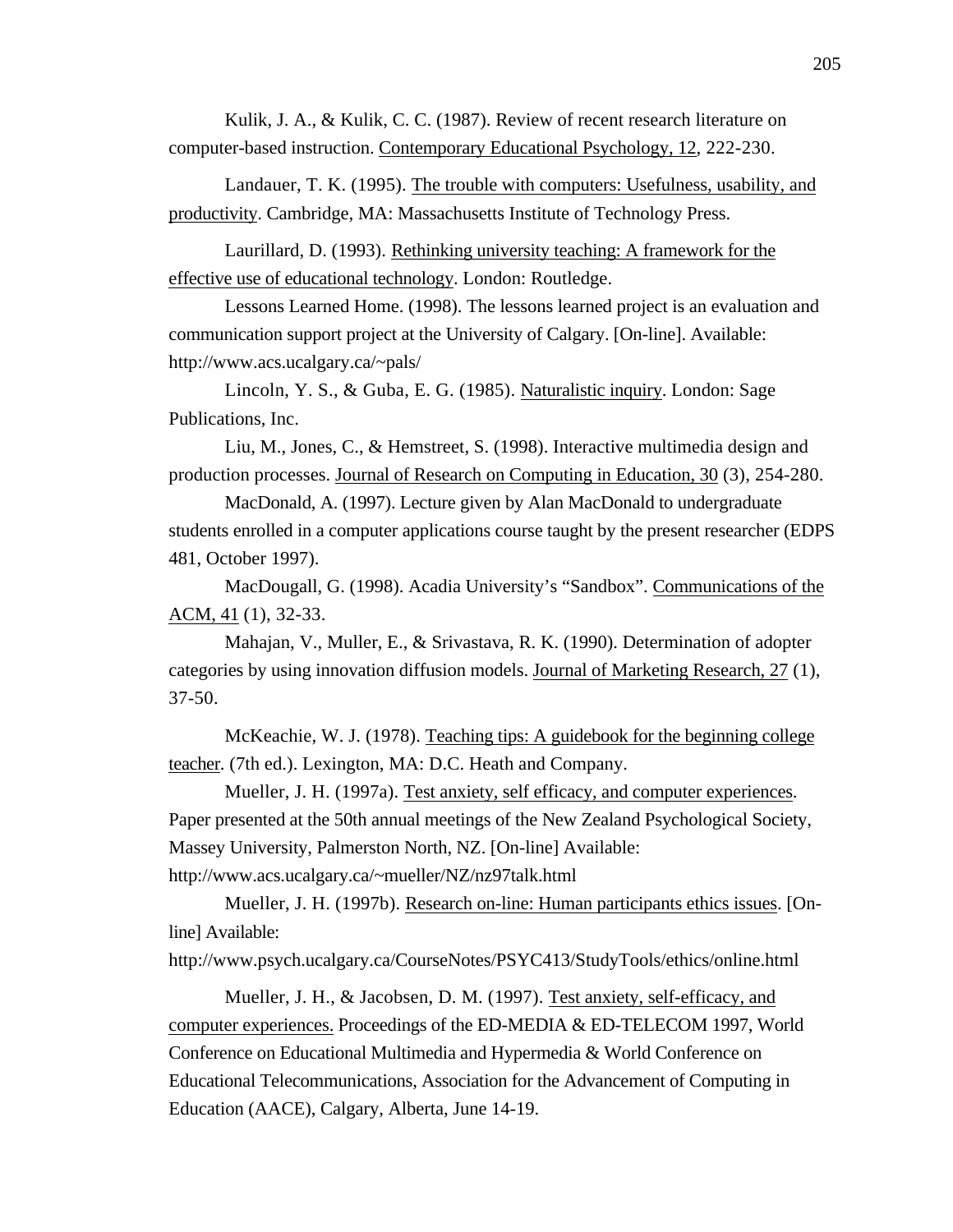Noblitt, J. S. (1997). Making ends meet: A faculty perspective on computing and scholarship. Educom Review, 32 (3), 38-43. [On-line]. Available: http://www.iat.unc.edu/publications/monitor/issue7/index.html (April 15, 1997).

Norman, D. A. (1993). Things that make us smart: Defending human attributes in the age of the machine. New York: Addison-Wesley.

Ottmann, T., & Tomek, I. (Eds.). (1998). Proceedings of ED-MEDIA/ED- TELECOM 98, World Conference on Educational Multimedia and Hypermedia & World Conference on Educational Telecommunications . Charlottesville, VA: Association for the Advancement of Computing in Education.

Papert, S. (1980). Mindstorms: Children, Computers, and Powerful Ideas. New York: Basic Books.

Pelto, P. J., & Pelto, G. H. (1978). Anthropological research: the structure of inquiry. Cambridge University Press.

Philipp, R., Flores, A., & Sowder, J. (1994). Reflective practitioners reform school mathematics . Madison, WI: National Center for Research in Mathematical Sciences Education Research Review, 1(3), 4-9. (ERIC Document Reproduction Service No. ED 372 930)

Ram, S., & Jung, H. (1994). Innovativeness in product usage: A comparison of early adopters and early majority. Psychology & Marketing, 11 (1), 57-67.

Reeves, T. C. (1991). Implementing CBT in higher education: Unfulfilled promises and new directions. In Shlechter, T. M. (Ed.) Problems and Promises of Computer-Based Training. New Jersey: Ablex Publishing.

Reigeluth, C. M. (1989). Educational technology at the crossroads: New mindsets and new directions. Educational Technology, Research and Development, 37 (1), 67-80.

Repp, P. C. (1996). Technology precipitates reflective teaching: The evolution of a red square. Change, 28 (2), 49, 56-57.

Roblyer, M. D., Edwards, J., & Havriluk, M. A. (1997). Integrating educational technology into teaching. New Jersey: Prentice-Hall.

Rogers, E. M. (1995). Diffusion of Innovations . (4th ed.). New York: Free Press.

Rosen, L. D., & Maguire, P. (1990). Myths and realities of computerphobia: A meta-analysis. Anxiety Research, 3, 175-191.

Rushkoff, D. (1996). Playing the Future . New York: Harper Collins.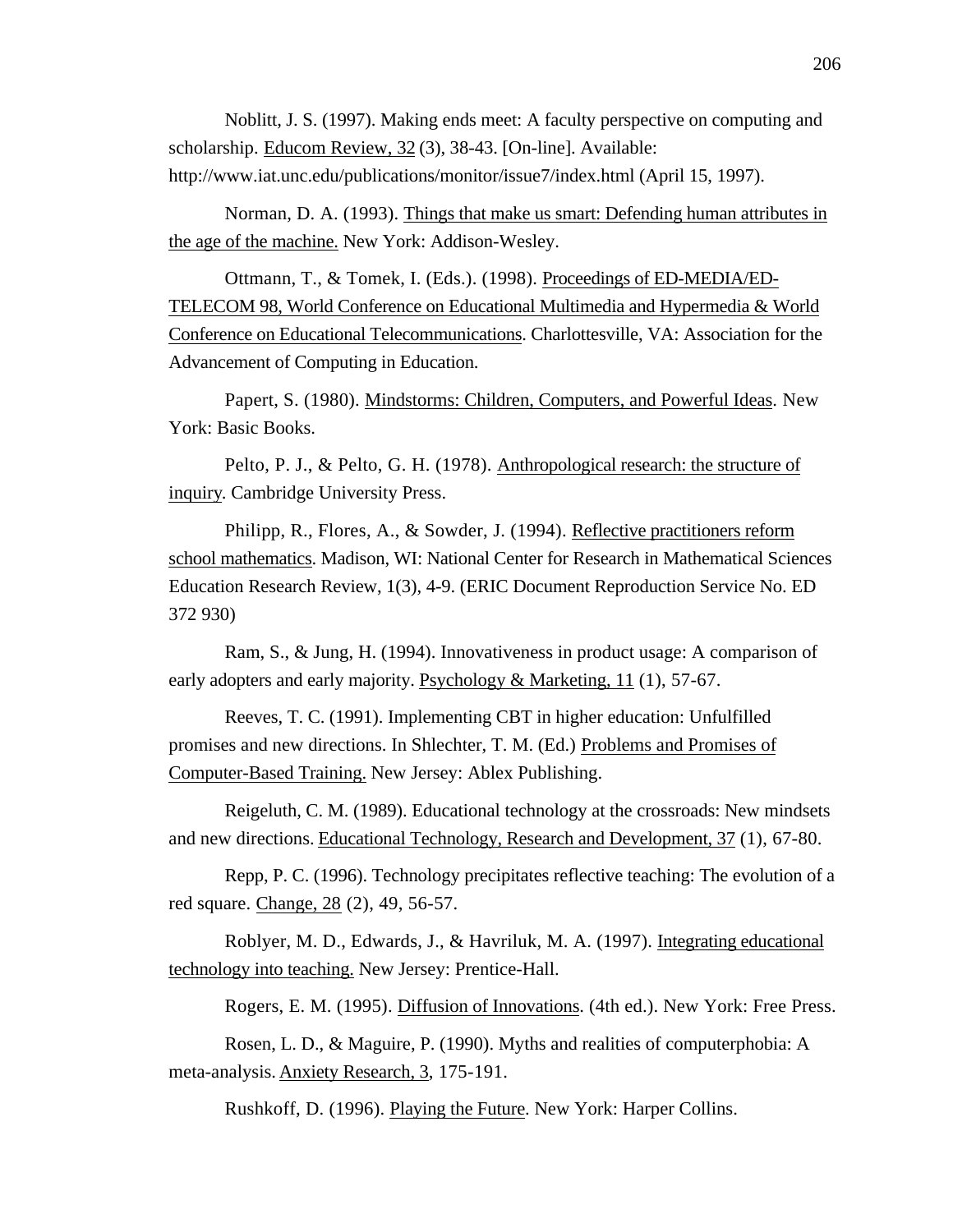Sabelli, N. (1998). We are no longer a priesthood. Communications of the ACM, 41(1), 20-21.

Sammons, M. C. (1993). Motivating university faculty to integrate multimedia into classroom presentations. Proceedings of ED-MEDIA, World Conference on Educational Multimedia, Association for the Advancement of Computing in Education (AACE), Orlando, Florida, Jun. 1-5, pp. 457-462.

Savenye, W. (1998). Evaluating impact of video and web-based distance learning courses. Proceedings of ED-MEDIA/ED-TELECOM 98, World Conference on Educational Multimedia and Hypermedia & World Conference on Educational Telecommunications, Charlottesville, VA: Association for the Advancement of Computing in Education, 1222-1229.

Schmidt, W. C. (1997). World wide web survey research: Benefits, potential problems, and solutions. Behavior Research Methods, Instruments & Computers, 29 (2), 274-279. [On-line]. Available: http://or.psychology.dal.ca/~wcs/hidden/SAdocs/survey\_research.html

Schrank, B. (1993). Academic freedom and the inclusive university . Paper presented at the Congress of Learned Societies, Carleton University, Ottawa, Ontario, June 5. [Online] Available: http://www.caut.ca (or Contact: Louise Desjardins, FAX 613-820- 7244, Canadian Association of University Teachers (CAUT)).

Schwalbe, K. A. (1996, March). A study of the relationship between investments in information technology and institutional outcomes in higher education. (Doctoral Dissertation, University of Minnesota, 1996). *ProQuest - Dissertation Abstracts,* AAC 9621911.

Schwarzer, R., Mueller, J., & Greenglass, E. (1998, in press). Assessment of perceived self-efficacy on the internet: Data collection in cyberspace. Anxiety, Stress, and Coping, V (n), pp.

Schwarzer, R., & Jerusalem, M. (1995). Generalized Self-Efficacy Scale. In J. Weinman, S. Wright, & M. Johnston (Eds.), Measures in health psychology: A user's portfolio. Causal and control beliefs (pp. 35-37). Windsor, UK: NFER-NELSON.

Shaw, M. L. G. (1994). Women, scholarship and information technology: a postmodern perspective. Transactions of the Royal Society of Canada: Series 4, 5, 112-131.

Skinner, B. F. (1954). The science of learning and the art of teaching. Harvard Educational Review, 24, 86-97.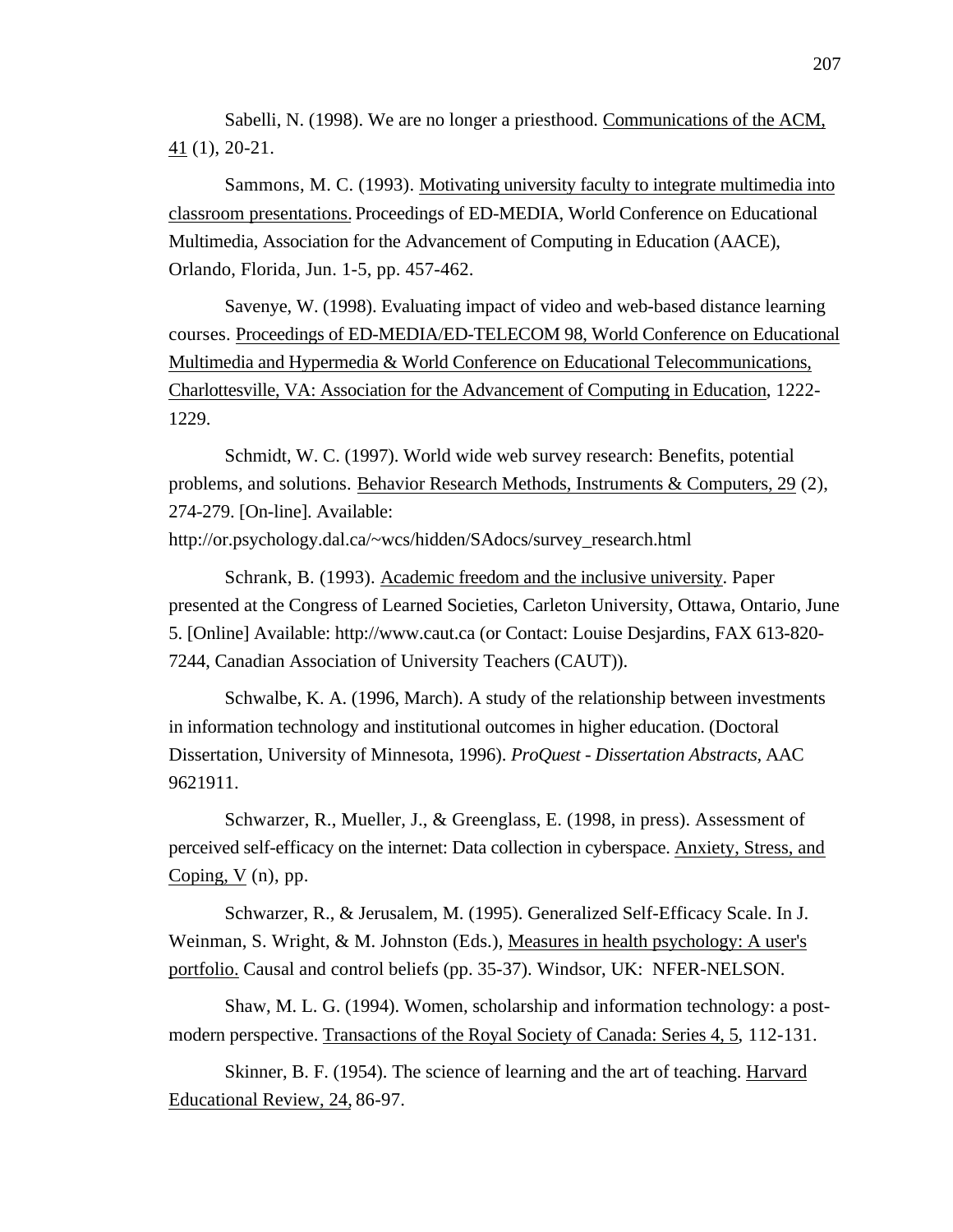Smith, K. L. (1996). Preparing faculty for instructional technology: from education to development of creative independence . Boulder, CO: Proceedings of the 1996 CAUSE Annual Conference. [Online] Available: http://www.cause.org/information-resources/irlibrary/text/cnc9659.txt (June 30, 1997).

Spotts, T. H., & Bowman, M. A. (1993). Increasing faculty use of educational technology: barriers and incentives. Educational Media International, 30 , 199-204

Sternberg, R. J. (1997). Teaching introductory psychology: Survival tips from the experts. Washington, DC: American Psychological Association.

Sternberg, R. J. & Horvath, J. A. (1995). A prototype view of expert teaching. Educational Researcher, 24(6), 9-17.

Sternberg, R. J, & Frensch, P. A. (1992). On being an expert: A cost-benefit analysis. In R. R. Hoffman (Ed.)., The psychology of expertise: Cognitive research and empirical AI (pp. 191-203). New York: Springer-Verlag.

Stoll, C. (1995). Silicon Snake Oil: Second Thoughts on the Information Highway . New York: Anchor Books, Doubleday.

Tapscott, D. (1998). Growing Up Digital: The Rise of the Net Generation . New York: McGraw-Hill.

Urquhart, D. (1998). Our intellectual capital is our biggest asset: Calgary, Nortel need more U of C computer grads. The University of Calgary Gazette, 28 (4), 1.

Valente, T. W. (1996). Social network thresholds in the diffusion of innovations. Social Networks, 18(1), 69-89.

Weber, W. C. (1990). An interactive systems model derived from experts' perceptions of human-computer issues. Educational Technology, Research and Development,  $40(1)$ , 29-39.

Weil, M., & Rosen, L. (1997). TechnoStress: Coping with Technology @Work @Home @Play. New York: John Wiley & Sons, Inc.

Wertheimer, R., & Zinga, M. (1997). Attending to the noise: Applying chaos theory to school reform. Paper presented at the 1997 Annual Conference of the American Educational Research Association. [On-line]. Available:

http://info.pps.pgh.pa.us/publications/articles/chaos/chaosfin.htm (April 1997).

Wilson, B. G. (1998). Wise as serpents: Putting a human face on technology adoption and integration. Paper presented at the meeting of the Association for Educational Communications and Technology (AECT), St. Louis, MO, February 1998. [On-line]. Available: http://www.cudenver.edu/~bwilson/serpents.html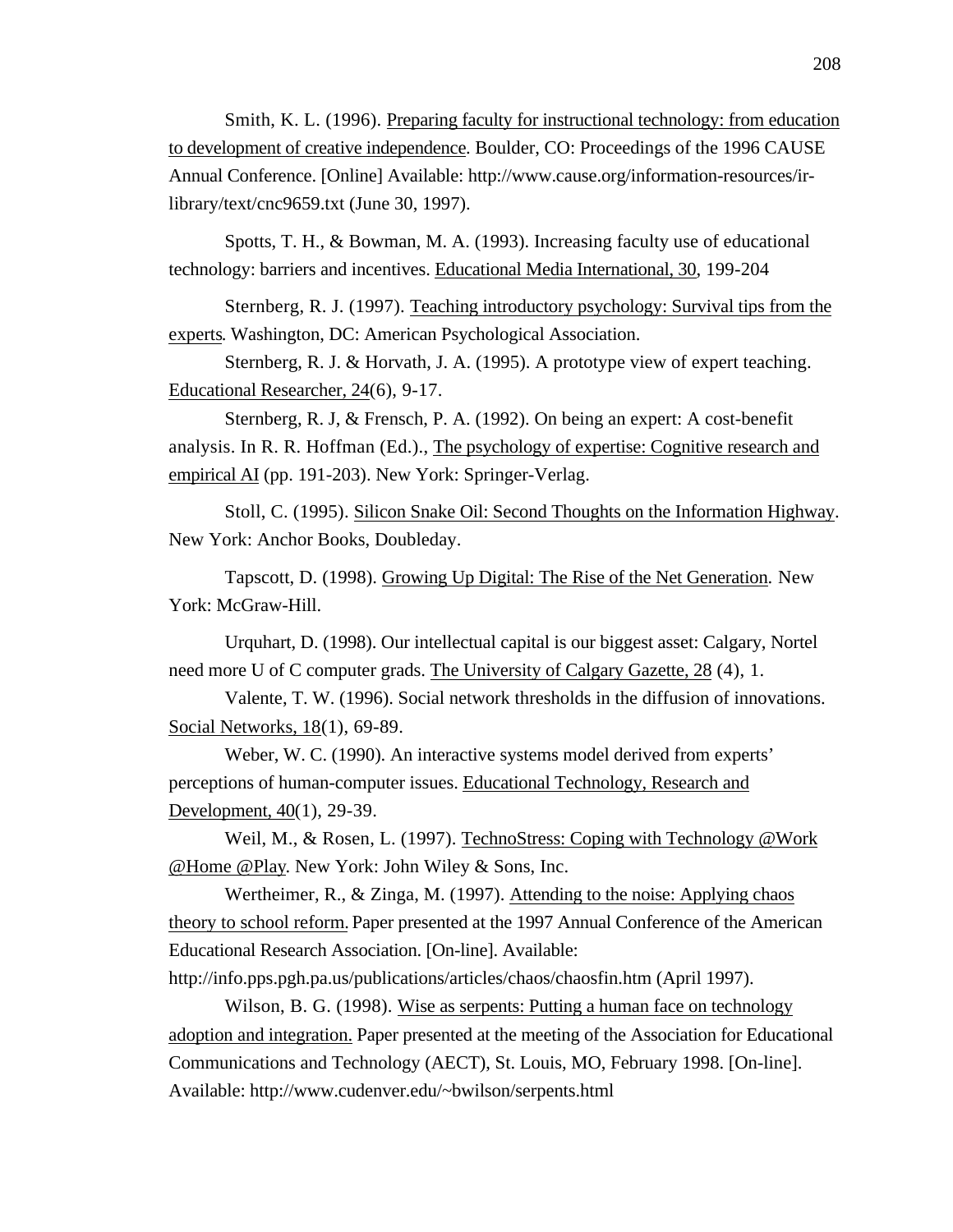# **APPENDIX A. SURVEY INSTRUMENT**

# **Teaching and Learning with Technology In Higher Education**

# **Patterns of Computer Technology Use**

The following 18 questions gather information about individual computer use patterns. Please write or select the response that best represents your experience, situation, or opinion.

- 1. In what university role did you first USE computers on campus?
	- $\Box$  as an undergraduate student<br> $\Box$  as a graduate student
	- as a graduate student
	- $\Box$  as a new faculty member
	- $\Box$  as an experienced faculty member
	- $\Box$  have not used at all
	- $\Box$  other, please specify:
- 2. In what YEAR did you first use a computer for your personal, professional academic tasks (i.e., writing, e-mail, grade sheets, etc.)?
- 3. In what YEAR did you first use a computer for research tasks (i.e., data collection, statistical analysis, etc.)?
- 4. In what YEAR did you first use a computer for teaching tasks (i.e., demonstration, modeling, instructional, etc.)?
- 5. In what YEAR did you BUY your first computer for PERSONAL/HOME use?
- 6. In what YEAR did you BUY your first computer for PROFESSIONAL use?
- 7. How many computers have you owned since buying your first computer?
- 8. Do you have exclusive access to a computer for professional use?
	-
	- $\Box$  yes  $no$
	- $\Box$  sometimes
- 9. Do you have ready and convenient access to computers, software and needed equipment for teaching tasks?
	- $\Box$  yes
	- $no$
	- $\Box$  sometimes
- 10. How satisfied are you with SUPPORT made available to you on campus for computer-related TEACHING tasks?
	- $\Box$  1. very satisfied
	- $\Box$  2. satisfied
	- $\Box$  3. neutral
	- $\Box$  4. unsatisfied
	- $\Box$  5. very unsatisfied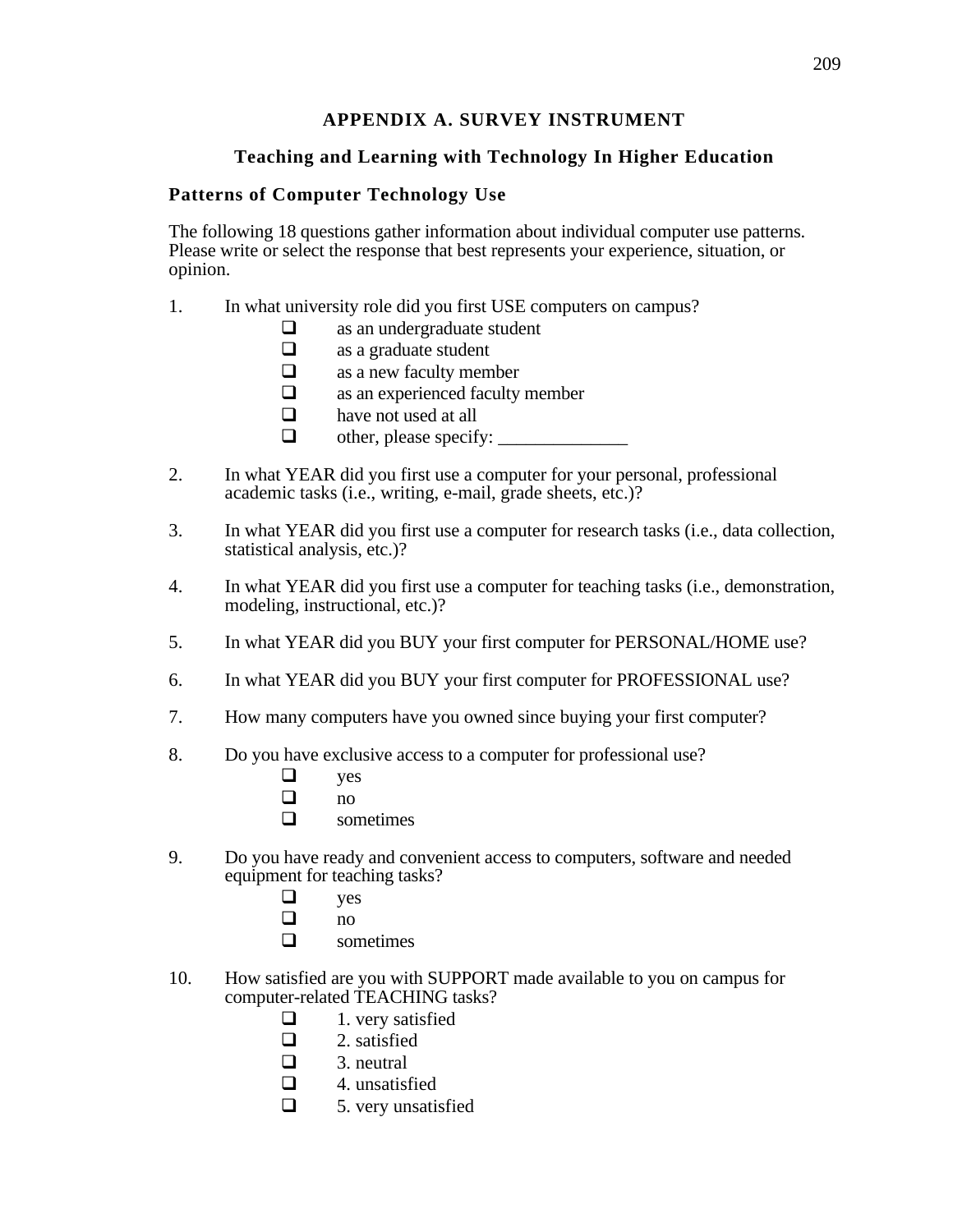- 11. How satisfied are you with TRAINING made available to you on campus for computer-related TEACHING tasks?
	- $\Box$  1. very satisfied<br> $\Box$  2. satisfied
		- 2. satisfied
	- $\Box$  3. neutral
	- $\Box$  4. unsatisfied
	- $\Box$  5. very unsatisfied
- 12. How satisfied are you with current campus investment plans (i.e., professional development funds) with regard to the acquisition of computer technology by INDIVIDUAL faculty?
	- $\Box$  1. very satisfied
	- $\Box$  2. satisfied<br> $\Box$  3. neutral
		- 3. neutral
	- $\Box$  4. unsatisfied
	- $\Box$  5. very unsatisfied
- 13. How satisfied are you with current campus investment plans with regard to acquiring computer technology for TEACHING and LEARNING activities:
	- $\Box$  1. very satisfied
	- $\Box$  2. satisfied
	- $\Box$  3. neutral
	- $\Box$  4. unsatisfied
	- $\Box$  5. very unsatisfied
- 14. How did you acquire your INITIAL computer skills?
	- $\Box$  self-taught
	- $\Box$  formal courses
	- $\Box$  self-teaching and formal courses
	- $\Box$  from a colleague
	- $\Box$  from a graduate student
	- $\Box$  from support staff
	- $\Box$  other, please specify:  $\Box$
- 15. Overall, your range of computer knowledge and skills are primarily the result of:
	- $\Box$  self-teaching
	- $\Box$  formal courses
	- $\Box$  both self-teaching and formal courses
	- $\Box$  colleague teaching and support
	- $\Box$  support staff assistance
	- $\Box$  other, please specify:  $\Box$
- 16. Do you teach computer courses (or have you ever)?
	- $\Box$  yes
	- $\Box$  no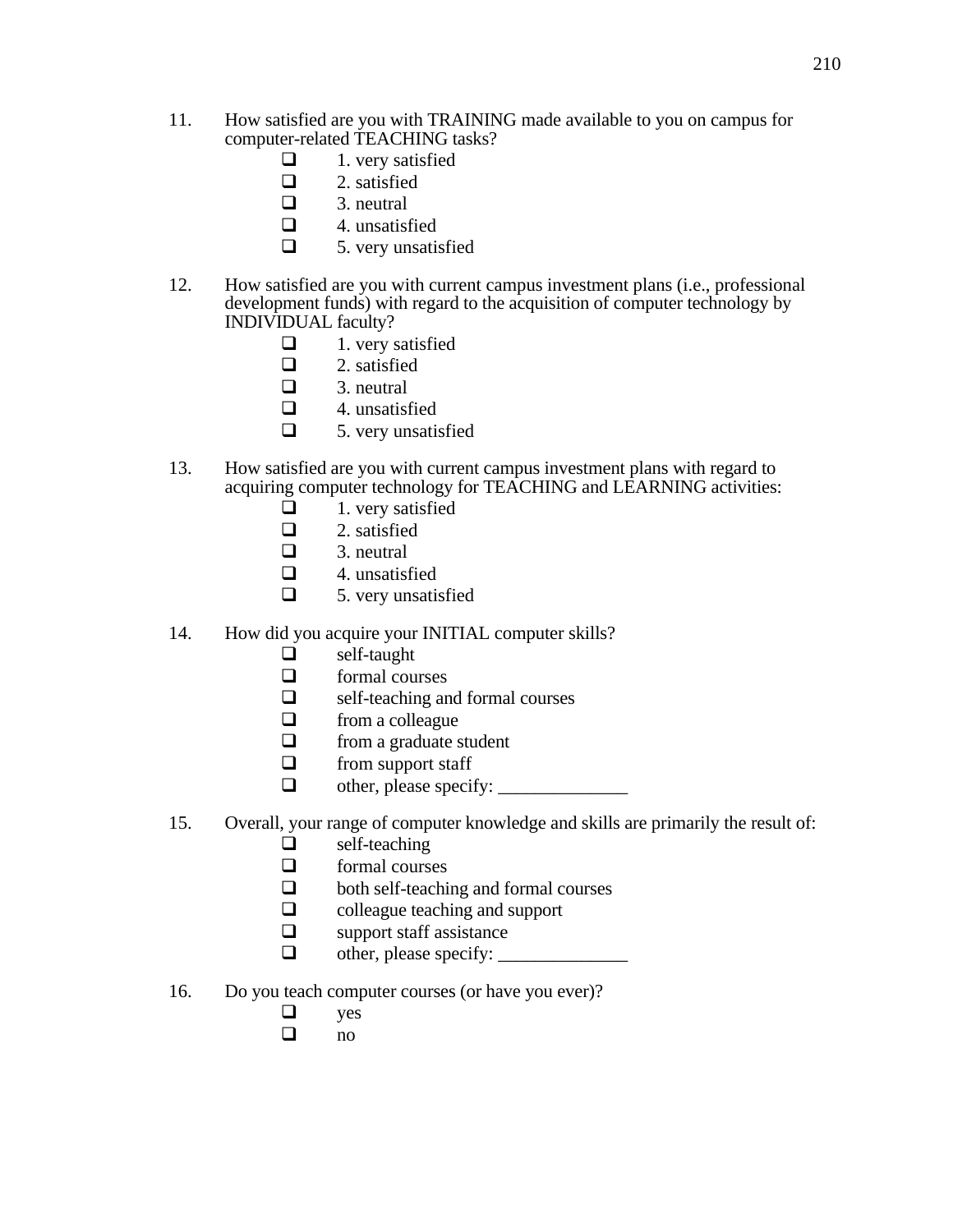- 17. If you DO/DID teach computer courses, what is/was the typical course level?
	- $\Box$  pre high school
	- $\Box$  high school
	- $\Box$  undergraduate
	- $\Box$  graduate
	- $\Box$  other, please specify:

# 18. On average, how many hours do you spend using a computer per day?

- $\Box$  less than one hour
- $\Box$  1 to 3 hours
- $\Box$  3 to 5 hours
- $\Box$  more than 5 hours

# **Computer Experience**

For each of the following 44 examples of computer software and tools, please indicate:

- (a) your current level of expertise, and
- (b) the year in which you first used this software/tool (if ever) in a course you taught.

Level of Expertise: (0) None (1) A little (2) Fair (3) Substantial (4) Extensive

# **Software and Tools:**

1. Any programming language (i.e., Logo, Basic, C, Fortran, etc.)

# **Operating Systems:**

- 2. Apple<br>3. Macint
- 3. Macintosh
- 4. UNIX<br>5. PC-DC
- 5. PC-DOS<br>6. Win 3.x,
- 6. Win 3.x, NT<br>7. Win 95
- 7. Win 95
- 8. Sun

## **Tool Applications:**

- 9. Text editing<br>10. Word proces
- 10. Word processing<br>11. Desktop publishin
- 11. Desktop publishing<br>12. Database
- 12. Database<br>13. Spreadsh
- **Spreadsheets**
- 14. Charting-graphing<br>15. Statistics package
- 15. Statistics package<br>16. Grading package
- 16. Grading package<br>17. Music Compositie
- **Music Composition**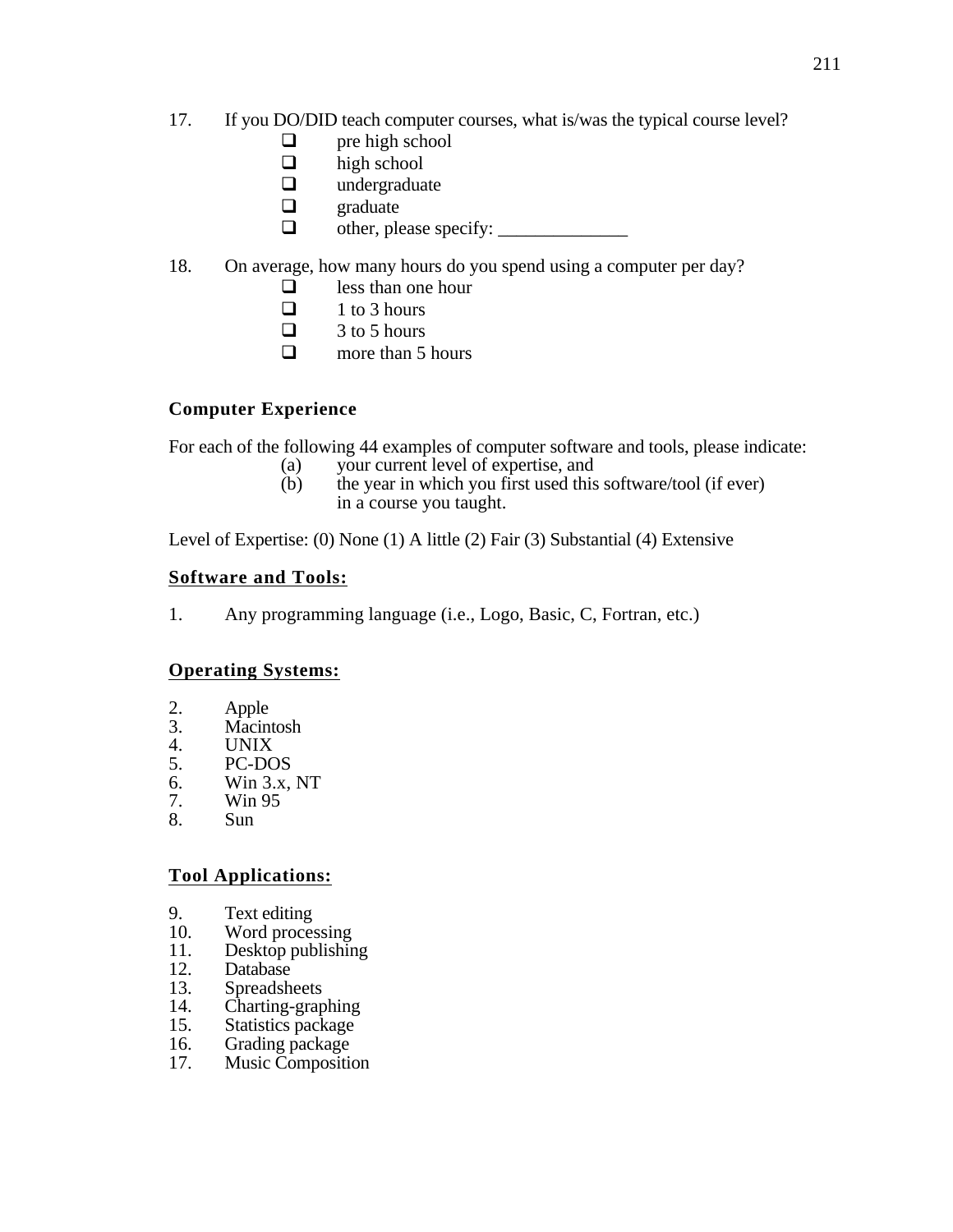## **Graphics Software:**

- 18. Presentation package<br>19. Drawing program
- 19. Drawing program<br>20. Paint program
- 20. Paint program<br>21. Clipart
- 21. Clipart<br>22. Drafting
- Drafting, CAD

## **Communications Software:**

- 23. Electronic mail<br>24. Newsgroups
- 24. Newsgroups<br>25. Listservs. BB
- 25. Listservs, BBS<br>26. FTP (upload, do
- 26. FTP (upload, download files)<br>27. Gopher
- 
- 27. Gopher<br>28. World V 28. World Wide Web browsing, searching<br>29. On-line databases (and/or library catalo
- 29. On-line databases (and/or library catalogues)<br>30. On-line video, audio
- On-line video, audio

## **Authoring:**

- 31. HyperCard<br>32. Toolbook
- 32. Toolbook<br>33. Linkway
- 33. Linkway<br>34. HyperStu
- **HyperStudio**

## **Instructional Courseware:**

- 
- 35. Tutorials<br>36. Drill & Pi 36. Drill & Practice<br>37. Simulations
- 37. Simulations<br>38. Integrated Le
- 38. Integrated Learning System
- Games

## **Variety:**

- 40. CD-ROM materials<br>41. Videodisk
- 41. Videodisk<br>42. Robotics
- 42. Robotics<br>43. Virtual Re
- 43. Virtual Reality<br>44. WWW page cr
- WWW page creation/editing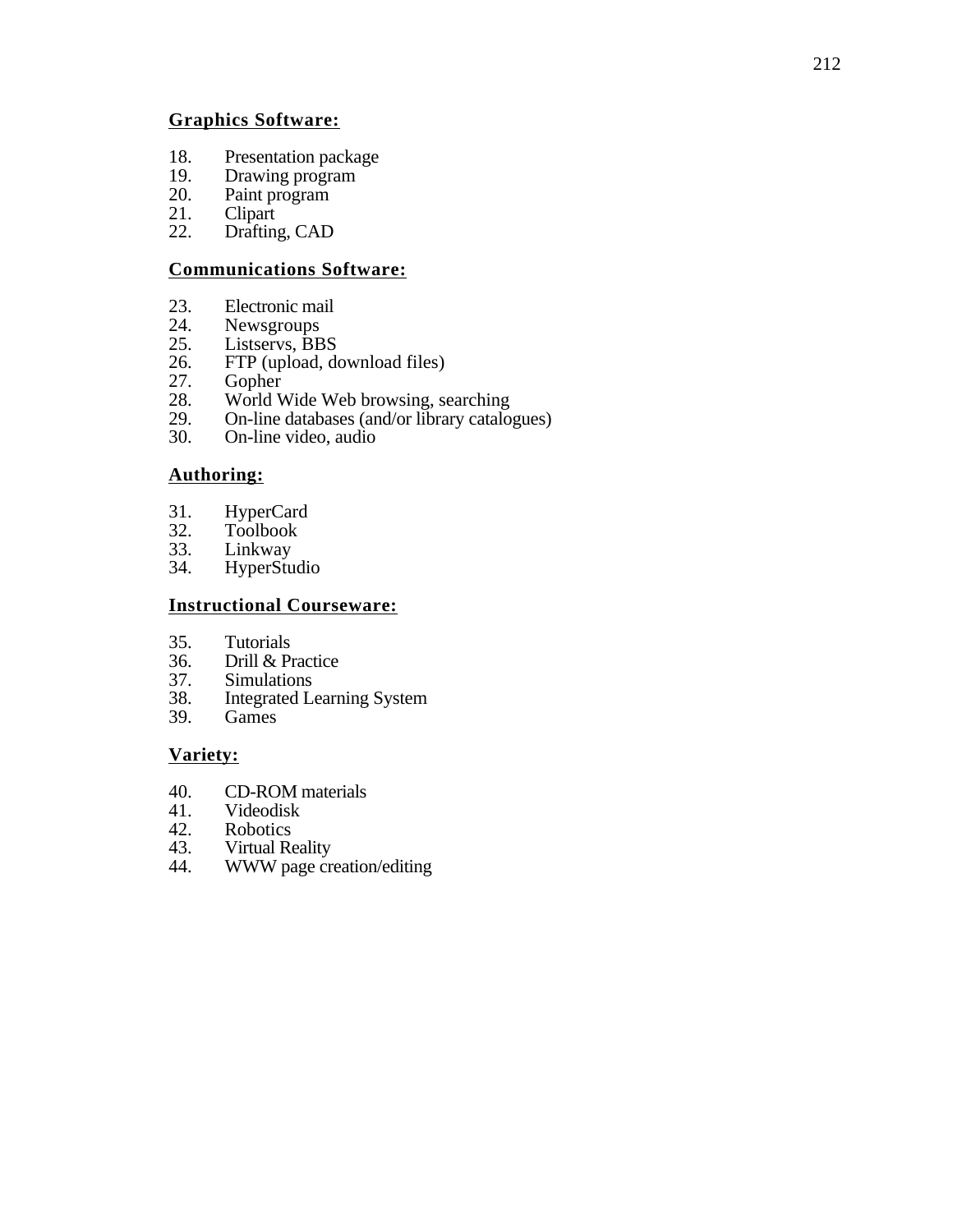#### **Generalized Self Efficacy**

Ralf Schwarzer and Mattias Jerusalem, 1995 This is a copyrighted instrument, and is used here with permission from the author; other uses by other parties also require permission from the author, Ralf Schwarzer, by e-mail (fu1270ap@fub46.zedat.fu-berlin.de ), or at the following URL: http://www.yorku.ca/academics/schwarze

Please read each statement below, and mark an answer from 1-4 to indicate how well you feel the statement describes you.

| Not at   | Sometimes | Often | Almost      |
|----------|-----------|-------|-------------|
| all true | true      | true  | always true |

- 1. I can always manage to solve difficult problems if I try hard enough.
- 2. If someone opposes me, I can find means and ways to get what I want.
- 3. It is easy for me to stick to my aims and accomplish my goals.
- 4. I am confident that I could deal efficiently with unexpected events.
- 5. Thanks to my resourcefulness, I know how to handle unforeseen situations.
- 6. I can solve most problems if I invest the necessary effort.
- 7. I can remain calm when facing difficulties because I can rely on my coping abilities.
- 8. When I am confronted with a problem, I can usually find several solutions.
- 9. If I am in trouble, I can usually think of something to do.
- 10. No matter what comes my way, I'm usually able to handle it.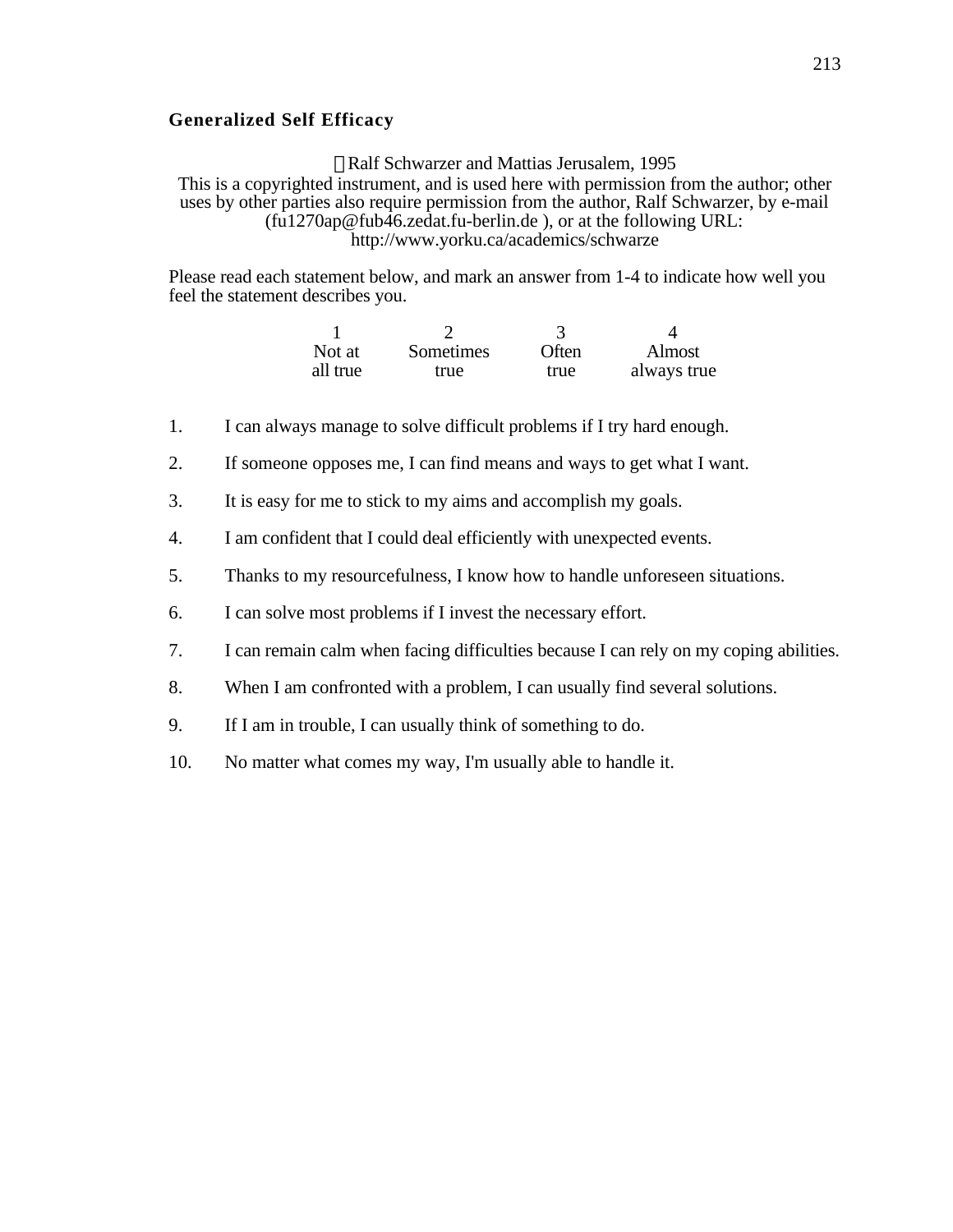## **Participant Information**

The intent of this section is to obtain some information about individuals who respond to this survey. Information gathered about participants will be treated confidentially, and only GROUP data will be reported as an outcome of this research.

- 1. What is your age (years)?
- 2. What is your gender?
	- $\Box$  male
	- female
- 3. What is your academic rank?
	- $\Box$  Assistant professor
	- $\Box$  Associate professor
	- Professor
	- $\Box$  Senior Instructor
	- $\Box$  Instructor I
	- Instructor II
	- $\Box$  Sessional Instructor
	- $\Box$  Lecturer
- 4. What is the type of your appointment?
	- $\Box$  Limited/Contingent Term Contract
	- $\Box$  Sessional Contract
	- $\Box$  Leading to tenure
	- $\Box$  Tenured
- 5. How many years (in TOTAL) have you been a member of an academic staff?
- 6. In which Faculty/Department do you hold your appointment?
- 7. How many years (in TOTAL) have you been teaching undergraduate/graduate students?
- 8. What is the average number of undergraduate/graduate students that you teach in one semester?
- 9. What is the number of graduate students that you currently supervise?
- 10. At which institution are you a member of an academic staff?
	- $\Box$  University of Calgary
	- $\Box$  University of Alberta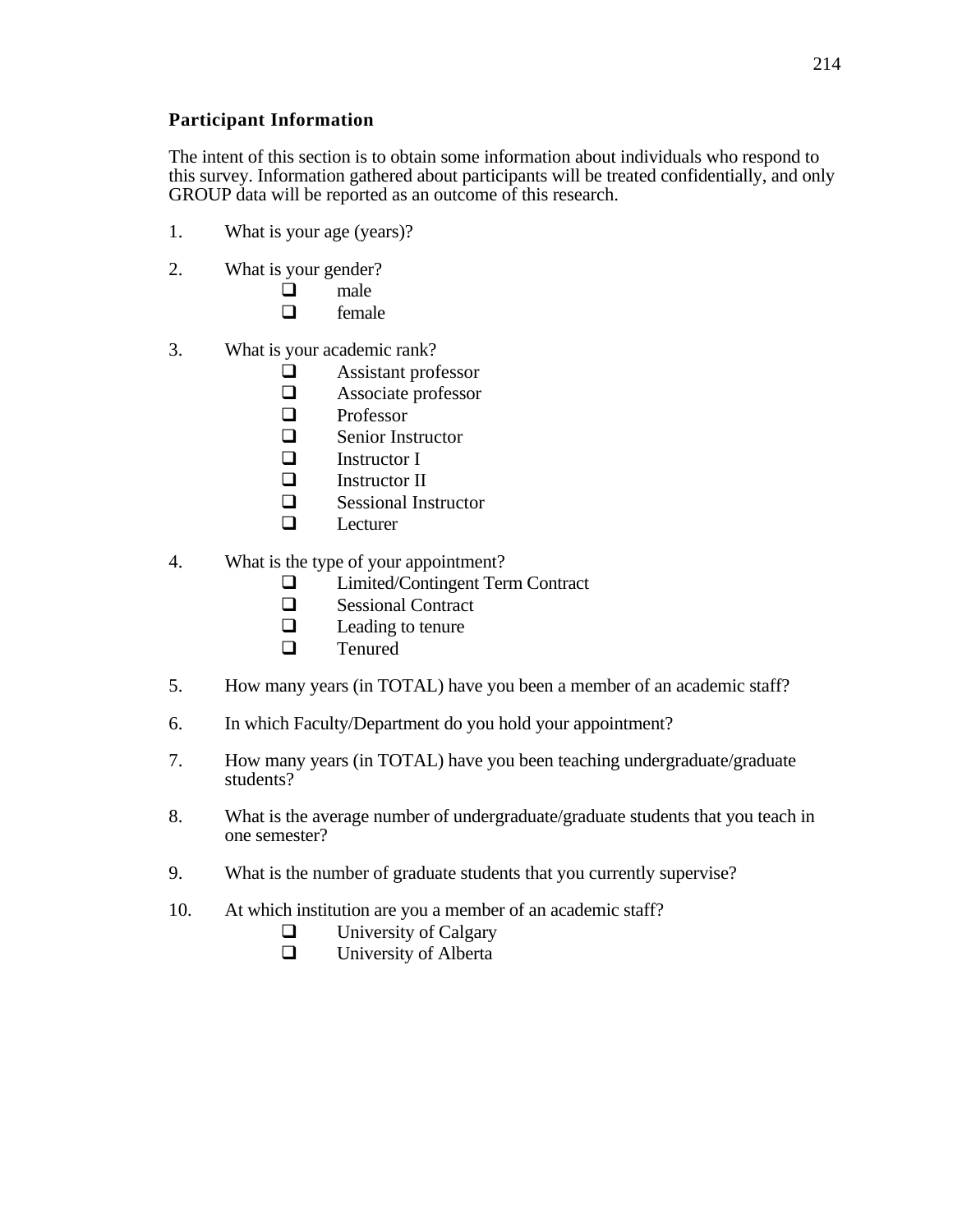# **I. Changes to Teaching and Learning (Selected response)**

Some research has indicated that significant changes take place as teachers integrate computers into instruction (Hadley & Sheingold, 1993). Some of the changes that are said to occur as a result of using computers are listed below.

Please read each of the following statements, and then indicate the level of your agreement as to how the integration and use of technology for teaching and learning changes the postsecondary classroom environment.

(1) Strongly Agree (2) Agree (3) Neutral (4) Disagree (5) Strongly disagree

- 1. Faculty can expect more from students in terms of their pursuing and editing their work.
- 2. Faculty can spend more time with individual students.<br>3. Faculty can be more comfortable with students workin
- 3. Faculty can be more comfortable with students working independently.<br>4. Faculty are better able to present more complex material to students.
- 4. Faculty are better able to present more complex material to students.<br>5. Faculty are better able to tailor students' work to their individual nee
- Faculty are better able to tailor students' work to their individual needs.
- 6. Faculty spends less time lecturing to the entire class.<br>
7. Faculty spends more time working with smaller grou
- Faculty spends more time working with smaller groups who are pursuing projectbased work.
- 8. Faculty will spend more time acting as a guide and facilitator with individual students.
- 9. Faculty spend less time with the whole class practicing or reviewing material.<br>10. Faculty will spend more time preparing materials and resources for instruction
- Faculty will spend more time preparing materials and resources for instruction.

# **II. Changes to Teaching and Learning (Open-Ended response)**

One of the goals of the current research project is to gather additional information about the nature of changes that occur when technology is used for POST-SECONDARY teaching and learning.

Please take the time to elaborate on the nature of changes that you have observed in **faculty teaching** and in **student learning** as a result of integrating and using technology for instruction.

- 1. I have observed the following changes to teaching as a result of integrating technology:
- 2. I have observed the following changes in student learning as a result of integrating technology: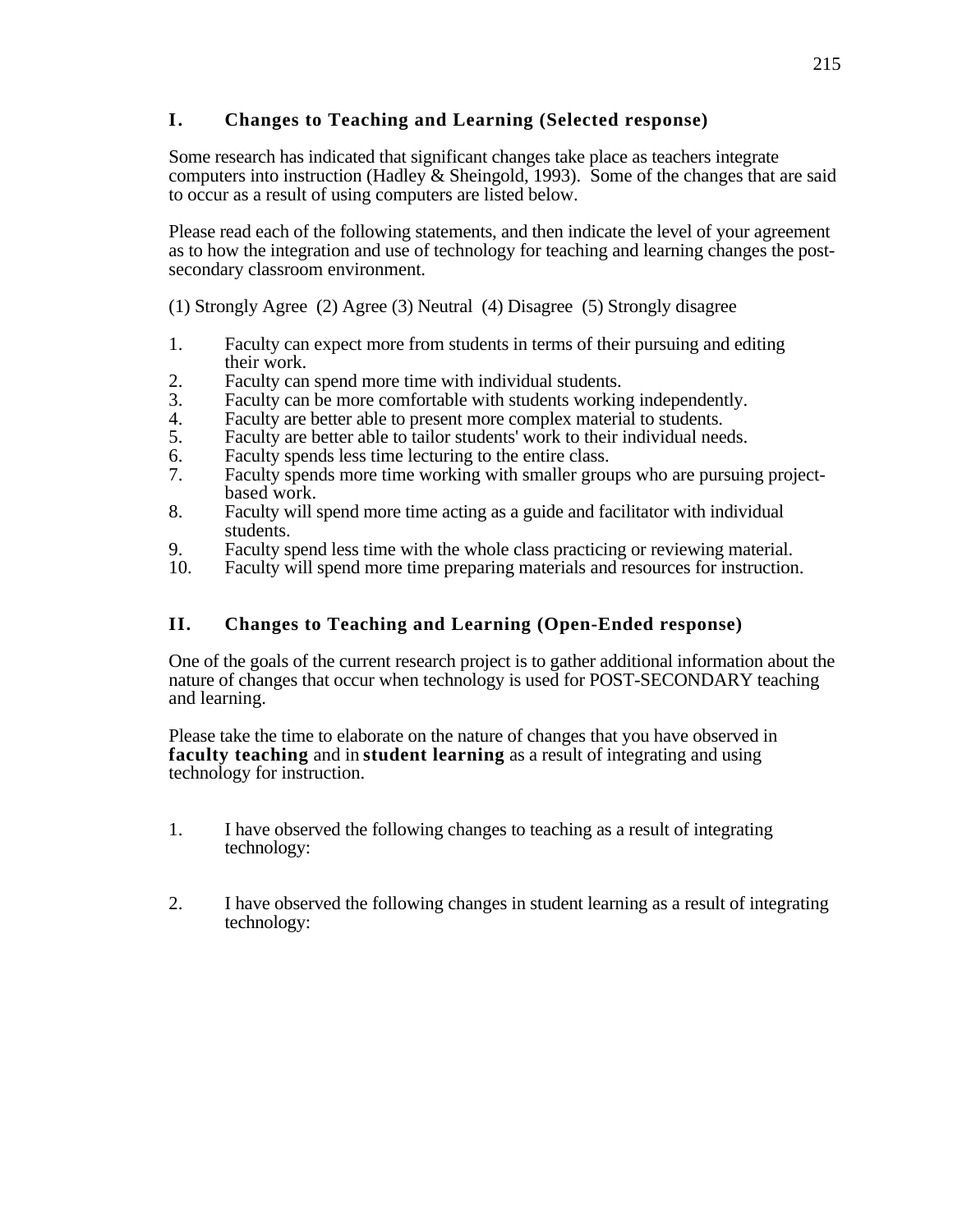## **I. Incentives to Integrate Technology for Teaching and Learning (Selected response)**

Given the time and effort required to integrate technology into teaching, different reasons tend to motivate and keep faculty engaged with this task. Some incentives seem to be more important in encouraging faculty members to integrate and use technology in their teaching (Hadley & Sheingold, 1993).

Please indicate the extent to which you agree or disagree that the following statements represent important incentives and motivators.

(1) Strongly Agree, a major incentive (2) Agree (3) Neutral (4) Disagree (5) Strongly disagree, not an incentive

- 1. Computers are a tool that help students with learning tasks, such as writing, analyzing data, or solving problems.
- 2. Students are enthusiastic about the subjects for which they use computers.<br>3. Computers enable me to make a subject more interesting.
- Computers enable me to make a subject more interesting.
- 4. Technology tools enable me to better diagnose learning problems.<br>5. I get personal gratification from learning new computer knowledge
- 5. I get personal gratification from learning new computer knowledge and skills.
- 
- 6. Computers provide a means of expanding and applying what has been taught.<br>
Computer tools enable me to communicate and interact more with students. 7. Computer tools enable me to communicate and interact more with students.<br>8. By integrating technology. I am helping students to acquire the basic compu
- By integrating technology, I am helping students to acquire the basic computer education they will need for future careers.
- 9. I enjoy figuring out how to use computers effectively for a variety of teaching situations.
- 10. Computers provide more opportunities for gifted students.<br>11. Technology tools enable students to help each other and co
- 11. Technology tools enable students to help each other and cooperate on projects.<br>12. Computers provide an environment that appeals to a variety of learning styles.
- Computers provide an environment that appeals to a variety of learning styles.

# **II. Incentives to Integrate Technology for Teaching and Learning (Openended response)**

One of the goals of the current research project is to gather additional information about the intrinsic motivators, and extrinsic incentives, that may encourage faculty members to integrate and use technology in their teaching tasks.

In addition to those listed in the previous section, please elaborate on the nature of what motivates you to integrate and use technology in your teaching on campus, and the incentives that encourage you to engage in this task.

- 1. The following reasons motivate me to integrate technology into teaching and learning:
- 2. The following are incentives to integrate technology into teaching and learning: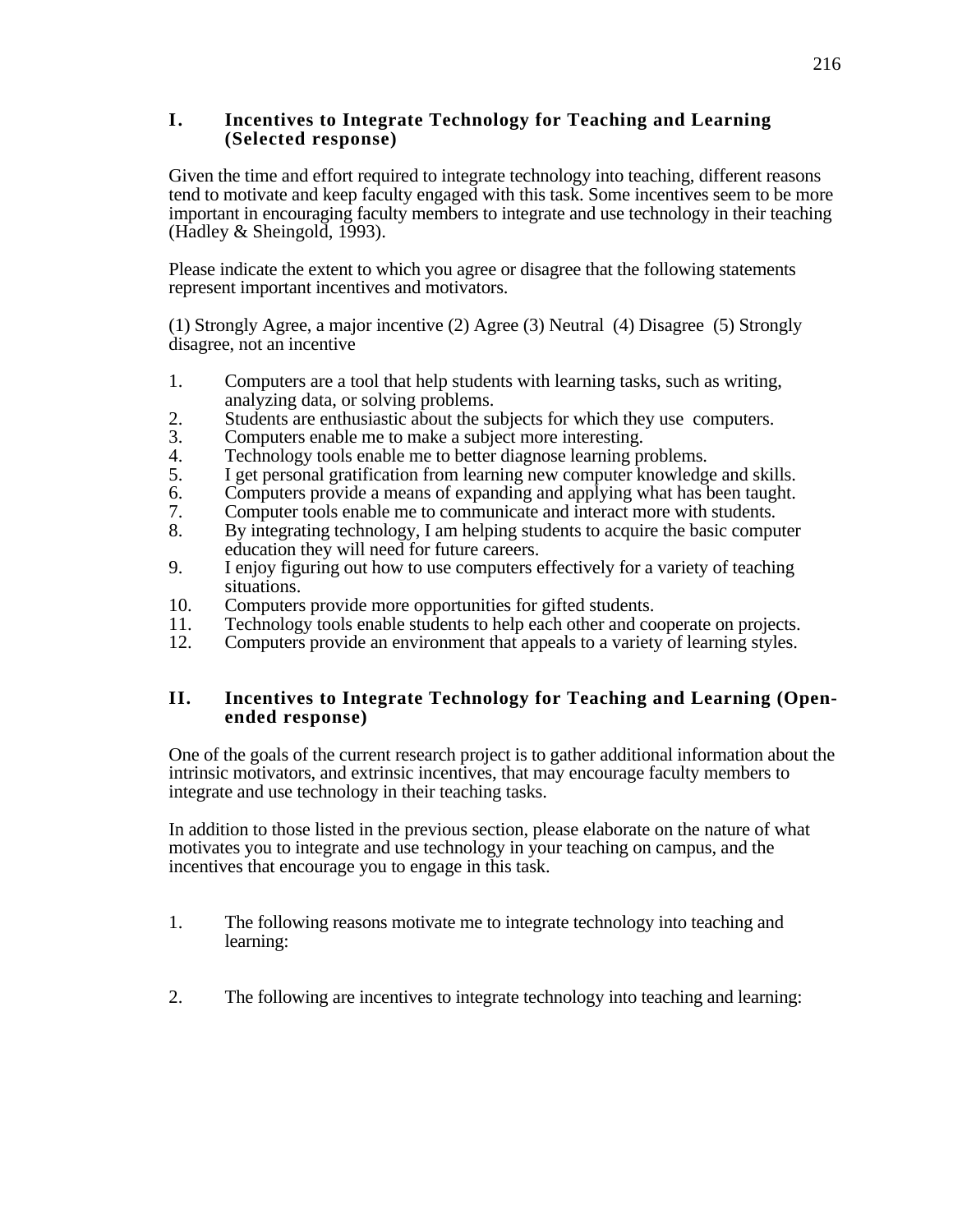## **I. Barriers to Integrating Technology for Teaching and Learning (Selected response)**

Many faculty are highly motivated to integrate computers for teaching and learning. Although faculty members have developed impressive expertise in using computers in their classrooms, to a greater or lesser extent all faculty experience barriers when they attempt to use and integrate computers in their teaching.

In your opinion, how significant is each of the following barriers, as identified in previous research (Hadley & Sheingold, 1993), to the use of computers for teaching and learning in the campus environment?

(1) Strongly Agree, a major barrier (2) Agree (3) Neutral (4) Disagree (5) Strongly disagree, not an barrier

- 1. Faculty members lack enough time to develop instruction that uses computers.
- 2. There are problems scheduling enough computer time and/or resources for different faculty members' classes.
- 3. Hardware is unstable and always breaking down.
- 4. The reward structure does not recognize faculty members for integrating computers for teaching and learning.
- 5. There are too few computers for the number of students.
- 6. There are too few computers for individual faculty.<br>
There is a scarcity of printers and/or other periphera
- There is a scarcity of printers and/or other peripherals in order to effectively use computers for teaching and learning.
- 8. There is not enough time in the course schedule for computer related instruction.
- 9. There is limited research literature that shows significant improvements in learning as a result of computer integration.
- 10. Financial support for computer integration from administration is inadequate.<br>11. There is not enough support for supervising student computer use.
- There is not enough support for supervising student computer use.
- 12. There is inadequate financial support for the development of instructional uses of computers.
- 13. Faculty members are not interested in using computers for instruction.<br>14. I am unsure how to effectively integrate computers into instruction.
- 14. I am unsure how to effectively integrate computers into instruction.<br>15. Available software is not adaptable to my instructional needs.
- 15. Available software is not adaptable to my instructional needs.<br>16. Computer manuals and materials are inadequate and unhelpful
- 16. Computer manuals and materials are inadequate and unhelpful.<br>17. There are too few training opportunities for faculty members to
- There are too few training opportunities for faculty members to acquire new computer knowledge and skills.
- 18. There is less control over classroom instruction when using computers.<br>19. Computers do not fit the course or curriculum that I teach.
- 19. Computers do not fit the course or curriculum that I teach.<br>20. There is no recognition for using computers for post-secon
- There is no recognition for using computers for post-secondary teaching and learning.

## **II. Barriers to Integrating Technology for Teaching and Learning (Open-Ended response)**

One of the goals of the current research project is to gather additional information about the barriers that may prevent or discourage faculty members from integrating and using technology in their teaching tasks. In addition to those listed above, please elaborate on the nature of barriers that you believe limit the integration of technology by faculty members for teaching and learning.

1. The following barriers may prevent faculty members from using and/or integrating technology into teaching and learning: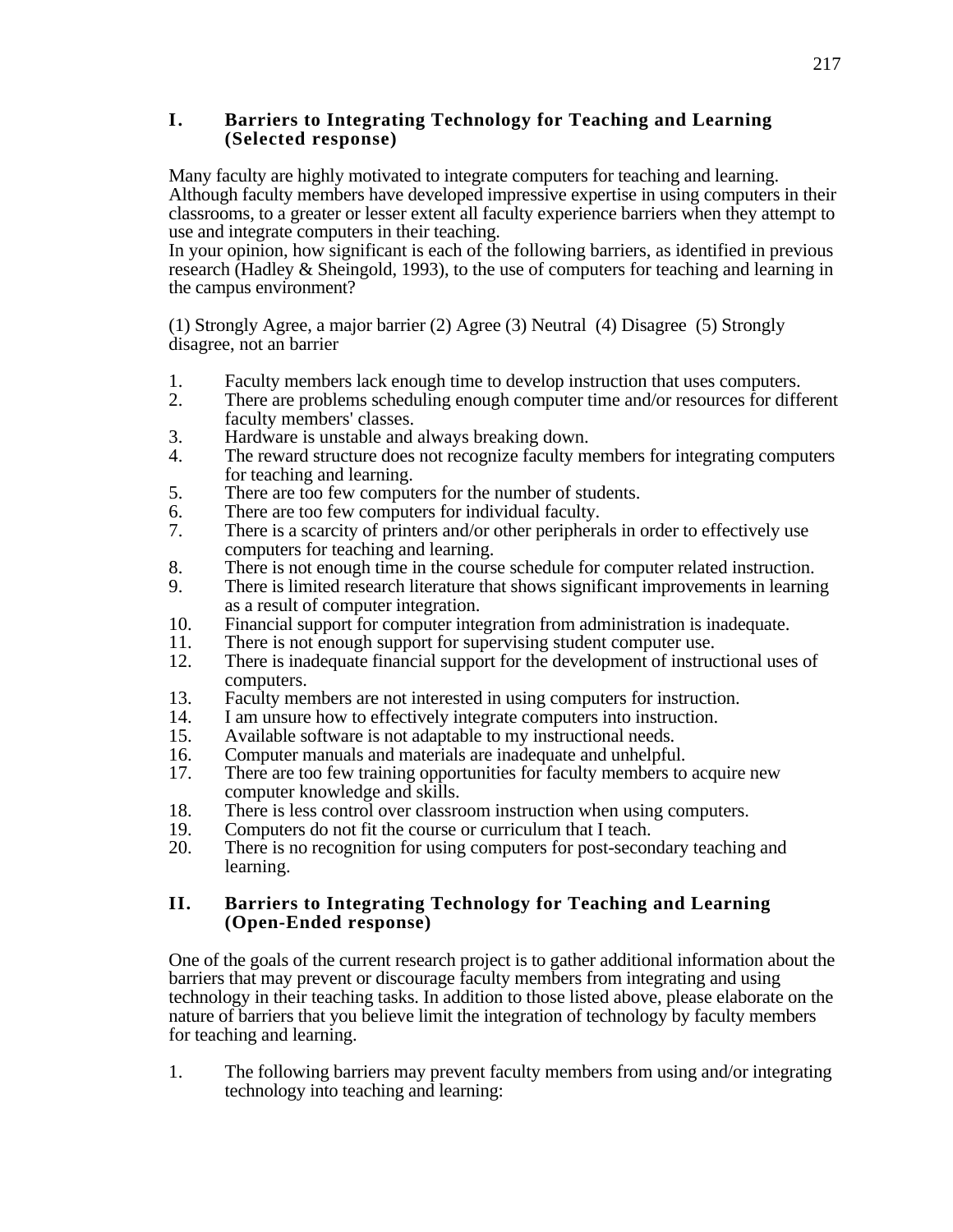# **Learning About Technology**

Individuals tend to have preferred methods for learning more about technology. In the following three questions, please indicate the importance of each of the following methods to you for learning about technology, getting support, and accessing information about innovations.

- (1) Very Important (2) Important (3) Neutral (4) Not Important
- 1. In terms of media and methods for acquiring NEW computer application skills and knowledge, how important are the following to you?
	- a. on-line manuals
	- b. hardcopy materials (books, etc.)
	- c. hands-on experimenting & trouble shooting
	- d. mixture of manuals and hands-on
	- e. workshops and presentations
	- f. structured courses and guidance
- 2. In terms of HELP or ASSISTANCE with using computers, how important are each of the following sources of support to you?
	- a. experienced graduate student(s)
	- b. colleague(s) on campus
	- c. colleague(s) at another institution
	- d. outside professionals trained in technology use
	- e. media center support staff
	- f. hot-line, or telephone assistance
	- g. one-on-one assistance
- 3. How important are the following sources of information to you for keeping abreast of changes/innovations in the area of computers?
	- a. Informal network of friends and family
	- b. Colleague(s) on campus
	- c. Colleague(s) at another institution
	- d. department chair
	- e. university administration
	- f. innovative graduate students
	- g. popular newspapers and television<br>h. popular computer magazines
	- h. popular computer magazines<br>I. refereed computer journals
	- refereed computer journals
	- j. conferences, demonstrations and workshops
	- k. on-line computer newsgroups & websites
	- l. on-line computer journals
	- m. publications from major computer vendors
	- n. hardware and software catalogues and brochures
	- o. hardware and software stores, vendors, suppliers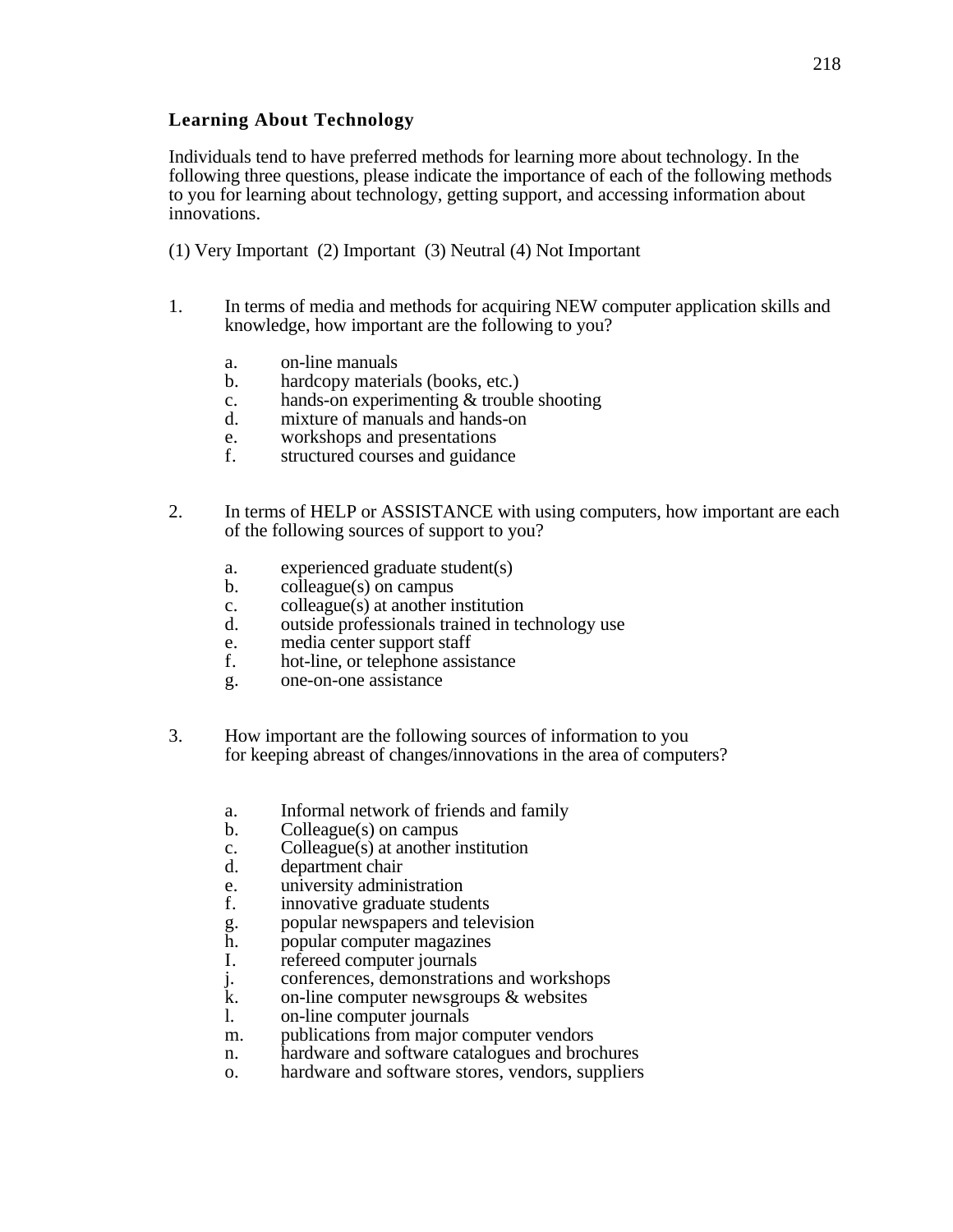# **Methods for Using and Integrating Technology in Teaching and Learning**

One of the goals of the current research project is to gather information about the "learned lessons" or methods that have been effective for post-secondary teaching and learning using technology.

Please elaborate on some of the methods that you have used in order to integrate technology in your teaching.

- 1. The following are ways in which I have used and integrated technology into my teaching:
- 2. Additional comments:

# **Evaluating the Outcomes of Using Technology for Teaching and Learning**

How does a faculty member determine whether the use and integration of technology is having the intended/desired effects? How do you "know" when using technology has "worked", and when it has not?

Please elaborate on the ways in which you evaluate the outcomes of using technology in your teaching.

- 1. The following are ways in which I evaluate the outcomes of using technology into my teaching:
- 2. Additional comments:

# **Concluding Remarks**

I invite you to use the remaining space or a separate sheet to comment about any item in this questionnaire about which you would like to elaborate on your responses or positions.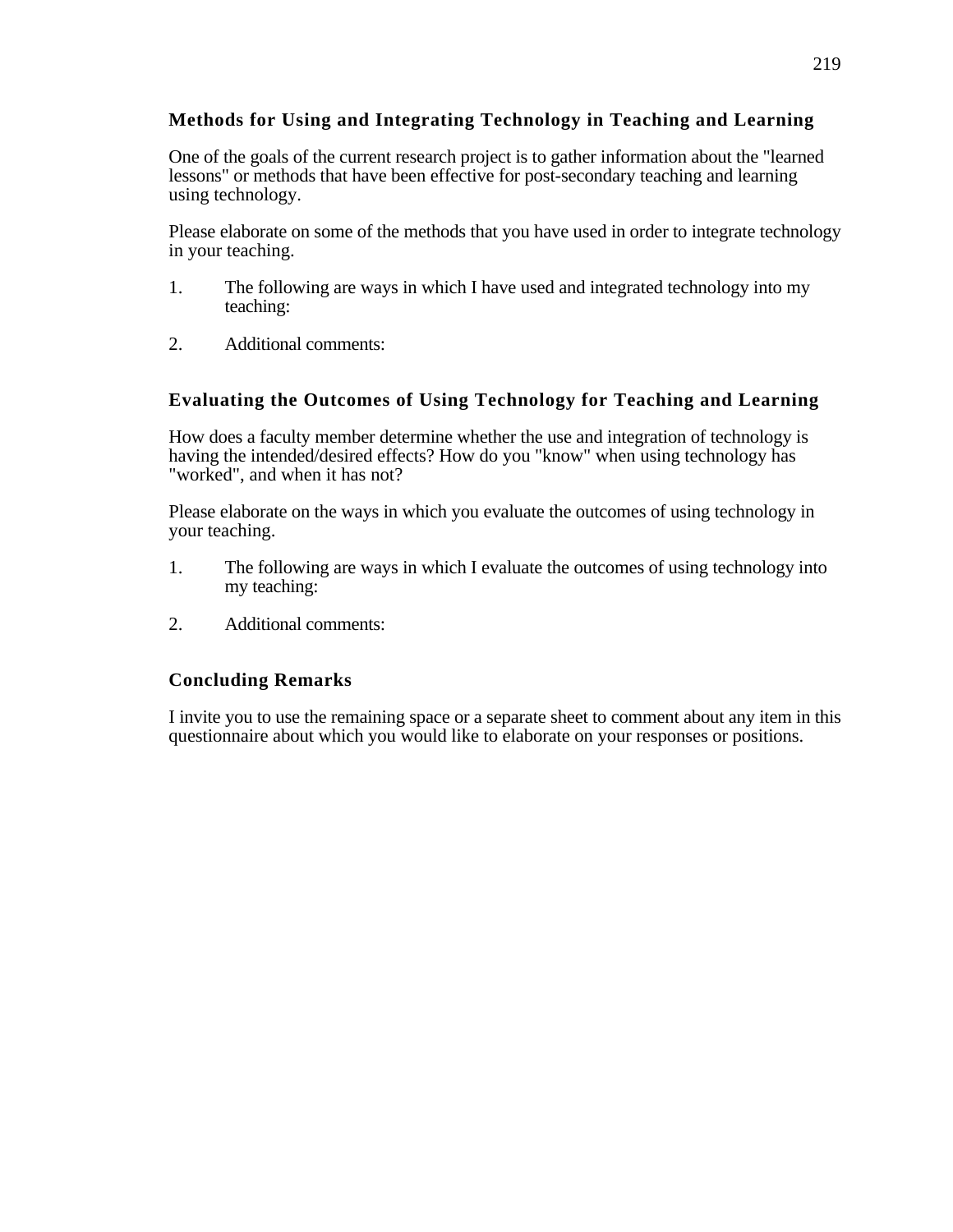# **APPENDIX B. LETTER TO UNIVERSITY OF CALGARY DEPARTMENTS**

January 14, 1998

Dear Department Staff:

As part of my doctoral research in educational psychology, I have designed a survey for academic staff in order to collect information about current adoption patterns of computer technology for post-secondary teaching and learning.

Faculty are encouraged to participate in this investigation by accessing the on-line WWW version of the survey at the following URL:

http://www.acs.ucalgary.ca/~dmjacobs/phd/

To assist me with my attempt to gain the participation of all academic staff in this research, I would greatly appreciate your help with the following information:

- 1. Distribute the enclosed letters to each academic staff member in their department mail boxes,
- 2. Make available to academic staff copies of the enclosed "Teaching and Learning with Technology in Higher Education" survey by placing it close to the department mail boxes, and
- 3. To meet possible demand for the paper version of this survey, please copy additional survey forms for academic staff. Alternatively, please contact me and I will quickly send additional copies of the "Teaching and Learning with Technology in Higher Education" survey to your department.

If you have additional questions about this investigation, please contact me by phone or by email, my supervisor John Mueller at 220 - 5664 or by email (mueller@acs.ucalgary.ca), the Office of the Chair, Faculty of Education Joint Ethics Review Committee at 220 - 5626, or the Office of the Vice-President (Research) at 220 - 3381.

Thank you very much for your valuable assistance with my doctoral research.

Sincerely,

D. Michele Jacobsen Doctoral Candidate, Educational Psychology 302 Education Tower dmjacobs@acs.ucalgary.ca 220-3605, (H) 282-3013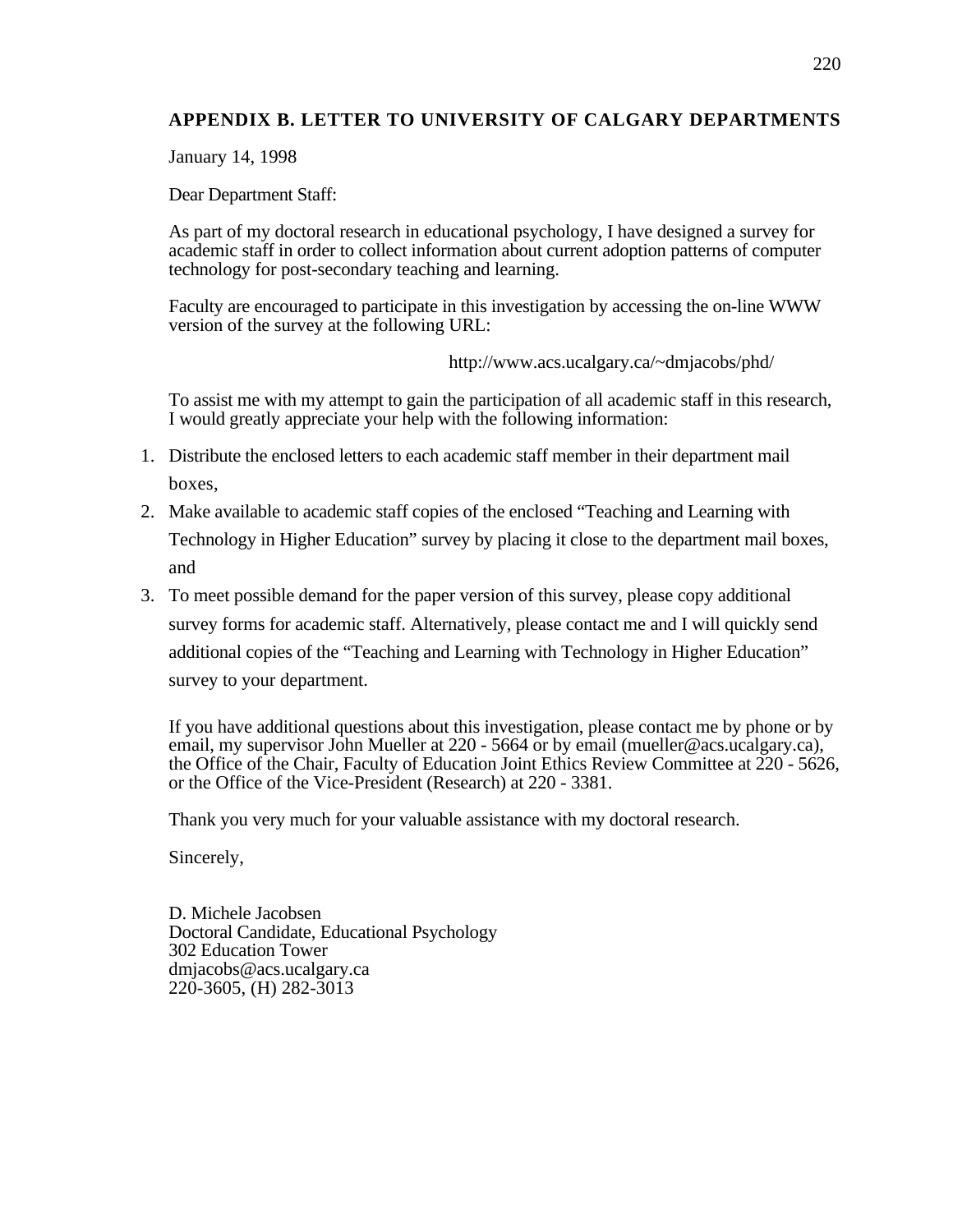# **APPENDIX C. LETTER TO UNIVERSITY OF CALGARY FACULTY**

Dear University of Calgary Academic Staff Member:

As part of my doctoral research in educational psychology, I have designed a survey to collect information about adoption patterns of computer technology for post-secondary teaching and learning.

Results from this investigation will be used to inform and educate the general postsecondary community about the adoption of educational technology by academic staff, resulting changes to the teaching and learning process, the incentives and barriers to integrating technology, and methods for evaluating the outcomes of integration.

A goal of the present research is to develop recommendations for teaching practice with regard to the training, support, and resource needs on campus. This plan may contribute to the future design of professional development opportunities and incentives for faculty who wish to integrate computer technology into their post-secondary teaching. However, this independent research project is unrelated to current information technology plans on our campus.

Invitation to Participate:

Your participation and contribution to this research is very important. The views and opinions of faculty who have, and have not, integrated technology for teaching and learning will provide valuable information. Please select one of the following two methods to participate in this investigation, and take the time to return survey results by February 18, 1998. The survey will take approximately 30 to 45 minutes to complete, your responses will be kept in the strictest confidence and only group results will be presented in any published reports.

1. Online World Wide Web (WWW) Survey

Faculty are encouraged to participate in this investigation by accessing the on-line WWW version of the survey at the following URL:

http://www.acs.ucalgary.ca/~dmjacobs/phd/

2. Printed Survey

a. A limited number of paper copies of this survey have been provided for each department on campus. Please obtain a copy of my survey, entitled "Teaching and Learning with Technology in Higher Education", from the administrative staff in your department.

b. Faculty members can also obtain a copy of this survey by contacting me directly by phone (220-3506 or 282-3013) or by email (dmjacobs@acs.ucalgary.ca).

If you have additional questions about this investigation, please contact me by phone or by email, my supervisor John Mueller at 220 - 5664 or by email (mueller@acs.ucalgary.ca), the Office of the Chair, Faculty of Education Joint Ethics Review Committee at 220 - 5626, or the Office of the Vice-President (Research) at 220 - 3381. Thank-you very much for your participation.

Sincerely,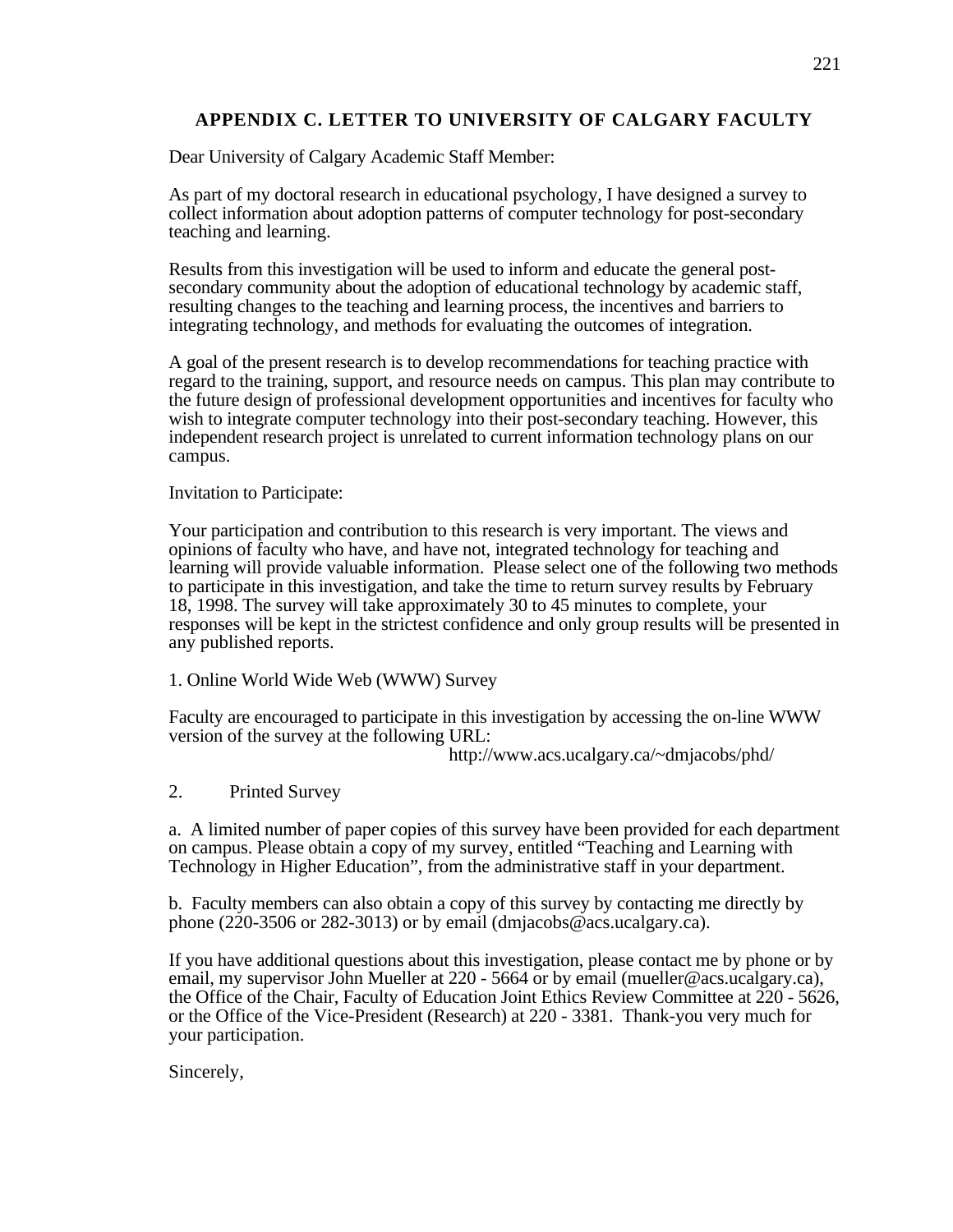## **APPENDIX D. BOOK DRAW AND REQUEST FOR RESULTS**

Book Draw!! *for Research Participants*

TechnoStress: Coping With Technology @WORK @HOME @PLAY

Michelle M. Weil, Ph.D. and Larry D. Rosen, Ph.D. http://www.technostress.com/

Modern technology was designed to empower us and set us free. So why do we often feel more like its slaves than its masters? In this "must-have" book, psychologist Michelle Weil and educator Larry Rosen explain why technology often makes people feel under the gun -- and how to preserve your humanity and sanity in a digital world.

Tear off and return this form with your completed survey to enter a draw for this book! *Participants who complete this survey using the WWW form have a chance to enter this draw online.* Identifying information will be kept confidential, and will only be used for the purpose of entering the draw for TechnoStress . Your email address (and/or Name and Office location) will not be associated with or linked in any way to the data you provided in this study.

#### Research Results

If you wish to receive information about the results of this survey (available after March 1998), please provide your e-mail address (and/or Name and Office location) in the space provided below. Identifying information will be kept confidential, and will only be used for the purpose of returning aggregate results. Your email address (or name and office location) will not be associated with or linked in any way to the data you provided in this study.

Please Return to:

D. Michele Jacobsen Doctoral Candidate, Educational Psychology 302 Education Tower

 $\Box$  Please enter my name in the draw for TechnoStress

 $\Box$  Please forward the results of this survey to me.

Name:  $\bullet$  Office:

AND/OR

E-mail Address: \_\_\_\_\_\_\_\_\_\_\_\_\_\_\_\_\_\_\_\_\_\_\_\_\_\_\_\_\_\_\_\_\_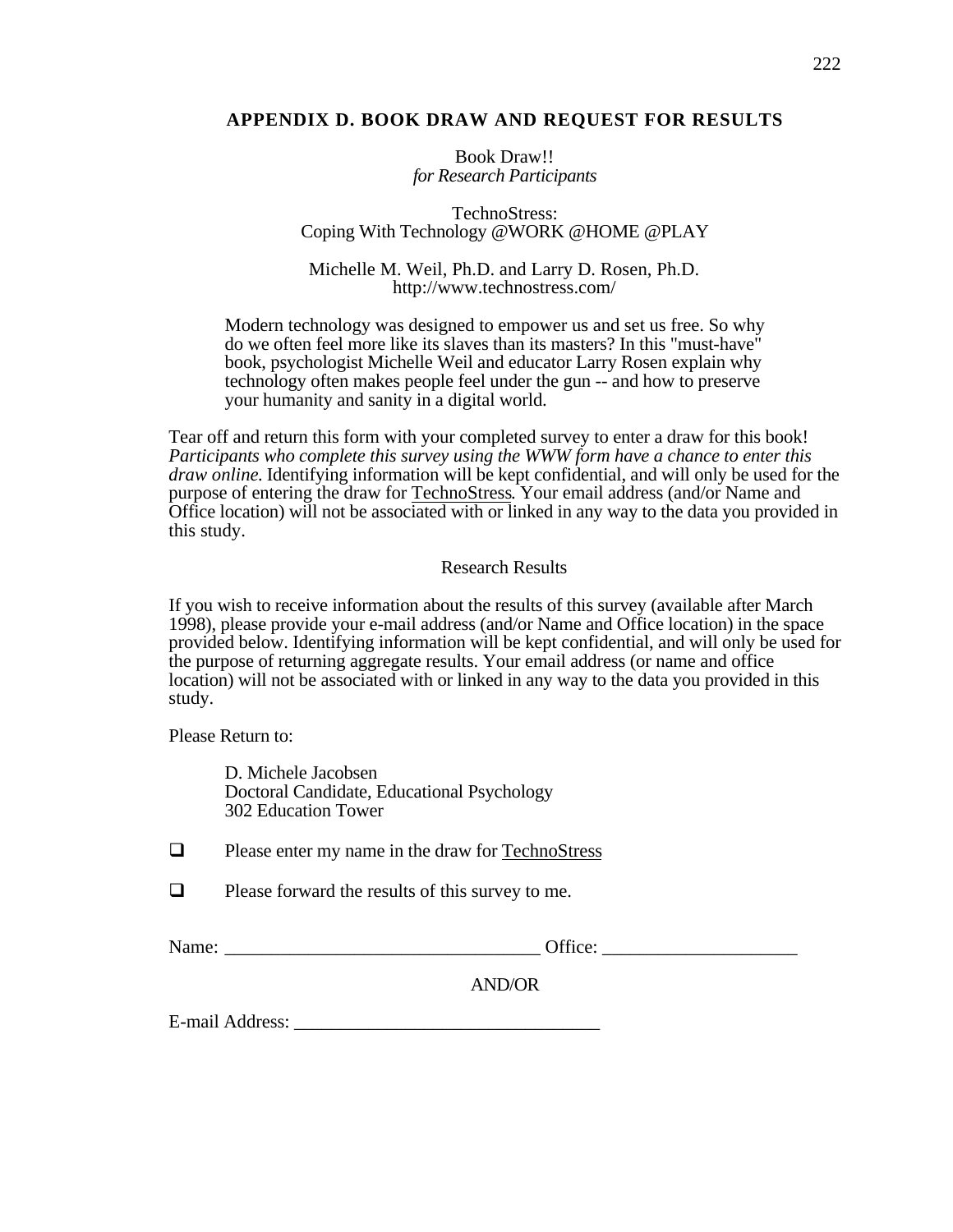#### **APPENDIX E. EMAIL LETTER TO EDUCATIONAL LISTSERV AT THE UNIVERSITY OF ALBERTA**

#### \*\*\*\*\*\*\*\*\*\*\*\*\*\*\*\*\*\*\*\*\*\*\*\*\*\*\*\*\*\*\*\*\*\*\*\*\*\*\*\*\*\*\*\*\*\*\*\*\*\*\*\*\*\*\*\*\*\*\*\*\*\*\*\*\*\*\*\* TEACHING AND LEARNING WITH TECHNOLOGY IN HIGHER EDUCATION \*\*\*\*\*\*\*\*\*\*\*\*\*\*\*\*\*\*\*\*\*\*\*\*\*\*\*\*\*\*\*\*\*\*\*\*\*\*\*\*\*\*\*\*\*\*\*\*\*\*\*\*\*\*\*\*\*\*\*\*\*\*\*\*\*\*\*\*

Online World Wide Web (WWW) Survey of Academic Staff http://www.acs.ucalgary.ca/~dmjacobs/phd/

My name in Michele Jacobsen, and as part of my doctoral research in educational psychology at the University of Calgary, I have designed a survey to collect information about adoption patterns of computer technology for post-secondary teaching and learning.

Results from this investigation will be used to inform and educate the general postsecondary community about the adoption of educational technology by academic staff, resulting changes to the teaching and learning process, the incentives and barriers to integrating technology, and methods for evaluating the outcomes of integration.

A goal of the present research is to develop recommendations for teaching practice with regard to the campus training, support, and resource needs. This plan may contribute to the future design of professional development opportunities and incentives for faculty who wish to integrate computer technology into their post-secondary teaching. However, this independent research project is unrelated to current information technology plans on any particular campus.

Invitation to Participate:

Your participation and contribution to this research is very important. The views and opinions of faculty who have, and have not, integrated technology for teaching and learning will provide valuable information. Please take the time to return survey results by February 18, 1998. The survey will take approximately 30 to 45 minutes to complete, your responses will be kept in the strictest confidence and only group results will be presented in any published reports.

Online World Wide Web (WWW) Survey

Faculty are encouraged to participate in this investigation by accessing the on-line WWW version of the survey at the following URL:

http://www.acs.ucalgary.ca/~dmjacobs/phd/

If you have additional questions about this investigation, please contact me (dmjacobs@acs.ucalgary.ca) or my supervisor John Mueller (mueller@acs.ucalgary.ca). Thank-you very much for your participation.

Michele Jacobsen Doctoral Student Educational Psychology University of Calgary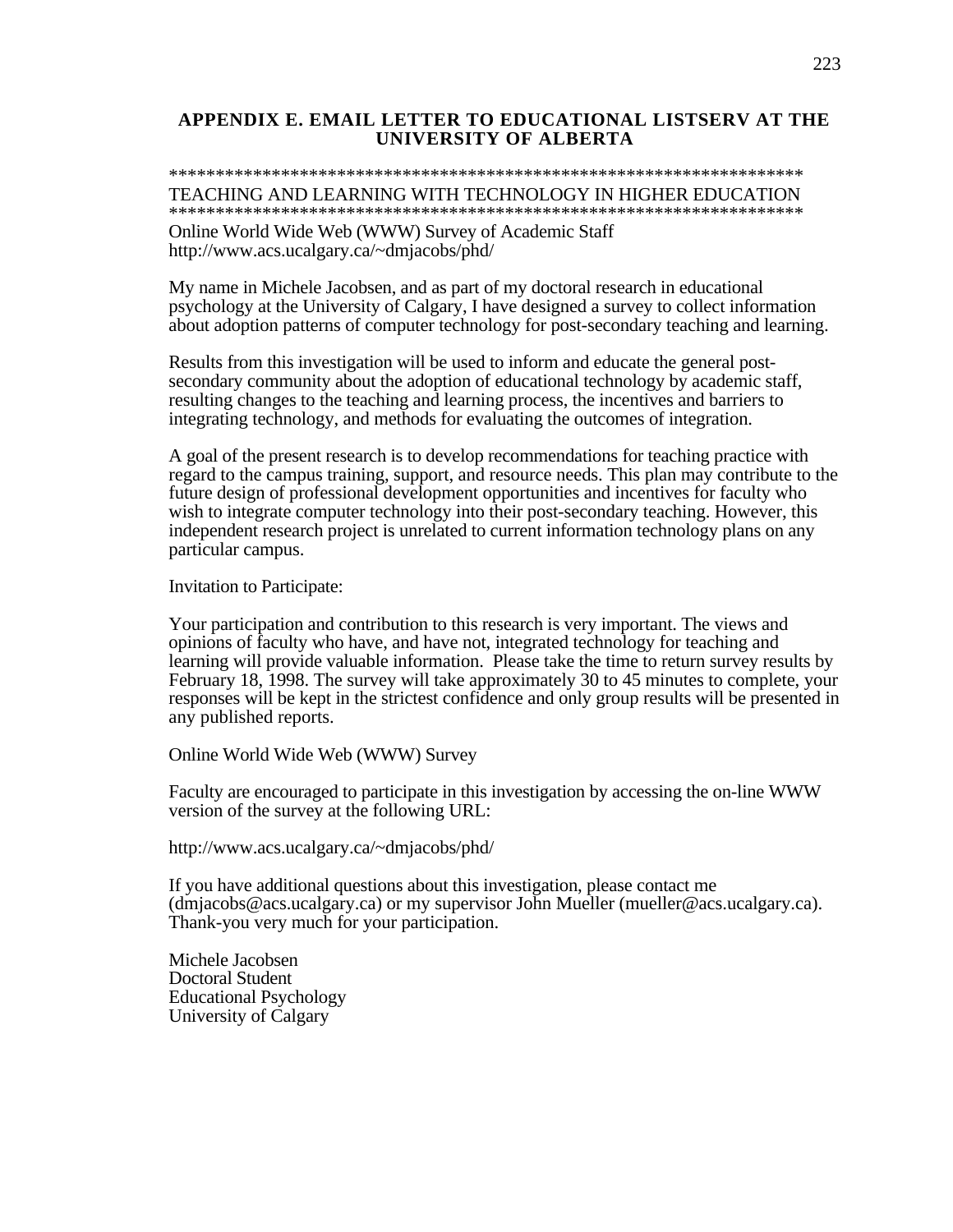#### **APPENDIX F - FREQUENCY DATA FOR FIRST COMPUTER PURCHASE**

| Year       | <b>Frequency</b> | Percent | <b>Cumulative Percent</b> |
|------------|------------------|---------|---------------------------|
| < 1980     | $\overline{8}$   | 10.5    | 10.5                      |
| 1981       | $\overline{2}$   | 2.6     | 13.2                      |
| 1982       | $\overline{2}$   | 2.6     | 15.8                      |
| 1983       | 7                | 9.2     | 25.0                      |
| 1984       | 6                | 7.9     | 32.9                      |
| 1985       | $\overline{9}$   | 11.8    | 44.7                      |
| 1986       | $\overline{3}$   | 3.9     | 48.7                      |
| 1987       | 7                | 9.2     | 57.9                      |
| 1988       | 4                | 5.3     | 63.2                      |
| 1989       | $\overline{3}$   | 3.9     | 67.1                      |
| 1990       | 7                | 9.2     | 76.3                      |
| 1991       | $\overline{3}$   | 3.9     | 80.3                      |
| 1992       | 6                | 7.9     | 88.2                      |
| 1993       |                  | 1.3     | 89.5                      |
| 1995       |                  | 1.3     | 90.8                      |
| 1996       |                  | 1.3     | 92.1                      |
| 1997       |                  | 1.3     | 93.4                      |
| Do not own | 5                | 6.6     | 100.0                     |

Item 5. In what YEAR did you BUY your first computer for PERSONAL/HOME use?

|  |  | Item 6. In what YEAR did you BUY your first computer for PROFESSIONAL use? |
|--|--|----------------------------------------------------------------------------|
|--|--|----------------------------------------------------------------------------|

| <b>Year</b> | Frequency      | <b>Percent</b>   | <b>Cumulative Percent</b> |
|-------------|----------------|------------------|---------------------------|
| < 1980      | 6              | 7.9              | 7.9                       |
| 1981        | $\overline{3}$ | 3.9              | 11.8                      |
| 1982        | $\overline{4}$ | 5.3              | 17.1                      |
| 1983        | $\overline{3}$ | 3.9              | 21.1                      |
| 1984        | 7              | 9.2              | 30.3                      |
| 1985        | 4              | 5.3              | 35.5                      |
| 1986        | 7              | 9.2              | 44.7                      |
| 1987        | 4              | $\overline{5.3}$ | 50.0                      |
| 1988        | $\overline{3}$ | 3.9              | 53.9                      |
| 1989        | $\overline{3}$ | 3.9              | 57.9                      |
| 1990        | 4              | $\overline{5.3}$ | 63.2                      |
| 1991        | $\overline{2}$ | 2.6              | 65.8                      |
| 1992        | $\overline{4}$ | 5.3              | 71.1                      |
| 1993        | $\overline{4}$ | 5.3              | 76.3                      |
| 1995        | $\overline{3}$ | 3.9              | 80.3                      |
| 1996        |                | 1.3              | 81.6                      |
| 1997        | $\overline{3}$ | $\overline{3.9}$ | 85.5                      |
| Do not own  | 11             | 14.5             | 100.0                     |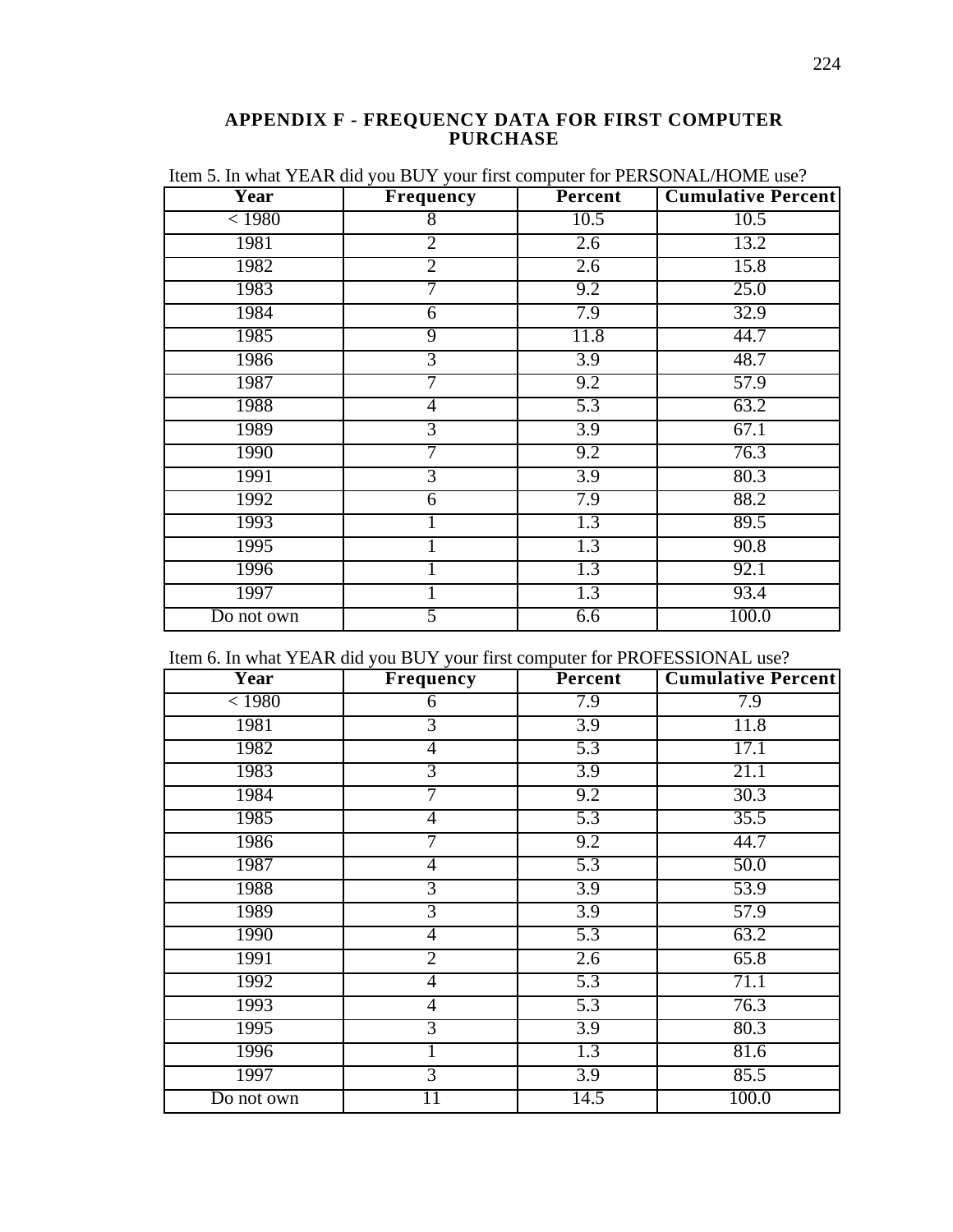#### **APPENDIX G - 27 STATISTICALLY SIGNIFICANT DIFFERENCES FOR YEAR FIRST USED 44 TYPES OF COMPUTER SOFTWARE AND TOOLS FOR EARLY ADOPTERS VERSUS MAINSTREAM FACULTY**

Early adopters used the following 27 types of computer software and tools earlier in their teaching than did Mainstream faculty.

| <b>Software and Tools</b>             | $\mathbf t$ | df | $\mathbf{p}$ < |
|---------------------------------------|-------------|----|----------------|
| Gopher                                | 4.86        | 74 | .001           |
| Drill & Practice                      | 4.42        | 74 | .001           |
| HyperStudio                           | 4.29        | 74 | .001           |
| Newsgroups                            | 4.19        | 74 | .001           |
| <b>Tutorials</b>                      | 4.15        | 74 | .001           |
| <b>Integrated Learning System</b>     | 3.94        | 74 | .001           |
| <b>HyperCard</b>                      | 3.46        | 74 | .010           |
| Linkway                               | 3.33        | 74 | .010           |
| Drawing program                       | 3.23        | 74 | .010           |
| FTP (upload, download files)          | 3.20        | 74 | .010           |
| Paint program                         | 3.09        | 74 | .010           |
| Clipart                               | 3.07        | 74 | .010           |
| <b>Robotics</b>                       | 2.99        | 74 | .010           |
| Presentation package                  | 2.81        | 74 | .010           |
| <b>Simulations</b>                    | 2.64        | 74 | .010           |
| Drafting, CAD                         | 2.39        | 74 | .010           |
| <b>Desktop Publishing</b>             | 2.56        | 74 | .050           |
| World Wide Web browsing and searching | 2.51        | 74 | .050           |
| <b>Spreadsheets</b>                   | 2.43        | 74 | .050           |
| <b>Database</b>                       | 2.40        | 74 | .050           |
| <b>CD-ROM</b> materials               | 2.38        | 74 | .050           |
| WWW page creation/editing             | 2.33        | 74 | .050           |
| <b>Music Composition</b>              | 2.26        | 74 | .050           |
| <b>Virtual Reality</b>                | 2.26        | 74 | .050           |
| <b>UNIX</b>                           | 2.15        | 74 | .050           |
| On-line video, audio                  | 2.14        | 74 | .050           |
| Charting-graphing                     | 2.05        | 74 | .050           |

Note: The 17 types of computer software and tools for which there was no statistical difference between EAs and MF for year first used:

Any programming language (i.e., Logo,Basic,C,Fortran, etc.) Electronic Mail Apple Listservs, BBS Apple Listservs, BBS<br>
Macintosh On-line databas Macintosh On-line databases<br>
PC-DOS<br>
Toolbook Win 3.x, NT<br>
Win 95<br>
Win 95<br>
Win 95 Win 95 Videodisk Sun Text editing Word processing Statistics package Grading package

Toolbook<br>Games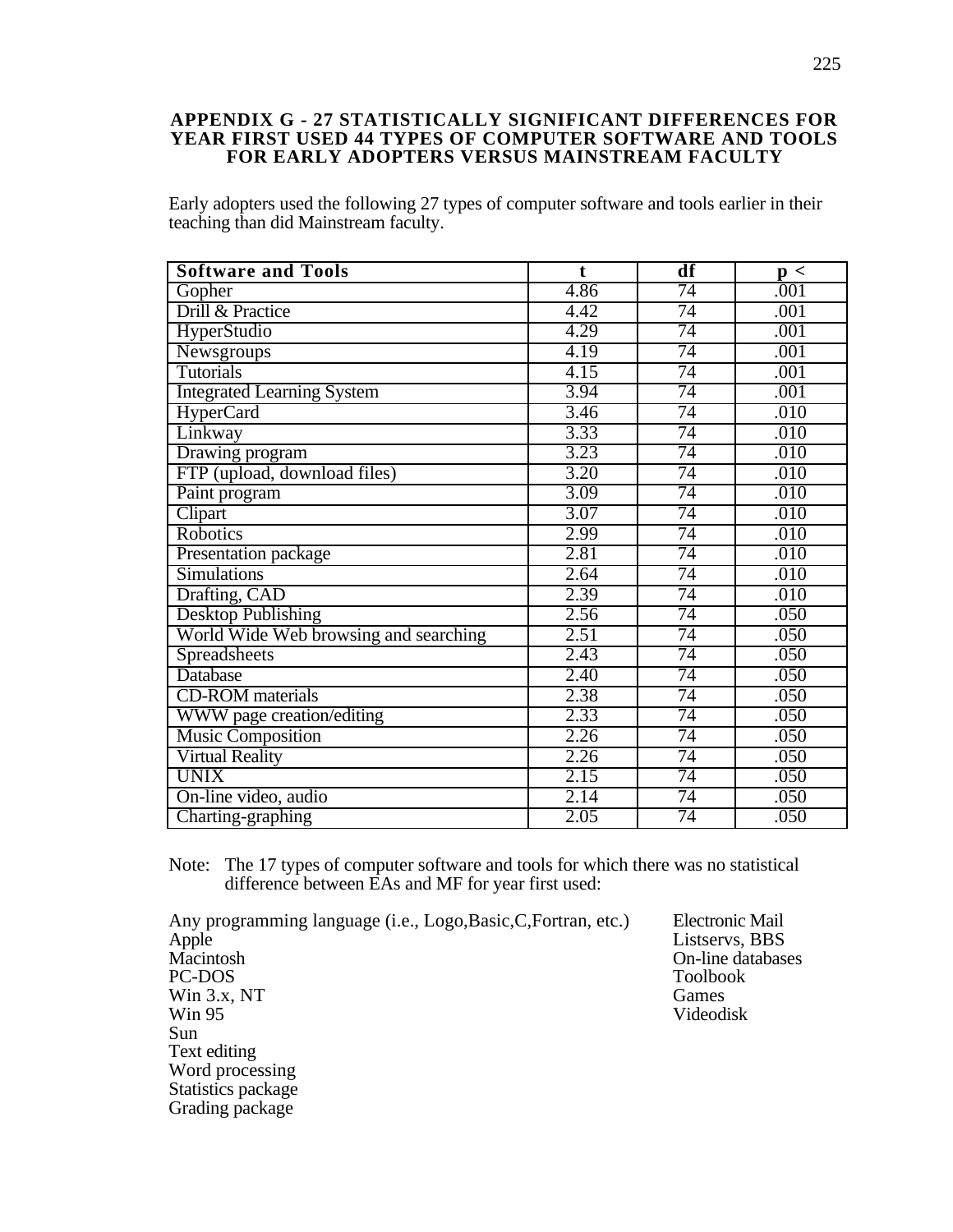#### **APPENDIX H - A SAMPLE OF ON-LINE RESEARCH PROJECTS AT THE UNIVERSITY OF CALGARY AND ELSEWHERE.**

- 1. "Affective and academic results of computer programming experience" John Mueller and Michele Jacobsen Educational Psychology [On-line] Available: http://www.acs.ucalgary.ca/~mueller/tai-consent.html
- 2. "Neuroscience and Education" Simon McCrea and John Mueller Educational Psychology [On-line] Available: http://www.acs.ucalgary.ca/~mueller/neuro.html
- 3. "The effects of differing attitudes on the Internet, and the resulting behaviours" Barbara Marcolin and Carol Pollard The Faculty of Management [On-line] Available: http://www.acs.ucalgary.ca/~intsum96
- 4. Personality Test Liam Healy & Associates Work and Organizational Psychologists, http://www.occpsy.demon.co.uk/index.htm [On-line] Available: http://www.psychometrics.co.uk/